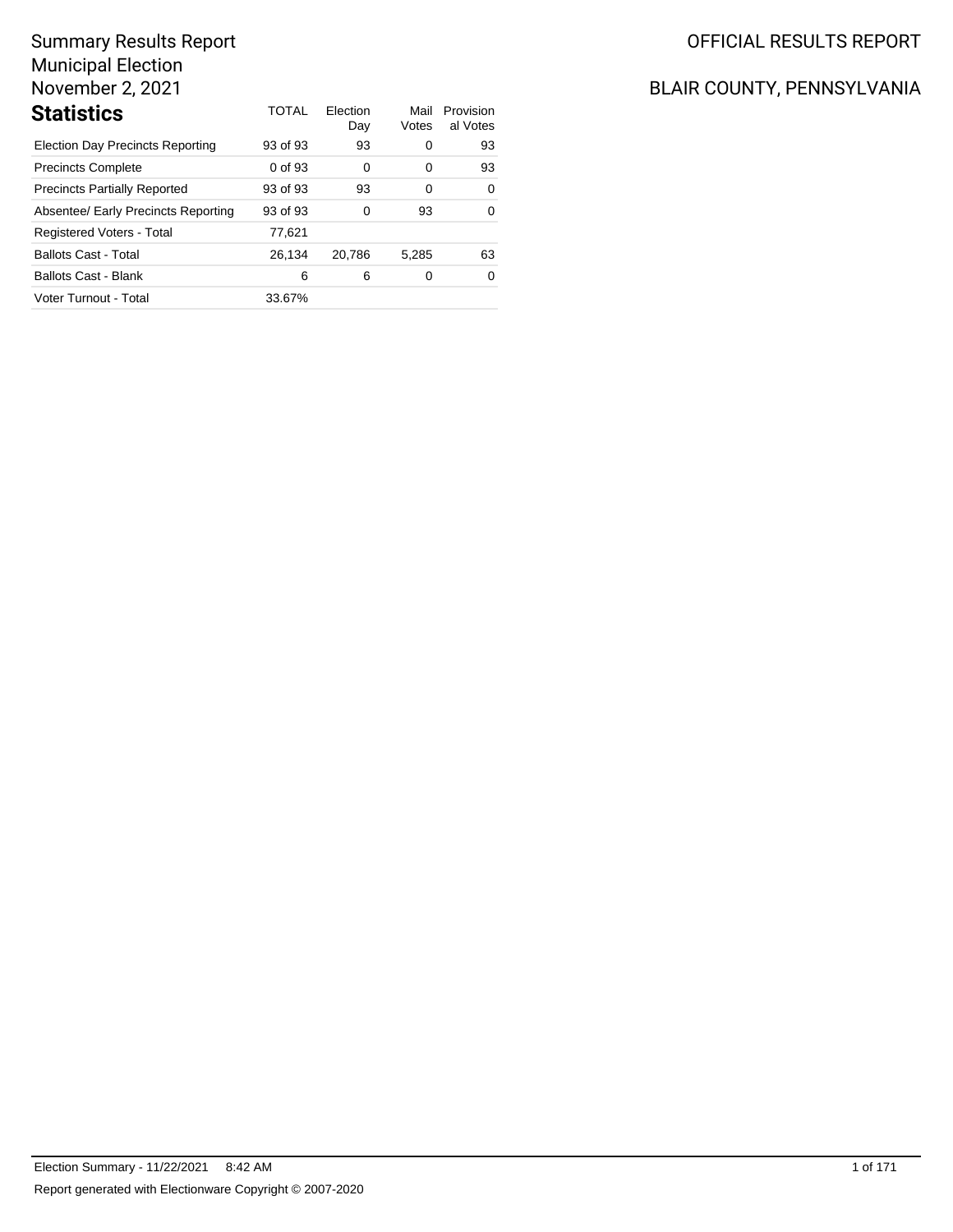## BLAIR COUNTY, PENNSYLVANIA

#### **JUSTICE OF THE SUPREME COURT** Vote For 1

|                               | <b>TOTAL</b> | Election<br>Day | Mail<br>Votes | Provision<br>al Votes |
|-------------------------------|--------------|-----------------|---------------|-----------------------|
| <b>REP KEVIN BROBSON</b>      | 18,364       | 16,402          | 1,932         | 30                    |
| <b>DEM MARIA MCLAUGHLIN</b>   | 7,209        | 3,958           | 3,220         | 31                    |
| Write-In: Scatter             | 17           | 13              | 4             | 0                     |
| Write-In: Kevin Brobson       | 1            | 1               | 0             | 0                     |
| Write-In: Allen Dixon         | 1            | 1               | 0             | 0                     |
| Write-In: Wade Kagarise       | 1            | 1               | 0             | 0                     |
| Write-In: Emilie Leidig       | 1            | 1               | 0             | 0                     |
| Write-In: Cheri Beasley       | 1            | 1               | $\Omega$      | 0                     |
| Write-In: Brandon             | 1            | 1               | $\Omega$      | $\Omega$              |
| Write-In: Jack Black          | 1            | 1               | 0             | 0                     |
| Write-In: Todd Douglas Batzel | 1            | 1               | 0             | 0                     |
| Write-In: David Mollica       | 1            | 1               | 0             | 0                     |
| Write-In Totals               | 26           | 22              | 4             | 0                     |
| Not Assigned                  | 0            | $\Omega$        | $\Omega$      | 0                     |
| Overvotes                     | 18           | 14              | 4             | $\Omega$              |
| Undervotes                    | 517          | 390             | 125           | 2                     |

### **JUDGE OF THE SUPERIOR COURT**

|                               | <b>TOTAL</b> | Election<br>Day | Mail<br>Votes | Provision<br>al Votes |
|-------------------------------|--------------|-----------------|---------------|-----------------------|
| <b>REP MEGAN SULLIVAN</b>     | 19,559       | 17,293          | 2,236         | 30                    |
| <b>DEM TIMIKA LANE</b>        | 5,978        | 3,028           | 2,919         | 31                    |
| Write-In: Scatter             | 5            | 4               | 1             | 0                     |
| Write-In: Tom Woods           | 1            | 1               | 0             | 0                     |
| Write-In: Cheri Beasley       | 1            | 1               | 0             | 0                     |
| Write-In: Melissa Eilenberger | 1            | 1               | 0             | $\Omega$              |
| Write-In: Edward S Crzewiecki | 1            | 1               | $\Omega$      | 0                     |
| Write-In: Todd Douglas Batzel | 1            | 1               | $\Omega$      | 0                     |
| Write-In: Bill Zolnak         | 1            | 1               | 0             | 0                     |
| Write-In: John Sanders        | 1            | 1               | 0             | 0                     |
| Write-In: Bill Abbott         | 1            | 1               | 0             | 0                     |
| Write-In: Andrew Kyle Jr      | 1            | 1               | 0             | 0                     |
| Write-In: James Rokosky       | 1            | 1               | $\Omega$      | 0                     |
| Write-In: John T. Bender      | 1            | 1               | $\Omega$      | 0                     |
| Write-In: Kristy George       | 1            | 1               | 0             | 0                     |
| Write-In Totals               | 17           | 16              | 1             | 0                     |
| Not Assigned                  | 0            | 0               | 0             | 0                     |
| Overvotes                     | 8            | 6               | 2             | 0                     |
| Undervotes                    | 572          | 443             | 127           | 2                     |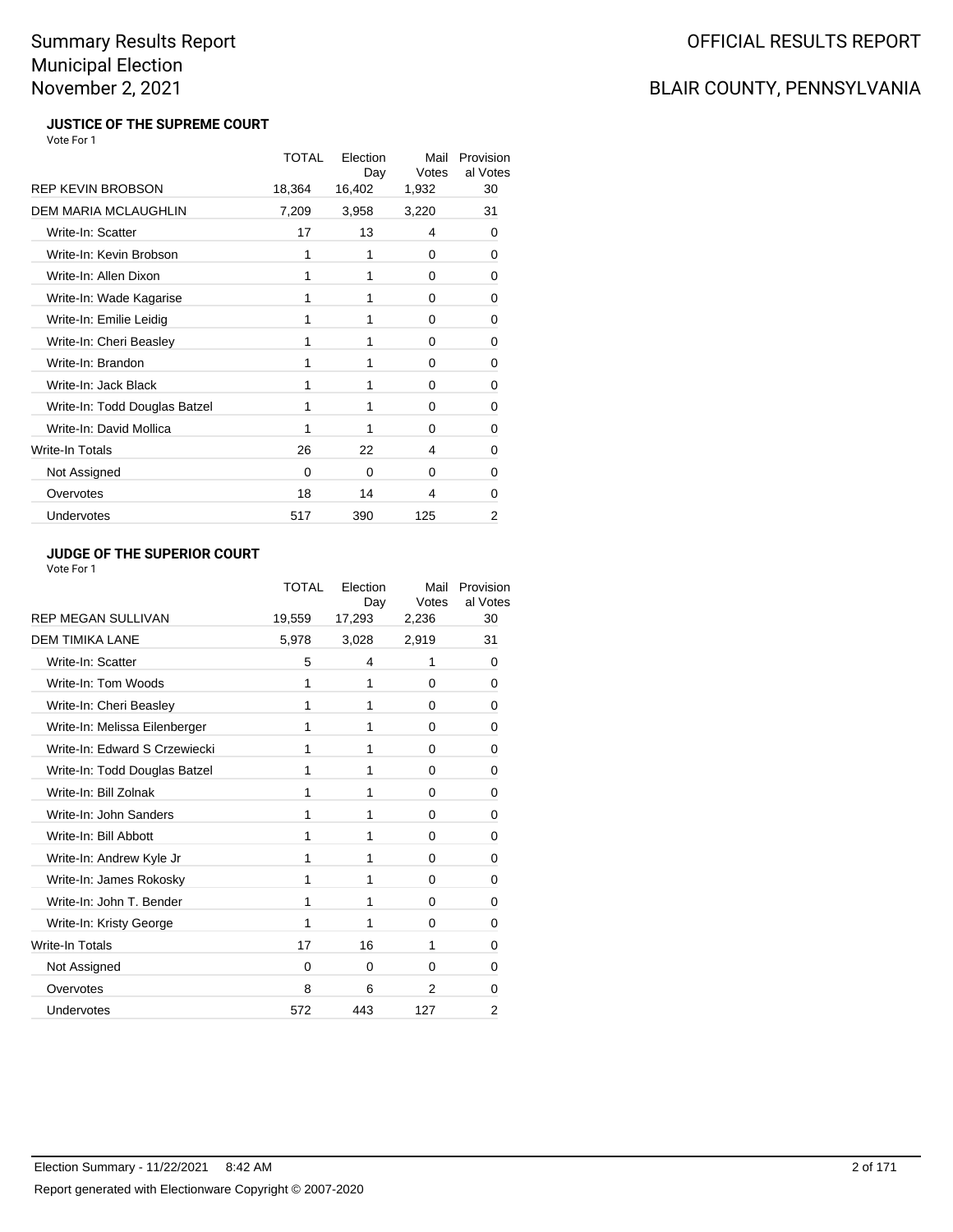#### **JUDGE OF THE COMMONWEALTH COURT** Vote For 2

|                                  | TOTAL          | Election<br>Day | Mail<br>Votes | Provision<br>al Votes |
|----------------------------------|----------------|-----------------|---------------|-----------------------|
| <b>REP STACY MARIE WALLACE</b>   | 17,917         | 15,824          | 2,062         | 31                    |
| <b>REP DREW CROMPTON</b>         | 16,880         | 14,983          | 1,873         | 24                    |
| <b>DEM LORI A DUMAS</b>          | 6,413          | 3,295           | 3,089         | 29                    |
| DEM DAVID LEE SPURGEON           | 5,711          | 2,863           | 2,822         | 26                    |
| Write-In: Scatter                | 9              | 8               | 1             | 0                     |
| Write-In: Anne Corey             | 4              | 4               | 0             | 0                     |
| Write-In: Scott Horton           | 1              | 1               | 0             | 0                     |
| Write-In: Timothy Saltsgiver Jr. | 1              | 1               | 0             | 0                     |
| Write-In: Edward S Drzewiecki    | 1              | 1               | 0             | 0                     |
| Write-In: Stacy Marie Wallace    | 1              | 1               | 0             | 0                     |
| Write-In: Allan C Berkhimer Sr.  | 1              | 1               | 0             | 0                     |
| Write-In: David Lee Spurgeon     | 1              | 1               | 0             | 0                     |
| Write-In: Ian C. Cohn            | 1              | 1               | 0             | 0                     |
| Write-In: Chuck Lamark           | 1              | 1               | 0             | 0                     |
| Write-In: Charles W. Taylor      | 1              | 1               | 0             | 0                     |
| Write-In: Marissa J Kessler      | 1              | 1               | 0             | 0                     |
| Write-In: Bill Keck              | 1              | 1               | 0             | 0                     |
| <b>Write-In: Nonew Masters</b>   | 1              | 1               | 0             | 0                     |
| Write-In: Cameron M Nagle        | 1              | 1               | 0             | 0                     |
| Write-In: Olivia Musselman       | 1              | 1               | 0             | 0                     |
| Write-In: Brent Abbott           | 1              | 1               | 0             | 0                     |
| Write-In: J.S. Vipond            | 1              | 1               | 0             | 0                     |
| Write-In: John Doe               | 1              | 1               | 0             | 0                     |
| Write-In: Ryan Mervine           | 1              | 1               | 0             | 0                     |
| Write-In: Renee Cohn Jubelierer  | 1              | 1               | 0             | 0                     |
| Write-In: William Pendleton      | 1              | 1               | 0             | 0                     |
| Write-In: Stacy Mcclaren         | 1              | 1               | 0             | 0                     |
| Write-In: Denise Stitt           | 1              | 1               | 0             | 0                     |
| Write-In: Lori A Dumas           | 1              | 1               | 0             | 0                     |
| Write-In: Paul Good              | 1              | 1               | 0             | 0                     |
| <b>Write-In Totals</b>           | 39             | 38              | 1             | 0                     |
| Not Assigned                     | $\overline{2}$ | $\overline{2}$  | 0             | 0                     |
| Overvotes                        | 30             | 20              | 10            | 0                     |
| Undervotes                       | 5,278          | 4,549           | 713           | 16                    |
|                                  |                |                 |               |                       |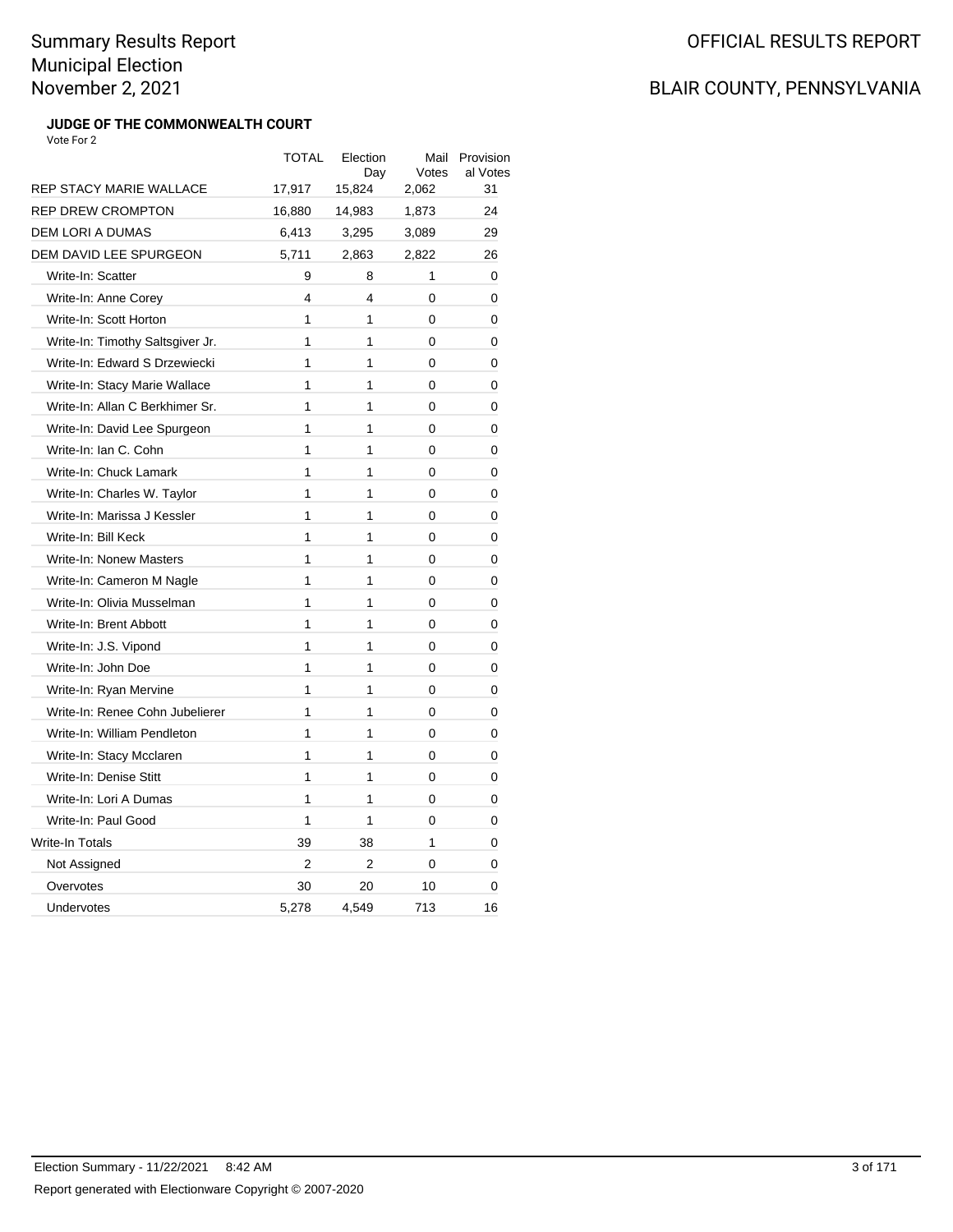### BLAIR COUNTY, PENNSYLVANIA

|                                | TOTAL  | Election<br>Day | Mail<br>Votes | Provision<br>al Votes |
|--------------------------------|--------|-----------------|---------------|-----------------------|
| <b>REP PETE WEEKS</b>          | 22,010 | 18,308          | 3,659         | 43                    |
| Write-In: Scatter              | 100    | 69              | 31            | 0                     |
| Write-In: Robert Donaldson     | 8      | 7               | 1             | 0                     |
| Write-In: Thomas Dickey        | 7      | 4               | 3             | 0                     |
| Write-In: Lori A Dumas         | 4      | 1               | 3             | 0                     |
| Write-In: Bridgette Jackson    | 3      | 2               | 1             | 0                     |
| Write-In: Erich E. Stoehr      | 3      | 1               | 2             | 0                     |
| Write-In: Fred Miller          | 3      | 3               | 0             | 0                     |
| Write-In: Tom Forr             | 2      | 1               | 1             | 0                     |
| Write-In: David Lee Spurgeon   | 2      | 1               | 1             | 0                     |
| Write-In: Laura Burke          | 2      | 1               | 1             | 0                     |
| Write-In: Jason Imler          | 2      | 1               | 1             | 0                     |
| Write-In: Brandon Henderson    | 2      | 0               | 2             | 0                     |
| Write-In: Roxann Pasquino      | 2      | 0               | 2             | 0                     |
| Write-In: Bob Donaldson        | 2      | 2               | 0             | 0                     |
| Write-In: Phillip Robertson    | 2      | $\overline{2}$  | 0             | 0                     |
| Write-In: Phil Robertson       | 2      | 1               | 1             | 0                     |
| Write-In: Mark Zearfaus        | 2      | 1               | 1             | 0                     |
| Write-In: Michael B Cohen, Esq | 2      | 0               | 2             | 0                     |
| Write-In: Michael Cohen        | 2      | 2               | 0             | 0                     |
| Write-In: Michael Leonard      | 2      | 1               | 1             | 0                     |
| Write-In: John Smith           | 2      | 0               | 2             | 0                     |
| Write-In: David Consiglio      | 2      | 1               | 1             | 0                     |
| Write-In: Ed Zang              | 1      | 1               | 0             | 0                     |
| Write-In: Tyler A Rowles       | 1      | 0               | 1             | 0                     |
| Write-In: Jason Morrison       | 1      | 1               | 0             | 0                     |
| Write-In: Wade Kagarise        | 1      | 1               | 0             | 0                     |
| Write-In: Adam Renninger       | 1      | 0               | 1             | 0                     |
| Write-In: Shawn Cohen          | 1      | 1               | 0             | 0                     |
| Write-In: Rachel Litzinger     | 1      | 1               | 0             | 0                     |
| Write-In: Kevin Dellape        | 1      | 1               | 0             | 0                     |
| Write-In: Katelyn Hoover       | 1      | 0               | 1             | 0                     |
| Write-In: Jacob Brown          | 1      | 1               | 0             | 0                     |
| Write-In: Matthew Michrina     | 1      | 1               | 0             | 0                     |
| Write-In: Kathy Riley          | 1      | 0               | 1             | 0                     |
| Write-In: Dan Feilding         | 1      | 1               | 0             | 0                     |
| Write-In: Philip Sarachine     | 1      | 0               | 1             | 0                     |
| Write-In: James Johns          | 1      | 1               | 0             | 0                     |
| Write-In: Joseph Black         | 1      | 0               | 1             | 0                     |
| Write-In: Tim Sulvin           | 1      | 0               | 1             | 0                     |
| Write-In: Paul Longstreth      | 1      | 0               | 1             | 0                     |
| Write-In: Sean McGraw          | 1      | 0               | 1             | 0                     |
| Write-In: Bob Kelly            | 1      | 1               | 0             | 0                     |
| Write-In: Hymie Anticol        | 1      | 0               | 1             | 0                     |
|                                |        |                 |               |                       |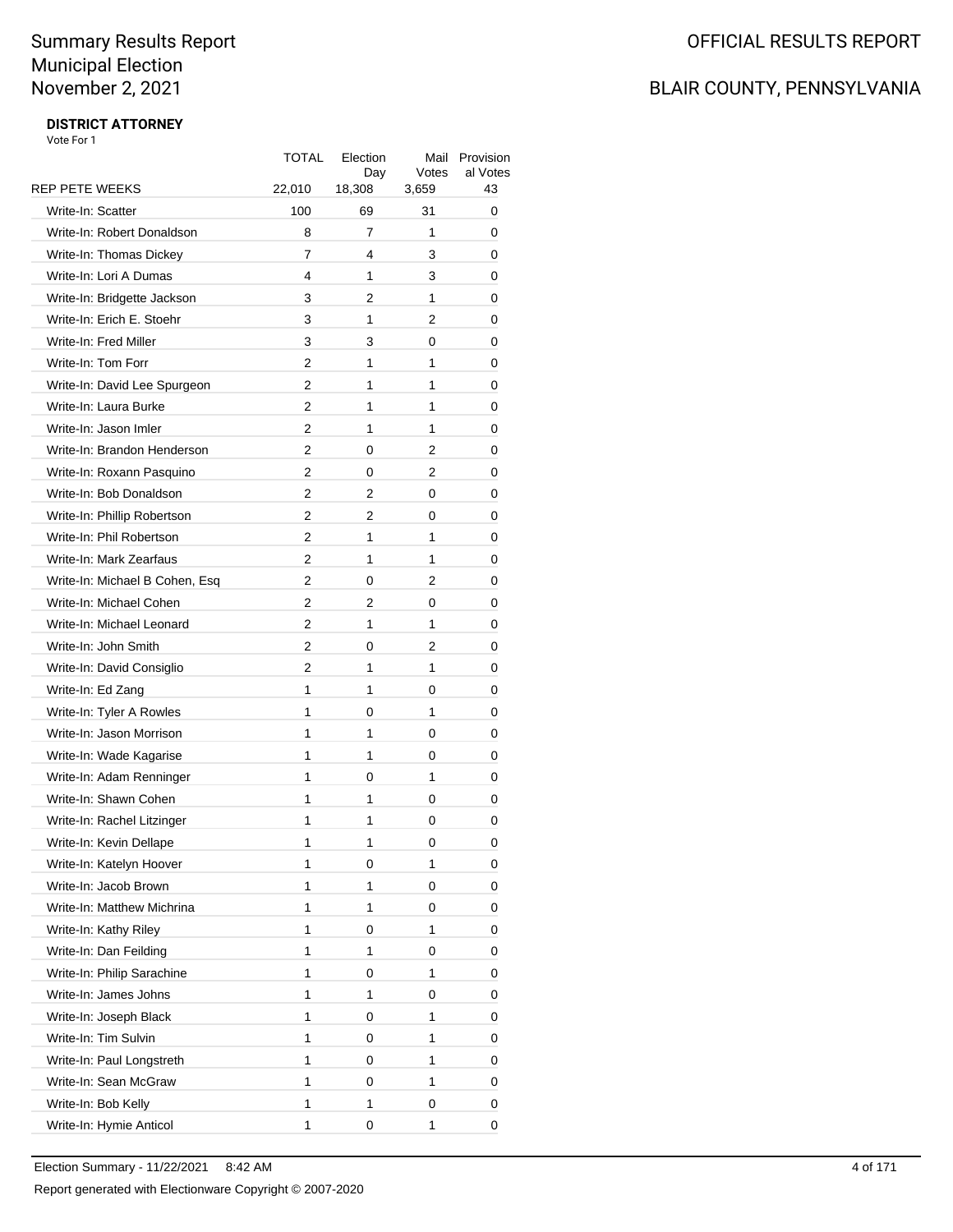### BLAIR COUNTY, PENNSYLVANIA

|                                 | TOTAL | Election<br>Day | Mail<br>Votes | Provision<br>al Votes |
|---------------------------------|-------|-----------------|---------------|-----------------------|
| Write-In: Cynthia Yeager        | 1     | 0               | 1             | 0                     |
| Write-In: John Blough           | 1     | 0               | 1             | 0                     |
| Write-In: Ted Danson            | 1     | 0               | 1             | 0                     |
| Write-In: Denny Page            | 1     | 0               | 1             | 0                     |
| Write-In: Trista Pyeatt         | 1     | 0               | 1             | 0                     |
| Write-In: Joseph Hosko          | 1     | 0               | 1             | 0                     |
| Write-In: William Haberstroh    | 1     | 1               | 0             | 0                     |
| Write-In: Eric Emenhiger        | 1     | 1               | 0             | 0                     |
| Write-In: Kaleb Robison         | 1     | 1               | 0             | 0                     |
| Write-In: Angelina Bravin       | 1     | 0               | 1             | 0                     |
| Write-In: Andrae Holsey         | 1     | 0               | 1             | 0                     |
| Write-In: Scott A Scheeler      | 1     | 1               | 0             | 0                     |
| Write-In: Jason A. Staph        | 1     | 0               | 1             | 0                     |
| Write-In: Deanne Paul           | 1     | 0               | 1             | 0                     |
| Write-In: Anthony Sabatino      | 1     | 1               | 0             | 0                     |
| Write-In: William Brenner       | 1     | 0               | 1             | 0                     |
| Write-In: Rich Clark            | 1     | 1               | 0             | 0                     |
| Write-In: Hayden Kay            | 1     | 1               | 0             | 0                     |
| Write-In: Carlee Ranalli        | 1     | 0               | 1             | 0                     |
| Write-In: Ted Kroll             | 1     | 0               | 1             | 0                     |
| Write-In: Leonard Lear          | 1     | 1               | 0             | 0                     |
| Write-In: Gabriel Guamo         | 1     | 0               | 1             | 0                     |
| Write-In: Ron Hildebrand        | 1     | 1               | 0             | 0                     |
| Write-In: Michael Routch        | 1     | 0               | 1             | 0                     |
| Write-In: Gerell Shepard        | 1     | 0               | 1             | 0                     |
| Write-In: Mark S. Zearfaus      | 1     | 0               | 1             | 0                     |
| Write-In: Daniel Lutler         | 1     | 1               | 0             | 0                     |
| Write-In: Jude Noel Birch       | 1     | 0               | 1             | 0                     |
| Write-In: Brian Adams           | 1     | 1               | 0             | 0                     |
| Write-In: Tara Paige Rifer      | 1     | 1               | 0             | 0                     |
| Write-In: Russell J. Montgomery | 1     | 0               | 1             | 0                     |
| Write-In: Jude Hatch            | 1     | 1               | 0             | 0                     |
| Write-In: Jaydyn Morrison       | 1     | 1               | 0             | 0                     |
| Write-In: Julia Wilt            | 1     | 1               | 0             | 0                     |
| Write-In: Larry Beam            | 1     | 1               | 0             | 0                     |
| Write-In: Phoenix Cole          | 1     | 1               | 0             | 0                     |
| Write-In: Brody Sorbera         | 1     | 1               | 0             | 0                     |
| Write-In: Cara Harr             | 1     | 1               | 0             | 0                     |
| Write-In: Francis Higdon        | 1     | 1               | 0             | 0                     |
| Write-In: Nonew Masters         | 1     | 1               | 0             | 0                     |
| Write-In: Jenna Graeto          | 1     | 1               | 0             | 0                     |
| Write-In: Julia Burke           | 1     | 1               | 0             | 0                     |
| Write-In: Colin Schultz         | 1     | 1               | 0             | 0                     |
| Write-In: Brian Grabill         | 1     | 1               | 0             | 0                     |
|                                 |       |                 |               |                       |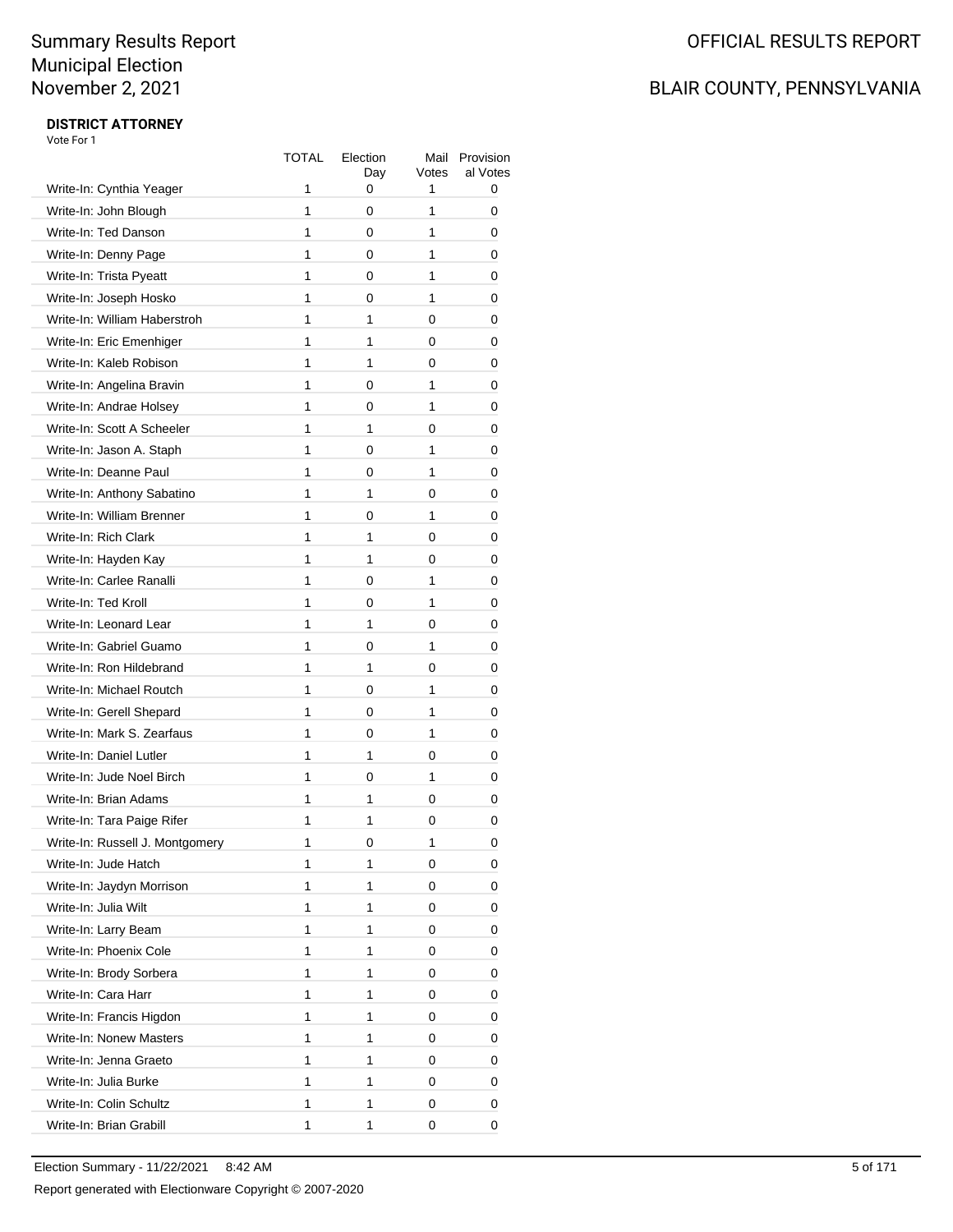## BLAIR COUNTY, PENNSYLVANIA

|                                 | TOTAL | Election<br>Day | Mail<br>Votes | Provision<br>al Votes |
|---------------------------------|-------|-----------------|---------------|-----------------------|
| Write-In: Harry Jones           | 1     | 1               | 0             | 0                     |
| Write-In: Sheryl D. Imler       | 1     | 1               | 0             | 0                     |
| Write-In: Shaun Shenk           | 1     | 1               | 0             | 0                     |
| Write-In: Hugh Jass             | 1     | 1               | 0             | 0                     |
| Write-In: Zhorea McAnuff        | 1     | 1               | 0             | 0                     |
| Write-In: Paul Puskan           | 1     | 1               | 0             | 0                     |
| Write-In: Diane L. Strohm       | 1     | 1               | 0             | 0                     |
| Write-In: Don Dixon             | 1     | 1               | 0             | 0                     |
| Write-In: John Sisto            | 1     | 1               | 0             | 0                     |
| Write-In: Scott Horton          | 1     | 1               | 0             | 0                     |
| Write-In: Larry Clapper         | 1     | 1               | 0             | 0                     |
| Write-In: Nicholas J Haigh      | 1     | 1               | 0             | 0                     |
| Write-In: Mike McMoben          | 1     | 1               | 0             | 0                     |
| Write-In: Ed Jellif             | 1     | 1               | 0             | 0                     |
| Write-In: Kyle Crystal          | 1     | 1               | 0             | 0                     |
| Write-In: Harvey Birdman        | 1     | 1               | 0             | 0                     |
| Write-In: Dawn Leonard          | 1     | 1               | 0             | 0                     |
| Write-In: Donaldson             | 1     | 1               | 0             | 0                     |
| Write-In: Hunter Hale           | 1     | 1               | 0             | 0                     |
| Write-In: Carl Beard            | 1     | 1               | 0             | 0                     |
| Write-In: Donna Gority          | 1     | 1               | 0             | 0                     |
| Write-In: Robert Gorsauch       | 1     | 1               | 0             | 0                     |
| Write-In: Robert Smith          | 1     | 1               | 0             | 0                     |
| Write-In: Raphael Barba         | 1     | 1               | 0             | 0                     |
| Write-In: James Huff II         | 1     | 1               | 0             | 0                     |
| Write-In: Brandon Lesko         | 1     | 1               | 0             | 0                     |
| Write-In: Christopher Michelone | 1     | 1               | 0             | 0                     |
| Write-In: Bob Salyards          | 1     | 1               | 0             | 0                     |
| Write-In: Tim Baker             | 1     | 1               | 0             | 0                     |
| Write-In: Stephen C.Weyandt     | 1     | 1               | 0             | 0                     |
| Write-In: hay one               | 1     | 1               | 0             | 0                     |
| Write-In: John Villing          | 1     | 1               | 0             | 0                     |
| Write-In: THADDEUS BAUGHMAN     | 1     | 0               | 0             | 1                     |
| Write-In: MATTHEW GEIG          | 1     | 0               | 0             | 1                     |
| Write-In: Chester R Caldwell    | 1     | 1               | 0             | 0                     |
| Write-In: Bud Tugley            | 1     | 1               | 0             | 0                     |
| Write-In: Susan A. Crawford     | 1     | 1               | 0             | 0                     |
| Write-In: BRIDGETTE             | 1     | 0               | 0             | 1                     |
| JACKSON<br>Write-In: Cindy Hoye | 1     | 1               | 0             | 0                     |
| Write-In: Jacob Blackman        | 1     | 1               | 0             | 0                     |
| Write-In: Christopher Mickelone | 1     | 1               | 0             | 0                     |
| Write-In: Jordan Rhone          | 1     | 1               | 0             | 0                     |
| Write-In: Erik P Brown          | 1     | 1               | 0             | 0                     |
| Write-In: Alex Davis            | 1     | 1               | 0             | 0                     |
|                                 |       |                 |               |                       |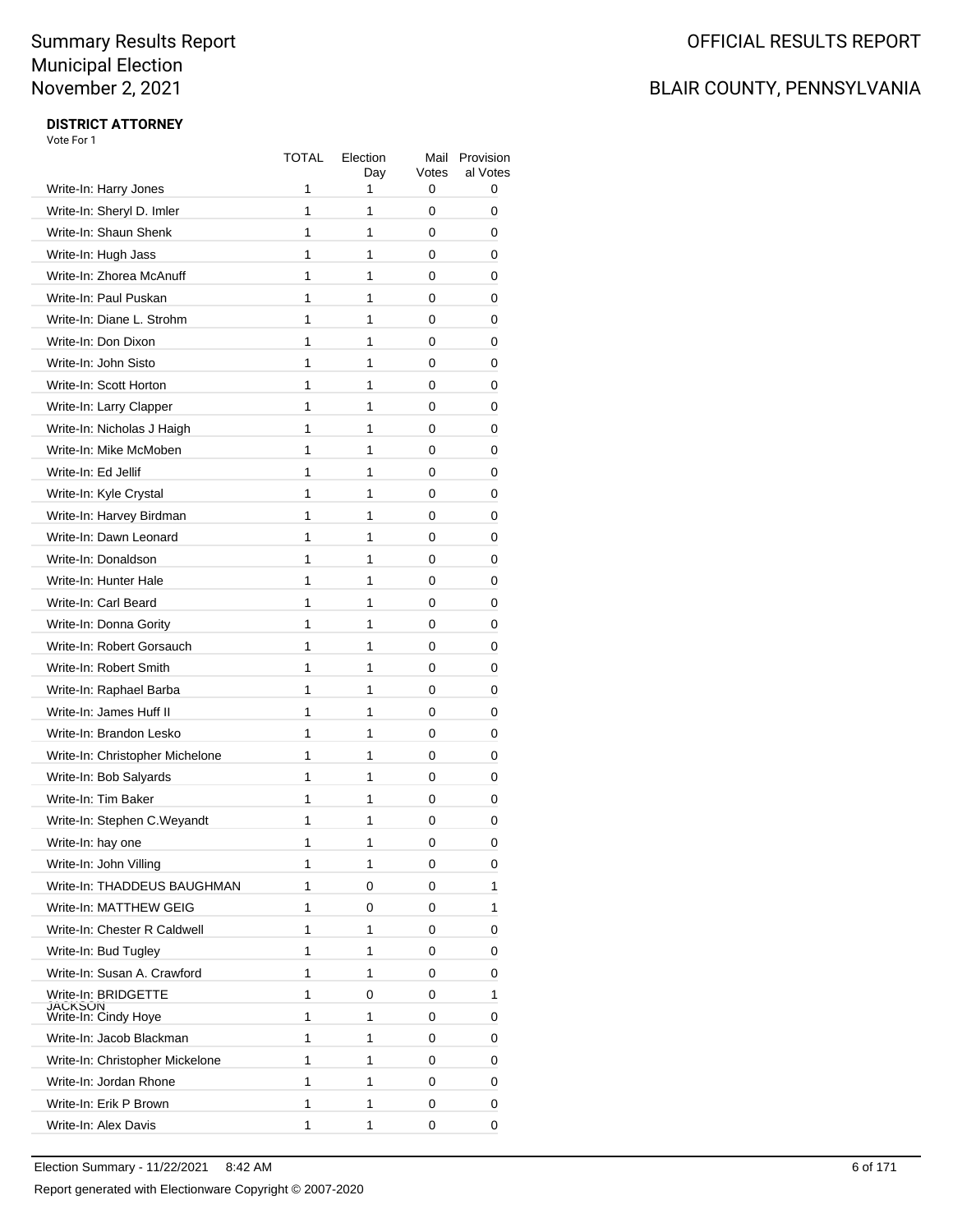### BLAIR COUNTY, PENNSYLVANIA

|                                | TOTAL | Election<br>Day | Mail<br>Votes | Provision<br>al Votes |
|--------------------------------|-------|-----------------|---------------|-----------------------|
| Write-In: Adam Barley          | 1     | 1               | 0             | 0                     |
| Write-In: Wayne Kagarise       | 1     | 1               | 0             | 0                     |
| Write-In: Terry Merritts       | 1     | 0               | 1             | 0                     |
| Write-In: Brent Storm          | 1     | 1               | 0             | 0                     |
| Write-In: Ed Heverly           | 1     | 0               | 1             | 0                     |
| Write-In: Richard J. Hatch     | 1     | 0               | 1             | 0                     |
| Write-In: Kevin Prough         | 1     | 1               | 0             | 0                     |
| Write-In: Brian O Carns Jr     | 1     | 1               | 0             | 0                     |
| Write-In: Dennis Page          | 1     | 1               | 0             | 0                     |
| Write-In: Andrew Crusciel      | 1     | 0               | 1             | 0                     |
| Write-In: John Urban           | 1     | 1               | 0             | 0                     |
| Write-In: Christian Kerstetter | 1     | 1               | 0             | 0                     |
| Write-In: Ron Wise             | 1     | 0               | 1             | 0                     |
| Write-In: Adam Banks           | 1     | 1               | 0             | 0                     |
| Write-In: Wayne Hippo          | 1     | 0               | 1             | 0                     |
| Write-In: Mark Ledford         | 1     | 1               | 0             | 0                     |
| Write-In: Madra Furman         | 1     | 1               | 0             | 0                     |
| Write-In: Dave Mustaine        | 1     | 1               | 0             | 0                     |
| Write-In: Ed Ferguson          | 1     | 1               | 0             | 0                     |
| Write-In: Betsy Whal           | 1     | 1               | 0             | 0                     |
| Write-In: Jessica Waters       | 1     | 0               | 1             | 0                     |
| Write-In: Nathan A Shunk       | 1     | 1               | 0             | 0                     |
| Write-In: Russell Montgomery   | 1     | 0               | 1             | 0                     |
| Write-In: Todd Douglas Batzel  | 1     | 1               | 0             | 0                     |
| Write-In: Eric Hoffman         | 1     | 0               | 1             | 0                     |
| Write-In: Richard Howard       | 1     | 1               | 0             | 0                     |
| Write-In: Thomas E. Sinclair   | 1     | 1               | 0             | 0                     |
| Write-In: Mike Routch          | 1     | 1               | 0             | 0                     |
| Write-In: Robert S. Donaldson  | 1     | 0               | 1             | 0                     |
| Write-In: Tim Curry            | 1     | 0               | 1             | 0                     |
| Write-In: Joseph Grappone      | 1     | 0               | 1             | 0                     |
| Write-In: Doc P                | 1     | 1               | 0             | 0                     |
| Write-In: M. Mclaughlin        | 1     | 0               | 1             | 0                     |
| Write-In: Lucas Kellehar       | 1     | 1               | 0             | 0                     |
| Write-In: John Jones           | 1     | 0               | 1             | 0                     |
| Write-In Totals                | 302   | 199             | 100           | 3                     |
| Not Assigned                   | 0     | 0               | 0             | 0                     |
| Overvotes                      | 1     | 1               | 0             | 0                     |
| Undervotes                     | 3,821 | 2,278           | 1,526         | 17                    |
|                                |       |                 |               |                       |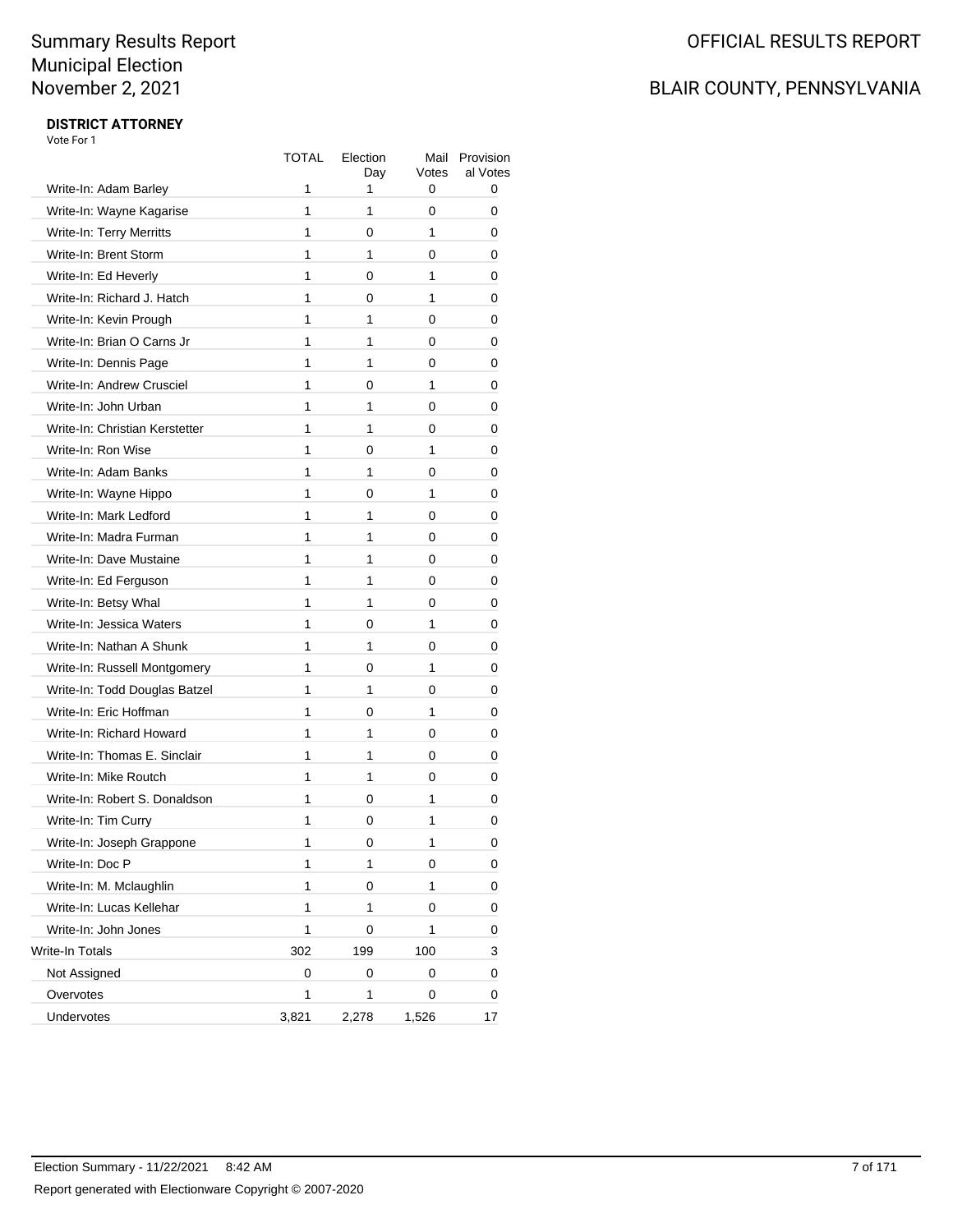#### **PROTHONOTARY AND CLERK OF COURTS** Vote For 1

| DAR ROBIN PATTON            | <b>TOTAL</b><br>22,513 | Election<br>Day<br>17,941 | Mail<br>Votes<br>4,520 | Provision<br>al Votes<br>52 |
|-----------------------------|------------------------|---------------------------|------------------------|-----------------------------|
| Write-In: Scatter           | 75                     | 63                        | 12                     | 0                           |
| Write-In: William Straesser | 10                     | 10                        | 0                      | 0                           |
| Write-In: Bill Straesser    | 9                      | 8                         | 1                      | 0                           |
| Write-In: Steve Anslinger   | 3                      | 3                         | 0                      | 0                           |
| Write-In: Tim Baker         | 2                      | 1                         | 1                      | 0                           |
| Write-In: Vicki E Claar     | 2                      | 2                         | 0                      | 0                           |
| Write-In: Michael Leonard   | 2                      | 1                         | 1                      | 0                           |
| Write-In: David Mollica     | 2                      | 1                         | 1                      | 0                           |
| Write-In: Jacob Claar       | 2                      | 2                         | 0                      | 0                           |
| Write-In: Rebecca Robinson  | 2                      | 0                         | 2                      | 0                           |
| Write-In: Donald Ellis      | 2                      | 0                         | 2                      | 0                           |
| Write-In: Bridgette Jackson | 2                      | 1                         | 0                      | 1                           |
| Write-In: William Griffin   | 2                      | 2                         | 0                      | 0                           |
| Write-In: Brian Adams       | 1                      | 1                         | 0                      | 0                           |
| Write-In: Roy Staszak       | 1                      | 1                         | 0                      | 0                           |
| Write-In: Nancy Garlena     | 1                      | 1                         | 0                      | 0                           |
| Write-In: Fred Fagans       | 1                      | 1                         | 0                      | 0                           |
| Write-In: Warren Smith      | 1                      | 1                         | 0                      | 0                           |
| Write-In: Lou Lusk          | 1                      | 1                         | 0                      | 0                           |
| Write-In: Denise Bagley     | 1                      | 1                         | 0                      | 0                           |
| Write-In: Francis Higdon    | 1                      | 1                         | 0                      | 0                           |
| Write-In: Dwayne Raichle    | 1                      | 1                         | 0                      | 0                           |
| Write-In: Stephen Port Jr.  | 1                      | 1                         | 0                      | 0                           |
| Write-In: Kelly Adams       | 1                      | 1                         | 0                      | 0                           |
| Write-In: Louis Campanaro   | 1                      | 1                         | 0                      | 0                           |
| Write-In: Lindsey Wagner    | 1                      | 1                         | 0                      | 0                           |
| Write-In: Frank Yeager      | 1                      | 0                         | 1                      | 0                           |
| Write-In: Steven Weyandt    | 1                      | 1                         | 0                      | 0                           |
| Write-In: Michael Tremmel   | 1                      | 1                         | 0                      | 0                           |
| Write-In: John Smith        | 1                      | 0                         | 1                      | 0                           |
| Write-In: Adam Renninger    | 1                      | 0                         | 1                      | 0                           |
| Write-In: Jackie Bernard    | 1                      | 1                         | 0                      | 0                           |
| Write-In: Kathy Riley       | 1                      | 0                         | 1                      | 0                           |
| Write-In: Scott Jurcik      | 1                      | 1                         | 0                      | 0                           |
| Write-In: Joe Rodkey        | 1                      | 1                         | 0                      | 0                           |
| Write-In: Scott A Scheeler  | 1                      | 1                         | 0                      | 0                           |
| Write-In: Brian Fochtman    | 1                      | 1                         | 0                      | 0                           |
| Write-In: Amanda Wineland   | 1                      | 1                         | 0                      | 0                           |
| Write-In: Todd Fries        | 1                      | 1                         | 0                      | 0                           |
| Write-In: Ryan Mervine      | 1                      | 1                         | 0                      | 0                           |
| Write-In: Harry Lorenzi     | 1                      | 1                         | 0                      | 0                           |
| Write-In: Mark Pleskorke    | 1                      | 1                         | 0                      | 0                           |
| Write-In: Jenna Gaeto       | 1                      | 1                         | 0                      | 0                           |
|                             |                        |                           |                        |                             |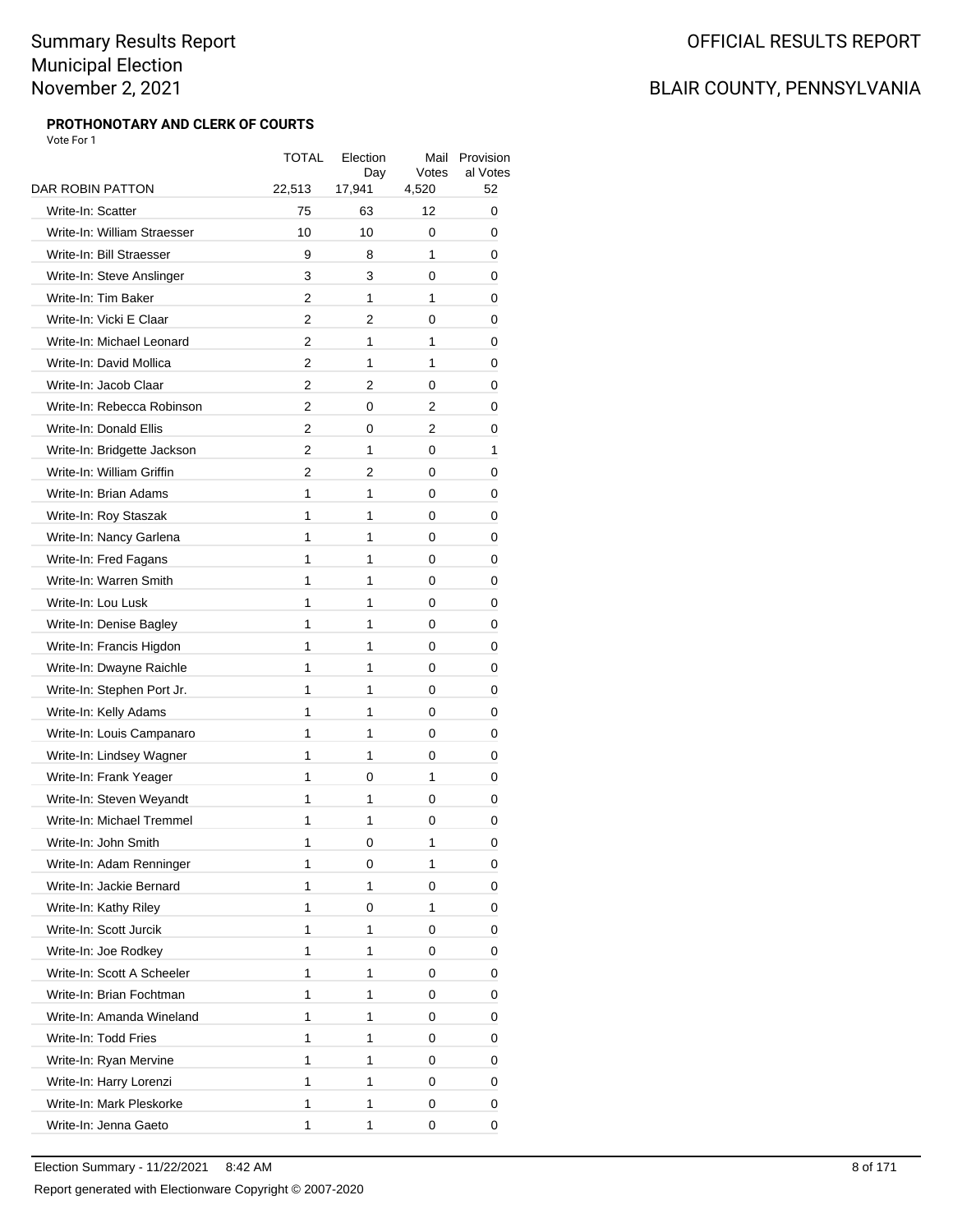#### **PROTHONOTARY AND CLERK OF COURTS** Vote For 1

|                                | TOTAL        | Election<br>Day | Mail<br>Votes | Provision<br>al Votes |
|--------------------------------|--------------|-----------------|---------------|-----------------------|
| Write-In: John Miller          | 1            | 1               | 0             | 0                     |
| Write-In: Robert Hamel         | 1            | 1               | 0             | 0                     |
| Write-In: Joshua Aboud         | $\mathbf{1}$ | 1               | 0             | 0                     |
| Write-In: David Ellis          | 1            | 0               | 1             | 0                     |
| Write-In: Jason Morrison       | 1            | 1               | 0             | 0                     |
| Write-In: Kristy Oakes         | 1            | 0               | 1             | 0                     |
| Write-In: Jean K. Cupp         | 1            | 1               | 0             | 0                     |
| Write-In: Zach Nixon           | 1            | 1               | 0             | 0                     |
| Write-In: Eric Barger          | $\mathbf{1}$ | 1               | 0             | 0                     |
| Write-In: Timothy B Brown      | 1            | 1               | 0             | 0                     |
| Write-In: Matthew Michrina     | 1            | 1               | 0             | 0                     |
| Write-In: Scott Horton         | 1            | 1               | 0             | 0                     |
| Write-In: Tammy Degano         | 1            | 0               | 1             | 0                     |
| Write-In: Erich E. Stoehr      | 1            | 1               | 0             | 0                     |
| Write-In: Phoebe Snyder        | $\mathbf{1}$ | 0               | 1             | 0                     |
| Write-In: Nicholas Deskevich   | 1            | 1               | 0             | 0                     |
| Write-In: Jerry Stern          | 1            | 1               | 0             | 0                     |
| Write-In: Terry Miller         | 1            | 1               | 0             | 0                     |
| Write-In: Bill Bradley         | 1            | 0               | 1             | 0                     |
| Write-In: Jim Frederick        | 1            | 1               | 0             | 0                     |
| Write-In: Eric Prendergast     | $\mathbf{1}$ | 1               | 0             | 0                     |
| Write-In: Ed Stoehr            | 1            | 0               | 1             | 0                     |
| Write-In: Janay Ray            | 1            | 1               | 0             | 0                     |
| Write-In: Lucy Dodson          | 1            | 0               | 1             | 0                     |
| Write-In: Hayden Ray           | 1            | 1               | 0             | 0                     |
| Write-In: Straesser            | 1            | 1               | 0             | 0                     |
| Write-In: Shawn Hallahan       | 1            | 1               | 0             | 0                     |
| Write-In: Doug Adams           | 1            | 1               | 0             | 0                     |
| Write-In: John Wesley          | 1            | 1               | 0             | 0                     |
| Write-In: Doug Brown           | 1            | 1               | 0             | 0                     |
| Write-In: Raymond D Brown      | 1            | 1               | 0             | 0                     |
| Write-In: Lynette Howard       | 1            | 1               | 0             | 0                     |
| Write-In: John Eichelberger    | 1            | 1               | 0             | 0                     |
| Write-In: Zachary Scholl       | 1            | 1               | 0             | 0                     |
| Write-In: Brenda Frederick     | 1            | 1               | 0             | 0                     |
| Write-In: Sarah Steinbugl      | 1            | 1               | 0             | 0                     |
| Write-In: James Dobbs          | 1            | 1               | 0             | 0                     |
| Write-In: Don Belsey           | 1            | 1               | 0             | 0                     |
| Write-In: Joe Murgo            | 1            | 1               | 0             | 0                     |
| Write-In: Stephanie Pennington | 1            | 1               | 0             | 0                     |
| Write-In: Brian O Carns Jr     | 1            | 1               | 0             | 0                     |
| Write-In: Janet Dixon          | 1            | 1               | 0             | 0                     |
| Write-In: Bill Johns           | 1            | 1               | 0             | 0                     |
| Write-In: Kyle Rittenhouse     | 1            | 1               | 0             | 0                     |
|                                |              |                 |               |                       |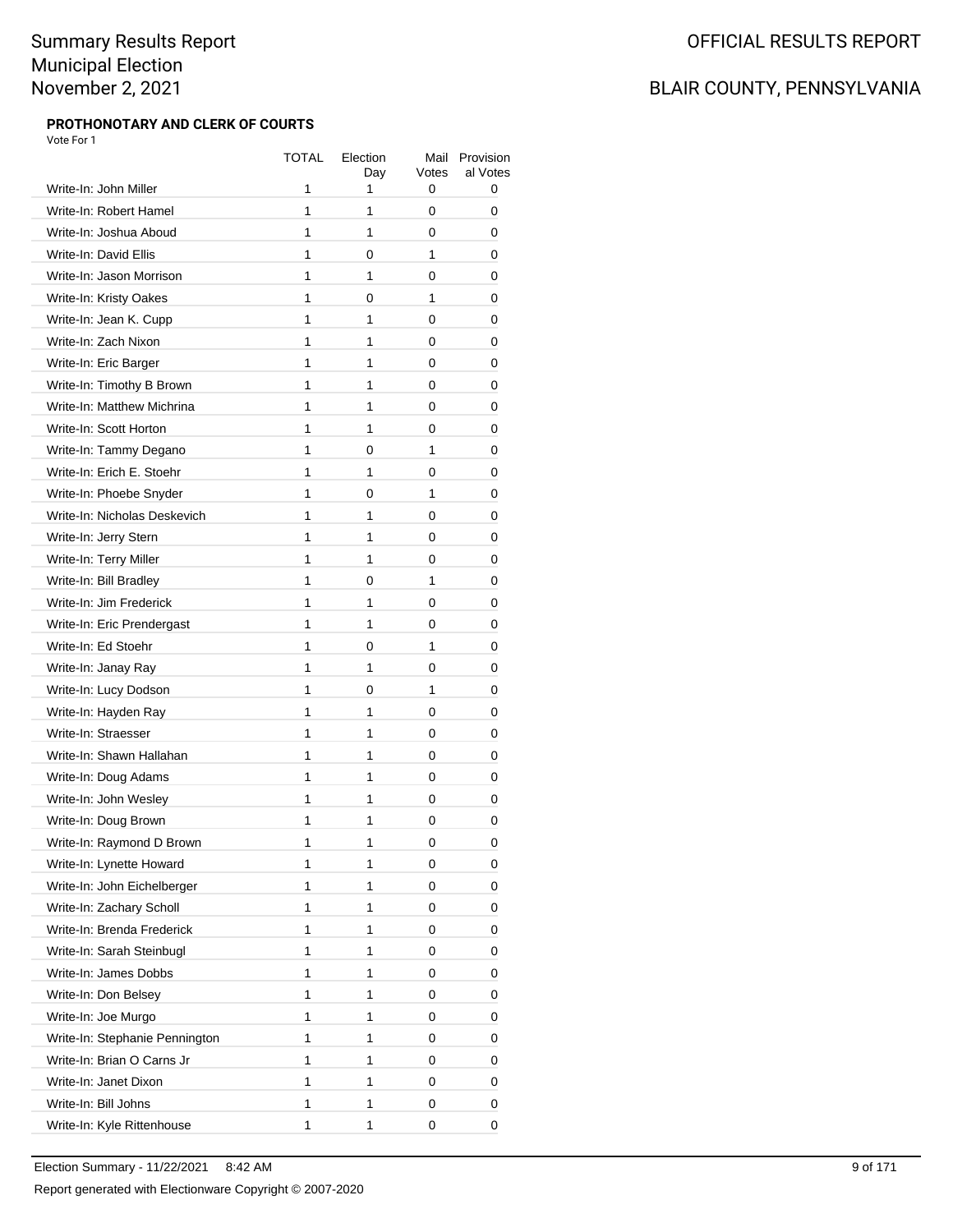#### **PROTHONOTARY AND CLERK OF COURTS** Vote For 1

|                                  | <b>TOTAL</b> | Election<br>Day | Mail<br>Votes | Provision<br>al Votes |
|----------------------------------|--------------|-----------------|---------------|-----------------------|
| Write-In: Valerie Ellis          | 1            | 1               | 0             | 0                     |
| Write-In: Peterbilt KenKay Deist | 1            | 1               | 0             | 0                     |
| Write-In: Laurie Colegrove       | 1            | 1               | $\Omega$      | 0                     |
| Write-In: Steven Hackney         | 1            | 1               | 0             | 0                     |
| Write-In: Don Keedich            | 1            | 1               | 0             | 0                     |
| Write-In: Helen Hoover           | 1            | 1               | 0             | 0                     |
| Write-In: Vicki Claar            | 1            | 1               | 0             | 0                     |
| Write-In: Cindy Dick             | 1            | 1               | 0             | 0                     |
| Write-In: Jeremy Morrow          | 1            | 1               | 0             | 0                     |
| Write-In: Todd Douglas Batzel    | 1            | 1               | 0             | 0                     |
| Write-In: Rosemary Sue Ellis     | 1            | 1               | 0             | 0                     |
| Write-In: CJ Carraciolo          | 1            | 1               | 0             | 0                     |
| Write-In: Lynette N Howard       | 1            | 1               | 0             | 0                     |
| Write-In: Timothy Enderlein      | 1            | 1               | 0             | 0                     |
| Write-In: James Olsen            | 1            | 1               | 0             | 0                     |
| Write-In: Joe McDonald           | 1            | 1               | 0             | 0                     |
| Write-In: Jacob Blackman         | 1            | 1               | 0             | 0                     |
| Write-In: Jim Walk               | 1            | 1               | 0             | 0                     |
| Write-In: Benjamin Sawyer        | 1            | 1               | 0             | 0                     |
| Write-In: Marco Swope            | 1            | 1               | $\Omega$      | 0                     |
| Write-In: Adam Barley            | 1            | 1               | 0             | 0                     |
| Write-In: Michele Baker          | 1            | 1               | 0             | 0                     |
| Write-In: Carel Adams            | 1            | 1               | 0             | 0                     |
| Write-In: Carol Mock             | 1            | 1               | 0             | 0                     |
| Write-In: Reno Raines            | 1            | 1               | $\Omega$      | 0                     |
| Write-In: Vicki Colter           | 1            | 1               | 0             | 0                     |
| <b>Write-In Totals</b>           | 215          | 183             | 31            | 1                     |
| Not Assigned                     | 0            | 0               | $\Omega$      | 0                     |
| Overvotes                        | 2            | 1               | 1             | 0                     |
| Undervotes                       | 3,404        | 2,661           | 733           | 10                    |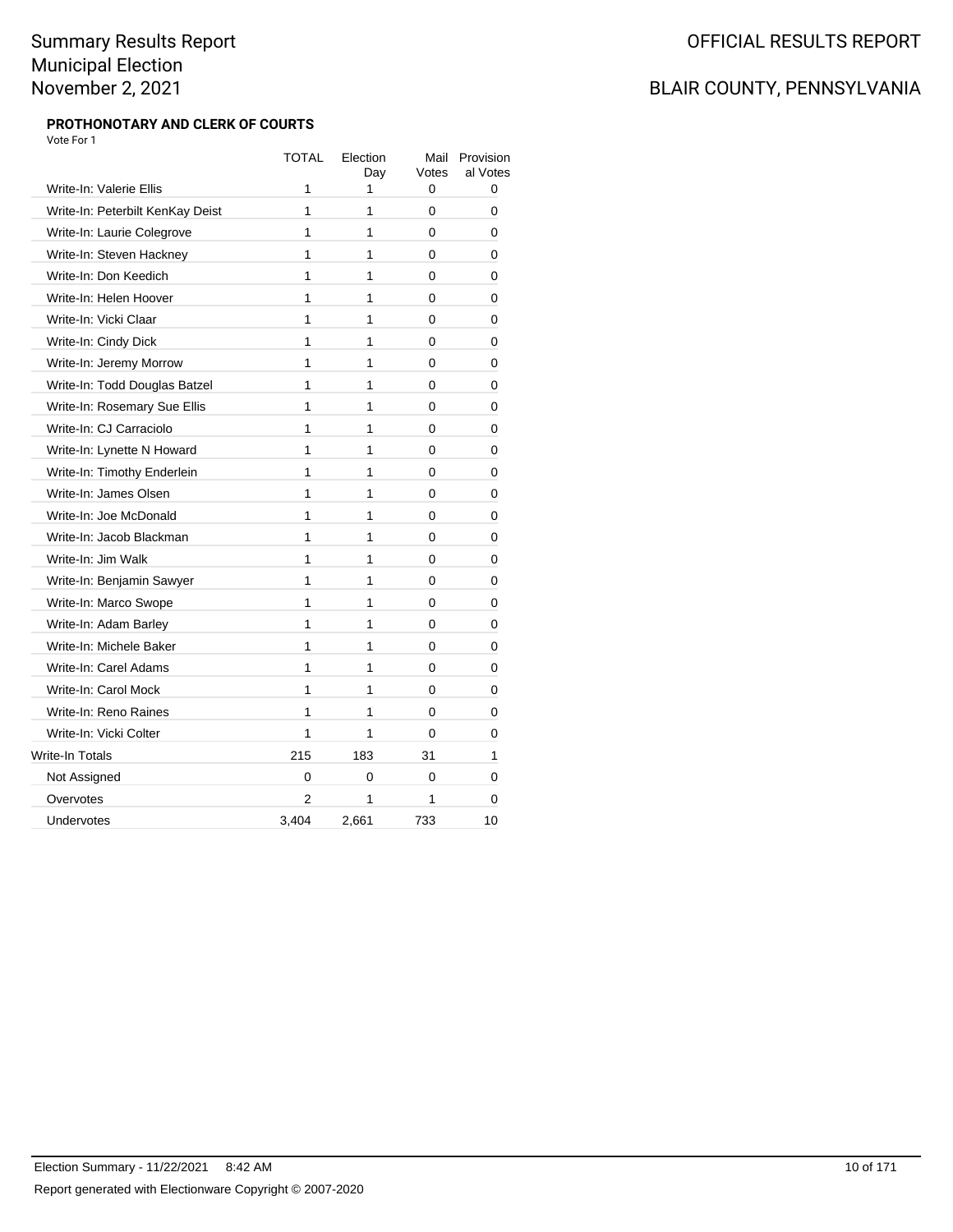## OFFICIAL RESULTS REPORT

## BLAIR COUNTY, PENNSYLVANIA

### **SHERIFF**

| DAR JAMES E OTT<br>51<br>23,353<br>18,825<br>4,477<br>Write-In: Scatter<br>50<br>13<br>63<br>0<br>Write-In: Sam McClure<br>16<br>14<br>2<br>0<br>Write-In: Kermit Alwine<br>9<br>9<br>0<br>0<br>Write-In: Holly Garner<br>4<br>0<br>4<br>0<br>Write-In: Mitch Cooper<br>3<br>2<br>1<br>0<br>Write-In: David Smith<br>2<br>0<br>2<br>0<br>$\overline{2}$<br>Write-In: Bridgette Jackson<br>1<br>0<br>1<br>Write-In: Richard Oldham<br>2<br>2<br>0<br>0<br>Write-In: Kerry Hoover<br>2<br>2<br>0<br>0<br>$\overline{2}$<br>Write-In: Aaron Yaudes<br>2<br>0<br>0<br>2<br>1<br>Write-In: Eric Clapton<br>1<br>0<br>Write-In: Tim Mercer<br>2<br>2<br>0<br>0<br>$\overline{2}$<br>Write-In: Erich E Stoehr<br>1<br>1<br>0<br>Write-In: Samuel McClure<br>$\overline{2}$<br>2<br>0<br>0<br>Write-In: Justin Bennet<br>2<br>2<br>0<br>0<br>$\overline{2}$<br>Write-In: Donald Ott<br>2<br>0<br>0<br>2<br>1<br>Write-In: Tim Baker<br>1<br>0<br>Write-In: Tyler McConnell<br>2<br>2<br>0<br>0<br>Write-In: William Griffin<br>2<br>2<br>0<br>0<br>1<br>Write-In: Gary Rhone<br>1<br>0<br>0<br>Write-In: Rusty Waters<br>1<br>1<br>0<br>0<br>Write-In: Ed Stoehr<br>1<br>0<br>1<br>0<br>1<br>1<br>Write-In: Bill Bradley<br>0<br>0<br>Write-In: Terry Merritts<br>1<br>1<br>0<br>0<br>Write-In: Rick Zupon<br>1<br>0<br>1<br>0<br>1<br>Write-In: Brian O Carns Jr<br>1<br>0<br>0<br>Write-In: David Garman<br>1<br>1<br>0<br>0<br>Write-In: Don Craig<br>1<br>1<br>0<br>0<br>1<br>Write-In: Barne Fefi<br>1<br>0<br>0<br>Write-In: John Sanders<br>1<br>1<br>0<br>0<br>Write-In: Mark Love<br>1<br>1<br>0<br>0<br>1<br>Write-In: Jamie Azdizey<br>1<br>0<br>0<br>Write-In: Richard Howard<br>1<br>1<br>0<br>0<br>Write-In: Robert Kutz<br>1<br>1<br>0<br>0<br>Write-In: Don Ott<br>1<br>1<br>0<br>0<br>Write-In: Jeffrey T Barr<br>1<br>1<br>0<br>0<br>Write-In: Kyle Hamel<br>1<br>1<br>0<br>0<br>1<br>Write-In: Don Robertson<br>1<br>0<br>0<br>Write-In: Lois Lane<br>1<br>1<br>0<br>0<br>Write-In: Richard P. Imler Jr.<br>1<br>1<br>0<br>0<br>Write-In: Todd Mash<br>1<br>1<br>0<br>0<br>Write-In: Steven Jackson<br>1<br>1<br>0<br>0<br>Write-In: Breanna Shenk<br>1<br>1<br>0<br>0 | TOTAL | Election<br>Day | Mail<br>Votes | Provision<br>al Votes |
|-----------------------------------------------------------------------------------------------------------------------------------------------------------------------------------------------------------------------------------------------------------------------------------------------------------------------------------------------------------------------------------------------------------------------------------------------------------------------------------------------------------------------------------------------------------------------------------------------------------------------------------------------------------------------------------------------------------------------------------------------------------------------------------------------------------------------------------------------------------------------------------------------------------------------------------------------------------------------------------------------------------------------------------------------------------------------------------------------------------------------------------------------------------------------------------------------------------------------------------------------------------------------------------------------------------------------------------------------------------------------------------------------------------------------------------------------------------------------------------------------------------------------------------------------------------------------------------------------------------------------------------------------------------------------------------------------------------------------------------------------------------------------------------------------------------------------------------------------------------------------------------------------------------------------------------------------------------------------------------------------------------------------------------------------------------------------------------------------------------------------------------------------------------------------------------|-------|-----------------|---------------|-----------------------|
|                                                                                                                                                                                                                                                                                                                                                                                                                                                                                                                                                                                                                                                                                                                                                                                                                                                                                                                                                                                                                                                                                                                                                                                                                                                                                                                                                                                                                                                                                                                                                                                                                                                                                                                                                                                                                                                                                                                                                                                                                                                                                                                                                                                   |       |                 |               |                       |
|                                                                                                                                                                                                                                                                                                                                                                                                                                                                                                                                                                                                                                                                                                                                                                                                                                                                                                                                                                                                                                                                                                                                                                                                                                                                                                                                                                                                                                                                                                                                                                                                                                                                                                                                                                                                                                                                                                                                                                                                                                                                                                                                                                                   |       |                 |               |                       |
|                                                                                                                                                                                                                                                                                                                                                                                                                                                                                                                                                                                                                                                                                                                                                                                                                                                                                                                                                                                                                                                                                                                                                                                                                                                                                                                                                                                                                                                                                                                                                                                                                                                                                                                                                                                                                                                                                                                                                                                                                                                                                                                                                                                   |       |                 |               |                       |
|                                                                                                                                                                                                                                                                                                                                                                                                                                                                                                                                                                                                                                                                                                                                                                                                                                                                                                                                                                                                                                                                                                                                                                                                                                                                                                                                                                                                                                                                                                                                                                                                                                                                                                                                                                                                                                                                                                                                                                                                                                                                                                                                                                                   |       |                 |               |                       |
|                                                                                                                                                                                                                                                                                                                                                                                                                                                                                                                                                                                                                                                                                                                                                                                                                                                                                                                                                                                                                                                                                                                                                                                                                                                                                                                                                                                                                                                                                                                                                                                                                                                                                                                                                                                                                                                                                                                                                                                                                                                                                                                                                                                   |       |                 |               |                       |
|                                                                                                                                                                                                                                                                                                                                                                                                                                                                                                                                                                                                                                                                                                                                                                                                                                                                                                                                                                                                                                                                                                                                                                                                                                                                                                                                                                                                                                                                                                                                                                                                                                                                                                                                                                                                                                                                                                                                                                                                                                                                                                                                                                                   |       |                 |               |                       |
|                                                                                                                                                                                                                                                                                                                                                                                                                                                                                                                                                                                                                                                                                                                                                                                                                                                                                                                                                                                                                                                                                                                                                                                                                                                                                                                                                                                                                                                                                                                                                                                                                                                                                                                                                                                                                                                                                                                                                                                                                                                                                                                                                                                   |       |                 |               |                       |
|                                                                                                                                                                                                                                                                                                                                                                                                                                                                                                                                                                                                                                                                                                                                                                                                                                                                                                                                                                                                                                                                                                                                                                                                                                                                                                                                                                                                                                                                                                                                                                                                                                                                                                                                                                                                                                                                                                                                                                                                                                                                                                                                                                                   |       |                 |               |                       |
|                                                                                                                                                                                                                                                                                                                                                                                                                                                                                                                                                                                                                                                                                                                                                                                                                                                                                                                                                                                                                                                                                                                                                                                                                                                                                                                                                                                                                                                                                                                                                                                                                                                                                                                                                                                                                                                                                                                                                                                                                                                                                                                                                                                   |       |                 |               |                       |
|                                                                                                                                                                                                                                                                                                                                                                                                                                                                                                                                                                                                                                                                                                                                                                                                                                                                                                                                                                                                                                                                                                                                                                                                                                                                                                                                                                                                                                                                                                                                                                                                                                                                                                                                                                                                                                                                                                                                                                                                                                                                                                                                                                                   |       |                 |               |                       |
|                                                                                                                                                                                                                                                                                                                                                                                                                                                                                                                                                                                                                                                                                                                                                                                                                                                                                                                                                                                                                                                                                                                                                                                                                                                                                                                                                                                                                                                                                                                                                                                                                                                                                                                                                                                                                                                                                                                                                                                                                                                                                                                                                                                   |       |                 |               |                       |
|                                                                                                                                                                                                                                                                                                                                                                                                                                                                                                                                                                                                                                                                                                                                                                                                                                                                                                                                                                                                                                                                                                                                                                                                                                                                                                                                                                                                                                                                                                                                                                                                                                                                                                                                                                                                                                                                                                                                                                                                                                                                                                                                                                                   |       |                 |               |                       |
|                                                                                                                                                                                                                                                                                                                                                                                                                                                                                                                                                                                                                                                                                                                                                                                                                                                                                                                                                                                                                                                                                                                                                                                                                                                                                                                                                                                                                                                                                                                                                                                                                                                                                                                                                                                                                                                                                                                                                                                                                                                                                                                                                                                   |       |                 |               |                       |
|                                                                                                                                                                                                                                                                                                                                                                                                                                                                                                                                                                                                                                                                                                                                                                                                                                                                                                                                                                                                                                                                                                                                                                                                                                                                                                                                                                                                                                                                                                                                                                                                                                                                                                                                                                                                                                                                                                                                                                                                                                                                                                                                                                                   |       |                 |               |                       |
|                                                                                                                                                                                                                                                                                                                                                                                                                                                                                                                                                                                                                                                                                                                                                                                                                                                                                                                                                                                                                                                                                                                                                                                                                                                                                                                                                                                                                                                                                                                                                                                                                                                                                                                                                                                                                                                                                                                                                                                                                                                                                                                                                                                   |       |                 |               |                       |
|                                                                                                                                                                                                                                                                                                                                                                                                                                                                                                                                                                                                                                                                                                                                                                                                                                                                                                                                                                                                                                                                                                                                                                                                                                                                                                                                                                                                                                                                                                                                                                                                                                                                                                                                                                                                                                                                                                                                                                                                                                                                                                                                                                                   |       |                 |               |                       |
|                                                                                                                                                                                                                                                                                                                                                                                                                                                                                                                                                                                                                                                                                                                                                                                                                                                                                                                                                                                                                                                                                                                                                                                                                                                                                                                                                                                                                                                                                                                                                                                                                                                                                                                                                                                                                                                                                                                                                                                                                                                                                                                                                                                   |       |                 |               |                       |
|                                                                                                                                                                                                                                                                                                                                                                                                                                                                                                                                                                                                                                                                                                                                                                                                                                                                                                                                                                                                                                                                                                                                                                                                                                                                                                                                                                                                                                                                                                                                                                                                                                                                                                                                                                                                                                                                                                                                                                                                                                                                                                                                                                                   |       |                 |               |                       |
|                                                                                                                                                                                                                                                                                                                                                                                                                                                                                                                                                                                                                                                                                                                                                                                                                                                                                                                                                                                                                                                                                                                                                                                                                                                                                                                                                                                                                                                                                                                                                                                                                                                                                                                                                                                                                                                                                                                                                                                                                                                                                                                                                                                   |       |                 |               |                       |
|                                                                                                                                                                                                                                                                                                                                                                                                                                                                                                                                                                                                                                                                                                                                                                                                                                                                                                                                                                                                                                                                                                                                                                                                                                                                                                                                                                                                                                                                                                                                                                                                                                                                                                                                                                                                                                                                                                                                                                                                                                                                                                                                                                                   |       |                 |               |                       |
|                                                                                                                                                                                                                                                                                                                                                                                                                                                                                                                                                                                                                                                                                                                                                                                                                                                                                                                                                                                                                                                                                                                                                                                                                                                                                                                                                                                                                                                                                                                                                                                                                                                                                                                                                                                                                                                                                                                                                                                                                                                                                                                                                                                   |       |                 |               |                       |
|                                                                                                                                                                                                                                                                                                                                                                                                                                                                                                                                                                                                                                                                                                                                                                                                                                                                                                                                                                                                                                                                                                                                                                                                                                                                                                                                                                                                                                                                                                                                                                                                                                                                                                                                                                                                                                                                                                                                                                                                                                                                                                                                                                                   |       |                 |               |                       |
|                                                                                                                                                                                                                                                                                                                                                                                                                                                                                                                                                                                                                                                                                                                                                                                                                                                                                                                                                                                                                                                                                                                                                                                                                                                                                                                                                                                                                                                                                                                                                                                                                                                                                                                                                                                                                                                                                                                                                                                                                                                                                                                                                                                   |       |                 |               |                       |
|                                                                                                                                                                                                                                                                                                                                                                                                                                                                                                                                                                                                                                                                                                                                                                                                                                                                                                                                                                                                                                                                                                                                                                                                                                                                                                                                                                                                                                                                                                                                                                                                                                                                                                                                                                                                                                                                                                                                                                                                                                                                                                                                                                                   |       |                 |               |                       |
|                                                                                                                                                                                                                                                                                                                                                                                                                                                                                                                                                                                                                                                                                                                                                                                                                                                                                                                                                                                                                                                                                                                                                                                                                                                                                                                                                                                                                                                                                                                                                                                                                                                                                                                                                                                                                                                                                                                                                                                                                                                                                                                                                                                   |       |                 |               |                       |
|                                                                                                                                                                                                                                                                                                                                                                                                                                                                                                                                                                                                                                                                                                                                                                                                                                                                                                                                                                                                                                                                                                                                                                                                                                                                                                                                                                                                                                                                                                                                                                                                                                                                                                                                                                                                                                                                                                                                                                                                                                                                                                                                                                                   |       |                 |               |                       |
|                                                                                                                                                                                                                                                                                                                                                                                                                                                                                                                                                                                                                                                                                                                                                                                                                                                                                                                                                                                                                                                                                                                                                                                                                                                                                                                                                                                                                                                                                                                                                                                                                                                                                                                                                                                                                                                                                                                                                                                                                                                                                                                                                                                   |       |                 |               |                       |
|                                                                                                                                                                                                                                                                                                                                                                                                                                                                                                                                                                                                                                                                                                                                                                                                                                                                                                                                                                                                                                                                                                                                                                                                                                                                                                                                                                                                                                                                                                                                                                                                                                                                                                                                                                                                                                                                                                                                                                                                                                                                                                                                                                                   |       |                 |               |                       |
|                                                                                                                                                                                                                                                                                                                                                                                                                                                                                                                                                                                                                                                                                                                                                                                                                                                                                                                                                                                                                                                                                                                                                                                                                                                                                                                                                                                                                                                                                                                                                                                                                                                                                                                                                                                                                                                                                                                                                                                                                                                                                                                                                                                   |       |                 |               |                       |
|                                                                                                                                                                                                                                                                                                                                                                                                                                                                                                                                                                                                                                                                                                                                                                                                                                                                                                                                                                                                                                                                                                                                                                                                                                                                                                                                                                                                                                                                                                                                                                                                                                                                                                                                                                                                                                                                                                                                                                                                                                                                                                                                                                                   |       |                 |               |                       |
|                                                                                                                                                                                                                                                                                                                                                                                                                                                                                                                                                                                                                                                                                                                                                                                                                                                                                                                                                                                                                                                                                                                                                                                                                                                                                                                                                                                                                                                                                                                                                                                                                                                                                                                                                                                                                                                                                                                                                                                                                                                                                                                                                                                   |       |                 |               |                       |
|                                                                                                                                                                                                                                                                                                                                                                                                                                                                                                                                                                                                                                                                                                                                                                                                                                                                                                                                                                                                                                                                                                                                                                                                                                                                                                                                                                                                                                                                                                                                                                                                                                                                                                                                                                                                                                                                                                                                                                                                                                                                                                                                                                                   |       |                 |               |                       |
|                                                                                                                                                                                                                                                                                                                                                                                                                                                                                                                                                                                                                                                                                                                                                                                                                                                                                                                                                                                                                                                                                                                                                                                                                                                                                                                                                                                                                                                                                                                                                                                                                                                                                                                                                                                                                                                                                                                                                                                                                                                                                                                                                                                   |       |                 |               |                       |
|                                                                                                                                                                                                                                                                                                                                                                                                                                                                                                                                                                                                                                                                                                                                                                                                                                                                                                                                                                                                                                                                                                                                                                                                                                                                                                                                                                                                                                                                                                                                                                                                                                                                                                                                                                                                                                                                                                                                                                                                                                                                                                                                                                                   |       |                 |               |                       |
|                                                                                                                                                                                                                                                                                                                                                                                                                                                                                                                                                                                                                                                                                                                                                                                                                                                                                                                                                                                                                                                                                                                                                                                                                                                                                                                                                                                                                                                                                                                                                                                                                                                                                                                                                                                                                                                                                                                                                                                                                                                                                                                                                                                   |       |                 |               |                       |
|                                                                                                                                                                                                                                                                                                                                                                                                                                                                                                                                                                                                                                                                                                                                                                                                                                                                                                                                                                                                                                                                                                                                                                                                                                                                                                                                                                                                                                                                                                                                                                                                                                                                                                                                                                                                                                                                                                                                                                                                                                                                                                                                                                                   |       |                 |               |                       |
|                                                                                                                                                                                                                                                                                                                                                                                                                                                                                                                                                                                                                                                                                                                                                                                                                                                                                                                                                                                                                                                                                                                                                                                                                                                                                                                                                                                                                                                                                                                                                                                                                                                                                                                                                                                                                                                                                                                                                                                                                                                                                                                                                                                   |       |                 |               |                       |
|                                                                                                                                                                                                                                                                                                                                                                                                                                                                                                                                                                                                                                                                                                                                                                                                                                                                                                                                                                                                                                                                                                                                                                                                                                                                                                                                                                                                                                                                                                                                                                                                                                                                                                                                                                                                                                                                                                                                                                                                                                                                                                                                                                                   |       |                 |               |                       |
|                                                                                                                                                                                                                                                                                                                                                                                                                                                                                                                                                                                                                                                                                                                                                                                                                                                                                                                                                                                                                                                                                                                                                                                                                                                                                                                                                                                                                                                                                                                                                                                                                                                                                                                                                                                                                                                                                                                                                                                                                                                                                                                                                                                   |       |                 |               |                       |
|                                                                                                                                                                                                                                                                                                                                                                                                                                                                                                                                                                                                                                                                                                                                                                                                                                                                                                                                                                                                                                                                                                                                                                                                                                                                                                                                                                                                                                                                                                                                                                                                                                                                                                                                                                                                                                                                                                                                                                                                                                                                                                                                                                                   |       |                 |               |                       |
|                                                                                                                                                                                                                                                                                                                                                                                                                                                                                                                                                                                                                                                                                                                                                                                                                                                                                                                                                                                                                                                                                                                                                                                                                                                                                                                                                                                                                                                                                                                                                                                                                                                                                                                                                                                                                                                                                                                                                                                                                                                                                                                                                                                   |       |                 |               |                       |
|                                                                                                                                                                                                                                                                                                                                                                                                                                                                                                                                                                                                                                                                                                                                                                                                                                                                                                                                                                                                                                                                                                                                                                                                                                                                                                                                                                                                                                                                                                                                                                                                                                                                                                                                                                                                                                                                                                                                                                                                                                                                                                                                                                                   |       |                 |               |                       |
|                                                                                                                                                                                                                                                                                                                                                                                                                                                                                                                                                                                                                                                                                                                                                                                                                                                                                                                                                                                                                                                                                                                                                                                                                                                                                                                                                                                                                                                                                                                                                                                                                                                                                                                                                                                                                                                                                                                                                                                                                                                                                                                                                                                   |       |                 |               |                       |
|                                                                                                                                                                                                                                                                                                                                                                                                                                                                                                                                                                                                                                                                                                                                                                                                                                                                                                                                                                                                                                                                                                                                                                                                                                                                                                                                                                                                                                                                                                                                                                                                                                                                                                                                                                                                                                                                                                                                                                                                                                                                                                                                                                                   |       |                 |               |                       |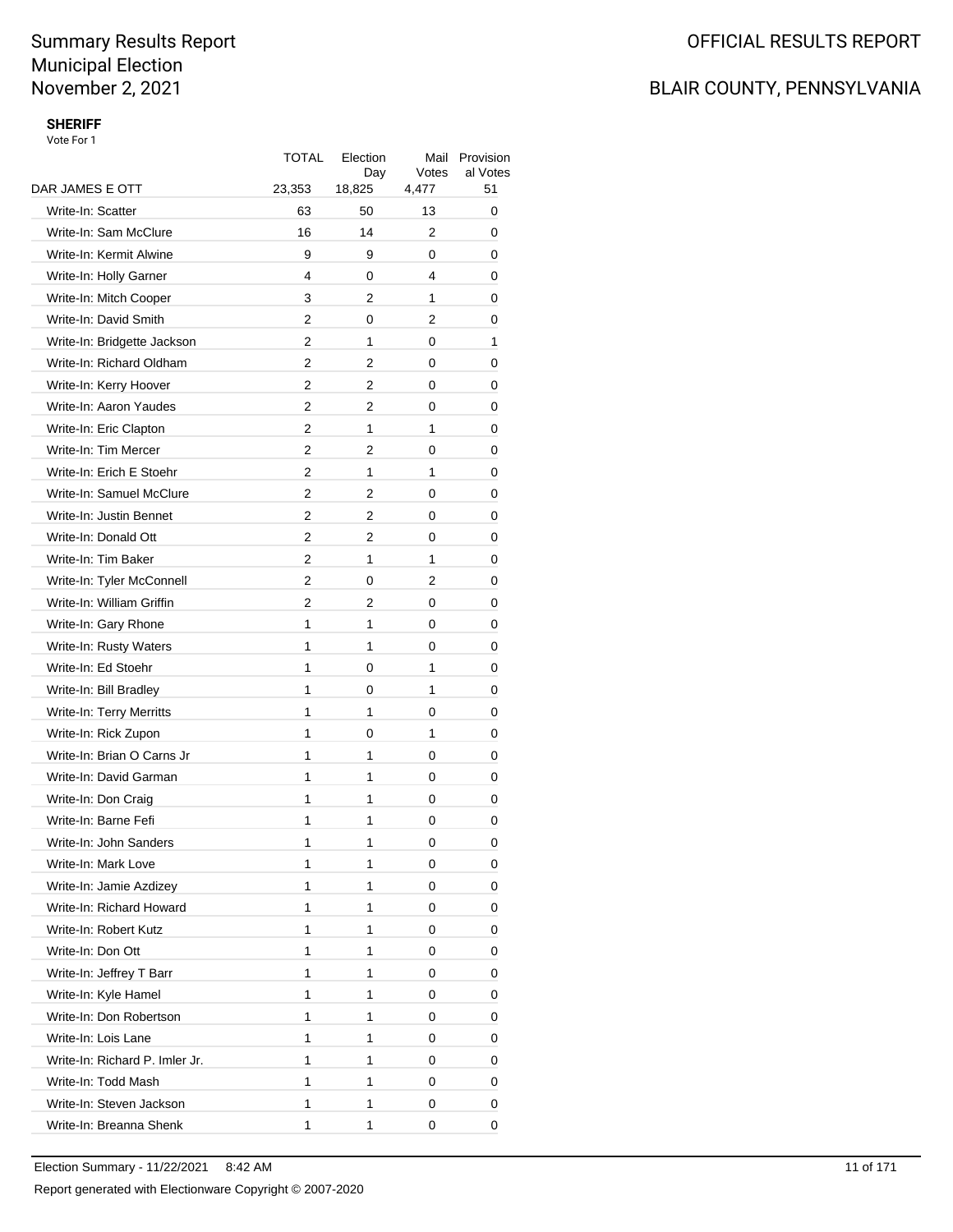## BLAIR COUNTY, PENNSYLVANIA

### **SHERIFF**

| Write-In: Jeff Benz         | TOTAL<br>1 | Election<br>Day<br>1 | Mail<br>Votes<br>0 | Provision<br>al Votes<br>0 |
|-----------------------------|------------|----------------------|--------------------|----------------------------|
| Write-In: Cory James        | 1          | 1                    | 0                  | 0                          |
| Write-In: Harry Mayhew      | 1          | 1                    | 0                  | 0                          |
| Write-In: Tim Mearkle       | 1          | 1                    | 0                  | 0                          |
| Write-In: Robert Denison    | 1          | 1                    | 0                  | 0                          |
| Write-In: Ben Johnson       | 1          | 1                    | 0                  | 0                          |
| Write-In: Steve Oaks        | 1          | 1                    | 0                  | 0                          |
| Write-In: Patty Sweet       | 1          | 1                    | 0                  | 0                          |
| Write-In: Ken Stoltz        | 1          | 1                    | 0                  | 0                          |
| Write-In: Roy Staszak       | 1          | 1                    | 0                  | 0                          |
| Write-In: Christopher Tater | 1          | 1                    | 0                  | 0                          |
| Write-In: David Ellis       | 1          | 1                    | 0                  | 0                          |
| Write-In: Michael Leonard   | 1          | 0                    | 1                  | 0                          |
| Write-In: Jessica Waters    | 1          | 0                    | 1                  | 0                          |
| Write-In: Richard Brozenich | 1          | 1                    | 0                  | 0                          |
| Write-In: Chris Tatter      | 1          | 0                    | 1                  | 0                          |
| Write-In: Scott Burhanan    | 1          | 1                    | 0                  | 0                          |
| Write-In: Mark Delozier     | 1          | 0                    | 1                  | 0                          |
| Write-In: John Smith        | 1          | 0                    | 1                  | 0                          |
| Write-In: Adam Renninger    | 1          | 0                    | 1                  | 0                          |
| Write-In: Pamela Hoffer     | 1          | 1                    | 0                  | 0                          |
| Write-In: Fred Fagans       | 1          | 1                    | 0                  | 0                          |
| Write-In: Paul Obernnaro    | 1          | 1                    | 0                  | 0                          |
| Write-In: Justin Bennett    | 1          | 1                    | 0                  | 0                          |
| Write-In: Karley Hoover     | 1          | 1                    | 0                  | 0                          |
| Write-In: Rosco P. Coltrane | 1          | 0                    | 1                  | 0                          |
| Write-In: Mike Johnson      | 1          | 1                    | 0                  | 0                          |
| Write-In: Kathy Riley       | 1          | 0                    | 1                  | 0                          |
| Write-In: Robert Smith      | 1          | 1                    | 0                  | 0                          |
| Write-In: Francis Higdon    | 1          | 1                    | 0                  | 0                          |
| Write-In: Tara Paige Kifer  | 1          | 1                    | 0                  | 0                          |
| Write-In: Eric Prendergast  | 1          | 1                    | 0                  | 0                          |
| Write-In: David Mollica     | 1          | 0                    | 1                  | 0                          |
| Write-In: Doug Adams        | 1          | 1                    | 0                  | 0                          |
| Write-In: Lucas Roades      | 1          | 1                    | 0                  | 0                          |
| Write-In: Kyle Rittenhouse  | 1          | 1                    | 0                  | 0                          |
| Write-In: John Law          | 1          | 0                    | 1                  | 0                          |
| Write-In: Calvin Amato      | 1          | 1                    | 0                  | 0                          |
| Write-In: Jessie Daniell    | 1          | 1                    | 0                  | 0                          |
| Write-In: Frank J. Smith    | 1          | 1                    | 0                  | 0                          |
| Write-In: Matthew Greene    | 1          | 1                    | 0                  | 0                          |
| Write-In: Chloe Mazza       | 1          | 1                    | 0                  | 0                          |
| Write-In: Tyler Nare        | 1          | 1                    | 0                  | 0                          |
| Write-In: Scott A Scheeler  | 1          | 1                    | 0                  | 0                          |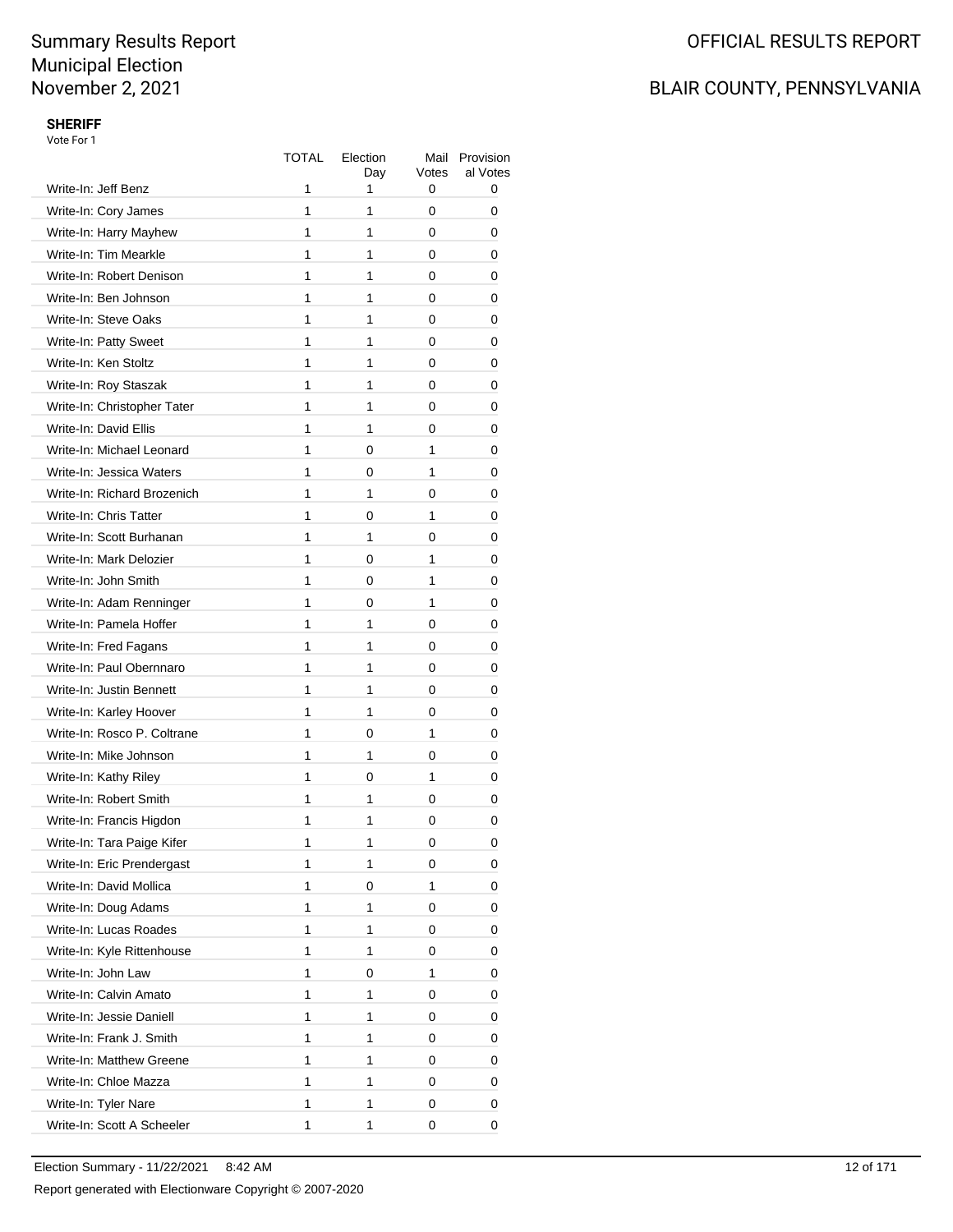## BLAIR COUNTY, PENNSYLVANIA

### **SHERIFF**

|                                 | TOTAL | Election<br>Day | Mail<br>Votes | Provision<br>al Votes |
|---------------------------------|-------|-----------------|---------------|-----------------------|
| Write-In: Dave Matthews         | 1     | 1               | 0             | 0                     |
| Write-In: Anthony Sabatino      | 1     | 1               | 0             | 0                     |
| Write-In: Eric Walls            | 1     | 1               | 0             | 0                     |
| Write-In: Travis Clowson        | 1     | 1               | 0             | 0                     |
| Write-In: KERMIT ALWINE         | 1     | 0               | 0             | 1                     |
| Write-In: Coden A Nagle         | 1     | 1               | 0             | 0                     |
| Write-In: Brennan Abbott        | 1     | 1               | 0             | 0                     |
| Write-In: Blaine Robinson       | 1     | 0               | 1             | 0                     |
| Write-In: Buster Light          | 1     | 1               | 0             | 0                     |
| Write-In: Kristen Carrier       | 1     | 1               | 0             | 0                     |
| Write-In: Peter N. Starr        | 1     | 1               | 0             | 0                     |
| Write-In: Jordan Younkins       | 1     | 1               | 0             | 0                     |
| Write-In: Travis Ott            | 1     | 1               | 0             | 0                     |
| Write-In: Alex Marino           | 1     | 1               | 0             | 0                     |
| Write-In: Gary Grant            | 1     | 1               | 0             | 0                     |
| Write-In: Paul Cunningham       | 1     | 1               | 0             | 0                     |
| Write-In: Beth Seidel           | 1     | 1               | 0             | 0                     |
| Write-In: Richard Showalter     | 1     | 1               | 0             | 0                     |
| Write-In: Roscoe P. Coltrain    | 1     | 1               | 0             | 0                     |
| Write-In: Gomer Pyle            | 1     | 1               | 0             | 0                     |
| Write-In: Chester R Caldwell    | 1     | 1               | 0             | 0                     |
| Write-In: Jacob Blackman        | 1     | 1               | 0             | 0                     |
| Write-In: Jeffery L Brown       | 1     | 1               | 0             | 0                     |
| Write-In: Nota                  | 1     | 1               | 0             | 0                     |
| Write-In: Tim Pupo              | 1     | 1               | 0             | 0                     |
| Write-In: Kelly Adams           | 1     | 1               | 0             | 0                     |
| Write-In: Jim Walk              | 1     | 1               | 0             | 0                     |
| Write-In: Belinda Ott           | 1     | 0               | 1             | 0                     |
| Write-In: Scott Plank           | 1     | 1               | 0             | 0                     |
| Write-In: Scott Horton          | 1     | 1               | 0             | 0                     |
| Write-In: Samuel McClure Jr     | 1     | 1               | 0             | 0                     |
| Write-In: Matt Dillon           | 1     | 1               | 0             | 0                     |
| Write-In: Steve Anslinger       | 1     | 1               | 0             | 0                     |
| Write-In: Randy Hoagland        | 1     | 0               | 1             | 0                     |
| Write-In: Samuel L. McClure Jr. | 1     | 1               | 0             | 0                     |
| Write-In: Bruce Kelley          | 1     | 0               | 1             | 0                     |
| Write-In: Donald Muller         | 1     | 1               | 0             | 0                     |
| Write-In: John Wesley Park      | 1     | 1               | 0             | 0                     |
| Write-In: Ted Danson            | 1     | 0               | 1             | 0                     |
| Write-In: Mark Pleskallo        | 1     | 1               | 0             | 0                     |
| Write-In: Michael P. Weigl      | 1     | 1               | 0             | 0                     |
| Write-In: Ben Milliron          | 1     | 1               | 0             | 0                     |
| Write-In: Jason Morrison        | 1     | 1               | 0             | 0                     |
| Write-In: Kelly Morrissey       | 1     | 1               | 0             | 0                     |
|                                 |       |                 |               |                       |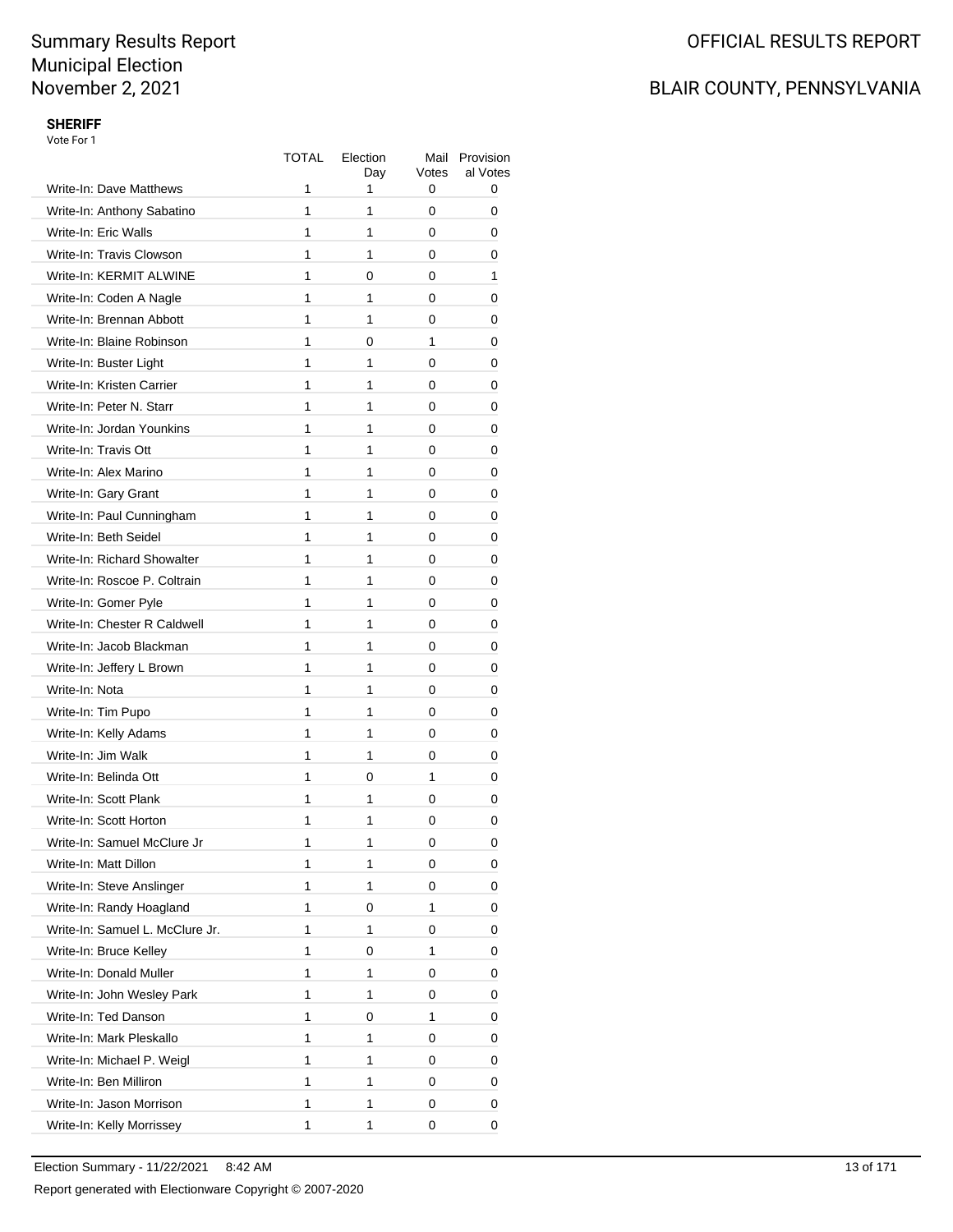## BLAIR COUNTY, PENNSYLVANIA

### **SHERIFF**

| Vote For 1 |
|------------|
|------------|

|                              | TOTAL    | Election<br>Day | Mail<br>Votes | Provision<br>al Votes |
|------------------------------|----------|-----------------|---------------|-----------------------|
| Write-In: Barney Fife        |          | 0               | 1             |                       |
| Write-In: Matt Hill          |          |                 | 0             | 0                     |
| Write-In: Gary Cat           |          |                 | 0             | O                     |
| Write-In: Stephen C. Weyandt |          |                 | 0             | 0                     |
| Write-In: Matthew Michrina   | 1        |                 | 0             | 0                     |
| Write-In: David Sheridan     |          | O               |               | 0                     |
| Write-In: Shaun Harding      | 1        |                 | 0             | 0                     |
| Write-In: Blair Helsel       | 1        | $\Omega$        |               | 0                     |
| Write-In: Chad Fortney       | 1        |                 | 0             | 0                     |
| Write-In: Justin Cowher      | 1        |                 | ŋ             | 0                     |
| Write-In Totals              | 245      | 195             | 48            | 2                     |
| Not Assigned                 | $\Omega$ | $\Omega$        | $\Omega$      | ∩                     |
| Overvotes                    | 3        |                 | 2             | n                     |
| <b>Undervotes</b>            | 2,533    | 1,765           | 758           | 10                    |

### **MAGISTERIAL DISTRICT JUDGE DISTRICT 24-3-01**

|                               | TOTAL    | Election<br>Day | Mail<br>Votes | Provision<br>al Votes |
|-------------------------------|----------|-----------------|---------------|-----------------------|
| DAR FRED B MILLER             | 3,920    | 3,329           | 584           | 7                     |
| Write-In: Scatter             | 14       | 11              | 3             | 0                     |
| Write-In: Greg Roberts        | 1        | 1               | 0             | 0                     |
| Write-In: Hannah Yaudes       | 1        | 1               | 0             | 0                     |
| Write-In: Sam Adams           | 1        | 1               | 0             | 0                     |
| Write-In: Ryan McCloskey      | 1        | 1               | $\Omega$      | 0                     |
| Write-In: Chester R Caldarell | 1        | 1               | 0             | 0                     |
| Write-In: Christopher B. Cohn | 1        | 1               | 0             | 0                     |
| Write-In: Randy Zook          | 1        | 1               | 0             | 0                     |
| Write-In: Justin Cowher       | 1        | 1               | 0             | 0                     |
| Write-In: Jacob Black         | 1        | 1               | $\Omega$      | 0                     |
| Write-In: John Jackson        | 1        | 1               | 0             | 0                     |
| Write-In: Tim Ingram          | 1        | 0               | 1             | 0                     |
| Write-In: Marissa J. Kessler  | 1        | 1               | 0             | 0                     |
| Write-In: William Strasser    | 1        | 1               | 0             | 0                     |
| <b>Write-In Totals</b>        | 27       | 23              | 4             | 0                     |
| Not Assigned                  | $\Omega$ | $\Omega$        | 0             | 0                     |
| Overvotes                     | $\Omega$ | $\Omega$        | $\Omega$      | O                     |
| Undervotes                    | 318      | 271             | 47            | 0                     |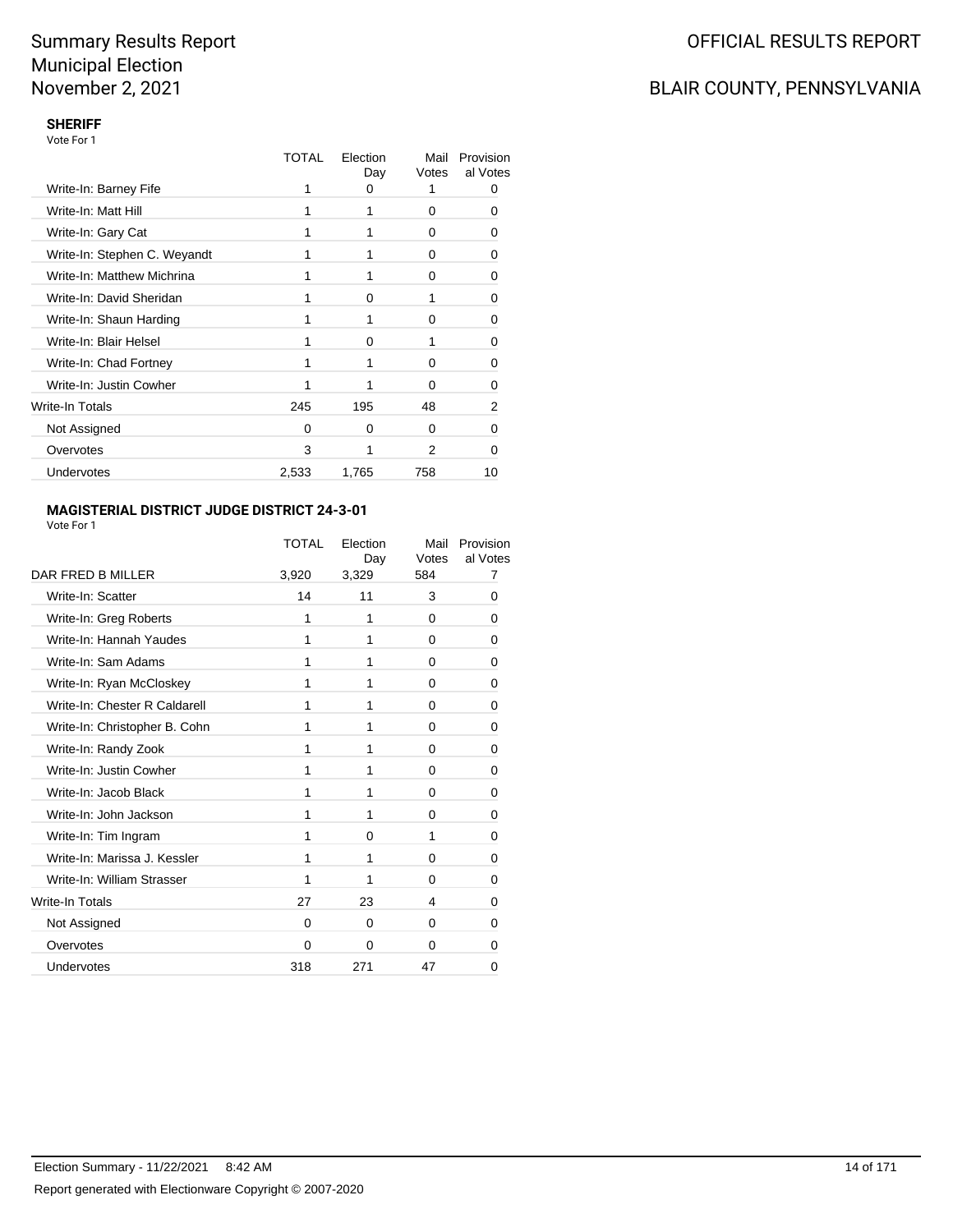## BLAIR COUNTY, PENNSYLVANIA

#### **CITY COUNCIL ALTOONA** Vote For 4

|                                | TOTAL        | Election<br>Day | Mail<br>Votes  | Provision<br>al Votes |
|--------------------------------|--------------|-----------------|----------------|-----------------------|
| <b>REP BRUCE KELLEY</b>        | 4,535        | 3,903           | 625            | 7                     |
| <b>REP DAVID ELLIS</b>         | 4,474        | 3,871           | 596            | 7                     |
| REP DAVID W BUTTERBAUGH JR     | 4,394        | 3,806           | 584            | 4                     |
| <b>REP RON BEATTY</b>          | 4,351        | 3,789           | 555            | 7                     |
| DEM BRIDGETTE JACKSON          | 2,326        | 1,291           | 1,021          | 14                    |
| DEM MICHAEL LEONARD            | 2,083        | 1,128           | 943            | 12                    |
| <b>DEM DARIUS MORGAN</b>       | 1,932        | 1,058           | 862            | 12                    |
| <b>DEM BRYANT GISELMAN</b>     | 1,835        | 986             | 838            | 11                    |
| Write-In: Terry Figart         | 5            | 3               | 2              | 0                     |
| Write-In: Terry L. Figart      | 3            | 3               | 0              | 0                     |
| Write-In: Scatter              | 2            | 1               | 1              | 0                     |
| Write-In: Dale m Strain III    | $\mathbf{1}$ | 1               | 0              | 0                     |
| Write-In: John Breth           | 1            | 1               | 0              | 0                     |
| Write-In: Jen Shuhan           | $\mathbf{1}$ | 1               | 0              | 0                     |
| Write-In: Thomas Quinn         | $\mathbf{1}$ | 1               | 0              | 0                     |
| Write-In: Adam Andrew          | $\mathbf{1}$ | 1               | 0              | 0                     |
| Write-In: Doug Adams           | $\mathbf{1}$ | 1               | 0              | 0                     |
| Write-In: Donna Gority         | $\mathbf{1}$ | 0               | 1              | 0                     |
| Write-In: R. Douglas Wise      | $\mathbf{1}$ | 1               | 0              | 0                     |
| Write-In: Michael Haire        | $\mathbf{1}$ | 1               | 0              | 0                     |
| Write-In: Bill Neugebauer      | 1            | 1               | 0              | 0                     |
| Write-In: Gilbert Servello     | 1            | 1               | $\overline{0}$ | 0                     |
| Write-In: Richard W Killinger  | 1            | 1               | 0              | 0                     |
| Write-In: Tom Settle           | 1            | $\mathbf{1}$    | 0              | 0                     |
| Write-In: Ed Kreuz             | 1            | 1               | 0              | 0                     |
| Write-In: William Pfeffer      | 1            | 1               | 0              | 0                     |
| Write-In: Charles Dupree       | 1            | 1               | 0              | 0                     |
| Write-In: Noah Zolnak          | 1            | 0               | 1              | 0                     |
| Write-In: Edward M. Drzewiecky | $\mathbf{1}$ | 1               | 0              | 0                     |
| Write-In: Kelly Bowswer        | $\mathbf{1}$ | 1               | 0              | 0                     |
| Write-In: Pam Mitchell         | $\mathbf{1}$ | 1               | 0              | 0                     |
| <b>Write-In Totals</b>         | 31           | 26              | 5              | 0                     |
| Not Assigned                   | 1            | 1               | 0              | 0                     |
| Overvotes                      | 28           | 16              | 12             | 0                     |
| Undervotes                     | 2,363        | 1,878           | 475            | 10                    |
|                                |              |                 |                |                       |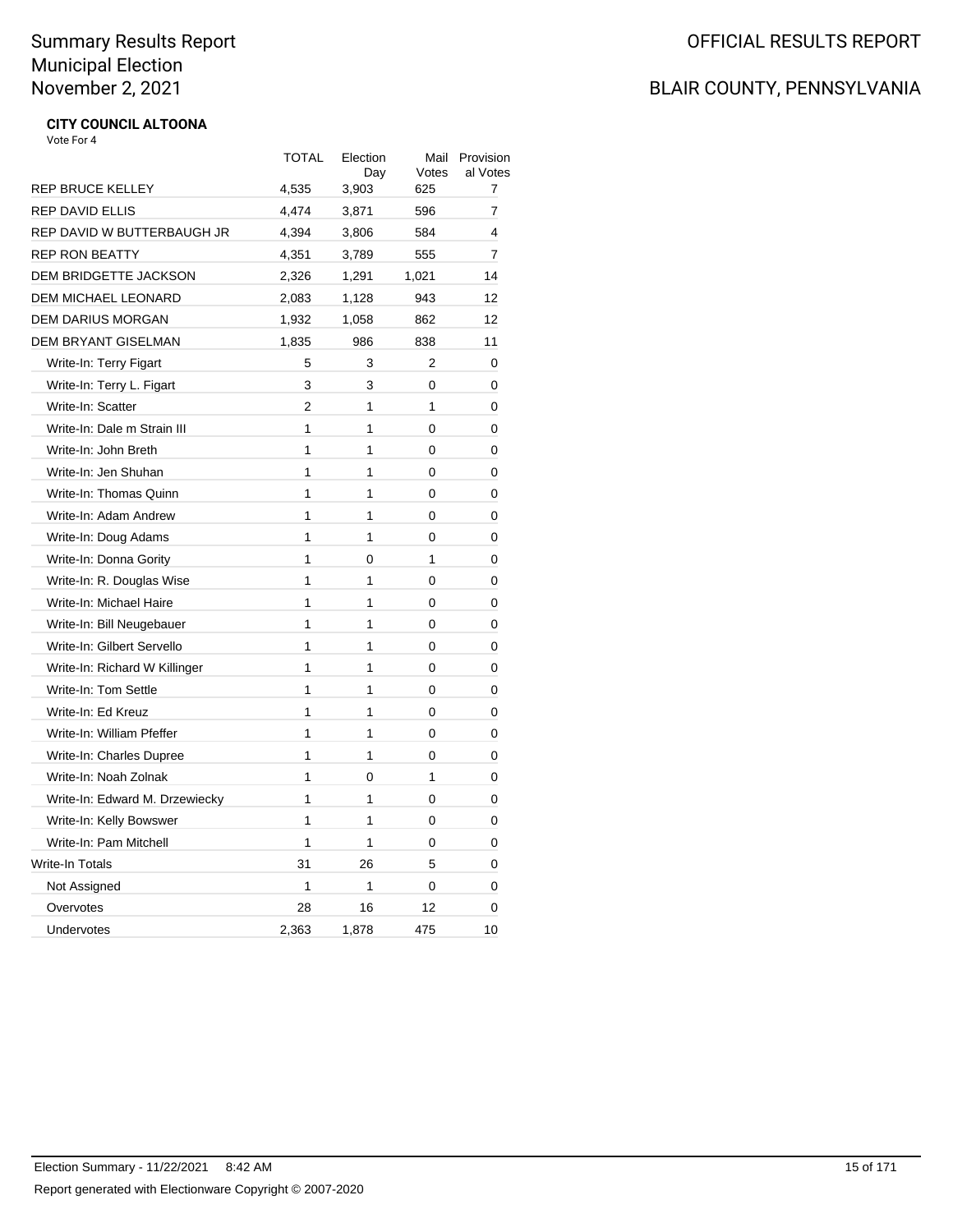## BLAIR COUNTY, PENNSYLVANIA

#### **CONSTABLE ALTOONA WARD 1** Vote For 1

|                              | TOTAL | Election<br>Day | Mail<br>Votes | Provision<br>al Votes |
|------------------------------|-------|-----------------|---------------|-----------------------|
| Write-In: Scatter            | 5     | 3               | 2             |                       |
| Write-In: Scott Strittmatter |       | ∩               |               |                       |
| Write-In: Valerie Hall Older |       |                 | O             |                       |
| Write-In: James Ott          |       |                 | O             |                       |
| Write-In: Christopher Dewees |       |                 | 0             | O                     |
| Write-In: Douglas DeAntonio  |       |                 | ∩             |                       |
| Write-In Totals              | 10    |                 | 3             |                       |
| Not Assigned                 | 0     | ∩               | 0             |                       |
| Overvotes                    | O     | ∩               | O             |                       |
| Undervotes                   | 136   | 93              | 43            |                       |

### **CONSTABLE ALTOONA WARD 2**

Vote For 1

|                         | TOTAL | Election<br>Day | Mail<br>Votes | Provision<br>al Votes |
|-------------------------|-------|-----------------|---------------|-----------------------|
| REP JEFFREY L SPRANKLE  | 192   | 151             | 41            |                       |
| Write-In: David Kershey |       | 0               |               |                       |
| Write-In: Dave Kiersey  |       |                 |               |                       |
| Write-In: Scatter       |       |                 | 0             |                       |
| Write-In: Kelly Adams   |       |                 |               |                       |
| Write-In Totals         | 4     | 3               |               |                       |
| Not Assigned            | 0     | 0               | 0             |                       |
| Overvotes               | ∩     | 0               |               |                       |
| Undervotes              | 49    | 29              | 20            |                       |
|                         |       |                 |               |                       |

### **CONSTABLE ALTOONA WARD 3**

Vote For 1

| TOTAL    | Flection<br>Day | Mail<br>Votes | Provision<br>al Votes |
|----------|-----------------|---------------|-----------------------|
| 2        |                 | 1             | 0                     |
| 1        | 1               | 0             | 0                     |
| 1        | 1               | 0             | 0                     |
| 1        | 1               | $\Omega$      | 0                     |
| 1        | 1               | 0             | 0                     |
| 1        | 1               | 0             | 0                     |
| 1        | 1               | 0             | 0                     |
| 1        | 0               | 1             | 0                     |
| 1        | 1               | 0             | 0                     |
| 1        | 0               | 1             | 0                     |
| 1        | 1               | 0             | 0                     |
| 1        | 1               | 0             | 0                     |
| 1        | 1               | 0             | 0                     |
| 1        | 1               | 0             | 0                     |
| 15       | 12              | 3             | 0                     |
| 0        | 0               | $\Omega$      | 0                     |
| $\Omega$ | $\Omega$        | $\Omega$      | 0                     |
| 313      | 242             | 71            | 0                     |
|          |                 |               |                       |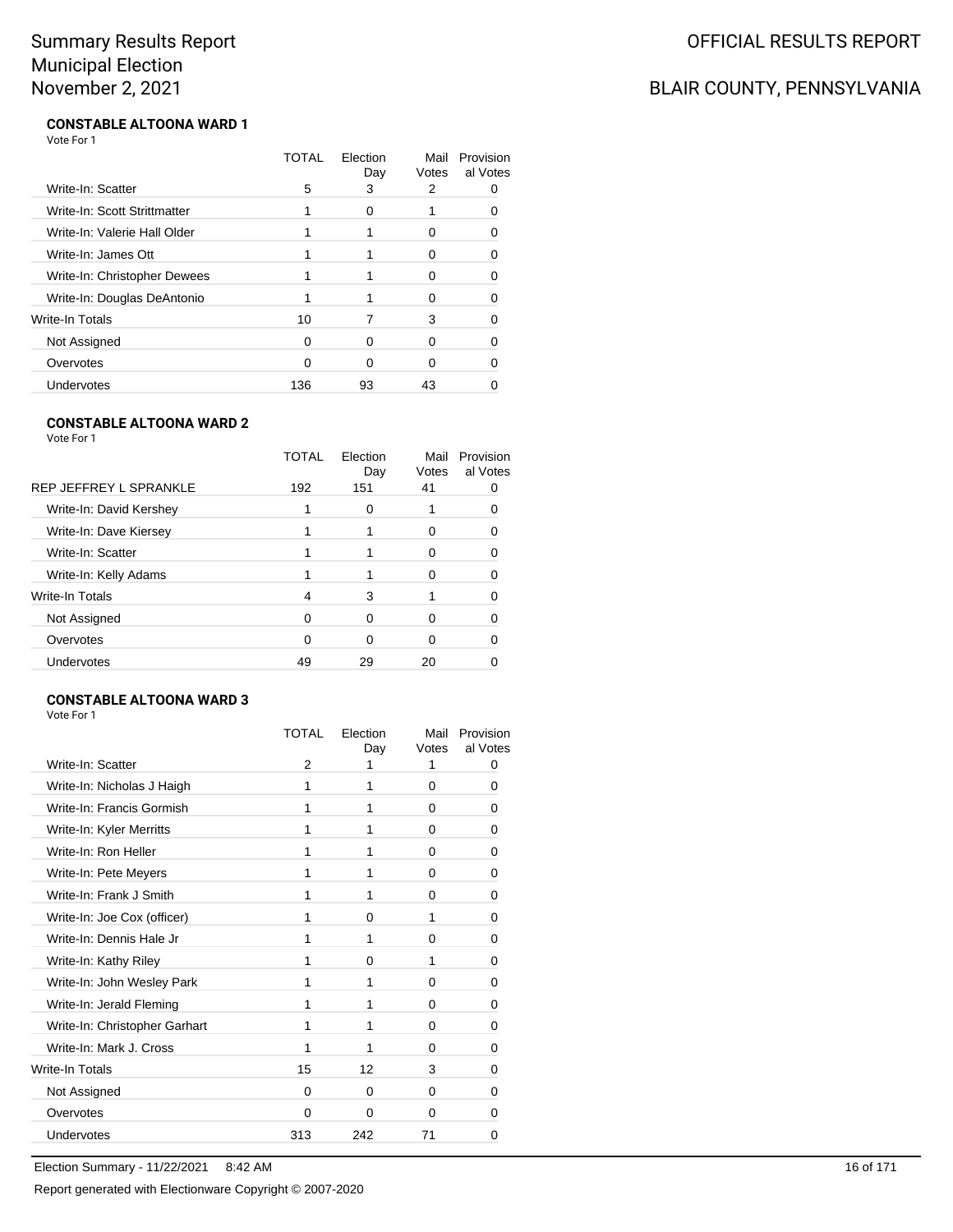### BLAIR COUNTY, PENNSYLVANIA

#### **CONSTABLE ALTOONA WARD 4** Vote For 1

|                                    | TOTAL          | Election<br>Day | Mail<br>Votes | Provision<br>al Votes |
|------------------------------------|----------------|-----------------|---------------|-----------------------|
| Write-In: Scatter                  | 3              | 3               | 0             | 0                     |
| Write-In: David Keresey            | $\overline{2}$ | 0               | 2             | 0                     |
| Write-In: Cheryl Rupp              | 1              | 1               | 0             | 0                     |
| Write-In: Edward Clouse            | 1              | $\Omega$        | 1             | 0                     |
| Write-In: Gary Evans               | 1              | 1               | 0             | 0                     |
| Write-In: Randy Probst             | 1              | 1               | 0             | 0                     |
| Write-In: Patrick G. Himes Sr.     | 1              | 1               | 0             | 0                     |
| Write-In: Sarah Steinbugl          | 1              | 1               | 0             | 0                     |
| Write-In: Jordan Rhone             | 1              | 1               | 0             | 0                     |
| Write-In: Brenda L Keith           | 1              | 1               | 0             | 0                     |
| Write-In: Patrick Himes            | 1              | 1               | 0             | 0                     |
| Write-In: Gerard Weaver            | 1              | 1               | $\Omega$      | 0                     |
| Write-In: William Griffin          | 1              | 1               | 0             | 0                     |
| Write-In: Charles Patrick Phillips | 1              | 1               | 0             | 0                     |
| Write-In: Cory J. Seymour          | 1              | 1               | 0             | 0                     |
| Write-In: William J Griffin II     | 1              | 1               | 0             | 0                     |
| Write-In: Travis Ott               | 1              | 1               | 0             | 0                     |
| Write-In: John Roefaro             | 1              | 1               | 0             | 0                     |
| Write-In: Frank J. Smith           | 1              | 1               | 0             | 0                     |
| <b>Write-In Totals</b>             | 22             | 19              | 3             | 0                     |
| Not Assigned                       | $\Omega$       | $\Omega$        | 0             | 0                     |
| Overvotes                          | 0              | 0               | 0             | 0                     |
| Undervotes                         | 350            | 248             | 101           | 1                     |

### **CONSTABLE ALTOONA WARD 5**

| REP ALEXANDER E BADORREK    | TOTAL<br>252 | Election<br>Day<br>210 | Mail<br>Votes<br>42 | Provision<br>al Votes |
|-----------------------------|--------------|------------------------|---------------------|-----------------------|
| Write-In: Scatter           | 2            |                        |                     |                       |
|                             |              |                        |                     | 0                     |
| Write-In: Greg Milliron     |              |                        | 0                   | 0                     |
| Write-In: Tim Baker         |              | ∩                      |                     |                       |
| Write-In: Angeline Bravin   |              | 0                      |                     |                       |
| Write-In: Browen Wittsock   |              |                        | 0                   | 0                     |
| Write-In: Branden Henderson |              | ∩                      |                     | 0                     |
| Write-In: Andrew Nace       |              |                        | 0                   |                       |
| Write-In Totals             | 8            | 4                      | 4                   |                       |
| Not Assigned                | 0            | 0                      | 0                   | 0                     |
| Overvotes                   | 0            | ∩                      | O                   |                       |
| Undervotes                  | 62           | 46                     | 16                  |                       |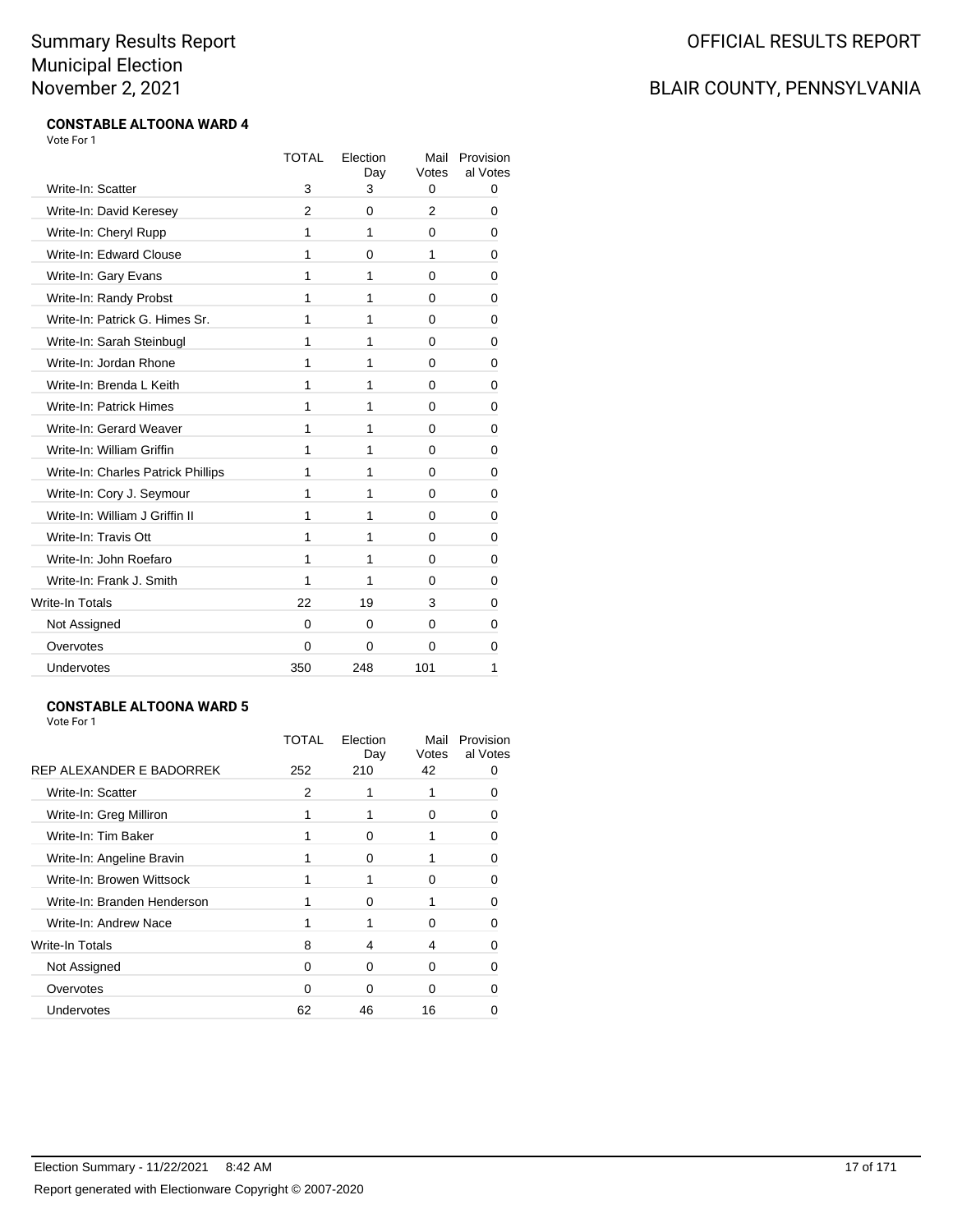### BLAIR COUNTY, PENNSYLVANIA

#### **CONSTABLE ALTOONA WARD 6** Vote For 1

|                                | TOTAL          | Election<br>Day | Mail<br>Votes | Provision<br>al Votes |
|--------------------------------|----------------|-----------------|---------------|-----------------------|
| Write-In: Scatter              | 15             | 12              | 3             | 0                     |
| Write-In: Devin Hornbake       | 5              | 5               | 0             | 0                     |
| Write-In: Brian Yasulitis      | 2              | 2               | 0             | 0                     |
| Write-In: James Bowmaster II   | $\overline{2}$ | 2               | 0             | 0                     |
| Write-In: Robert Sweed         | 2              | 2               | 0             | 0                     |
| Write-In: Dave Keresey         | 2              | 0               | 2             | 0                     |
| Write-In: Bryan Yasulitis      | 2              | 2               | 0             | 0                     |
| Write-In: Bruce Kelley         | 1              | 1               | 0             | 0                     |
| Write-In: Val Mignogna         | 1              | 1               | 0             | 0                     |
| Write-In: Jeremy Dodson        | 1              | 1               | 0             | 0                     |
| Write-In: William A. Byrnes Jr | 1              | 1               | 0             | 0                     |
| Write-In: Anthony Roefaro      | 1              | 1               | 0             | 0                     |
| Write-In: William Moran        | 1              | 1               | 0             | 0                     |
| Write-In: David G. Ehgartner   | 1              | 0               | 1             | 0                     |
| Write-In: Thomas Maurer        | 1              | 1               | 0             | 0                     |
| Write-In: Alfred Torso         | 1              | 0               | 1             | 0                     |
| Write-In: David Keresey        | 1              | 0               | 1             | 0                     |
| Write-In: Ed Kruez Jr          | 1              | 1               | 0             | 0                     |
| Write-In: David Ellis          | 1              | 1               | 0             | 0                     |
| Write-In: Laura Palmer         | 1              | 0               | 1             | 0                     |
| Write-In: James Kilmartin      | 1              | 1               | 0             | 0                     |
| Write-In: Jeremy Chaplin       | 1              | 1               | 0             | 0                     |
| Write-In: Eddie Kruz Jr        | 1              | 1               | 0             | 0                     |
| Write-In: Micky Fields         | 1              | 1               | 0             | 0                     |
| Write-In: Patrick Allen Young  | 1              | 1               | 0             | 0                     |
| Write-In: Corey Murphy         | 1              | 0               | 1             | 0                     |
| Write-In: Keith Morris         | 1              | 1               | 0             | 0                     |
| Write-In: William Pfeffer      | 1              | 1               | 0             | 0                     |
| Write-In: Tyler Bryan          | 1              | 1               | 0             | 0                     |
| Write-In: Michael A. McGinley  | 1              | 1               | 0             | 0                     |
| Write-In: Rick Summers         | 1              | 1               | 0             | 0                     |
| Write-In: Clair Cauver         | 1              | 1               | 0             | 0                     |
| Write-In: Michael Barone       | 1              | 1               | 0             | 0                     |
| Write-In Totals                | 56             | 46              | 10            | 0                     |
| Not Assigned                   | 0              | 0               | 0             | 0                     |
| Overvotes                      | 0              | 0               | 0             | 0                     |
| Undervotes                     | 977            | 737             | 237           | 3                     |
|                                |                |                 |               |                       |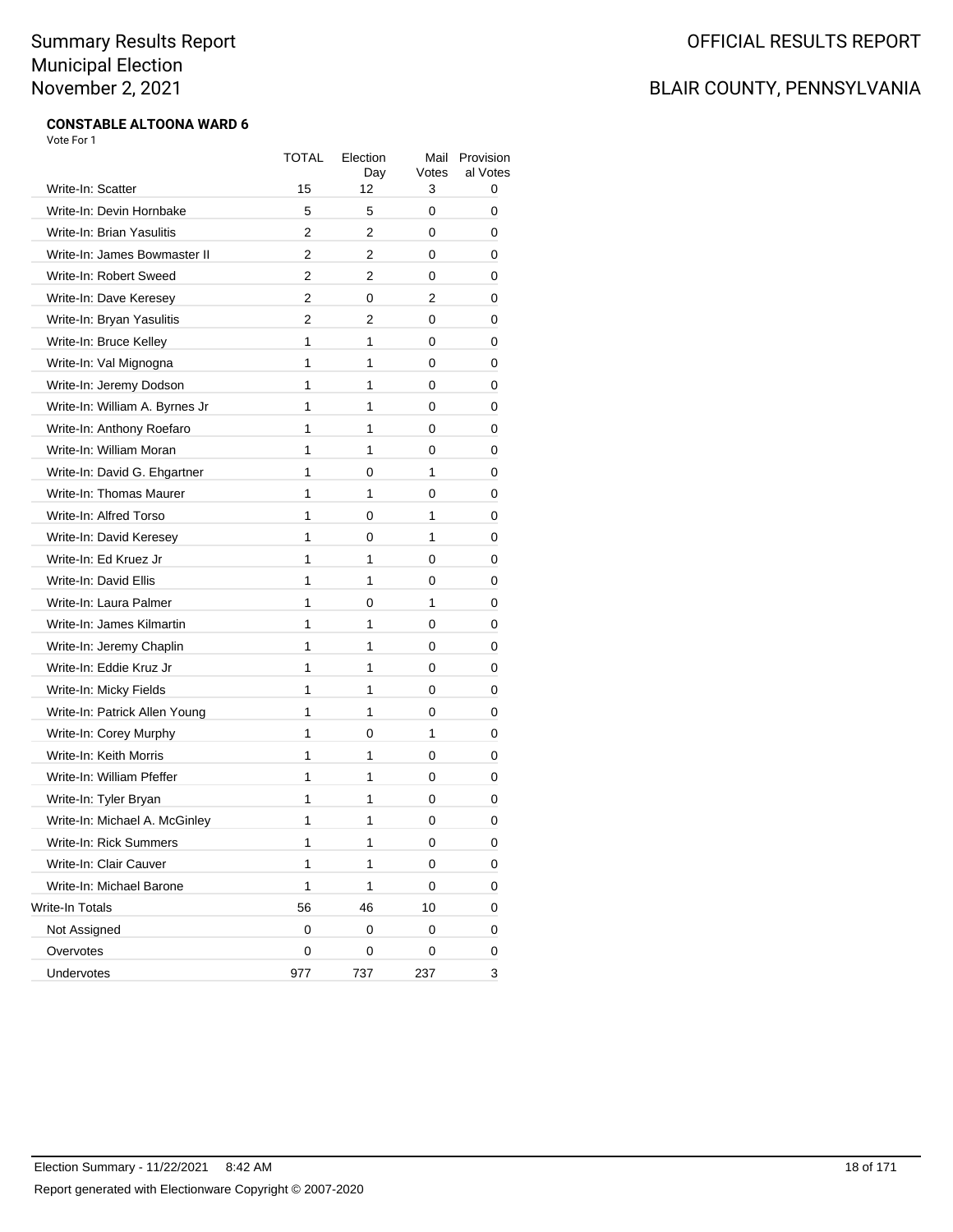## BLAIR COUNTY, PENNSYLVANIA

#### **CONSTABLE ALTOONA WARD 7** Vote For 1

|                                | TOTAL | Election<br>Day | Mail<br>Votes | Provision<br>al Votes |
|--------------------------------|-------|-----------------|---------------|-----------------------|
| Write-In: Alan Greiner         | 4     | 4               | 0             |                       |
| Write-In: Scatter              | 2     | 2               | 0             |                       |
| Write-In: Alan Griener         | 2     | 2               | 0             |                       |
| Write-In: Edward S. Drzewiecki |       |                 | O             |                       |
| Write-In: Brandon T. Ryan      |       |                 | 0             | O                     |
| Write-In: Terry Smith          |       |                 | ∩             |                       |
| Write-In Totals                | 11    | 11              | O             |                       |
| Not Assigned                   | 0     | O               | ŋ             |                       |
| Overvotes                      | O     | ∩               | O             |                       |
| Undervotes                     | 117   | 95              | 22            |                       |

### **CONSTABLE ALTOONA WARD 8**

Vote For 1

|                                 | TOTAL | Election<br>Day | Mail<br>Votes | Provision<br>al Votes |
|---------------------------------|-------|-----------------|---------------|-----------------------|
| DEM DAVID KERESEY               | 186   | 122             | 63            |                       |
| Write-In: Scatter               | 4     | 4               | 0             |                       |
| Write-In: Ron Beatty            |       | 1               | O             |                       |
| Write-In: Drew Crompton         |       |                 | 0             |                       |
| Write-In: Charles Mills         |       |                 | 0             |                       |
| Write-In: Randall Katich        |       |                 | O             |                       |
| Write-In: Thomas Gerlach        |       |                 | ი             |                       |
| Write-In: Andrew T. Scherzinger |       |                 | O             |                       |
| Write-In Totals                 | 10    | 10              | O             |                       |
| Not Assigned                    | 0     | 0               | 0             |                       |
| Overvotes                       | ŋ     | ∩               | 0             |                       |
| Undervotes                      | 80    | 71              | 9             |                       |
|                                 |       |                 |               |                       |

### **CONSTABLE ALTOONA WARD 9**

Vote For 1

|                              | TOTAL | Election<br>Day | Mail<br>Votes | Provision<br>al Votes |
|------------------------------|-------|-----------------|---------------|-----------------------|
| Write-In: Scatter            | 3     | 2               | O             |                       |
| Write-In: James Ott          | 2     | 2               | O             |                       |
| Write-In: Robert A Smith     |       |                 | O             |                       |
| Write-In: Tyler Clay Fortney |       |                 | O             |                       |
| Write-In: Fran Shuhayda      |       |                 | O             |                       |
| Write-In: Lynnette N Howard  |       |                 | ∩             |                       |
| Write-In: William Lightner   |       |                 | O             |                       |
| Write-In Totals              | 10    | 9               | ŋ             |                       |
| Not Assigned                 | O     | ∩               | O             |                       |
| Overvotes                    | O     | ∩               | ∩             |                       |
| Undervotes                   | 143   | 118             | 24            |                       |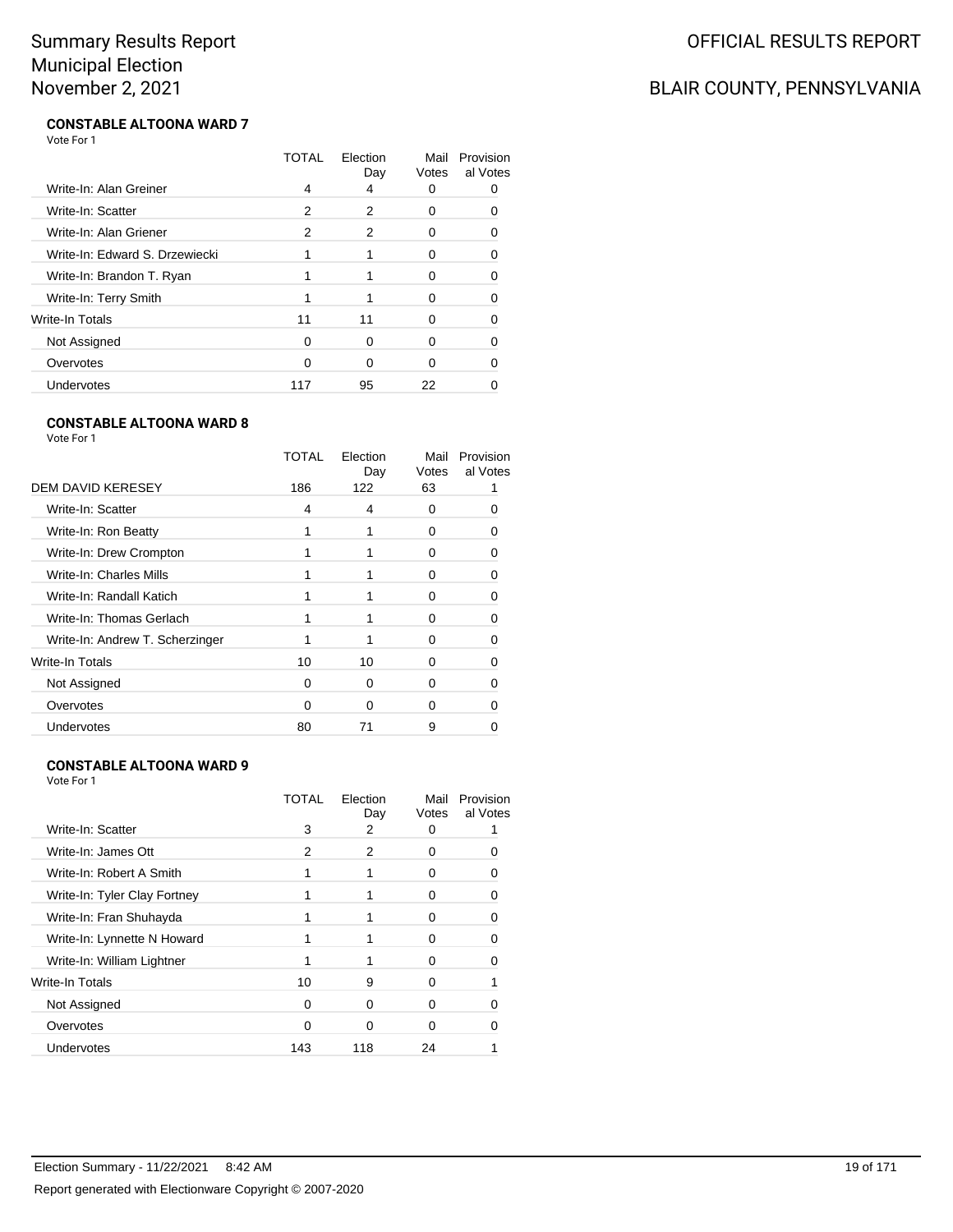### BLAIR COUNTY, PENNSYLVANIA

#### **CONSTABLE ALTOONA WARD 10** Vote For 1

|                                | <b>TOTAL</b> | Election<br>Day | Mail<br>Votes | Provision<br>al Votes |
|--------------------------------|--------------|-----------------|---------------|-----------------------|
| Write-In: Scatter              | 9            | 7               | 2             | 0                     |
| Write-In: Michael Rowlins      | 2            | 0               | 2             | 0                     |
| Write-In: John Brown           | 1            | 1               | 0             | 0                     |
| Write-In: Mr. Dunio            | 1            | 0               | 1             | 0                     |
| Write-In: Paul Hugh Mock       | 1            | 1               | 0             | 0                     |
| Write-In: Susan Rice           | 1            | 1               | 0             | 0                     |
| Write-In: Jeremy Dodson        | 1            | 1               | 0             | 0                     |
| Write-In: Donald Ott           | 1            | 1               | 0             | 0                     |
| Write-In: Timothy Smith        | 1            | 1               | 0             | 0                     |
| Write-In: John Hazenstab       | 1            | 1               | 0             | 0                     |
| Write-In: Steve Shanholtz      | 1            | 1               | 0             | 0                     |
| Write-In: Tony Sabatino        | 1            | 1               | 0             | 0                     |
| Write-In: Ben Gray             | 1            | 1               | 0             | 0                     |
| Write-In: Edward Kreuz         | 1            | 1               | 0             | 0                     |
| Write-In: Ed Kreuz             | 1            | 1               | 0             | 0                     |
| Write-In: Brian Sandell        | 1            | 1               | 0             | 0                     |
| Write-In: David Keresey        | 1            | 0               | 1             | 0                     |
| Write-In: Jim Miller           | 1            | 1               | 0             | 0                     |
| Write-In: Scott Buchanan       | 1            | 1               | $\Omega$      | 0                     |
| Write-In: Nicole Constable     | 1            | 0               | 1             | 0                     |
| Write-In: Larry James Focht Sr | 1            | 1               | 0             | 0                     |
| Write-In: Daniel B Bauer       | 1            | 1               | 0             | 0                     |
| Write-In Totals                | 31           | 24              | 7             | 0                     |
| Not Assigned                   | 0            | 0               | 0             | 0                     |
| Overvotes                      | 0            | 0               | 0             | 0                     |
| Undervotes                     | 595          | 442             | 152           | 1                     |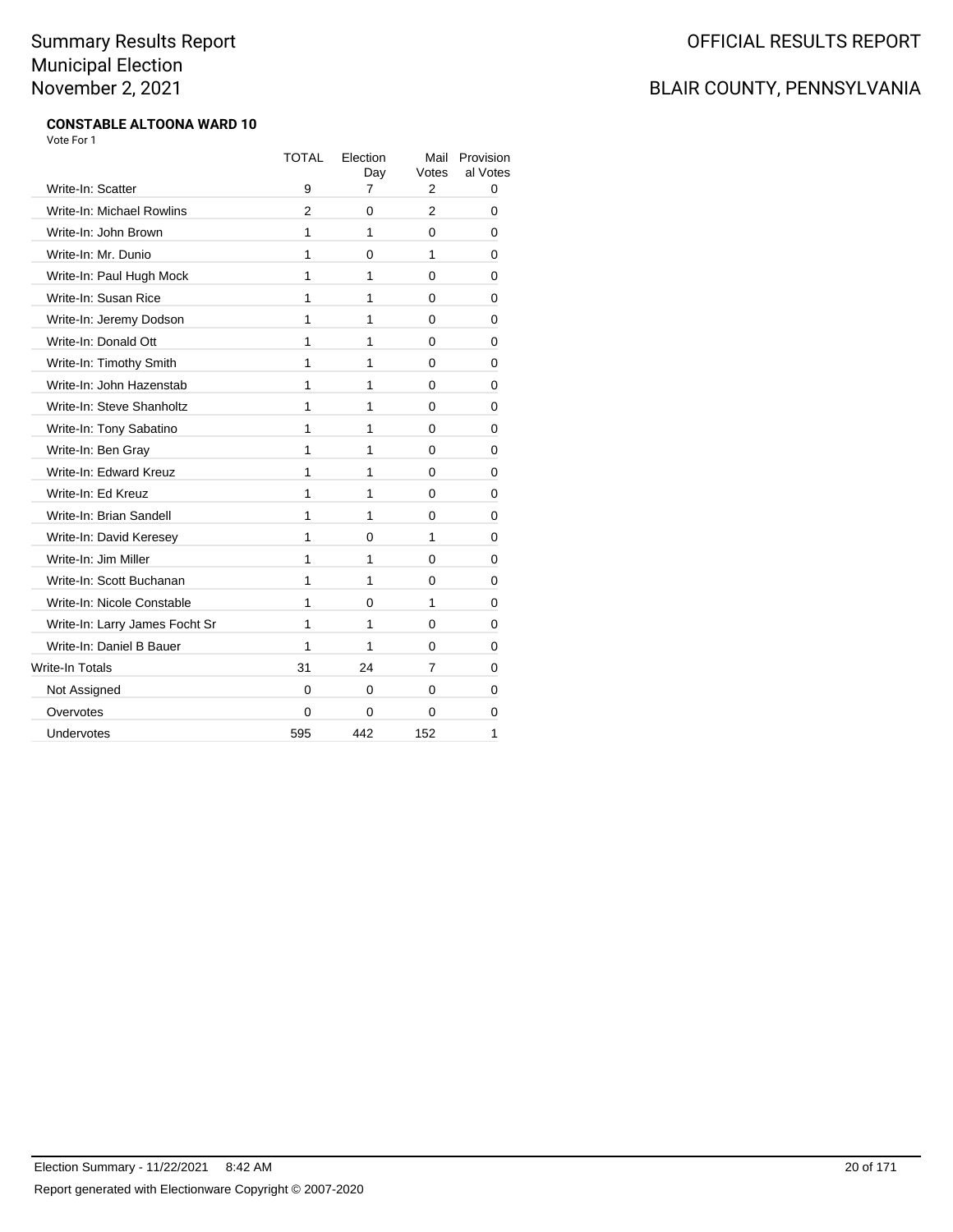### BLAIR COUNTY, PENNSYLVANIA

#### **CONSTABLE ALTOONA WARD 11** Vote For 1

|                               | <b>TOTAL</b>   | Election<br>Day | Mail<br>Votes | Provision<br>al Votes |
|-------------------------------|----------------|-----------------|---------------|-----------------------|
| Write-In: Scatter             | 6              | 5               | 1             | 0                     |
| Write-In: David Keresey       | 4              | 0               | 4             | 0                     |
| Write-In: Bridgette Jackson   | $\mathfrak{p}$ | 1               | 0             | 1                     |
| Write-In: Sean Boyles         | 1              | 1               | 0             | 0                     |
| Write-In: Jamie Ardrey        | 1              | 1               | 0             | 0                     |
| Write-In: David L. Maller     | 1              | 1               | 0             | 0                     |
| Write-In: Bob Kelly           | 1              | 1               | 0             | 0                     |
| Write-In: Lt. Brannigan       | 1              | 1               | 0             | 0                     |
| Write-In: James R. Myers      | 1              | 1               | 0             | 0                     |
| Write-In: Randal Dicker       | $\overline{1}$ | $\mathbf{1}$    | 0             | 0                     |
| Write-In: Gerald Shuma        | 1              | 1               | 0             | 0                     |
| Write-In: Brady Shehan        | 1              | 1               | 0             | 0                     |
| Write-In: Jean K. Cupp        | 1              | 1               | 0             | 0                     |
| Write-In: Rob Plummer         | 1              | 1               | 0             | 0                     |
| Write-In: Jordan Adams        | 1              | 1               | 0             | 0                     |
| Write-In: Walter McCullough   | 1              | 1               | 0             | 0                     |
| Write-In: Erin Franks         | 1              | 1               | 0             | 0                     |
| Write-In: Mr. Ray Hipp        | 1              | 0               | 1             | 0                     |
| Write-In: John McGinnis       | $\mathbf{1}$   | 1               | 0             | 0                     |
| Write-In: Kimberly J. Benton  | 1              | $\Omega$        | $\mathbf{1}$  | 0                     |
| Write-In: Terence R Schroeder | 1              | 0               | 1             | 0                     |
| Write-In: Kevin Rellape       | 1              | 1               | 0             | 0                     |
| Write-In: Andrew Scalice      | 1              | 1               | 0             | 0                     |
| Write-In: Gary L. Weyandt II  | 1              | 1               | 0             | 0                     |
| Write-In: Jerry McAleer       | 1              | 1               | 0             | 0                     |
| Write-In: Don Barry           | 1              | $\mathbf{1}$    | 0             | 0                     |
| Write-In: Jeremy Dodson       | 1              | 1               | 0             | 0                     |
| Write-In: Matthew S. Lattieri | $\overline{1}$ | 1               | 0             | 0                     |
| Write-In: Paul A. Conway      | 1              | 1               | 0             | 0                     |
| Write-In: Kelly Morrissey     | 1              | 1               | 0             | 0                     |
| Write-In: Thomas Gerlach      | 1              | 1               | 0             | 0                     |
| Write-In Totals               | 40             | 31              | 8             | 1                     |
| Not Assigned                  | 0              | 0               | 0             | 0                     |
| Overvotes                     | 0              | 0               | 0             | 0                     |
| Undervotes                    | 675            | 536             | 139           | 0                     |
|                               |                |                 |               |                       |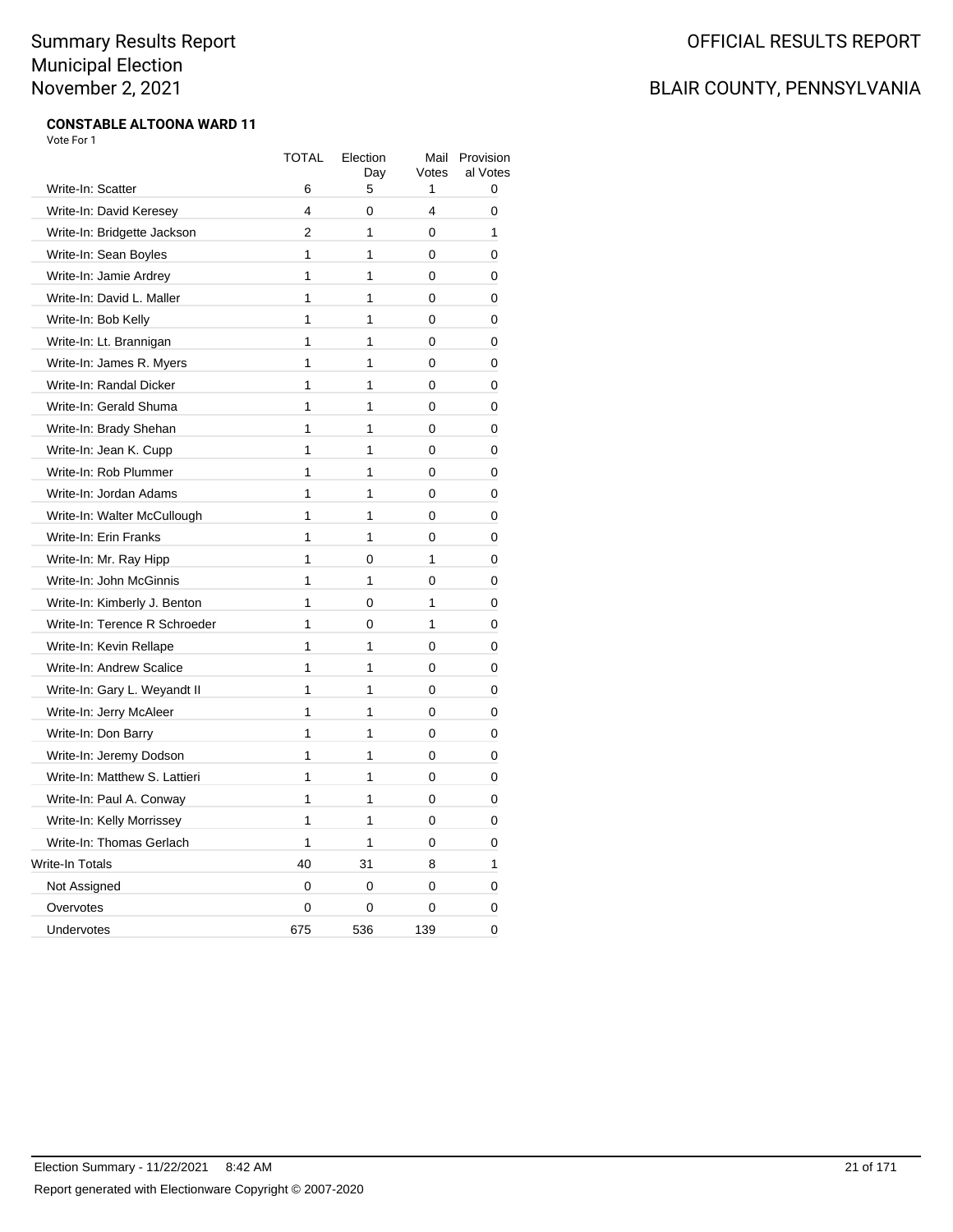## BLAIR COUNTY, PENNSYLVANIA

#### **CONSTABLE ALTOONA WARD 12** Vote For 1

|                            | TOTAL | Election<br>Day | Mail<br>Votes | Provision<br>al Votes |
|----------------------------|-------|-----------------|---------------|-----------------------|
| REP JEREMY J DODSON        | 567   | 447             | 117           | 3                     |
| Write-In: Jessica Waters   | 1     | 0               | 1             | 0                     |
| Write-In: Rich Clark       | 1     | 1               | 0             | 0                     |
| Write-In: Adam Banks       | 1     | 1               | 0             | 0                     |
| Write-In: Michael Leonard  | 1     | 1               | 0             | 0                     |
| Write-In: Adam Renninger   | 1     | 0               | 1             | 0                     |
| Write-In: Mike Smith       | 1     | 1               | $\Omega$      | 0                     |
| Write-In: Morgan Sabatino  | 1     | 1               | $\Omega$      | 0                     |
| Write-In: R.J. Peo         | 1     | 1               | $\Omega$      | 0                     |
| Write-In: Scott A Scheeler | 1     | 1               | $\Omega$      | 0                     |
| Write-In: Rebecca Robinson | 1     | $\Omega$        | 1             | 0                     |
| Write-In: Anthony Sabatino | 1     | 1               | $\Omega$      | 0                     |
| Write-In: Sarah Bougher    | 1     | 1               | $\Omega$      | 0                     |
| Write-In Totals            | 12    | 9               | 3             | 0                     |
| Not Assigned               | 0     | $\Omega$        | 0             | 0                     |
| Overvotes                  | 0     | $\Omega$        | $\Omega$      | n                     |
| Undervotes                 | 136   | 89              | 46            | 1                     |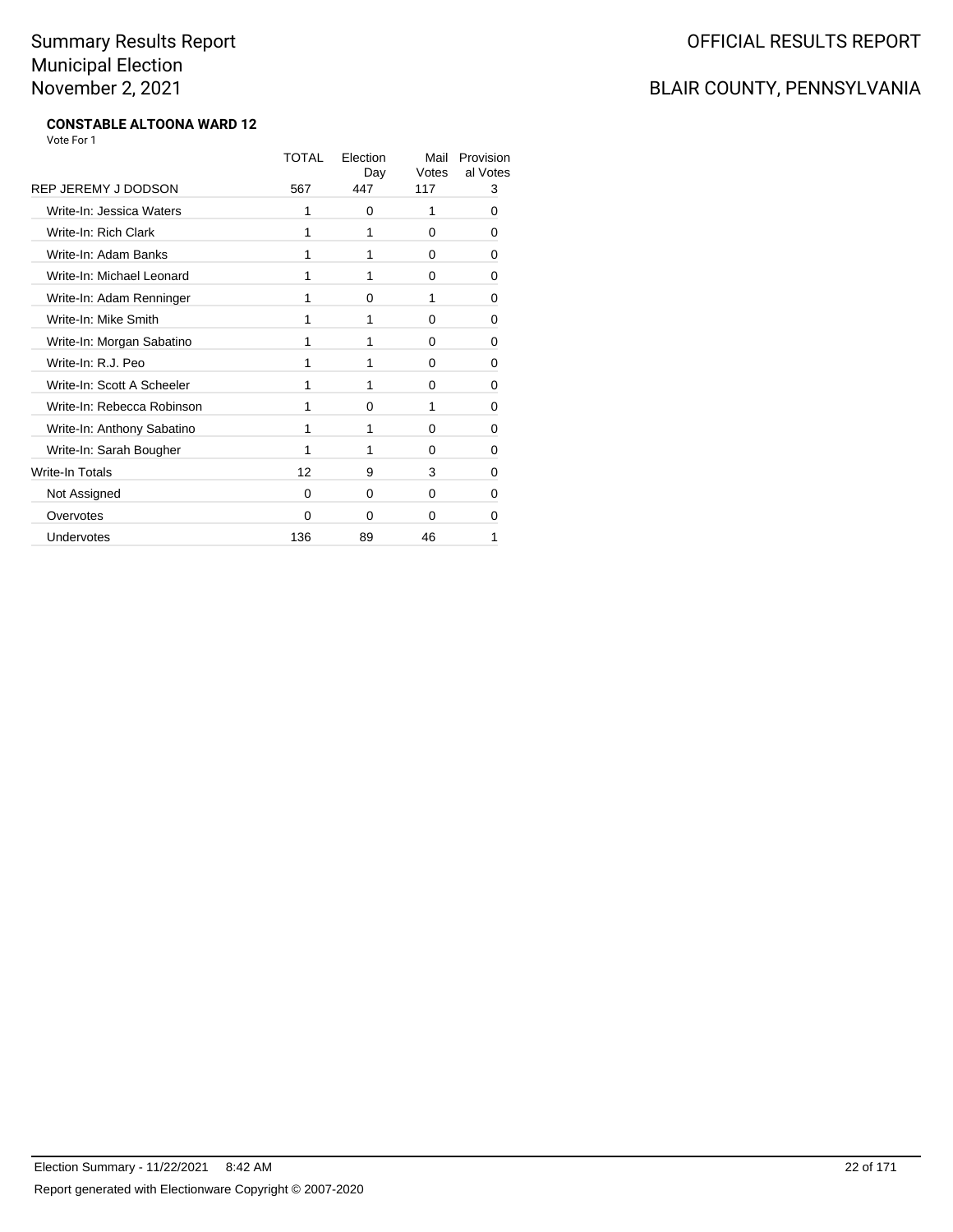### BLAIR COUNTY, PENNSYLVANIA

#### **CONSTABLE ALTOONA WARD 13** Vote For 1

|                               | <b>TOTAL</b>            | Election<br>Day | Mail<br>Votes  | Provision<br>al Votes |
|-------------------------------|-------------------------|-----------------|----------------|-----------------------|
| Write-In: Scatter             | 6                       | 5               | 1              | 0                     |
| Write-In: David Keresey       | $\overline{\mathbf{4}}$ | $\overline{2}$  | $\overline{2}$ | $\mathbf{0}$          |
| Write-In: Bruce Alan Pelster  | 1                       | 1               | 0              | 0                     |
| Write-In: David A. Thompson   | 1                       | 1               | 0              | 0                     |
| Write-In: Glenn Hoover        | 1                       | 0               | 1              | 0                     |
| Write-In: Craig K. England    | 1                       | 1               | 0              | 0                     |
| Write-In: Kim Sanders         | 1                       | 1               | 0              | 0                     |
| Write-In: Adam Bowers         | 1                       | 1               | 0              | 0                     |
| Write-In: David Karesey       | 1                       | 0               | 1              | 0                     |
| Write-In: Joshua Aboud        | 1                       | 1               | 0              | 0                     |
| Write-In: Doug Rosenberry     | 1                       | 0               | 1              | 0                     |
| Write-In: Jason Morrison      | 1                       | 1               | 0              | 0                     |
| Write-In: Drew Swope          | 1                       | 1               | 0              | 0                     |
| Write-In: Carie England       | 1                       | 0               | 1              | 0                     |
| Write-In: Gregory McNeal      | 1                       | 1               | 0              | 0                     |
| Write-In: David Mollica       | 1                       | 0               | $\mathbf{1}$   | 0                     |
| Write-In: Ed Kruiz Jr         | 1                       | 1               | 0              | 0                     |
| Write-In: Beth Jones          | 1                       | 1               | 0              | 0                     |
| Write-In: Jeffery Richabaugh  | 1                       | 1               | 0              | 0                     |
| Write-In: Garrett Heidler     | 1                       | 1               | 0              | 0                     |
| Write-In: Stephen P. Yasulsky | 1                       | 1               | 0              | 0                     |
| Write-In: Mike O'Connor       | 1                       | 1               | 0              | 0                     |
| Write-In: Dave Wolfslagle     | 1                       | 1               | 0              | 0                     |
| Write-In: Anthony Cumia       | 1                       | 1               | 0              | 0                     |
| Write-In: Alex Davis          | 1                       | 1               | 0              | 0                     |
| Write-In: James E Ott         | 1                       | $\Omega$        | 1              | 0                     |
| Write-In: Steve Anslinger     | 1                       | 1               | 0              | 0                     |
| Write-In: Emily Morgan        | 1                       | 0               | 1              | 0                     |
| Write-In: Steven Anslinger    | 1                       | 1               | 0              | 0                     |
| <b>Write-In Totals</b>        | 37                      | 27              | 10             | 0                     |
| Not Assigned                  | 0                       | 0               | 0              | 0                     |
| Overvotes                     | 0                       | 0               | 0              | 0                     |
| Undervotes                    | 849                     | 703             | 141            | 5                     |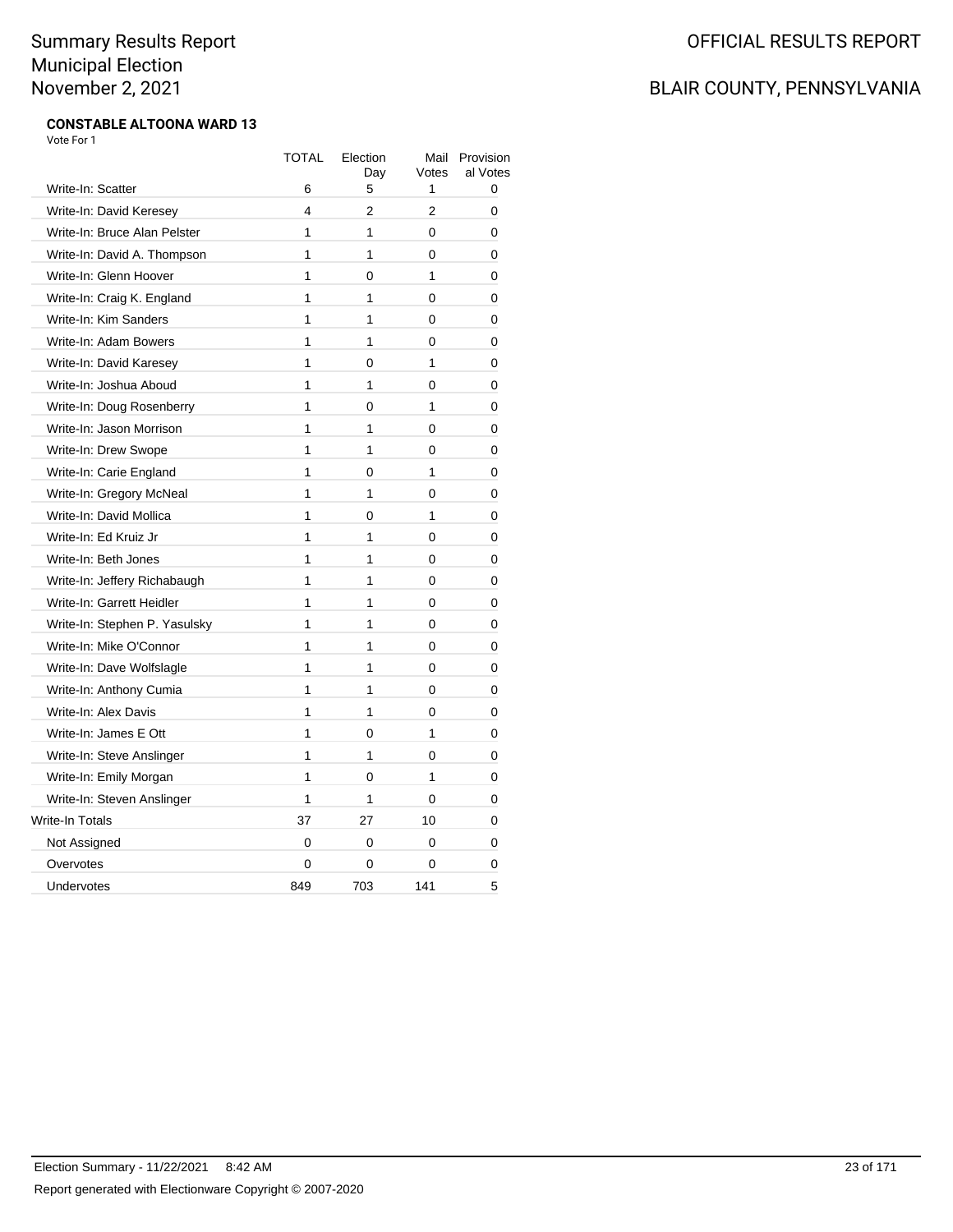### BLAIR COUNTY, PENNSYLVANIA

#### **CONSTABLE ALTOONA WARD 14** Vote For 1

|                            | <b>TOTAL</b> | Election<br>Day | Mail<br>Votes | Provision<br>al Votes |
|----------------------------|--------------|-----------------|---------------|-----------------------|
| <b>REP DAVID R METZGER</b> | 891          | 698             | 193           | 0                     |
| Write-In: Scatter          | 5            | 4               | 1             | 0                     |
| Write-In: Mary Eiman       | 2            | 1               | 1             | 0                     |
| Write-In: Susan Cashner    | 1            | 0               | 1             | 0                     |
| Write-In: Warren Piece     | 1            | 1               | 0             | 0                     |
| Write-In: Brent Fluke      | 1            | 0               | 1             | 0                     |
| Write-In: Alison Leahey    | 1            | 1               | 0             | 0                     |
| Write-In: MATTHEW MASSARO  | 1            | $\Omega$        | 0             | 1                     |
| Write-In: Steve Jackson    | 1            | 0               | 1             | 0                     |
| Write-In: Matthew Michrina | 1            | 1               | 0             | 0                     |
| Write-In: Ed Stoehr        | 1            | 0               | 1             | 0                     |
| Write-In: Joseph Frank Jr. | 1            | 1               | 0             | 0                     |
| Write-In: Erich E. Stoehr  | 1            | 1               | 0             | 0                     |
| Write-In: Brendan Moran    | 1            | 0               | 1             | 0                     |
| Write-In: Wesley Edavane   | 1            | 1               | 0             | 0                     |
| Write-In Totals            | 19           | 11              | 7             | 1                     |
| Not Assigned               | 0            | 0               | 0             | 0                     |
| Overvotes                  | 1            | 1               | 0             | 0                     |
| Undervotes                 | 232          | 137             | 93            | 2                     |

### **SUPERVISOR ALLEGHENY TWP**

| Vote For 1 |  |
|------------|--|
|------------|--|

|                           | TOTAL | Election<br>Day | Mail<br>Votes | Provision<br>al Votes |
|---------------------------|-------|-----------------|---------------|-----------------------|
| <b>REP JOSEPH HARTEIS</b> | 998   | 860             | 138           |                       |
| DEM DONALD W FOWKES JR    | 411   | 198             | 211           | 2                     |
| Write-In: Eric McCoy      |       |                 | 0             | ∩                     |
| Write-In Totals           |       |                 |               |                       |
| Not Assigned              | 0     | 0               | O             |                       |
| Overvotes                 | 0     | 0               |               |                       |
| Undervotes                | 29    | 15              | 13            |                       |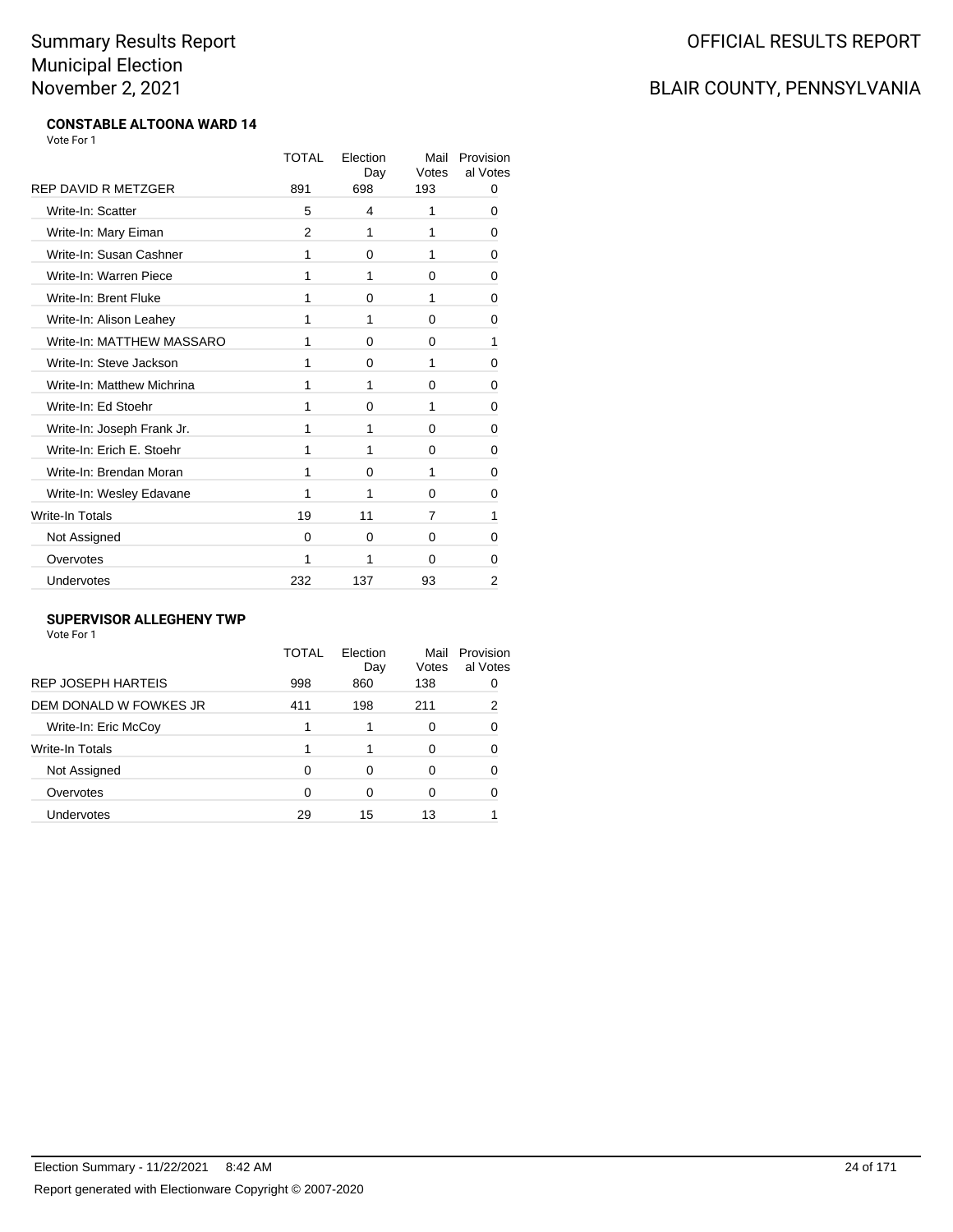### BLAIR COUNTY, PENNSYLVANIA

#### **AUDITOR ALLEGHENY TWP** Vote For 1

|                            | TOTAL    | Election<br>Day | Mail<br>Votes | Provision<br>al Votes |
|----------------------------|----------|-----------------|---------------|-----------------------|
| LIB ARTHUR A MARTINO JR    | 1,062    | 805             | 256           | 1                     |
| Write-In: Scatter          | 2        | 2               | 0             | 0                     |
| Write-In: Steve Anslinger  | 1        | 1               | 0             | O                     |
| Write-In: Silke Morrison   | 1        | 1               | $\Omega$      | 0                     |
| Write-In: Craig Grassmyer  | 1        | 1               | 0             | 0                     |
| Write-In: Chase Daum       | 1        | 0               | 1             | 0                     |
| Write-In: Scott Weimer     | 1        | 1               | 0             | 0                     |
| Write-In: Emilee Elder     | 1        | 1               | $\Omega$      | 0                     |
| Write-In: Kerrie Brumbaugh | 1        | $\Omega$        | 1             | 0                     |
| Write-In: Francis Higdon   | 1        | 1               | 0             | 0                     |
| Write-In: SAMUEL F HAINES  | 1        | $\Omega$        | $\Omega$      | 1                     |
| Write-In: Jacob Claar      | 1        | 1               | $\Omega$      | $\Omega$              |
| Write-In Totals            | 12       | 9               | 2             | 1                     |
| Not Assigned               | 0        | $\Omega$        | $\Omega$      | 0                     |
| Overvotes                  | $\Omega$ | $\Omega$        | $\Omega$      | 0                     |
| Undervotes                 | 365      | 260             | 104           | 1                     |

### **TAX COLLECTOR ALLEGHENY TWP**

Vote For 1

|                           | TOTAI | Election<br>Day | Mail<br>Votes | Provision<br>al Votes |
|---------------------------|-------|-----------------|---------------|-----------------------|
| DAR DONALD A WAGNER       | 1,330 | 1,000           | 328           | 2                     |
| Write-In: Scatter         | 3     |                 | 2             |                       |
| Write-In: Silke Morrison  |       |                 | 0             | Ω                     |
| Write-In: Lisa D Spangler |       |                 | O             |                       |
| Write-In: Melissa Stump   |       | <sup>0</sup>    |               |                       |
| Write-In: Lou Lusk        |       |                 | 0             | 0                     |
| Write-In Totals           |       | 4               | 3             |                       |
| Not Assigned              | 0     | $\Omega$        | O             |                       |
| Overvotes                 | O     | $\Omega$        | O             |                       |
| Undervotes                | 102   | 70              | 31            |                       |
|                           |       |                 |               |                       |

### **CONSTABLE ALLEGHENY TWP**

|                             | TOTAI | Election<br>Day | Mail<br>Votes | Provision<br>al Votes |
|-----------------------------|-------|-----------------|---------------|-----------------------|
| <b>REP BRIAN T DATRES</b>   | 1,225 | 976             | 248           |                       |
| Write-In: Scatter           | 6     |                 | 4             |                       |
| Write-In: Francis Higdon    |       |                 |               |                       |
| Write-In: Madra Tupman      |       |                 | O             |                       |
| Write-In: Waxillian Ladrian |       | O               |               |                       |
| Write-In: Joseph Black      |       | 0               |               |                       |
| Write-In Totals             | 10    | 3               | 6             |                       |
| Not Assigned                | 0     | 0               | 0             |                       |
| Overvotes                   |       |                 | 0             |                       |
| Undervotes                  | 203   | 94              | 108           |                       |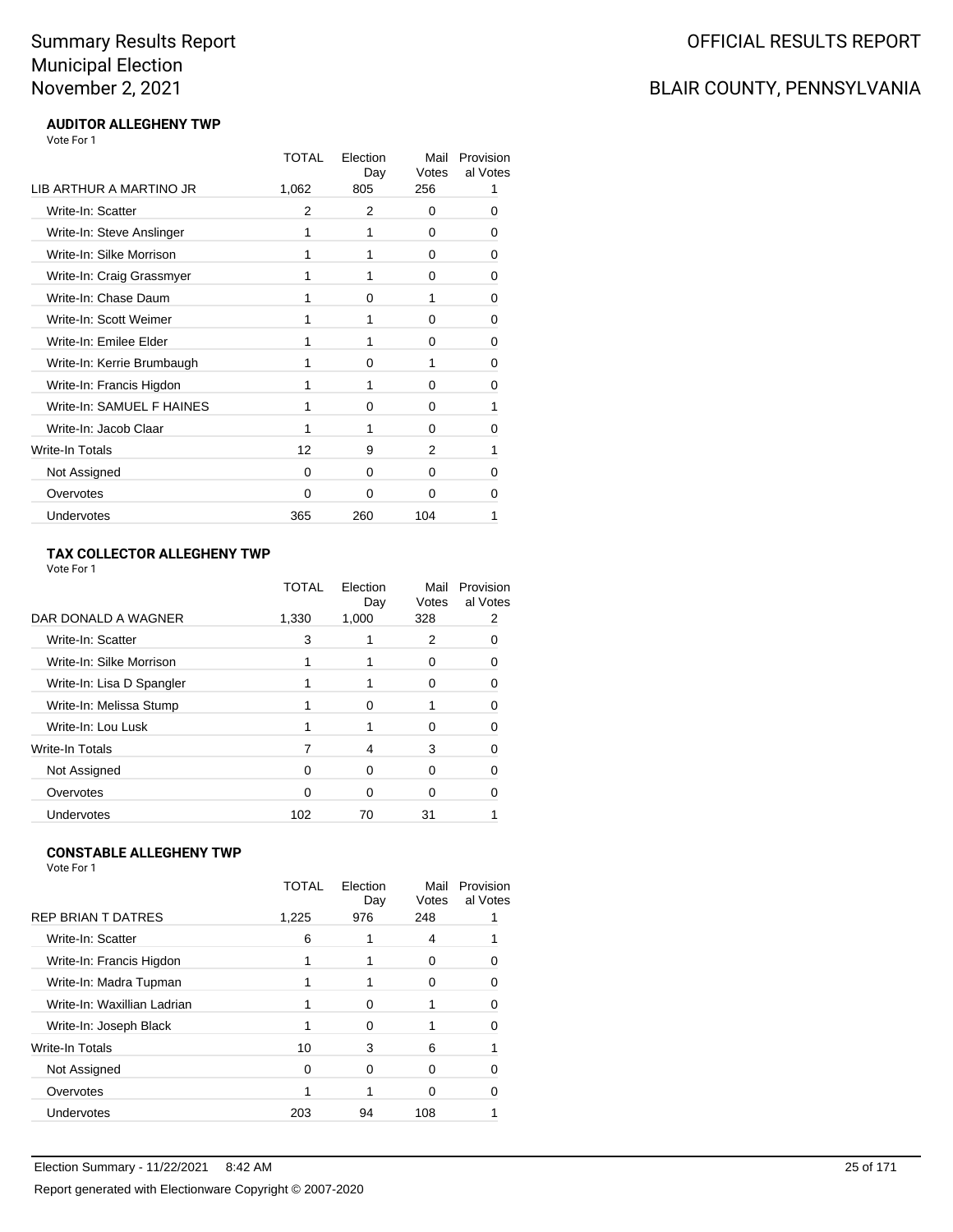## BLAIR COUNTY, PENNSYLVANIA

#### **MAYOR ALLEGHENY TWP - TUNNELHILL BORO** Vote For 1

|                                   | TOTAL | Flection<br>Day | Mail<br>Votes | Provision<br>al Votes |
|-----------------------------------|-------|-----------------|---------------|-----------------------|
| Write-In: Allen Wahl              | 2     | 2               | 0             |                       |
| Write-In: Richard J. Erculiani II |       |                 | 0             |                       |
| Write-In: Mike Tad                |       |                 | 0             | Ω                     |
| Write-In Totals                   | 4     |                 | 0             |                       |
| Not Assigned                      | n     | ∩               | 0             |                       |
| Overvotes                         |       | ∩               | 0             |                       |
| Undervotes                        | 14    | 12              | າ             |                       |

### **COUNCIL ALLEGHENY TWP - TUNNELHILL BORO**

|                             | TOTAL | Election<br>Day | Mail<br>Votes | Provision<br>al Votes |
|-----------------------------|-------|-----------------|---------------|-----------------------|
| DEM ALLEN K LEGO            | 13    | 11              | 2             |                       |
| Write-In: Henry Schlosser   | 2     | 2               | O             |                       |
| Write-In: Heather McCloskey | 2     | 2               | O             |                       |
| Write-In: Andrew Pigza      |       |                 |               |                       |
| Write-In: Patty Williamson  |       |                 | Ω             |                       |
| Write-In Totals             | 6     | 6               | Ω             |                       |
| Not Assigned                | ∩     | 0               | O             |                       |
| Overvotes                   | 0     | 0               | 0             |                       |
| Undervotes                  | 35    | 31              |               |                       |

### **TAX COLLECTOR ALLEGHENY TWP - TUNNELHILL BORO**

Vote For 1

|                        | TOTAL | Flection<br>Day | Mail<br>Votes | Provision<br>al Votes |
|------------------------|-------|-----------------|---------------|-----------------------|
| Write-In: Tony Fabbri  |       |                 | 0             |                       |
| <b>Write-In Totals</b> |       |                 | O             |                       |
| Not Assigned           | Ω     |                 | O             |                       |
| Overvotes              | 0     | 0               | O             |                       |
| <b>Undervotes</b>      | 17    | 15              |               |                       |

#### **CONSTABLE ALLEGHENY TWP - TUNNELHILL BORO** Vote For 1

| 1 J J J J J J                     |       |                 |               |                       |
|-----------------------------------|-------|-----------------|---------------|-----------------------|
|                                   | TOTAL | Election<br>Day | Mail<br>Votes | Provision<br>al Votes |
| Write-In: Richard J. Erculiani II | 2     | 2               |               |                       |
| <b>Write-In Totals</b>            | 2     | 2               | 0             |                       |
| Not Assigned                      | 0     | 0               |               |                       |
| Overvotes                         | 0     | ∩               |               |                       |
| Undervotes                        | 16    | 14              |               |                       |
|                                   |       |                 |               |                       |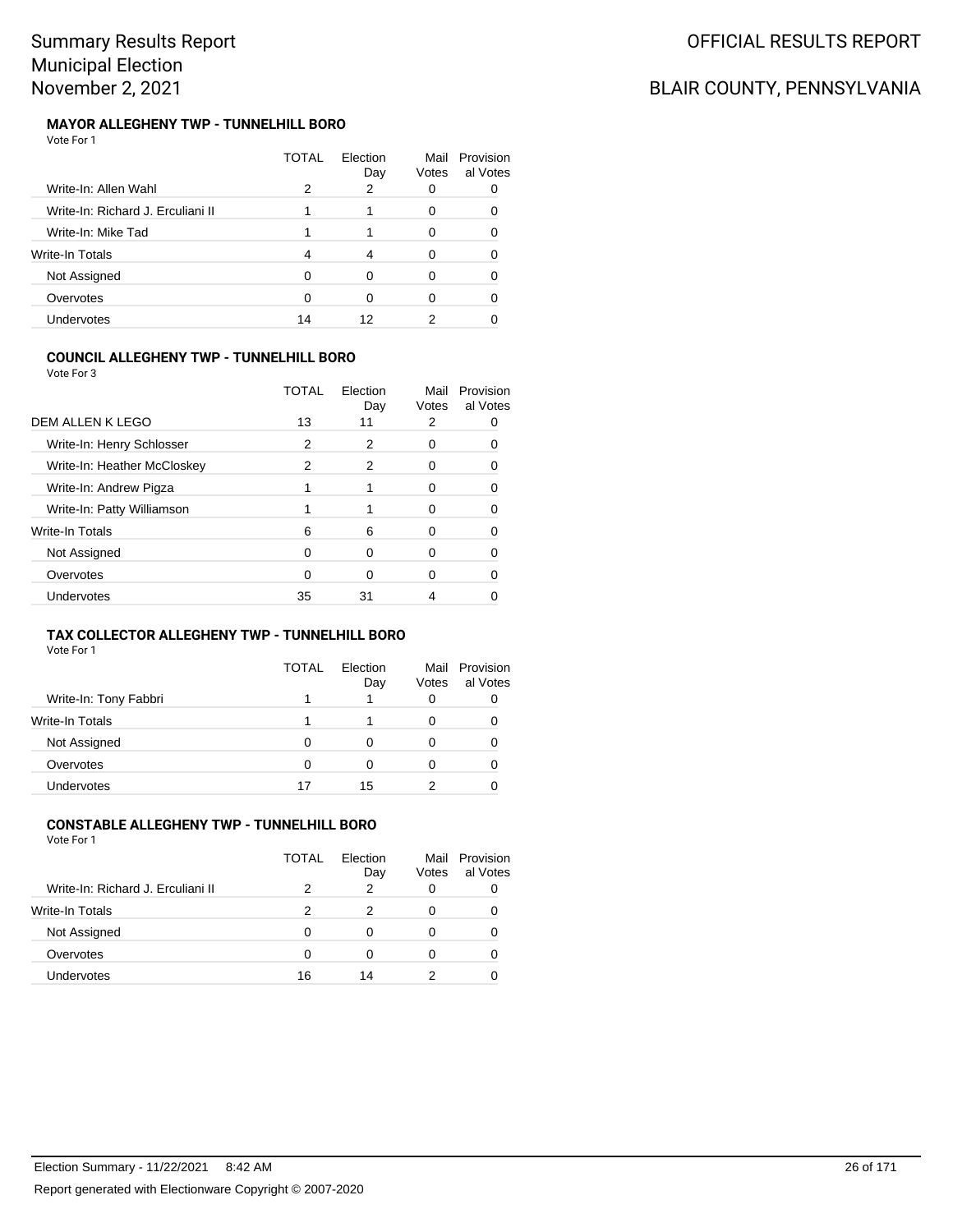## BLAIR COUNTY, PENNSYLVANIA

#### **SUPERVISOR 6YR ANTIS TWP** Vote For 1

|                                | TOTAL | Election<br>Day | Mail<br>Votes | Provision<br>al Votes |
|--------------------------------|-------|-----------------|---------------|-----------------------|
| DEM J STEVE WINTERSTEIN        | 790   | 599             | 190           |                       |
| <b>REP BENJAMIN HORNBERGER</b> | 749   | 661             | 88            |                       |
| Write-In: Scatter              | 3     | 3               | 0             |                       |
| Write-In: Christopher Forshey  | 2     | 2               | O             |                       |
| Write-In: Christoper Forshey   |       |                 | 0             | O                     |
| Write-In: Chris Forshey        |       |                 | ∩             |                       |
| Write-In Totals                |       |                 | O             |                       |
| Not Assigned                   | 0     | 0               | 0             | 0                     |
| Overvotes                      | 5     | 5               | ∩             |                       |
| Undervotes                     | 39    | 33              | 6             |                       |

### **SUPERVISOR 4YR ANTIS TWP**

|                               | TOTAL         | Election<br>Day | Mail<br>Votes | Provision<br>al Votes |
|-------------------------------|---------------|-----------------|---------------|-----------------------|
| DAR BRIAN KUSTABORDER         | 1,361         | 1,119           | 241           | 1                     |
| Write-In: Scatter             | 5             | 5               | $\Omega$      | 0                     |
| Write-In: Benjamin Hornberger | 3             | 3               | $\Omega$      | 0                     |
| Write-In: Steve Winterstein   | 2             | 2               | $\Omega$      | 0                     |
| Write-In: Scott Daugherty     | 2             | 2               | $\Omega$      | 0                     |
| Write-In: Chris Forshey       | 2             | 2               | 0             | 0                     |
| Write-In: Christopher Forshey | $\mathcal{P}$ | 2               | 0             | 0                     |
| Write-In: Dianna Carney       | 1             | 1               | 0             | 0                     |
| Write-In: Raymond Barley Sr   | 1             | 1               | $\Omega$      | 0                     |
| Write-In: Charles Taylor      | 1             | 1               | $\Omega$      | 0                     |
| Write-In: Chester R Caldwell  | 1             | 1               | 0             | 0                     |
| Write-In: Mike McCrackin      | 1             | 1               | $\Omega$      | 0                     |
| Write-In: Amy Adams           | 1             | 1               | $\Omega$      | 0                     |
| Write-In: Lisa Perry          | 1             | 1               | 0             | 0                     |
| Write-In: Jacob Blackman      | 1             | 1               | $\Omega$      | 0                     |
| Write-In: Tim Knob            | 1             | 1               | $\Omega$      | 0                     |
| Write-In: Kandy Showalter     | 1             | 1               | 0             | 0                     |
| <b>Write-In Totals</b>        | 26            | 26              | $\Omega$      | 0                     |
| Not Assigned                  | $\Omega$      | $\Omega$        | $\Omega$      | 0                     |
| Overvotes                     | 1             | 1               | 0             | 0                     |
| Undervotes                    | 202           | 159             | 43            | 0                     |
|                               |               |                 |               |                       |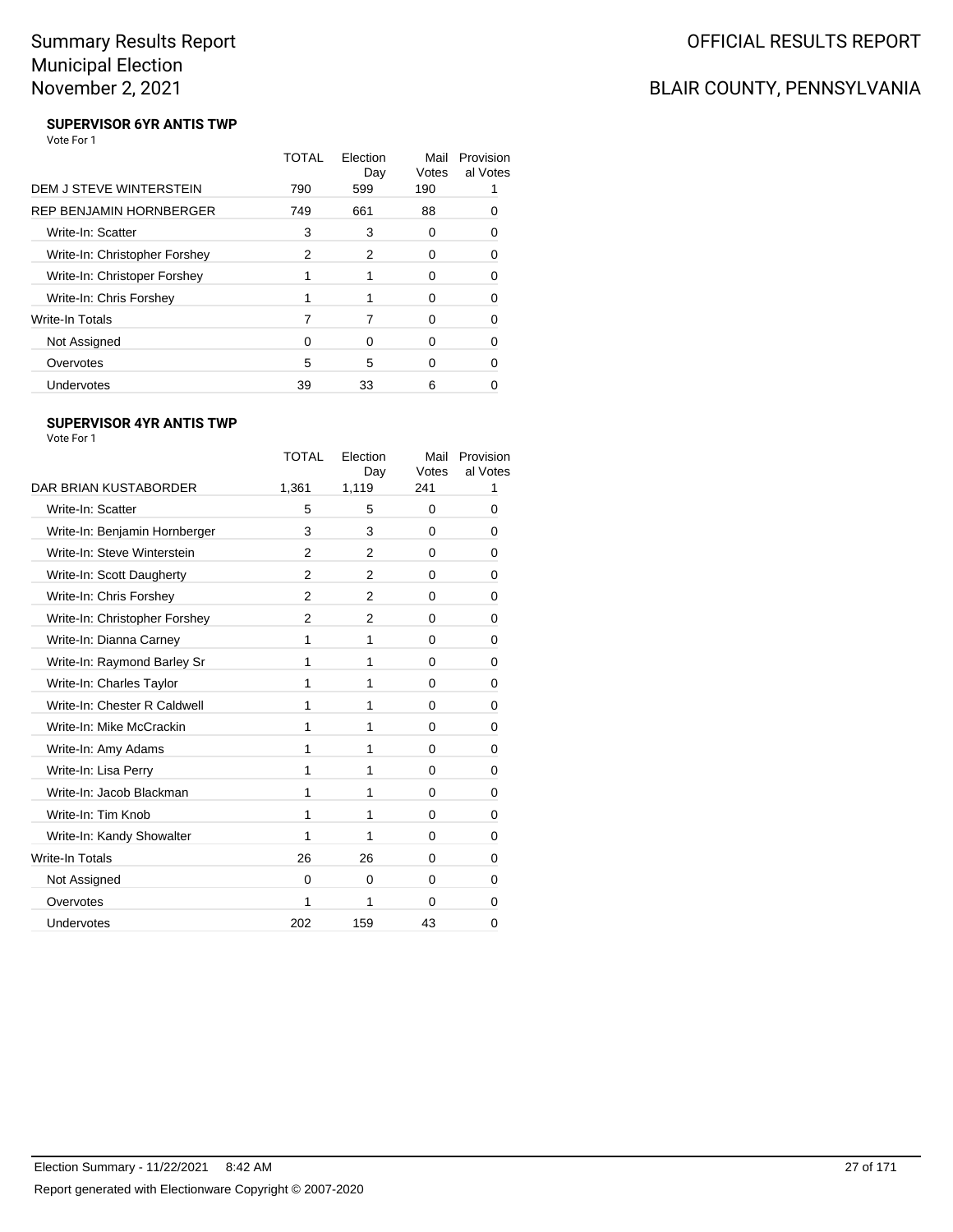### BLAIR COUNTY, PENNSYLVANIA

#### **SUPERVISOR 2YR ANTIS TWP** Vote For 1

|                               | <b>TOTAL</b>   | Election<br>Day | Mail<br>Votes | Provision<br>al Votes |
|-------------------------------|----------------|-----------------|---------------|-----------------------|
| DAR JANET LANTZ               | 1,324          | 1,074           | 249           | 1                     |
| Write-In: Steve Winterstein   | 8              | 8               | $\Omega$      | 0                     |
| Write-In: Scatter             | 6              | 6               | $\Omega$      | 0                     |
| Write-In: Benjamin Hornberger | 5              | 5               | $\Omega$      | 0                     |
| Write-In: Chris Forshey       | 3              | 3               | $\Omega$      | 0                     |
| Write-In: Kevin Brobson       | $\overline{2}$ | 2               | 0             | 0                     |
| Write-In: Christopher Forshey | $\overline{2}$ | $\overline{2}$  | $\Omega$      | 0                     |
| Write-In: Robert Smith        | 2              | $\Omega$        | 2             | 0                     |
| Write-In: William Prenio      | 1              | 1               | 0             | 0                     |
| Write-In: Bruce J. Knisely    | 1              | 1               | 0             | 0                     |
| Write-In: Chester R Caldwell  | 1              | 1               | $\Omega$      | 0                     |
| Write-In: Amy Mearkle         | 1              | 1               | $\Omega$      | 0                     |
| Write-In: Amy Adams           | 1              | 1               | $\Omega$      | 0                     |
| Write-In: Brian Kustaborder   | 1              | 1               | 0             | 0                     |
| Write-In: Tim Knob            | 1              | 1               | 0             | 0                     |
| Write-In: Timothy Enderlein   | 1              | 1               | $\Omega$      | 0                     |
| Write-In: Ben Hornberger      | 1              | 1               | 0             | 0                     |
| Write-In: John Hirt           | 1              | 1               | $\Omega$      | 0                     |
| Write-In: Mike Lewis          | 1              | 1               | $\Omega$      | 0                     |
| Write-In Totals               | 39             | 37              | $\mathcal{P}$ | 0                     |
| Not Assigned                  | $\Omega$       | $\Omega$        | $\Omega$      | 0                     |
| Overvotes                     | 1              | 1               | $\Omega$      | 0                     |
| Undervotes                    | 226            | 193             | 33            | 0                     |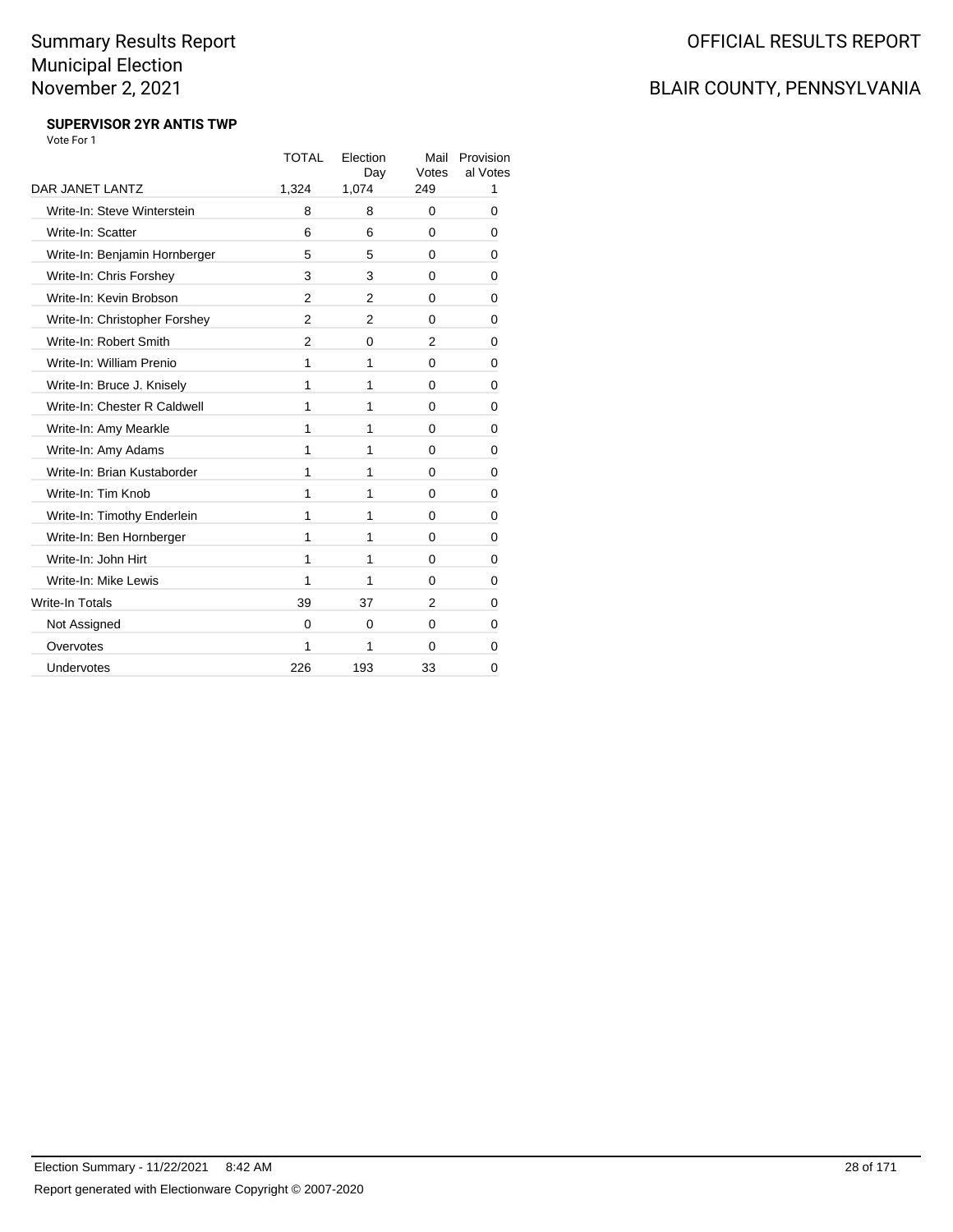## BLAIR COUNTY, PENNSYLVANIA

#### **AUDITOR 6YR ANTIS TWP** Vote For 1

|                                | <b>TOTAL</b>   | Election<br>Day | Mail<br>Votes | Provision<br>al Votes |
|--------------------------------|----------------|-----------------|---------------|-----------------------|
| DEM MARY K GALLAGHER           | 967            | 728             | 238           | 1                     |
| Write-In: Scatter              | 15             | 15              | 0             | 0                     |
| Write-In: Cindy Weber          | 3              | 3               | $\Omega$      | 0                     |
| Write-In: Troy Tyler           | 2              | 1               | 1             | 0                     |
| Write-In: Steve Winterstein    | $\overline{2}$ | $\overline{2}$  | 0             | 0                     |
| Write-In: Stephanie Pennington | 1              | 1               | $\Omega$      | 0                     |
| Write-In: Diana Carney         | 1              | 1               | $\Omega$      | 0                     |
| Write-In: Michail Patterson    | 1              | 1               | 0             | 0                     |
| Write-In: Stuart Crocker       | 1              | 1               | 0             | 0                     |
| Write-In: Michael J Nagle      | 1              | 1               | $\Omega$      | 0                     |
| Write-In: Holly Waite          | 1              | 1               | 0             | 0                     |
| Write-In: Cecil McClellan      | 1              | 1               | 0             | 0                     |
| Write-In: John Smith           | 1              | 1               | 0             | 0                     |
| Write-In: George Palmer        | 1              | 1               | 0             | 0                     |
| Write-In: Tim Hinkle           | 1              | 1               | 0             | 0                     |
| Write-In: Craig Grassmyer      | 1              | 1               | $\Omega$      | 0                     |
| Write-In: Robert Tyler         | 1              | 1               | 0             | 0                     |
| Write-In: Tammy Ehre           | 1              | 1               | $\Omega$      | 0                     |
| Write-In: Melanie Shildt       | 1              | $\mathbf{1}$    | $\Omega$      | 0                     |
| Write-In: David T. Shildt      | 1              | 0               | 1             | 0                     |
| Write-In: Wanda Shaffer        | 1              | 1               | $\Omega$      | 0                     |
| Write-In: Robert Staph         | 1              | 1               | 0             | 0                     |
| Write-In: Mark T. Miner        | 1              | 0               | 1             | 0                     |
| Write-In: Melanie A. Shildt    | 1              | 1               | 0             | 0                     |
| Write-In: Christopher Forshey  | 1              | 1               | 0             | 0                     |
| Write-In: Melissa Webreck      | 1              | 1               | 0             | 0                     |
| Write-In: Eward Walter         | 1              | 1               | $\Omega$      | 0                     |
| Write-In: Matthew Dillen       | 1              | 1               | 0             | 0                     |
| Write-In: Angela Grove         | 1              | 1               | 0             | 0                     |
| Write-In Totals                | 46             | 43              | 3             | 0                     |
| Not Assigned                   | 0              | 0               | 0             | 0                     |
| Overvotes                      | 0              | 0               | 0             | 0                     |
| Undervotes                     | 577            | 534             | 43            | 0                     |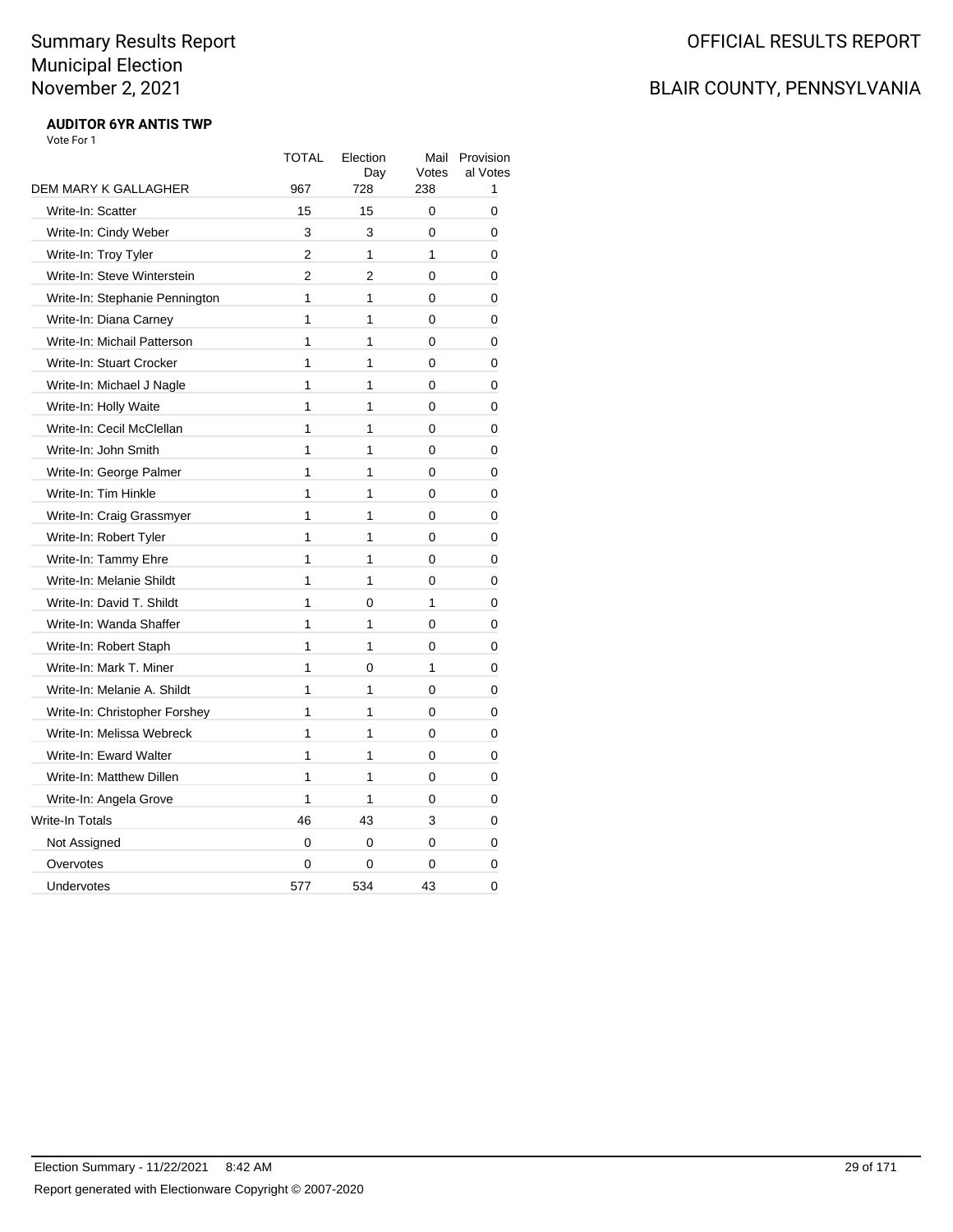## BLAIR COUNTY, PENNSYLVANIA

#### **AUDITOR 4YR ANTIS TWP** Vote For 1

| TOTAL | Election<br>Day | Mail<br>Votes | Provision<br>al Votes |
|-------|-----------------|---------------|-----------------------|
| 1,366 | 1,167           | 198           |                       |
| 2     | 1               | 1             | Ω                     |
|       | 0               |               | 0                     |
| 1     | 1               | 0             | 0                     |
| 1     | 1               | 0             | 0                     |
|       | 0               | 1             | ŋ                     |
|       | 0               |               | ŋ                     |
| 1     | 1               | 0             | ŋ                     |
| 1     | 1               | $\Omega$      | 0                     |
|       |                 | 0             | 0                     |
| 10    | 6               | 4             | ŋ                     |
| 0     | 0               | $\Omega$      | 0                     |
| 0     | 0               | $\Omega$      | 0                     |
| 214   | 132             | 82            | 0                     |
|       |                 |               |                       |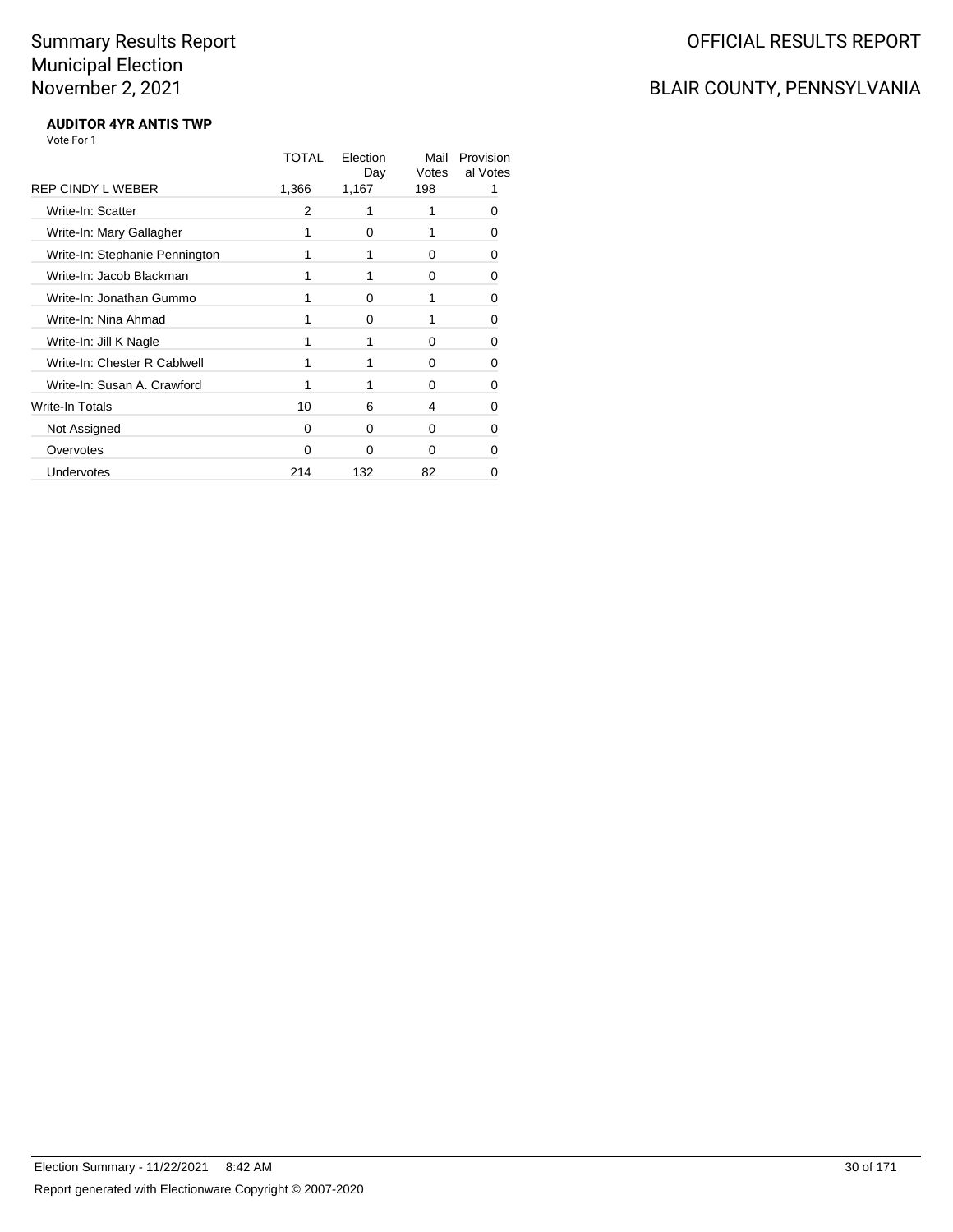## BLAIR COUNTY, PENNSYLVANIA

#### **TAX COLLECTOR ANTIS TWP** Vote For 1

|                                                           | TOTAL<br>367 | Election<br>Day<br>367 | Mail<br>Votes<br>0 | Provision<br>al Votes<br>0 |
|-----------------------------------------------------------|--------------|------------------------|--------------------|----------------------------|
| Write-In: Stephanie Pennington<br>Write-In: Dianna Carney | 166          | 166                    | 0                  | 0                          |
| Write-In: Scatter                                         | 24           | 22                     | 2                  | 0                          |
| Write-In: Susan Kensinger                                 | 23           | 9                      | 14                 | 0                          |
|                                                           | 13           |                        |                    |                            |
| Write-In: Diana Carney                                    |              | 13                     | 0                  | 0                          |
| Write-In: Pennington<br>Write-In: Billie Jo Shinn         | 3            | 3                      | 0                  | 0                          |
|                                                           | 3            | 0                      | 3                  | 0                          |
| Write-In: Stephen Pennington                              | 2            | 2<br>1                 | 0                  | 0                          |
| Write-In: Melanie Shildt                                  | 2            |                        | 1                  | 0                          |
| Write-In: Durel C Hauser                                  | 2            | 0                      | 2                  | 0                          |
| Write-In: Sherry Claybaugh                                | 2            | 0                      | 2                  | 0                          |
| Write-In: John R. Luke Jr.                                | 1            | 1                      | 0                  | 0                          |
| Write-In: Kennsiger                                       | 1            | 1                      | 0                  | 0                          |
| Write-In: Susan A. Crawford                               | 1            | 1                      | 0                  | 0                          |
| Write-In: Lisa Perry                                      | 1            | 1                      | 0                  | 0                          |
| Write-In: F. Daniel McMullen                              | 1            | 1                      | 0                  | 0                          |
| Write-In: Stephanie P.                                    | 1            | 1                      | 0                  | 0                          |
| Write-In: Robert Tyler                                    | 1            | 1                      | 0                  | 0                          |
| Write-In: Dinese Stewart                                  | 1            | 1                      | 0                  | 0                          |
| Write-In: Cameron M Nagle                                 | 1            | 1                      | 0                  | 0                          |
| Write-In: Brad Schmidt                                    | 1            | 1                      | 0                  | 0                          |
| Write-In: Breida Robison                                  | 1            | 1                      | 0                  | 0                          |
| Write-In: Edward Walter                                   | 1            | 1                      | 0                  | 0                          |
| Write-In: Dale Keimer                                     | 1            | 1                      | 0                  | 0                          |
| Write-In: Ryan McGarvey                                   | 1            | 1                      | 0                  | 0                          |
| Write-In: Jessica Kovac                                   | 1            | 1                      | 0                  | 0                          |
| Write-In: Kensinger                                       | 1            | 1                      | 0                  | 0                          |
| Write-In: Teresa J Anderson                               | 1            | 1                      | 0                  | 0                          |
| Write-In: Scott Seifer                                    | 1            | 1                      | 0                  | 0                          |
| Write-In: D. Carney                                       | 1            | 1                      | 0                  | 0                          |
| Write-In: Dennis Young                                    | 1            | 1                      | 0                  | 0                          |
| Write-In: Stacy Krepps                                    | 1            | 0                      | 1                  | 0                          |
| Write-In: Ryan Swelt                                      | 1            | 1                      | 0                  | 0                          |
| Write-In: Dianna L. Carney                                | 1            | 1                      | 0                  | 0                          |
| Write-In: Jeannette Hart                                  | 1            | 0                      | 1                  | 0                          |
| Write-In: Troy Tyler                                      | 1            | 1                      | 0                  | 0                          |
| Write-In: Deborah Osborn                                  | 1            | 1                      | 0                  | 0                          |
| Write-In: Mary Riggle                                     | 1            | 0                      | 1                  | 0                          |
| Write-In: Brennan Abbott                                  | 1            | 1                      | 0                  | 0                          |
| Write-In: Guy Teeter                                      | 1            | 1                      | 0                  | 0                          |
| Write-In: Norm Saylor                                     | 1            | 1                      | 0                  | 0                          |
| Write-In: Melody Plummer                                  | 1            | 0                      | 1                  | 0                          |
| Write-In: Wayne N Snare                                   | 1            | 1                      | 0                  | 0                          |
| Write-In: Chester R Caldwell                              | 1            | 1                      | 0                  | 0                          |
|                                                           |              |                        |                    |                            |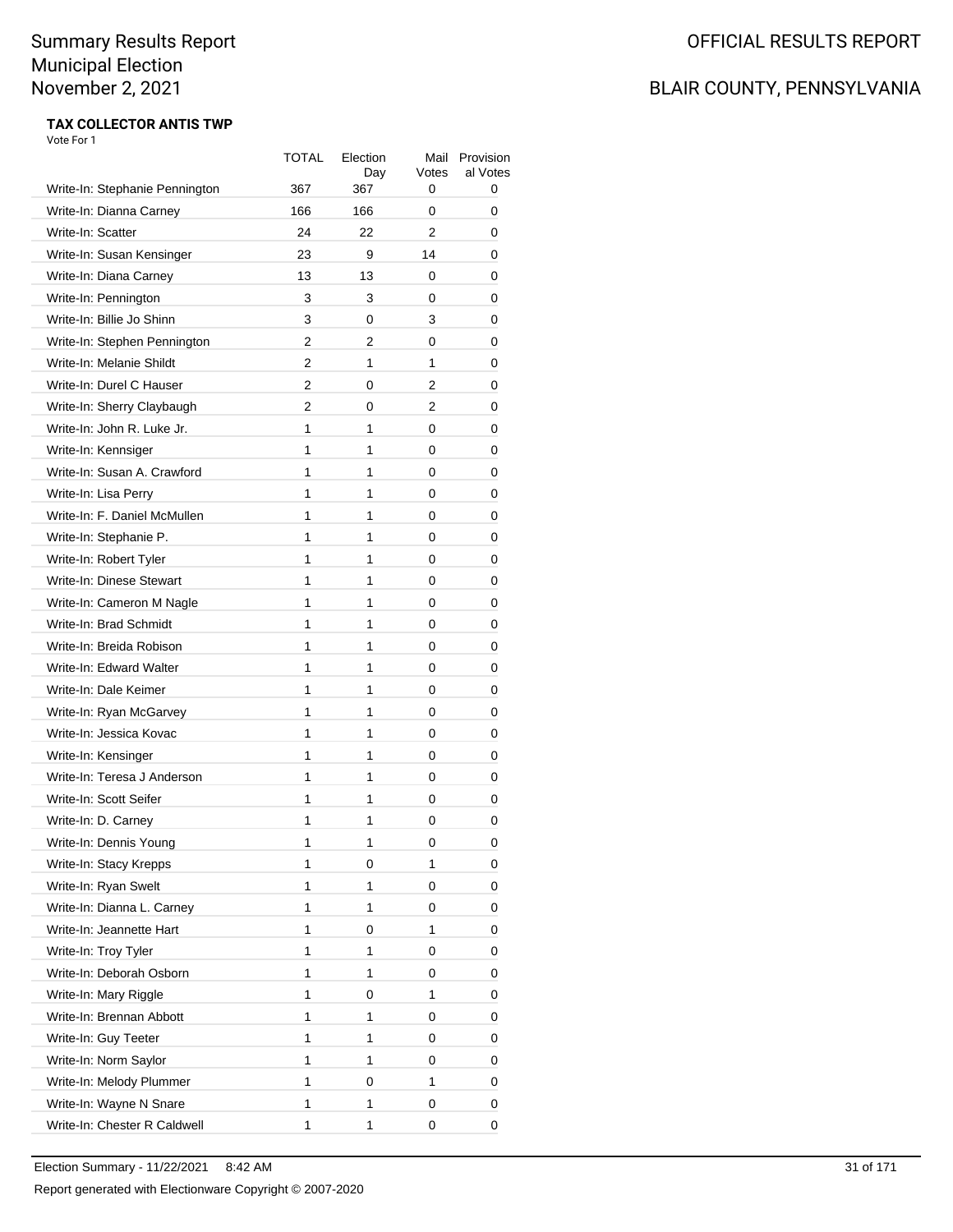## BLAIR COUNTY, PENNSYLVANIA

#### **TAX COLLECTOR ANTIS TWP** Vote For 1

|                             | TOTAL | Flection<br>Day | Mail<br>Votes | Provision<br>al Votes |
|-----------------------------|-------|-----------------|---------------|-----------------------|
| Write-In: Michael Patterson |       |                 | 0             |                       |
| Write-In: Robin Patton      |       | 0               |               |                       |
| Write-In: Jeremy Guyer      |       |                 | O             |                       |
| Write-In: Seth D Sager      |       |                 | 0             |                       |
| Write-In: Gwen Gummo        |       | ∩               |               |                       |
| Write-In: Lila Campbell     |       |                 | ŋ             |                       |
| Write-In: Alex James Perry  |       |                 | ŋ             |                       |
| Write-In Totals             | 647   | 617             | 30            |                       |
| Not Assigned                | O     | 0               | 0             |                       |
| Overvotes                   | n     | ∩               | ∩             |                       |
| Undervotes                  | 943   | 688             | 254           |                       |
|                             |       |                 |               |                       |

### **CONSTABLE ANTIS TWP**

|                                   | TOTAL | Election<br>Day | Mail<br>Votes | Provision<br>al Votes |
|-----------------------------------|-------|-----------------|---------------|-----------------------|
| <b>REP DONALD M SIPES</b>         | 1,363 | 1,169           | 193           |                       |
| Write-In: Scatter                 | 4     | 4               | 0             | 0                     |
| Write-In: Shane Clapper           |       | 1               | 0             | 0                     |
| Write-In: Andrew Yang             | 1     | $\Omega$        | 1             | 0                     |
| Write-In: Oliver Gummo            |       | 0               | 1             | 0                     |
| Write-In: Jeff Sprankle "spranky" |       | 1               | $\Omega$      | 0                     |
| Write-In: Chester R Caldwell      |       | 1               | 0             | 0                     |
| Write-In: Caroline P Nagle        | 1     | 1               | 0             | 0                     |
| Write-In: Susan A. Crawford       |       | 1               | 0             | 0                     |
| Write-In: Lance Kustaborder       | 1     | 1               | $\Omega$      | 0                     |
| Write-In: David Keresey           |       | 0               | 1             | 0                     |
| Write-In: Shane J. Clapper        |       | 1               | 0             | 0                     |
| Write-In Totals                   | 14    | 11              | 3             | 0                     |
| Not Assigned                      | 0     | $\Omega$        | 0             | 0                     |
| Overvotes                         | 0     | 0               | 0             | 0                     |
| Undervotes                        | 213   | 125             | 88            | 0                     |
|                                   |       |                 |               |                       |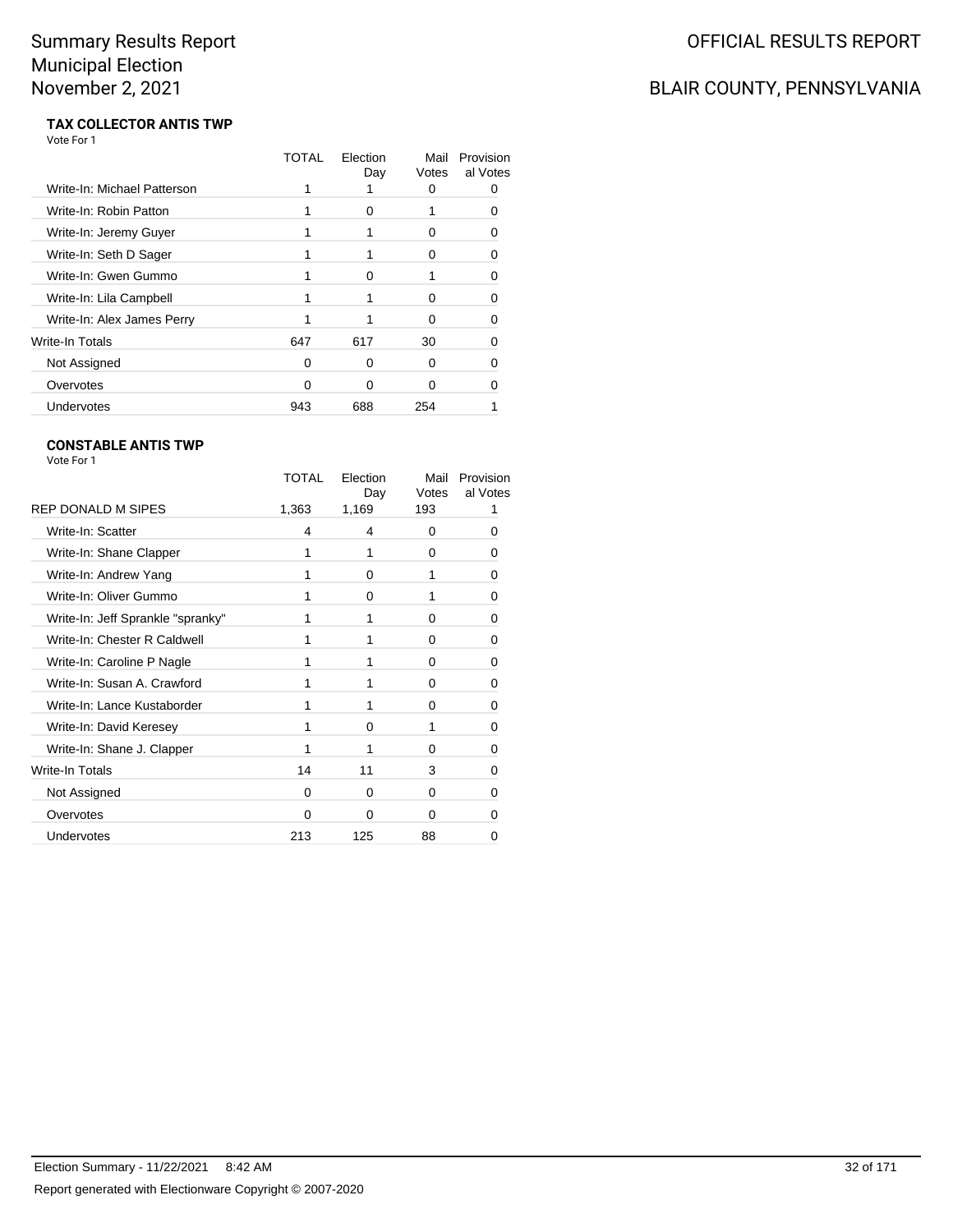## BLAIR COUNTY, PENNSYLVANIA

#### **MAYOR BELLWOOD BOROUGH** Vote For 1

|                          | TOTAL | Election<br>Day | Mail<br>Votes | Provision<br>al Votes |
|--------------------------|-------|-----------------|---------------|-----------------------|
| REP DAVID SNYDER JR      | 359   | 325             | 34            |                       |
| Write-In: Judy Neyman    |       |                 | 0             |                       |
| Write-In: Ryan McCloskey |       |                 | O             |                       |
| Write-In: Naomi Poe      |       |                 | O             |                       |
| Write-In: John C Krieger |       |                 | O             |                       |
| Write-In: Troy Alley     |       |                 | O             |                       |
| Write-In: Thomas Martin  |       |                 | n             |                       |
| Write-In Totals          | 6     | 6               | O             |                       |
| Not Assigned             | 0     | 0               | O             |                       |
| Overvotes                | 0     | ∩               | O             |                       |
| Undervotes               | 43    | 34              | 9             |                       |

### **COUNCIL 4YR BELLWOOD BOROUGH**

|                                | <b>TOTAL</b>   | Election<br>Day | Mail<br>Votes | Provision<br>al Votes |
|--------------------------------|----------------|-----------------|---------------|-----------------------|
| <b>REP PAUL ECKENROD</b>       | 328            | 296             | 32            | 0                     |
| REP HAROLD D BURKET            | 304            | 273             | 31            | 0                     |
| <b>REP JEFFREY T CIAMBOTTI</b> | 303            | 274             | 29            | 0                     |
| <b>REP HERBERT F SHELOW</b>    | 276            | 249             | 27            | 0                     |
| Write-In: Ryan McGarvey        | 4              | 4               | 0             | 0                     |
| Write-In: Krista Smithmyer     | 3              | 3               | 0             | 0                     |
| Write-In: Melody Plummer       | $\overline{2}$ | 2               | $\Omega$      | 0                     |
| Write-In: Brion McCaulley      | 1              | 1               | 0             | 0                     |
| Write-In: Scatter              | 1              | 1               | $\Omega$      | 0                     |
| Write-In: Shannon McCaulley    | 1              | 1               | 0             | 0                     |
| Write-In: Randall E. Showalter | 1              | 1               | 0             | 0                     |
| Write-In: Deanna M. Cohn       | 1              | 1               | 0             | 0                     |
| Write-In: Al Montana           | 1              | 1               | 0             | 0                     |
| Write-In: Kendra Behrens       | 1              | 1               | 0             | 0                     |
| Write-In: Judith Neyman        | 1              | 1               | 0             | 0                     |
| Write-In: Seth Sager           | 1              | 1               | 0             | 0                     |
| Write-In: Rick Claypool        | 1              | 1               | 0             | 0                     |
| Write-In: Zachariah McCaulley  | 1              | 1               | 0             | 0                     |
| Write-In: Scott Miller         | 1              | 1               | 0             | 0                     |
| Write-In: Steve Winerstein     | 1              | 1               | 0             | 0                     |
| Write-In: Chris Dutrow         | 1              | 1               | 0             | 0                     |
| Write-In Totals                | 23             | 23              | 0             | 0                     |
| Not Assigned                   | $\Omega$       | $\Omega$        | 0             | 0                     |
| Overvotes                      | 8              | 8               | 0             | 0                     |
| Undervotes                     | 390            | 337             | 53            | 0                     |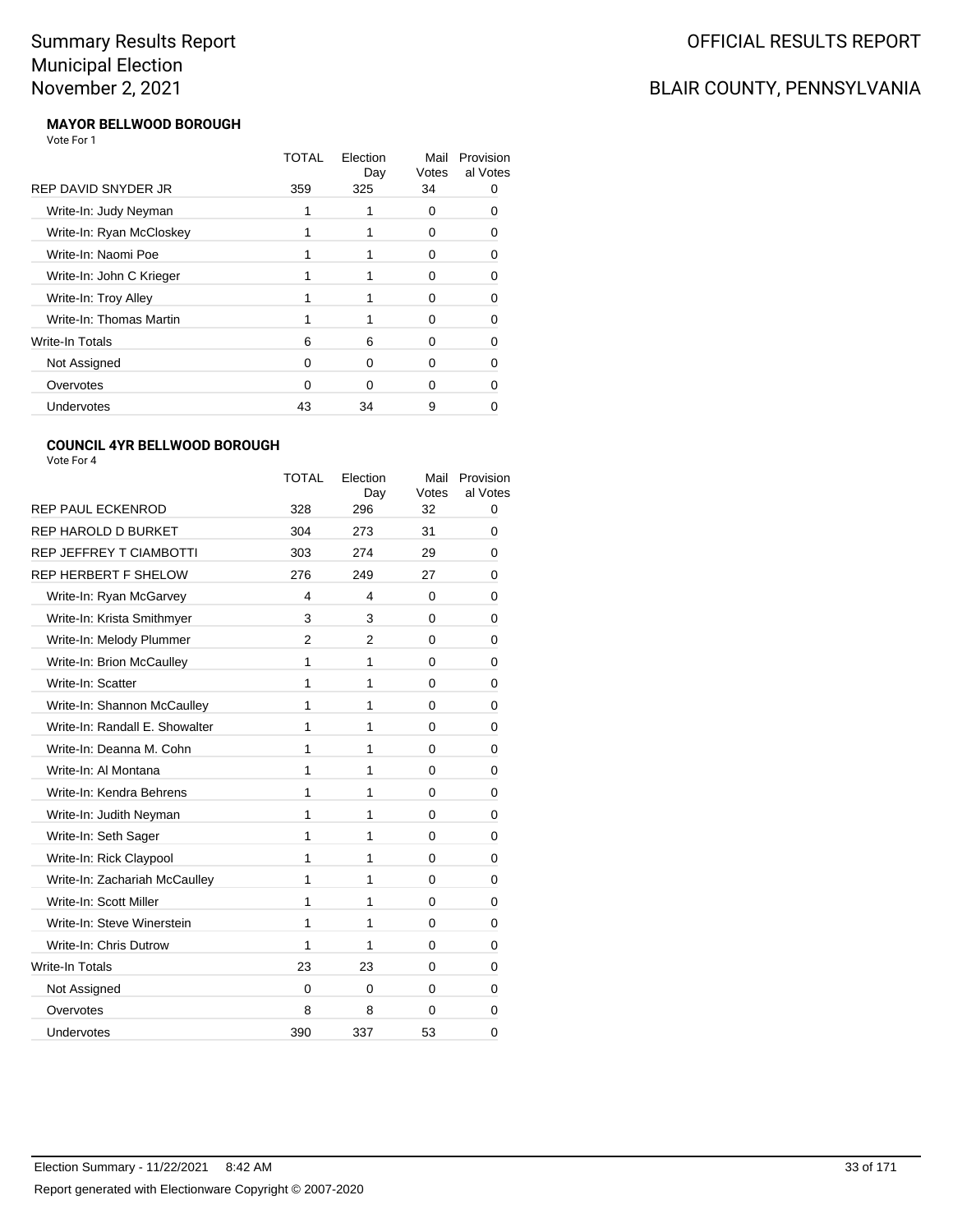## BLAIR COUNTY, PENNSYLVANIA

#### **COUNCIL 2YR BELLWOOD BOROUGH** Vote For 1

|                           | TOTAL | Election<br>Day | Mail<br>Votes | Provision<br>al Votes |
|---------------------------|-------|-----------------|---------------|-----------------------|
| <b>REP MELODY PLUMMER</b> | 365   | 331             | 34            |                       |
| Write-In: John Epple      |       |                 | 0             |                       |
| <b>Write-In Totals</b>    |       |                 | 0             |                       |
| Not Assigned              | ∩     | ∩               | 0             |                       |
| Overvotes                 |       | ∩               | 0             |                       |
| Undervotes                | 42    | 33              | 9             |                       |

### **TAX COLLECTOR BELLWOOD BOROUGH**

Vote For 1

|                                       | TOTAI | Election<br>Day | Mail<br>Votes | Provision<br>al Votes |
|---------------------------------------|-------|-----------------|---------------|-----------------------|
| <b>REP SHERRY CLABAUGH</b>            | 372   | 333             | 39            |                       |
| Write-In: Dianna Carney               |       |                 |               |                       |
| Write-In: Stephanie Coccia Pennington |       |                 |               |                       |
| Write-In: Latecia McCaulley           |       |                 |               |                       |
| Write-In: Gloria Mackey               |       |                 |               |                       |
| Write-In Totals                       |       | 4               |               |                       |
| Not Assigned                          | ∩     | O               |               |                       |
| Overvotes                             | 0     | 0               |               |                       |
| Undervotes                            | 32    | 28              |               |                       |
|                                       |       |                 |               |                       |

### **CONSTABLE BELLWOOD BOROUGH**

|                             | TOTAL | Election<br>Day | Mail<br>Votes | Provision<br>al Votes |
|-----------------------------|-------|-----------------|---------------|-----------------------|
| Write-In: Scatter           | 5     | 5               | 0             | 0                     |
| Write-In: Brion McCaulley   | 3     | 3               | 0             | 0                     |
| Write-In: Pete Weeks        | 1     | 1               | 0             | 0                     |
| Write-In: Alex McCaulley    | 1     | 1               | 0             | 0                     |
| Write-In: Jeffrey Hanna     | 1     | 1               | 0             | 0                     |
| Write-In: Shannon McCaulley | 1     | 1               | 0             | 0                     |
| Write-In: Brian Keen        | 1     | 1               | 0             | 0                     |
| Write-In: John Poe          | 1     | 1               | 0             | 0                     |
| Write-In: Ronald Bupp       | 1     | 1               | 0             | 0                     |
| Write-In: Joseph Whiteford  | 1     | 1               | 0             | 0                     |
| Write-In: Tyler Fortney     | 1     | 1               | 0             | 0                     |
| Write-In: Melody Plummer    | 1     | 1               | 0             | 0                     |
| Write-In: Judith Neyman     | 1     | 1               | 0             | 0                     |
| Write-In: Pamela Larson     | 1     | $\Omega$        | 1             | 0                     |
| Write-In: Mike Plummer      | 1     | 1               | 0             | 0                     |
| <b>Write-In Totals</b>      | 21    | 20              | 1             | 0                     |
| Not Assigned                | 0     | $\Omega$        | 0             | 0                     |
| Overvotes                   | 0     | 0               | 0             | 0                     |
| Undervotes                  | 387   | 345             | 42            | 0                     |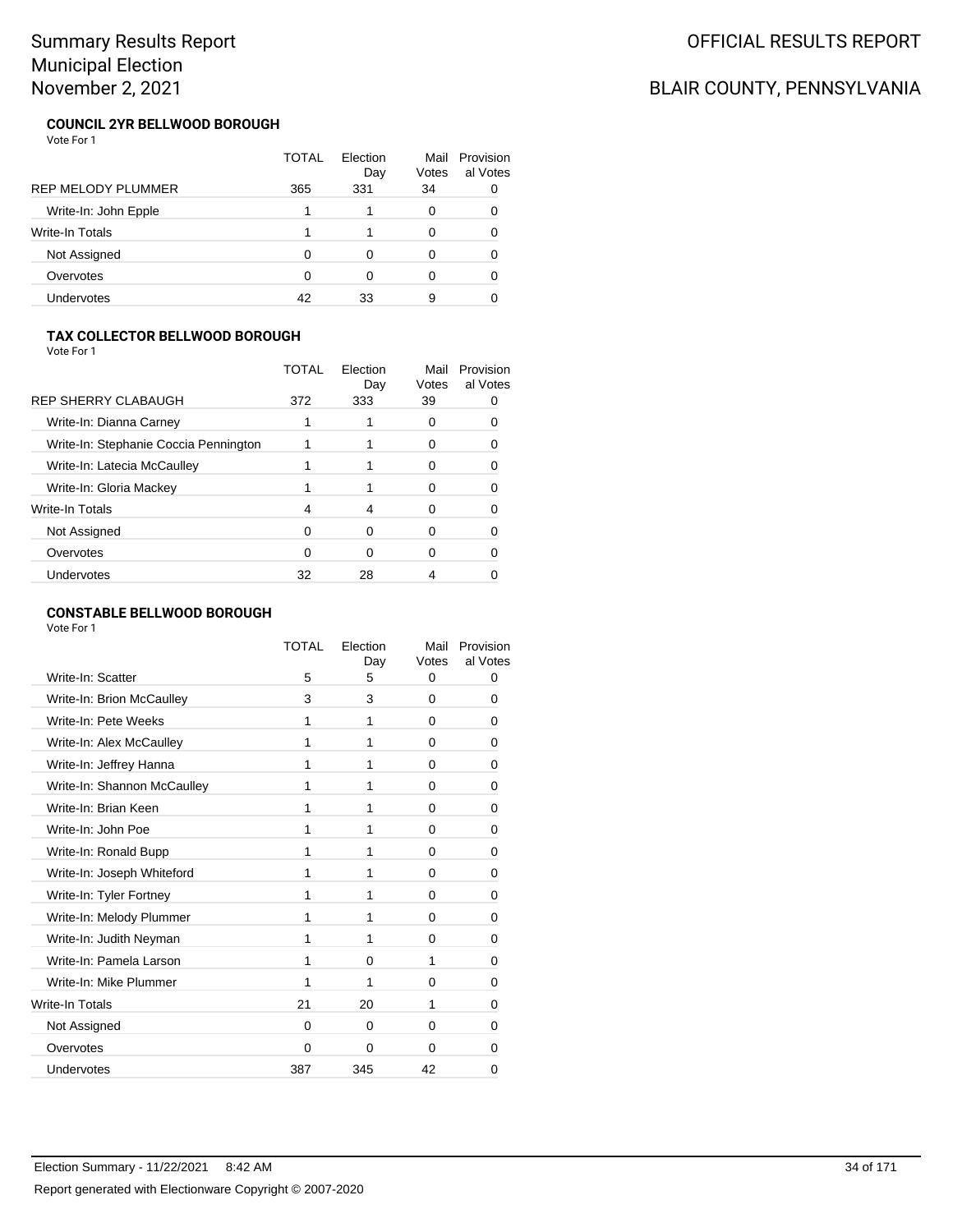### BLAIR COUNTY, PENNSYLVANIA

#### **SUPERVISOR 6YR BLAIR TWP** Vote For 1

|                               | TOTAL    | Election<br>Day | Mail<br>Votes | Provision<br>al Votes |
|-------------------------------|----------|-----------------|---------------|-----------------------|
| REP BRADLEY C GERMAUX         | 929      | 750             | 178           | 1                     |
| Write-In: Scatter             | 3        | 3               | 0             | 0                     |
| Write-In: Edward M. Silvetti  | 2        | 1               | 1             | 0                     |
| Write-In: Edward M Silvetti   | 2        | 1               | 1             | 0                     |
| Write-In: Richard Prendergast | 1        | 1               | 0             | 0                     |
| Write-In: Richard P. Imler Jr | 1        | 1               | 0             | 0                     |
| Write-In: Breanna Shank       | 1        | 1               | 0             | 0                     |
| Write-In: Sonja Bih           | 1        | 1               | 0             | 0                     |
| Write-In: Cory James          | 1        | 1               | 0             | 0                     |
| Write-In: Don Stiffler        | 1        | 1               | 0             | 0                     |
| Write-In: Nonew Mosters       | 1        | 1               | 0             | 0                     |
| Write-In: Michele Grove       | 1        | 1               | 0             | 0                     |
| Write-In: Julie Patosky       | 1        | 1               | 0             | 0                     |
| Write-In: Sean Kelly          | 1        | 1               | 0             | 0                     |
| Write-In Totals               | 17       | 15              | 2             | 0                     |
| Not Assigned                  | 0        | 0               | 0             | 0                     |
| Overvotes                     | $\Omega$ | 0               | 0             | 0                     |
| Undervotes                    | 263      | 149             | 114           | 0                     |

### **SUPERVISOR 4YR BLAIR TWP**

|                              | TOTAL    | Election<br>Day | Mail<br>Votes | Provision<br>al Votes |
|------------------------------|----------|-----------------|---------------|-----------------------|
| <b>REP BRADLEY C GERMAUX</b> | 725      | 636             | 88            |                       |
| <b>DEM EDWARD M SILVETTI</b> | 391      | 201             | 190           |                       |
| Write-In: Lou Lusk           | 3        | 3               | 0             |                       |
| Write-In: Scatter            |          |                 | 0             |                       |
| Write-In: Louis Lusk         |          |                 | 0             |                       |
| Write-In: Pete lusk          |          |                 | 0             |                       |
| Write-In: Sheryl D. Imler    |          |                 | 0             |                       |
| <b>Write-In Totals</b>       | 7        |                 | 0             |                       |
| Not Assigned                 | $\Omega$ | $\Omega$        | 0             |                       |
| Overvotes                    |          | $\Omega$        |               |                       |
| <b>Undervotes</b>            | 85       | 70              | 15            |                       |
|                              |          |                 |               |                       |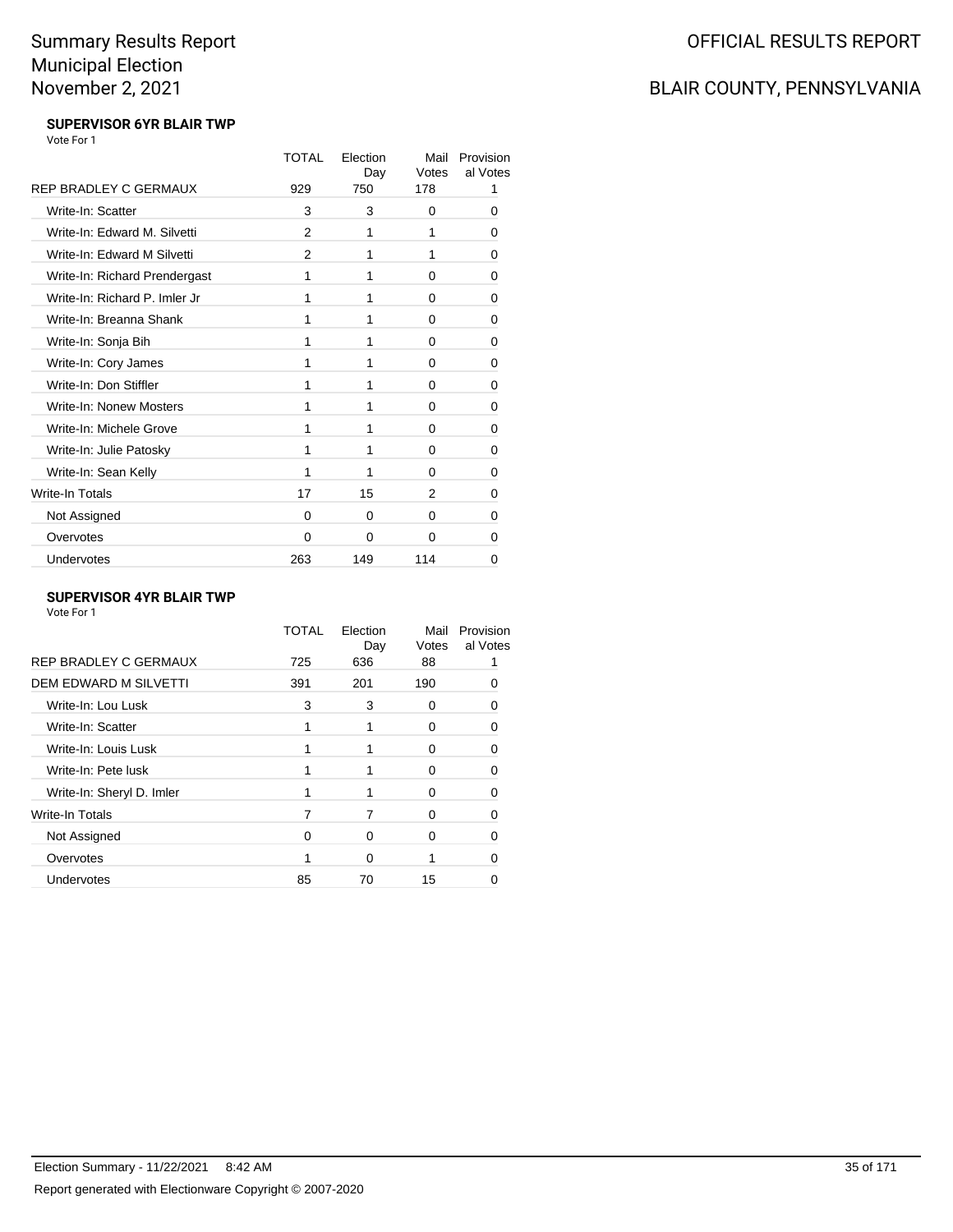## BLAIR COUNTY, PENNSYLVANIA

#### **AUDITOR 6YR BLAIR TWP** Vote For 1

|                             | <b>TOTAL</b>   | Election<br>Day | Mail<br>Votes | Provision<br>al Votes |
|-----------------------------|----------------|-----------------|---------------|-----------------------|
| Write-In: Scatter           | 10             | 9               | 1             | 0                     |
| Write-In: Bert Altmanshafer | $\overline{2}$ | 2               | 0             | 0                     |
| Write-In: Greg Johnston     | $\overline{2}$ | 2               | 0             | 0                     |
| Write-In: Allan Prucy       | 1              | 1               | 0             | 0                     |
| Write-In: Breanna Shenk     | 1              | 1               | 0             | 0                     |
| Write-In: John Cena         | 1              | 1               | 0             | 0                     |
| Write-In: Paul Amigh        | 1              | 1               | 0             | 0                     |
| Write-In: Lou Lusk          | 1              | 1               | 0             | 0                     |
| Write-In: Jim Coray         | 1              | 1               | 0             | 0                     |
| Write-In: Jean Burke        | 1              | 1               | $\Omega$      | 0                     |
| Write-In: Donald E Stiffler | 1              | 1               | 0             | 0                     |
| Write-In: Joy Foreman       | 1              | $\Omega$        | 1             | 0                     |
| Write-In: Brody Sorbera     | 1              | 1               | 0             | 0                     |
| Write-In: Catherine Malorie | 1              | 1               | 0             | 0                     |
| Write-In: Lois Konosheki    | 1              | 1               | 0             | 0                     |
| Write-In: L Albright        | 1              | 1               | 0             | 0                     |
| Write-In: Don Stiffler      | 1              | 1               | 0             | 0                     |
| Write-In: Zachary Simpson   | 1              | 1               | 0             | 0                     |
| Write-In: David Mollica     | 1              | 1               | 0             | 0                     |
| Write-In Totals             | 30             | 28              | 2             | 0                     |
| Not Assigned                | 0              | $\Omega$        | 0             | 0                     |
| Overvotes                   | $\mathbf{0}$   | $\Omega$        | 0             | 0                     |
| Undervotes                  | 1,179          | 886             | 292           | 1                     |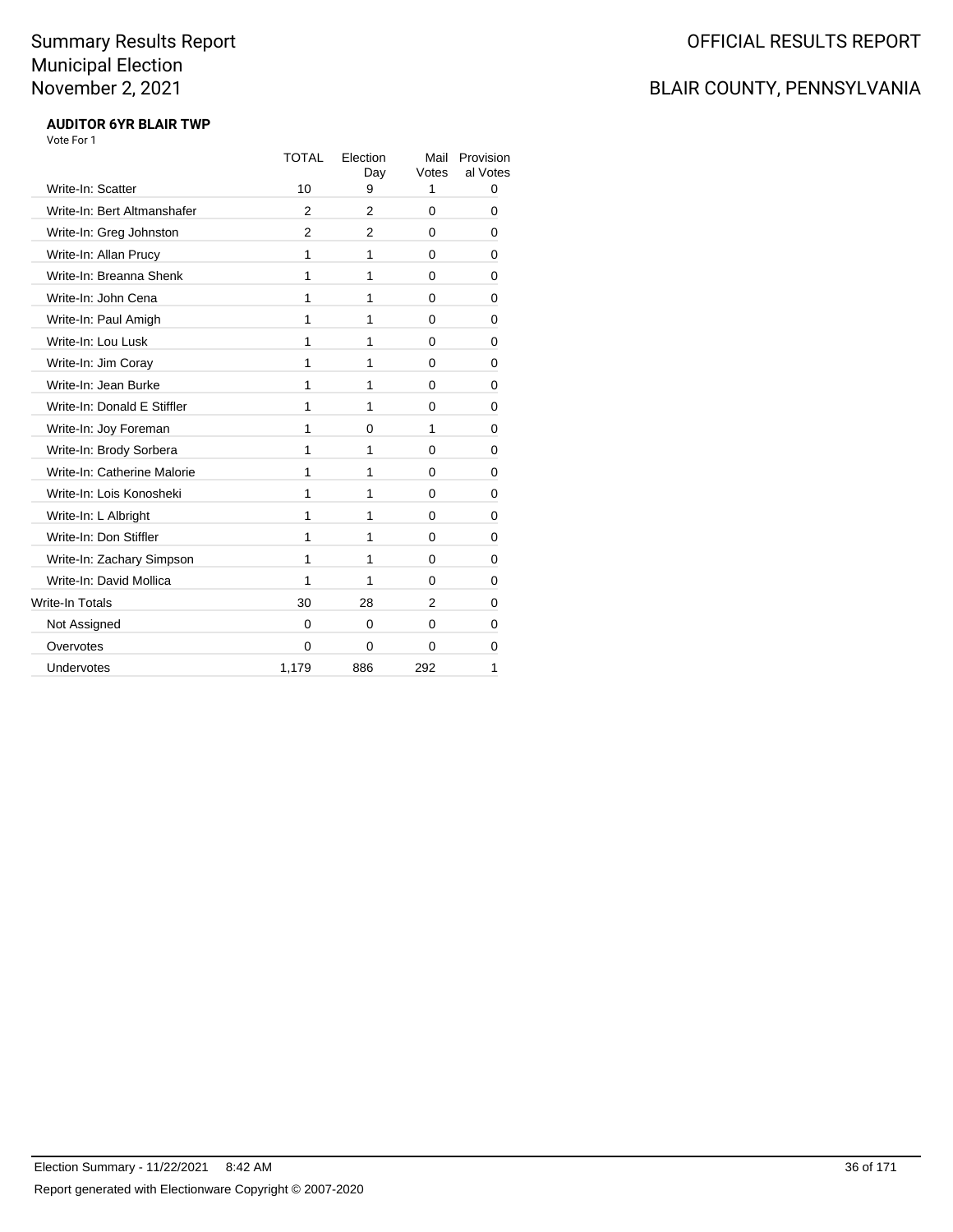# BLAIR COUNTY, PENNSYLVANIA

#### **AUDITOR 4YR BLAIR TWP** Vote For 1

|                             | <b>TOTAL</b> | Election<br>Day | Mail<br>Votes | Provision<br>al Votes |
|-----------------------------|--------------|-----------------|---------------|-----------------------|
| Write-In: Scatter           | 8            | 8               | 0             | 0                     |
| Write-In: Greg Johnston     | 2            | 2               | 0             | 0                     |
| Write-In: Jim Cory          | 1            | 1               | 0             | 0                     |
| Write-In: Shaun Shenk       | 1            | 1               | 0             | 0                     |
| Write-In: Steven Berkheimer | 1            | 1               | 0             | 0                     |
| Write-In: Allan Pruey       | 1            | 1               | 0             | 0                     |
| Write-In: Don Stiffler      | 1            | 1               | 0             | 0                     |
| Write-In: Bert Altmanshofer | 1            | 1               | 0             | 0                     |
| Write-In: Paul Amigh        | 1            | 1               | 0             | 0                     |
| Write-In: Adam Feathers     | 1            | 1               | 0             | 0                     |
| Write-In: Jean Burke        | 1            | 1               | 0             | 0                     |
| Write-In: Brody Sorbera     | 1            | 1               | 0             | 0                     |
| Write-In: Lois Konosweki    | 1            | 1               | 0             | 0                     |
| Write-In: Carol Kelly       | 1            | 1               | 0             | 0                     |
| Write-In: Fred Foreman      | 1            | 0               | 1             | 0                     |
| Write-In: Michael Peterson  | 1            | 1               | 0             | 0                     |
| Write-In Totals             | 24           | 23              | 1             | 0                     |
| Not Assigned                | 0            | 0               | 0             | 0                     |
| Overvotes                   | $\Omega$     | $\Omega$        | 0             | 0                     |
| Undervotes                  | 1,185        | 891             | 293           | 1                     |

#### **TAX COLLECTOR BLAIR TWP**

| Vote For 1 |  |  |
|------------|--|--|
|            |  |  |

|                                 | TOTAL | Election<br>Day | Mail<br>Votes | Provision<br>al Votes |
|---------------------------------|-------|-----------------|---------------|-----------------------|
| REP SUSAN K HAUPT               | 1,037 | 815             | 221           |                       |
| Write-In: David Mollica         |       |                 | 0             |                       |
| Write-In: Royellen Altmanshofer |       |                 | 0             |                       |
| Write-In: Cory James            |       |                 | O             | n                     |
| Write-In: John Smith            |       |                 | O             |                       |
| Write-In: Scatter               |       |                 | O             |                       |
| Write-In: Shaun Shenk           |       |                 | U             |                       |
| Write-In: Michelle Jennings     |       |                 | 0             |                       |
| <b>Write-In Totals</b>          |       |                 | O             |                       |
| Not Assigned                    | O     | ∩               | O             |                       |
| Overvotes                       | O     | ∩               | O             |                       |
| <b>Undervotes</b>               | 165   | 92              | 73            |                       |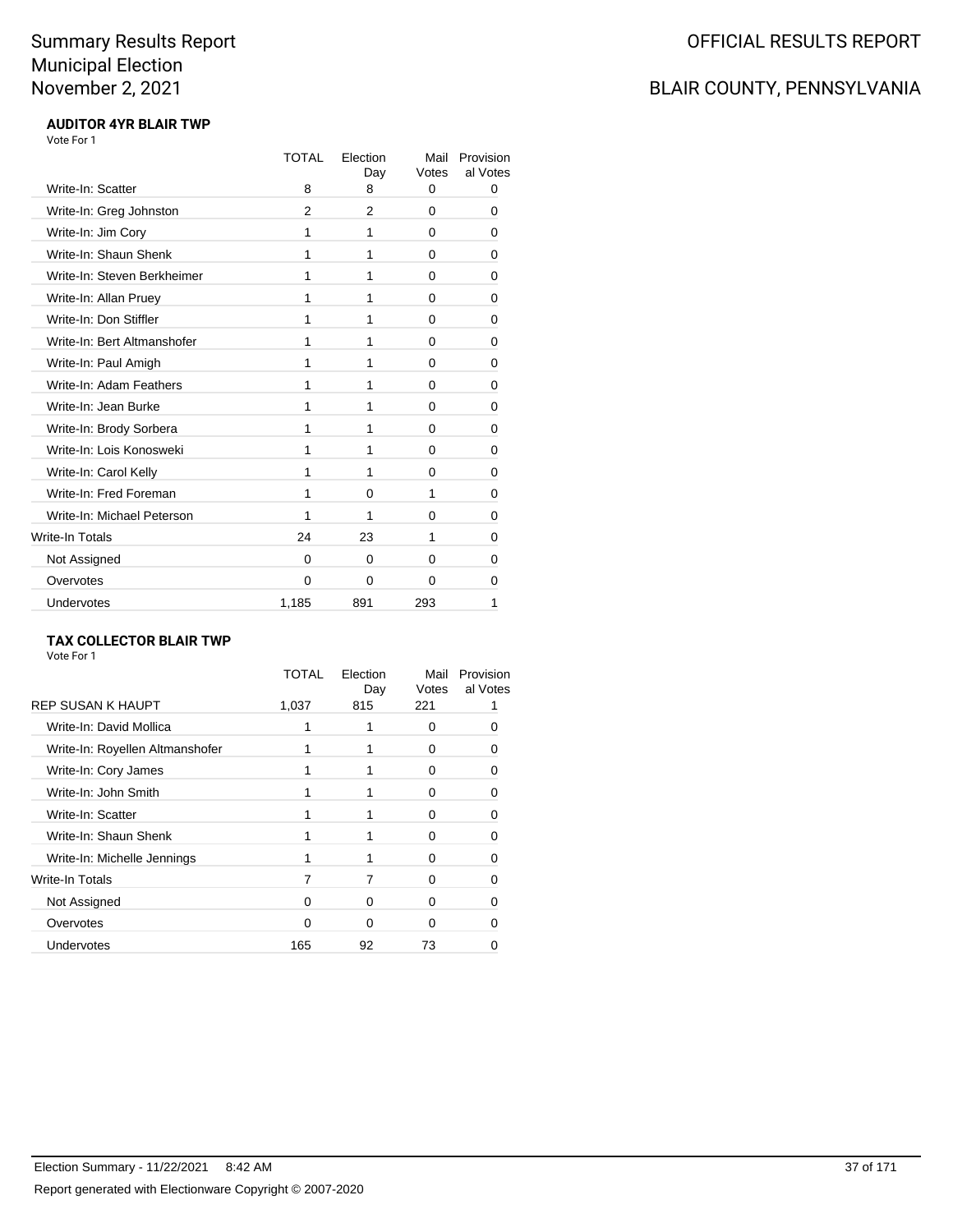# BLAIR COUNTY, PENNSYLVANIA

#### **CONSTABLE BLAIR TWP** Vote For 1

|                            | <b>TOTAL</b> | Election<br>Day | Mail<br>Votes | Provision<br>al Votes |
|----------------------------|--------------|-----------------|---------------|-----------------------|
| Write-In: Scatter          | 7            | $\overline{7}$  | 0             | 0                     |
| Write-In: Jim Corey        | 1            | 1               | 0             | 0                     |
| Write-In: Rodney Chism     | 1            | 0               | 1             | 0                     |
| Write-In: Brian Geisurite  | 1            | 1               | 0             | 0                     |
| Write-In: Don Stiffler     | 1            | 1               | 0             | 0                     |
| Write-In: Don Miles        | 1            | 0               | 1             | 0                     |
| Write-In: Allan Pruey      | 1            | 1               | 0             | 0                     |
| Write-In: Adam Feathers    | 1            | 1               | 0             | 0                     |
| Write-In: Shaun Shenk      | 1            | 1               | 0             | 0                     |
| Write-In: Rick Brozenich   | 1            | 0               | 1             | 0                     |
| Write-In: Paul Amigh       | 1            | 1               | 0             | 0                     |
| Write-In: Sam Elliot       | 1            | 1               | 0             | 0                     |
| Write-In: Sean Burke       | 1            | 1               | 0             | 0                     |
| Write-In: Michael Rourch   | 1            | 1               | 0             | 0                     |
| Write-In: Earl Weaver      | 1            | 1               | 0             | 0                     |
| Write-In: Brody Sorbera    | 1            | 1               | 0             | 0                     |
| Write-In: Ashley Wertz     | 1            | 1               | 0             | 0                     |
| Write-In: Matthew Novak    | 1            | 1               | 0             | 0                     |
| Write-In: Catherine Malome | 1            | 1               | 0             | 0                     |
| Write-In: Cory James       | 1            | 1               | 0             | 0                     |
| Write-In: Joseph Hadson    | 1            | 1               | 0             | 0                     |
| Write-In Totals            | 27           | 24              | 3             | 0                     |
| Not Assigned               | 0            | 0               | 0             | 0                     |
| Overvotes                  | 0            | $\Omega$        | 0             | 0                     |
| <b>Undervotes</b>          | 1,182        | 890             | 291           | 1                     |
|                            |              |                 |               |                       |

#### **SUPERVISOR CATHARINE TWP**

| Vote For 1 |  |
|------------|--|
|            |  |

|                              | TOTAL | Election<br>Day | Mail<br>Votes | Provision<br>al Votes |
|------------------------------|-------|-----------------|---------------|-----------------------|
| <b>REP KENNETH BRENNEMAN</b> | 177   | 167             | 10            |                       |
| Write-In: Keith Carper       | 3     | 3               | O             |                       |
| Write-In: Michael Foy        |       |                 | O             |                       |
| Write-In: Jon McClintor      |       |                 |               |                       |
| Write-In: Gaydawn Kagarise   |       |                 | n             |                       |
| Write-In Totals              | 6     | 6               | O             |                       |
| Not Assigned                 |       | U               |               |                       |
| Overvotes                    | 0     | ∩               |               |                       |
| Undervotes                   | 22    | 19              | 3             |                       |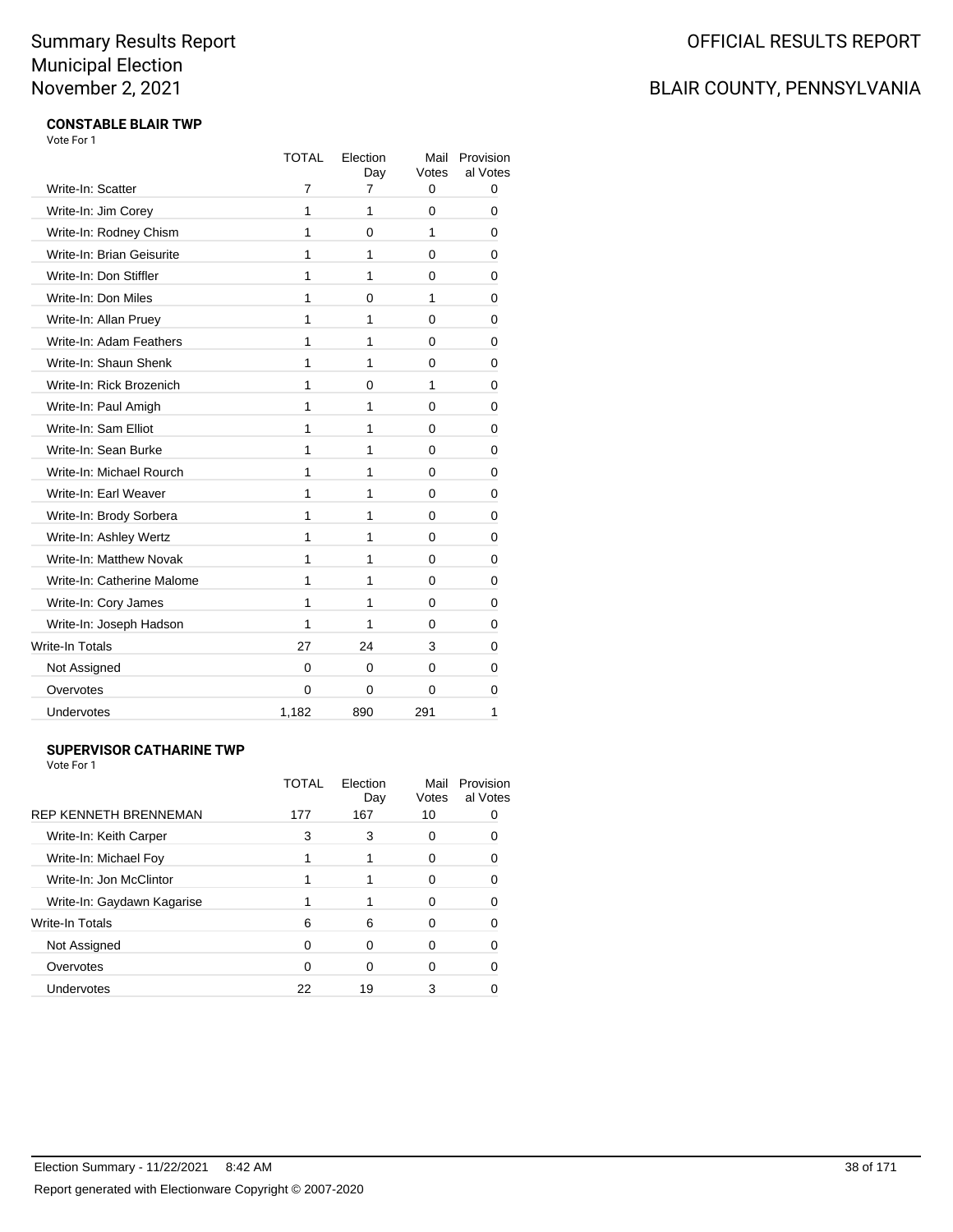## BLAIR COUNTY, PENNSYLVANIA

#### **AUDITOR 6YR CATHARINE TWP** Vote For 1

|                           | TOTAL | Election<br>Day | Mail<br>Votes | Provision<br>al Votes |
|---------------------------|-------|-----------------|---------------|-----------------------|
| Write-In: Jamie Smith     | 1     | 1               | 0             | 0                     |
| Write-In: Noah Wheland    | 1     |                 | 0             | 0                     |
| Write-In: John Sanholtz   | 1     |                 | 0             | $\Omega$              |
| Write-In: Darrell Cole    | 1     |                 | 0             | 0                     |
| Write-In: William Bilger  | 1     |                 | $\Omega$      | 0                     |
| Write-In: Darle Cole      | 1     |                 | $\Omega$      | 0                     |
| Write-In: Scatter         | 1     | 1               | 0             | 0                     |
| Write-In: Kent Wilson     | 1     |                 | 0             | 0                     |
| Write-In: Katy Brubaker   | 1     |                 | 0             | ŋ                     |
| Write-In: Louis Brenneman | 1     | 1               | 0             | 0                     |
| Write-In: Heather Flaig   | 1     | 1               | 0             | 0                     |
| Write-In Totals           | 11    | 11              | 0             | 0                     |
| Not Assigned              | 0     | 0               | 0             | 0                     |
| Overvotes                 | 0     | $\Omega$        | 0             | O                     |
| Undervotes                | 194   | 181             | 13            |                       |
|                           |       |                 |               |                       |

#### **AUDITOR 4YR CATHARINE TWP**

|                              | TOTAL    | Election<br>Day | Mail<br>Votes | Provision<br>al Votes |
|------------------------------|----------|-----------------|---------------|-----------------------|
| Write-In: Louis C. Brenneman |          |                 | 0             | Ω                     |
| Write-In: William Bilger     |          |                 | 0             | Ω                     |
| Write-In: Lou Brennman       |          |                 | 0             | O                     |
| Write-In: Scatter            |          |                 | <sup>0</sup>  | 0                     |
| Write-In: Kendra Brubaker    |          |                 | 0             | ŋ                     |
| Write-In: Kent Wilson        |          |                 | <sup>0</sup>  | O                     |
| Write-In: Shawn Brubaker     |          |                 | 0             | ∩                     |
| Write-In: Kay Lota           |          |                 | $\Omega$      | n                     |
| Write-In: Numa Grove         |          |                 | 0             | ŋ                     |
| Write-In: Heather Flaig      |          |                 | 0             | O                     |
| Write-In Totals              | 10       | 10              | 0             | O                     |
| Not Assigned                 | $\Omega$ | $\Omega$        | $\Omega$      | O                     |
| Overvotes                    | ŋ        | 0               | <sup>0</sup>  |                       |
| Undervotes                   | 195      | 182             | 13            |                       |
|                              |          |                 |               |                       |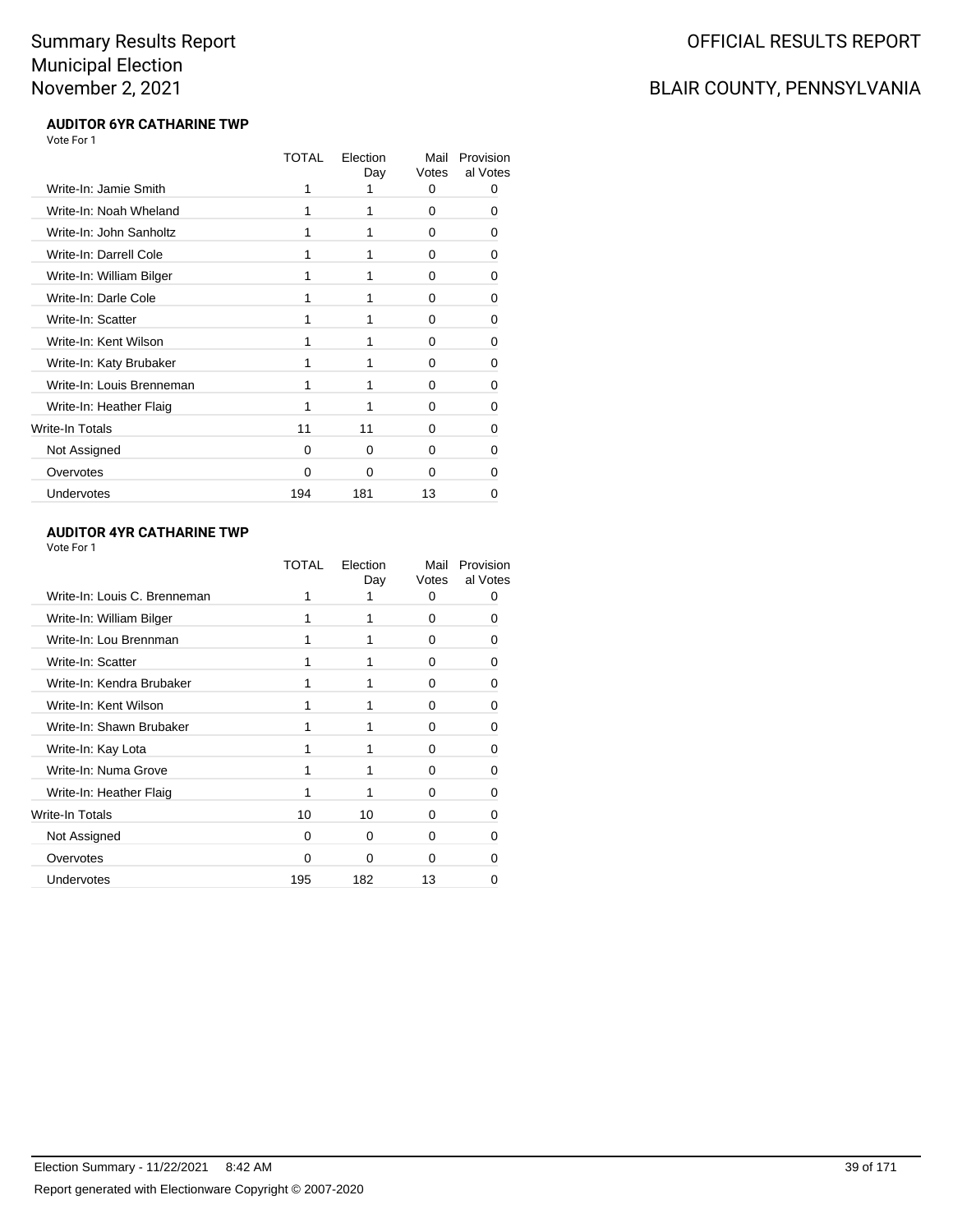# BLAIR COUNTY, PENNSYLVANIA

#### **AUDITOR 2YR CATHARINE TWP** Vote For 1

|                           | TOTAL    | Election<br>Day | Mail<br>Votes | Provision<br>al Votes |
|---------------------------|----------|-----------------|---------------|-----------------------|
| Write-In: Scatter         | 2        | 2               | 0             | O                     |
| Write-In: William Bilger  |          |                 | 0             | Ω                     |
| Write-In: Micheal Lily    | 1        |                 | $\Omega$      | 0                     |
| Write-In: Mike Norris     |          |                 | 0             | O                     |
| Write-In: Kendra Brubaker |          |                 | U             | 0                     |
| Write-In: Louis Brenneman | 1        |                 | 0             | O                     |
| Write-In: Kent Wilson     |          |                 | 0             | O                     |
| Write-In: Ken Wilson      |          |                 | 0             | 0                     |
| Write-In: Heather Flaig   |          |                 | 0             | O                     |
| <b>Write-In Totals</b>    | 10       | 10              | U             |                       |
| Not Assigned              | $\Omega$ | $\Omega$        | 0             | O                     |
| Overvotes                 | $\Omega$ | $\Omega$        | U             |                       |
| Undervotes                | 195      | 182             | 13            |                       |

#### **TAX COLLECTOR CATHARINE TWP**

| Vote For 1 |  |
|------------|--|
|------------|--|

|                        | TOTAL | Flection<br>Day | Votes | Mail Provision<br>al Votes |
|------------------------|-------|-----------------|-------|----------------------------|
| REP MELISSA A GUNNETT  | 195   | 184             | 11    |                            |
| <b>Write-In Totals</b> | 0     | 0               | 0     |                            |
| Not Assigned           | 0     | O               | 0     |                            |
| Overvotes              | 0     | Ω               | O     |                            |
| Undervotes             | 10    | 8               |       |                            |

#### **CONSTABLE CATHARINE TWP**

|                             | TOTAL | Election<br>Day | Mail<br>Votes | Provision<br>al Votes |
|-----------------------------|-------|-----------------|---------------|-----------------------|
| Write-In: Ted McDowell      | 28    | 28              | 0             |                       |
| Write-In: Theodore McDowell |       |                 | 0             |                       |
| Write-In: Scatter           |       |                 | $^{(1)}$      |                       |
| Write-In: Michael Rosser    |       |                 | $\mathbf{I}$  |                       |
| Write-In: Shawn Brubaker    |       |                 | 0             |                       |
| Write-In: Rick Fisher       |       |                 | 0             |                       |
| Write-In: Fred England      |       |                 | 0             |                       |
| Write-In: Josh Michael      |       | 0               |               |                       |
| <b>Write-In Totals</b>      | 35    | 34              |               |                       |
| Not Assigned                | O     | 0               | 0             |                       |
| Overvotes                   | ∩     | ∩               | O             |                       |
| <b>Undervotes</b>           | 170   | 158             | 12            |                       |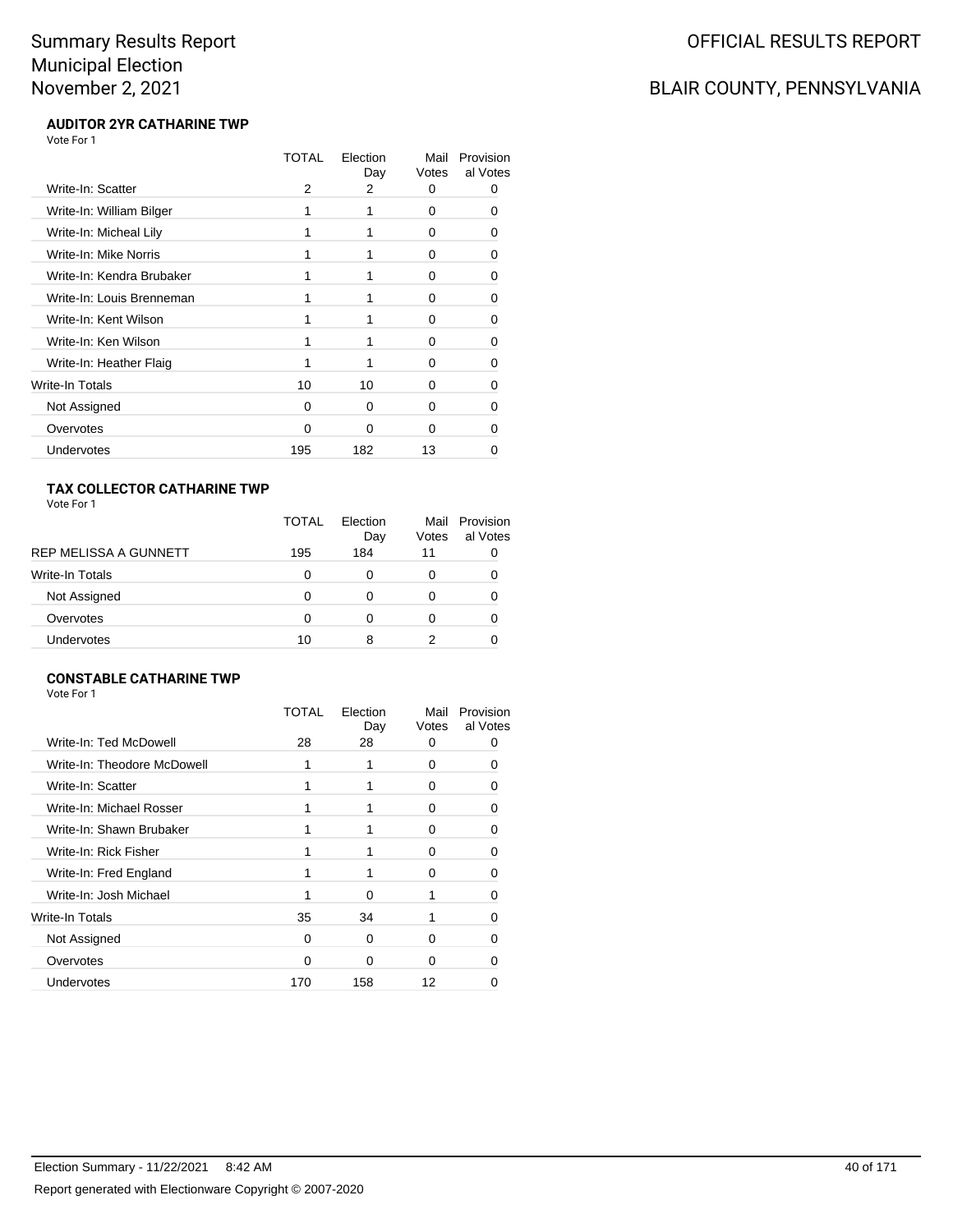# OFFICIAL RESULTS REPORT

# BLAIR COUNTY, PENNSYLVANIA

#### **COUNCIL DUCANSVILLE BOROUGH** Vote For 3

|                                | <b>TOTAL</b>   | Election<br>Day | Mail<br>Votes | Provision<br>al Votes |
|--------------------------------|----------------|-----------------|---------------|-----------------------|
| REP ANNETTE JANDORA LEWIS      | 227            | 184             | 43            | 0                     |
| <b>REP JEFFREY LYNN</b>        | 220            | 178             | 42            | 0                     |
| Write-In: Cynthia L Blontz     | 3              | 3               | $\Omega$      | 0                     |
| Write-In: Roberta Davis        | 3              | 3               | 0             | 0                     |
| Write-In: Cindy Blontz         | $\overline{2}$ | 2               | 0             | 0                     |
| Write-In: Nicole Estep         | 2              | 2               | 0             | 0                     |
| Write-In: Eric McGonigle       | 2              | 2               | 0             | 0                     |
| Write-In: Rodney Estep         | 2              | 2               | 0             | 0                     |
| Write-In: Gerald Gardner       | 1              | $\Omega$        | 1             | 0                     |
| Write-In: David Smith          | 1              | 1               | 0             | 0                     |
| Write-In: Rod Estep            | 1              | 1               | 0             | 0                     |
| Write-In: Cynthia Blontz       | 1              | 1               | 0             | 0                     |
| Write-In: David Shaw           | 1              | 0               | 1             | 0                     |
| Write-In: Genette Mills        | 1              | 1               | 0             | 0                     |
| Write-In: Deborah J. Blackburn | 1              | 1               | 0             | 0                     |
| Write-In: Roberta C Davis      | 1              | 1               | 0             | 0                     |
| Write-In Totals                | 22             | 20              | 2             | 0                     |
| Not Assigned                   | 0              | 0               | 0             | 0                     |
| Overvotes                      | 0              | $\Omega$        | $\Omega$      | 0                     |
| Undervotes                     | 455            | 344             | 111           | 0                     |

#### **TAX COLLECTOR DUCANSVILLE BOROUGH**

|                                | <b>TOTAL</b> | Election<br>Day | Mail<br>Votes | Provision<br>al Votes |
|--------------------------------|--------------|-----------------|---------------|-----------------------|
| Write-In: Ashlyn Dugan         | 6            | 6               | 0             | 0                     |
| Write-In: Scatter              | 4            | 3               | 1             | O                     |
| Write-In: Sue Kennowski        | 2            | 1               | 1             | ŋ                     |
| Write-In: Sandra Shaw          | 2            | 0               | 2             | 0                     |
| Write-In: Kevin Siwsher        | 1            | 1               | 0             | O                     |
| Write-In: Kimberly Eckarot     | 1            | 1               | 0             | 0                     |
| Write-In: Richard M. Wegl Jr.  | 1            | 1               | 0             | 0                     |
| Write-In: Timothy Barnes       | 1            | 1               | 0             | O                     |
| Write-In: Deborah J. Blackburn | 1            | 1               | 0             | 0                     |
| Write-In: David Shaw           | 1            | $\Omega$        | 1             | 0                     |
| Write-In: Mark Pleskako        | 1            | 1               | 0             | ŋ                     |
| Write-In: Ashlynn Dugan        |              | 1               | 0             | 0                     |
| Write-In Totals                | 22           | 17              | 5             | 0                     |
| Not Assigned                   | $\Omega$     | 0               | 0             | O                     |
| Overvotes                      | $\Omega$     | $\Omega$        | 0             |                       |
| Undervotes                     | 286          | 225             | 61            | 0                     |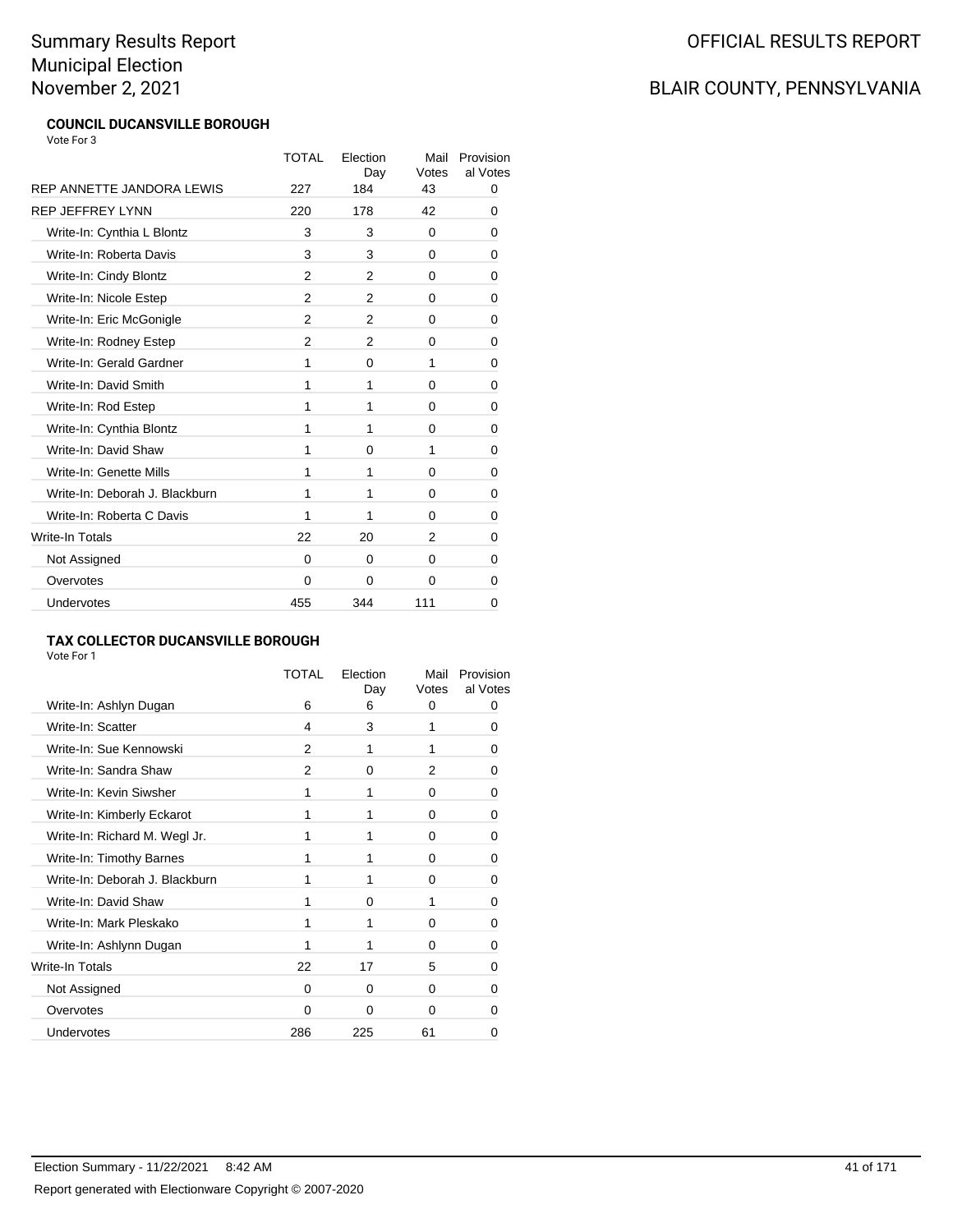# BLAIR COUNTY, PENNSYLVANIA

#### **CONSTABLE DUCANSVILLE BOROUGH** Vote For 1

|                                 | <b>TOTAL</b> | Flection<br>Day | Mail<br>Votes | Provision<br>al Votes |
|---------------------------------|--------------|-----------------|---------------|-----------------------|
| Write-In: Scatter               | 3            | 2               | 1             | Ω                     |
| Write-In: Dale Shaw             | 2            | 0               | 2             | 0                     |
| Write-In: Scott Emeigh          | 1            |                 | 0             | 0                     |
| Write-In: John Smith            | 1            |                 | 0             | 0                     |
| Write-In: Michael A McGinley Jr |              | $\Omega$        | 1             | 0                     |
| Write-In: Michael P. Weigl      | 1            |                 | 0             | 0                     |
| Write-In: Mark Pleskonko        | 1            |                 | 0             | 0                     |
| Write-In: Jeanett S. Locke      | 1            |                 | 0             | 0                     |
| Write-In: Deborah J. Blackburn  | 1            |                 | $\Omega$      | O                     |
| Write-In: Rodney Estep          | 1            | 1               | 0             | 0                     |
| Write-In: Timothy Barnes        | 1            | 1               | 0             | 0                     |
| <b>Write-In Totals</b>          | 14           | 10              | 4             | 0                     |
| Not Assigned                    | 0            | 0               | 0             | ŋ                     |
| Overvotes                       | 0            | $\Omega$        | 0             | n                     |
| Undervotes                      | 294          | 232             | 62            |                       |
|                                 |              |                 |               |                       |

#### **SUPERVISOR FRANKSTOWN TWP**

|                            | TOTAL | Election<br>Day | Mail<br>Votes | Provision<br>al Votes |
|----------------------------|-------|-----------------|---------------|-----------------------|
| REP GEORGE W HENRY JR      | 1,584 | 1,349           | 234           |                       |
| <b>DEM GWENDOLYN BLACK</b> | 611   | 321             | 289           |                       |
| Write-In: Louis Reese      | 3     | 3               | 0             | Ω                     |
| Write-In: David Knob Sr.   | 1     |                 | 0             | n                     |
| Write-In: Lewis Reese      | 1     |                 | 0             | 0                     |
| Write-In: Jim Callihan     |       |                 | 0             | 0                     |
| Write-In: Kevin Kramer     | 1     |                 | $\Omega$      | O                     |
| Write-In: Scatter          |       |                 | 0             | 0                     |
| Write-In: Scott White      |       |                 | 0             | 0                     |
| Write-In Totals            | 9     | 9               | 0             | 0                     |
| Not Assigned               | 0     | 0               | 0             | Ω                     |
| Overvotes                  | n     | O               | ∩             |                       |
| Undervotes                 | 82    | 69              | 12            |                       |
|                            |       |                 |               |                       |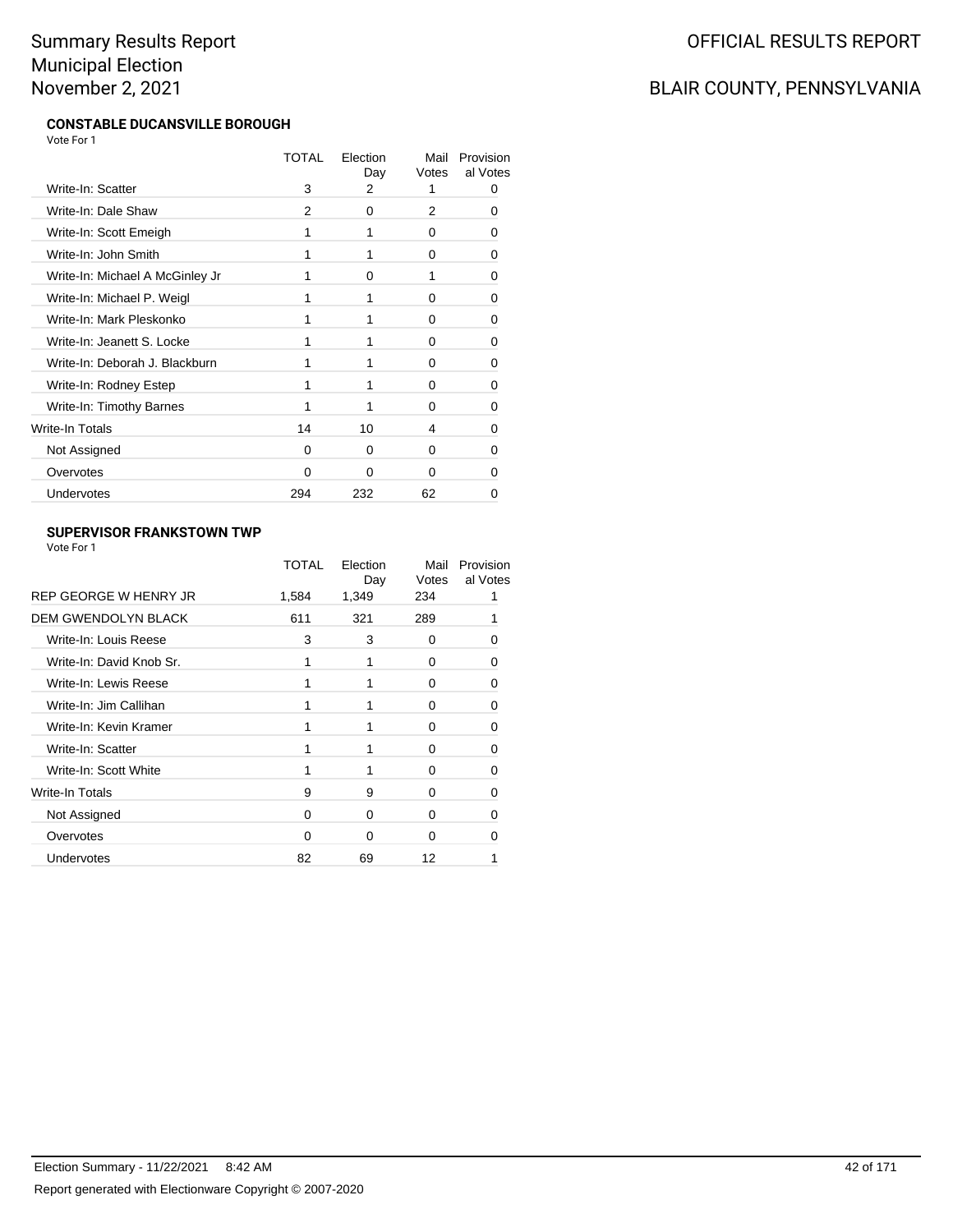## BLAIR COUNTY, PENNSYLVANIA

#### **AUDITOR 6YR FRANKSTOWN TWP** Vote For 1

|                             | TOTAL | Election<br>Day | Mail<br>Votes | Provision<br>al Votes |
|-----------------------------|-------|-----------------|---------------|-----------------------|
| Write-In: Scatter           | 19    | 16              | 3             | 0                     |
| Write-In: Ryan Mervine      | 2     | 2               | 0             | 0                     |
| Write-In: Noah Best         | 2     | 2               | 0             | 0                     |
| Write-In: Nina Ahmad        | 2     | 0               | 2             | 0                     |
| Write-In: Dwain Key         | 1     | 1               | 0             | 0                     |
| Write-In: Mike McMullen     | 1     | 1               | 0             | 0                     |
| Write-In: James Spivey      | 1     | 1               | 0             | 0                     |
| Write-In: David Carey       | 1     | 1               | 0             | 0                     |
| Write-In: Robert Sullivan   | 1     | 1               | 0             | 0                     |
| Write-In: Lucas Oppel       | 1     | 1               | 0             | 0                     |
| Write-In: John Ventura      | 1     | 1               | 0             | 0                     |
| Write-In: Terry Miller      | 1     | 1               | 0             | 0                     |
| Write-In: John H. Swope     | 1     | 1               | 0             | 0                     |
| Write-In: James D. Spivey   | 1     | 1               | 0             | 0                     |
| Write-In: Gregory Mantra    | 1     | 1               | 0             | 0                     |
| Write-In: Sharon Fochler    | 1     | 1               | 0             | 0                     |
| Write-In: Erik P Brown      | 1     | 1               | 0             | 0                     |
| Write-In: Timothy James     | 1     | 1               | 0             | 0                     |
| Write-In: Joe Murgo         | 1     | 1               | 0             | 0                     |
| Write-In: Mel Link          | 1     | 1               | 0             | 0                     |
| Write-In: Alan Johnson      | 1     | 1               | 0             | 0                     |
| Write-In: Lee Helmer        | 1     | 0               | 1             | 0                     |
| Write-In: Tyler Harn        | 1     | 1               | 0             | 0                     |
| Write-In: Eugene Johns      | 1     | 0               | 1             | 0                     |
| Write-In: Brian oCarns Jr   | 1     | 1               | 0             | 0                     |
| Write-In: Judy Ward         | 1     | 0               | 1             | 0                     |
| Write-In: Jane M. Veloz     | 1     | 1               | 0             | 0                     |
| Write-In: Wendy Traxler     | 1     | 1               | 0             | 0                     |
| Write-In: Arthur A. Martino | 1     | 1               | 0             | 0                     |
| Write-In: Nicholas Rowland  | 1     | 0               | 1             | 0                     |
| Write-In: Joseph Reffner    | 1     | 1               | 0             | 0                     |
| Write-In: Gillian Kratzer   | 1     | 0               | 1             | 0                     |
| Write-In: Jane Veloz        | 1     | 1               | 0             | 0                     |
| Write-In: Jonathan Ebersole | 1     | 1               | 0             | 0                     |
| Write-In: Bill Shaw         | 1     | 0               | 1             | 0                     |
| Write-In: Kimberly Silva    | 1     | 1               | 0             | 0                     |
| <b>Write-In Totals</b>      | 57    | 46              | 11            | 0                     |
| Not Assigned                | 0     | 0               | 0             | 0                     |
| Overvotes                   | 0     | 0               | 0             | 0                     |
| Undervotes                  | 2,229 | 1,702           | 524           | 3                     |
|                             |       |                 |               |                       |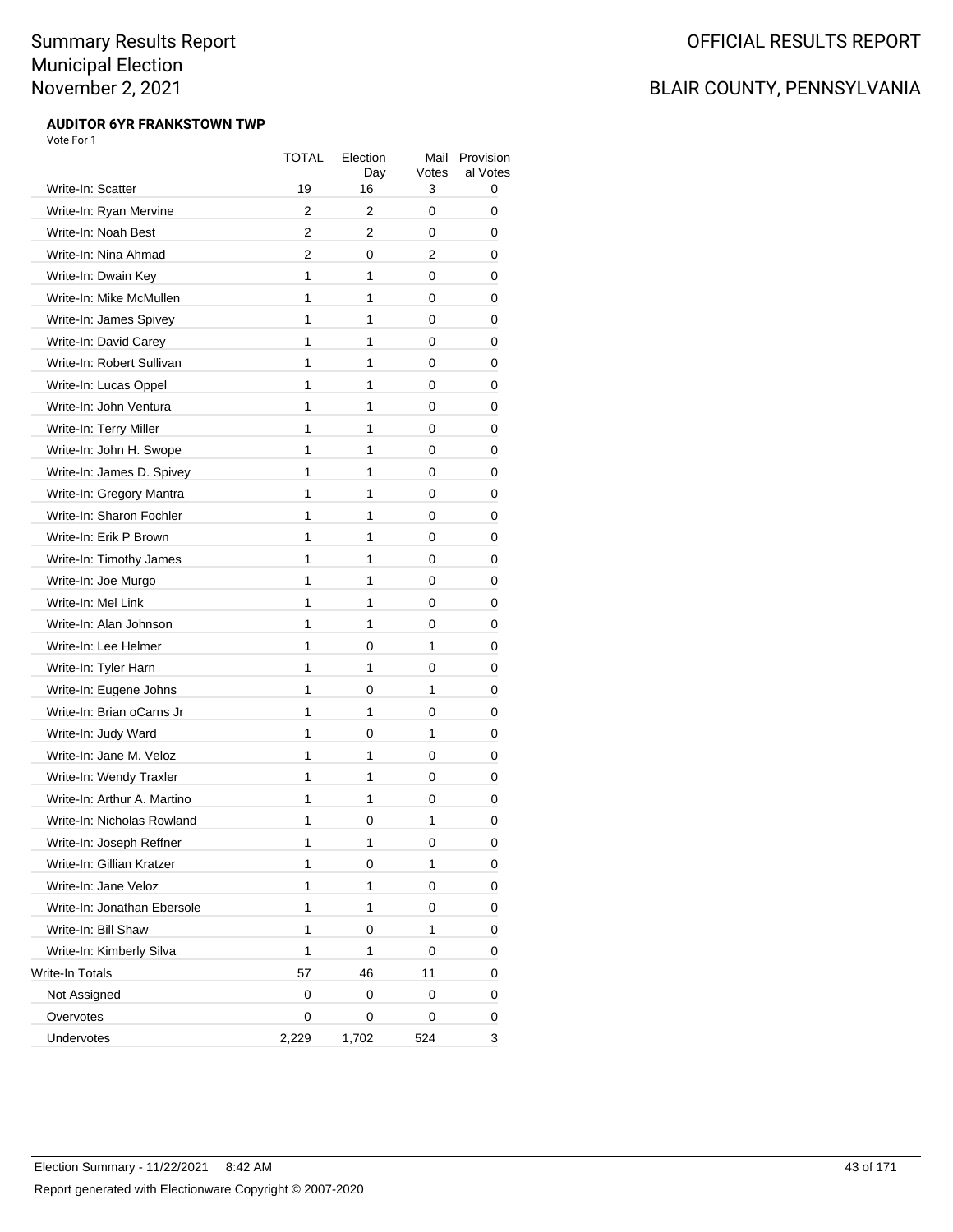# OFFICIAL RESULTS REPORT

# BLAIR COUNTY, PENNSYLVANIA

#### **AUDITOR 2YR FRANKSTOWN TWP** Vote For 1

|                             | TOTAL          | Election<br>Day | Mail<br>Votes | Provision<br>al Votes |
|-----------------------------|----------------|-----------------|---------------|-----------------------|
| Write-In: Scatter           | 16             | 13              | 3             | 0                     |
| Write-In: Jane Veloz        | $\overline{2}$ | 2               | 0             | 0                     |
| Write-In: Ryan Mervine      | 2              | 2               | 0             | 0                     |
| Write-In: Noah Best         | 2              | 2               | 0             | 0                     |
| Write-In: Gregory Mantra    | 1              | 1               | 0             | 0                     |
| Write-In: Tyler Harn        | 1              | 1               | 0             | 0                     |
| Write-In: Gary Wade Gates   | 1              | 0               | 1             | 0                     |
| Write-In: Brian O Carns Jr  | 1              | 1               | 0             | 0                     |
| Write-In: Erik T Brown      | 1              | 1               | 0             | 0                     |
| Write-In: Tim Miller        | 1              | 0               | 1             | 0                     |
| Write-In: Linda McCall      | 1              | 0               | 1             | 0                     |
| Write-In: Jane M. Veloz     | 1              | 1               | 0             | 0                     |
| Write-In: Nina Ahmad        | 1              | 0               | 1             | 0                     |
| Write-In: Timothy James     | 1              | 1               | 0             | 0                     |
| Write-In: Josh Wirt         | 1              | 0               | 1             | 0                     |
| Write-In: Mel Link          | 1              | 1               | 0             | 0                     |
| Write-In: Will Teefer       | 1              | 1               | 0             | 0                     |
| Write-In: Judy Ward         | 1              | 0               | 1             | 0                     |
| Write-In: Kimberly Silva    | 1              | 1               | 0             | 0                     |
| Write-In: Mike Gampe        | 1              | 1               | 0             | 0                     |
| Write-In: Shane Chambers    | 1              | 1               | 0             | 0                     |
| Write-In: Mike McMullen     | 1              | 1               | 0             | 0                     |
| Write-In: Erin Myers        | 1              | 1               | 0             | 0                     |
| Write-In: James Spivey      | 1              | 1               | 0             | 0                     |
| Write-In: Eric E. Eminhizer | 1              | 1               | 0             | 0                     |
| Write-In: Michael Maier     | 1              | 1               | 0             | 0                     |
| Write-In: Steve Yingling    | 1              | 1               | 0             | 0                     |
| Write-In: David Carey       | 1              | 1               | 0             | 0                     |
| Write-In: Robert Sullivan   | 1              | 1               | 0             | 0                     |
| Write-In: Carol Lipitz      | 1              | 1               | 0             | 0                     |
| Write-In: Timothy M James   | 1              | 1               | 0             | 0                     |
| Write-In: Eric Schmidt      | 1              | 1               | 0             | 0                     |
| Write-In: James D. Spivey   | 1              | 1               | 0             | 0                     |
| Write-In: Joe Murgo         | 1              | 1               | 0             | 0                     |
| Write-In: John H. Swope     | 1              | 1               | 0             | 0                     |
| Write-In Totals             | 53             | 44              | 9             | 0                     |
| Not Assigned                | 0              | 0               | 0             | 0                     |
| Overvotes                   | 0              | 0               | 0             | 0                     |
| Undervotes                  | 2,233          | 1,704           | 526           | 3                     |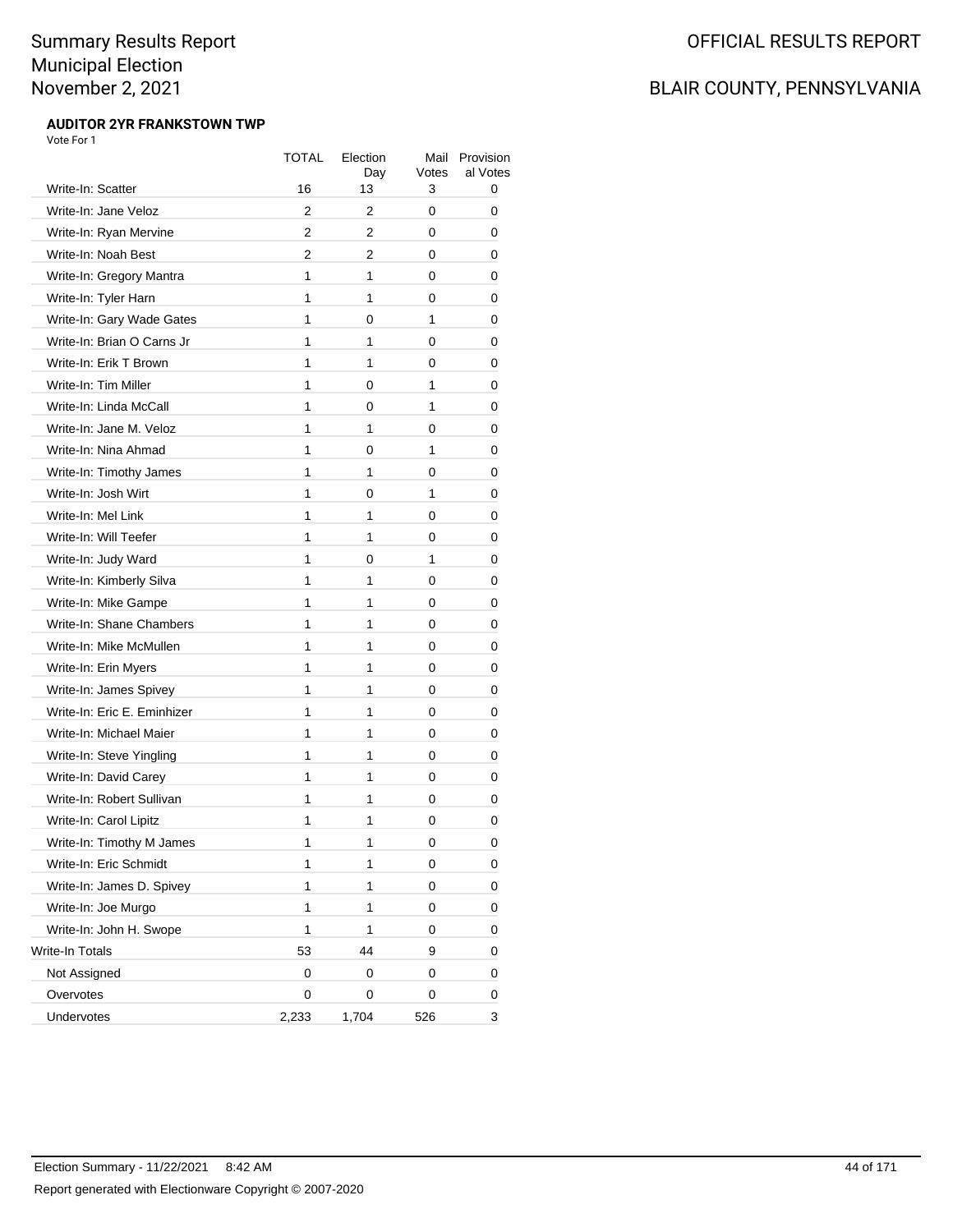# BLAIR COUNTY, PENNSYLVANIA

#### **TAX COLLECTOR FRANKSTOWN TWP** Vote For 1

|                             | TOTAL    | Election<br>Day | Mail<br>Votes | Provision<br>al Votes |
|-----------------------------|----------|-----------------|---------------|-----------------------|
| REP ROYELLEN I ALTMANSHOFER | 1,883    | 1,511           | 370           | 2                     |
| Write-In: Kathryn Hileman   | 4        | 1               | 3             | 0                     |
| Write-In: Scatter           | 4        | 3               | 1             | O                     |
| Write-In: Kathryn L Hileman | 2        | $\Omega$        | 2             | 0                     |
| Write-In: Ellen Fisher      | 1        | $\Omega$        | 1             | O                     |
| Write-In: Mel Link          | 1        |                 | 0             | 0                     |
| Write-In: Tom Patterson     | 1        | $\Omega$        | 1             | 0                     |
| Write-In: Brian O Carns Jr  | 1        |                 | 0             | 0                     |
| Write-In: Judy Ward         | 1        | 0               | 1             | O                     |
| Write-In: Jude Noel Birch   |          | $\Omega$        |               | O                     |
| Write-In Totals             | 16       | 6               | 10            | O                     |
| Not Assigned                | $\Omega$ | $\Omega$        | 0             | O                     |
| Overvotes                   | 0        | 0               | 0             | O                     |
| Undervotes                  | 387      | 231             | 155           |                       |
|                             |          |                 |               |                       |

#### **CONSTABLE FRANKSTOWN TWP** Vote For 1

|                            | TOTAL | Election<br>Day | Mail<br>Votes | Provision<br>al Votes |
|----------------------------|-------|-----------------|---------------|-----------------------|
| REP JOHN T DODSON          | 1,886 | 1,526           | 358           | 2                     |
| Write-In: Scatter          | 5     | 4               |               | 0                     |
| Write-In: Mel Link         |       |                 | 0             | Ω                     |
| Write-In: Harold Leahey    |       | 0               |               | 0                     |
| Write-In: Brian O Carns Jr |       |                 | 0             | n                     |
| Write-In: Judy Ward        | 1     | $\Omega$        | 1             | 0                     |
| Write-In: Jude Noel Birch  |       | 0               |               | 0                     |
| Write-In: Matthew Miller   | 1     |                 | O             | 0                     |
| Write-In: Val Mignona      |       |                 | $\Omega$      | 0                     |
| <b>Write-In Totals</b>     | 12    | 8               | 4             | 0                     |
| Not Assigned               | 0     | $\Omega$        | 0             | O                     |
| Overvotes                  | ŋ     | 0               | O             |                       |
| Undervotes                 | 388   | 214             | 173           |                       |

#### **SUPERVISOR 6YR FREEDOM TWP**

| <u> Jil Livedje v in inlledvin i m</u><br>Vote For 1 |              |                 |               |                       |
|------------------------------------------------------|--------------|-----------------|---------------|-----------------------|
|                                                      | <b>TOTAL</b> | Election<br>Day | Mail<br>Votes | Provision<br>al Votes |
| <b>REP ED BENDER</b>                                 | 588          | 529             | 58            |                       |
| DEM JEREMY FLAUGH                                    | 148          | 105             | 43            | ∩                     |
| Write-In Totals                                      | $\Omega$     | 0               | 0             | 0                     |
| Not Assigned                                         | $\Omega$     | 0               | $\Omega$      | 0                     |
| Overvotes                                            | O            |                 | 0             |                       |
| Undervotes                                           | 6            |                 |               |                       |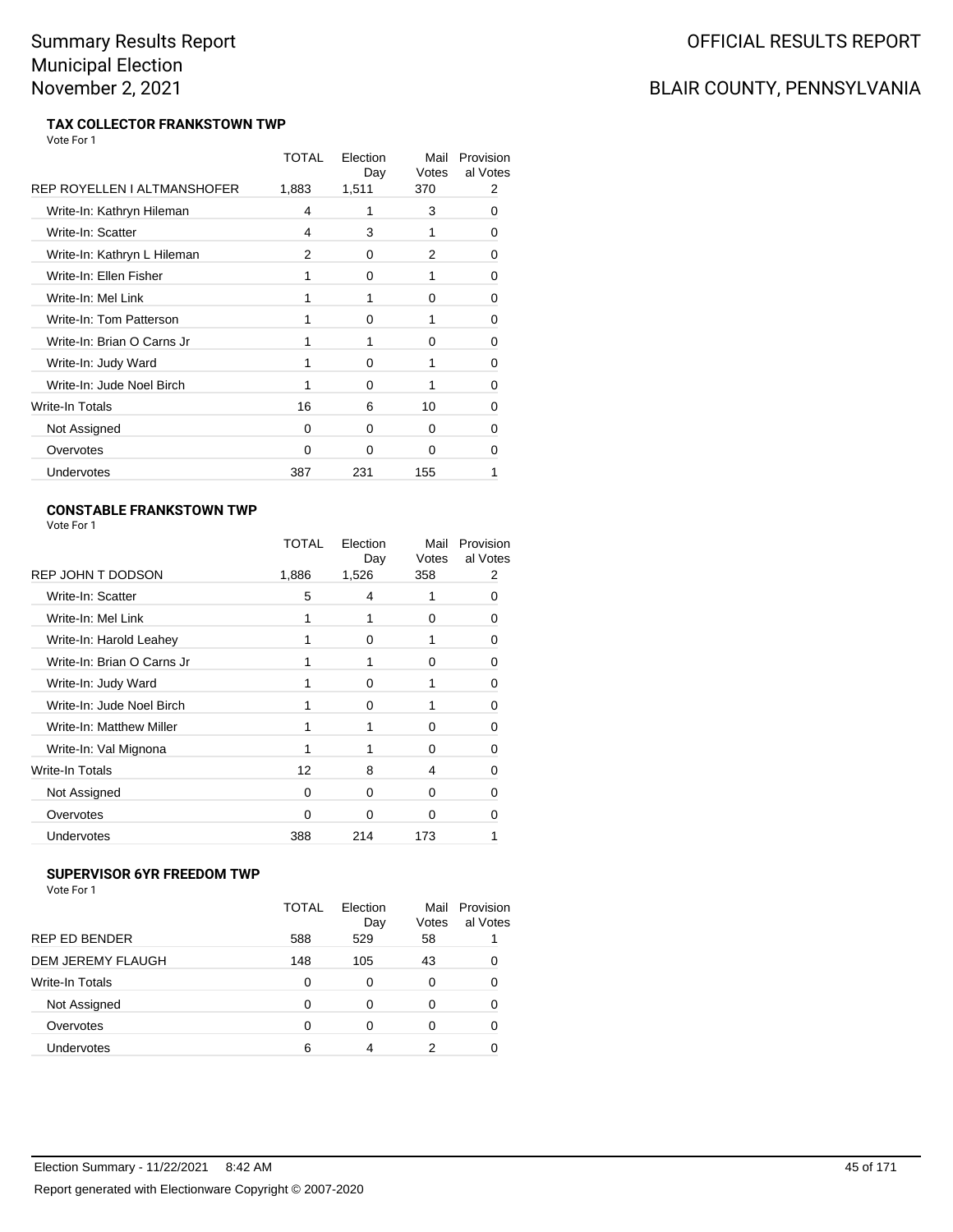# BLAIR COUNTY, PENNSYLVANIA

#### **SUPERVISOR 2YR FREEDOM TWP** Vote For 1

|                               | TOTAL | Election<br>Day | Mail<br>Votes | Provision<br>al Votes |
|-------------------------------|-------|-----------------|---------------|-----------------------|
| DAR TIMOTHY JAMES             | 606   | 526             | 79            |                       |
| Write-In: Jeremy Flaugh       | 8     | 8               | 0             |                       |
| Write-In: Scatter             | 3     | 3               | 0             | O                     |
| Write-In: Daniel Campbell Jr. |       |                 | 0             | n                     |
| Write-In: Ed Bender           |       |                 | 0             | Ω                     |
| Write-In: Dan Campbell Jr.    |       |                 | U             | O                     |
| Write-In: Timothy Flaugh      |       |                 | O             |                       |
| Write-In: Vida Kenkay Deot    | 1     |                 | 0             | n                     |
| Write-In Totals               | 16    | 16              | 0             | O                     |
| Not Assigned                  | 0     | 0               | O             |                       |
| Overvotes                     | 0     | ∩               | O             |                       |
| Undervotes                    | 120   | 96              | 24            |                       |

#### **AUDITOR FREEDOM TWP**

| Vote For 1 |  |
|------------|--|
|------------|--|

|                            | TOTAL | Election<br>Day | Mail<br>Votes | Provision<br>al Votes |
|----------------------------|-------|-----------------|---------------|-----------------------|
| <b>REP NATHAN CALDWELL</b> | 675   | 593             | 81            |                       |
| Write-In: Scatter          | 2     | 2               | O             |                       |
| Write-In: Timothy Flaugh   |       |                 | 0             |                       |
| Write-In Totals            | 3     | 3               | O             |                       |
| Not Assigned               | 0     | 0               | 0             |                       |
| Overvotes                  | 0     | 0               | 0             |                       |
| <b>Undervotes</b>          | 64    | 42              | 22            |                       |

#### **TAX COLLECTOR FREEDOM TWP** Vote For 1

|                             | TOTAL | Flection<br>Day | Mail<br>Votes | Provision<br>al Votes |
|-----------------------------|-------|-----------------|---------------|-----------------------|
| <b>REP JAMES LANG</b>       | 694   | 609             | 84            |                       |
| Write-In: Holly Link        | 2     |                 |               |                       |
| Write-In: Scatter           | 2     |                 |               | 0                     |
| Write-In: William Brumbaugh |       | 0               |               |                       |
| <b>Write-In Totals</b>      | 5     | 2               | 3             | 0                     |
| Not Assigned                | 0     | 0               | 0             | 0                     |
| Overvotes                   | 0     | 0               | 0             | 0                     |
| Undervotes                  | 43    | 27              | 16            |                       |
|                             |       |                 |               |                       |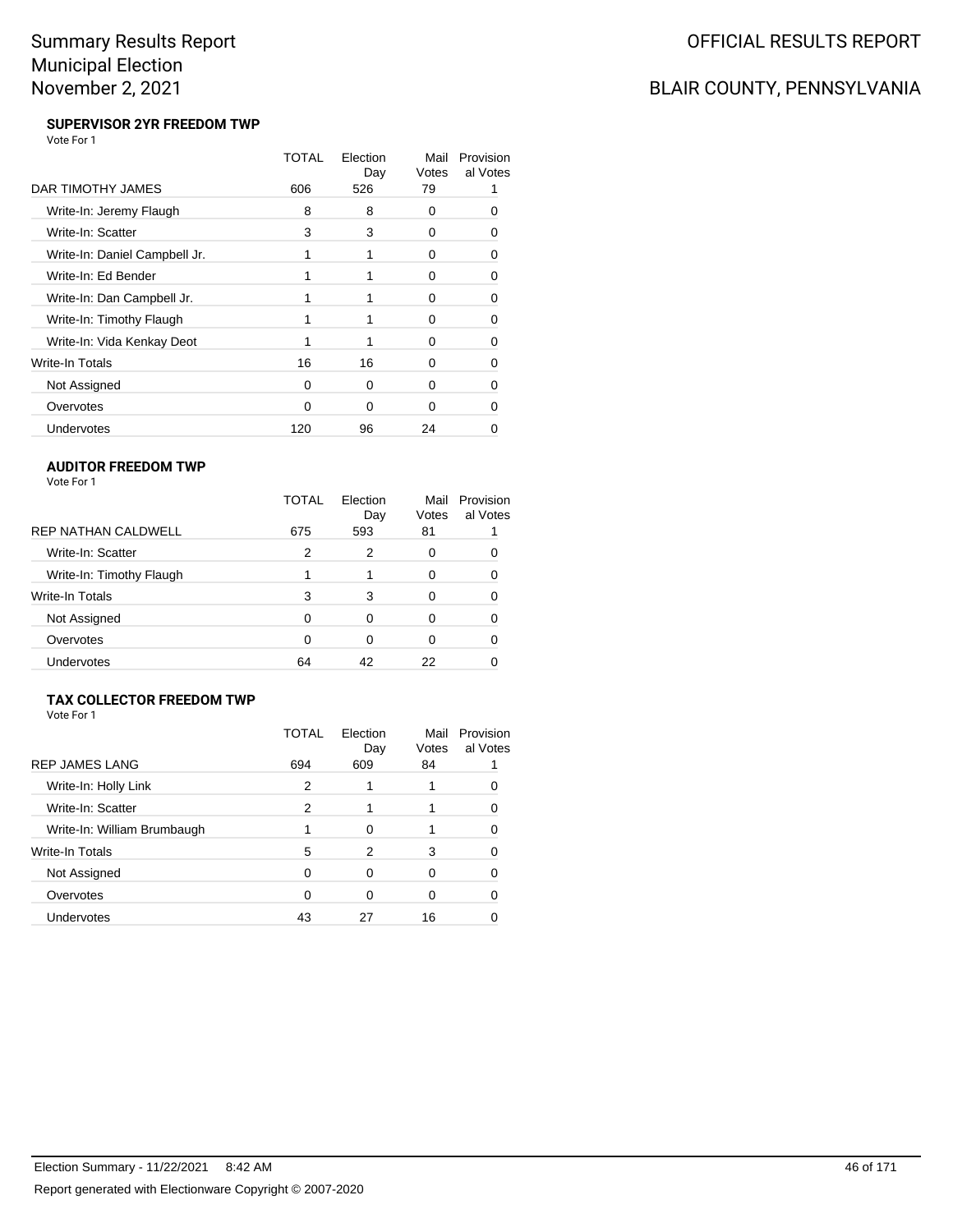# BLAIR COUNTY, PENNSYLVANIA

#### **CONSTABLE FREEDOM TWP** Vote For 1

|                              | TOTAL | Flection<br>Day | Mail<br>Votes | Provision<br>al Votes |
|------------------------------|-------|-----------------|---------------|-----------------------|
| <b>REP NATHAN W CLAYCOMB</b> | 687   | 601             | 85            |                       |
| Write-In: Scatter            | 3     | 3               | 0             |                       |
| Write-In: Ray Benton         |       |                 | 0             | ∩                     |
| Write-In Totals              | 4     | 4               | O             |                       |
| Not Assigned                 | 0     | ∩               | O             | O                     |
| Overvotes                    | 0     | ∩               | O             |                       |
| Undervotes                   | 51    | 33              | 18            |                       |

#### **SUPERVISOR GREENFIELD TWP**

| Vote For 1                 |              |                 |               |                       |
|----------------------------|--------------|-----------------|---------------|-----------------------|
|                            | <b>TOTAL</b> | Flection<br>Day | Mail<br>Votes | Provision<br>al Votes |
| DAR ALEX W MUSSELMAN       | 505          | 436             | 68            |                       |
| Write-In: Ray Benton       | 8            | 8               | 0             | $\Omega$              |
| Write-In: Joseph Claar     | 5            | 1               | 4             | O                     |
| Write-In: Jordan Oldham    | 2            | 2               | 0             | 0                     |
| Write-In: Dwayne Weyandt   | 1            | 1               | 0             | 0                     |
| Write-In: Shelley Snyder   | 1            | 1               | 0             | 0                     |
| Write-In: ED Figart        | 1            | 1               | 0             | 0                     |
| Write-In: Scatter          | 1            | 1               | 0             | 0                     |
| Write-In: Erica Reigh      | 1            | 1               | 0             | 0                     |
| Write-In: Richard Allison  | 1            | 1               | 0             | 0                     |
| Write-In: David E Diehl Jr | 1            | 1               | $\Omega$      | 0                     |
| Write-In: Jim Betar        | 1            | 1               | $\Omega$      | 0                     |
| Write-In Totals            | 23           | 19              | 4             | 0                     |
| Not Assigned               | $\Omega$     | $\Omega$        | $\Omega$      | 0                     |
| Overvotes                  | 0            | O               | $\Omega$      | O                     |
| Undervotes                 | 61           | 55              | 6             | 0                     |

Election Summary - 11/22/2021 8:42 AM 47 of 171 Report generated with Electionware Copyright © 2007-2020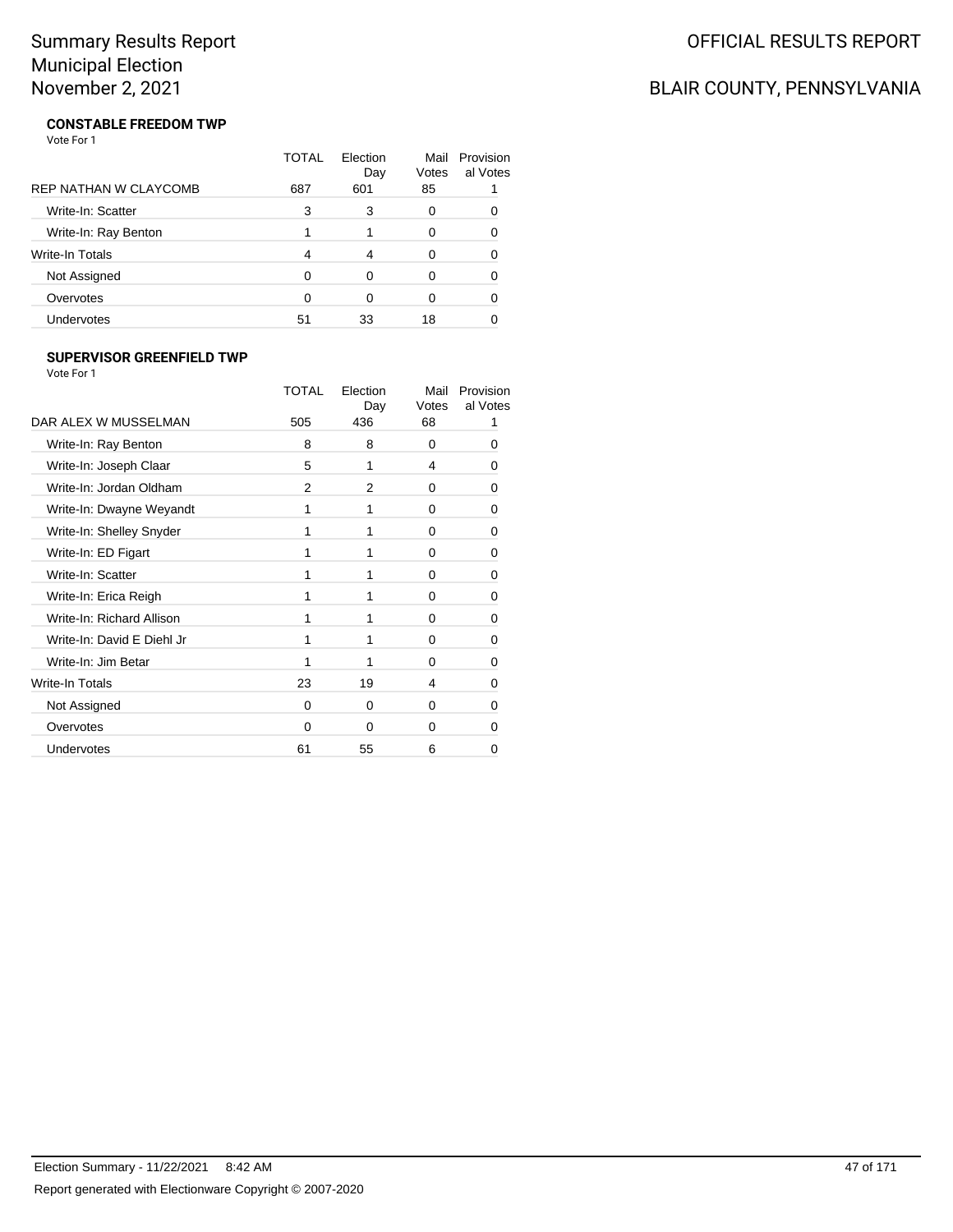## BLAIR COUNTY, PENNSYLVANIA

#### **AUDITOR GREENFIELD TWP** Vote For 1

|                                | <b>TOTAL</b>   | Election<br>Day | Mail<br>Votes | Provision<br>al Votes |
|--------------------------------|----------------|-----------------|---------------|-----------------------|
| Write-In: Scatter              | 6              | 6               | 0             | 0                     |
| Write-In: James Betar          | 5              | 5               | 0             | 0                     |
| Write-In: Ray Benton           | 3              | 3               | 0             | 0                     |
| Write-In: Cortney Gensimore    | 2              | $\overline{2}$  | 0             | 0                     |
| Write-In: Jim Betar            | $\overline{2}$ | $\overline{2}$  | 0             | 0                     |
| Write-In: John S. Dibert Jr.   | 1              | 1               | 0             | 0                     |
| Write-In: Joseph Claar         | 1              | 1               | 0             | 0                     |
| Write-In: Andrea Helsel        | 1              | 1               | 0             | 0                     |
| Write-In: Richard Lingenfelter | 1              | 1               | 0             | 0                     |
| Write-In: Patty Sweet          | 1              | 1               | 0             | 0                     |
| Write-In: Florence A. Vahey    | 1              | 1               | 0             | 0                     |
| Write-In: Vernon Walter        | 1              | 1               | 0             | 0                     |
| Write-In: Sarah Dibert         | 1              | 1               | 0             | 0                     |
| Write-In: Richard H. Buchanan  | 1              | 1               | 0             | 0                     |
| Write-In: Calvin Miller        | 1              | 1               | 0             | 0                     |
| Write-In: Trina Miller         | 1              | 1               | 0             | 0                     |
| Write-In: Richard Allison      | 1              | 1               | 0             | 0                     |
| Write-In: Roger Lingenfelter   | 1              | $\Omega$        | 1             | 0                     |
| Write-In: David Diehl Jr       | 1              | 1               | 0             | 0                     |
| Write-In: Joeph Claar          | 1              | 1               | 0             | 0                     |
| <b>Write-In Totals</b>         | 33             | 32              | 1             | 0                     |
| Not Assigned                   | $\Omega$       | 0               | 0             | 0                     |
| Overvotes                      | 0              | 0               | 0             | 0                     |
| <b>Undervotes</b>              | 556            | 478             | 77            | 1                     |

#### **TAX COLLECTOR GREENFIELD TWP**

|                               | TOTAI | Election<br>Day | Mail<br>Votes | Provision<br>al Votes |
|-------------------------------|-------|-----------------|---------------|-----------------------|
| <b>REP CHRISTINE A LESLIE</b> | 565   | 492             | 72            |                       |
| Write-In: Scatter             |       |                 | O             |                       |
| Write-In: Janet Isman\        |       | ∩               |               |                       |
| Write-In: Heather Musselman   |       |                 |               |                       |
| Write-In: Brett Weyandt       |       |                 |               |                       |
| Write-In: Jim Berkhimer       |       |                 |               |                       |
| <b>Write-In Totals</b>        | 5     | 4               |               |                       |
| Not Assigned                  | n     | ∩               |               |                       |
| Overvotes                     |       | ŋ               |               |                       |
| <b>Undervotes</b>             | 19    | 14              | 5             |                       |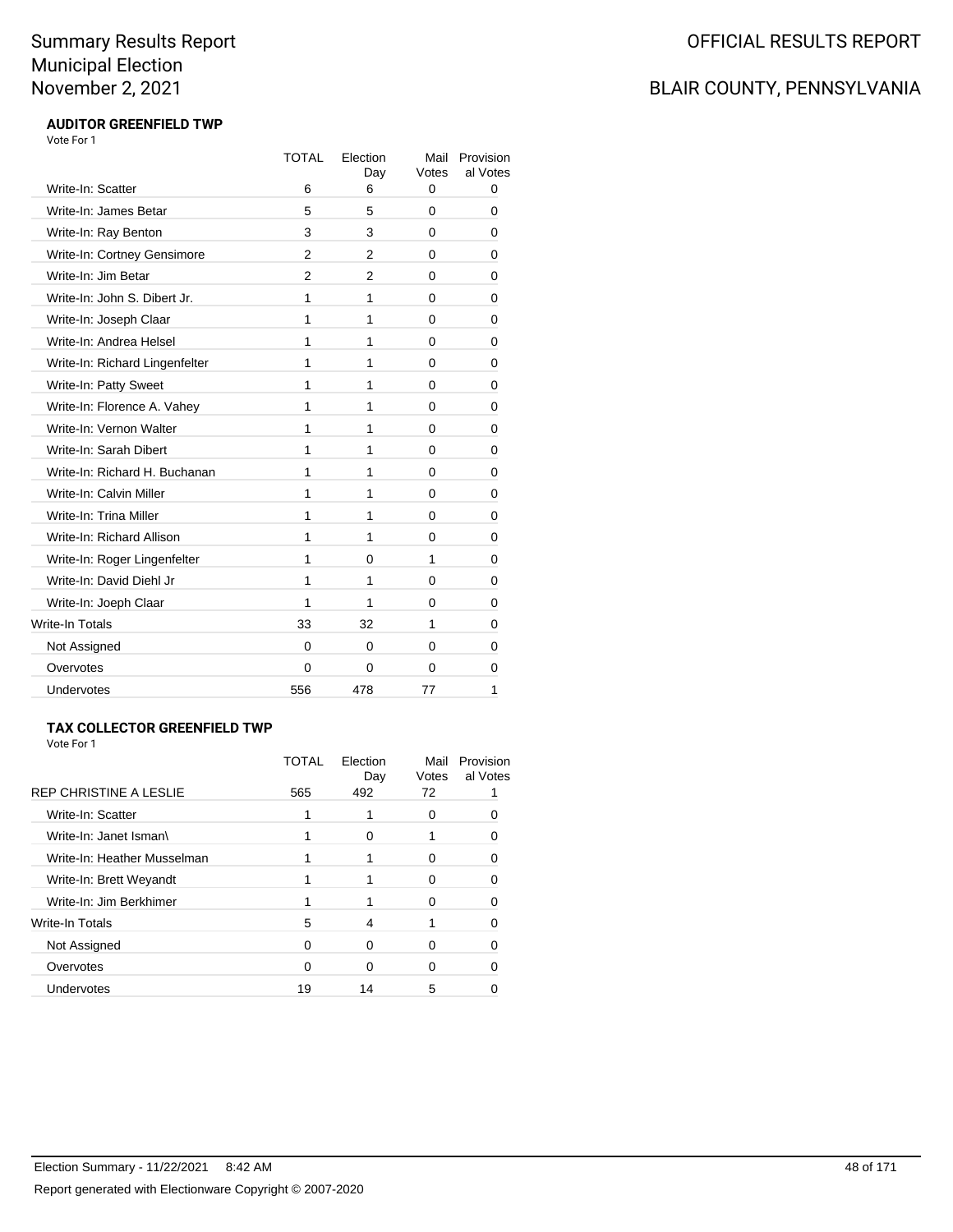# BLAIR COUNTY, PENNSYLVANIA

#### **CONSTABLE GREENFIELD TWP** Vote For 1

|                              | TOTAL | Election<br>Day | Mail<br>Votes | Provision<br>al Votes |
|------------------------------|-------|-----------------|---------------|-----------------------|
| REP KIMBERLY J BENTON        | 515   | 450             | 64            |                       |
| Write-In: Lisa Auty          |       | 1               | $\Omega$      | 0                     |
| Write-In: Anthony Barr       |       | 0               |               | n                     |
| Write-In: Brittany J. Benton |       |                 | 0             | n                     |
| Write-In: Brett Weyandt      |       |                 | $\Omega$      | ŋ                     |
| Write-In: Brittany Diehl     |       |                 | $\Omega$      | O                     |
| Write-In: Sam McClure        |       |                 | 0             | 0                     |
| Write-In: James Gearhart     |       |                 | $\Omega$      |                       |
| Write-In: Steve Oaks         |       | 1               | $\Omega$      | U                     |
| Write-In Totals              | 8     | 7               |               | ŋ                     |
| Not Assigned                 | 0     | $\Omega$        | $\Omega$      | 0                     |
| Overvotes                    | O     | O               | 0             |                       |
| Undervotes                   | 66    | 53              | 13            | 0                     |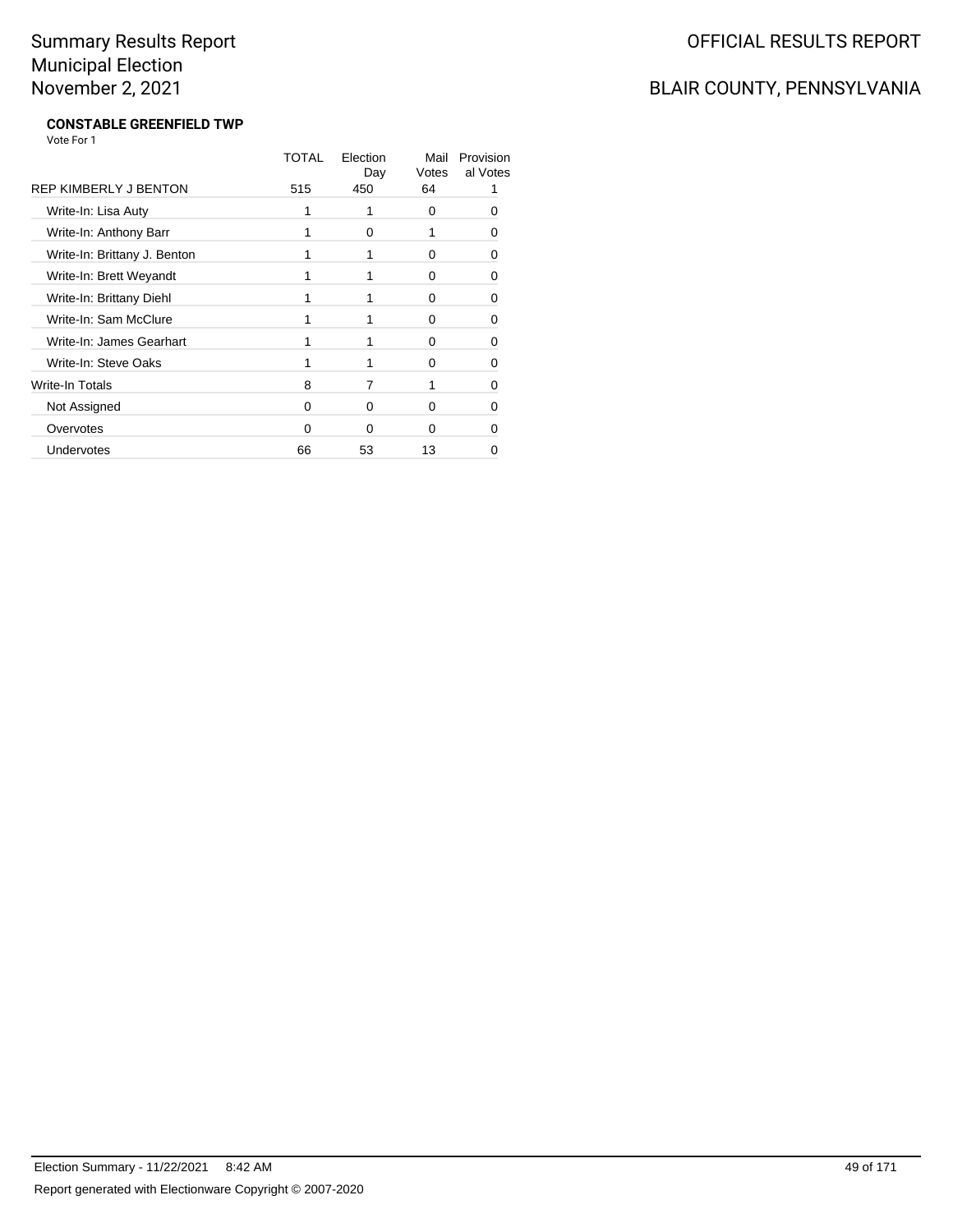#### **MAYOR HOLLIDAYSBURG BOROUGH** Vote For 1

|                                 | TOTAL | Election<br>Day | Mail<br>Votes | Provision<br>al Votes |
|---------------------------------|-------|-----------------|---------------|-----------------------|
| DAR JOE DODSON                  | 988   | 705             | 280           | 3                     |
| Write-In: Scatter               | 7     | 6               | 1             | 0                     |
| Write-In: Jeffrey Ketner        | 6     | 6               | 0             | 0                     |
| Write-In: John Stultz           | 3     | 2               | 1             | 0                     |
| Write-In: Sean Burke            | 2     | 2               | 0             | 0                     |
| Write-In: Terry Wilt            | 2     | 0               | 2             | 0                     |
| Write-In: Paulette Frederick    | 2     | 0               | 2             | 0                     |
| Write-In: Richard Latker        | 2     | 2               | 0             | 0                     |
| Write-In: Jeff Ketner           | 2     | 2               | 0             | 0                     |
| Write-In: Kyle Daugherty        | 1     | 1               | 0             | 0                     |
| Write-In: Stanley Crilly        | 1     | 1               | 0             | 0                     |
| Write-In: Chrissy Wagner        | 1     | 1               | 0             | 0                     |
| Write-In: Rodney Estep          | 1     | 1               | 0             | 0                     |
| Write-In: Timothy Gildea        | 1     | 0               | 1             | 0                     |
| Write-In: Brandon Biden         | 1     | 1               | 0             | 0                     |
| Write-In: John Stultz Sr        | 1     | 1               | 0             | 0                     |
| Write-In: Michael Sinisi        | 1     | 1               | 0             | 0                     |
| Write-In: David B Bailey        | 1     | 0               | 1             | 0                     |
| Write-In: Pat Baechle           | 1     | 1               | 0             | 0                     |
| Write-In: J. Terry Wilt         | 1     | 1               | 0             | 0                     |
| Write-In: Bod Estep             | 1     | 1               | 0             | 0                     |
| Write-In: Brent Ottaway         | 1     | 1               | 0             | 0                     |
| Write-In: Pat Wood              | 1     | 0               | 1             | 0                     |
| Write-In: Christopher Michelone | 1     | 1               | 0             | 0                     |
| Write-In: Marshall Foust        | 1     | 1               | 0             | 0                     |
| Write-In: Stu Roberti           | 1     | 1               | 0             | 0                     |
| Write-In: Mike Peinovich        | 1     | 1               | 0             | 0                     |
| Write-In: Bill Blair            | 1     | 1               | 0             | 0                     |
| Write-In: James Huff            | 1     | 0               | 1             | 0                     |
| Write-In: BILL SMITH            | 1     | 0               | 0             | 1                     |
| Write-In: Todd Douglas Batzel   | 1     | 1               | 0             | 0                     |
| Write-In: Jeffry Ketner         | 1     | 1               | 0             | 0                     |
| Write-In: Stuart Roberts        | 1     | 1               | 0             | 0                     |
| Write-In: Steve Albright        | 1     | 1               | 0             | 0                     |
| Write-In: Todd Koelle           | 1     | 1               | 0             | 0                     |
| Write-In: Lou Mollica           | 1     | 1               | 0             | 0                     |
| Write-In: Bronson Woodring      | 1     | 1               | 0             | 0                     |
| Write-In Totals                 | 54    | 43              | 10            | 1                     |
| Not Assigned                    | 0     | 0               | 0             | 0                     |
| Overvotes                       | 0     | 0               | 0             | 0                     |
| Undervotes                      | 238   | 172             | 66            | 0                     |
|                                 |       |                 |               |                       |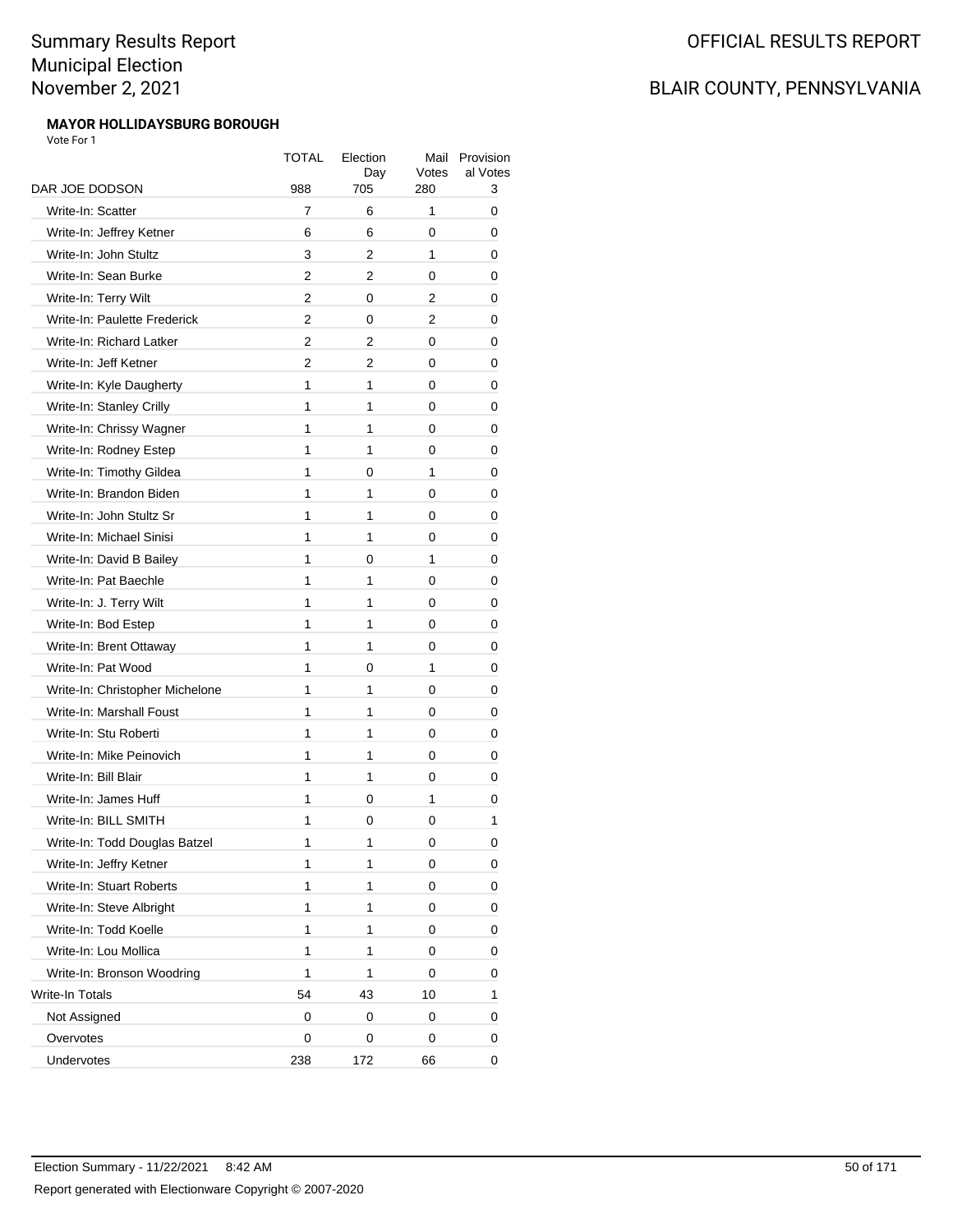### OFFICIAL RESULTS REPORT

# BLAIR COUNTY, PENNSYLVANIA

#### **COUNCIL HOLLIDAYSBURG BORO WARD 2** Vote For 1

|                            | TOTAL | Election<br>Day | Votes | Mail Provision<br>al Votes |
|----------------------------|-------|-----------------|-------|----------------------------|
| <b>REP BRADY LEAHEY</b>    | 146   | 105             | 41    |                            |
| Write-In: Robert A. Feiler |       |                 | O     |                            |
| Write-In Totals            |       |                 | O     |                            |
| Not Assigned               |       |                 |       |                            |
| Overvotes                  | O     | 0               | 0     |                            |
| Undervotes                 | 55    | 33              | 21    |                            |

#### **COUNCIL HOLLIDAYSBURG BORO WARD 4**

Vote For 1

|                              | TOTAL | Election<br>Day | Mail<br>Votes | Provision<br>al Votes |
|------------------------------|-------|-----------------|---------------|-----------------------|
| <b>REP SEAN M BURKE</b>      | 169   | 133             | 35            |                       |
| Write-In: Kirk Saleme        | 4     | 4               | 0             |                       |
| Write-In: Scatter            | 4     | 2               | 2             |                       |
| Write-In: Stuart Roberts     |       |                 | Ω             |                       |
| Write-In: Meghan Johnson     |       |                 | 0             |                       |
| Write-In: James F Gerraughty |       | 0               |               |                       |
| Write-In: Margaret Burger    |       | $\Omega$        |               |                       |
| Write-In Totals              | 12    | 8               | 4             | O                     |
| Not Assigned                 | 0     | $\Omega$        | 0             | O                     |
| Overvotes                    | 0     | 0               | 0             |                       |
| <b>Undervotes</b>            | 39    | 28              | 11            |                       |
|                              |       |                 |               |                       |

#### **COUNCIL HOLLIDAYSBURG BORO WARD 6**

Vote For 1

|                                 | TOTAL | Election<br>Day | Mail<br>Votes | Provision<br>al Votes |
|---------------------------------|-------|-----------------|---------------|-----------------------|
| <b>REP WALTER T KALISTA III</b> | 143   | 112             | 31            |                       |
| Write-In: Mary Hooper           |       | 0               |               |                       |
| Write-In: David B Bailey        |       | 0               |               |                       |
| Write-In Totals                 | 2     | 0               | 2             |                       |
| Not Assigned                    | 0     | Ω               | ŋ             |                       |
| Overvotes                       | 0     | 0               | 0             |                       |
| <b>Undervotes</b>               | 45    | 16              | 29            |                       |

#### **COUNCIL HOLLIDAYSBURG BORO WARD 7**

|                             | TOTAL | Election<br>Day | Mail<br>Votes | Provision<br>al Votes |
|-----------------------------|-------|-----------------|---------------|-----------------------|
| <b>REP JEFFREY KETNER</b>   | 143   | 121             | 22            |                       |
| DEM ALEXANDRA M CASTRECHINI | 48    | 29              | 19            |                       |
| Write-In: Scott Horton      |       |                 | 0             |                       |
| Write-In Totals             |       |                 | 0             |                       |
| Not Assigned                |       | $\Omega$        | 0             |                       |
| Overvotes                   | ∩     | ∩               | 0             |                       |
| Undervotes                  | ี่ค   | 5               |               |                       |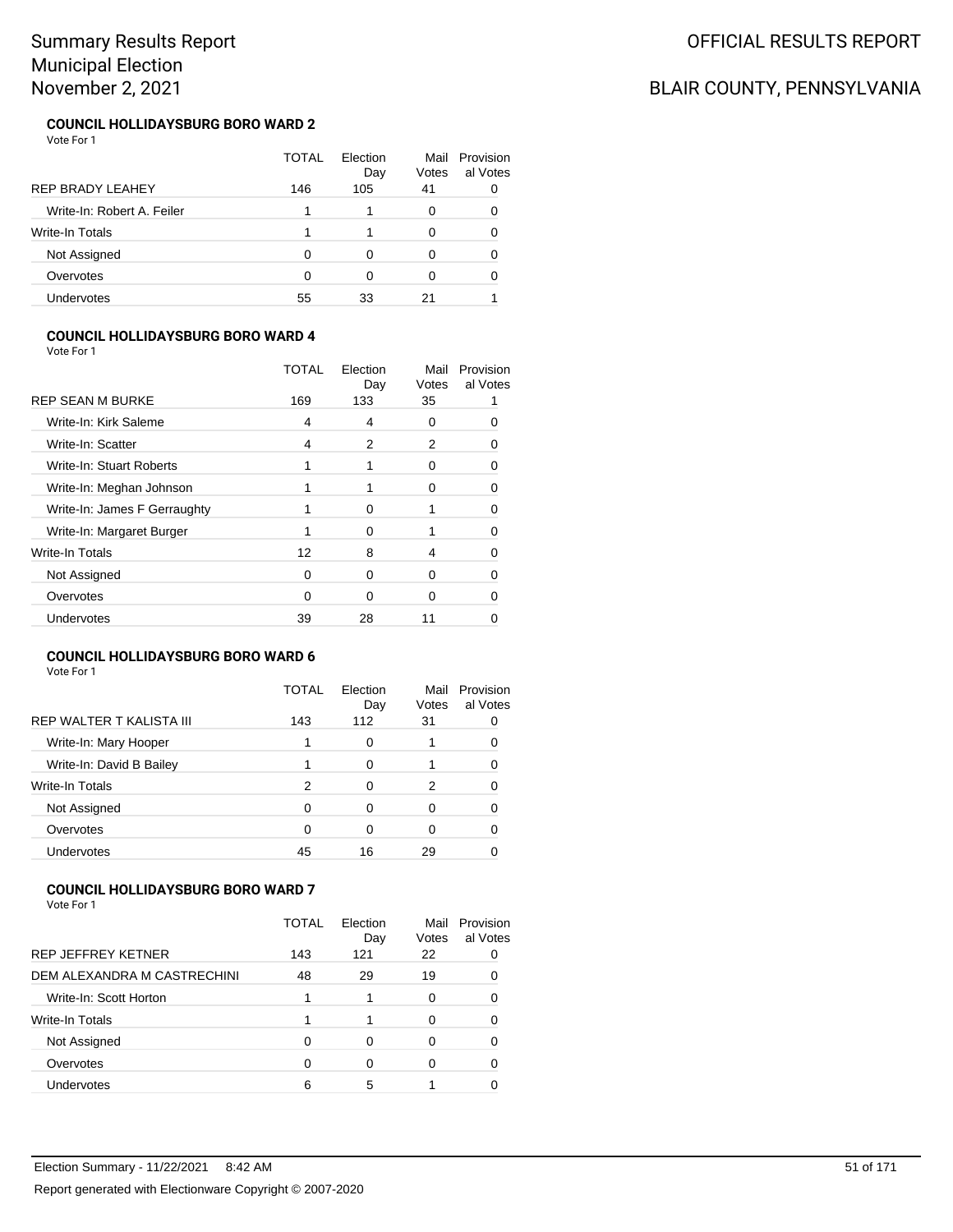# OFFICIAL RESULTS REPORT

# BLAIR COUNTY, PENNSYLVANIA

#### **TAX COLLECTOR HOLLIDAYSBURG BOROUGH** Vote For 1

|                            | TOTAL | Election<br>Day | Mail<br>Votes | Provision<br>al Votes |
|----------------------------|-------|-----------------|---------------|-----------------------|
| REP DONNA M CARSON         | 1,114 | 828             | 283           | 3                     |
| Write-In: Scatter          | 2     |                 |               |                       |
| Write-In: Jane Jones       |       | 0               |               | n                     |
| Write-In: Scott Horton     |       |                 | 0             | n                     |
| Write-In: Barbara Huff     |       |                 | 0             | Ω                     |
| Write-In: Susan Haupt      |       |                 | O             | n                     |
| Write-In: Maria McLaughlin |       | 0               |               |                       |
| Write-In: Raleigh Becket   |       | 0               |               | n                     |
| Write-In Totals            | 8     | 4               | 4             | n                     |
| Not Assigned               | O     | 0               | 0             | n                     |
| Overvotes                  | ∩     | ∩               | ŋ             |                       |
| Undervotes                 | 158   | 88              | 69            |                       |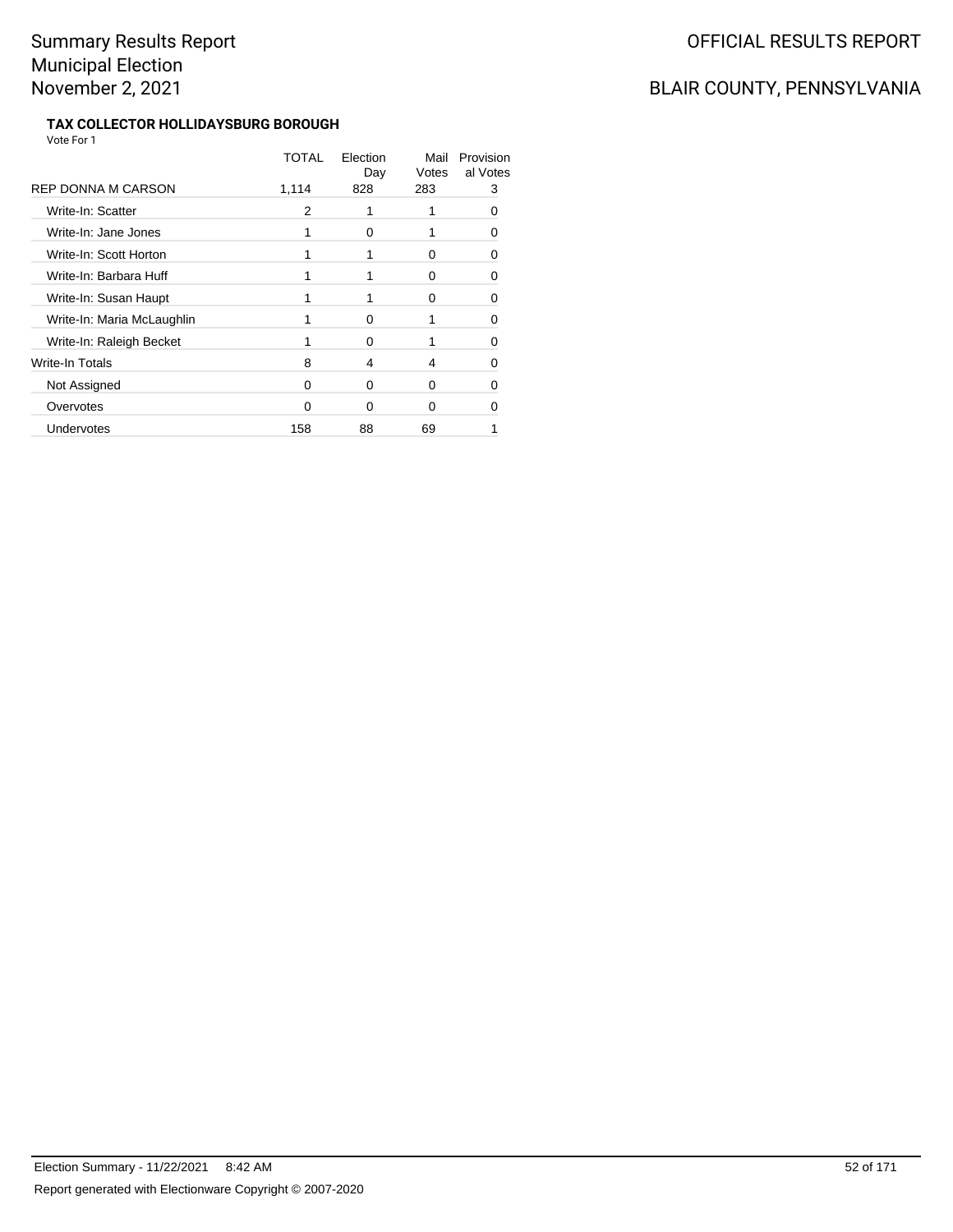#### **CONSTABLE HOLLIDAYSBURG BOROUGH** Vote For 1

|                                 | <b>TOTAL</b> | Election<br>Day | Mail<br>Votes | Provision<br>al Votes |
|---------------------------------|--------------|-----------------|---------------|-----------------------|
| Write-In: Scatter               | 14           | 9               | 4             | 1                     |
| Write-In: Roderick Wertz        | 2            | 2               | 0             | 0                     |
| Write-In: Steve Albright        | 2            | 2               | 0             | 0                     |
| Write-In: Christopher B Seymour | 2            | 1               | 1             | 0                     |
| Write-In: William King          | 1            | 1               | 0             | 0                     |
| Write-In: John Stultz           | 1            | 1               | 0             | 0                     |
| Write-In: Stacy Oneill-Pothole  | 1            | 1               | 0             | 0                     |
| Write-In: David Teeter          | $\mathbf{1}$ | 1               | 0             | 0                     |
| Write-In: Dean E Snyder         | 1            | 1               | 0             | 0                     |
| Write-In: David B Bailey        | 1            | 0               | 1             | 0                     |
| Write-In: Nandi Meade           | 1            | 1               | 0             | 0                     |
| Write-In: Kaitlynn Johnson      | 1            | 1               | 0             | 0                     |
| Write-In: Jason Hollis          | 1            | 1               | 0             | 0                     |
| Write-In: Robert Singer         | $\mathbf{1}$ | 0               | 1             | 0                     |
| Write-In: James Huff II         | 1            | 1               | 0             | 0                     |
| Write-In: Mark F Brown          | 1            | 0               | 1             | 0                     |
| Write-In: John Shylo            | 1            | 0               | 1             | 0                     |
| Write-In: Jake Weibley          | 1            | 1               | 0             | 0                     |
| Write-In: Travis Yarnell        | 1            | 1               | 0             | 0                     |
| Write-In: Richard Albright      | $\mathbf{1}$ | 1               | 0             | 0                     |
| Write-In: Perry Corle           | 1            | 0               | 1             | 0                     |
| Write-In: Gregory C Mielnik     | 1            | 1               | 0             | 0                     |
| Write-In: Make Mor              | 1            | 0               | 1             | 0                     |
| Write-In: Matthew Callan        | 1            | 1               | 0             | 0                     |
| Write-In: Joseph Dumm           | 1            | 0               | 1             | 0                     |
| Write-In: Seibert Smith         | 1            | 0               | 1             | 0                     |
| Write-In: Todd Douglas Batzel   | 1            | 1               | 0             | 0                     |
| Write-In: Adam Ward             | 1            | 1               | 0             | 0                     |
| Write-In: Richard Brant         | 1            | 1               | 0             | 0                     |
| Write-In: Mike Harris           | 1            | 1               | 0             | 0                     |
| Write-In: Scott Horton          | 1            | 1               | 0             | 0                     |
| Write-In: Robert A Seiler       | 1            | 1               | 0             | 0                     |
| Write-In Totals                 | 48           | 34              | 13            | 1                     |
| Not Assigned                    | 0            | 0               | 0             | 0                     |
| Overvotes                       | 0            | 0               | 0             | 0                     |
| Undervotes                      | 1,232        | 886             | 343           | 3                     |
|                                 |              |                 |               |                       |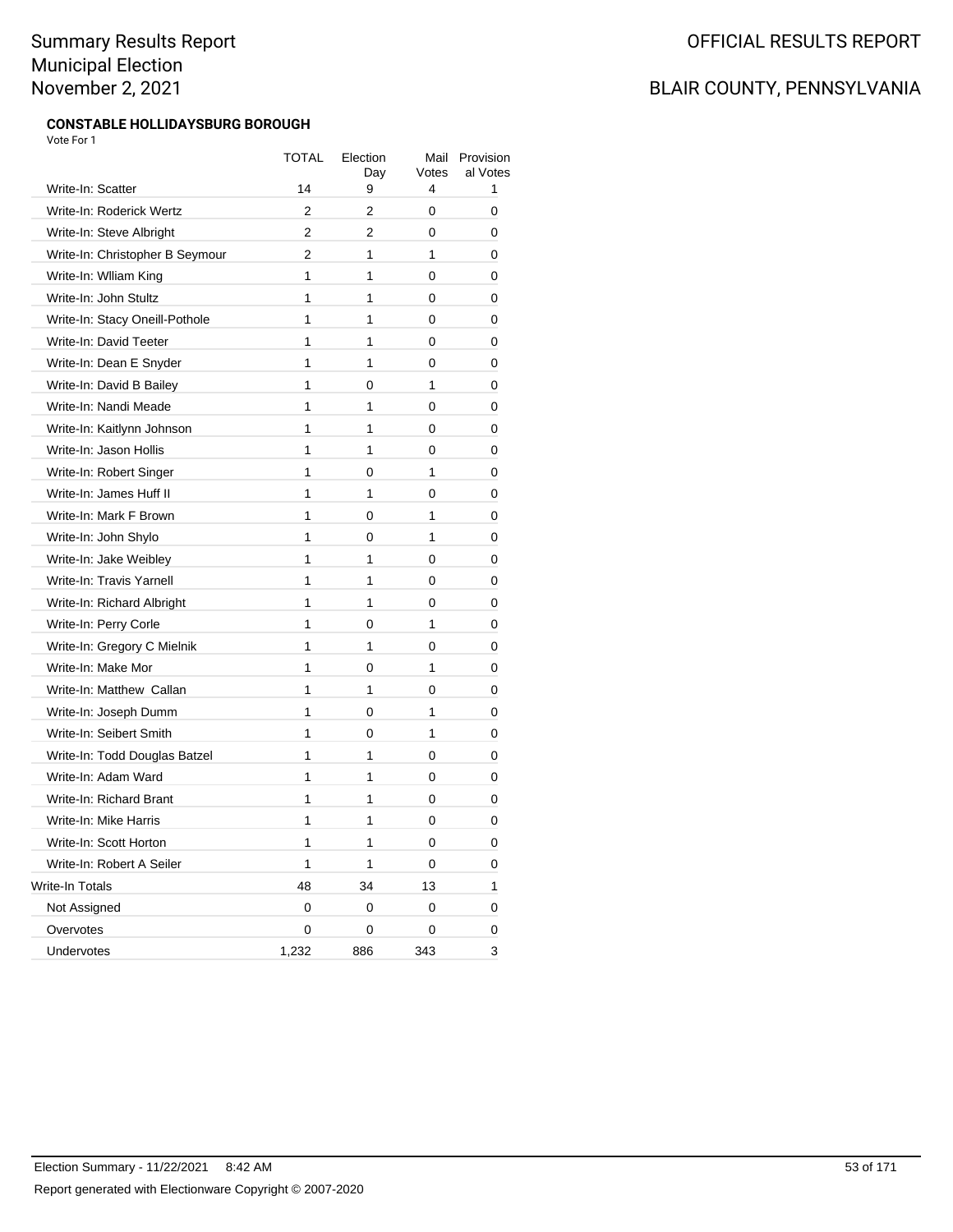# BLAIR COUNTY, PENNSYLVANIA

#### **SUPERVISOR HUSTON TWP** Vote For 1

|                                  | TOTAL | Election<br>Day | Mail<br>Votes | Provision<br>al Votes |
|----------------------------------|-------|-----------------|---------------|-----------------------|
| <b>REP BRENT Y BAKER</b>         | 249   | 224             | 25            |                       |
| Write-In: Michael Daniel Chesney | 104   | 102             | 2             |                       |
| Write-In: Michael D Chesney      | 4     | 4               | 0             | O                     |
| Write-In: Michael Chesney        | 2     | 2               | 0             | 0                     |
| Write-In: Jason Clever           |       |                 | 0             | O                     |
| Write-In: Michael Dan Chesney    |       |                 | ŋ             | 0                     |
| Write-In: Mike Chesney           |       |                 | O             |                       |
| Write-In: Pam stock              |       |                 | 0             | n                     |
| Write-In Totals                  | 114   | 112             | 2             | n                     |
| Not Assigned                     | O     | 0               | 0             |                       |
| Overvotes                        |       |                 | O             |                       |
| Undervotes                       | 23    | 20              | 3             |                       |

#### **AUDITOR HUSTON TWP**

| TOTAL | Election<br>Day | Mail<br>Votes | Provision<br>al Votes |
|-------|-----------------|---------------|-----------------------|
| 4     | 4               | O             |                       |
| 2     | 2               | O             | 0                     |
| 2     | 2               | n             |                       |
|       |                 | ŋ             |                       |
|       |                 | 0             |                       |
|       |                 | U             |                       |
|       |                 | ŋ             |                       |
|       |                 | U             |                       |
| 13    | 13              | U             |                       |
| 0     | 0               | O             |                       |
| ∩     | ი               | ∩             |                       |
| 374   | 344             | 30            |                       |
|       |                 |               |                       |

#### **TAX COLLECTOR HUSTON TWP**

|                             | TOTAL | Election<br>Day | Mail<br>Votes | Provision<br>al Votes |
|-----------------------------|-------|-----------------|---------------|-----------------------|
| <b>REP NICOLE STOLTZFUS</b> | 373   | 346             | 27            |                       |
| Write-In: Kari Chesney      |       |                 | 0             |                       |
| Write-In: Keri Chesney      |       |                 | 0             |                       |
| Write-In Totals             | 2     | 2               | 0             |                       |
| Not Assigned                | Ω     | ∩               | 0             |                       |
| Overvotes                   |       |                 | O             |                       |
| Undervotes                  | 12    | 9               |               |                       |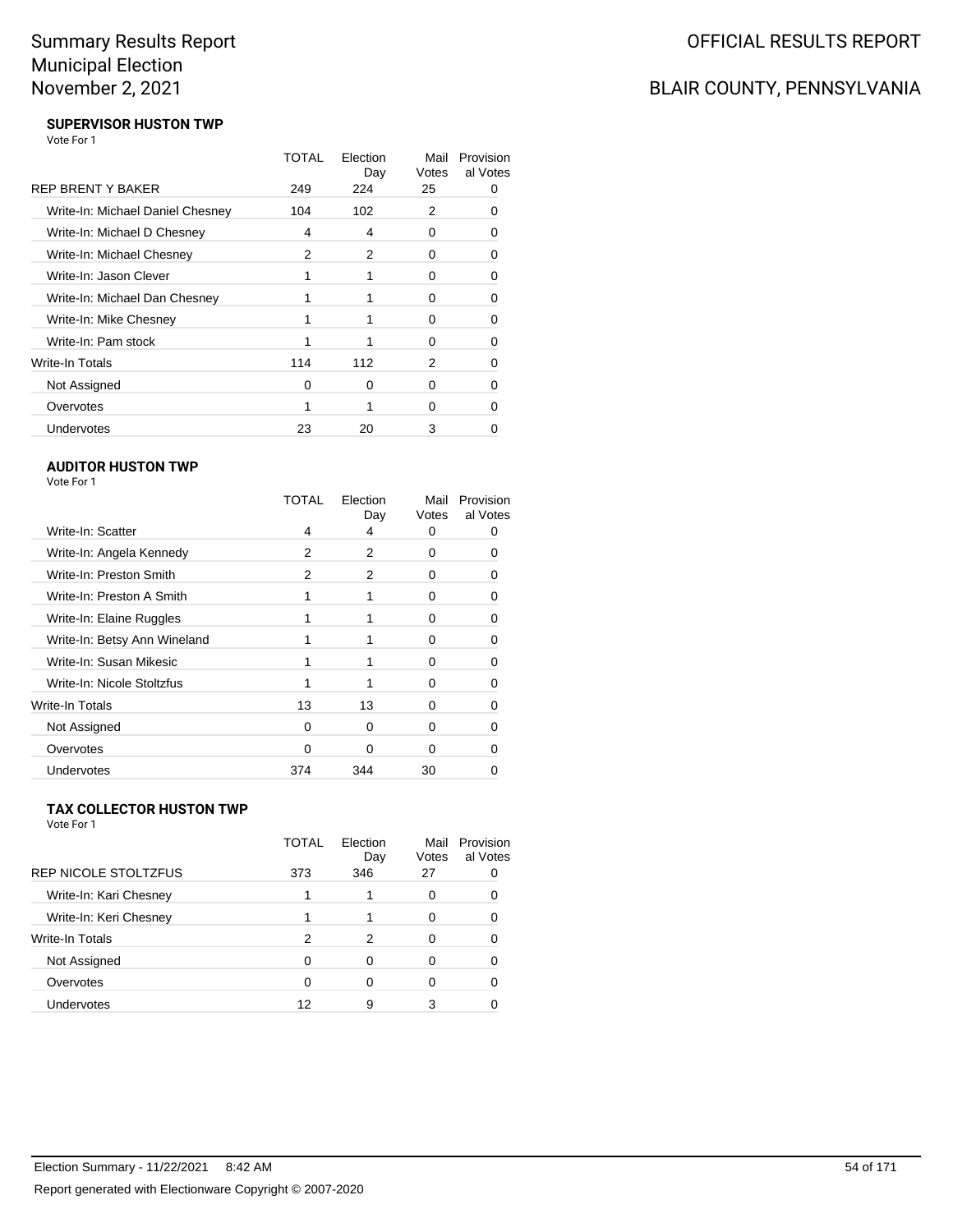# BLAIR COUNTY, PENNSYLVANIA

#### **CONSTABLE HUSTON TWP** Vote For 1

|                            | TOTAL | Election<br>Day | Mail<br>Votes | Provision<br>al Votes |
|----------------------------|-------|-----------------|---------------|-----------------------|
| Write-In: Preston Smith    | 2     | 2               | 0             | O                     |
| Write-In: Scatter          |       |                 | 0             | 0                     |
| Write-In: Mack Kline       |       |                 | 0             |                       |
| Write-In: Greg Wyandt      |       |                 | 0             | n                     |
| Write-In: Craig England    |       |                 | O             | O                     |
| Write-In: Michael Romano   | 1     |                 | 0             | n                     |
| Write-In: Joseph Kensinger |       |                 | 0             | O                     |
| Write-In: Preston A Smith  |       |                 | O             |                       |
| Write-In: Carlos Parr      |       |                 | 0             | n                     |
| Write-In Totals            | 10    | 10              | ŋ             | O                     |
| Not Assigned               | 0     | 0               | 0             | n                     |
| Overvotes                  | 0     | ∩               | 0             | 0                     |
| Undervotes                 | 377   | 347             | 30            |                       |

#### **SUPERVISOR JUNIATA TWP**

Vote For 1

|                           | TOTAL | Flection<br>Day | Mail<br>Votes | Provision<br>al Votes |
|---------------------------|-------|-----------------|---------------|-----------------------|
| <b>REP DAVID RIMBECK</b>  | 239   | 213             | 26            |                       |
| Write-In: David Yeckley   | 2     |                 |               |                       |
| Write-In: William Yeckley |       |                 | 0             |                       |
| Write-In: Dave Kane       |       |                 | 0             |                       |
| Write-In: Caleb Salyards  |       |                 | 0             |                       |
| Write-In Totals           | 5     | 4               |               |                       |
| Not Assigned              | ∩     | 0               | ŋ             |                       |
| Overvotes                 | 0     | 0               | 0             |                       |
| <b>Undervotes</b>         | 20    | 16              |               |                       |

#### **AUDITOR JUNIATA TWP**

|                           | TOTAL | Election<br>Day | Mail<br>Votes | Provision<br>al Votes |
|---------------------------|-------|-----------------|---------------|-----------------------|
| Write-In: Chris Rogers    | 5     | 5               |               |                       |
| Write-In: Mark Burger     | 2     | 2               | 0             |                       |
| Write-In: Allan Stombaugh |       |                 | O             |                       |
| Write-In: Roy Staszak     |       |                 |               | O                     |
| Write-In: Scatter         |       | 0               |               | 0                     |
| Write-In Totals           | 10    | 9               |               |                       |
| Not Assigned              | 0     | 0               |               |                       |
| Overvotes                 | ∩     | O               |               |                       |
| Undervotes                | 254   | 224             | 30            |                       |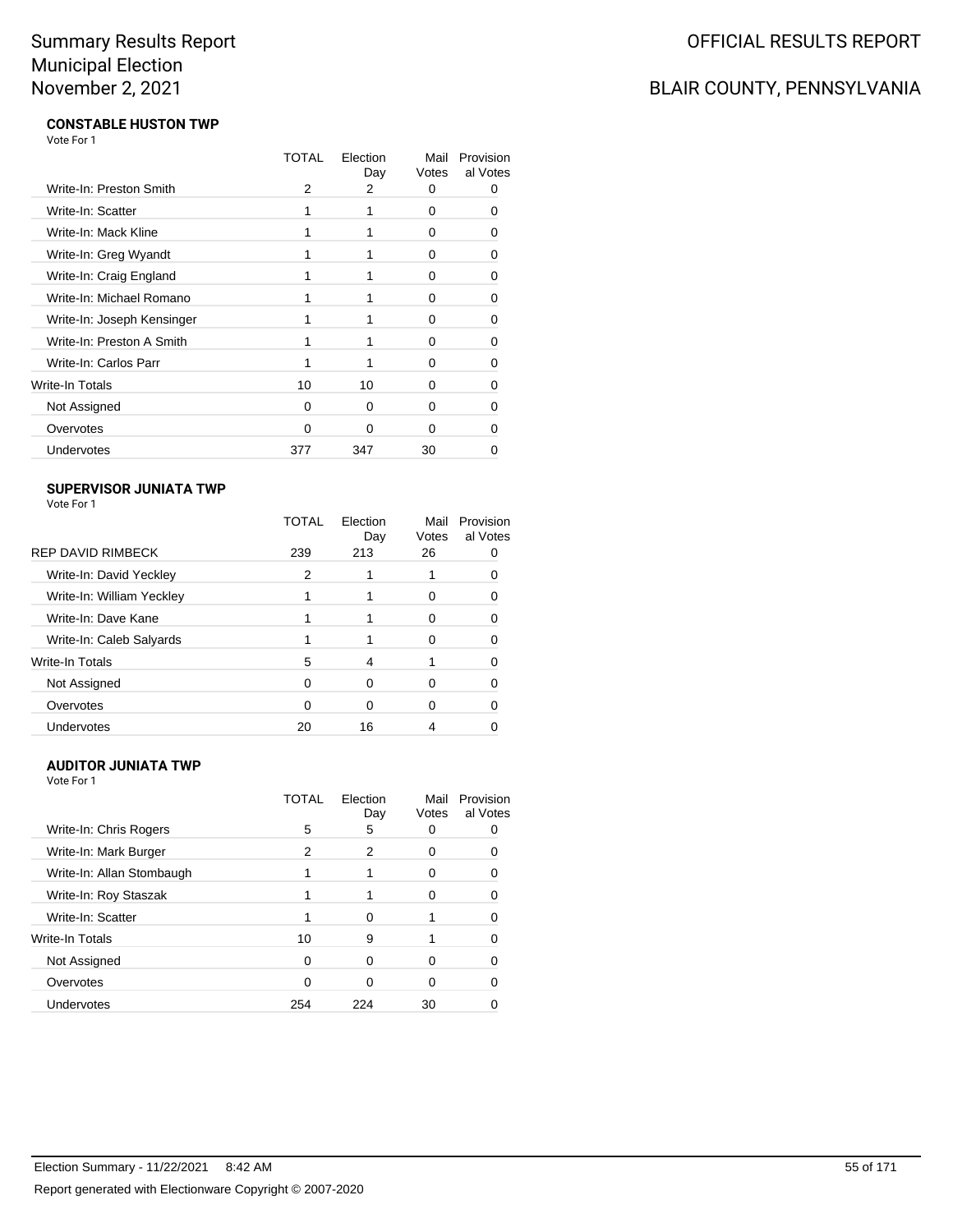# BLAIR COUNTY, PENNSYLVANIA

#### **TAX COLLECTOR JUNIATA TWP** Vote For 1

|                           | TOTAL | Election<br>Day | Mail<br>Votes | Provision<br>al Votes |
|---------------------------|-------|-----------------|---------------|-----------------------|
| <b>REP CONNIE JACKSON</b> | 248   | 219             | 29            |                       |
| Write-In: Sharon Yeckley  |       |                 | 0             |                       |
| Write-In: Donna Carson    |       |                 | 0             | n                     |
| Write-In: Ken Stoltz      |       |                 | O             |                       |
| Write-In Totals           | 3     | 3               | ∩             |                       |
| Not Assigned              | ∩     | ∩               | O             |                       |
| Overvotes                 |       |                 | ∩             |                       |
| Undervotes                | 13    |                 |               |                       |

#### **CONSTABLE JUNIATA TWP**

|                       | TOTAL | Election<br>Day | Mail<br>Votes | Provision<br>al Votes |
|-----------------------|-------|-----------------|---------------|-----------------------|
| Write-In: Scatter     | 2     |                 |               |                       |
| Write-In: Ken Stoltz  |       |                 | 0             |                       |
| Write-In: Roy Staszak |       |                 |               |                       |
| Write-In Totals       | 4     | 3               |               |                       |
| Not Assigned          | ∩     | 0               |               |                       |
| Overvotes             | ∩     | 0               | 0             |                       |
| <b>Undervotes</b>     | 260   | 230             | 30            |                       |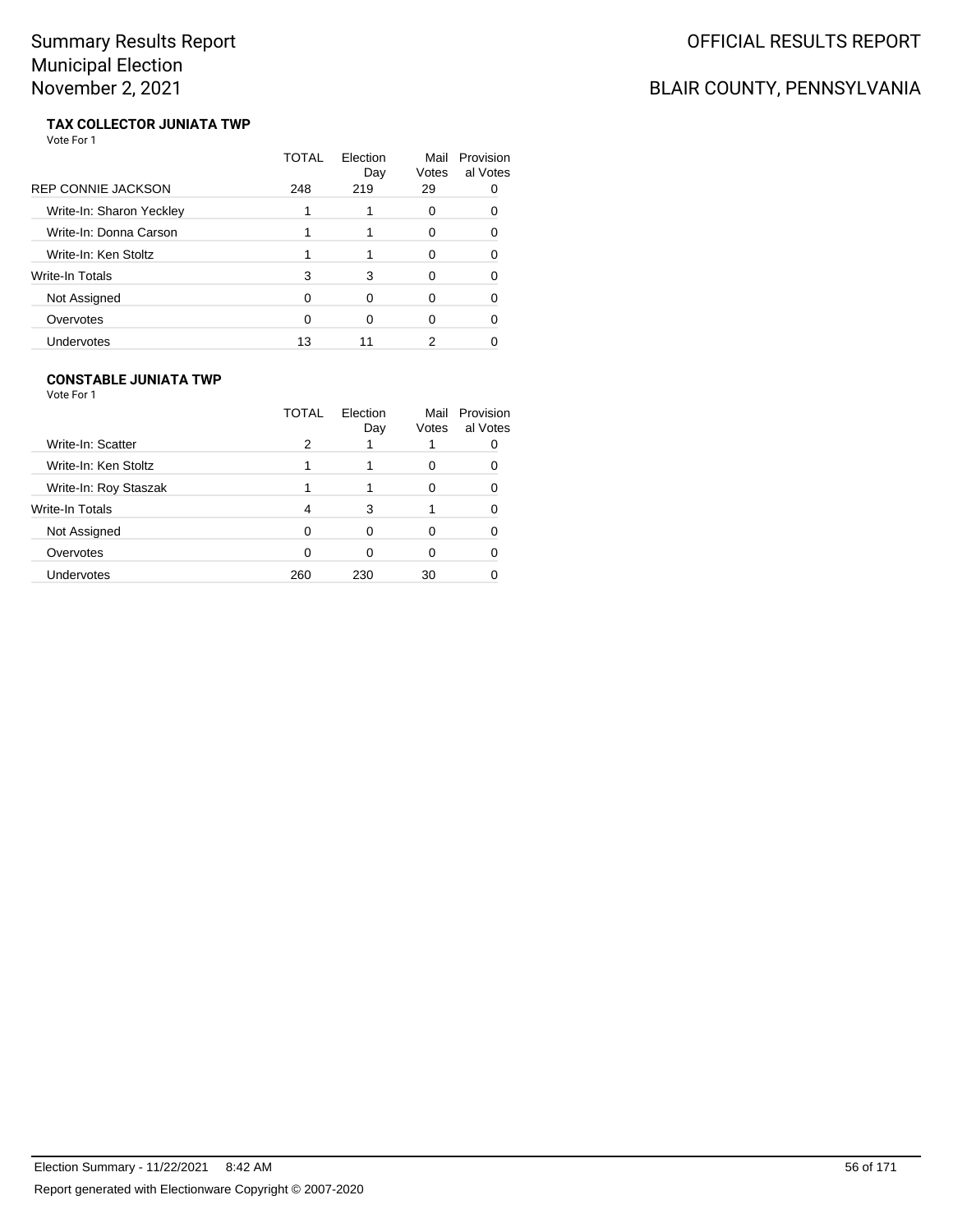# BLAIR COUNTY, PENNSYLVANIA

#### **SUPERVISOR LOGAN TWP** Vote For 1

|                             | <b>TOTAL</b>   | Election<br>Day | Mail<br>Votes | Provision<br>al Votes |
|-----------------------------|----------------|-----------------|---------------|-----------------------|
| DAR ED FRONTINO             | 2,391          | 1,869           | 511           | 11                    |
| Write-In: Scatter           | 8              | 5               | 3             | 0                     |
| Write-In: Edward M Silvetti | 3              | $\Omega$        | 3             | 0                     |
| Write-In: Ed Kreuz          | $\overline{2}$ | $\overline{2}$  | $\Omega$      | 0                     |
| Write-In: Ed Kreuz Jr       | $\mathcal{P}$  | 1               | 1             | 0                     |
| Write-In: Petrick T. Jones  | 1              | 1               | 0             | 0                     |
| Write-In: Roy Knupp         | $\mathbf{1}$   | 1               | 0             | 0                     |
| Write-In: Carol Adams       | 1              | 1               | 0             | 0                     |
| Write-In: Bill Bradley      | 1              | 0               | 1             | 0                     |
| Write-In: Sam Lafferty      | 1              | 1               | 0             | 0                     |
| Write-In: Michael Ball      | 1              | 1               | 0             | 0                     |
| Write-In: Tim Lamb          | 1              | 1               | 0             | 0                     |
| Write-In: John McGinnis     | 1              | 1               | 0             | 0                     |
| Write-In: John Gority       | 1              | 1               | 0             | 0                     |
| Write-In: Scott Jurcik      | 1              | 1               | 0             | 0                     |
| Write-In: Michael Leonard   | 1              | 0               | 1             | 0                     |
| Write-In: Joe Murgo         | 1              | 1               | 0             | 0                     |
| Write-In: Tom Dickey        | 1              | 0               | 1             | 0                     |
| Write-In: Gary Gingrich     | 1              | 1               | 0             | 0                     |
| Write-In: Clair Lahrer      | 1              | 1               | 0             | 0                     |
| <b>Write-In Totals</b>      | 30             | 20              | 10            | 0                     |
| Not Assigned                | 0              | 0               | 0             | 0                     |
| Overvotes                   | 1              | 1               | $\Omega$      | 0                     |
| Undervotes                  | 385            | 282             | 102           | 1                     |
|                             |                |                 |               |                       |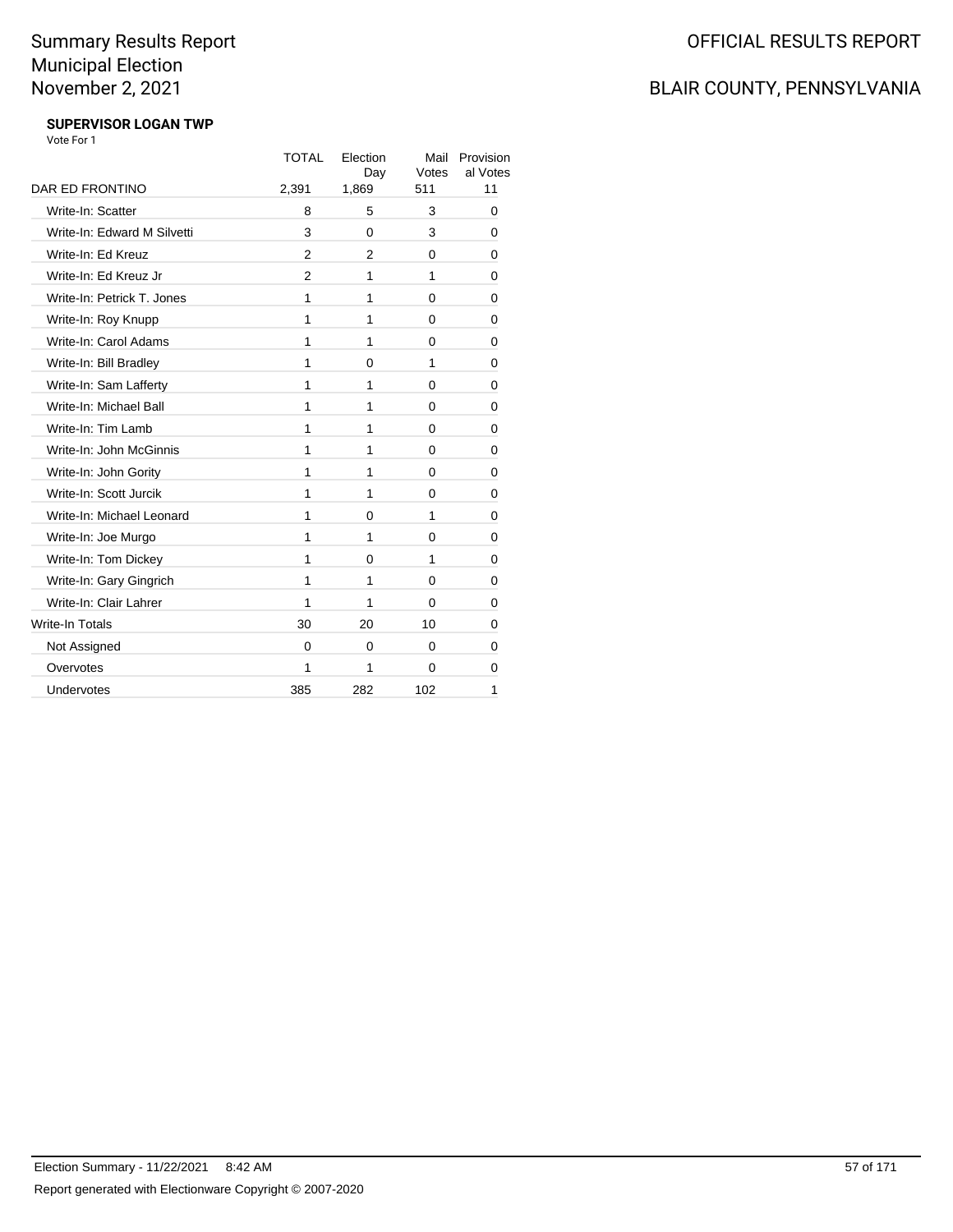# BLAIR COUNTY, PENNSYLVANIA

#### **AUDITOR LOGAN TWP** Vote For 1

| Write-In: Scatter                                 | TOTAL<br>38 | Election<br>Day<br>28 | Mail<br>Votes<br>10 | Provision<br>al Votes<br>0 |
|---------------------------------------------------|-------------|-----------------------|---------------------|----------------------------|
| Write-In: Mary R Gallagher                        | 3           | 0                     | 3                   | 0                          |
| Write-In: Rob Noerr                               | 2           | 0                     | 2                   | 0                          |
| Write-In: Rachel Korman                           | 2           | 0                     | 2                   | 0                          |
| Write-In: DeAnna Heichel                          | 1           | 0                     | 1                   | 0                          |
| Write-In: Matthew Stumpf                          | 1           | 0                     | 1                   | 0                          |
| Write-In: Peter Cassarly                          | 1           | 1                     | 0                   | 0                          |
| Write-In: Mark Reismeir                           | 1           | 0                     | 1                   | 0                          |
| Write-In: Amber Hatfield                          | 1           | 1                     | 0                   | 0                          |
| Write-In: Jane Carothers                          | 1           | 0                     | 1                   | 0                          |
| Write-In: Cassandra Schmick                       | 1           | 1                     | 0                   | 0                          |
| Write-In: Clair Lahrer                            | 1           | 1                     | 0                   | 0                          |
| Write-In: Tammie Fleck                            | 1           | 1                     | 0                   | 0                          |
| Write-In: Susan Styer                             | 1           | 1                     | 0                   | 0                          |
| Write-In: Michele Garman                          | 1           | 1                     | 0                   |                            |
|                                                   | 1           |                       |                     | 0                          |
| Write-In: William R Kaler<br>Write-In: Joe Eckels | 1           | 1                     | 0                   | 0                          |
|                                                   | 1           | 1<br>1                | 0                   | 0                          |
| Write-In: Jeff Blake                              |             |                       | 0                   | 0                          |
| Write-In: Emma Wagner McFee                       | 1           | 1                     | 0                   | 0                          |
| Write-In: James Minielli                          | 1           | 1                     | 0                   | 0                          |
| Write-In: D.M. Craig                              | 1           | 1                     | 0                   | 0                          |
| Write-In: Stephen D. Smith                        | 1           | 1                     | 0                   | 0                          |
| Write-In: James G Grassmyer                       | 1           | 1                     | 0                   | 0                          |
| Write-In: Mark Brown                              | 1           | 1                     | 0                   | 0                          |
| Write-In: Katy Rose Smith                         | 1           | 1                     | 0                   | 0                          |
| Write-In: James P. Rokosky                        | 1           | 1                     | 0                   | 0                          |
| Write-In: Ryan P. Rimbeck                         | 1           | 1                     | 0                   | 0                          |
| Write-In: John Blough                             | 1           | 1                     | 0                   | 0                          |
| Write-In: Jeffrey Harvey                          | 1           | 1                     | 0                   | 0                          |
| Write-In: Timothy Defoor                          | 1           | 1                     | 0                   | 0                          |
| Write-In: Eric Stevens                            | 1           | 1                     | 0                   | 0                          |
| Write-In: Jeff Frye                               | 1           | 1                     | 0                   | 0                          |
| Write-In: Amanda Walker                           | 1           | 1                     | 0                   | 0                          |
| Write-In: Liam Long                               | 1           | 1                     | 0                   | 0                          |
| Write-In: John Goruty                             | 1           | 1                     | 0                   | 0                          |
| Write-In: Don Mills                               | 1           | 1                     | 0                   | 0                          |
| Write-In: Terry Figart                            | 1           | 1                     | 0                   | 0                          |
| Write-In: James Riley                             | 1           | 1                     | 0                   | 0                          |
| Write-In: Scott Jurcik                            | 1           | 1                     | 0                   | 0                          |
| Write-In: Ryan Kimbeck                            | 1           | 1                     | 0                   | 0                          |
| Write-In: Gayle Johnson                           | 1           | 1                     | 0                   | 0                          |
| Write-In: Boyd Dunn Jr                            | 1           | 1                     | 0                   | 0                          |
| Write-In: Kyleigh Baughman                        | 1           | 1                     | 0                   | 0                          |
| Write-In: Joseph Crates                           | 1           | 1                     | 0                   | 0                          |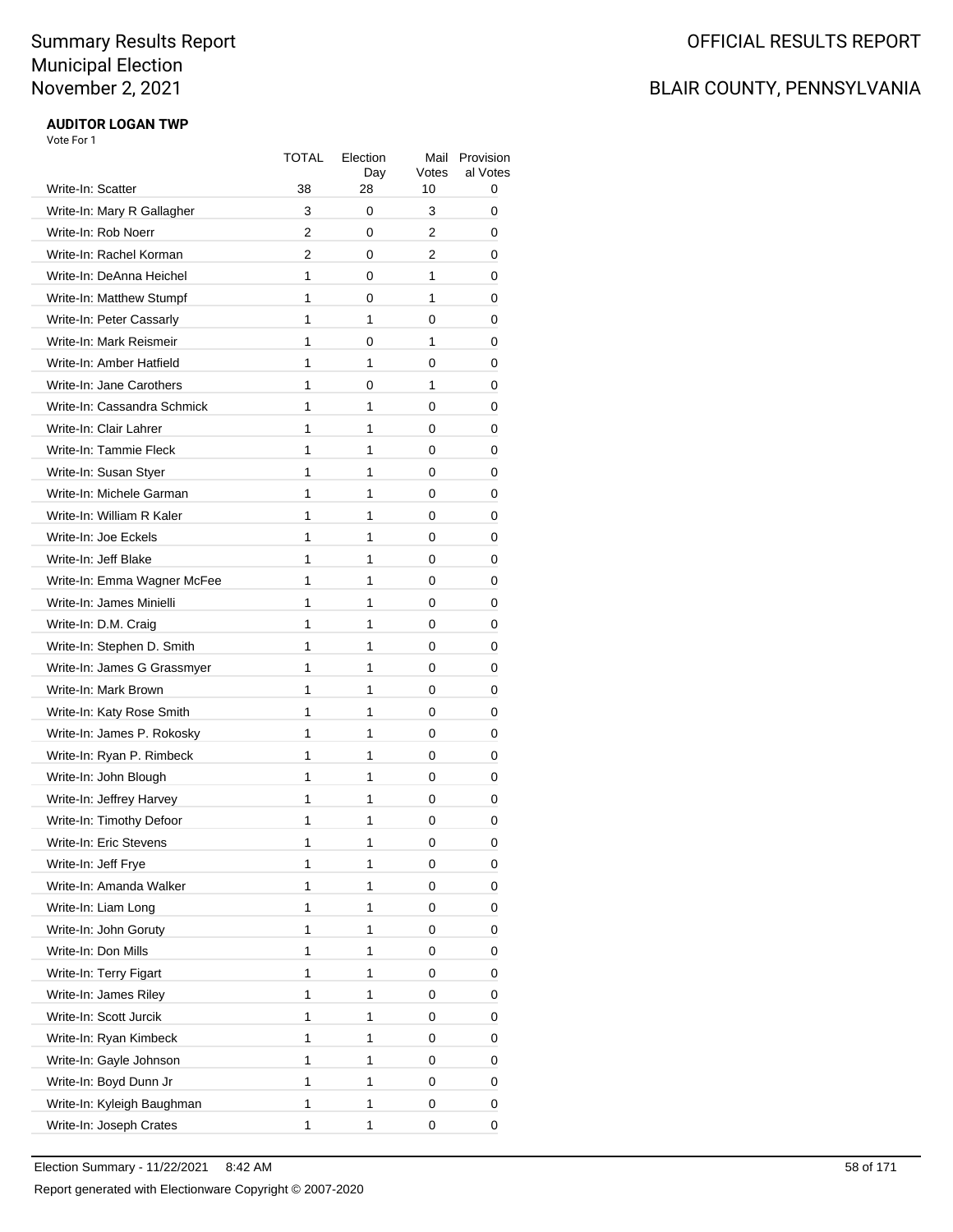# BLAIR COUNTY, PENNSYLVANIA

#### **AUDITOR LOGAN TWP** Vote For 1

|                              | <b>TOTAL</b> | Election<br>Day | Mail<br>Votes | Provision<br>al Votes |
|------------------------------|--------------|-----------------|---------------|-----------------------|
| Write-In: Sarah Winesickle   | 1            | 1               | 0             | $\mathbf{0}$          |
| Write-In: Ben Irvin          | 1            | 1               | 0             | 0                     |
| Write-In: Robert Horst Hess  | 1            | 1               | 0             | 0                     |
| Write-In: Clay Gingrich      | 1            | 1               | 0             | 0                     |
| Write-In: Mike Weaver        | 1            | 1               | 0             | 0                     |
| Write-In: Tina Ratchford     | 1            | 1               | 0             | 0                     |
| Write-In: Norman A Bumbarger | 1            | 1               | 0             | 0                     |
| Write-In: Robert J Bradrick  | 1            | 1               | 0             | 0                     |
| Write-In: Ryan Lynn Colyer   | 1            | 1               | 0             | 0                     |
| Write-In: Frederick A Ciocca | 1            | 0               | 1             | 0                     |
| Write-In: Guy Landolfi       | 1            | 1               | 0             | 0                     |
| Write-In: Jay Smith          | 1            | 1               | 0             | 0                     |
| Write-In: Anthony Conrad     | 1            | 1               | 0             | 0                     |
| Write-In: Jason A Staph      | 1            | 0               | 1             | 0                     |
| Write-In: Ed Cruiz           | 1            | 1               | 0             | 0                     |
| Write-In: Lisa Noel          | 1            | 1               | 0             | 0                     |
| Write-In: Howard Sprague     | 1            | $\Omega$        | 1             | 0                     |
| Write-In: Benjamin Degano    | 1            | $\Omega$        | 1             | 0                     |
| Write-In: Val Mignogna       | 1            | 0               | 1             | 0                     |
| Write-In: Scott Noel         | 1            | 1               | 0             | 0                     |
| Write-In: Betsy Kreuz        | 1            | 1               | 0             | 0                     |
| Write-In Totals              | 106          | 80              | 26            | 0                     |
| Not Assigned                 | $\Omega$     | 0               | 0             | 0                     |
| Overvotes                    | $\mathbf{0}$ | 0               | 0             | 0                     |
| <b>Undervotes</b>            | 2,701        | 2,092           | 597           | 12                    |

#### **TAX COLLECTOR LOGAN TWP**

| Vote For 1 |  |
|------------|--|
|            |  |

|                              | TOTAL | Election<br>Day | Mail<br>Votes | Provision<br>al Votes |
|------------------------------|-------|-----------------|---------------|-----------------------|
| DAR CHRISTINA BLAKE          | 2,539 | 1,981           | 548           | 10                    |
| Write-In: Scatter            | 6     | 2               | 4             | O                     |
| Write-In: David Adams        |       |                 | 0             | O                     |
| Write-In: Brandom Krammer    |       |                 | <sup>0</sup>  | ŋ                     |
| Write-In: John McGinnis      |       |                 | 0             | ŋ                     |
| Write-In: Bill Bradley       |       | 0               |               | O                     |
| Write-In: Michael Leonard    |       | $\Omega$        | 1             | O                     |
| Write-In: John Gority        |       |                 | 0             | O                     |
| Write-In: Robert J Broaddick |       |                 | <sup>0</sup>  | n                     |
| <b>Write-In Totals</b>       | 13    | 7               | 6             | O                     |
| Not Assigned                 | O     | 0               | 0             | O                     |
| Overvotes                    |       | $\Omega$        |               | 0                     |
| Undervotes                   | 254   | 184             | 68            | 2                     |
|                              |       |                 |               |                       |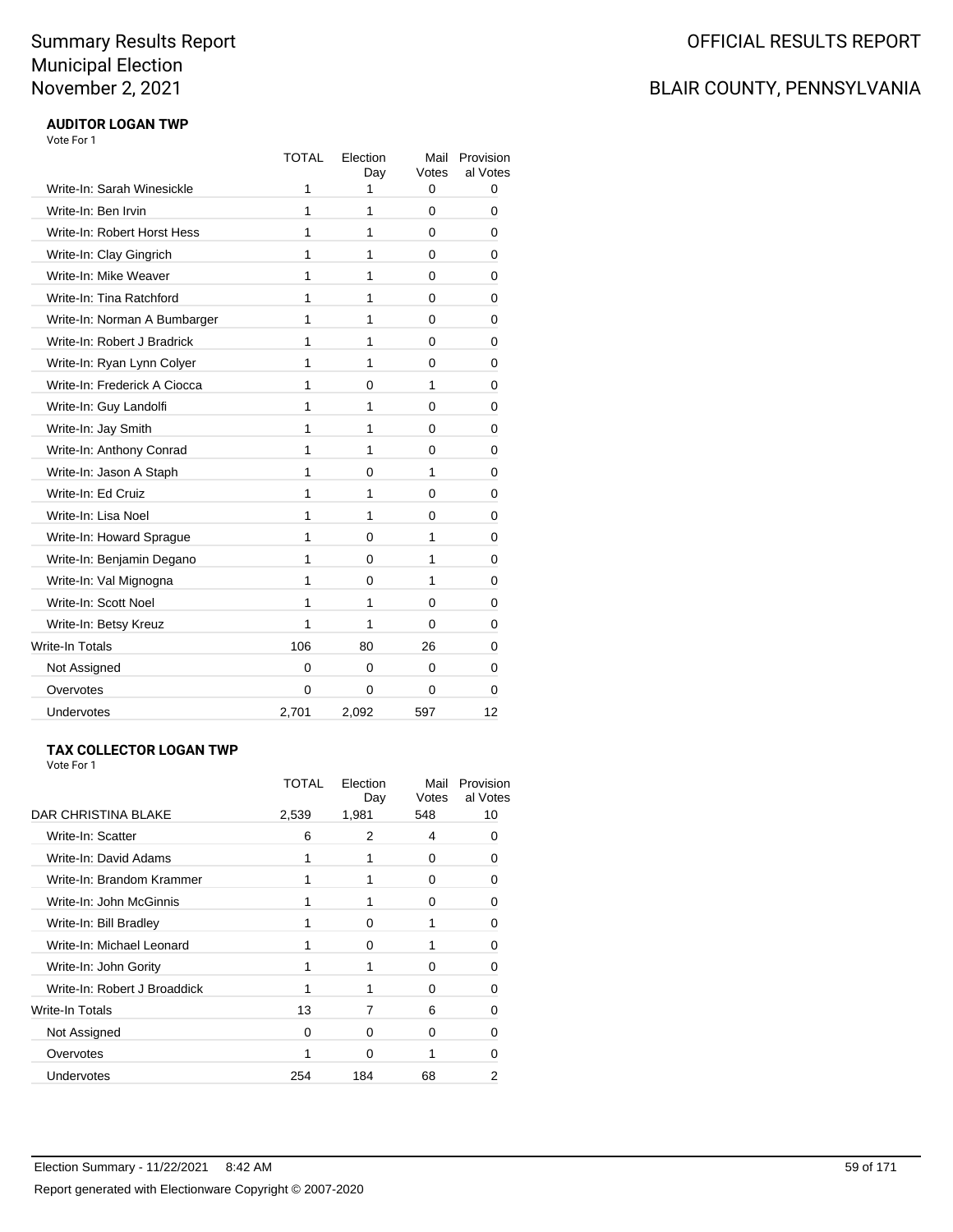# BLAIR COUNTY, PENNSYLVANIA

#### **CONSTABLE LOGAN TWP** Vote For 1

| Write-In: Scatter                | TOTAL<br>31 | Election<br>Day<br>21 | Mail<br>Votes<br>10 | Provision<br>al Votes<br>0 |
|----------------------------------|-------------|-----------------------|---------------------|----------------------------|
| Write-In: Darrell Lynn Shildt Jr | 2           | 0                     | 2                   | 0                          |
| Write-In: James Ott              | 2           | 0                     | 2                   | 0                          |
| Write-In: Ken Simington          | 2           | 2                     | 0                   | 0                          |
| Write-In: David Teeter           | 1           | 1                     | 0                   | 0                          |
|                                  | 1           | 1                     |                     |                            |
| Write-In: Jim Callahan           | 1           | 1                     | 0                   | 0                          |
| Write-In: Bradley Blontz         | 1           |                       | 0                   | 0                          |
| Write-In: Liam Long              | 1           | 1<br>1                | 0                   | 0                          |
| Write-In: Eric Stevens           |             |                       | 0                   | 0                          |
| Write-In: Jerry D. Wilson        | 1           | 1                     | 0                   | 0                          |
| Write-In: Michael T. Tremmel     | 1           | 1                     | 0                   | 0                          |
| Write-In: John Dodson            | 1           | 1                     | 0                   | 0                          |
| Write-In: Boyd Dunn Jr           | 1           | 1                     | 0                   | 0                          |
| Write-In: Korban Snyder          | 1           | 0                     | 1                   | 0                          |
| Write-In: John Gority            | 1           | 1                     | 0                   | 0                          |
| Write-In: Terry Figart           | 1           | 1                     | 0                   | 0                          |
| Write-In: Immanuel Kant          | 1           | 0                     | 1                   | 0                          |
| Write-In: Steven F Lozinski      | 1           | 0                     | 1                   | 0                          |
| Write-In: Austin Adams           | 1           | 1                     | 0                   | 0                          |
| Write-In: David Keresey          | 1           | 0                     | 1                   | 0                          |
| Write-In: Scott Jurcite          | 1           | 1                     | 0                   | 0                          |
| Write-In: Jason A Staph          | 1           | 0                     | 1                   | 0                          |
| Write-In: Gary Watters           | 1           | 1                     | 0                   | 0                          |
| Write-In: Brennan Baughman       | 1           | 1                     | 0                   | 0                          |
| Write-In: Bart Hayford           | 1           | 0                     | 1                   | 0                          |
| Write-In: Sarah Winesickle       | 1           | 1                     | 0                   | 0                          |
| Write-In: Benjamin W Degano      | 1           | 0                     | 1                   | 0                          |
| Write-In: Tracy Crates           | 1           | 1                     | 0                   | 0                          |
| Write-In: Michael Stumpf         | 1           | 0                     | 1                   | 0                          |
| Write-In: Kermit Alwine          | 1           | 1                     | 0                   | 0                          |
| Write-In: Larry Beam             | 1           | 1                     | 0                   | 0                          |
| Write-In: Bill Bradley           | 1           | 0                     | 1                   | 0                          |
| Write-In: Gary Gingrich          | 1           | 1                     | 0                   | 0                          |
| Write-In: Bradley A Gibson       | 1           | 1                     | 0                   | 0                          |
| Write-In: Zachary Lynn Colyer    | 1           | 1                     | 0                   | 0                          |
| Write-In: Robert J Broadrick     | 1           | 1                     | 0                   | 0                          |
| Write-In: C. Deweese             | 1           | 0                     | 1                   | 0                          |
| Write-In: Matt Lutz              | 1           | 0                     | 1                   | 0                          |
| Write-In: Tom Smith              | 1           | 1                     | 0                   | 0                          |
| Write-In: Barrett Rossman        | 1           | 1                     | 0                   | 0                          |
| Write-In: Randy Grove            | 1           | 1                     | 0                   | 0                          |
| Write-In: Murray Minick          | 1           | 1                     | 0                   | 0                          |
| Write-In: Scott Hite             | 1           | 1                     | 0                   | 0                          |
| Write-In: Anthony Conrad         | 1           | 1                     | 0                   | 0                          |
|                                  |             |                       |                     |                            |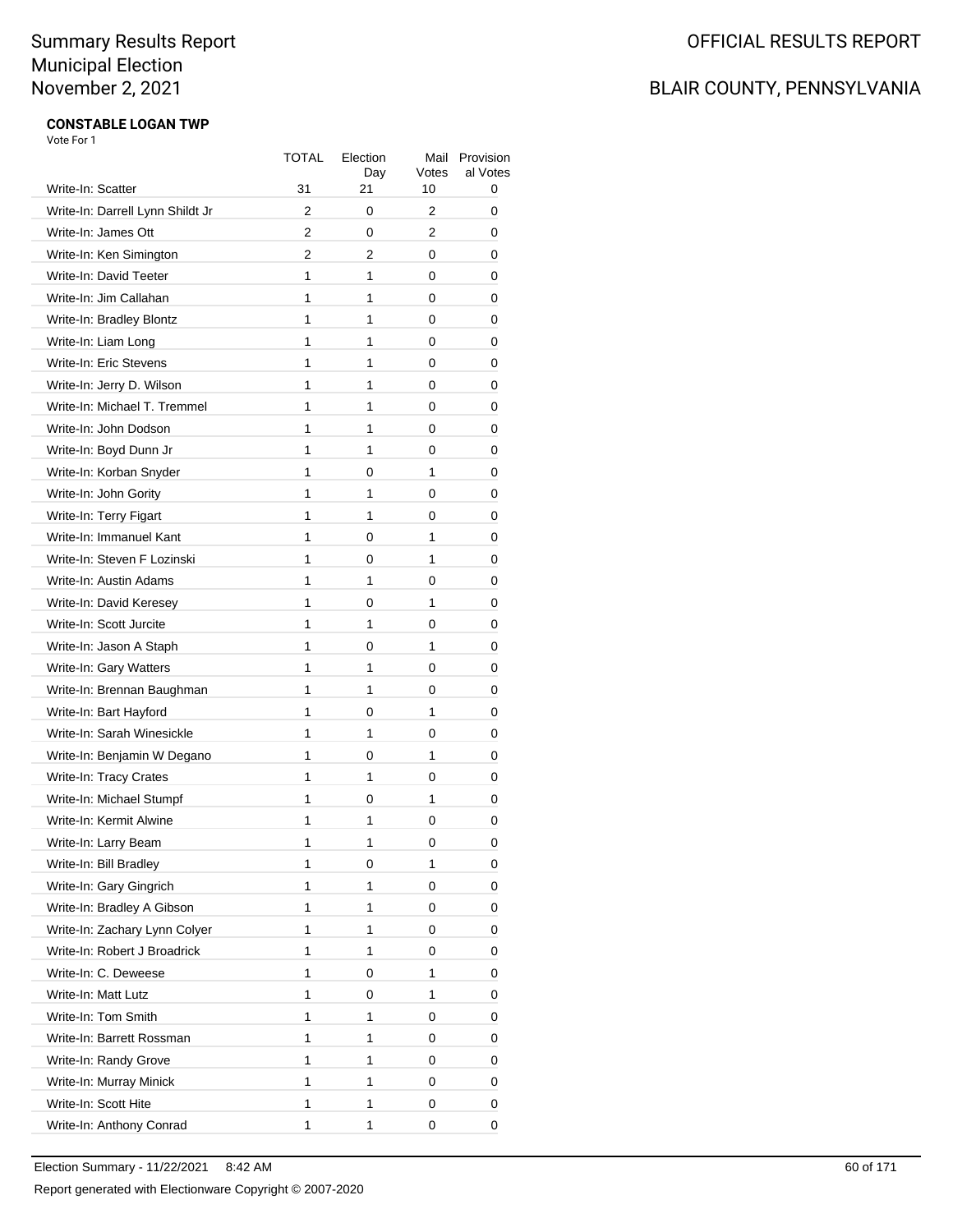# BLAIR COUNTY, PENNSYLVANIA

#### **CONSTABLE LOGAN TWP** Vote For 1

|                               | <b>TOTAL</b> | Election<br>Day | Mail<br>Votes | Provision<br>al Votes |
|-------------------------------|--------------|-----------------|---------------|-----------------------|
| Write-In: Cory Seymour        | 1            | 0               | 1             | 0                     |
| Write-In: Peter Cassarly      | 1            | 1               | 0             | 0                     |
| Write-In: Patrick J Brennan   | 1            | 1               | 0             | 0                     |
| Write-In: William Forsht      | 1            | 1               | 0             | 0                     |
| Write-In: Mike Fleck          | 1            | 1               | 0             | 0                     |
| Write-In: Nathan Kruis        | 1            | 1               | 0             | 0                     |
| Write-In: Jess Winter         | 1            | 1               | 0             | 0                     |
| Write-In: James Woomer Jr.    | 1            | 1               | 0             | 0                     |
| Write-In: Susan Styer         | 1            | 1               | 0             | 0                     |
| Write-In: Linda J. Kaler      | 1            | 1               | 0             | 0                     |
| Write-In: Frederick Yarnick   | 1            | 1               | 0             | 0                     |
| Write-In: Joe Eckels          | 1            | 1               | 0             | 0                     |
| Write-In: Stephen D. Smith    | 1            | 1               | 0             | 0                     |
| Write-In: Gutshaw             | 1            | 1               | 0             | 0                     |
| Write-In: Mark Brown          | 1            | 1               | 0             | 0                     |
| Write-In: Murray Smith        | 1            | 1               | 0             | 0                     |
| Write-In: Sandra J. McCLellan | 1            | 1               | 0             | 0                     |
| Write-In: John Blough         | 1            | 1               | 0             | 0                     |
| Write-In Totals               | 95           | 69              | 26            | 0                     |
| Not Assigned                  | 0            | $\Omega$        | 0             | 0                     |
| Overvotes                     | $\Omega$     | $\Omega$        | 0             | 0                     |
| Undervotes                    | 2,712        | 2,103           | 597           | 12                    |

#### **MAYOR MARTINSBURG BOROUGH**

|                                | TOTAL | Election<br>Day | Mail<br>Votes | Provision<br>al Votes |
|--------------------------------|-------|-----------------|---------------|-----------------------|
| REP RICHARD A BRANTNER SR      | 476   | 414             | 62            |                       |
| Write-In: Brooke Long-Yarrison | 2     | $\Omega$        | 2             |                       |
| Write-In: Randy Stoltz         |       |                 | 0             |                       |
| Write-In: Scatter              |       |                 | O             | 0                     |
| Write-In: Durban D. Metzler    |       |                 | $\Omega$      |                       |
| Write-In: Doug Smith           |       |                 | 0             |                       |
| Write-In: Carlton Blanchard    |       | O               |               | 0                     |
| Write-In: Heidi Metzler        |       |                 | 0             |                       |
| Write-In: Don Greenleaf        |       |                 | 0             |                       |
| Write-In Totals                | 9     | 6               | 3             | 0                     |
| Not Assigned                   | O     | $\Omega$        | $\Omega$      |                       |
| Overvotes                      | 0     | ∩               | 0             |                       |
| Undervotes                     | 49    | 34              | 15            |                       |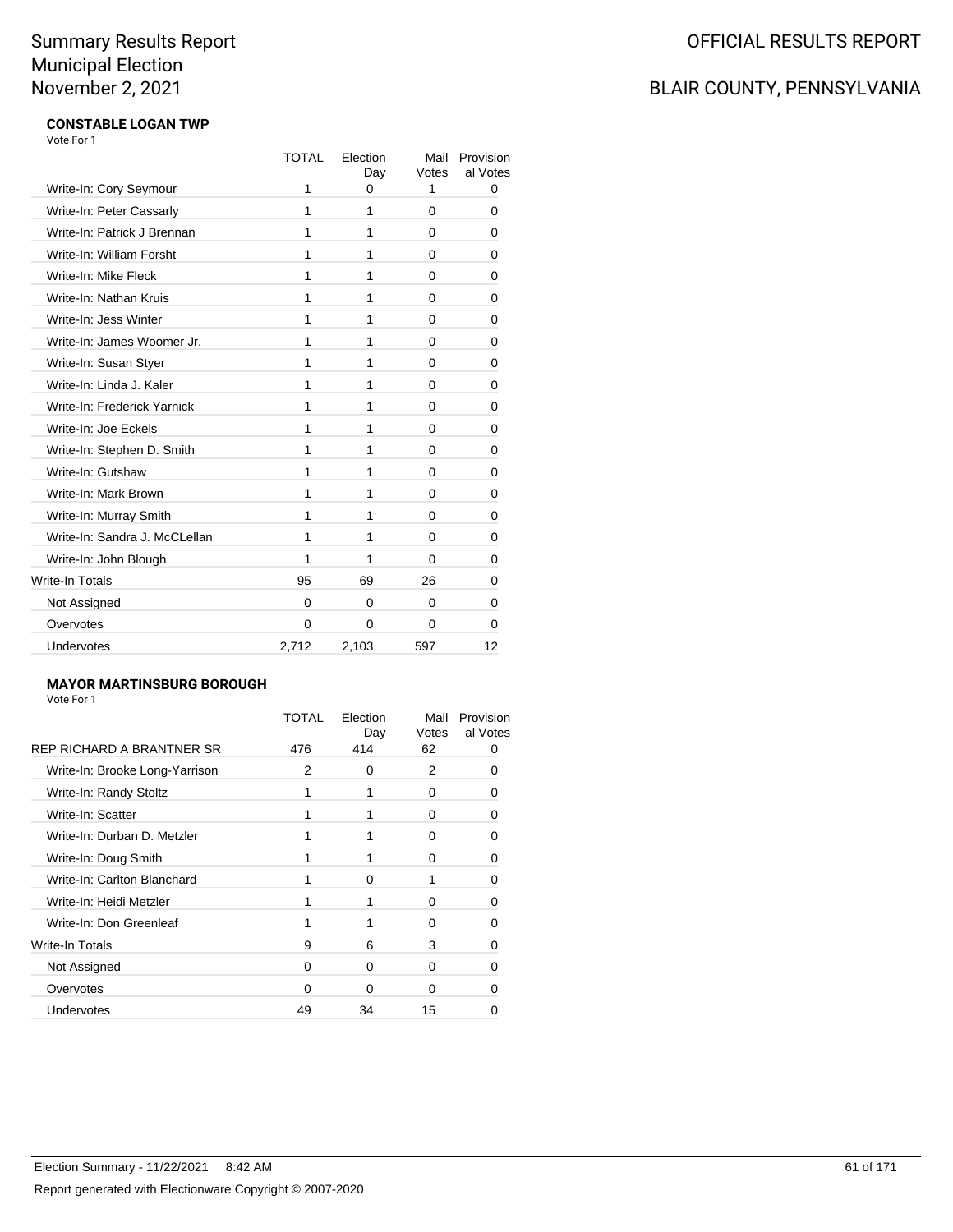#### **COUNCIL 4YR MARTINSBURG BOROUGH** Vote For 4

TOTAL Election Day Mail Provision Votes al Votes REP CHARLES E KENSINGER 415 360 55 0 REP EDWARD L BENNETT  $370$   $327$   $43$  0 REP JAMES C DELL 360 320 40 0 REP JANET BLATTENBERGER 345 307 38 0 **DEM NEIL E GARTLAND** 208 158 50 0 DEM KEN JOHNSON 147 104 43 0 Write-In: Kevin Smith 5 5 0 0 0 Write-In: Brenda Frederick **5** 5 0 0 0 Write-In: Travis Ott **4** 4 0 0 0 Write-In: Brian Ellis 1 1 0 0 0 Write-In: Robert Blanchard 1 1 0 0 0 Write-In: Scatter 1 1 0 0 0 Write-In: Heidi Metzler 1 1 0 0 0 Write-In: Suzanne McNally 1 1 1 0 0 0 Write-In: Brett Scott 1 1 0 0 0 Write-In: Mike Horton 1 1 0 0 0 Write-In Totals **21** 21 0 0 Not Assigned 0 0 0 0 0 Overvotes 0 0 0 0 0 Undervotes 270 219 51 0

#### **COUNCIL 2YR MARTINSBURG BOROUGH**

Vote For 1

|                               | TOTAL | Election<br>Day | Mail<br>Votes | Provision<br>al Votes |
|-------------------------------|-------|-----------------|---------------|-----------------------|
| REP DURBAN D METZLER          | 475   | 418             | 57            |                       |
| Write-In: Mara Smith          | 2     | $\Omega$        | 2             |                       |
| Write-In: Ken Johnson         |       |                 | 0             |                       |
| Write-In: Charles E Kensinger |       |                 | $\mathbf{0}$  |                       |
| Write-In: Robert Blanchard    |       |                 | O             |                       |
| Write-In: Janet Blattenberger |       | O               |               |                       |
| <b>Write-In Totals</b>        | 6     | 3               | 3             |                       |
| Not Assigned                  | ∩     | O               | O             |                       |
| Overvotes                     | ∩     | O               | 0             |                       |
| <b>Undervotes</b>             | 53    | 33              | 20            |                       |

#### **TAX COLLECTOR MARTINSBURG BOROUGH**

Vote For 1

|                          | <b>TOTAL</b> | Flection<br>Day | Mail<br>Votes | Provision<br>al Votes |
|--------------------------|--------------|-----------------|---------------|-----------------------|
| <b>REP M JANE STAILY</b> | 495          | 430             | 65            |                       |
| Write-In: Scatter        |              |                 | 0             |                       |
| Write-In Totals          |              |                 | O             |                       |
| Not Assigned             | ∩            | O               | O             |                       |
| Overvotes                | ∩            | 0               | O             |                       |
| <b>Undervotes</b>        | 38           | 23              | 15            |                       |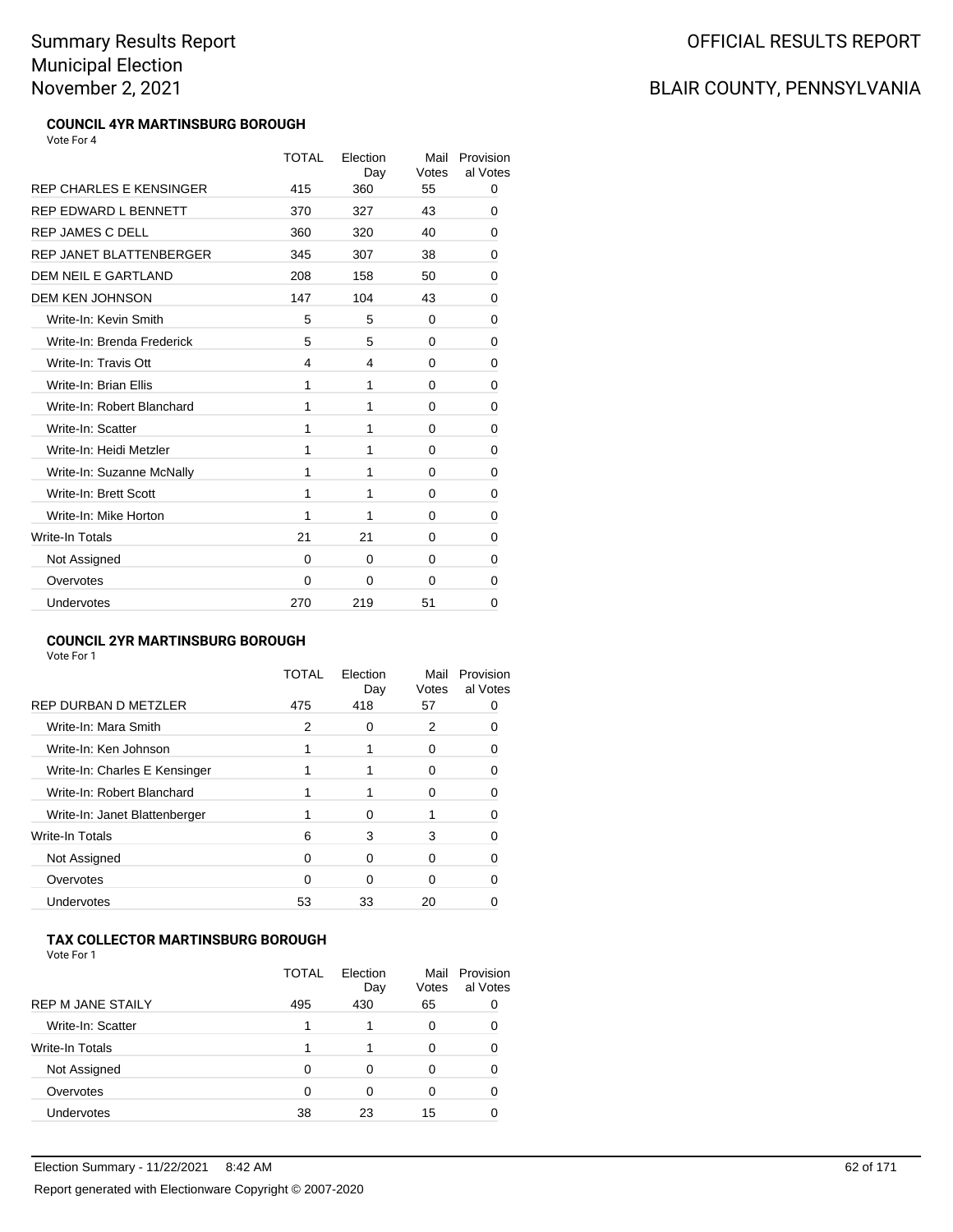#### **CONSTABLE MARTINSBURG BOROUGH** Vote For 1

|                            | TOTAL | Flection<br>Day | Mail<br>Votes | Provision<br>al Votes |
|----------------------------|-------|-----------------|---------------|-----------------------|
| Write-In: Ray Benton       | 1     |                 | 0             | 0                     |
| Write-In: Lance Morris     | 1     | 0               | 1             | 0                     |
| Write-In: Allan Brumbaugh  | 1     | 1               | 0             | O                     |
| Write-In: John Smith       | 1     | 1               | 0             | 0                     |
| Write-In: Destart Carberry | 1     | 1               | 0             | 0                     |
| Write-In: George Ott       | 1     | 1               | $\Omega$      | 0                     |
| Write-In: Chuck Godmerac   | 1     | 1               | 0             | 0                     |
| Write-In: Mike Horton      | 1     | 1               | 0             | 0                     |
| Write-In: Tim Park         | 1     | 1               | 0             | 0                     |
| Write-In: Scatter          | 1     | 0               | 1             | 0                     |
| Write-In: Brian Long       | 1     | 0               | 1             | 0                     |
| Write-In: Rob Gunnett      | 1     | 1               | 0             | 0                     |
| Write-In: Edgar C. Kieider | 1     | 1               | 0             | 0                     |
| Write-In: James Ott        | 1     | 1               | 0             | 0                     |
| Write-In Totals            | 14    | 11              | 3             | 0                     |
| Not Assigned               | 0     | 0               | 0             | 0                     |
| Overvotes                  | 0     | 0               | 0             | 0                     |
| Undervotes                 | 520   | 443             | 77            | 0                     |

#### **MAYOR NEWRY BOROUGH**

Vote For 1

|                        | <b>TOTAL</b> | Election<br>Day | Mail<br>Votes | Provision<br>al Votes |
|------------------------|--------------|-----------------|---------------|-----------------------|
| DEM ALLEN DODSON       | 26           | 24              | 2             |                       |
| <b>Write-In Totals</b> | O            | 0               |               |                       |
| Not Assigned           |              | 0               |               |                       |
| Overvotes              | O            | 0               |               |                       |
| <b>Undervotes</b>      |              |                 |               |                       |

#### **COUNCIL NEWRY BOROUGH**

Vote For 1

|                          | TOTAL | Election<br>Day | Mail<br>Votes | Provision<br>al Votes |
|--------------------------|-------|-----------------|---------------|-----------------------|
| Write-In: Richard Giarth | 2     | 2               |               |                       |
| Write-In: Tony Livella   |       |                 |               |                       |
| Write-In: Bill Glunt     |       |                 |               |                       |
| Write-In: Anne Seno      |       |                 | O             |                       |
| <b>Write-In Totals</b>   | 5     | 5               | O             |                       |
| Not Assigned             | ∩     | ∩               | O             |                       |
| Overvotes                |       | n               | 0             |                       |
| Undervotes               | 28    | 26              |               |                       |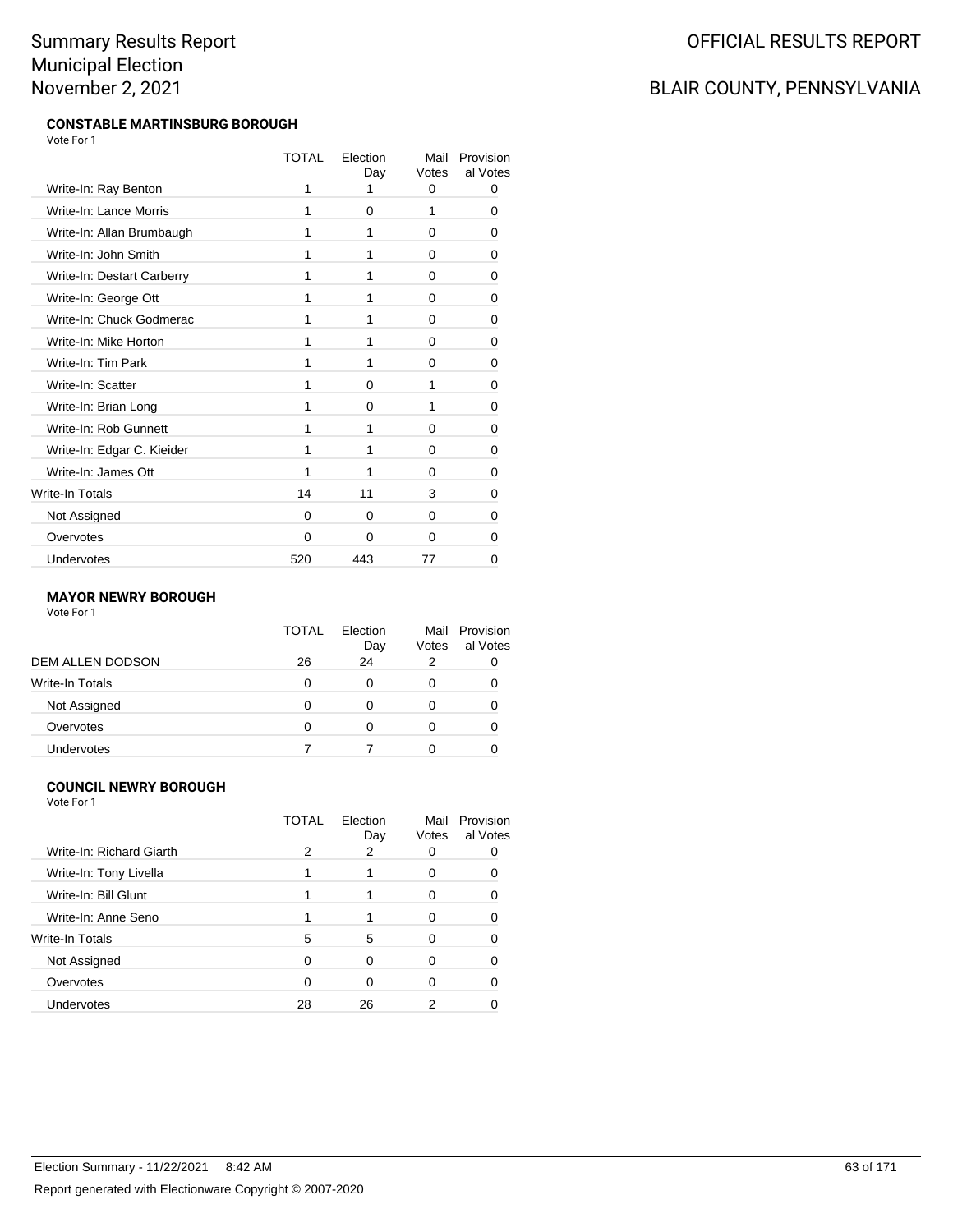# BLAIR COUNTY, PENNSYLVANIA

#### **TAX COLLECTOR NEWRY BOROUGH** Vote For 1

|                         | TOTAL | Flection<br>Day | Votes | Mail Provision<br>al Votes |
|-------------------------|-------|-----------------|-------|----------------------------|
| <b>REP ANDREW MOYER</b> | 31    | 29              | 2     |                            |
| <b>Write-In Totals</b>  | 0     |                 |       |                            |
| Not Assigned            | O     |                 |       |                            |
| Overvotes               | O     |                 |       |                            |
| Undervotes              |       |                 |       |                            |

#### **CONSTABLE NEWRY BOROUGH**

Vote For 1

|                        | <b>TOTAL</b> | Flection<br>Day | Mail<br>Votes | Provision<br>al Votes |
|------------------------|--------------|-----------------|---------------|-----------------------|
| <b>Write-In Totals</b> |              |                 | O             |                       |
| Not Assigned           |              |                 |               | O                     |
| Overvotes              |              |                 |               |                       |
| Undervotes             | 33           | 31              |               |                       |

#### **SUPERVISOR NORTH WOODBURY TWP**

|                                  | TOTAL | Election<br>Day | Mail<br>Votes | Provision<br>al Votes |
|----------------------------------|-------|-----------------|---------------|-----------------------|
| REP JAMES H GARMAN JR            | 627   | 484             | 142           |                       |
| Write-In: Tom Snowberger         | 4     | 4               | 0             |                       |
| Write-In: Thomas Snowberger      | 2     | 2               | 0             |                       |
| Write-In: Randy Huntsman         |       | 0               |               |                       |
| Write-In: Scatter                |       | ∩               |               |                       |
| Write-In: Michael Daniel Chesney |       |                 | 0             |                       |
| Write-In: Douglas Z. Garber      |       |                 | O             |                       |
| Write-In: Tommy Snowberger       |       |                 | O             |                       |
| Write-In Totals                  | 11    | 9               | 2             |                       |
| Not Assigned                     | O     | 0               | O             |                       |
| Overvotes                        |       |                 | 0             |                       |
| Undervotes                       | 66    | 30              | 36            |                       |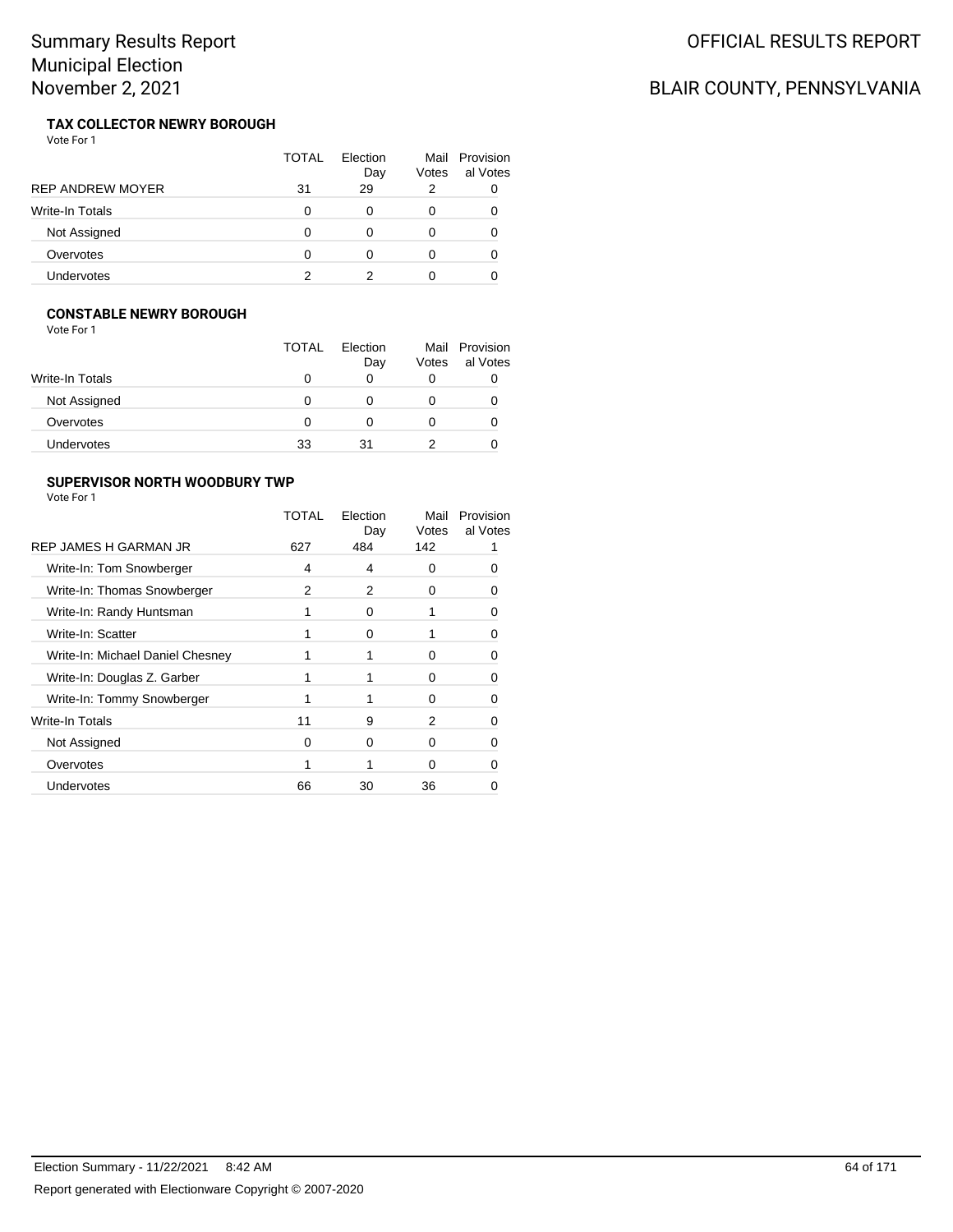#### **AUDITOR NORTH WOODBURY TWP** Vote For 1

|                                       | <b>TOTAL</b> | Election<br>Day | Mail<br>Votes | Provision<br>al Votes |
|---------------------------------------|--------------|-----------------|---------------|-----------------------|
| Write-In: Scatter                     | 4            | 4               | 0             | 0                     |
| Write-In: Don Brumbaugh               | 3            | 3               | 0             | 0                     |
| Write-In: Brian Ley                   | 2            | 2               | 0             | 0                     |
| Write-In: Beverly Mingle              | 1            | 1               | 0             | 0                     |
| Write-In: Angela Ritchey              | 1            | 1               | $\Omega$      | 0                     |
| Write-In: Jerry Stern                 | 1            | 1               | 0             | 0                     |
| Write-In: Harold Lloy Blattenberger   | 1            | 1               | 0             | 0                     |
| Write-In: Randy Henry                 | 1            | 1               | 0             | 0                     |
| Write-In: AC Stickel                  | 1            | 1               | 0             | 0                     |
| Write-In: Brenda Frederick            | 1            | 1               | 0             | 0                     |
| Write-In: Sharon Brower               | 1            | 1               | 0             | 0                     |
| Write-In: Jacob Muthler               | 1            | 1               | 0             | 0                     |
| Write-In: Linda Kay Smith             | 1            | 1               | 0             | 0                     |
| Write-In: Bill Ward Jr.               | 1            | 1               | 0             | 0                     |
| Write-In: Terry Heeter                | 1            | 0               | 1             | 0                     |
| Write-In: Nick Genovere               | 1            | 0               | 1             | 0                     |
| Write-In: Fritz Yarrison              | 1            | 0               | 1             | 0                     |
| Write-In: Kimberly R. Long            | 1            | 0               | 1             | 0                     |
| Write-In: Nicholas J. Genovere        | 1            | 0               | 1             | 0                     |
| Write-In: Kim Bridenbaugh             | 1            | 1               | 0             | 0                     |
| Write-In: Donald Brumbaugh            | 1            | 1               | 0             | 0                     |
| Write-In: Mary Hinish                 | 1            | 1               | 0             | 0                     |
| Write-In: SUSIE                       | 1            | 0               | 0             | 1                     |
| <b>MILLER</b><br>Write-In: Lanny Ross | 1            | 1               | 0             | 0                     |
| Write-In: Candy Hoover                | 1            | 1               | 0             | 0                     |
| Write-In: Lisa Keim Smith             | 1            | 1               | 0             | 0                     |
| Write-In: Bryan Mapes                 | 1            | 1               | 0             | 0                     |
| <b>Write-In Totals</b>                | 33           | 27              | 5             | 1                     |
| Not Assigned                          | 0            | 0               | 0             | 0                     |
| Overvotes                             | 0            | 0               | 0             | 0                     |
| Undervotes                            | 672          | 497             | 175           | 0                     |

#### **TAX COLLECTOR NORTH WOODBURY TWP** Vote For 1

| <b>REP KIMBERLY R LONG</b> | TOTAL<br>634 | Flection<br>Day<br>490 | Mail<br>Votes<br>143 | Provision<br>al Votes |
|----------------------------|--------------|------------------------|----------------------|-----------------------|
| Write-In: Sharon Brower    | 3            | 2                      |                      |                       |
| Write-In: Nina Urmsby      |              |                        | Ω                    |                       |
| Write-In: Douglas Hoover   |              |                        | O                    |                       |
| Write-In Totals            | 5            | 4                      |                      |                       |
| Not Assigned               | ∩            | 0                      |                      |                       |
| Overvotes                  | ∩            | 0                      |                      |                       |
| Undervotes                 | 66           | 30                     | 36                   |                       |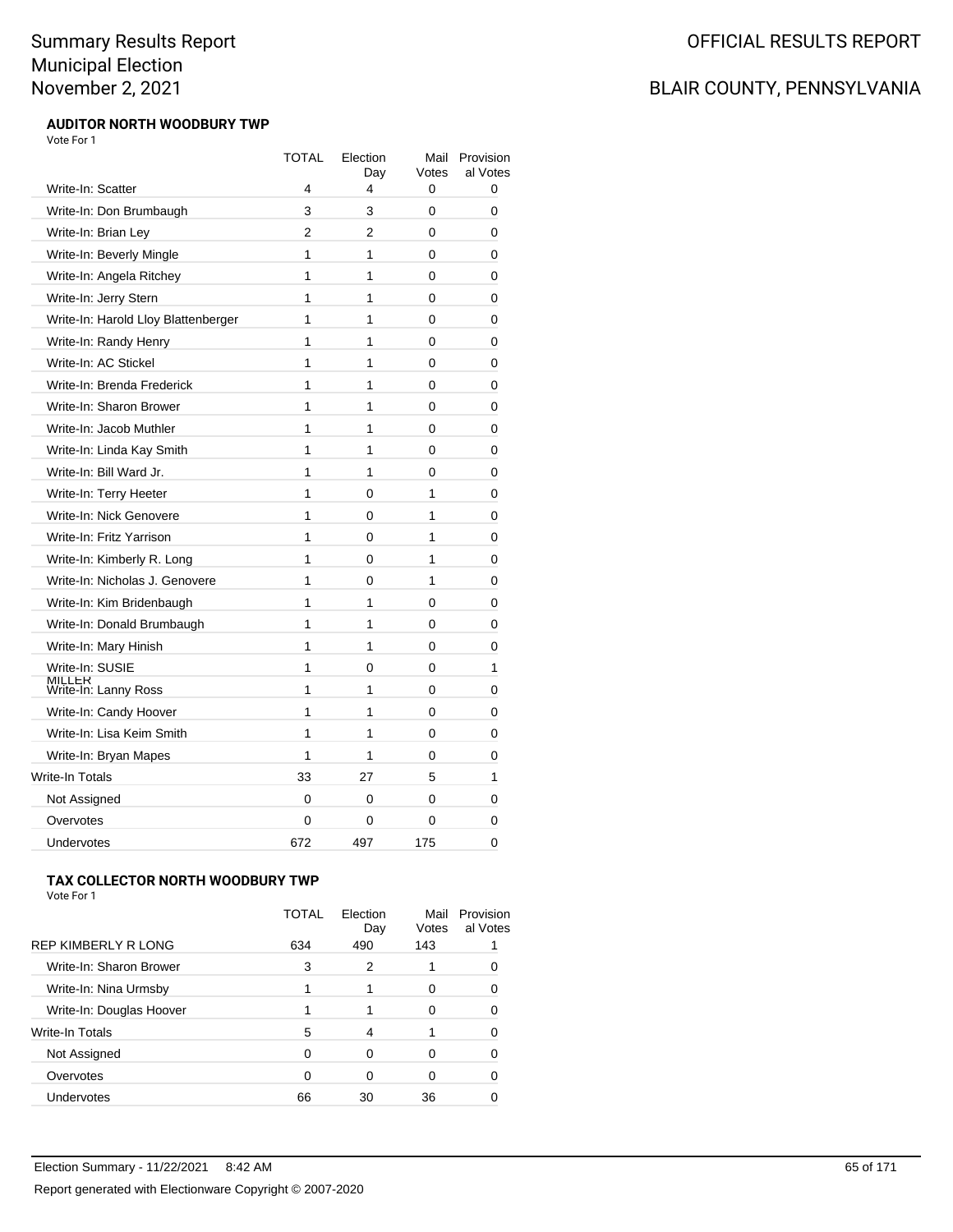#### **CONSTABLE NORTH WOODBURY TWP** Vote For 1

|                               | TOTAL | Flection<br>Day | Mail<br>Votes | Provision<br>al Votes |
|-------------------------------|-------|-----------------|---------------|-----------------------|
| Write-In: Scatter             | 11    | 11              | 0             | 0                     |
| Write-In: James N. Gabman Jr. | 1     | 0               | 1             | 0                     |
| Write-In: Kat Ebersolle       | 1     | 1               | 0             | 0                     |
| Write-In: Chuck Gojmerac      | 1     | 1               | 0             | 0                     |
| Write-In: Lanny Ross          | 1     | 1               | 0             | 0                     |
| Write-In: Christopher Miller  | 1     | 0               | 1             | 0                     |
| Write-In: Doug Hoover         | 1     | 1               | 0             | 0                     |
| Write-In: Steven D. Kensinger | 1     | 1               | 0             | 0                     |
| Write-In: Joe Murgo           | 1     | 1               | 0             | 0                     |
| Write-In: Bobbi Albright      | 1     | 1               | 0             | 0                     |
| Write-In: Gail Helsel         | 1     | 1               | 0             | 0                     |
| Write-In: BRIAN PLUK          | 1     | 0               | 0             | 1                     |
| Write-In: Angela Ritchey      | 1     | 1               | 0             | 0                     |
| Write-In: James Ott           | 1     | 1               | 0             | 0                     |
| Write-In Totals               | 24    | 21              | 2             | 1                     |
| Not Assigned                  | 0     | $\Omega$        | 0             | 0                     |
| Overvotes                     | 0     | 0               | 0             | 0                     |
| Undervotes                    | 681   | 503             | 178           | 0                     |

#### **MAYOR ROARING SPRING BOROUGH**

Vote For 1

|                             | TOTAL | Flection<br>Day | Mail<br>Votes | Provision<br>al Votes |
|-----------------------------|-------|-----------------|---------------|-----------------------|
| <b>REP DENNIS IGOU</b>      | 421   | 380             | 40            |                       |
| DEM DEREK J BROWN           | 108   | 75              | 33            |                       |
| Write-In: Robert W Lape III |       |                 | 0             |                       |
| Write-In: Dennis Yingling   |       |                 | 0             |                       |
| Write-In: Wayde Simington   |       |                 | 0             |                       |
| Write-In Totals             | 3     | 3               | 0             |                       |
| Not Assigned                | 0     | 0               | 0             |                       |
| Overvotes                   | ∩     | 0               | O             |                       |
| Undervotes                  | 14    | 12              | 2             |                       |
|                             |       |                 |               |                       |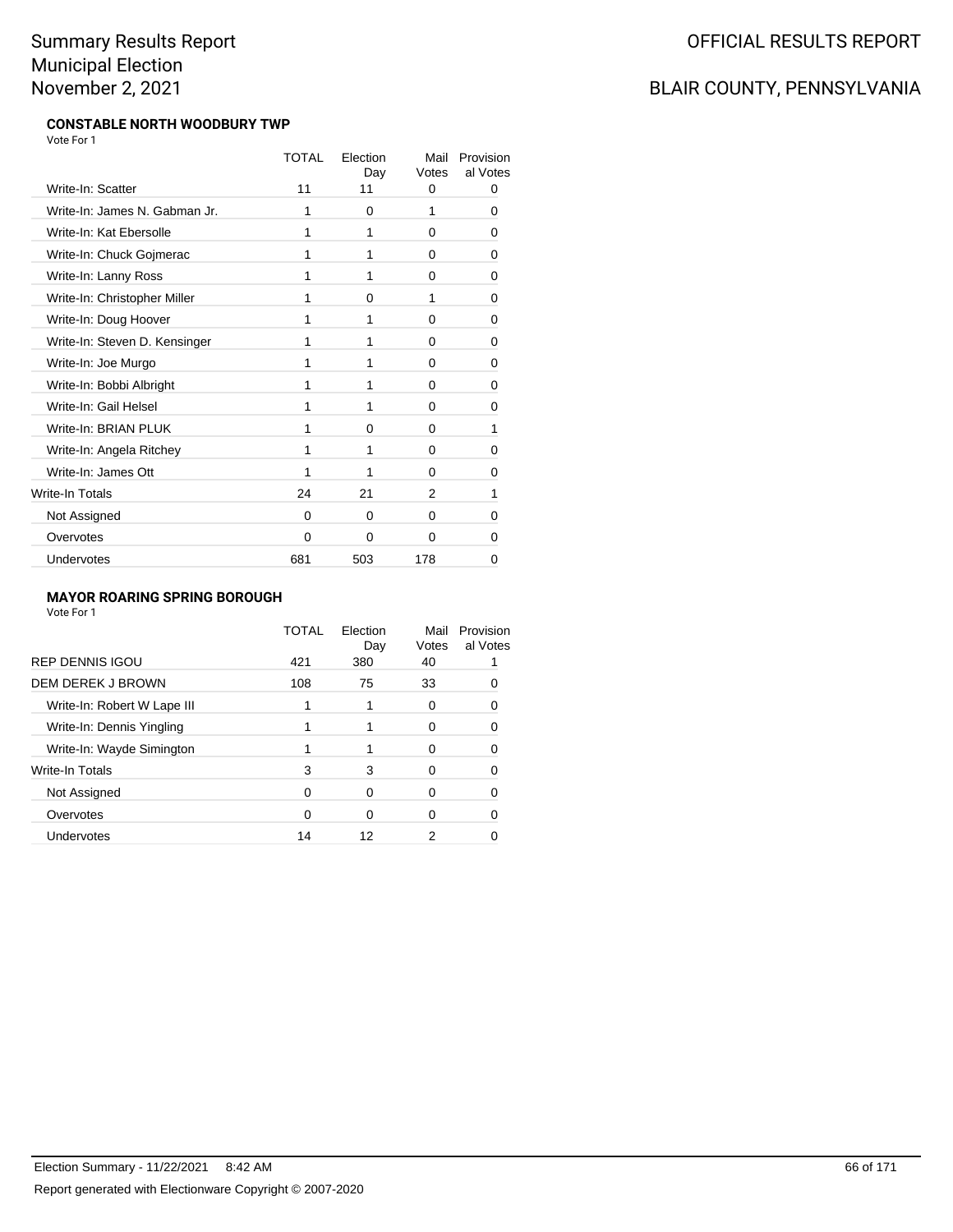### **COUNCIL ROARING SPRING BOROUGH**

Vote For 4

| <b>REP CRAIG E CURFMAN</b>                        | TOTAL<br>425 | Election<br>Day<br>369 | Mail<br>Votes<br>55 | Provision<br>al Votes<br>1 |
|---------------------------------------------------|--------------|------------------------|---------------------|----------------------------|
| REP KEVIN N SNOWBERGER                            | 411          | 362                    | 48                  | 1                          |
| REP KAYLA REED                                    | 387          | 345                    | 41                  | 1                          |
| Write-In: Mary E. Claycomb                        | 8            | 8                      | 0                   | 0                          |
| Write-In: Derek Martin                            | 7            | 7                      | 0                   | 0                          |
| Write-In: Scatter                                 | 5            | 5                      | 0                   |                            |
|                                                   |              | 4                      |                     | 0                          |
| Write-In: Sue Ann Feather<br>Write-In: Travis Ott | 5<br>4       |                        | 1                   | 0                          |
| Write-In: Kevin Smith                             |              | 4                      | 0                   | 0                          |
|                                                   | 3            | 3                      | 0                   | 0                          |
| Write-In: Brenda Frederick                        | 3            | 3                      | 0                   | 0                          |
| Write-In: Mary Claycomb                           | 3            | 0                      | 3                   | 0                          |
| Write-In: Brad Heuston                            | 2            | 0                      | 2                   | 0                          |
| Write-In: Isaac Snowberger                        | 2            | 2                      | 0                   | 0                          |
| Write-In: George Eckman                           | 2            | 2                      | 0                   | 0                          |
| Write-In: Nathaniel J. Musselman                  | 2            | 2                      | 0                   | 0                          |
| Write-In: Derek J. Brown                          | 2            | 2                      | 0                   | 0                          |
| Write-In: Jeffery G. Stoyanoff                    | 1            | 1                      | 0                   | 0                          |
| Write-In: Chris Carrier                           | 1            | 1                      | 0                   | 0                          |
| Write-In: Terry Claar                             | 1            | 1                      | 0                   | 0                          |
| Write-In: Phil Waite                              | 1            | 1                      | 0                   | 0                          |
| Write-In: Thomas Holsinger                        | 1            | 1                      | 0                   | 0                          |
| Write-In: Brad Mock                               | 1            | 1                      | 0                   | 0                          |
| Write-In: Cindy Hoover                            | 1            | 1                      | 0                   | 0                          |
| Write-In: Edgar Franks                            | 1            | 1                      | 0                   | 0                          |
| Write-In: Terry Lee Feather                       | 1            | 1                      | 0                   | 0                          |
| Write-In: Randy S. Lafferty                       | 1            | 1                      | 0                   | 0                          |
| Write-In: Don Roudabush JR                        | 1            | 1                      | 0                   | 0                          |
| Write-In: Zoe Weyandt                             | 1            | 1                      | 0                   | 0                          |
| Write-In: Terri Feather                           | 1            | 1                      | 0                   | 0                          |
| Write-In: Garrett B. Feather                      | 1            | 1                      | 0                   | 0                          |
| Write-In: Emily Mountain                          | 1            | 1                      | 0                   | 0                          |
| Write-In: Linda Kay Smith                         | 1            | 0                      | 1                   | 0                          |
| Write-In: Kennedy Hoyt                            | 1            | 1                      | 0                   | 0                          |
| Write-In: Steven Weaver                           | 1            | 0                      | 1                   | 0                          |
| Write-In: Tom Holsinger                           | 1            | 1                      | 0                   | 0                          |
| Write-In: Rodney Green                            | 1            | 1                      | 0                   | 0                          |
| Write-In: Jeff Steward                            | 1            | 1                      | 0                   | 0                          |
| Write-In: Corey Eicher                            | 1            | 1                      | 0                   | 0                          |
| Write-In Totals                                   | 72           | 64                     | 8                   | 0                          |
| Not Assigned                                      | 2            | 2                      | 0                   | 0                          |
| Overvotes                                         | 0            | 0                      | 0                   | 0                          |
| Undervotes                                        | 889          | 740                    | 148                 | 1                          |
|                                                   |              |                        |                     |                            |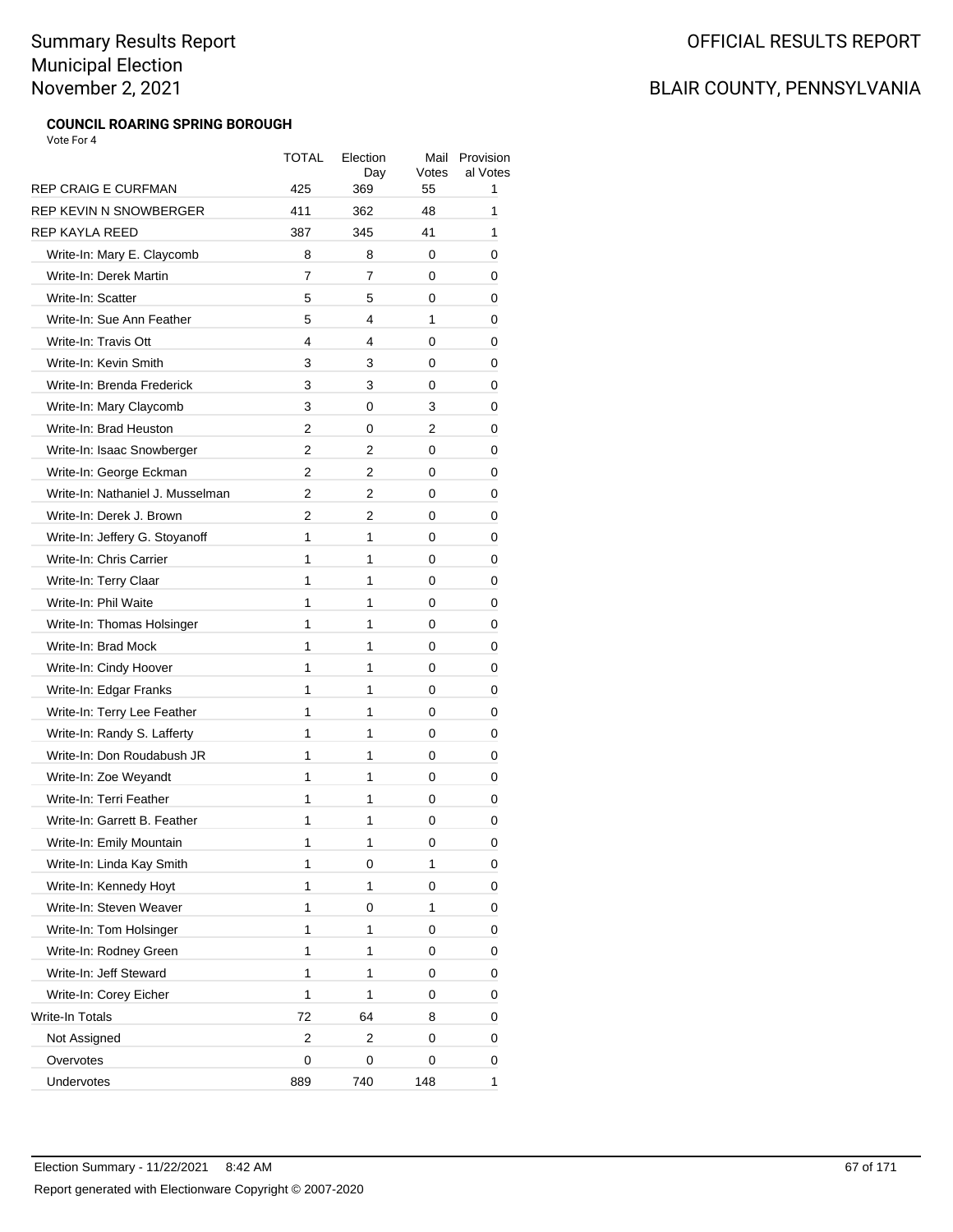# BLAIR COUNTY, PENNSYLVANIA

#### **TAX COLLECTOR ROARING SPRING BOROUGH** Vote For 1

|                            | TOTAL | Election<br>Day | Mail<br>Votes | Provision<br>al Votes |
|----------------------------|-------|-----------------|---------------|-----------------------|
| REP M KATHRYN FRYE         | 494   | 430             | 63            |                       |
| Write-In: Don Roudabush JR |       |                 | 0             |                       |
| Write-In: Kristen Carrier  |       |                 | O             |                       |
| Write-In: Scatter          |       |                 | 0             |                       |
| Write-In: Tammy Carter     |       |                 | O             |                       |
| Write-In Totals            | 4     | 4               | O             |                       |
| Not Assigned               | O     |                 | ∩             |                       |
| Overvotes                  | O     | ∩               | O             |                       |
| Undervotes                 | 48    | 36              | 12            |                       |

#### **CONSTABLE ROARING SPRING BOROUGH**

Vote For 1

|                            | TOTAL | Election<br>Day | Mail<br>Votes | Provision<br>al Votes |
|----------------------------|-------|-----------------|---------------|-----------------------|
| <b>REP EDGAR FRANKS</b>    | 482   | 429             | 52            |                       |
| Write-In: James E. Ott     |       |                 | 0             |                       |
| Write-In: Ron Roudabush JR |       |                 |               |                       |
| Write-In: Tracy Little     |       |                 | $\mathbf{0}$  |                       |
| Write-In: Scatter          |       |                 | O             |                       |
| Write-In: James Musselman  |       |                 |               |                       |
| Write-In Totals            | 5     | 5               | 0             |                       |
| Not Assigned               | ∩     | ∩               | O             |                       |
| Overvotes                  | O     | ∩               | 0             |                       |
| Undervotes                 | 59    | 36              | 23            |                       |
|                            |       |                 |               |                       |

#### **SUPERVISOR SNYDER TWP**

|                       | TOTAL | Election<br>Day | Mail<br>Votes | Provision<br>al Votes |
|-----------------------|-------|-----------------|---------------|-----------------------|
| <b>REP JAMES KOST</b> | 645   | 562             | 82            |                       |
| Write-In: Jay Hoff    | 4     | 4               | 0             |                       |
| Write-In: Scatter     | 2     |                 |               |                       |
| Write-In: Jay R Hoff  |       |                 | 0             |                       |
| Write-In: Glenn Kay   |       |                 | 0             |                       |
| Write-In: Jim Burket  |       |                 | 0             |                       |
| Write-In Totals       | 9     | 8               |               |                       |
| Not Assigned          | O     | 0               | 0             |                       |
| Overvotes             |       |                 | 0             |                       |
| Undervotes            | 95    | 61              | 33            |                       |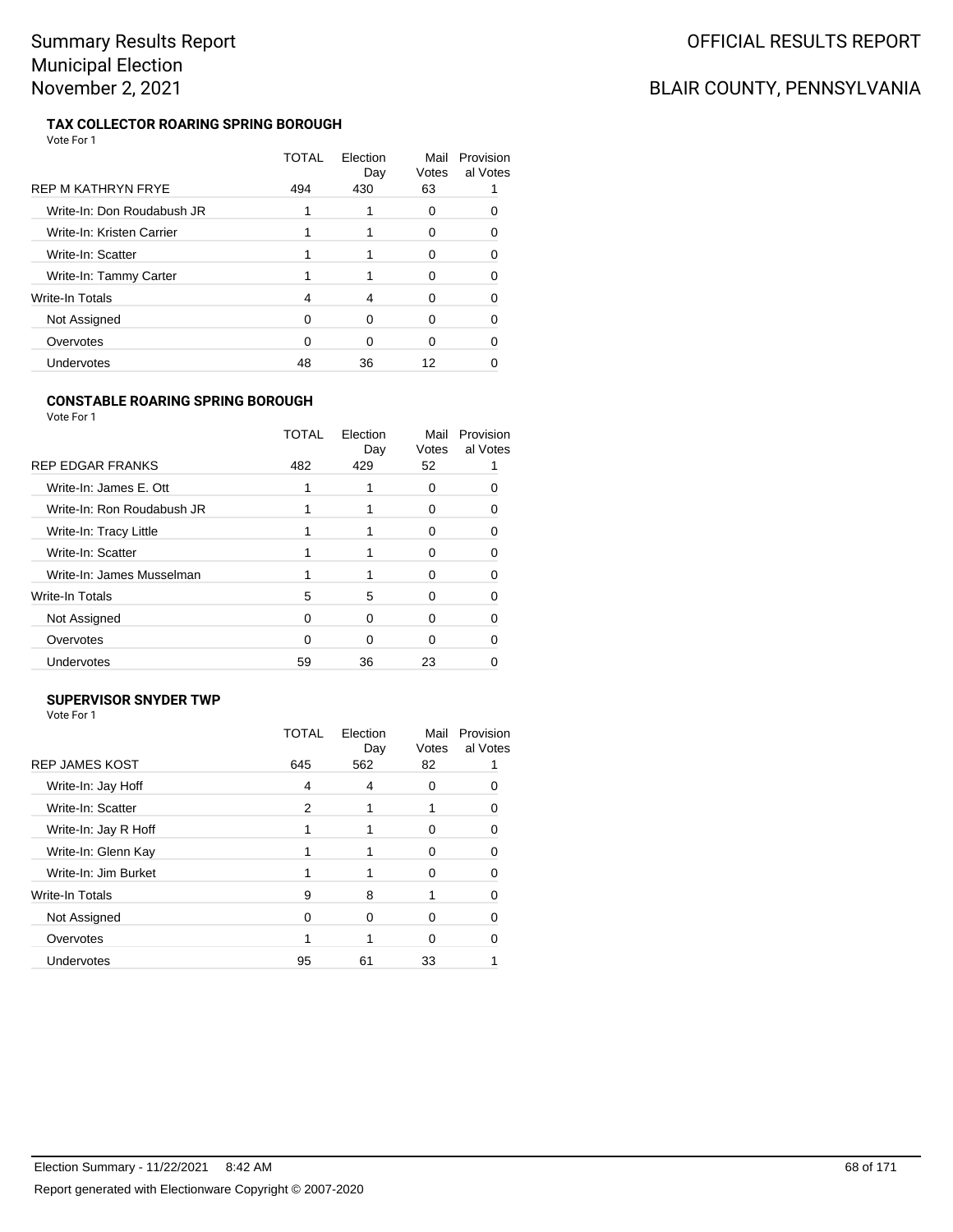# BLAIR COUNTY, PENNSYLVANIA

#### **AUDITOR 6YR SNYDER TWP** Vote For 1

|                                  | TOTAL    | Flection<br>Day | Mail<br>Votes | Provision<br>al Votes |
|----------------------------------|----------|-----------------|---------------|-----------------------|
| Write-In: Pamela K. Daughenbaugh | 23       | 23              | 0             | 0                     |
| Write-In: Scatter                | 7        | 7               | 0             | 0                     |
| Write-In: Pam Daughenbaugh       | 4        | 4               | 0             | 0                     |
| Write-In: Sandra Mendel          | 3        | 0               | 3             | 0                     |
| Write-In: Pamela Daughenbaugh    | 2        | 2               | 0             | 0                     |
| Write-In: Brad Confer            | 1        | 1               | 0             | 0                     |
| Write-In: Dave Peterson          | 1        | 1               | 0             | 0                     |
| Write-In: Jay Hoff               | 1        | 1               | 0             | 0                     |
| Write-In: James Franchio         | 1        | 1               | 0             | 0                     |
| Write-In: Pam Daugenbach         | 1        | 1               | 0             | 0                     |
| Write-In: Deborah J Myers        | 1        | 1               | 0             | 0                     |
| Write-In: Amber Quartz           | 1        | 1               | 0             | 0                     |
| Write-In: Pam Daughenback        | 1        | 1               | 0             | 0                     |
| Write-In: Jared Luhn             | 1        | 1               | 0             | 0                     |
| Write-In Totals                  | 48       | 45              | 3             | 0                     |
| Not Assigned                     | 0        | 0               | 0             | 0                     |
| Overvotes                        | $\Omega$ | 0               | 0             | 0                     |
| Undervotes                       | 702      | 587             | 113           | 2                     |

#### **AUDITOR 4YR SNYDER TWP**

|                                 | TOTAL    | Election<br>Day | Mail<br>Votes | Provision<br>al Votes |
|---------------------------------|----------|-----------------|---------------|-----------------------|
| Write-In: Scatter               | 6        | 6               | 0             | 0                     |
| Write-In: Pamela K Daughenbaugh | 3        | 3               | 0             | 0                     |
| Write-In: Sarah Mendel          | 3        | 0               | 3             | O                     |
| Write-In: Ethan J Naylor        |          | 1               | 0             | 0                     |
| Write-In: Pam Daughenbaugh      |          | 1               | 0             | 0                     |
| Write-In: Dave Peterson         |          | 1               | 0             | ŋ                     |
| Write-In: Jay Huff              |          | 1               | 0             | 0                     |
| Write-In: Heather Becker        |          | 1               | 0             | 0                     |
| Write-In: Brad Confer           |          | 1               | 0             | ŋ                     |
| Write-In: Jared Luhn            |          |                 | 0             | 0                     |
| Write-In: Vicki K Bell          |          | 1               | 0             | 0                     |
| Write-In Totals                 | 20       | 17              | 3             | ŋ                     |
| Not Assigned                    | 0        | 0               | 0             | 0                     |
| Overvotes                       | $\Omega$ | $\Omega$        | 0             |                       |
| Undervotes                      | 730      | 615             | 113           | 2                     |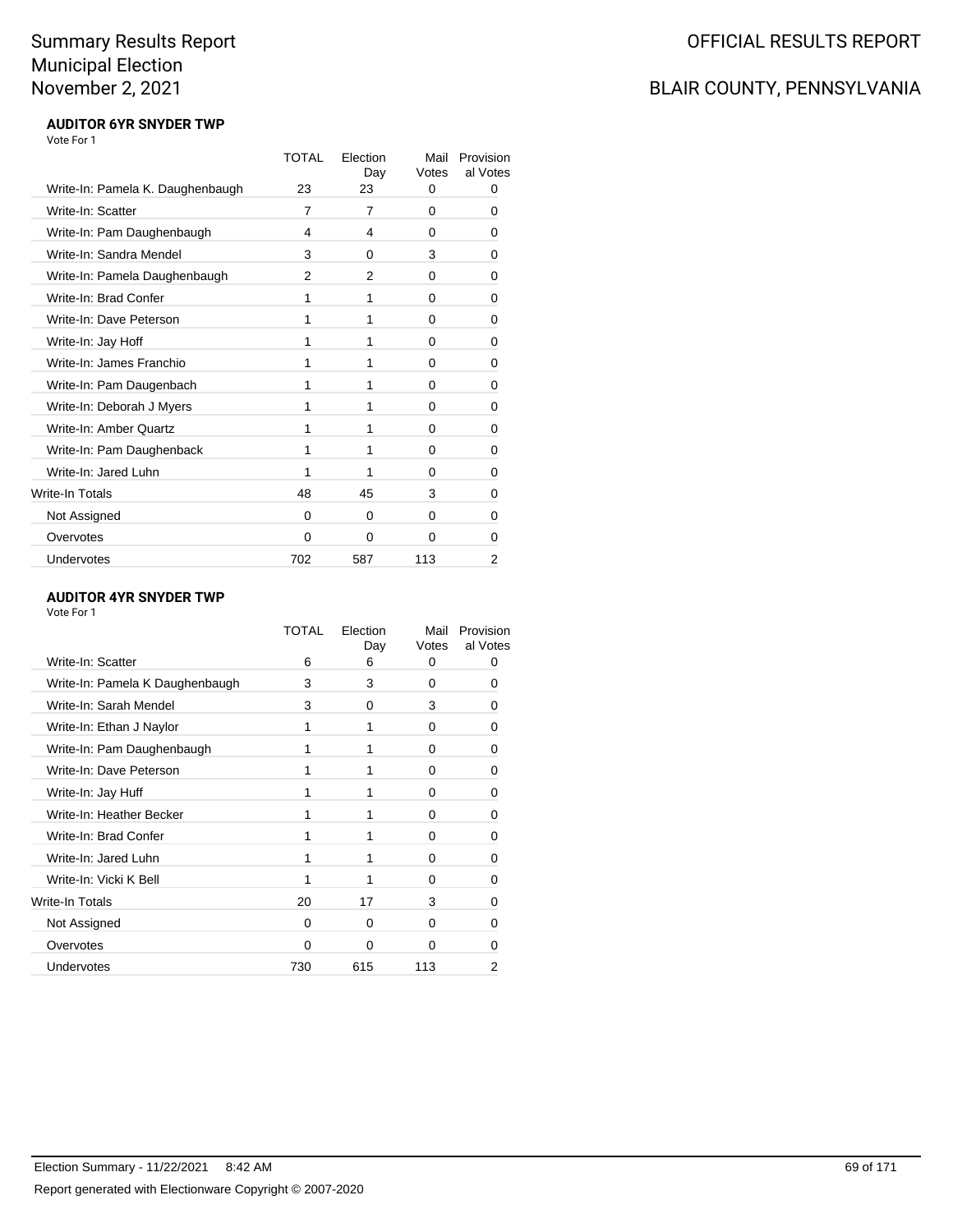# BLAIR COUNTY, PENNSYLVANIA

#### **TAX COLLECTOR SNYDER TWP** Vote For 1

|                            | TOTAL | Flection<br>Day | Mail<br>Votes | Provision<br>al Votes |
|----------------------------|-------|-----------------|---------------|-----------------------|
| <b>REP WENDY S MILLER</b>  | 714   | 612             | 101           |                       |
| Write-In: Catherine Mendel | 3     | 0               | 3             |                       |
| Write-In Totals            | 3     | ∩               | 3             | O                     |
| Not Assigned               | O     |                 | 0             |                       |
| Overvotes                  | 0     |                 | 0             | O                     |
| Undervotes                 | 33    | 20              | 12            |                       |

#### **CONSTABLE SNYDER TWP**

Vote For 1

|                            | TOTAL        | Election<br>Day | Mail<br>Votes | Provision<br>al Votes |
|----------------------------|--------------|-----------------|---------------|-----------------------|
| LIB MATTHEW ERIC DECKER    | 548          | 451             | 96            |                       |
| Write-In: Scatter          | 2            | 2               | O             |                       |
| Write-In: Shawn Eckenrode  |              |                 | 0             |                       |
| Write-In: Charles Miles Sr |              |                 | 0             |                       |
| Write-In Totals            | 4            | 4               | O             |                       |
| Not Assigned               | <sup>0</sup> | ∩               | 0             |                       |
| Overvotes                  | ∩            | ი               | U             |                       |
| Undervotes                 | 198          |                 | 20            |                       |
|                            |              |                 |               |                       |

#### **SUPERVISOR TAYLOR TWP**

|                                            | TOTAL | Election<br>Day | Mail<br>Votes | Provision<br>al Votes |
|--------------------------------------------|-------|-----------------|---------------|-----------------------|
| <b>REP JOSEPH DILLING</b>                  | 605   | 500             | 99            | 6                     |
| Write-In: Bill Replogle                    | 2     | 2               | 0             |                       |
| Write-In: Eric Dilling                     |       |                 | 0             |                       |
| Write-In: David A Smith                    |       |                 | o             |                       |
| Write-In: E                                |       | ∩               | 0             |                       |
| <b>BELLOCH</b><br>Write-In: G. Devin Baker |       | ∩               |               |                       |
| Write-In Totals                            | 6     | 4               |               |                       |
| Not Assigned                               | 0     | $\Omega$        | 0             |                       |
| Overvotes                                  | 0     | 0               | 0             |                       |
| Undervotes                                 | 61    | 35              | 26            |                       |
|                                            |       |                 |               |                       |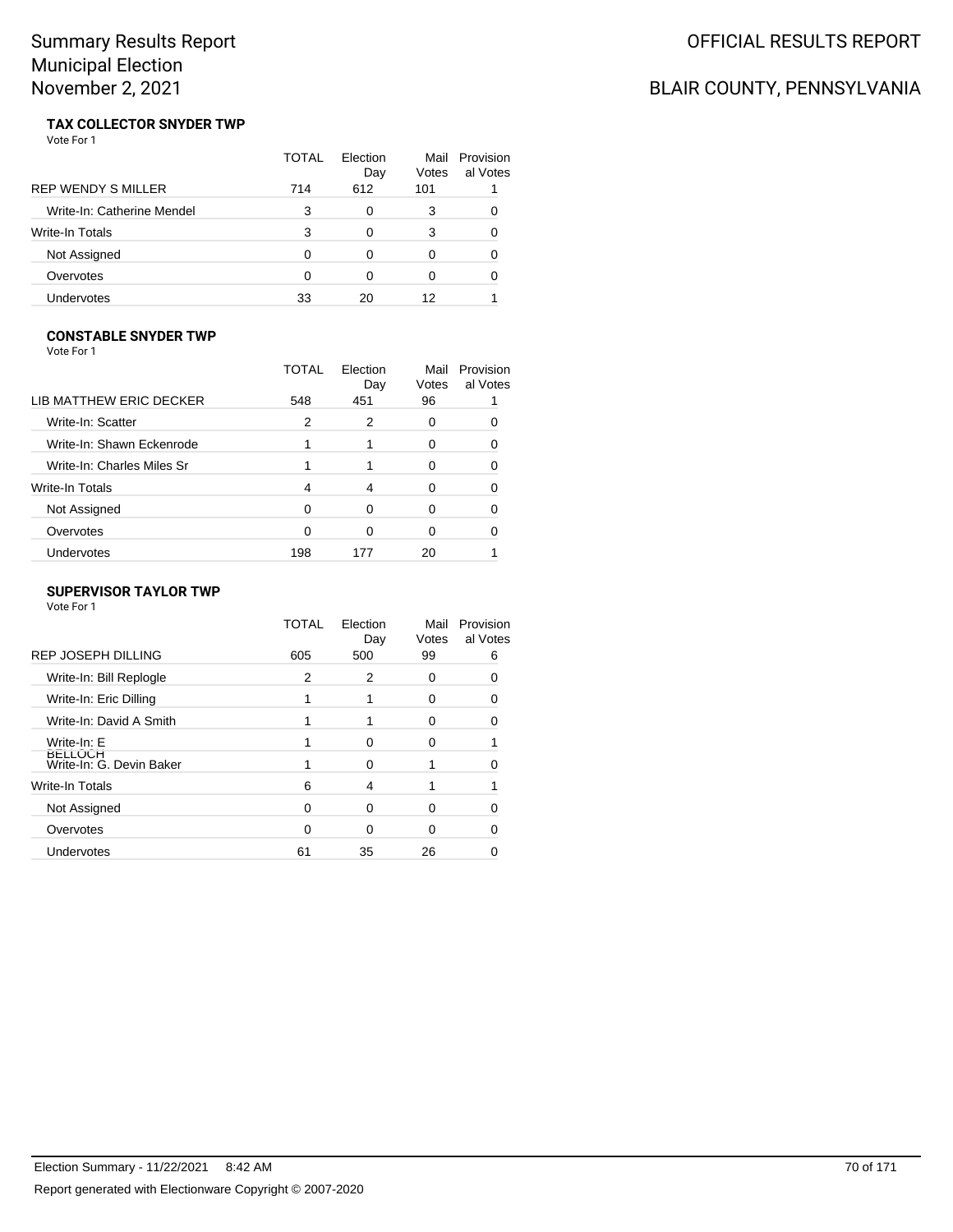# BLAIR COUNTY, PENNSYLVANIA

#### **AUDITOR 6YR TAYLOR TWP** Vote For 1

|                            | TOTAL | Election<br>Day | Mail<br>Votes | Provision<br>al Votes |
|----------------------------|-------|-----------------|---------------|-----------------------|
| Write-In: Scatter          | 3     | 3               | O             |                       |
| Write-In: Nicky Frederick  |       |                 | O             |                       |
| Write-In: Joseph Frederick |       |                 | O             |                       |
| Write-In: Pam Dilling      |       |                 | 0             | 0                     |
| Write-In: Laura Replogle   |       |                 | O             |                       |
| Write-In: Carlee Ronalli   |       |                 | O             |                       |
| Write-In: LARRY            |       | ∩               | O             |                       |
| wiLSON<br>Write-In Totals  | 9     | 8               | O             |                       |
| Not Assigned               | 0     | ∩               | O             |                       |
| Overvotes                  | n     | ∩               | n             |                       |
| Undervotes                 | 663   | 531             | 126           | 6                     |

#### **AUDITOR 4YR TAYLOR TWP**

Vote For 1

|                                               | TOTAL | Election<br>Day | Mail<br>Votes | Provision<br>al Votes |
|-----------------------------------------------|-------|-----------------|---------------|-----------------------|
| Write-In: Scatter                             | 3     | 3               | $\mathbf{0}$  |                       |
| Write-In: Kevin Smith                         |       |                 | 0             |                       |
| Write-In: Gail Blattenberger                  |       |                 | 0             |                       |
| Write-In: Nathaniel Replogle                  |       |                 | 0             |                       |
| Write-In: DAVE                                |       |                 | 0             |                       |
| <b>CRUMRINE</b><br>Write-In: Joseph Frederick |       |                 | O             |                       |
| <b>Write-In Totals</b>                        | 8     |                 | O             |                       |
| Not Assigned                                  | 0     | n               | o             |                       |
| Overvotes                                     | ∩     |                 | 0             |                       |
| Undervotes                                    | 664   | 532             | 126           |                       |

#### **AUDITOR 2YR TAYLOR TWP**

| Vote For 1                    |       |                 |               |                       |
|-------------------------------|-------|-----------------|---------------|-----------------------|
|                               | TOTAL | Election<br>Day | Mail<br>Votes | Provision<br>al Votes |
| Write-In: Nicky Frederick     |       |                 | 0             |                       |
| Write-In: Charles A. Smith Jr |       | 0               |               |                       |
| Write-In: Kristy Clowson      |       |                 | 0             |                       |
| Write-In: JIM SNYDER          |       | ∩               | O             |                       |
| Write-In: Scatter             |       |                 | 0             |                       |
| Write-In: Joy Heuston         |       |                 | O             |                       |
| Write-In Totals               | 6     | 4               |               |                       |
| Not Assigned                  | 0     | 0               | 0             |                       |
| Overvotes                     | n     | ∩               | O             |                       |
| Undervotes                    | 666   | 535             | 125           | 6                     |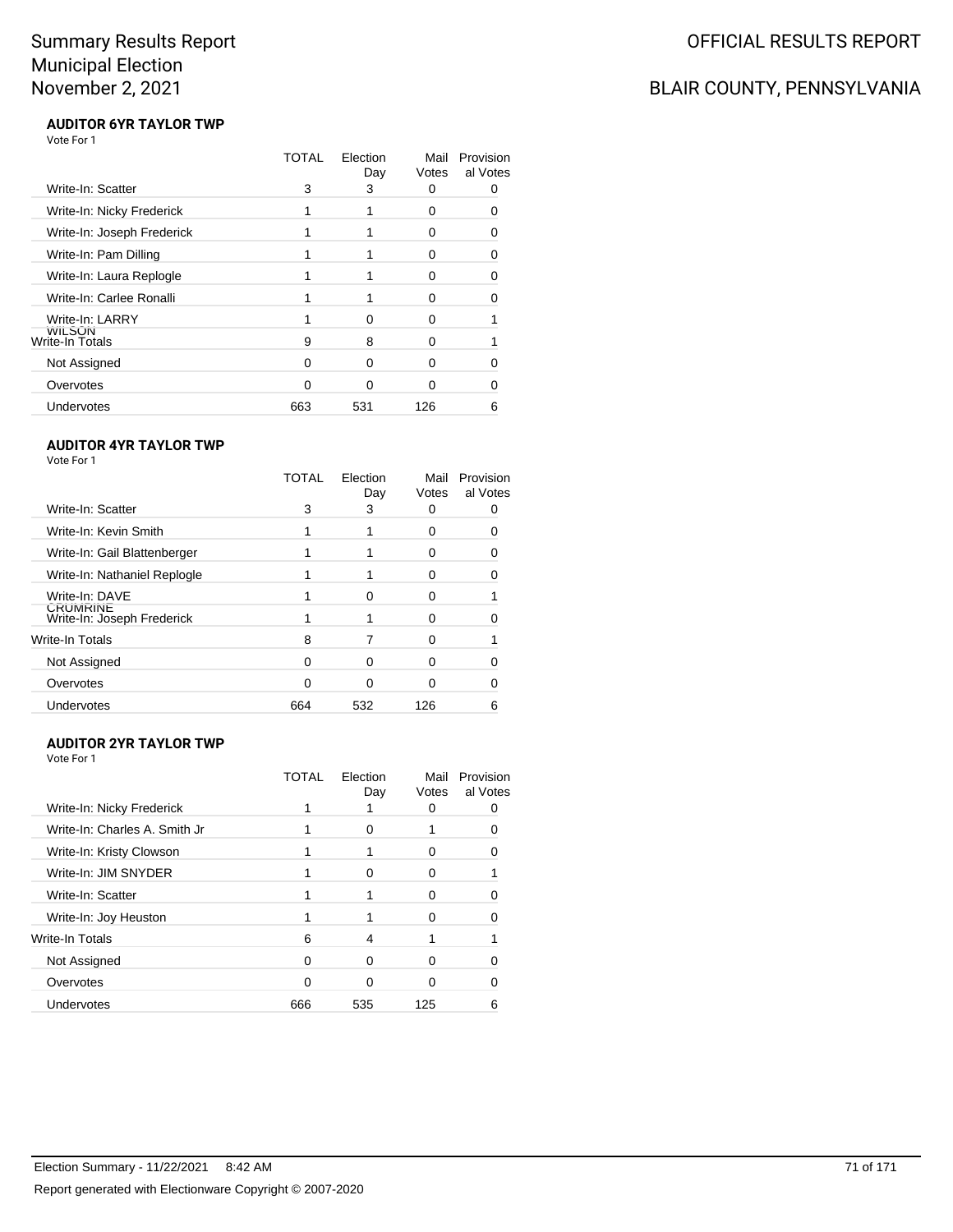# BLAIR COUNTY, PENNSYLVANIA

#### **TAX COLLECTOR TAYLOR TWP** Vote For 1

|                            | TOTAL | Flection<br>Day | Mail<br>Votes | Provision<br>al Votes |
|----------------------------|-------|-----------------|---------------|-----------------------|
| <b>REP JOY A HEUSTON</b>   | 641   | 525             | 109           |                       |
| Write-In: Scatter          |       |                 | 0             | 0                     |
| Write-In: Connie L. Wilson |       |                 | 0             | O                     |
| Write-In Totals            | 2     | 2               | 0             | O                     |
| Not Assigned               | 0     | 0               | 0             | ∩                     |
| Overvotes                  | 0     | 0               | 0             | O                     |
| Undervotes                 | 29    | 12              |               |                       |

#### **CONSTABLE TAYLOR TWP**

| Vote For 1                                |          |                 |                |                       |
|-------------------------------------------|----------|-----------------|----------------|-----------------------|
|                                           | TOTAL    | Election<br>Day | Mail<br>Votes  | Provision<br>al Votes |
| Write-In: Scatter                         | 4        | 3               | 1              |                       |
| Write-In: Ray Benton                      | 2        | 0               | $\overline{2}$ | O                     |
| Write-In: Ethan Replogle                  |          | 1               | $\Omega$       | 0                     |
| Write-In: Joseph Dilling                  |          | 1               | 0              | O                     |
| Write-In: Wayne Bush                      |          | 1               | $\Omega$       | 0                     |
| Write-In: TERRY                           |          | 0               | 0              |                       |
| <b>SNYDER</b><br>Write-In: Travis Clowson |          | 1               | O              | 0                     |
| Write-In: George K Kensinger              |          | 1               | 0              | O                     |
| Write-In: Jim Laird                       |          | 1               | O              |                       |
| Write-In Totals                           | 13       | 9               | 3              |                       |
| Not Assigned                              | $\Omega$ | 0               | 0              |                       |
| Overvotes                                 | $\Omega$ | 0               | 0              | 0                     |
| Undervotes                                | 659      | 530             | 123            | 6                     |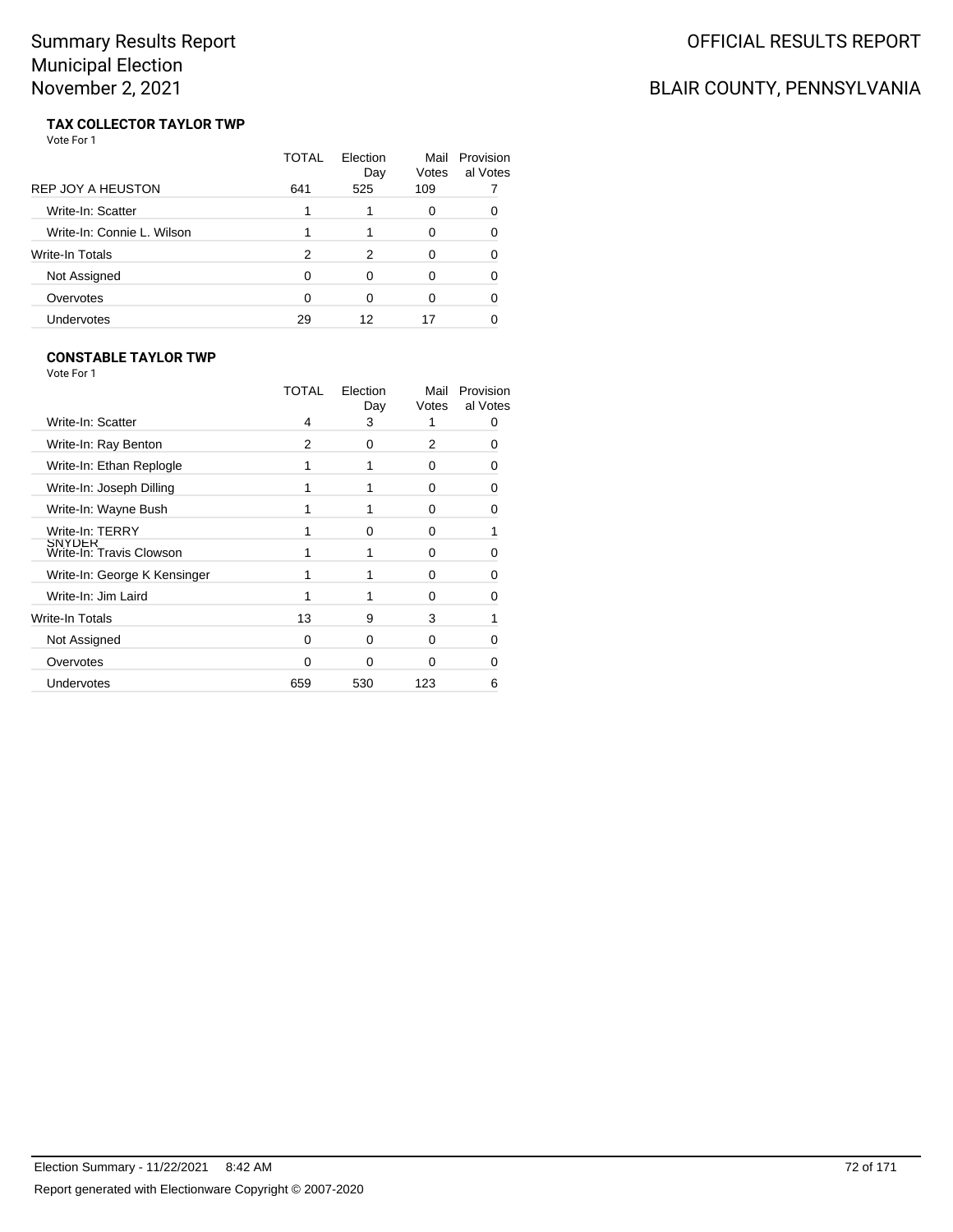### BLAIR COUNTY, PENNSYLVANIA

#### **MAYOR TYRONE BOROUGH** Vote For 1

|                               | TOTAL | Election<br>Day | Mail<br>Votes | Provision<br>al Votes |
|-------------------------------|-------|-----------------|---------------|-----------------------|
| <b>REP WILLIAM LATCHFORD</b>  | 964   | 856             | 106           | 2                     |
| Write-In: Scatter             | 6     | 3               | 3             | 0                     |
| Write-In: David snyder        | 2     | 2               | 0             | 0                     |
| Write-In: Jon Wallace         | 2     | 2               | 0             | 0                     |
| Write-In: Calvin Amato        | 1     | 1               | 0             | 0                     |
| Write-In: James Pritchard     | 1     | 1               | 0             | 0                     |
| Write-In: Mark Black          | 1     | 1               | $\Omega$      | 0                     |
| Write-In: Domenick Castagnola | 1     | 1               | 0             | 0                     |
| Write-In: Ed Krider           | 1     | 1               | 0             | 0                     |
| Write-In: Lucas Rhodes        | 1     | 1               | 0             | 0                     |
| Write-In: Sarah Dane          | 1     | 1               | 0             | 0                     |
| Write-In: Kolby Cowher        | 1     | 1               | 0             | 0                     |
| Write-In: Gary Barr           | 1     | 1               | 0             | 0                     |
| Write-In: William Wiser       | 1     | 1               | 0             | 0                     |
| Write-In: Kimberly Capenos    | 1     | 1               | 0             | 0                     |
| Write-In: Charles B Mills SR  | 1     | 0               | 1             | 0                     |
| Write-In: Charles B. Mills    | 1     | 1               | 0             | 0                     |
| Write-In: Andy Hoover         | 1     | 1               | $\Omega$      | 0                     |
| Write-In: William Fink        | 1     | 1               | 0             | 0                     |
| Write-In: Donald Boytim       | 1     | 1               | 0             | 0                     |
| Write-In: Brad Taylor         | 1     | 1               | 0             | 0                     |
| Write-In: Whitney Preston     | 1     | 1               | 0             | 0                     |
| Write-In: Joe Hosko           | 1     | 1               | 0             | 0                     |
| Write-In: Jim Pritchard       | 1     | 1               | 0             | 0                     |
| <b>Write-In Totals</b>        | 30    | 26              | 4             | 0                     |
| Not Assigned                  | 0     | 0               | 0             | 0                     |
| Overvotes                     | 0     | 0               | 0             | 0                     |
| Undervotes                    | 125   | 98              | 27            | 0                     |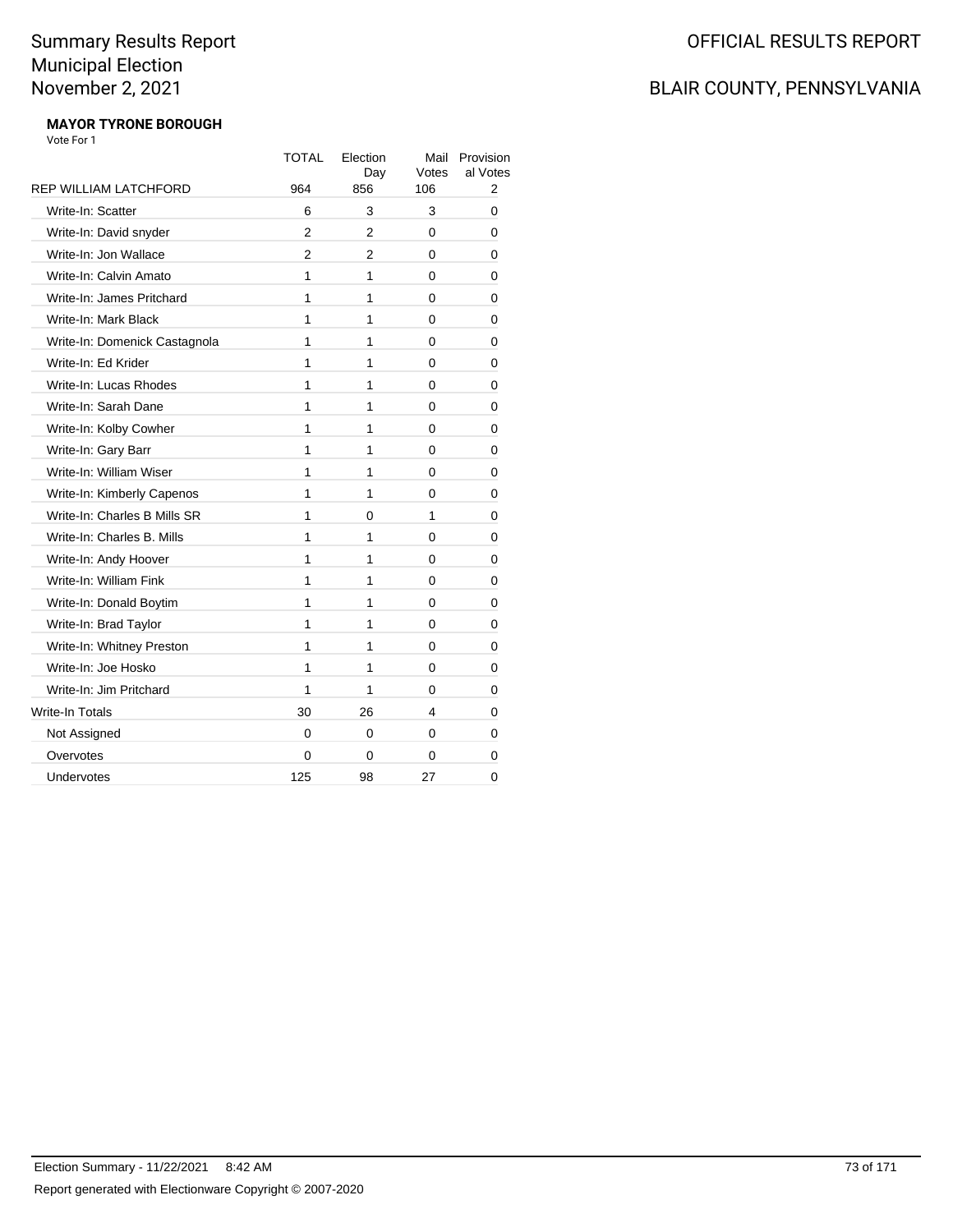## BLAIR COUNTY, PENNSYLVANIA

#### **COUNCIL TYRONE BOROUGH** Vote For 3

|                              | <b>TOTAL</b> | Election<br>Day | Mail<br>Votes | Provision<br>al Votes |
|------------------------------|--------------|-----------------|---------------|-----------------------|
| <b>REP DAVID SNYDER</b>      | 763          | 693             | 68            | 2                     |
| <b>REP SARAH DANE</b>        | 715          | 655             | 59            | 1                     |
| <b>REP ROB POUST</b>         | 588          | 545             | 42            | 1                     |
| <b>LIB DEVON HENNINGER</b>   | 387          | 359             | 28            | 0                     |
| <b>DEM TAMMY M WILLS</b>     | 322          | 250             | 72            | 0                     |
| <b>DEM KIMBERLY CAPENOS</b>  | 147          | 99              | 48            | 0                     |
| <b>DEM LAVENDER CAPENOS-</b> | 140          | 100             | 40            | 0                     |
| Write-In: Dale Ellenberger   | 3            | 3               | 0             | 0                     |
| Write-In: Mike Ellenberger   | 2            | 2               | 0             | 0                     |
| Write-In: Gunter Volders     | 1            | 1               | $\Omega$      | 0                     |
| Write-In: Whitney Preston    | 1            | 1               | 0             | 0                     |
| Write-In: Dave Snyder        | 1            | 1               | 0             | 0                     |
| Write-In: Devon Henniger     | 1            | 1               | 0             | 0                     |
| Write-In: Derek Price        | 1            | 1               | $\Omega$      | 0                     |
| Write-In: Scatter            | 1            | 1               | 0             | 0                     |
| Write-In: Chris Mirroni      | 1            | 1               | $\Omega$      | 0                     |
| Write-In: Dereck Price       | 1            | 1               | $\Omega$      | 0                     |
| Write-In: Kris Laird         | 1            | 1               | $\Omega$      | 0                     |
| Write-In: Chris Morroni      | 1            | 1               | 0             | 0                     |
| <b>Write-In Totals</b>       | 15           | 15              | $\Omega$      | 0                     |
| Not Assigned                 | 0            | $\Omega$        | $\Omega$      | 0                     |
| Overvotes                    | 63           | 42              | 21            | 0                     |
| Undervotes                   | 217          | 182             | 33            | 2                     |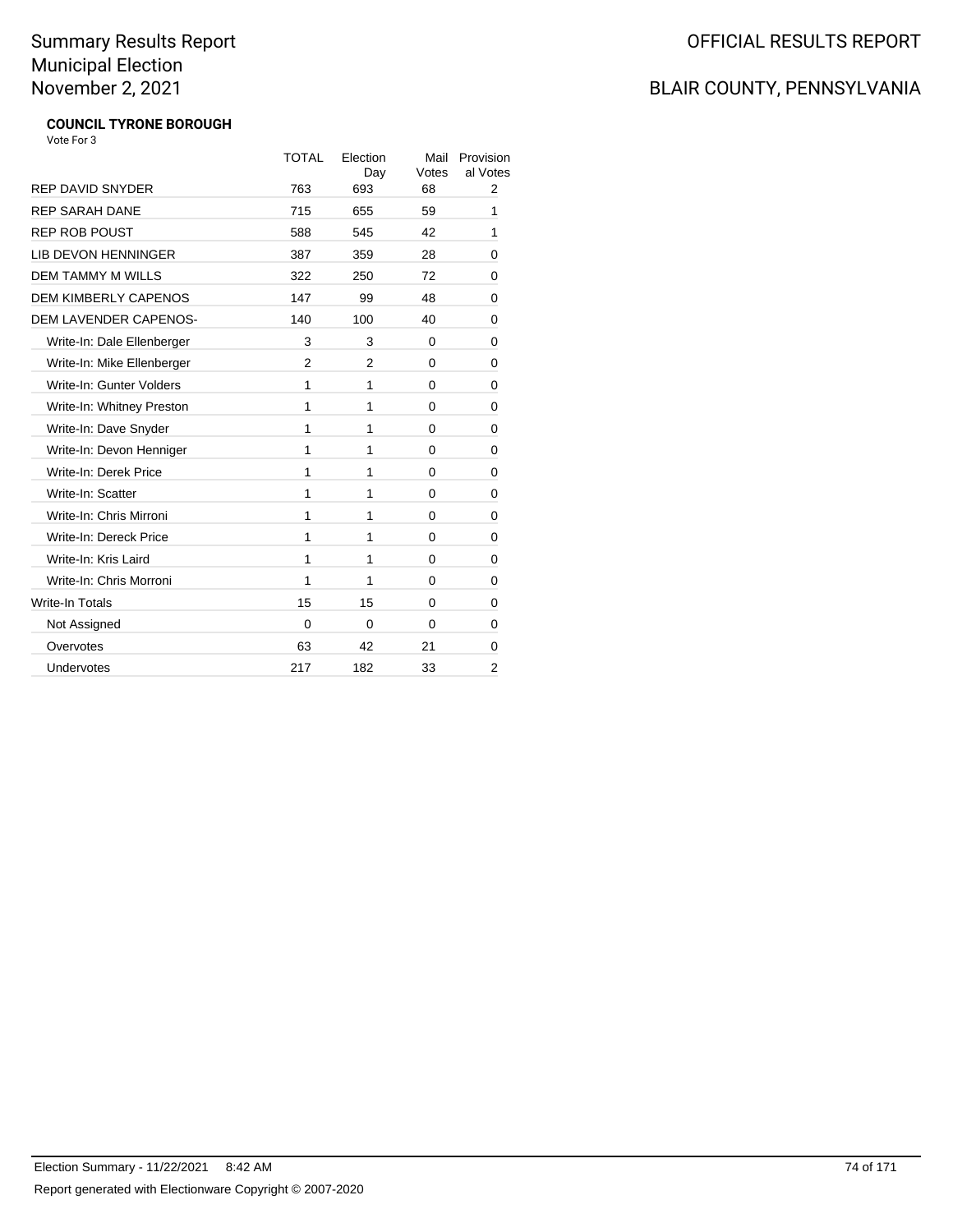### BLAIR COUNTY, PENNSYLVANIA

#### **CONSTABLE TYRONE BOROUGH** Vote For 1

|                               | TOTAL | Election<br>Day | Mail<br>Votes | Provision<br>al Votes |
|-------------------------------|-------|-----------------|---------------|-----------------------|
| <b>REP CHARLES B MILLS SR</b> | 861   | 765             | 94            | 2                     |
| Write-In: Scatter             | 6     | 4               | 2             | 0                     |
| Write-In: Dustin Conrad       | 4     | 3               | 1             | 0                     |
| Write-In: Gary Watters        | 1     | 1               | 0             | 0                     |
| Write-In: Shirley Dawson      | 1     | 0               | 1             | 0                     |
| Write-In: Hannah Yaudes       | 1     | 1               | 0             | 0                     |
| Write-In: Ed Krider           | 1     | 1               | 0             | 0                     |
| Write-In: Terry W Tate Jr.    | 1     | 1               | 0             | 0                     |
| Write-In: William Wiser       | 1     | 1               | 0             | 0                     |
| Write-In: Jessica Walk        | 1     | 1               | $\Omega$      | 0                     |
| Write-In: Shawn Eckenrode     | 1     | 1               | 0             | 0                     |
| Write-In: Matthew Yarnell     | 1     | 1               | 0             | 0                     |
| Write-In: Sarah Dane          | 1     | 1               | 0             | 0                     |
| Write-In: Gerald R. Lynn      | 1     | 1               | 0             | 0                     |
| Write-In: Ken Patterson II    | 1     | 1               | 0             | 0                     |
| Write-In: Stephen Hanzik      | 1     | 1               | 0             | 0                     |
| Write-In: William C. Fink     | 1     | 1               | 0             | 0                     |
| Write-In: Thadeus Graham      | 1     | 1               | 0             | 0                     |
| <b>Write-In Totals</b>        | 25    | 21              | 4             | 0                     |
| Not Assigned                  | 0     | 0               | 0             | 0                     |
| Overvotes                     | 0     | 0               | 0             | 0                     |
| Undervotes                    | 233   | 194             | 39            | 0                     |

#### **SUPERVISOR 6YR TYRONE TWP**

|                           | TOTAL | Election<br>Day | Mail<br>Votes | Provision<br>al Votes |
|---------------------------|-------|-----------------|---------------|-----------------------|
| REP ANDREW ELLENBERGER    | 315   | 287             | 26            | 2                     |
| Write-In: Gary Long       | 5     | 5               | 0             | n                     |
| Write-In: Scatter         | 5     | 4               |               |                       |
| Write-In: Leigh Irvin     |       | 1               | 0             | O                     |
| Write-In: Bob Wise        |       | O               |               | n                     |
| Write-In: Diane L. Strohm |       |                 | O             |                       |
| Write-In: Todd Lewis      |       |                 | 0             | ∩                     |
| Write-In: Leigh Irving    |       |                 | 0             |                       |
| Write-In Totals           | 15    | 13              | 2             |                       |
| Not Assigned              | 0     | 0               | 0             | O                     |
| Overvotes                 | 0     | ∩               | O             |                       |
| Undervotes                | 68    | 41              | 27            |                       |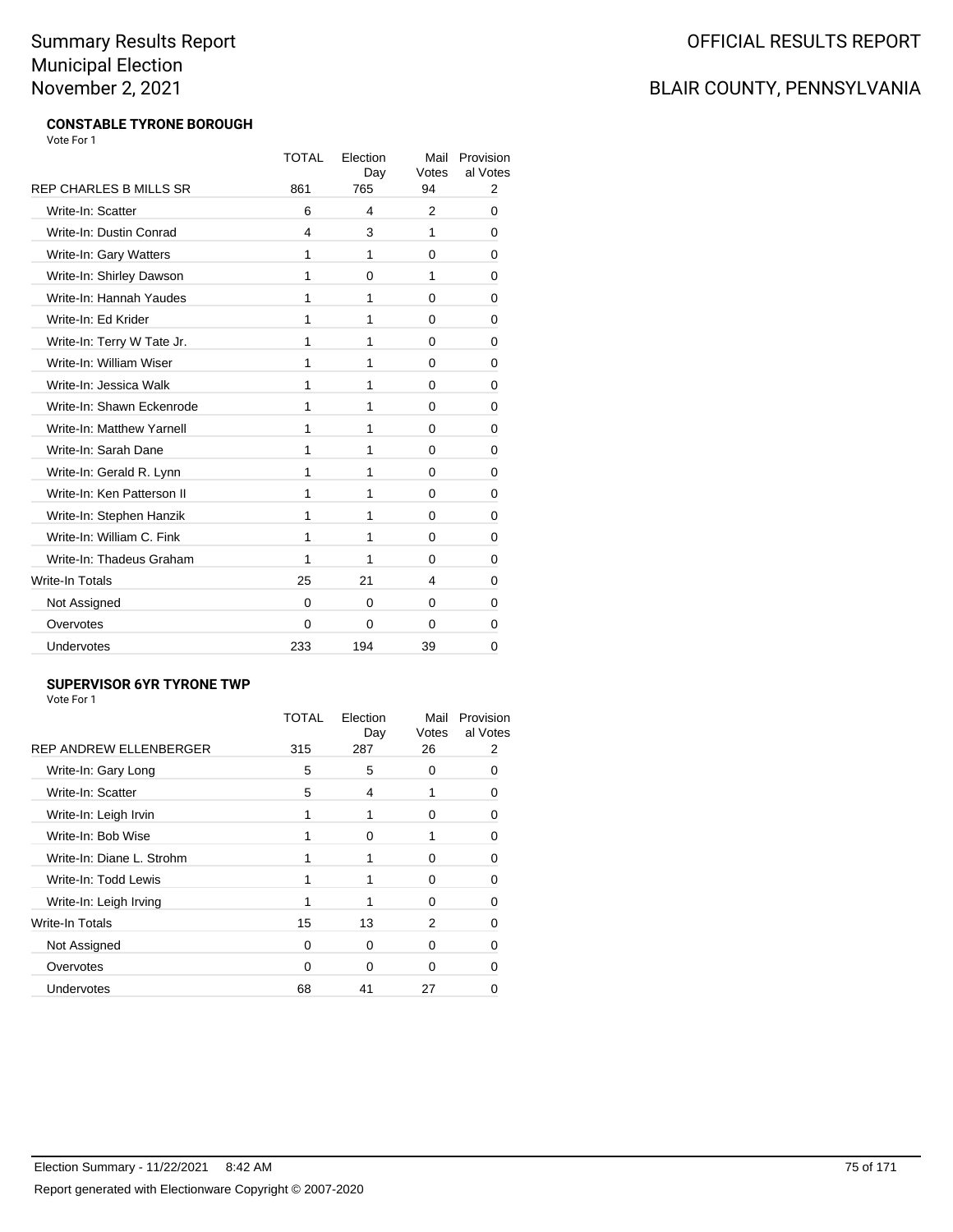### BLAIR COUNTY, PENNSYLVANIA

#### **SUPERVISOR 4YR TYRONE TWP** Vote For 1

|                              | TOTAL | Election<br>Day | Mail<br>Votes | Provision<br>al Votes |
|------------------------------|-------|-----------------|---------------|-----------------------|
| <b>REP SCOTT LOVELL</b>      | 323   | 297             | 24            | 2                     |
| Write-In: Ron Wise           | 2     | 0               | 2             |                       |
| Write-In: Scatter            | 2     | 2               | 0             | O                     |
| Write-In: Andy Harpster      |       | 0               |               | n                     |
| Write-In: Todd Lewis         |       |                 | 0             | Ω                     |
| Write-In: Diane L. Strohm    |       |                 | ŋ             | O                     |
| Write-In: Cletus Steinbeiser |       |                 | O             |                       |
| Write-In: Leigh Irving       | 1     |                 | 0             | n                     |
| Write-In Totals              | 9     | 6               | 3             | O                     |
| Not Assigned                 | O     | 0               | 0             |                       |
| Overvotes                    | 0     | 0               | 0             |                       |
| Undervotes                   | 66    | 38              | 28            |                       |

#### **AUDITOR 6YR TYRONE TWP**

| Vote For |  |
|----------|--|
|----------|--|

| <b>TOTAL</b> | Election<br>Day | Mail<br>Votes | Provision<br>al Votes |
|--------------|-----------------|---------------|-----------------------|
| 345          | 315             | 28            |                       |
| 3            | 3               | 0             | 0                     |
| 2            | 0               | 2             | 0                     |
| 2            | 0               | 2             |                       |
|              |                 | 0             |                       |
| 8            | 4               | 4             |                       |
| $\Omega$     | 0               | $\Omega$      |                       |
| 0            | 0               | 0             | 0                     |
| 45           | 22              | 23            |                       |
|              |                 |               |                       |

#### **AUDITOR 2YR TYRONE TWP** Vote For 1

|                            | TOTAL | Election<br>Day | Mail<br>Votes | Provision<br>al Votes |
|----------------------------|-------|-----------------|---------------|-----------------------|
| Write-In: Scatter          | 8     | 8               | 0             |                       |
| Write-In: Gloria J Stultz  | 2     | 0               | 2             | 0                     |
| Write-In: Ron Wise         | 2     | 0               | 2             | 0                     |
| Write-In: Fred Amick       | 1     | 1               | 0             | 0                     |
| Write-In: James Ott        |       | $\Omega$        | 1             | O                     |
| Write-In: Rachel Detwiler  | 1     | 1               | 0             | 0                     |
| Write-In: Todd Lewis       | 1     | 1               | $\Omega$      | 0                     |
| Write-In: Diane L. Strohm  |       | 1               | $\Omega$      | 0                     |
| Write-In: Randall Diehl    |       | 1               | 0             | 0                     |
| Write-In: Penelope Black   |       | 1               | $\Omega$      | $\Omega$              |
| Write-In: Randall F. Diehl |       | 1               | $\Omega$      | 0                     |
| Write-In Totals            | 20    | 15              | 5             | 0                     |
| Not Assigned               | 0     | 0               | 0             | 0                     |
| Overvotes                  | 0     | $\Omega$        | 0             |                       |
| <b>Undervotes</b>          | 378   | 326             | 50            | 2                     |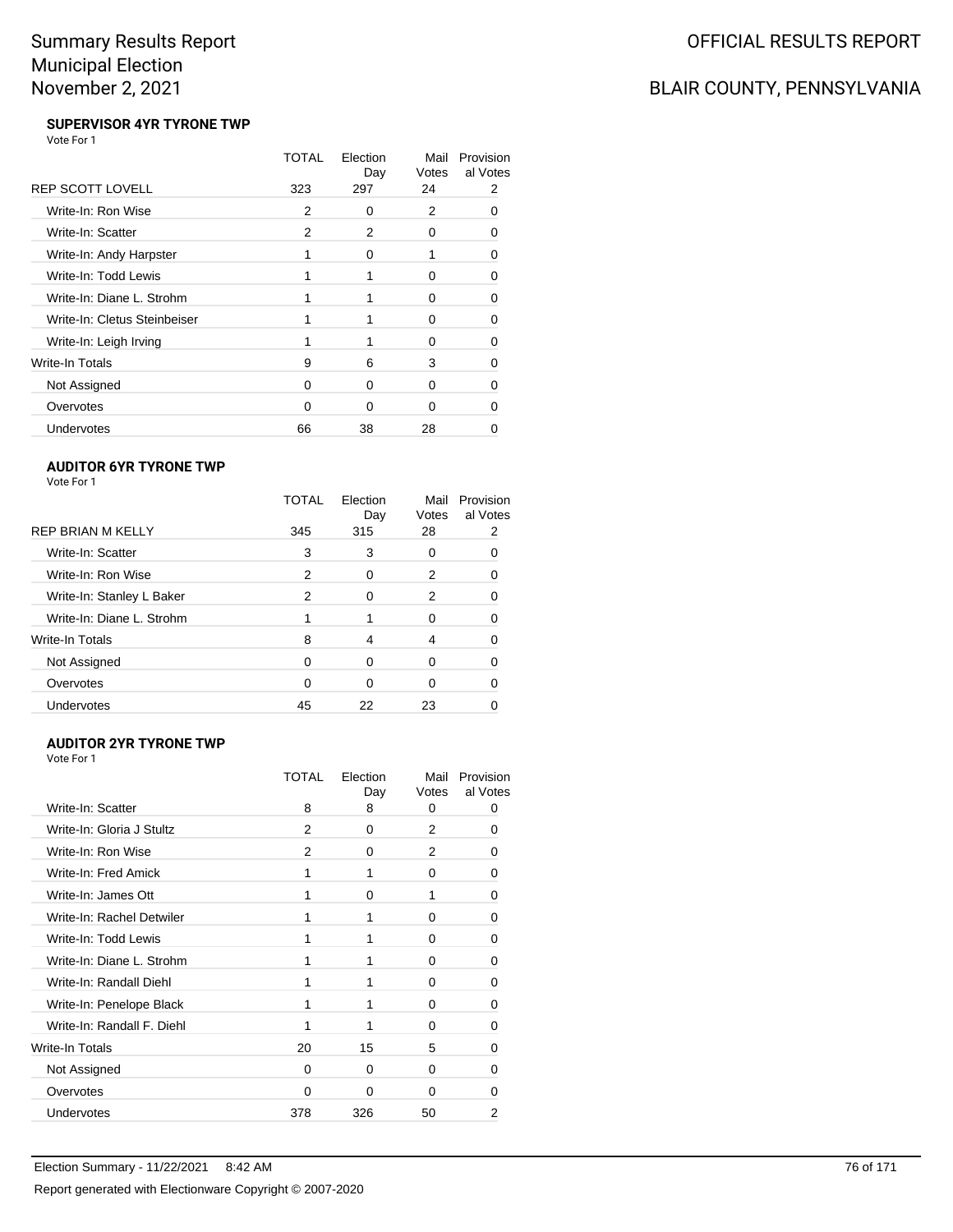### BLAIR COUNTY, PENNSYLVANIA

#### **TAX COLLECTOR TYRONE TWP** Vote For 1

|                             | TOTAL | Flection<br>Day | Mail<br>Votes | Provision<br>al Votes |
|-----------------------------|-------|-----------------|---------------|-----------------------|
| <b>REP JOHN H BOLLINGER</b> | 361   | 317             | 42            | 2                     |
| Write-In: Scatter           |       |                 | 0             | O                     |
| Write-In: Diane L. Strohm   |       |                 | 0             | O                     |
| Write-In Totals             | 2     | 2               | 0             | O                     |
| Not Assigned                | 0     | 0               | 0             | ∩                     |
| Overvotes                   | 0     | 0               | 0             | O                     |
| Undervotes                  | 35    | 22              | 13            |                       |

#### **CONSTABLE TYRONE TWP**

| Vote For 1                  |              |                 |               |                       |
|-----------------------------|--------------|-----------------|---------------|-----------------------|
|                             | TOTAL        | Election<br>Day | Mail<br>Votes | Provision<br>al Votes |
| Write-In: Scatter           | 6            | 6               | 0             | 0                     |
| Write-In: Ron Wise          | 2            | 0               | 2             | 0                     |
| Write-In: Cletus Steinbiser | 1            | 1               | 0             | O                     |
| Write-In: Diane L. Strohm   | 1            | 1               | 0             | O                     |
| Write-In: Richard Kruise    | 1            | 1               | 0             | 0                     |
| Write-In: Fred Amick        | 1            | 1               | 0             | n                     |
| Write-In: James Ott         | 1            | $\Omega$        | 1             | O                     |
| Write-In: Lucas Sipes       | 1            | 1               | $\Omega$      | ŋ                     |
| Write-In: Erik Weaver       |              | 1               | <sup>0</sup>  | n                     |
| Write-In: Gary Long         | 1            | 1               | 0             | 0                     |
| Write-In Totals             | 16           | 13              | 3             | ŋ                     |
| Not Assigned                | <sup>0</sup> | $\Omega$        | 0             | O                     |
| Overvotes                   | $\Omega$     | 0               | 0             | 0                     |
| Undervotes                  | 382          | 328             | 52            | 2                     |
|                             |              |                 |               |                       |

#### **MAYOR WILLIAMSBURG BOROUGH**

| REP THEODORE R HYLE<br>296<br>272<br>24 |  |
|-----------------------------------------|--|
|                                         |  |
| Write-In: Anprei A. Merritts<br>0       |  |
| Write-In: Lawerance Cardone<br>ŋ        |  |
| Write-In: James Foreso<br>ŋ             |  |
| Write-In: Ryan McChessney<br>ŋ          |  |
| Write-In: David Houck<br>ŋ              |  |
| Write-In: Bruce Hamilton<br>∩           |  |
| Write-In Totals<br>5<br>6               |  |
| Not Assigned<br>∩<br>ŋ<br>0             |  |
| Overvotes<br>∩<br>∩<br>n                |  |
| Undervotes<br>51<br>42<br>9             |  |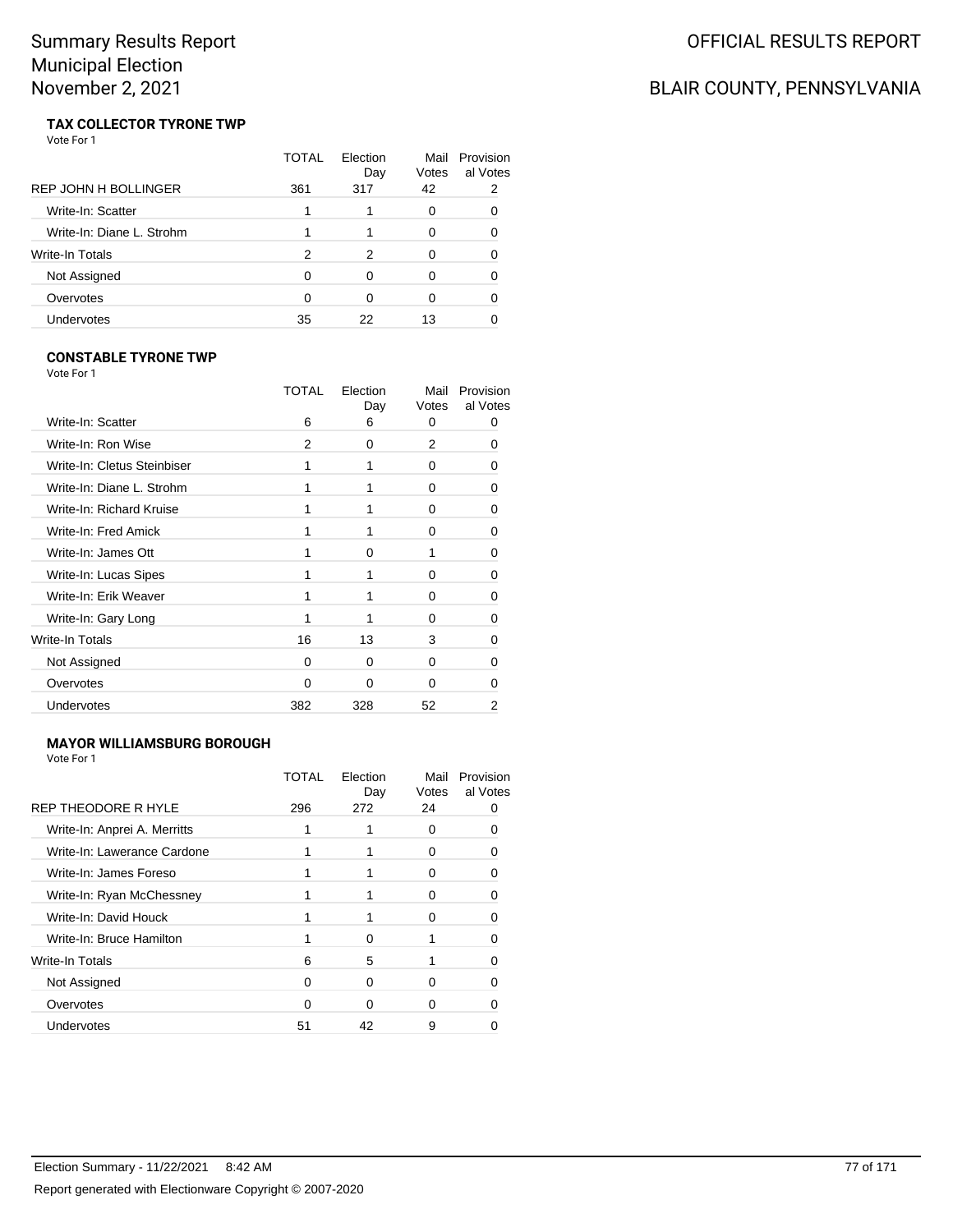#### **COUNCIL 4YR WILLIAMSBURG BOROUGH** Vote For 4

|                                | TOTAL          | Election<br>Day | Mail<br>Votes | Provision<br>al Votes |
|--------------------------------|----------------|-----------------|---------------|-----------------------|
| <b>REP BRUCE A HAMILTON</b>    | 262            | 241             | 21            | 0                     |
| REP EDGAR C PATTERSON          | 246            | 224             | 22            | 0                     |
| REP PAULA A HAMILTON           | 234            | 216             | 18            | 0                     |
| REP DENNIS J HAMMEL            | 184            | 173             | 11            | 0                     |
| <b>DEM JONATHAN M DETWILER</b> | 155            | 129             | 26            | 0                     |
| Write-In: Joseph Detwiler      | 8              | 8               | 0             | 0                     |
| Write-In: Scatter              | 2              | 2               | 0             | 0                     |
| Write-In: Curtis Greaser       | $\mathfrak{p}$ | 2               | 0             | 0                     |
| Write-In: Joseph Detweiler     | 1              | 1               | 0             | 0                     |
| Write-In: Patricia Bell-Rodman | 1              | 1               | 0             | 0                     |
| Write-In: Joe Detwiler         | 1              | 1               | 0             | 0                     |
| Write-In: Timothy Tate         | 1              | 1               | 0             | 0                     |
| Write-In: Janice Merritts      | 1              | 1               | 0             | 0                     |
| Write-In: Dustin Prough        | 1              | 1               | 0             | 0                     |
| Write-In Totals                | 18             | 18              | 0             | 0                     |
| Not Assigned                   | $\Omega$       | 0               | 0             | 0                     |
| Overvotes                      | $\Omega$       | 0               | 0             | 0                     |
| Undervotes                     | 313            | 275             | 38            | 0                     |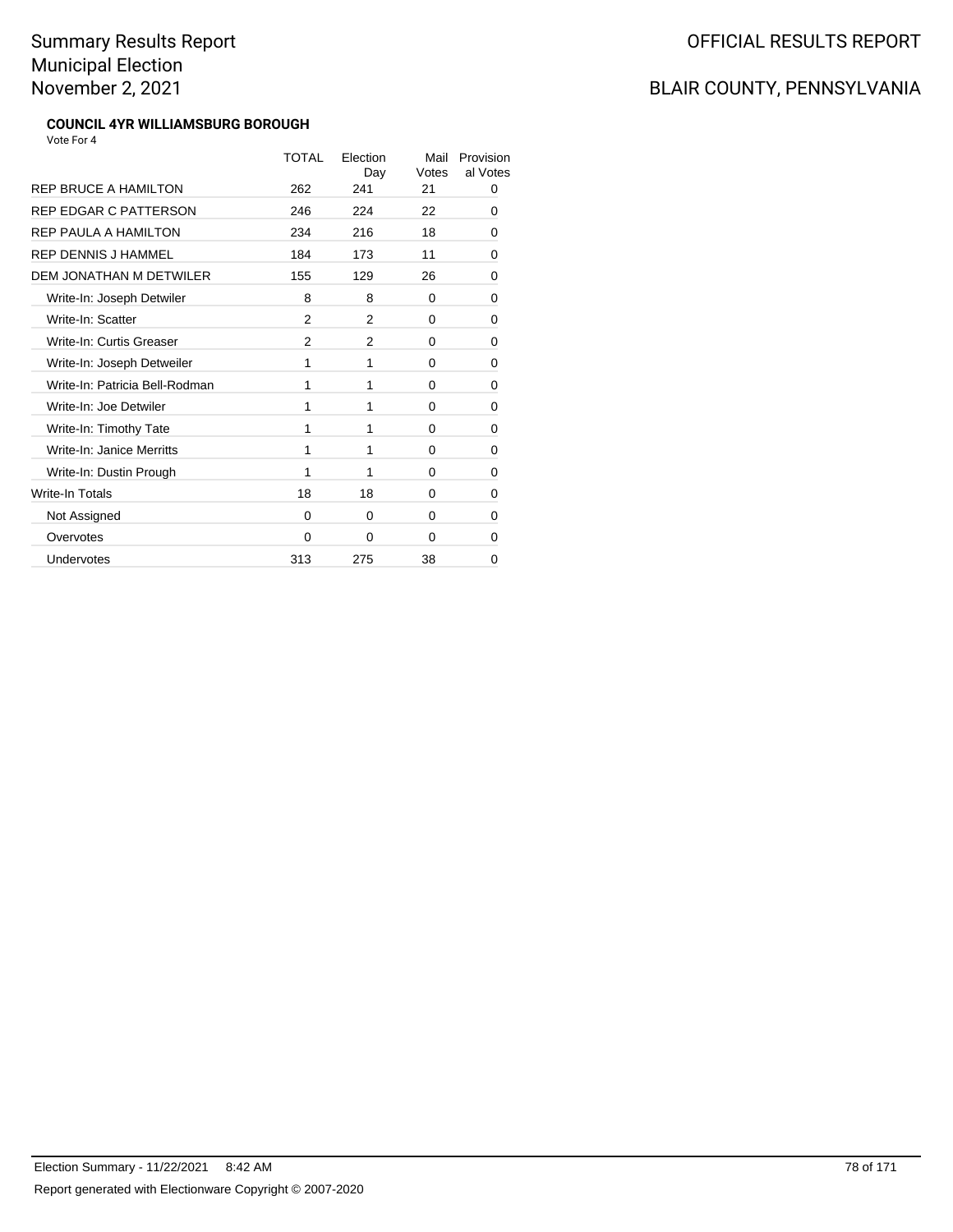#### **COUNCIL 2YR WILLIAMSBURG BOROUGH** Vote For 1

| <b>TOTAL</b> | Election<br>Day | Mail<br>Votes | Provision<br>al Votes |
|--------------|-----------------|---------------|-----------------------|
| 3            | 3               | 0             | 0                     |
| 3            | 3               | 0             | 0                     |
| 3            | 3               | 0             | 0                     |
| 3            | 3               | 0             | 0                     |
| 1            | 1               | 0             | 0                     |
| 1            | 1               | 0             | 0                     |
| 1            | 1               | 0             | 0                     |
| 1            | 1               | 0             | 0                     |
| 1            | 1               | 0             | 0                     |
| 1            | 1               | 0             | 0                     |
| 1            | 1               | 0             | 0                     |
| 1            | 1               | 0             | 0                     |
| 1            | 1               | 0             | 0                     |
| 1            | 1               | 0             | 0                     |
| 1            | 1               | 0             | 0                     |
| 1            | 0               | 1             | 0                     |
| 1            | 1               | 0             | 0                     |
| 1            | 1               | 0             | 0                     |
| 1            | $\Omega$        | 1             | 0                     |
| 1            | 1               | 0             | 0                     |
| 28           | 26              | 2             | 0                     |
| 0            | 0               | 0             | 0                     |
| 0            | 0               | 0             | 0                     |
| 325          | 293             | 32            | 0                     |
|              |                 |               |                       |

#### **AUDITOR 6YR WILLIAMSBURG BOROUGH**

Vote For 1

|                             | TOTAI | Election<br>Day | Mail<br>Votes | Provision<br>al Votes |
|-----------------------------|-------|-----------------|---------------|-----------------------|
| Write-In: Scatter           | 4     | 4               |               |                       |
| Write-In: David Myers       | 2     |                 |               |                       |
| Write-In: Darrin McChessney |       |                 | 0             |                       |
| Write-In: Irvin Westover    |       |                 | 0             |                       |
| Write-In: Lisa Dishong      |       | O               |               |                       |
| Write-In: Carlee Ranalli    |       | O               |               |                       |
| Write-In Totals             | 10    |                 | 3             |                       |
| Not Assigned                | 0     | ∩               | Ω             |                       |
| Overvotes                   | n     |                 |               |                       |
| Undervotes                  | 343   | 312             | 31            |                       |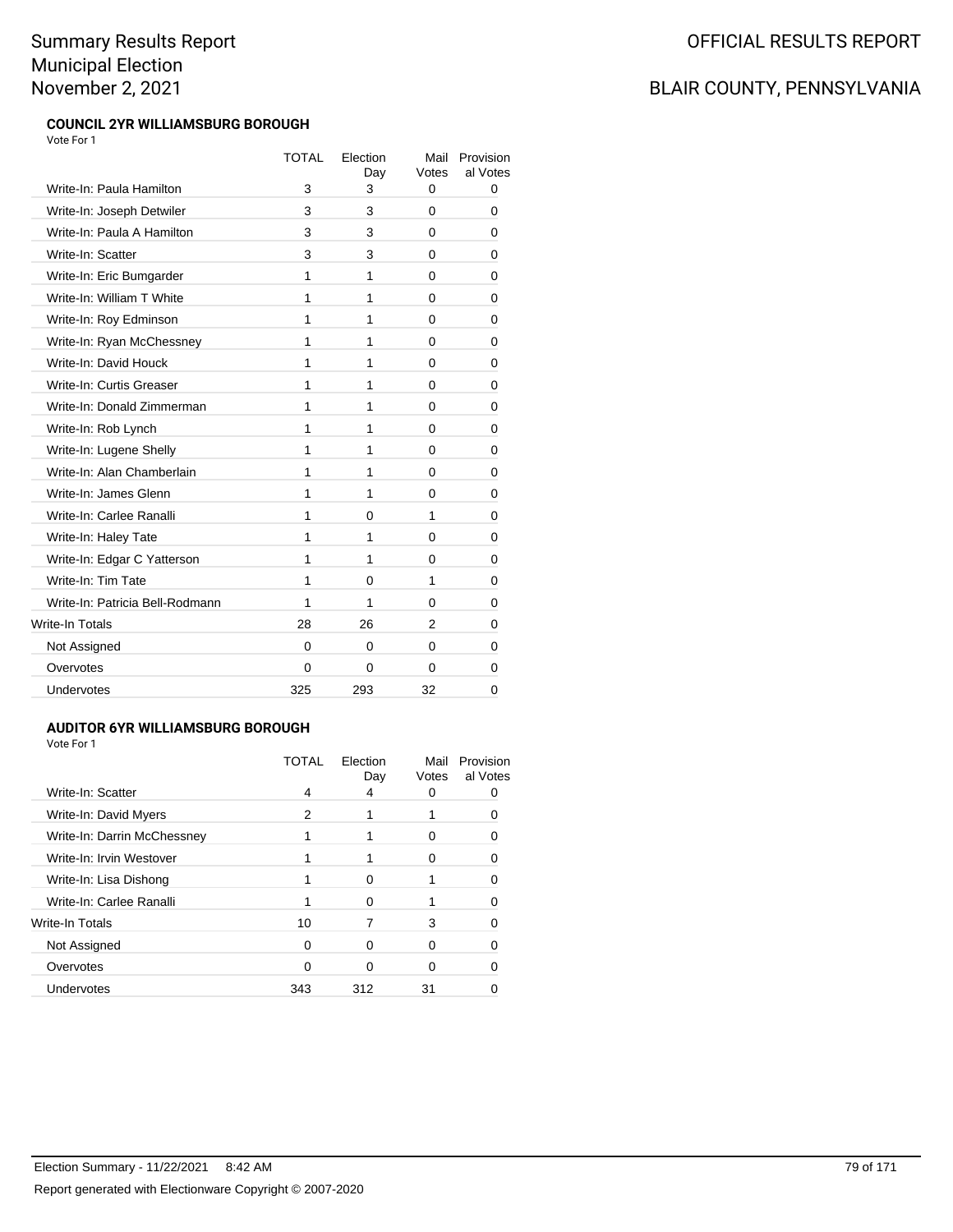### OFFICIAL RESULTS REPORT

## BLAIR COUNTY, PENNSYLVANIA

#### **AUDITOR 4YR WILLIAMSBURG BOROUGH** Vote For 1

|                             | TOTAL | Election<br>Day | Mail<br>Votes | Provision<br>al Votes |
|-----------------------------|-------|-----------------|---------------|-----------------------|
| Write-In: Scatter           | 3     | 3               | 0             |                       |
| Write-In: Harry Mullins     | 2     |                 |               |                       |
| Write-In: Miss Merritts     |       |                 | 0             |                       |
| Write-In: William T White   |       |                 | 0             | O                     |
| Write-In: Darrin McChessney |       |                 | 0             |                       |
| Write-In: Kimberly Westover |       |                 | 0             |                       |
| Write-In: Carlee Ranalli    |       | ∩               |               |                       |
| Write-In Totals             | 10    | 8               | 2             |                       |
| Not Assigned                | Ω     | $\Omega$        | 0             |                       |
| Overvotes                   | O     | ∩               | O             |                       |
| Undervotes                  | 343   | 311             | 32            |                       |

#### **AUDITOR 2YR WILLIAMSBURG BOROUGH**

Vote For 1

| TOTAL | Election<br>Day | Mail<br>Votes | Provision<br>al Votes |
|-------|-----------------|---------------|-----------------------|
| 5     | 5               | O             |                       |
|       |                 | 0             |                       |
|       |                 |               |                       |
|       |                 |               | ∩                     |
|       |                 | 0             |                       |
|       |                 | O             |                       |
| 10    | 8               | 2             | O                     |
| 0     | n               | 0             |                       |
| 0     | n               | O             |                       |
| 343   | 311             | 32            |                       |
|       |                 |               |                       |

#### **TAX COLLECTOR WILLIAMSBURG BOROUGH**

| <b>REP DAVID H MYERS</b>      | TOTAL<br>303 | Flection<br>Day<br>280 | Mail<br>Votes<br>23 | Provision<br>al Votes |
|-------------------------------|--------------|------------------------|---------------------|-----------------------|
|                               |              |                        |                     |                       |
| Write-In: Jonathan M Detwiler |              | 0                      |                     |                       |
| <b>Write-In Totals</b>        |              | 0                      |                     |                       |
| Not Assigned                  | O            | Ω                      |                     |                       |
| Overvotes                     | O            | 0                      | O                   |                       |
| Undervotes                    | 49           | 39                     | 10                  |                       |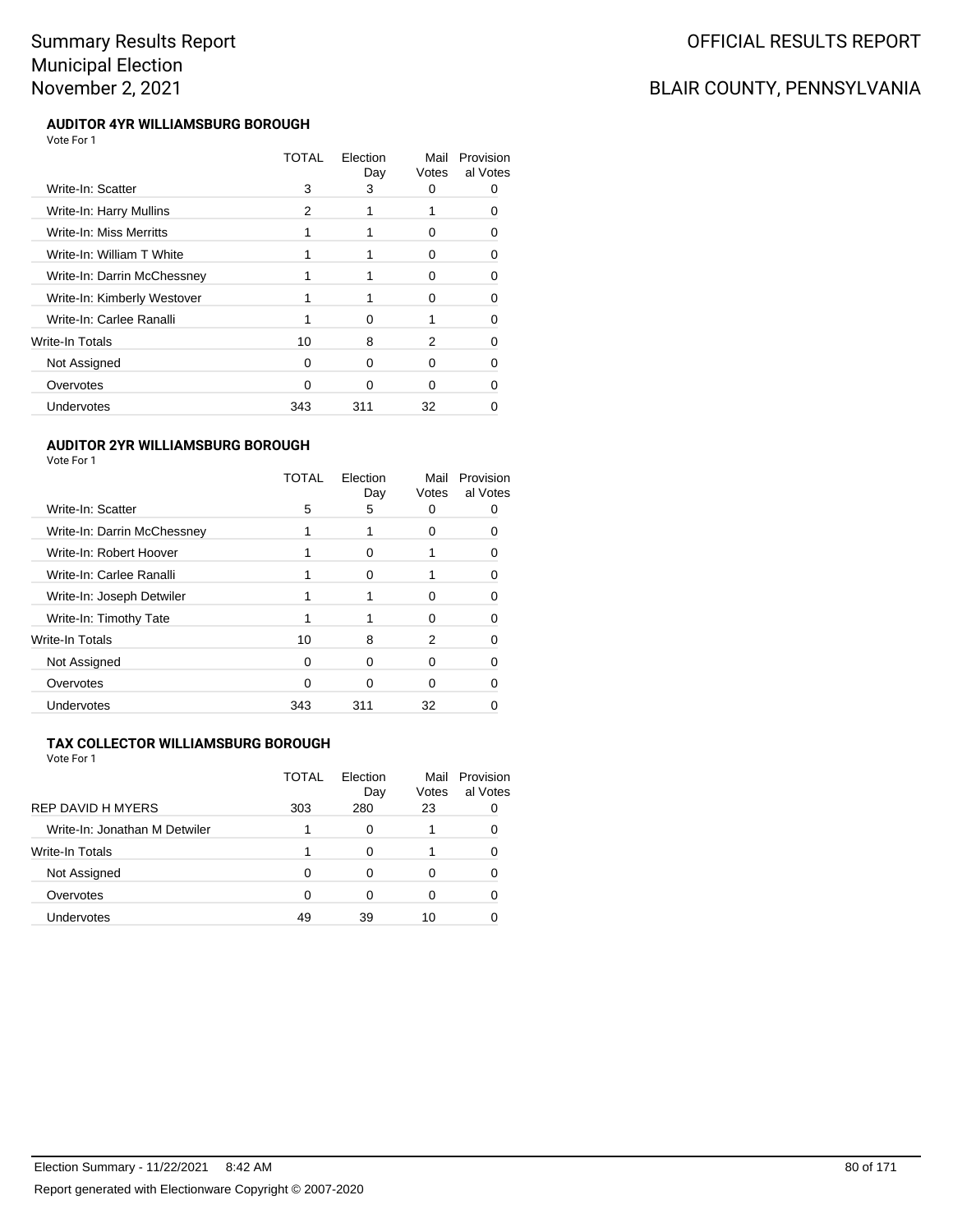#### **CONSTABLE WILLIAMSBURG BOROUGH** Vote For 1

|                                   | TOTAL | Election<br>Day | Mail<br>Votes | Provision<br>al Votes |
|-----------------------------------|-------|-----------------|---------------|-----------------------|
| Write-In: Scatter                 | 3     | 3               | 0             | 0                     |
| Write-In: Joseph Detwiler         | 1     | 1               | 0             | Ω                     |
| Write-In: Bruce Hamilton          | 1     | O               | 1             | Ω                     |
| Write-In: Lawrence D. Cardone Jr. | 1     |                 | 0             | 0                     |
| Write-In: Jonathan M Detwiler     |       |                 | <sup>0</sup>  | O                     |
| Write-In: Joel Ake                | 1     |                 | 0             | 0                     |
| Write-In: Matthew Dixon           | 1     | O               | 1             | 0                     |
| Write-In: Harry Mullins           |       |                 | 0             | 0                     |
| Write-In: David Ellis             | 1     | 1               | $\Omega$      | O                     |
| Write-In: Ryan D Price            | 1     |                 | 0             | 0                     |
| Write-In Totals                   | 12    | 10              | 2             | O                     |
| Not Assigned                      | 0     | <sup>0</sup>    | <sup>0</sup>  | n                     |
| Overvotes                         | 0     | O               | 0             | n                     |
| Undervotes                        | 341   | 309             | 32            |                       |
|                                   |       |                 |               |                       |

#### **SUPERVISOR WOODBURY TWP** Vote For 1

|                            | TOTAL    | Election<br>Day | Mail<br>Votes | Provision<br>al Votes |
|----------------------------|----------|-----------------|---------------|-----------------------|
| <b>REP JOE LANSBERRY</b>   | 345      | 321             | 24            | Ω                     |
| Write-In: Ed Clark         | 5        | 5               | $\Omega$      |                       |
| Write-In: Keith Carper     | 2        | 2               | 0             | O                     |
| Write-In: Jim Biddle       |          |                 | 0             | 0                     |
| Write-In: Paul Harclerode  |          | 0               | 1             |                       |
| Write-In: Dylan Shultz     |          | 1               | $\Omega$      | 0                     |
| Write-In: Mike Oxhard      |          |                 | 0             | 0                     |
| Write-In: George Frye      |          |                 | $\Omega$      | n                     |
| Write-In: Daniel Verbonitz |          |                 | 0             | O                     |
| <b>Write-In Totals</b>     | 13       | 12              |               | 0                     |
| Not Assigned               | $\Omega$ | 0               | $\Omega$      | n                     |
| Overvotes                  | O        | ∩               | 0             |                       |
| Undervotes                 | 46       | 39              | 6             |                       |

#### **AUDITOR 6YR WOODBURY TWP**

|  | Vote For 1 |  |  |
|--|------------|--|--|
|  |            |  |  |

|                             | TOTAI | Election<br>Day | Mail<br>Votes | Provision<br>al Votes |
|-----------------------------|-------|-----------------|---------------|-----------------------|
| Write-In: Scatter           | 5     | 5               |               |                       |
| Write-In: Susan Camerato    |       |                 | $\mathbf{0}$  |                       |
| Write-In: Dave Sollenberger |       | o               |               | n                     |
| Write-In: Eileen Dover      |       |                 | O             |                       |
| Write-In: Clarabelle Cow    |       | 0               |               |                       |
| Write-In Totals             | 9     |                 | 2             | n                     |
| Not Assigned                | 0     | o               | O             |                       |
| Overvotes                   | 0     | 0               | O             |                       |
| Undervotes                  | 395   | 365             | 29            |                       |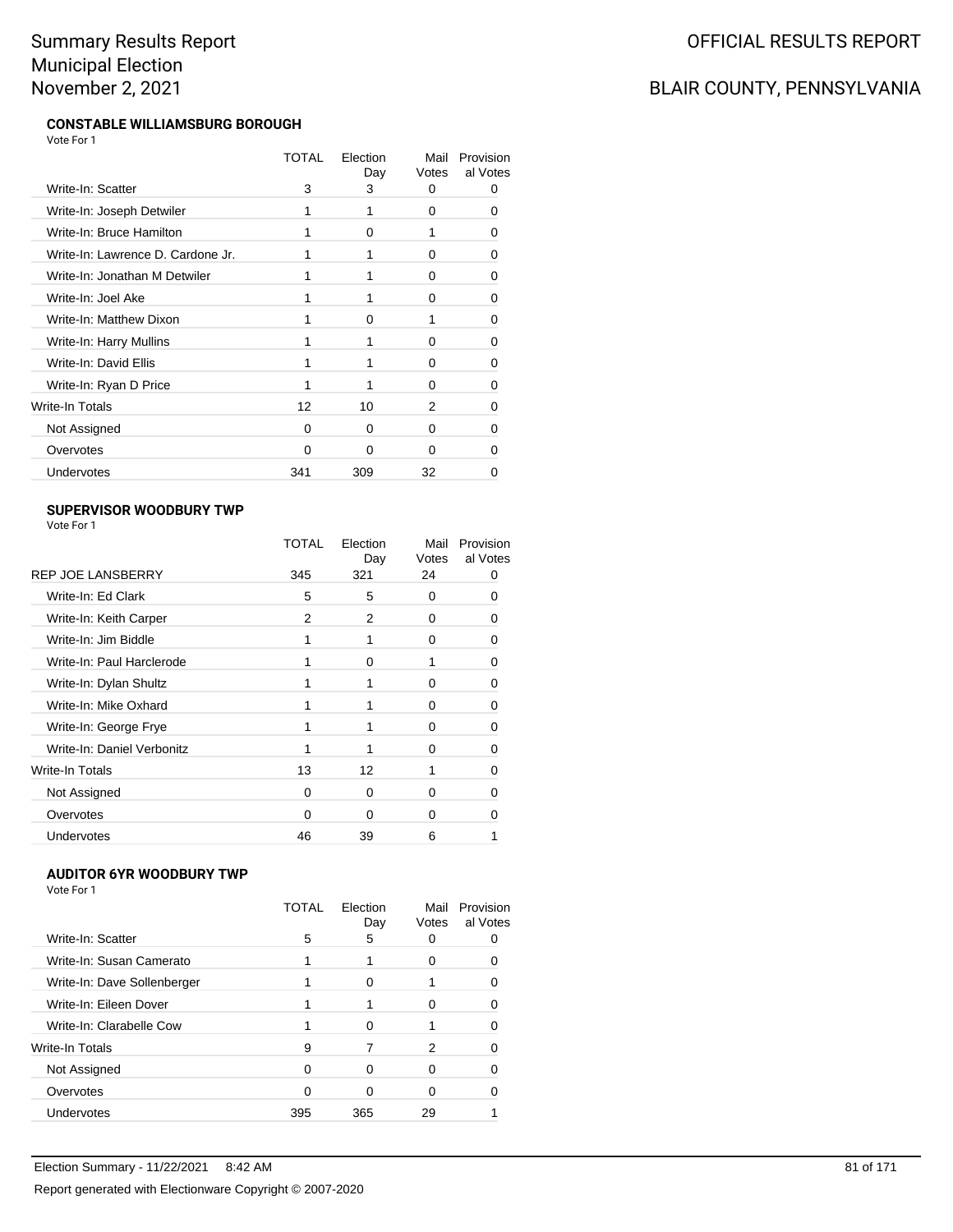## BLAIR COUNTY, PENNSYLVANIA

#### **AUDITOR 4YR WOODBURY TWP** Vote For 1

|                           | TOTAL | Flection<br>Day | Mail<br>Votes | Provision<br>al Votes |
|---------------------------|-------|-----------------|---------------|-----------------------|
| Write-In: Scatter         | 4     | 3               |               |                       |
| Write-In: Lori Harclerode |       | 0               |               |                       |
| Write-In: Harry Sachs     |       |                 | 0             |                       |
| Write-In: Cathy Over      |       |                 | O             |                       |
| <b>Write-In Totals</b>    |       | 5               | 2             |                       |
| Not Assigned              | 0     | 0               | 0             |                       |
| Overvotes                 | 0     | ∩               | U             |                       |
| Undervotes                | 397   | 367             | 29            |                       |

#### **TAX COLLECTOR WOODBURY TWP**

Vote For 1

|                             | TOTAL | Election<br>Day | Mail<br>Votes | Provision<br>al Votes |
|-----------------------------|-------|-----------------|---------------|-----------------------|
| <b>REP TINA L BOWMASTER</b> | 372   | 346             | 26            |                       |
| Write-In: Deborah Appleman  |       |                 | 0             |                       |
| Write-In Totals             |       |                 | 0             |                       |
| Not Assigned                | 0     | Ω               | 0             |                       |
| Overvotes                   | O     | Ω               | 0             |                       |
| Undervotes                  | 31    | 25              | 5             |                       |

#### **CONSTABLE WOODBURY TWP**

|                            | TOTAL    | Flection<br>Day | Mail<br>Votes | Provision<br>al Votes |
|----------------------------|----------|-----------------|---------------|-----------------------|
| Write-In: Scatter          | 9        | 8               |               |                       |
| Write-In: Johnathan Pasley |          |                 | 0             |                       |
| Write-In: Phil McCracken   |          |                 | 0             | 0                     |
| Write-In: Bill Gorsuch     | 1        |                 | ∩             |                       |
| Write-In Totals            | 12       | 11              |               |                       |
| Not Assigned               | $\Omega$ | 0               | ∩             |                       |
| Overvotes                  | 0        | ∩               | 0             |                       |
| Undervotes                 | 392      | 361             | 30            |                       |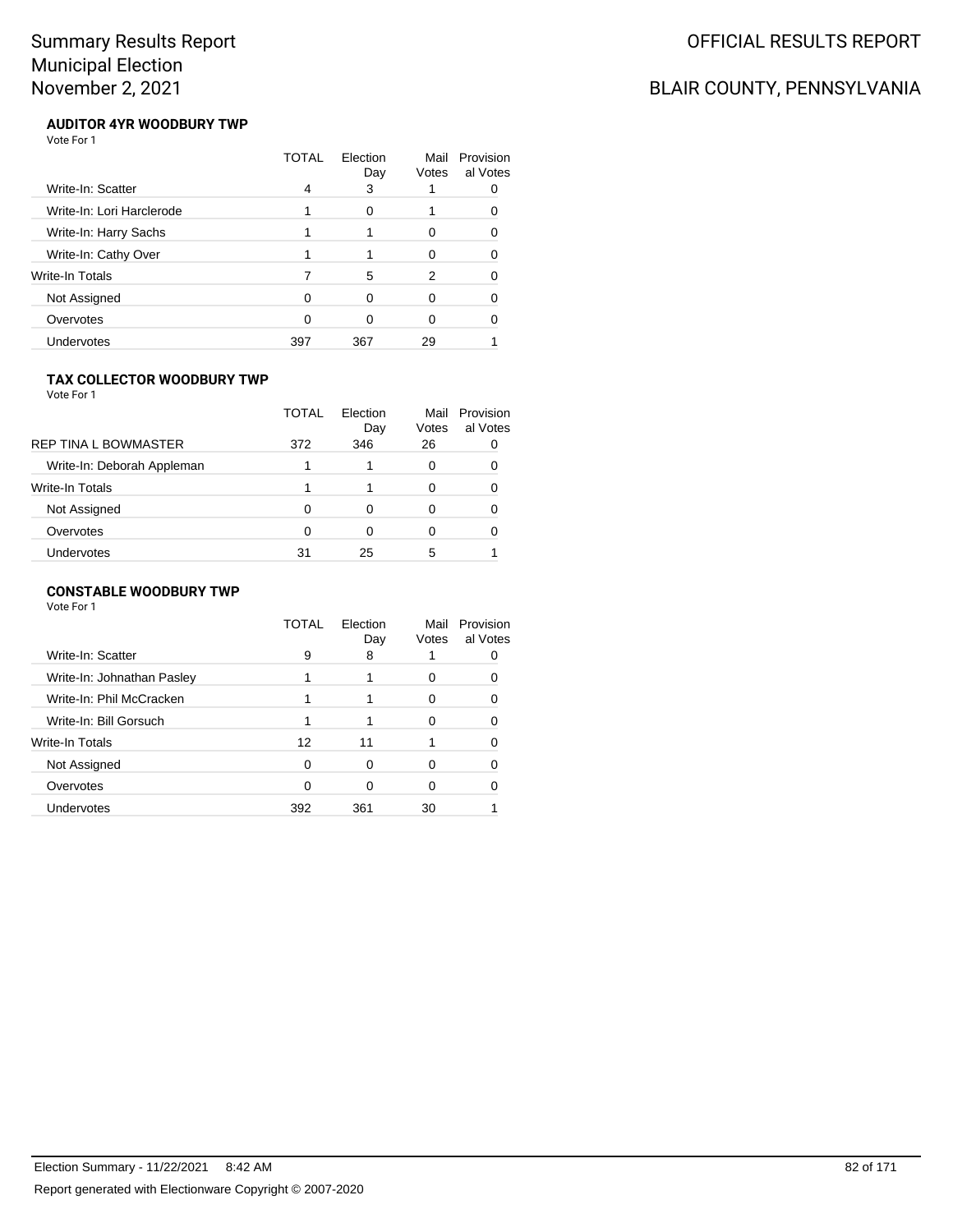#### **SCHOOL DIRECTOR 4YR ALTOONA AREA SCHOOL DISTRICT** Vote For 4

|                                   | TOTAL | Election<br>Day | Mail<br>Votes | Provision<br>al Votes |
|-----------------------------------|-------|-----------------|---------------|-----------------------|
| DAR VAL MIGNOGNA                  | 6,519 | 4,924           | 1,570         | 25                    |
| DAR STEPHANIE MCGINNIS            | 6,427 | 4,909           | 1,498         | 20                    |
| REP KELLY IRWIN ADAMS             | 6,217 | 5,334           | 868           | 15                    |
| DAR DAVID E FRANCIS               | 6,203 | 4,577           | 1.606         | 20                    |
| DEM TINA JOHNSTON                 | 3,725 | 2,231           | 1,475         | 19                    |
| Write-In: Rick Hoover             | 34    | 22              | 12            | 0                     |
| Write-In: Scatter                 | 16    | 14              | 2             | 0                     |
| Write-In: Kylie Lynch             | 13    | 13              | 0             | 0                     |
| Write-In: Kylie Civiello-Lynch    | 11    | 11              | 0             | 0                     |
| Write-In: Ed Kreuz Jr             | 11    | 8               | 3             | 0                     |
| Write-In: Kelly Bowers            | 10    | 10              | 0             | 0                     |
| Write-In: Kelly Bowers (Williams) | 8     | 8               | 0             | 0                     |
| Write-In: Ed Kreuz                | 7     | 7               | 0             | 0                     |
| Write-In: David Greenwood         | 5     | 5               | 0             | 0                     |
| Write-In: Kelly Williams          | 3     | 3               | 0             | 0                     |
| Write-In: Bridgette Jackson       | 3     | 2               | 0             | $\mathbf{1}$          |
| Write-In: David Johnston          | 3     | 2               | 1             | 0                     |
| Write-In: Erich E. Stoehr         | 3     | 1               | 2             | 0                     |
| Write-In: Amanda S. Drumm         | 3     | 1               | 2             | 0                     |
| Write-In: Sharon Bream            | 2     | 2               | 0             | 0                     |
| Write-In: Devin Spradling         | 2     | 2               | 0             | 0                     |
| Write-In: Mike Coon               | 2     | 2               | 0             | 0                     |
| Write-In: Martin Over             | 2     | 2               | 0             | 0                     |
| Write-In: Eric Haugh              | 2     | 2               | 0             | 0                     |
| Write-In: Ron Beatty              | 2     | 2               | 0             | 0                     |
| Write-In: Shannon Elder           | 2     | 2               | 0             | 0                     |
| Write-In: Terry L Figart          | 2     | 2               | 0             | 0                     |
| Write-In: Thomas Gerlach          | 2     | 2               | 0             | 0                     |
| Write-In: Lucas Sipes             | 2     | 2               | 0             | 0                     |
| Write-In: John Donley             | 2     | 0               | 2             | 0                     |
| Write-In: Ed Kruz                 | 2     | 2               | 0             | 0                     |
| Write-In: Bill Ceglar             | 2     | 2               | 0             | 0                     |
| Write-In: Don Brennan (Dutch)     | 2     | 2               | 0             | 0                     |
| Write-In: Robert Gootz            | 2     | 2               | 0             | 0                     |
| Write-In: Justin Dunio            | 1     | 1               | 0             | 0                     |
| Write-In: Silvino P Pazcoquin     | 1     | 1               | 0             | 0                     |
| Write-In: Lauren Johnson          | 1     | 1               | 0             | 0                     |
| Write-In: Terranee Heiss          | 1     | 1               | 0             | 0                     |
| Write-In: Jill Rhoa               | 1     | 1               | 0             | 0                     |
| Write-In: Matthew Rhoa            | 1     | 1               | 0             | 0                     |
| Write-In: David Rhoa              | 1     | 1               | 0             | 0                     |
| Write-In: Timothy Baker Jr        | 1     | 1               | 0             | 0                     |
| Write-In: Tina Johnston           | 1     | 1               | 0             | 0                     |
| Write-In: John Wesley Parks       | 1     | 1               | 0             | 0                     |
|                                   |       |                 |               |                       |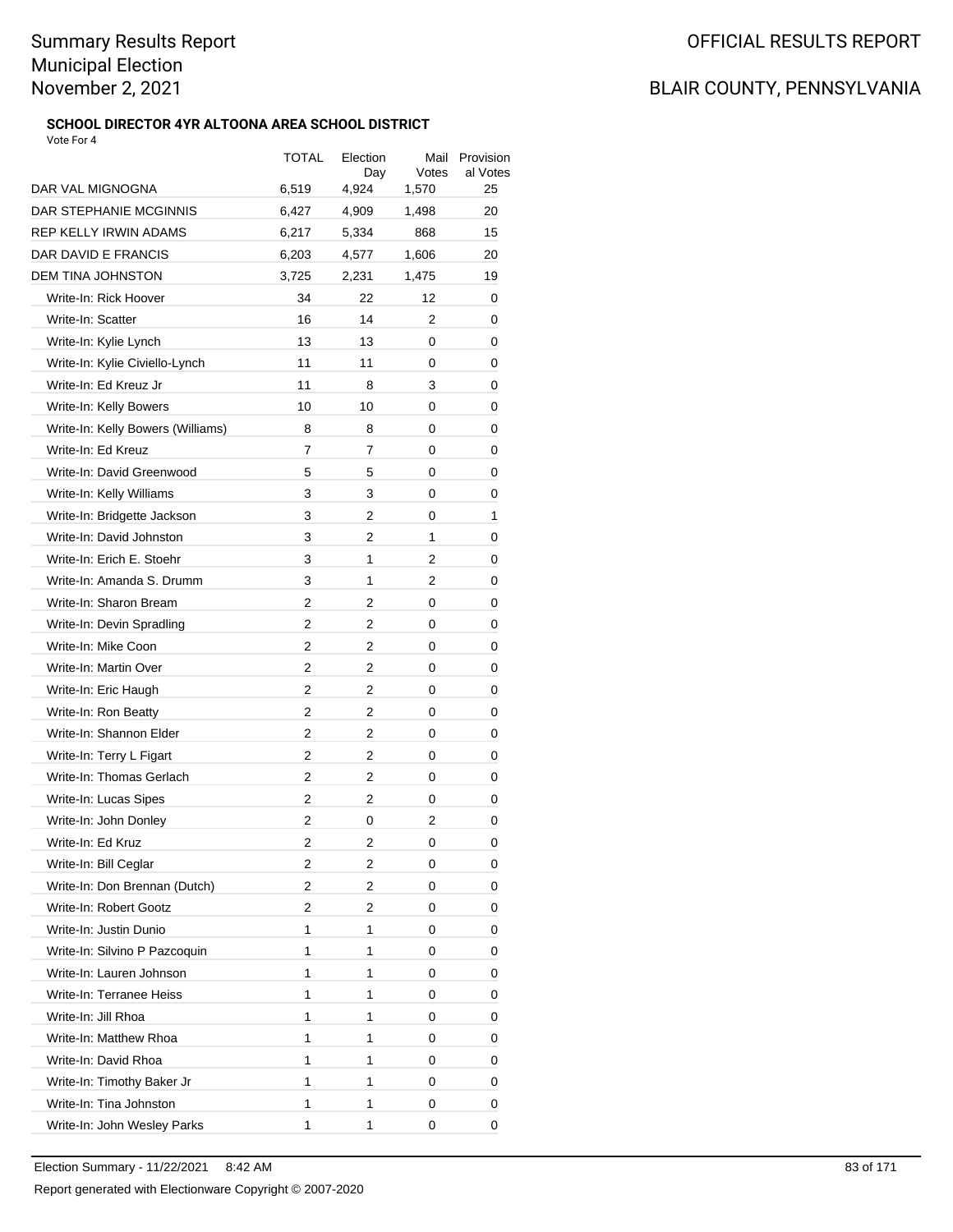#### **SCHOOL DIRECTOR 4YR ALTOONA AREA SCHOOL DISTRICT** Vote For 4

|                                | TOTAL | Election | Mail<br>Votes | Provision<br>al Votes |
|--------------------------------|-------|----------|---------------|-----------------------|
| Write-In: Charles Mills        | 1     | Day<br>1 | 0             | 0                     |
| Write-In: Ed Kene Jr           | 1     | 1        | 0             | 0                     |
| Write-In: Donald Rhodes        | 1     | 1        | 0             | 0                     |
| Write-In: Jesse Ickes          | 1     | 1        | 0             | 0                     |
| Write-In: Dan M Strain         | 1     | 1        | 0             | 0                     |
| Write-In: Diane L. Hudson      | 1     | 1        | 0             | 0                     |
| Write-In: Jay Eihan            | 1     | 1        | 0             | 0                     |
| Write-In: Devin Sprodling      | 1     | 1        | 0             | 0                     |
| Write-In: Richard Lockand      | 1     | 1        | 0             | 0                     |
| Write-In: Matt Michrina        | 1     | 1        | 0             | 0                     |
| Write-In: William Griffin      | 1     | 1        | 0             | 0                     |
| Write-In: Larry James Front Sr | 1     | 1        | 0             | 0                     |
| Write-In: Tracey Dawn Hopkins  | 1     | 1        | 0             | 0                     |
| Write-In: Sarah Bougher        | 1     | 1        | 0             | 0                     |
| Write-In: Nichole Nagle        | 1     | 1        | 0             | 0                     |
| Write-In: William A. Byrnes Jr | 1     | 1        | 0             | 0                     |
| Write-In: Kelly Irwin Adams    | 1     | 1        | 0             | 0                     |
| Write-In: Heather Bowmaster    | 1     | 1        | 0             | 0                     |
| Write-In: Sarah Steinbugl      | 1     | 1        | 0             | 0                     |
| Write-In: Jordan Rhone         | 1     | 1        | 0             | 0                     |
| Write-In: Heather A Bowmaster  | 1     | 1        | 0             | 0                     |
| Write-In: Kelly Adams          | 1     | 1        | 0             | 0                     |
| Write-In: George B. Blackie Jr | 1     | 1        | 0             | 0                     |
| Write-In: Margaret Blackie     | 1     | 1        | 0             | 0                     |
| Write-In: Ron Johnston         | 1     | 1        | 0             | 0                     |
| Write-In: Kylee Lynch          | 1     | 1        | 0             | 0                     |
| Write-In: Tammy Sell           | 1     | 1        | 0             | 0                     |
| Write-In: Alisha Patton        | 1     | 1        | 0             | 0                     |
| Write-In: Barb Smith           | 1     | 1        | 0             | 0                     |
| Write-In: Todd Frederick       | 1     | 1        | 0             | 0                     |
| Write-In: Caleb Lytle          | 1     | 1        | 0             | 0                     |
| Write-In: Michele Garman       | 1     | 1        | 0             | 0                     |
| Write-In: Scott Jurcik         | 1     | 1        | 0             | 0                     |
| Write-In: Michael coon         | 1     | 1        | 0             | 0                     |
| Write-In: Benjamin Shaffer     | 1     | 1        | 0             | 0                     |
| Write-In: Gerald Cox           | 1     | 0        | 1             | 0                     |
| Write-In: Joshua Aboud         | 1     | 1        | 0             | 0                     |
| Write-In: Jenelle Lockard      | 1     | 0        | 1             | 0                     |
| Write-In: David Aboud          | 1     | 1        | 0             | 0                     |
| Write-In: Butterbaugh (Dave)   | 1     | 1        | 0             | 0                     |
| Write-In: Richard McGarvey     | 1     | 0        | 1             | 0                     |
| Write-In: Richard Gray         | 1     | 0        | 1             | 0                     |
| Write-In: Constanza/Bilek      | 1     | 1        | 0             | 0                     |
| Write-In: David E Greenword    | 1     | 0        | 1             | 0                     |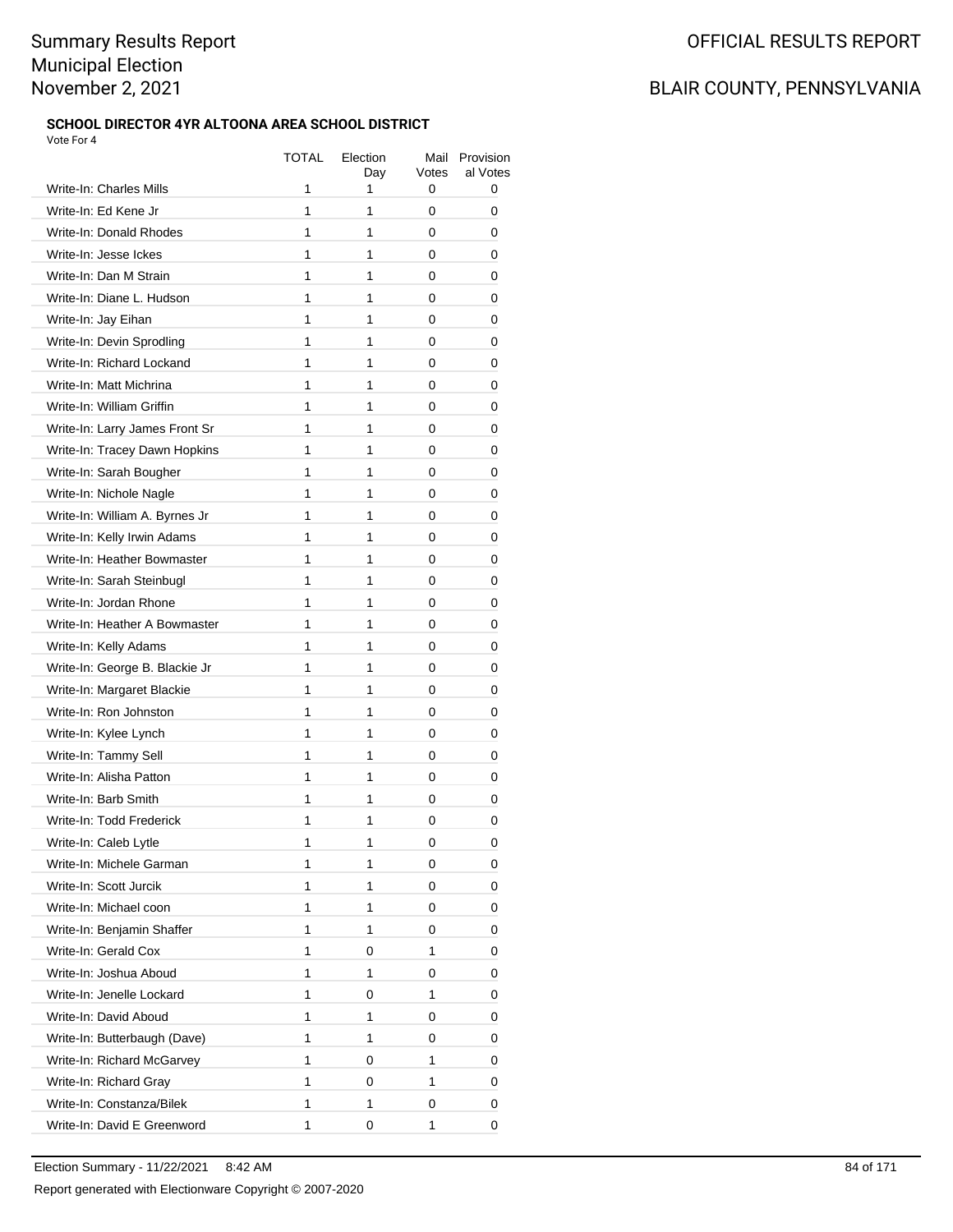#### **SCHOOL DIRECTOR 4YR ALTOONA AREA SCHOOL DISTRICT** Vote For 4

|                                 | TOTAL | Election<br>Day | Mail<br>Votes | Provision<br>al Votes |
|---------------------------------|-------|-----------------|---------------|-----------------------|
| Write-In: Jim Kilmartin         | 1     | 1               | 0             | 0                     |
| Write-In: Patrick Fanelli       | 1     | 1               | 0             | 0                     |
| Write-In: Sue Smith             | 1     | 1               | 0             | 0                     |
| Write-In: Patricia L. Krier     | 1     | 1               | 0             | 0                     |
| Write-In: Tim Baker             | 1     | 0               | 1             | 0                     |
| Write-In: Doris Grimm           | 1     | 1               | 0             | 0                     |
| Write-In: Mark Love             | 1     | 1               | 0             | 0                     |
| Write-In: Walter McCullough     | 1     | 1               | 0             | 0                     |
| Write-In: Carey Pierce          | 1     | 0               | 1             | 0                     |
| Write-In: Richard Hoover        | 1     | 1               | 0             | 0                     |
| Write-In: John Fiore Jr         | 1     | 0               | 1             | 0                     |
| Write-In: Dutch Brenneman       | 1     | 1               | 0             | 0                     |
| Write-In: Rhonda Barry          | 1     | 0               | 1             | 0                     |
| Write-In: Caitlin Mcgeary       | 1     | $\mathbf{1}$    | 0             | 0                     |
| Write-In: Lynette N Howard      | 1     | 1               | 0             | 0                     |
| Write-In: John P Donley         | 1     | 0               | 1             | 0                     |
| Write-In: Richard Howard        | 1     | $\mathbf{1}$    | 0             | 0                     |
| Write-In: Jeff Lane             | 1     | 1               | 0             | 0                     |
| Write-In: Robert Turcovski      | 1     | 1               | 0             | 0                     |
| Write-In: Michaell Clairman     | 1     | 0               | 1             | 0                     |
| Write-In: Albert Schlecht       | 1     | 1               | 0             | 0                     |
| Write-In: Edward M. Drzewiecki  | 1     | 1               | 0             | 0                     |
| Write-In: Michael Clair Miller  | 1     | 1               | 0             | 0                     |
| Write-In: John Donely II        | 1     | 1               | 0             | 0                     |
| Write-In: Donald F. Brennan III | 1     | 1               | 0             | 0                     |
| Write-In: Jay Eiman             | 1     | 0               | 1             | 0                     |
| Write-In: Doug Adams            | 1     | 1               | 0             | 0                     |
| Write-In: Frank Meloy           | 1     | 1               | 0             | 0                     |
| Write-In: Floyde Deterline      | 1     | 1               | 0             | 0                     |
| Write-In: Ryan Beers            | 1     | 1               | 0             | 0                     |
| Write-In: William B. Brunette   | 1     | 0               | 1             | 0                     |
| Write-In: Kenneth E. Graham     | 1     | 0               | 1             | 0                     |
| Write-In: Ethan Ronan           | 1     | 1               | 0             | 0                     |
| Write-In: Dick Moran            | 1     | 0               | 1             | 0                     |
| Write-In: Benjamin Degand       | 1     | 0               | 1             | 0                     |
| Write-In: Marcus Marasco        | 1     | 0               | 1             | 0                     |
| Write-In: Richard Truesdale     | 1     | 0               | 1             | 0                     |
| Write-In: John Smith            | 1     | 0               | 1             | 0                     |
| Write-In: Lori A Miller         | 1     | 0               | 1             | 0                     |
| Write-In: Ann Smith             | 1     | 0               | 1             | 0                     |
| Write-In: Bill Smith            | 1     | 0               | 1             | 0                     |
| Write-In: Steven Anslinger      | 1     | 1               | 0             | 0                     |
| Write-In: Melvin Lafferty       | 1     | 0               | 1             | 0                     |
| Write-In: Blaise Raia           | 1     | 1               | 0             | 0                     |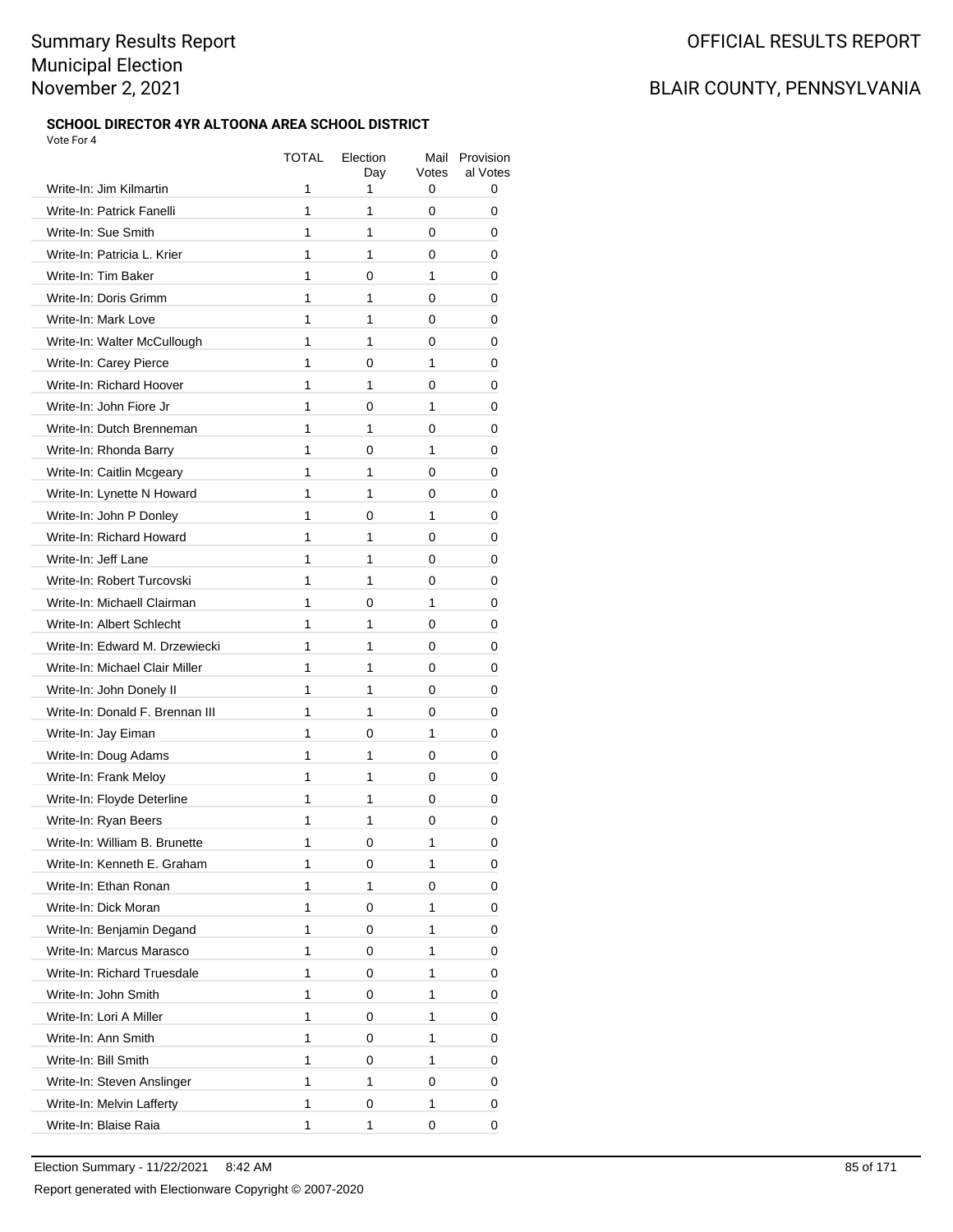#### **SCHOOL DIRECTOR 4YR ALTOONA AREA SCHOOL DISTRICT** Vote For 4

|                               | TOTAL  | Election<br>Day | Mail<br>Votes | Provision<br>al Votes |
|-------------------------------|--------|-----------------|---------------|-----------------------|
| Write-In: Kathy Riley         | 1      | 0               | 1             | 0                     |
| Write-In: Lisa Noel           | 1      | 1               | 0             | 0                     |
| Write-In: David Mollica       | 1      | $\Omega$        | 1             | 0                     |
| Write-In: Amanda Hatch        | 1      | 0               | 1             | 0                     |
| Write-In: Bridgetta Jackson   | 1      | 0               | 1             | 0                     |
| Write-In: Lee Pearson         | 1      | 0               | 1             | 0                     |
| Write-In: Edward Kreuz        | 1      | 1               | $\Omega$      | 0                     |
| Write-In: Brianna S. Parrish  | 1      | 0               | 1             | 0                     |
| Write-In: Scott A Scheeler    | 1      | 1               | 0             | 0                     |
| Write-In: Steve Otts          | 1      | 1               | 0             | 0                     |
| Write-In: Don Rossman Jr.     | 1      | 1               | 0             | 0                     |
| Write-In: Kelly Bowser        | 1      | 1               | 0             | 0                     |
| Write-In: Jane Smith          | 1      | 1               | 0             | 0                     |
| Write-In: Michael Bersuder    | 1      | 1               | $\Omega$      | 0                     |
| Write-In: Bilek               | 1      | 1               | $\Omega$      | 0                     |
| Write-In: Michael P. Bersuder | 1      | 1               | 0             | 0                     |
| Write-In: Scott Simington     | 1      | 1               | 0             | 0                     |
| Write-In Totals               | 283    | 229             | 53            | 1                     |
| Not Assigned                  | 8      | 8               | 0             | 0                     |
| Overvotes                     | 32     | 32              | $\Omega$      | 0                     |
| Undervotes                    | 10,966 | 8,856           | 2,070         | 40                    |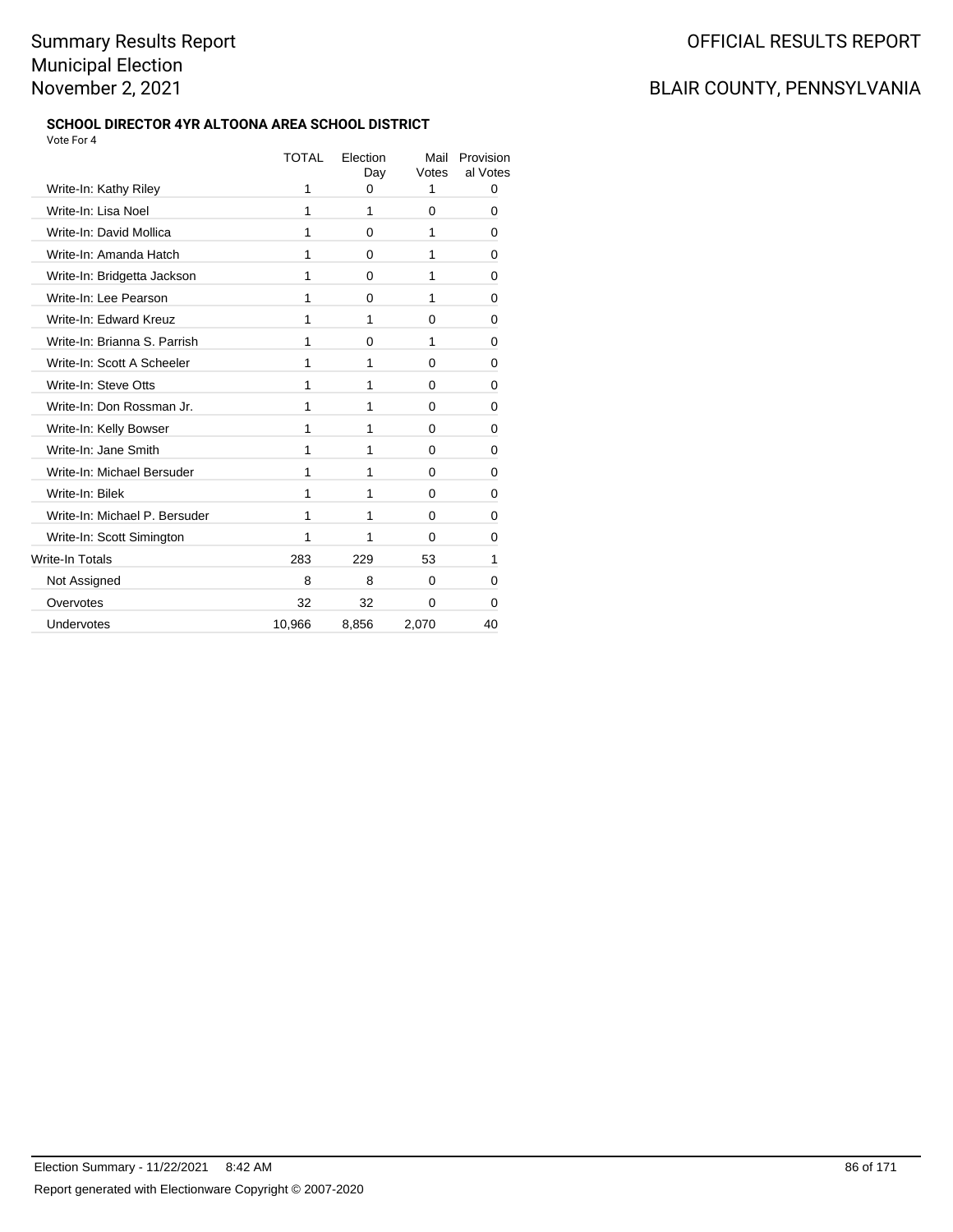#### **SCHOOL DIRECTOR 2YR ALTOONA AREA SCHOOL DISTRICT** Vote For 1

| REP DAVID E. GREENWOOD                       | <b>TOTAL</b><br>6.216 | Election<br>Day<br>5,538 | Mail<br>Votes<br>666 | Provision<br>al Votes<br>12 |
|----------------------------------------------|-----------------------|--------------------------|----------------------|-----------------------------|
| <b>DEM RICK HOOVER</b>                       | 3,558                 | 1,997                    | 1,539                | 22                          |
| Write-In:                                    | 3                     | 2                        | 1                    | 0                           |
| <b>SCATTERED</b><br>Write-In: KELLY BOWERS   | $\overline{2}$        | $\overline{2}$           | 0                    | 0                           |
| WILLIAMS<br>Write-In: ROBERT                 | 1                     | 1                        | 0                    | 0                           |
| GOOTZ<br>Write-In: KYLIE LYNCH               | 1                     | 1                        | 0                    | 0                           |
| Write-In: DOUG                               | 1                     | 1                        | 0                    | 0                           |
| ADAMS<br>Write-In: FRANK                     | 1                     | 1                        | 0                    | 0                           |
| MELOY<br>Write-In: MARCUS                    | 1                     | 0                        | 1                    | 0                           |
| <b>MARASCO</b><br>Write-In: TIMOTHY E PAULIE | 1                     | 1                        | 0                    | 0                           |
| Write-In: JILL RHOA                          | 1                     | 1                        | 0                    | 0                           |
| Write-In: MATTHEW A VILLANT III              | 1                     | 1                        | 0                    | 0                           |
| Write-In: MIKE COON                          | 1                     | 1                        | 0                    | 0                           |
| Write-In: KELLY                              | 1                     | 1                        | 0                    | 0                           |
| BOWSER<br>Write-In: ED KREUZ                 | 1                     | 1                        | 0                    | 0                           |
| JK<br>Write-In: ED                           | 1                     | 1                        | 0                    | 0                           |
| KRUEZ<br>Write-In: FREEDOM                   | 1                     | 1                        | 0                    | 0                           |
| <b>BOYLES</b><br>Write-In: BARBARA           | 1                     | 1                        | 0                    | 0                           |
| <b>KHUA</b><br>Write-In: CINDY               | 1                     | 1                        | 0                    | 0                           |
| WISE<br>Write-In: DONALD                     | 1                     | 1                        | 0                    | 0                           |
| <b>BRENNAN</b><br>Write-In: CAITLIN          | 1                     | 1                        | 0                    | 0                           |
| <b>MCGREGORY</b><br><b>Write-In Totals</b>   | 22                    | 20                       | $\overline{2}$       | 0                           |
| Not Assigned                                 | 0                     | 0                        | 0                    | 0                           |
| Overvotes                                    | 19                    | 16                       | 3                    | 0                           |
| Undervotes                                   | 278                   | 202                      | 75                   | 1                           |
|                                              |                       |                          |                      |                             |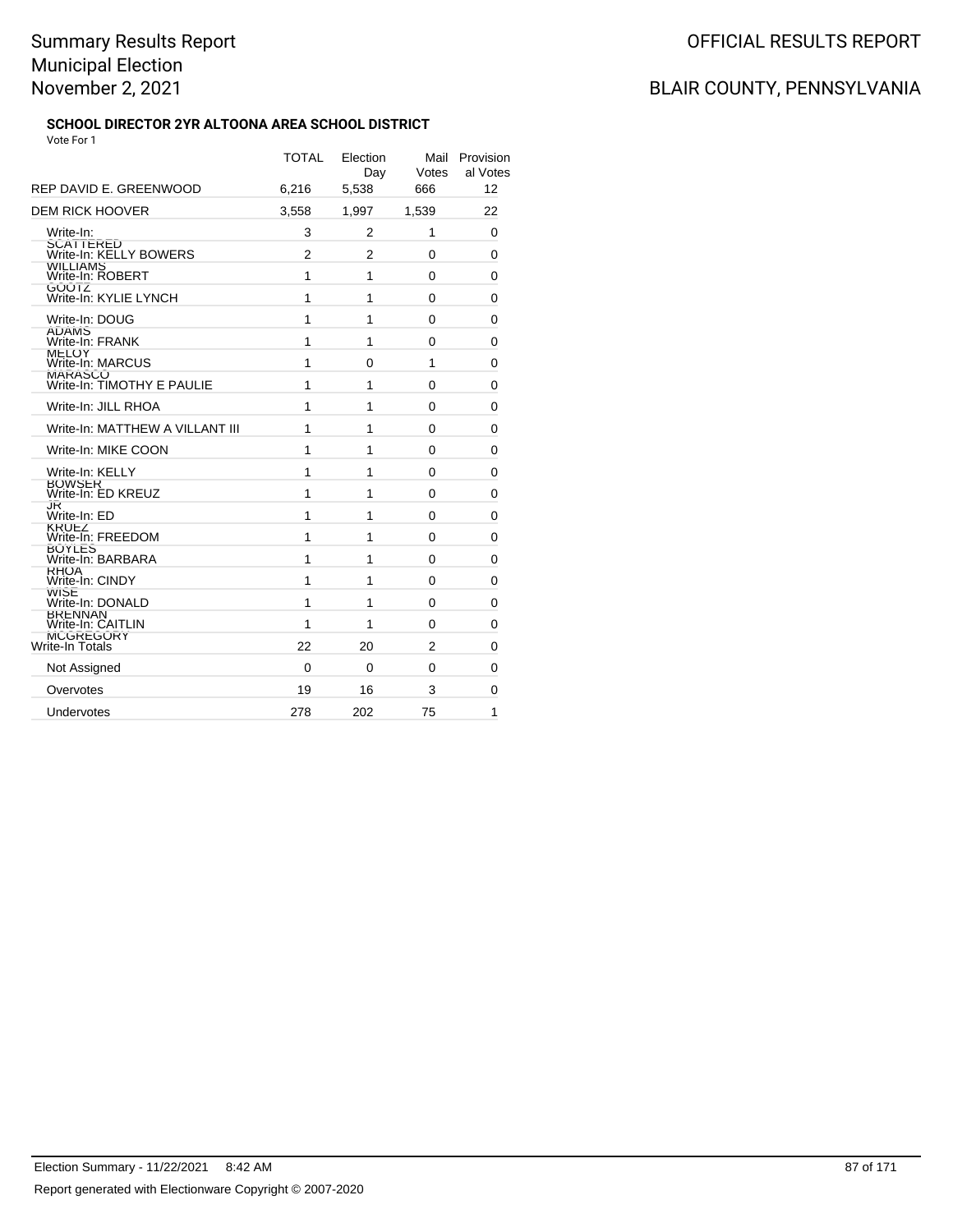### **SCHOOL DIRECTOR BELLWOOD ANTIS SCHOOL DISTRICT**

| Vote For 4                    |       |                 |               |                       |  |
|-------------------------------|-------|-----------------|---------------|-----------------------|--|
|                               | TOTAL | Election<br>Day | Mail<br>Votes | Provision<br>al Votes |  |
| REP SETH D SAGER              | 1,149 | 999             | 150           | 0                     |  |
| <b>REP TIMOTHY J MALLON</b>   | 1,071 | 895             | 176           | 0                     |  |
| <b>REP MATTHEW GIBBONS</b>    | 1,058 | 882             | 176           | 0                     |  |
| DAR THOMAS HAMMOND            | 833   | 579             | 253           | 1                     |  |
| Write-In: Ryan McGarvey       | 529   | 517             | 12            | 0                     |  |
| Write-In: Kendra Behrens      | 484   | 483             | 1             | 0                     |  |
| Write-In: Krista Smithmyer    | 455   | 452             | 3             | 0                     |  |
| Write-In: Scott Dougherty     | 295   | 294             | 1             | 0                     |  |
| Write-In: Seth Sager          | 13    | 13              | 0             | 0                     |  |
| Write-In: Brad Schmidt        | 9     | 9               | 0             | 0                     |  |
| Write-In: Scatter             | 4     | 4               | 0             | 0                     |  |
| Write-In: Steve Winterstein   | 4     | 4               | 0             | 0                     |  |
| Write-In: Benjamin Hornberger | 4     | 4               | 0             | 0                     |  |
| Write-In: Durel C Hauser      | 2     | 0               | 2             | 0                     |  |
| Write-In: Andrew Crist        | 2     | 2               | 0             | 0                     |  |
| Write-In: Ian C Cohn          | 2     | 2               | 0             | 0                     |  |
| Write-In: Angela Kyle         | 2     | 2               | 0             | 0                     |  |
| Write-In: Terri Harpster      | 2     | 2               | 0             | 0                     |  |
| Write-In: Stephanie Hammond   | 1     | 1               | 0             | 0                     |  |
| Write-In: Melody Plummer      | 1     | 1               | 0             | 0                     |  |
| Write-In: Melissa Wesreck     | 1     | 1               | 0             | 0                     |  |
| Write-In: Andy Crist          | 1     | 1               | 0             | 0                     |  |
| Write-In: Deanna M Cohn       | 1     | 1               | 0             | 0                     |  |
| Write-In: Jackie Steve        | 1     | 1               | 0             | 0                     |  |
| Write-In: Jon Russin          | 1     | 0               | 1             | 0                     |  |
| Write-In: Charles Adams       | 1     | 0               | 1             | 0                     |  |
| Write-In: Brenin Abbott       | 1     | 1               | 0             | 0                     |  |
| Write-In: Charles McCloskey   | 1     | 1               | 0             | 0                     |  |
| Write-In: Ben Turek           | 1     | 1               | 0             | 0                     |  |
| Write-In: Jeff Plummer        | 1     | 1               | 0             | 0                     |  |
| Write-In: John C Miller       | 1     | 1               | 0             | 0                     |  |
| Write-In: David T Shildt      | 1     | 0               | 1             | 0                     |  |
| Write-In: Melanie A Shildt    | 1     | 0               | 1             | 0                     |  |
| Write-In: Chris Gummo         | 1     |                 | 1             |                       |  |
| Write-In: Susan A Crawford    | 1     | 0<br>1          |               | 0                     |  |
| Write-In: Ben Irvin           | 1     | 1               | 0             | 0                     |  |
|                               |       |                 | 0             | 0                     |  |
| Write-In: Latecia McCaulley   | 1     | 1               | 0             | 0                     |  |
| Write-In: John Finamore       | 1     | 1               | 0             | 0                     |  |
| Write-In: Brion McCaulley     | 1     | 1               | 0             | 0                     |  |
| Write-In: Jere Cross          | 1     | 1               | 0             | 0                     |  |
| Write-In: Jack McCloskey      | 1     | 1               | 0             | 0                     |  |
| Write-In: Jeffrey Campbell    | 1     | 1               | 0             | 0                     |  |
| Write-In: Kristy Weeks        | 1     | 1               | 0             | 0                     |  |
| Write-In: Justin Focht        | 1     | 1               | 0             | 0                     |  |
|                               |       |                 |               |                       |  |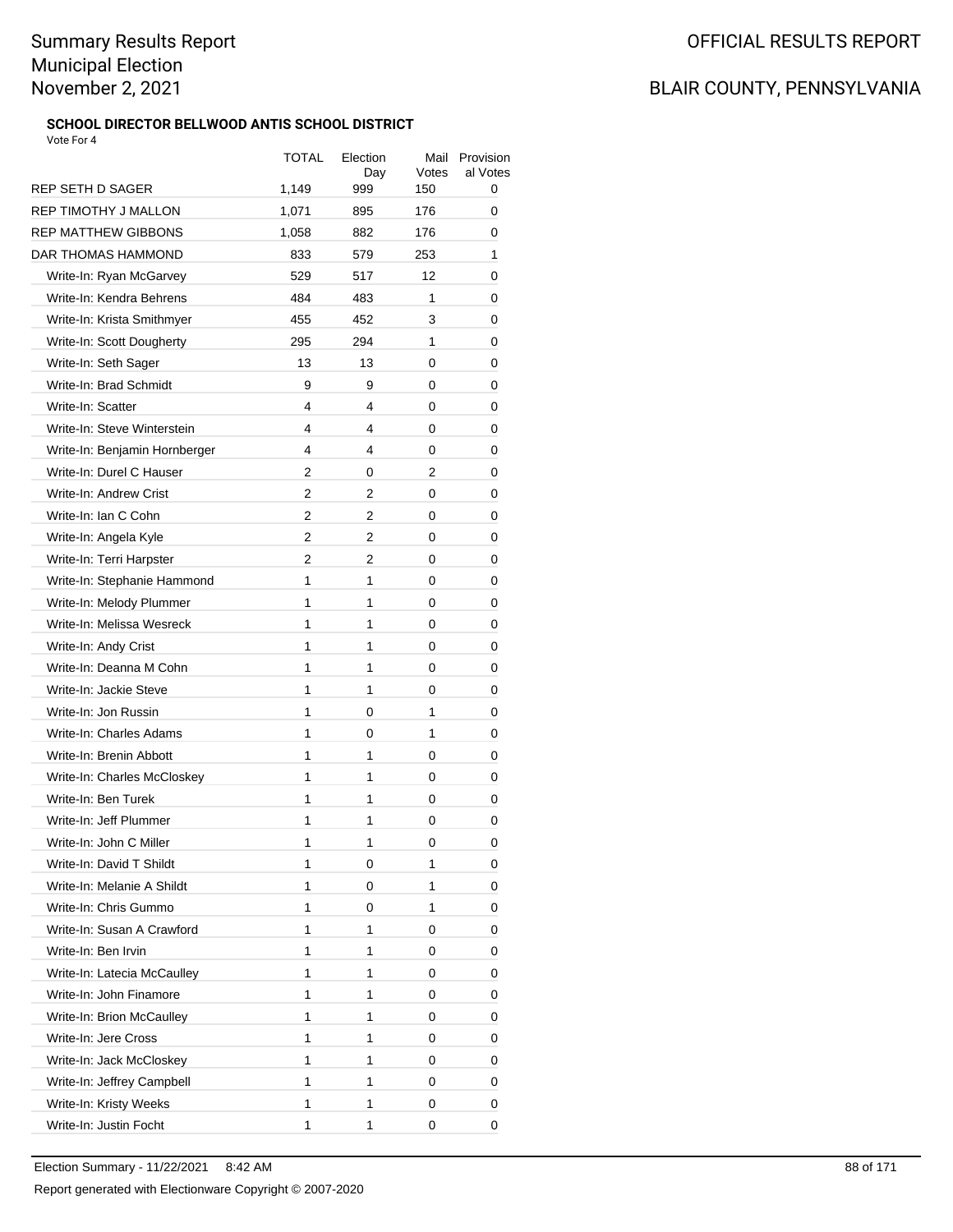### BLAIR COUNTY, PENNSYLVANIA

#### **SCHOOL DIRECTOR BELLWOOD ANTIS SCHOOL DISTRICT** Vote For 4

|                            | TOTAL | Election<br>Day | Mail<br>Votes | Provision<br>al Votes |
|----------------------------|-------|-----------------|---------------|-----------------------|
| Write-In: Thomas Strayer   |       |                 | U             |                       |
| Write-In: Thomas C Martin  |       |                 | 0             | 0                     |
| Write-In: Joe DelMastro Jr |       |                 | 0             | 0                     |
| Write-In: Stephanie Fulmer |       |                 | O             | 0                     |
| Write-In: Aaron Gray       |       |                 | U             | O                     |
| Write-In: Chris Miller     |       |                 | O             |                       |
| Write-In: Kelly Smithmyer  |       |                 | U             | 0                     |
| Write-In: Matthew Gibbons  |       |                 | 0             | 0                     |
| Write-In Totals            | 1,852 | 1,825           | 27            | 0                     |
| Not Assigned               | 11    | 8               | 3             | O                     |
| Overvotes                  | 24    | 24              | U             |                       |
| Undervotes                 | 2,005 | 1,476           | 526           | 3                     |

#### **SCHOOL DIRECTOR CLAYSBURG KIMMEL SCHOOL - GREENFIELD 1** Vote For 1

|                                            | <b>TOTAL</b> | Election<br>Day | Mail<br>Votes  | Provision<br>al Votes |
|--------------------------------------------|--------------|-----------------|----------------|-----------------------|
| <b>REP MONA E ECKLEY</b>                   | 228          | 207             | 21             | 0                     |
| Write-In: RAY                              | 7            | 7               | 0              | 0                     |
| <b>BENTON</b><br>Write-In: MANDI           | 2            | 2               | $\Omega$       | 0                     |
| <b>DAUGHERIY</b><br>Write-In: ELAINE SMITH | 2            | 0               | 2              | 0                     |
| Write-In: RICHARD                          | 1            | 1               | $\Omega$       | 0                     |
| LINGENFELTER<br>Write-In: HEIDI            | 1            | 1               | $\Omega$       | 0                     |
| <b>KENNEDY</b><br>Write-In: VANESSA SHAW   | 1            | 1               | $\Omega$       | 0                     |
| Write-In: SHELLEY                          | 1            | 1               | $\Omega$       | 0                     |
| <b>SNYDER</b><br>Write-In: JASON IMLER     | 1            | 1               | $\Omega$       | 0                     |
| Write-In: KIM BENTON                       | 1            | 1               | $\Omega$       | 0                     |
| Write-In Totals                            | 17           | 15              | $\overline{2}$ | 0                     |
| Not Assigned                               | $\Omega$     | 0               | $\Omega$       | 0                     |
| Overvotes                                  | $\Omega$     | $\Omega$        | $\Omega$       | O                     |
| Undervotes                                 | 9            | 5               | 4              | 0                     |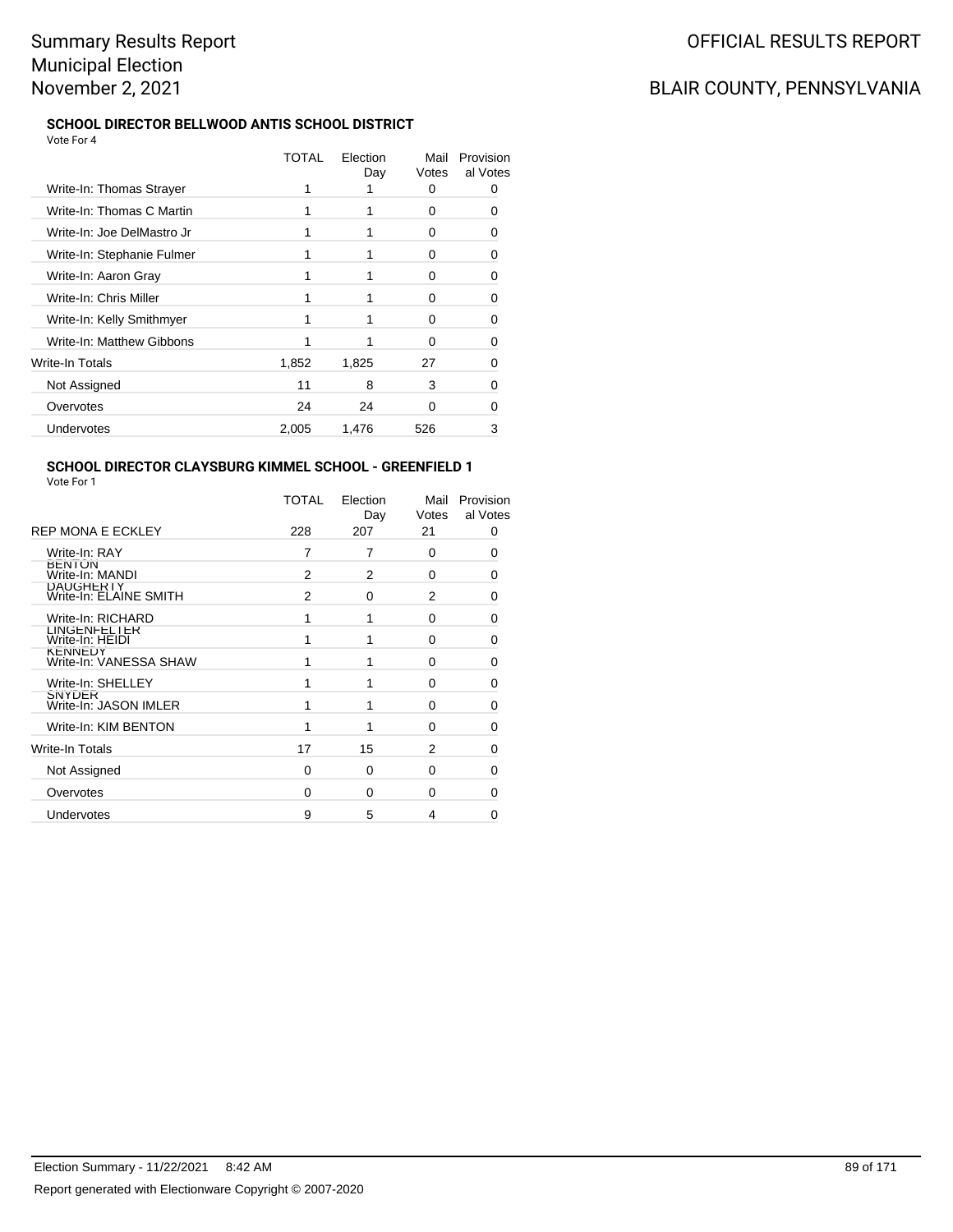#### **SCHOOL DIRECTOR CLAYSBURG KIMMEL SCHOOL - GREENFIELD 2-3** Vote For 2

|                                              | TOTAL    | Election<br>Day | Mail<br>Votes | Provision<br>al Votes |
|----------------------------------------------|----------|-----------------|---------------|-----------------------|
| <b>REP GERI MOCK</b>                         | 244      | 220             | 24            | 0                     |
| DAR JEREMY KNOTT                             | 177      | 136             | 40            |                       |
| Write-In: RAY                                | 2        | 2               | 0             | O                     |
| <b>BENION</b><br>Write-In: MONA              |          |                 | 0             | 0                     |
| <b>ECKLEY</b><br>Write-In: BRENDA            |          | $\Omega$        | 1             | ∩                     |
| <b>MARRINOR</b><br>Write-In: KATHY MUSSELMAN |          |                 | 0             | 0                     |
| Write-In: TRACY                              |          | $\Omega$        | 1             | 0                     |
| <b>DEHOFF</b><br>Write-In: JOHN              |          |                 | $\Omega$      | O                     |
| <b>BURKEI</b><br>Write-In Totals             | 7        | 5               | 2             | 0                     |
| Not Assigned                                 | 0        | $\Omega$        | 0             | ∩                     |
| Overvotes                                    | $\Omega$ | $\Omega$        | 0             | O                     |
| Undervotes                                   | 242      | 205             | 36            |                       |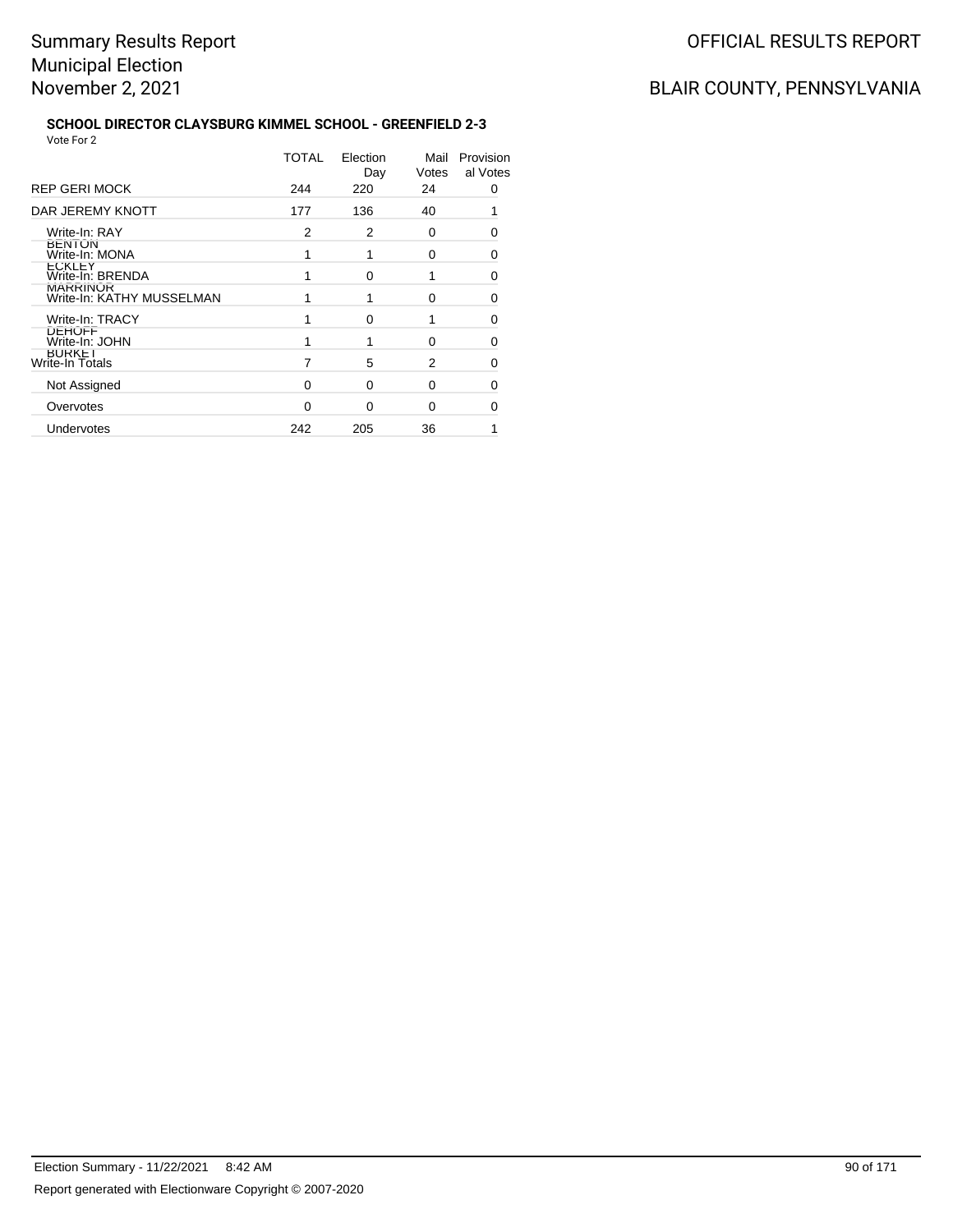#### **SCHOOL DIRECTOR HOLLIDAYSBURG AREA SCHOOL DISTRICT** Vote For 4

|                                                       | TOTAL | Election<br>Day | Votes | Mail Provision<br>al Votes |
|-------------------------------------------------------|-------|-----------------|-------|----------------------------|
| REP CARMEN B BILEK                                    | 4,388 | 3,768           | 616   | 4                          |
| DAR JENNIFER COSTANZA<br>DAR SCOTT S BRENNEMAN        | 4,166 | 3,314           | 847   | 5<br>6                     |
|                                                       | 3,752 | 2,509           | 1,237 |                            |
| DAR RONALD P SOMMER                                   | 3,590 | 2,387           | 1,197 | 6                          |
| DEM CHRISTOPHER R GARMAN                              | 2,306 | 1,310           | 989   | 7                          |
| Write-In:<br><b>SCATTERED</b>                         | 12    | 8               | 4     | 0                          |
| Write-In: RICHARD<br>LATKER                           | 5     | 4               | 1     | 0                          |
| Write-In: JENIFER<br>COSTANZA<br>Write-In: SAM DUNKLE | 3     | 3               | 0     | 0                          |
|                                                       | 3     | 3               | 0     | 0                          |
| Write-In: JONATHAN GRIER                              | 3     | 3               | 0     | 0                          |
| Write-In: BRANDON<br><b>BURNS</b>                     | 2     | 1               | 1     | 0                          |
| Write-In: CARMEN BILEK                                | 2     | 2               | 0     | 0                          |
| Write-In: ERICA<br>BARRONER<br>Write-In: RICHARD      | 2     | 2               | 0     | 0                          |
| ALBRIGHT                                              | 2     | 2               | 0     | 0                          |
| Write-In: CINDY<br><b>DUNKLE</b>                      | 2     | 2               | 0     | 0                          |
| Write-In: MELISSA MITCHEL                             | 2     | 2               | 0     | 0                          |
| Write-In: MISSY SULLIVAN                              | 1     | 1               | 0     | 0                          |
| Write-In: NICOLE HARTMAN                              | 1     | 0               | 1     | 0                          |
| Write-In: FRANCIS<br><b>HIGDON</b>                    | 1     | 1               | 0     | 0                          |
| Write-In: NICOLE<br>HEMMINGER                         | 1     | 1               | 0     | 0                          |
| Write-In: REN<br>SNYDER                               | 1     | 0               | 1     | 0                          |
| Write-In: KYLE                                        | 1     | 1               | 0     | 0                          |
| DAUGHERTY<br>Write-In: MELISSAS MITCHELL              | 1     | 0               | 1     | 0                          |
| Write-In: MEL LINK                                    | 1     | 1               | 0     | 0                          |
| Write-In: JAMES HUFF III                              | 1     | 1               | 0     | 0                          |
| Write-In: CATHERINE<br><b>MALONE</b>                  | 1     | 1               | 0     | 0                          |
| Write-In: RICCK<br>VAHEVENKRAN                        | 1     | 0               | 1     | 0                          |
| Write-In: NICHOLAS                                    | 1     | 1               | 0     | 0                          |
| <b>DESKEVICH</b><br>Write-In: JILL NEELY              | 1     | 1               | 0     | 0                          |
| Write-In: EMANUEL NICHOLS                             | 1     | 0               | 1     | 0                          |
| Write-In: MIKE                                        | 1     | 1               | 0     | 0                          |
| SUROPE<br>Write-In: SHANNON PUGH                      | 1     | 1               | 0     | 0                          |
| Write-In: LINDA A MCCALL                              | 1     | 0               | 1     | 0                          |
| Write-In: JEREMY                                      | 1     | 1               | 0     | 0                          |
| <b>NELSON</b><br>Write-In: ERIC                       | 1     | 0               | 1     | 0                          |
| <b>DAUM</b><br>Write-In: CHARLES                      | 1     | 1               | 0     | 0                          |
| <b>COLONY</b><br>Write-In: MELANIE RAMSEY             | 1     | 1               | 0     | 0                          |
| Write-In: JOE                                         | 1     | 1               | 0     | 0                          |
| <b>MURGO</b><br>Write-In: BRAD MAINES                 | 1     | 1               | 0     | 0                          |
| Write-In: JAMES F                                     | 1     | 0               | 1     | 0                          |
| GERRAUGHTY<br>Write-In: RENEE M                       | 1     | 1               | 0     | 0                          |
| SIOUI<br>Write-In: NEWTON                             | 1     | 0               | 1     | 0                          |
| <b>GEISLER</b><br>Write-In: JOE MCDONALD              | 1     | 1               | 0     | 0                          |
| Write-In: LOIS KANESHIKI                              | 1     | 0               | 1     | 0                          |
|                                                       |       |                 |       |                            |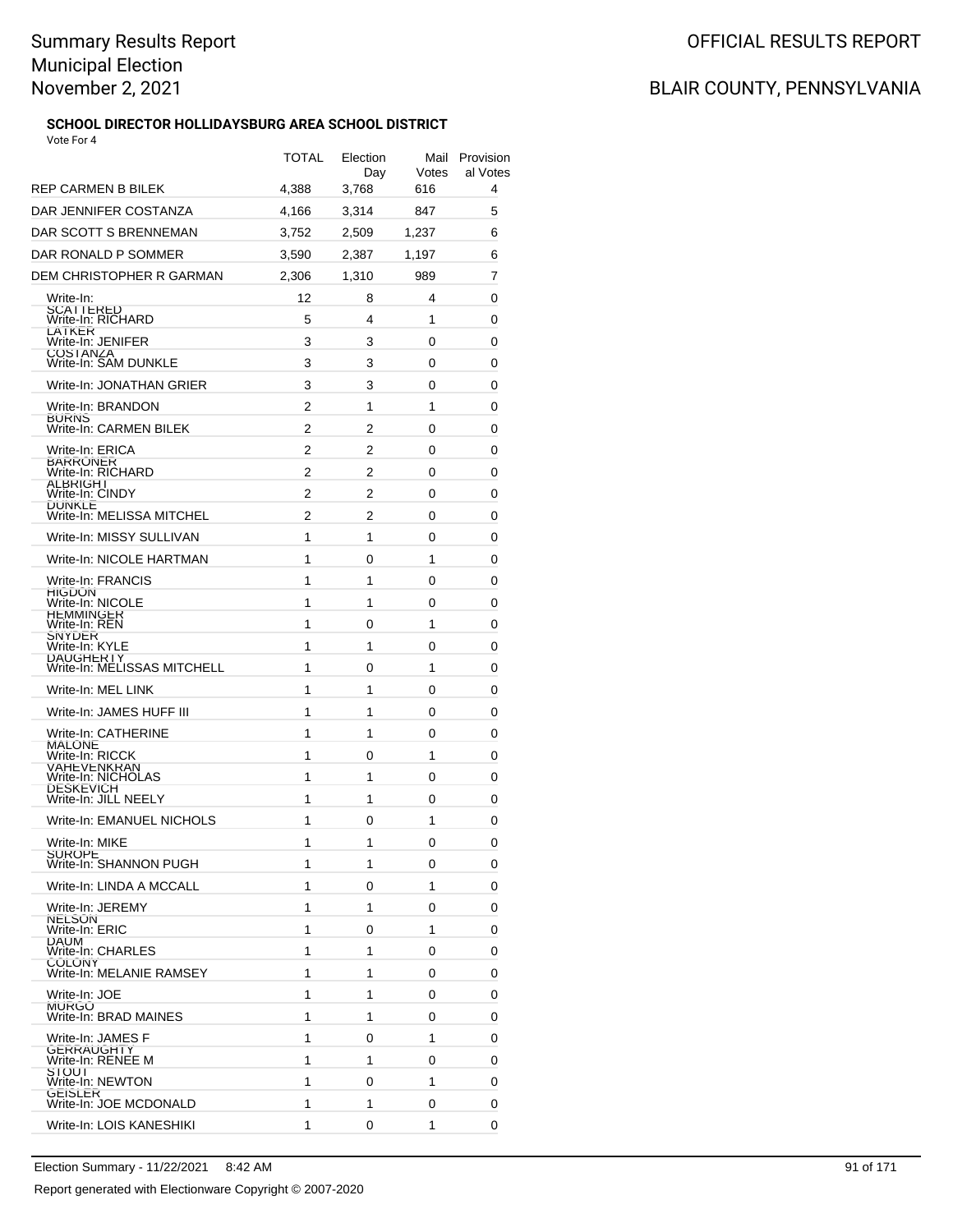#### **SCHOOL DIRECTOR HOLLIDAYSBURG AREA SCHOOL DISTRICT** Vote For 4

|                                                     | TOTAL  | Election<br>Day | Mail<br>Votes | Provision<br>al Votes |
|-----------------------------------------------------|--------|-----------------|---------------|-----------------------|
| Write-In: JOANNE<br>DELOZIER<br>Write-In: AMBER     | 1      | 0               | 1             | 0                     |
| LEWIS                                               | 1<br>1 | 1               | 0<br>1        | 0                     |
| Write-In: JENN WEYANT                               |        | 0               |               | 0                     |
| Write-In: ERIC<br><b>MCCOY</b>                      | 1      | 1               | 0             | 0                     |
| Write-In: ERICKA<br>LEAR                            | 1      | 1               | 0             | 0                     |
| Write-In: KERRY<br>LEYDIG                           | 1      | 1               | 0             | 0                     |
| Write-In: JUSTIN<br>GEORGE                          | 1      | 1               | 0             | 0                     |
| Write-In: JANE<br><u>PETROSKI</u>                   | 1      | 1<br>1          | 0             | 0                     |
| Write-In: JOHN HOLMS                                | 1      |                 | 0             | 0                     |
| Write-In: GREG<br><b>JOHNSTON</b>                   | 1      | 1               | 0             | 0                     |
| Write-In: JOE DUMM                                  | 1      | 0               | 1             | 0                     |
| Write-In: MATTHEW T CLAPPER                         | 1      | 1               | 0             | 0                     |
| Write-In: SHERI<br>VENTRE                           | 1      | 1               | 0             | 0                     |
| Write-In: SHAWN<br><b>CAREI</b>                     | 1      | 1               | 0             | 0                     |
| Write-In: KARA<br><b>COCHRAN</b>                    | 1      | 1               | 0             | 0                     |
| Write-In: ROBERT<br><b>GUILDEA</b>                  | 1      | 1               | 0             | 0                     |
| Write-In: DAVID BAILEY                              | 1      | 0               | 1             | 0                     |
| Write-In: STEPHEN J SABOL                           | 1      | 1               | 0             | 0                     |
| Write-In: MARISSA<br><b>STICKLES</b>                | 1      | 1               | 0             | 0                     |
| Write-In: PAMELA BLACKMAN                           | 1      | 0               | 1             | 0                     |
| Write-In: MICHAEL KELLY                             | 1      | 1               | 0             | 0                     |
| Write-In: ROY<br><b>STASZAK</b>                     | 1      | 1               | 0             | 0                     |
| Write-In: GLEN A<br>WEBB                            | 1      | 1               | 0             | 0                     |
| Write-In: DEREK<br>WUUDS                            | 1      | 1               | 0             | 0                     |
| Write-In: LESLIE<br>LONG                            | 1      | 0               | 1             | 0                     |
| Write-In: MICHAEL<br>BARDLEY                        | 1      | 1               | 0             | 0                     |
| Write-In: MICHAEL<br><b>LARDLEY</b>                 | 1      | 1               | 0             | 0                     |
| Write-In: JASON A WILKINSON                         | 1      | 0               | 1             | 0                     |
| Write-In: STEVE<br>SURSERS<br>Write-In: MARK EMEIGH | 1      | 1               | 0             | 0                     |
|                                                     | 1      | 1               | 0             | 0                     |
| Write-In: DEREK<br>CHUFF                            | 1      | 1               | 0             | 0                     |
| Write-In: ELAINE ADAMS                              | 1      | 1               | 0             | 0                     |
| Write-In: LAURAH J ZEEK                             | 1      | 1               | 0             | 0                     |
| Write-In: MIKKE<br><b>SENO</b>                      | 1      | 1               | 0             | 0                     |
| Write-In: RYAN<br>CHUFF                             | 1      | 1               | 0             | 0                     |
| Write-In: SARAH<br>HUSS                             | 1      | 1               | 0             | 0                     |
| Write-In: JOE MILLER                                | 1      | 1               | 0             | 0                     |
| Write-In: ALISON MILLER                             | 1      | 1               | 0             | 0                     |
| Write-In: DONNA<br><b>IVERY</b>                     | 1      | 1               | 0             | 0                     |
| Write-In: RANDY<br>VASBINDER                        | 1      | 1               | 0             | 0                     |
| Write-In: NATHAN KRUIS                              | 1      | 1               | 0             | 0                     |
| Write-In: DEANNA<br><b>BROWN</b>                    | 1      | 1               | 0             | 0                     |
| Write-In: ADAM T ANNESKI                            | 1      | 1               | 0             | 0                     |
| Write-In: NICHOLE<br>SIOUFFER                       | 1      | 1               | 0             | 0                     |
|                                                     |        |                 |               |                       |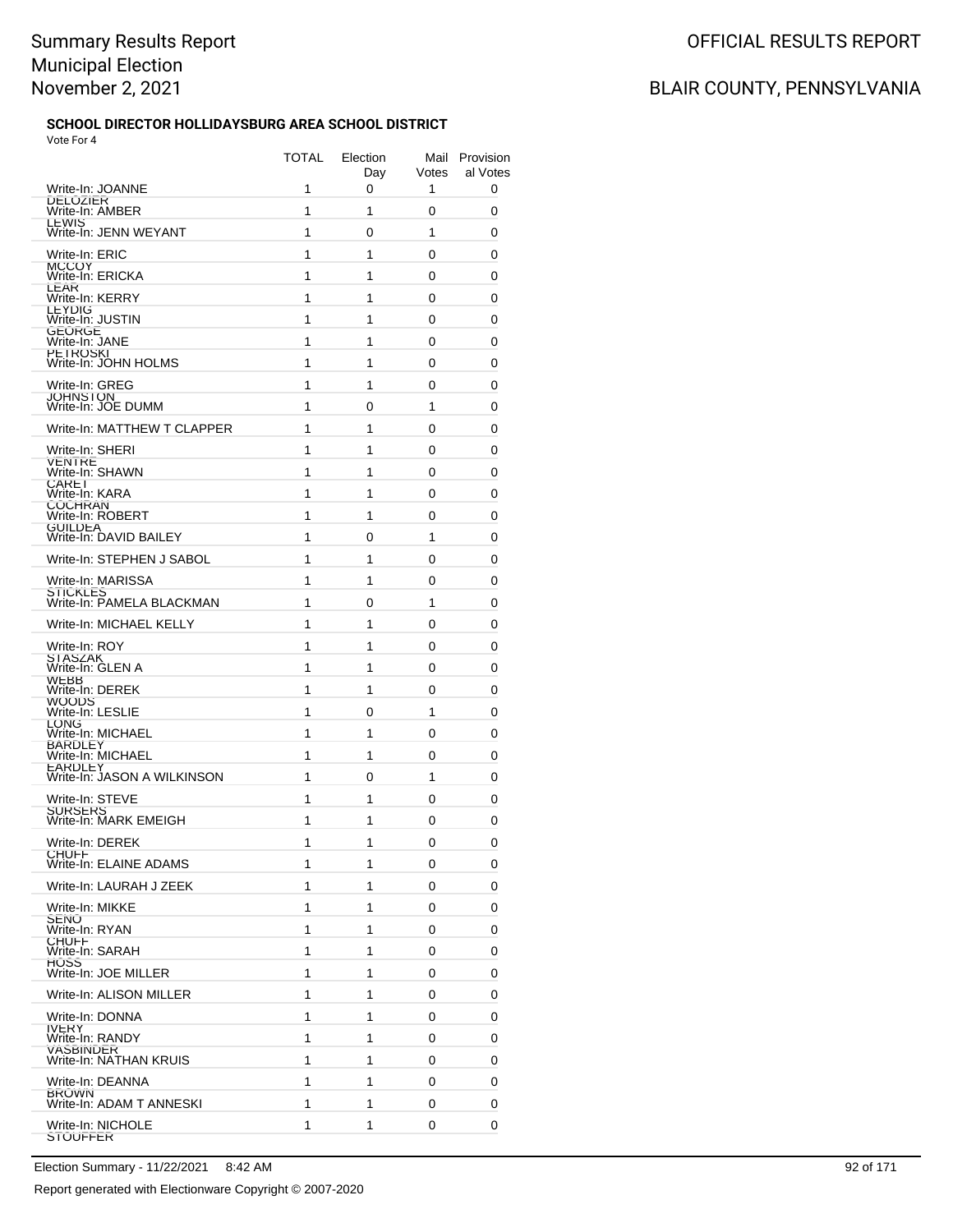#### **SCHOOL DIRECTOR HOLLIDAYSBURG AREA SCHOOL DISTRICT** Vote For 4

|                                  | TOTAL | Election<br>Day | Mail<br>Votes | Provision<br>al Votes |
|----------------------------------|-------|-----------------|---------------|-----------------------|
| Write-In: JOHN SWOPE             |       |                 | 0             |                       |
| Write-In: ETHAN IMHOFF           |       |                 | 0             |                       |
| Write-In: CAROLE                 |       |                 | 0             | 0                     |
| <b>SWOPE</b><br>Write-In: PAM    |       |                 | O             |                       |
| ERGLER<br>Write-In: SCOTT PAPPAL |       |                 | 0             | ∩                     |
| <b>Write-In Totals</b>           | 128   | 101             | 27            | 0                     |
| Not Assigned                     | 13    | 9               | 4             | ი                     |
| Overvotes                        | 16    | 16              | 0             | n                     |
| Undervotes                       | 8,930 | 7,243           | 1.671         | 16                    |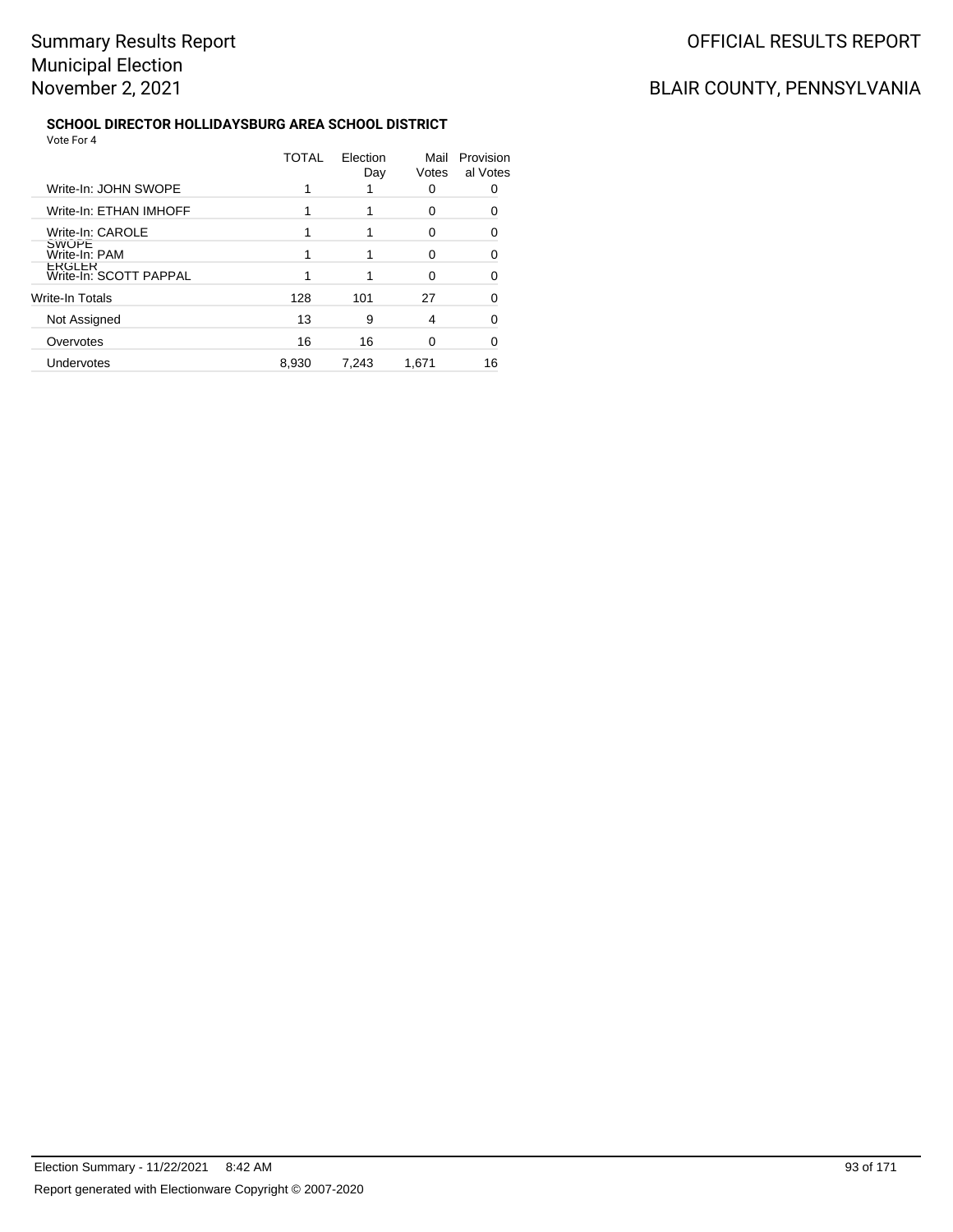### **SCHOOL DIRECTOR 4YR SPRING COVE SCHOOL DISTRICT**

# BLAIR COUNTY, PENNSYLVANIA

| Vote For 4                                    |       |                 |       |                            |
|-----------------------------------------------|-------|-----------------|-------|----------------------------|
|                                               | TOTAL | Election<br>Day | Votes | Mail Provision<br>al Votes |
| REP CHUCK GOJMERAC                            | 2,228 | 1,811           | 409   | 8                          |
| DAR AMY ACKER-KNISELY                         | 1.720 | 1,266           | 449   | 5                          |
| DAR LINDA KAY SMITH                           | 1,696 | 1,249           | 440   | 7                          |
| DAR JOHN R BIDDLE                             | 1,587 | 1,158           | 424   | 5                          |
| Write-In: BRENDA                              | 1,279 | 1,255           | 22    | 2                          |
| FREDERICK<br>Write-In: KEVIN SMITH            | 1.247 | 1,224           | 22    | 1                          |
| Write-In: TRAVIS OTT                          | 1,226 | 1.203           | 21    | 2                          |
| Write-In:                                     | 27    | 27              | 0     | 0                          |
| <b>SCATTERED</b><br>Write-In: RANDY           | 8     | 6               | 2     | 0                          |
| <b>LAFFERIY</b><br>Write-In: BRYAN MAPES      | 6     | 6               | 0     | 0                          |
| Write-In: BRIAN ELLIS                         | 5     | 5               | 0     | 0                          |
| Write-In: TRAVIS                              | 3     | 3               | 0     | 0                          |
| <b>DENIS</b><br>Write-In: BEVERLY             | 3     | 3               | 0     | 0                          |
| <b>FREDRICK</b><br>Write-In: ROBERT           | 3     | 1               | 2     | 0                          |
| <b>BLANCHARD</b><br>Write-In: KENNETH SMITH   | 2     | 2               | 0     | 0                          |
| Write-In: CHUCK                               | 2     | 2               | 0     | 0                          |
| KENSIGGER<br>Write-In: JANET                  | 2     | 2               | 0     | 0                          |
| <b>BLAIIENBERGER</b><br>Write-In: TEREYL      | 2     | 2               | 0     | 0                          |
| <b>FEATHER</b><br>Write-In: REGGIE            | 2     | 2               | 0     | 0                          |
| <b>NEVIUS</b><br>Write-In: KEN JOHNSON        | 2     | 2               | 0     | 0                          |
| Write-In: BRIAN MCCOY                         | 2     | 0               | 2     | 0                          |
| Write-In: NEIL E                              | 2     | 2               | 0     | 0                          |
| <b>GARTLAND</b><br>Write-In: RYAN             | 2     | 2               | 0     | 0                          |
| MYERS<br>Write-In: JIM OTT                    | 2     | 2               | 0     | 0                          |
| Write-In: ADAM                                | 2     | 2               | 0     | 0                          |
| LANZENDORFER<br>Write-In: REGINALD            | 1     | 1               | 0     | 0                          |
| <b>NEWIS</b><br>Write-In: APRIL WILSON        | 1     | 1               | 0     | 0                          |
| Write-In: TRAVIS KATT                         | 1     | 1               | 0     | 0                          |
| Write-In: AMY MCGARVEY                        | 1     | 1               | 0     | 0                          |
| Write-In: HAROLD LLOY                         | 1     | 1               | 0     | 0                          |
| <b>BLATTENBERGE</b>                           |       |                 |       |                            |
| Write-In: MAX BAKER                           | 1     | 1               | 0     | 0                          |
| Write-In: MAUREEN                             | 1     | 1               | 0     | 0                          |
| HAMER<br>Write-In: STEVEN P                   | 1     | 1               | 0     | 0                          |
| <b>SCHON</b><br>Write-In: JAMES OTT           | 1     | 1               | 0     | 0                          |
| Write-In: JOHN R BIDDLE                       | 1     | 1               | 0     | 0                          |
| Write-In: GAIL                                | 1     | 1               | 0     | 0                          |
| <b>HELSEL</b><br>Write-In: BEVERLY            | 1     | 1               | 0     | 0                          |
| <b>MINGEL</b><br>Write-In: MIKE HORTON        | 1     | 1               | 0     | 0                          |
| Write-In: JEFFERY G                           | 1     | 1               | 0     | 0                          |
| <b>STOYANOFF</b><br>Write-In: PAUL W DAVIS JR | 1     | 1               | 0     | 0                          |
| Write-In: LYNA KREHAL                         | 1     | 1               | 0     | 0                          |
| Write-In: TIM PARK                            | 1     | 1               | 0     | 0                          |
| Write-In: BROOKE YARRISON                     | 1     | 0               | 1     | 0                          |
| LONG<br>Write-In: E                           | 1     | 0               | 0     | 1                          |
| <b>BELLOCK</b>                                |       |                 |       |                            |

Election Summary - 11/22/2021 8:42 AM 94 of 171

Report generated with Electionware Copyright © 2007-2020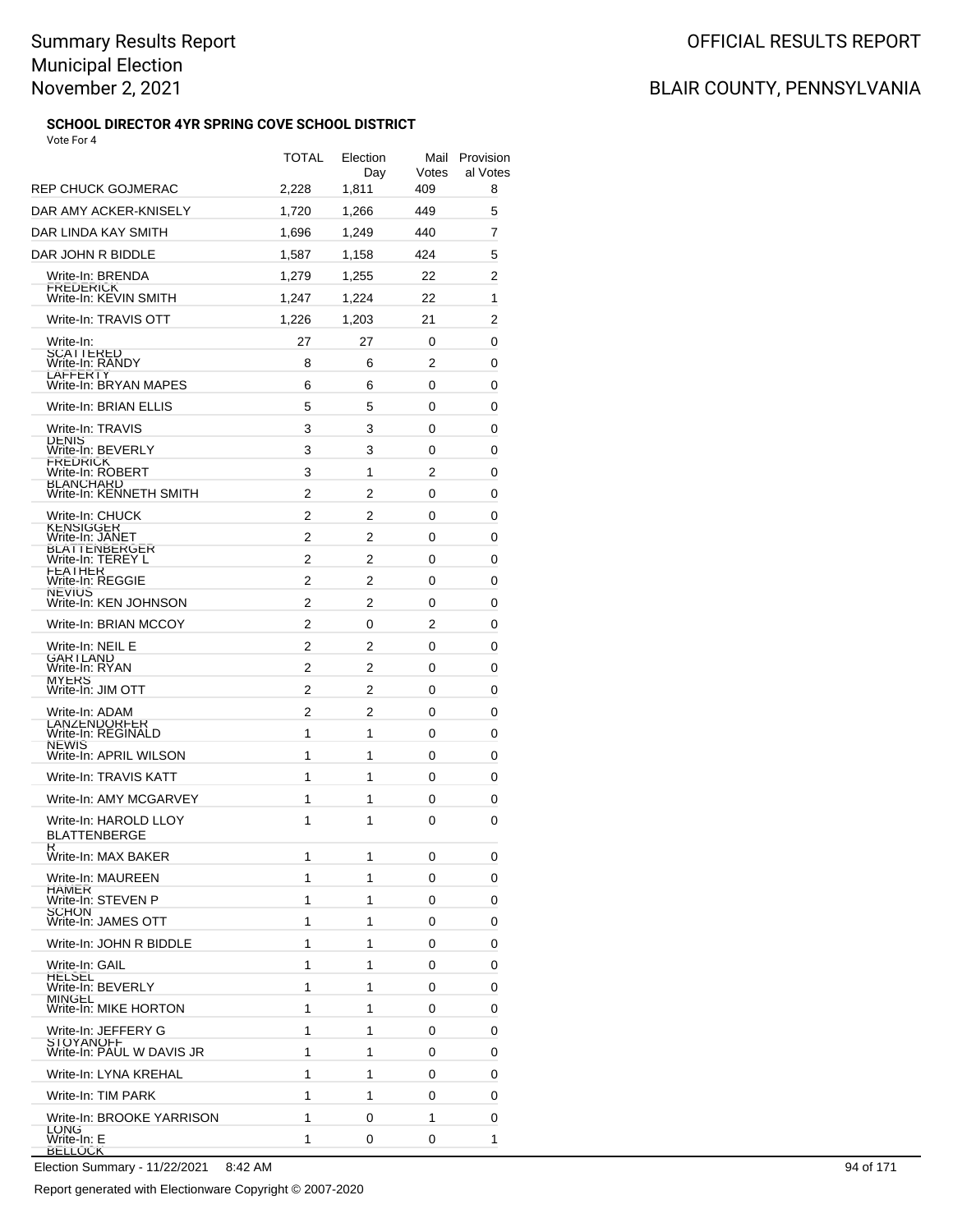#### **SCHOOL DIRECTOR 4YR SPRING COVE SCHOOL DISTRICT** Vote For 4

|                                           | TOTAL | Election<br>Day | Mail<br>Votes | Provision<br>al Votes |
|-------------------------------------------|-------|-----------------|---------------|-----------------------|
| Write-In: FRITZ                           | 1     | $\Omega$        | 1             | 0                     |
| YARRISON<br>Write-In: KAREN               | 1     | 1               | $\Omega$      | 0                     |
| FREDRICK<br>Write-In: THOMAS              | 1     | 1               | $\Omega$      | 0                     |
| <b>SCHNEIDER</b><br>Write-In: ROBERT      | 1     | 1               | 0             | 0                     |
| <b>WIGMAN</b><br>Write-In: DAN            | 1     | 1               | 0             | 0                     |
| <b>SPECK</b><br>Write-In: KELN SMITH      | 1     | 0               | 1             | 0                     |
| Write-In: MEGAN                           | 1     | 1               | $\Omega$      | 0                     |
| <b>SNYDER</b><br>Write-In: Chuck Gojmerac | 1     | 1               | 0             | $\Omega$              |
| Write-In: TROY                            | 1     | 0               | 1             | 0                     |
| <b>WRIGHI</b><br>Write-In: LISA K SMITH   | 1     | 1               | 0             | 0                     |
| Write-In: LANCE                           | 1     | 0               | 1             | 0                     |
| MORRIS<br>Write-In: RICHARD A BRANTNER    | 1     | 0               | 1             | 0                     |
| JK<br>Write-In: BARB                      | 1     | 1               | $\Omega$      | 0                     |
| <b>FREDRICK</b><br>Write-In: ROBERTH      | 1     | 1               | $\Omega$      | 0                     |
| KEIIH<br>Write-In: LOGAN                  | 1     | 1               | $\Omega$      | 0                     |
| <b>BARKET</b><br>Write-In Totals          | 3,868 | 3,785           | 77            | 6                     |
| Not Assigned                              | 5     | 5               | $\Omega$      | 0                     |
| Overvotes                                 | 28    | 24              | 4             | 0                     |
| Undervotes                                | 3.217 | 2.635           | 573           | 9                     |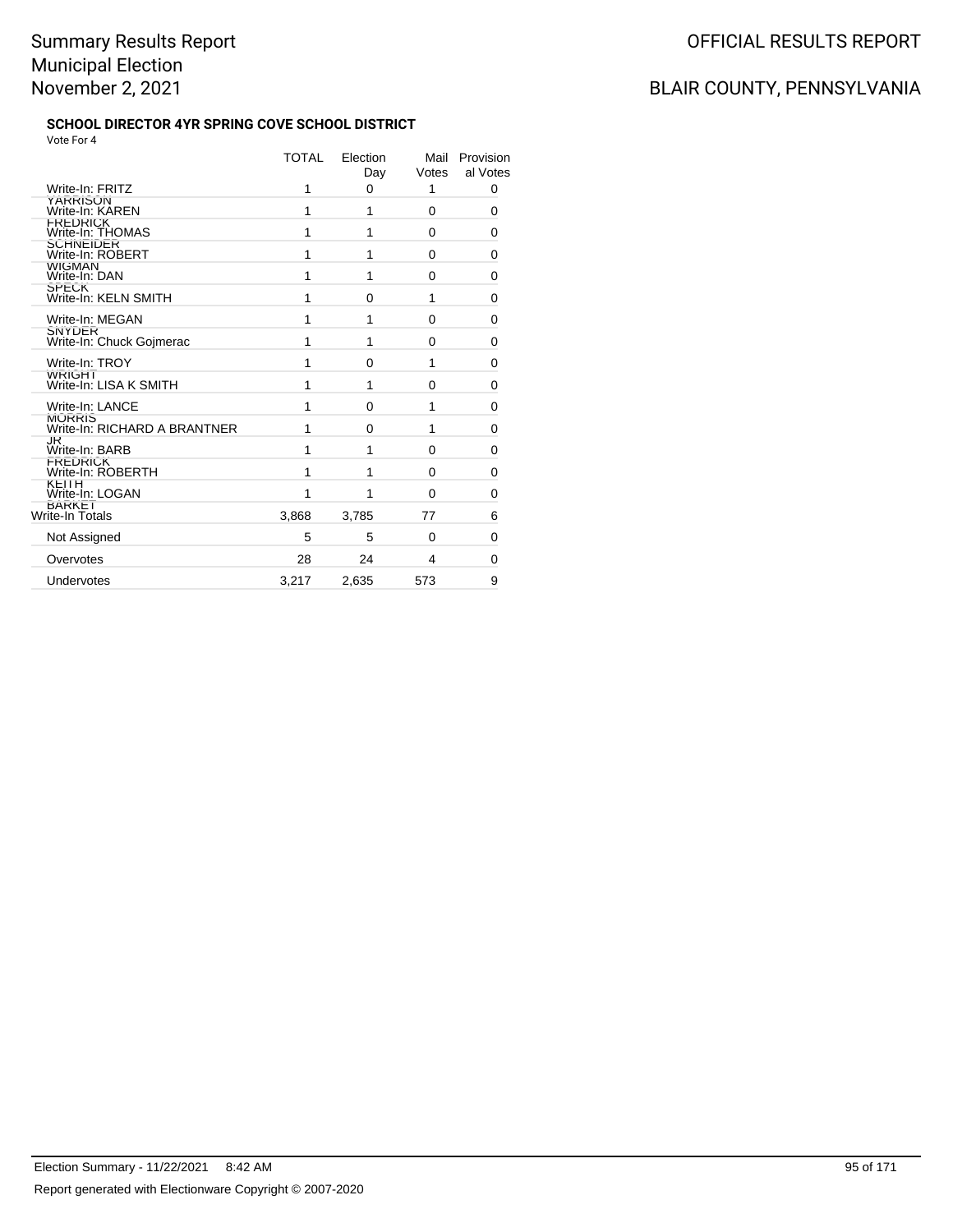### **SCHOOL DIRECTOR 2YR SPRING COVE SCHOOL DISTRICT**

| Vote For 1                    |       |                 |               |                       |
|-------------------------------|-------|-----------------|---------------|-----------------------|
|                               | TOTAL | Election<br>Day | Mail<br>Votes | Provision<br>al Votes |
| <b>REP CHUCK GOJMERAC</b>     | 2,403 | 1,948           | 445           | 10                    |
| Write-In: Brenda Frederick    | 689   | 683             | 6             | 0                     |
| Write-In: Kevin Smith         | 13    | 13              | 0             | 0                     |
| Write-In: Travis Ott          | 9     | 7               | 2             | 0                     |
| Write-In: Scatter             | 8     | 8               | 0             | 0                     |
| Write-In: Randy Lafferty      | 8     | 6               | 2             | 0                     |
| Write-In: Linda Kay Smith     | 4     | 2               | 2             | 0                     |
| Write-In: Amy Acker-Knisley   | 3     | 2               | 1             | 0                     |
| Write-In: Robert Blanchard    | 3     | 1               | 2             | 0                     |
| Write-In: Charles E Kensinger | 2     | 2               | 0             | 0                     |
| Write-In: Adam Lanzendorfer   | 2     | 2               | 0             | 0                     |
| Write-In: Bryan Mapes         | 2     | 2               | 0             | 0                     |
| Write-In: Michael Lamborn     | 1     | 1               | 0             | 0                     |
| Write-In: Brian Ley           | 1     | 1               | 0             | 0                     |
| Write-In: Mark Fredrick       | 1     | 1               | 0             | 0                     |
| Write-In: Ryan Myers          | 1     | 1               | 0             | 0                     |
| Write-In: John Smith          | 1     | 1               | 0             | 0                     |
| Write-In: James Musselman     | 1     | 1               | 0             | 0                     |
| Write-In: Linda Smith         | 1     | 1               | 0             | 0                     |
| Write-In: Lyna Krehal         | 1     | 1               | 0             | 0                     |
| Write-In: Brenda Kensinger    | 1     | 1               | 0             | 0                     |
| Write-In: Frederick           | 1     | 1               | 0             | 0                     |
| Write-In: MICHAEL LANG        | 1     | 0               | 1             | 0                     |
| Write-In: VICKY LANG          | 1     | 0               | 1             | 0                     |
| Write-In: Janet Blottenburger | 1     | 1               | 0             | 0                     |
| Write-In: Douglas Z Garber    | 1     | 1               | 0             | 0                     |
| Write-In: Jeffery G Stoyanoff | 1     | 1               | 0             | 0                     |
| Write-In: Julie Metzler       | 1     | 1               | 0             | 0                     |
| Write-In: Brenda Ott          | 1     | 1               | 0             | 0                     |
| Write-In: Jay Houston         | 1     | 1               | 0             | 0                     |
| Write-In: Dr. David Crumvine  | 1     | 1               | 0             | 0                     |
| Write-In: Sarah Steele        | 1     | 1               | 0             | 0                     |
| Write-In: Hoagie Clark        | 1     | 1               | 0             | 0                     |
| Write-In: Lou Nolt            | 1     | 1               | 0             | 0                     |
| Write-In Totals               | 765   | 748             | 17            | 0                     |
| Not Assigned                  | 0     | 0               | 0             | 0                     |
| Overvotes                     | 18    | 18              | 0             | 0                     |
| Undervotes                    | 400   | 268             | 132           | 0                     |
|                               |       |                 |               |                       |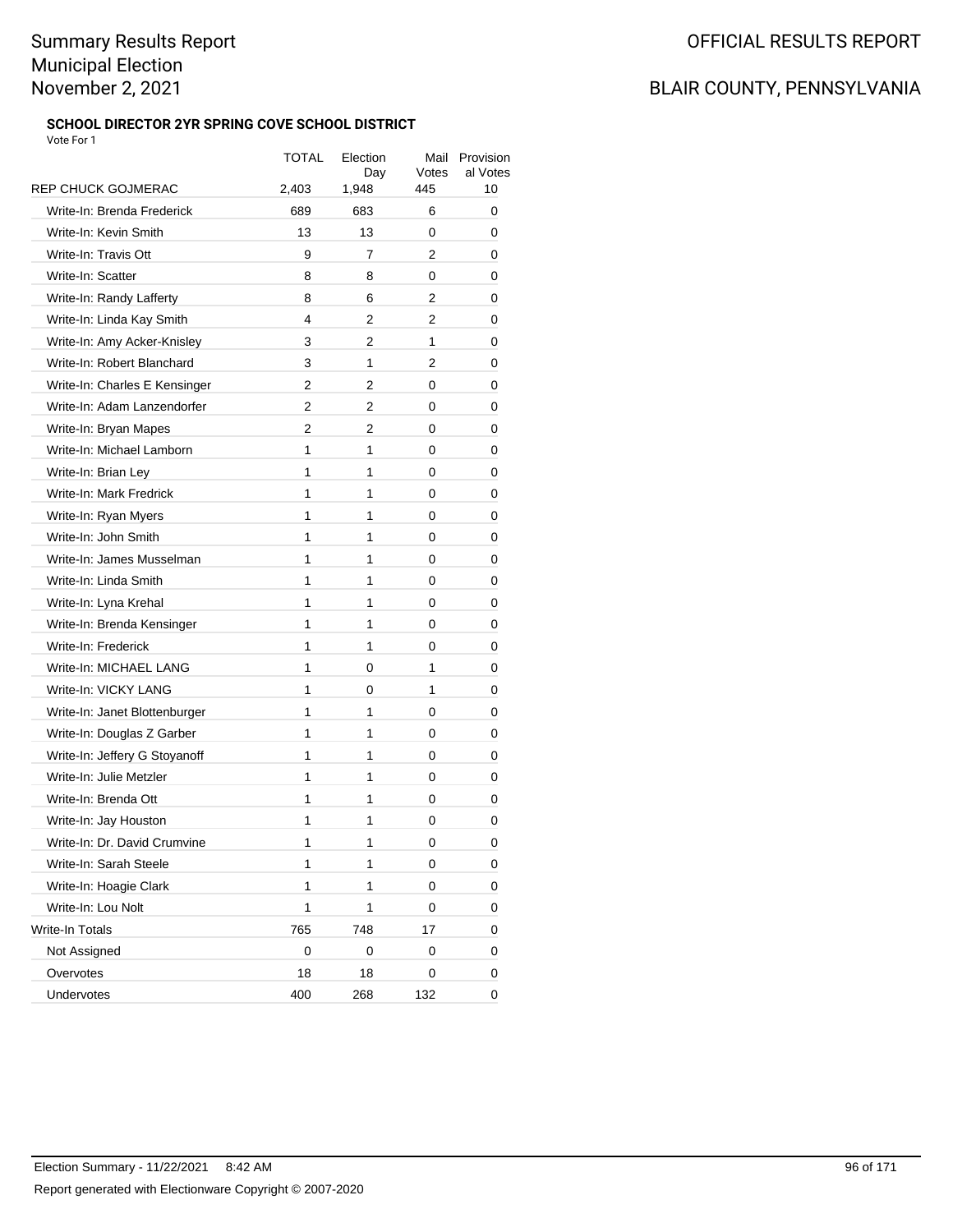### **SCHOOL DIRECTOR TYRONE AREA SCHOOL DISTRICT**

| Vote For 4                              | TOTAL | Election<br>Day | Votes | Mail Provision<br>al Votes |
|-----------------------------------------|-------|-----------------|-------|----------------------------|
| REP MATTHEW GERMINO                     | 1,424 | 1,271           | 149   | 4                          |
| DAR ROSE A BLACK                        | 1,228 | 1,020           | 207   | 1                          |
| DAR KRIS E LAIRD                        | 1,173 | 968             | 203   | 2                          |
| DAR GUNTER VOLDERS                      | 1,062 | 868             | 192   | 2                          |
| DEM KRISTAN WYLAND                      | 456   | 321             | 134   | 1                          |
| Write-In: MIKE                          | 270   | 266             | 2     | 2                          |
| <b>ELLENBERGER</b><br>Write-In: CHRIS   | 217   | 212             | 3     | 2                          |
| <b>MORRONI</b><br>Write-In: DEREK       | 208   | 205             | 1     | 2                          |
| <b>PRICE</b><br>Write-In: DALE          | 189   | 189             | 0     | 0                          |
| <b>ELLENBERGER</b><br>Write-In: SHAWN   | 16    | 16              | 0     | 0                          |
| <b>ECKENRODE</b><br>Write-In: ANDREW    | 14    | 14              | 0     | 0                          |
| JOHNSON<br>Write-In:                    | 6     | 6               | 0     | 0                          |
| <b>SCATTERED</b><br>Write-In: ANDREW    | 3     | 3               | 0     | 0                          |
| <b>CLARK</b><br>Write-In: BRIAN         | 3     | 0               | 3     | 0                          |
| <b>BRESSLER</b><br>Write-In: DEVON      | 2     | 2               | 0     | 0                          |
| <b>HENNINGER</b><br>Write-In: DAVID     | 2     | 2               | 0     | 0                          |
| SNYDER<br>Write-In: LORI WALK           | 2     | 2               | 0     | 0                          |
| Write-In: RANDY MILES                   | 1     | 1               | 0     | 0                          |
| Write-In: DAWN                          | 1     | 1               | 0     | 0                          |
| BARR<br>Write-In: BARRY GUMMO           | 1     | 1               | 0     | 0                          |
| JK<br>Write-In: JEFF                    | 1     | 1               | 0     | 0                          |
| <b>FRIDAY</b><br>Write-In: KRIS         | 1     | 1               | 0     | 0                          |
| LAIRD<br>Write-In: SARAH DANE           | 1     | 1               | 0     | 0                          |
| Write-In: BRAD                          | 1     | 1               | 0     | 0                          |
| <b>IAYLOR</b><br>Write-In: JULIE WHITE  | 1     | 1               | 0     | 0                          |
| Write-In: THADEUS                       | 1     | 1               | 0     | 0                          |
| <b>GRAHAM</b><br>Write-In: ZACH         | 1     | 1               | 0     | 0                          |
| <b>LOSINGER</b><br>Write-In: JENN GRAHM | 1     | 1               | 0     | 0                          |
| Write-In: MATTHEW GIBBONS               | 1     | 1               | 0     | 0                          |
| Write-In: JOHN                          | 1     | 1               | 0     | 0                          |
| <b>JOLTABOUGH</b><br>Write-In: GARY     | 1     | 1               | 0     | 0                          |
| BARR<br>Write-In: BRAD                  | 1     | 1               | 0     | 0                          |
| LENFER<br>Write-In: KRISTAN WYLAND      | 1     | 1               | 0     | 0                          |
| Write-In: ANNETTE LYNN                  | 1     | 1               | 0     | 0                          |
| Write-In: KEITH DIEHL                   | 1     | 1               | 0     | 0                          |
| Write-In: SHARON                        | 1     | 1               | 0     | 0                          |
| <b>ECKENRODE</b><br>Write-In: DERRICK   | 1     | 1               | 0     | 0                          |
| <b>SOELLNER</b><br>Write-In Totals      | 955   | 940             | 9     | 6                          |
| Not Assigned                            | 3     | 3               | 0     | 0                          |
| Overvotes                               | 24    | 24              | 0     | 0                          |
| Undervotes                              | 1,954 | 1,748           | 206   | 0                          |
|                                         |       |                 |       |                            |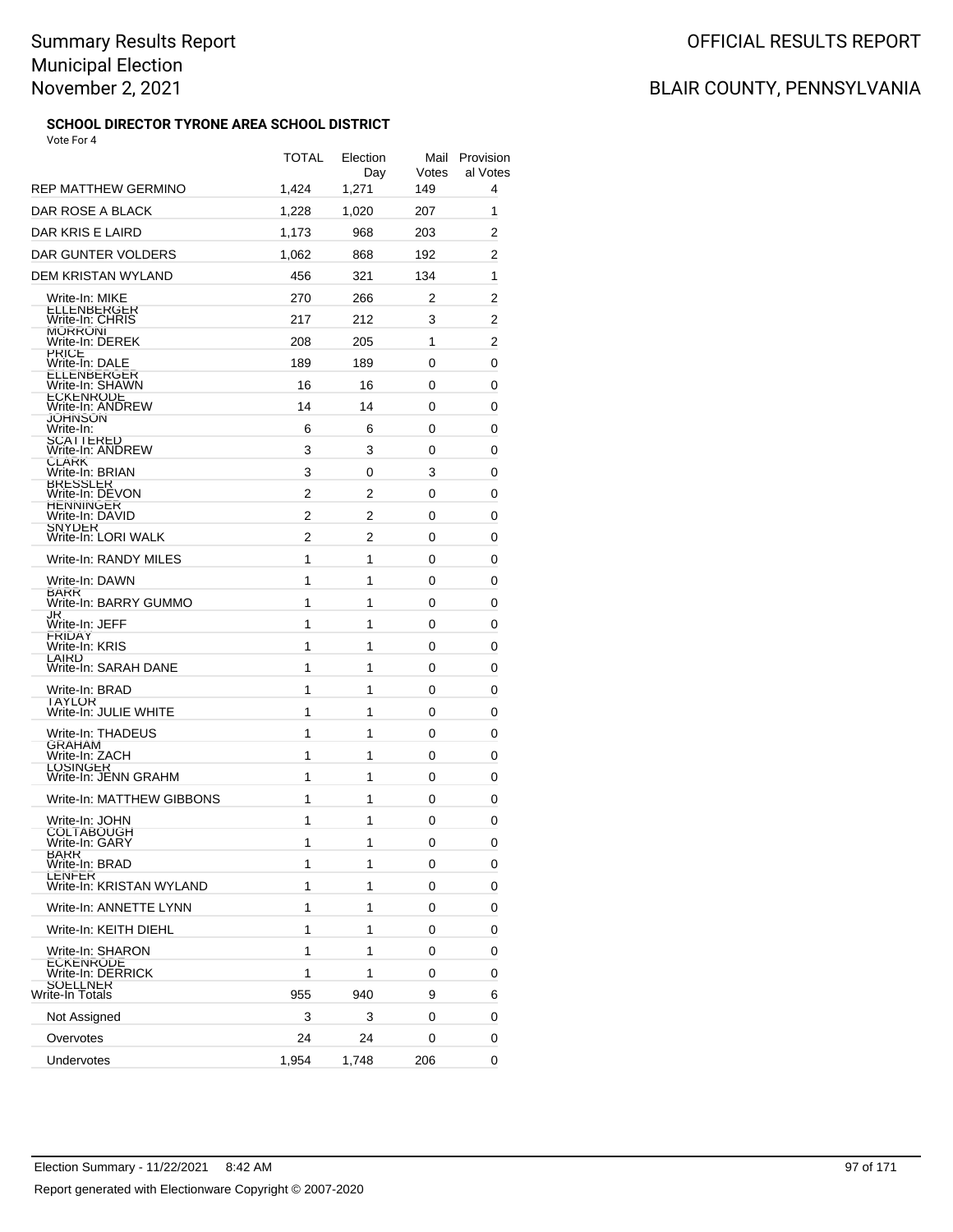## BLAIR COUNTY, PENNSYLVANIA

#### **SCHOOL DIRECTOR WILLIAMSBURG COMMUNITY SCHOOL DISTRICT - CATHARINE TWP** Vote For 2

|                                          | TOTAL | Election<br>Day | Mail<br>Votes | Provision<br>al Votes |
|------------------------------------------|-------|-----------------|---------------|-----------------------|
| <b>REP BENJAMIN POSTLES</b>              | 134   | 127             |               | Ω                     |
| <b>REP LOUIS C BRENNEMAN</b>             | 106   | 99              |               | 0                     |
| Write-In: GAYDAWN                        | 71    | 69              | 2             | O                     |
| <b>KAGARISE</b><br>Write-In: JOSHUA KING | 5     | 5               | O             | O                     |
| Write-In: CARLEE                         |       | $\Omega$        |               | O                     |
| <b>RANALLI</b><br>Write-In: MIKE         |       | 1               | 0             | Ω                     |
| <b>NURRIS</b><br>Write-In: DAREN         |       |                 | 0             | Ω                     |
| <b>BRUBAKER</b><br>Write-In Totals       | 79    | 76              | 3             | Ω                     |
| Not Assigned                             | 0     | $\Omega$        | 0             | Ω                     |
| Overvotes                                | 0     | $\Omega$        | 0             | O                     |
| Undervotes                               | 91    | 82              | 9             | 0                     |
|                                          |       |                 |               |                       |

#### **SCHOOL DIRECTOR WILLIAMSBURG COMMUNITY SCHOOL DISTRICT - WILLIAMSBURG BORO** Vote For 1

|                                           | TOTAL | Election<br>Day | Mail<br>Votes | Provision<br>al Votes |
|-------------------------------------------|-------|-----------------|---------------|-----------------------|
| Write-In: JOSEPH                          | 209   | 206             | 3             | 0                     |
| DETWILER<br>REP MARION PHEASANT JR        | 95    | 76              | 19            | 0                     |
| Write-In:                                 | 4     | 3               |               | 0                     |
| SCATTERED<br>Write-In: JILL NORRIS        | 2     | 2               | U             | O                     |
| Write-In: CARLEE                          |       | 0               |               | 0                     |
| <b>KANALLI</b><br>Write-In: GRAYDAWN      |       |                 | U             | 0                     |
| <b>KAGARISE</b><br><b>Write-In Totals</b> | 217   | 212             | 5             | O                     |
| Not Assigned                              | 0     | 0               | $\Omega$      | O                     |
| Overvotes                                 |       | 1               | U             | 0                     |
| Undervotes                                | 40    | 30              | 10            |                       |
|                                           |       |                 |               |                       |

#### **SCHOOL DIRECTOR 4YR WILLIAMSBURG COMMUNITY SCHOOL DISTRICT - WOODBURY TWP** Vote For 1

|                                         | TOTAL | Election<br>Day | Mail<br>Votes | Provision<br>al Votes |
|-----------------------------------------|-------|-----------------|---------------|-----------------------|
| Write-In: JILL NORRIS                   | 208   | 207             | 1             | 0                     |
| Write-In: JUSTIN                        | 62    | 61              | 0             | 1                     |
| <b>BECKER</b><br>Write-In: ADAM HILEMAN | 18    | 18              | 0             | 0                     |
| Write-In: JOSEPH                        | 4     | 4               | $\Omega$      | 0                     |
| <b>DEIWILER</b><br>Write-In: JILL TATE  | 3     | 3               | 0             | 0                     |
| Write-In: LISA BRUMBAUGH                | 2     | 1               | 1             | 0                     |
| Write-In: TIMOTHY A                     | 1     | 0               | 1             | 0                     |
| <b>SIRAIMEYER</b><br>Write-In: AMY      | 1     | 1               | $\Omega$      | O                     |
| <b>NORRIS</b><br>Write-In:              | 1     | $\Omega$        | 1             | $\Omega$              |
| <b>SCATTERED</b><br>Write-In: DENNIS    | 1     | $\Omega$        | 1             | 0                     |
| <b>BRUMBAUGH</b><br>Write-In Totals     | 301   | 295             | 5             | 1                     |
| Not Assigned                            | 0     | $\Omega$        | $\Omega$      | 0                     |
| Overvotes                               | 0     | 0               | 0             | 0                     |
| Undervotes                              | 103   | 77              | 26            | 0                     |
|                                         |       |                 |               |                       |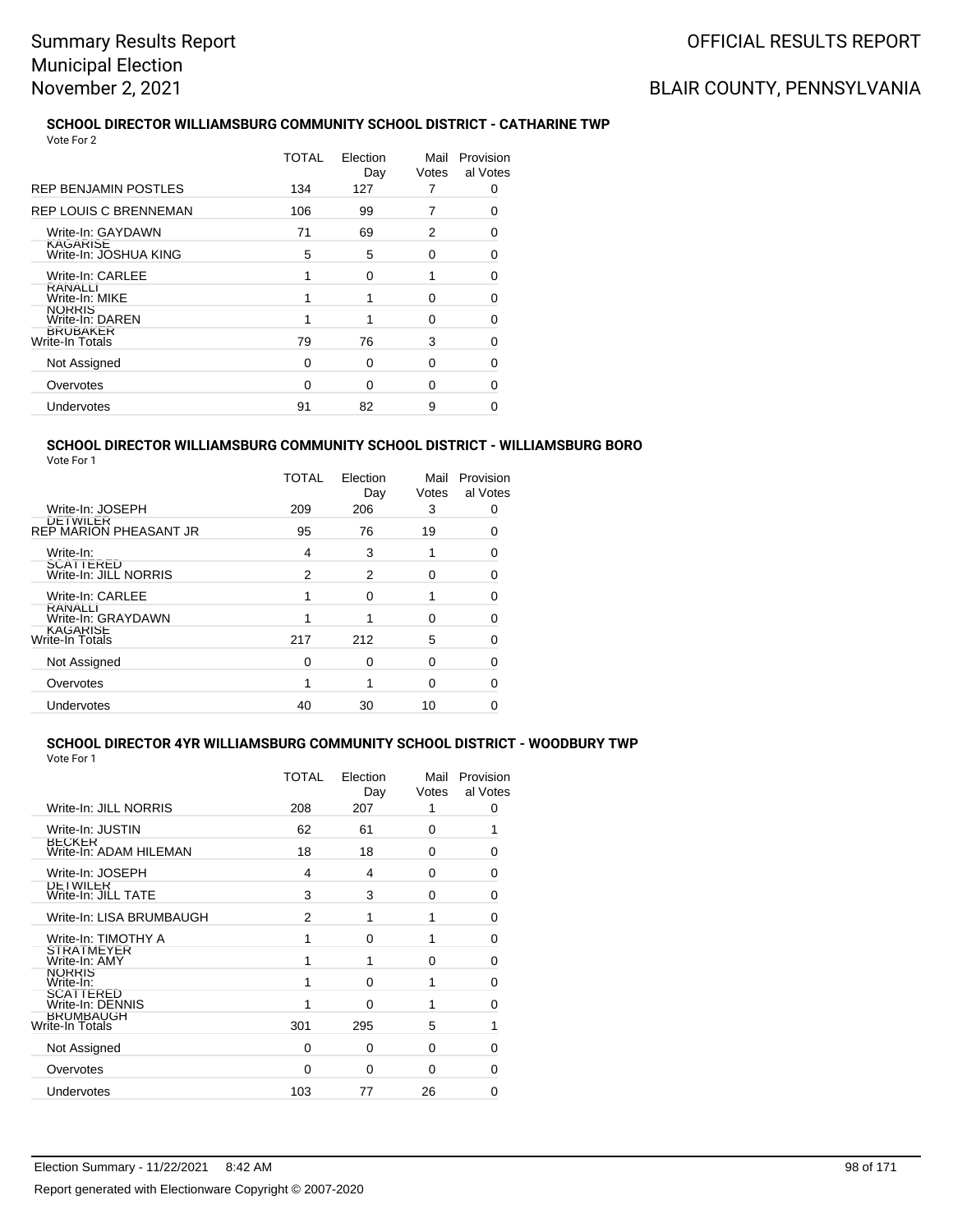## BLAIR COUNTY, PENNSYLVANIA

#### **SCHOOL DIRECTOR 2YR WILLIAMSBURG COMMUNITY SCHOOL DISTRICT - WOODBURY TWP** Vote For 1

|                                        | TOTAL | Election<br>Day | Mail<br>Votes | Provision<br>al Votes |
|----------------------------------------|-------|-----------------|---------------|-----------------------|
| Write-In: ADAM HILEMAN                 | 199   | 198             |               | 0                     |
| REP TIMOTHY A STROHMEYER               | 90    | 72              | 18            | O                     |
| Write-In: JUSTIN                       | 39    | 38              |               | O                     |
| <b>BECKER</b><br>Write-In: JILL NORRIS | 15    | 15              | 0             | O                     |
| Write-In:                              |       | 0               |               | n                     |
| SCATTERED<br>Write-In: JEFF HILEMAN    |       | 1               | U             | 0                     |
| Write-In: RYAN HILEMAN                 |       | 1               | U             | 0                     |
| Write-In Totals                        | 256   | 253             | 3             | n                     |
| Not Assigned                           | 0     | $\Omega$        | O             |                       |
| Overvotes                              | 5     | 5               | U             |                       |
| Undervotes                             | 53    | 42              | 10            |                       |
|                                        |       |                 |               |                       |

### **SCHOOL DIRECTOR 4YR PENN CAMBRIA SCHOOL DISTRICT**

| Vote For |  |
|----------|--|
|----------|--|

|                                   | <b>TOTAL</b> | Election<br>Day | Mail<br>Votes | Provision<br>al Votes |
|-----------------------------------|--------------|-----------------|---------------|-----------------------|
| DAR TERRY M KRUG                  | 13           | 11              | 2             | 0                     |
| DAR MATTHEW KEARNEY               | 13           | 13              | 0             | 0                     |
| DAR CALEB DRENNING                | 12           | 12              | 0             | 0                     |
| DAR RUDY MCCARTHY                 | 11           | 9               | 2             | $\Omega$              |
| Write-In: APRIL                   | 3            | 3               | 0             | 0                     |
| <b>RUSE</b><br>Write-In: MARK     | 2            | 2               | 0             | 0                     |
| <b>KENNEDY</b><br>Write-In Totals | 5            | 5               | 0             | 0                     |
| Not Assigned                      | $\Omega$     | 0               | 0             | ∩                     |
| Overvotes                         | ∩            | $\Omega$        | 0             | O                     |
| Undervotes                        | 18           | 14              | 4             |                       |

### **SCHOOL DIRECTOR 2YR PENN CAMBRIA SCHOOL DISTRICT**

|                            | TOTAL | Election<br>Day | Mail<br>Votes | Provision<br>al Votes |
|----------------------------|-------|-----------------|---------------|-----------------------|
| Write-In: THOMAS MCCONNELL |       |                 | Ω             |                       |
| Write-In Totals            |       |                 | Ω             |                       |
| Not Assigned               |       |                 |               |                       |
| Overvotes                  |       | O               | 0             |                       |
| Undervotes                 | 17    | 15              |               |                       |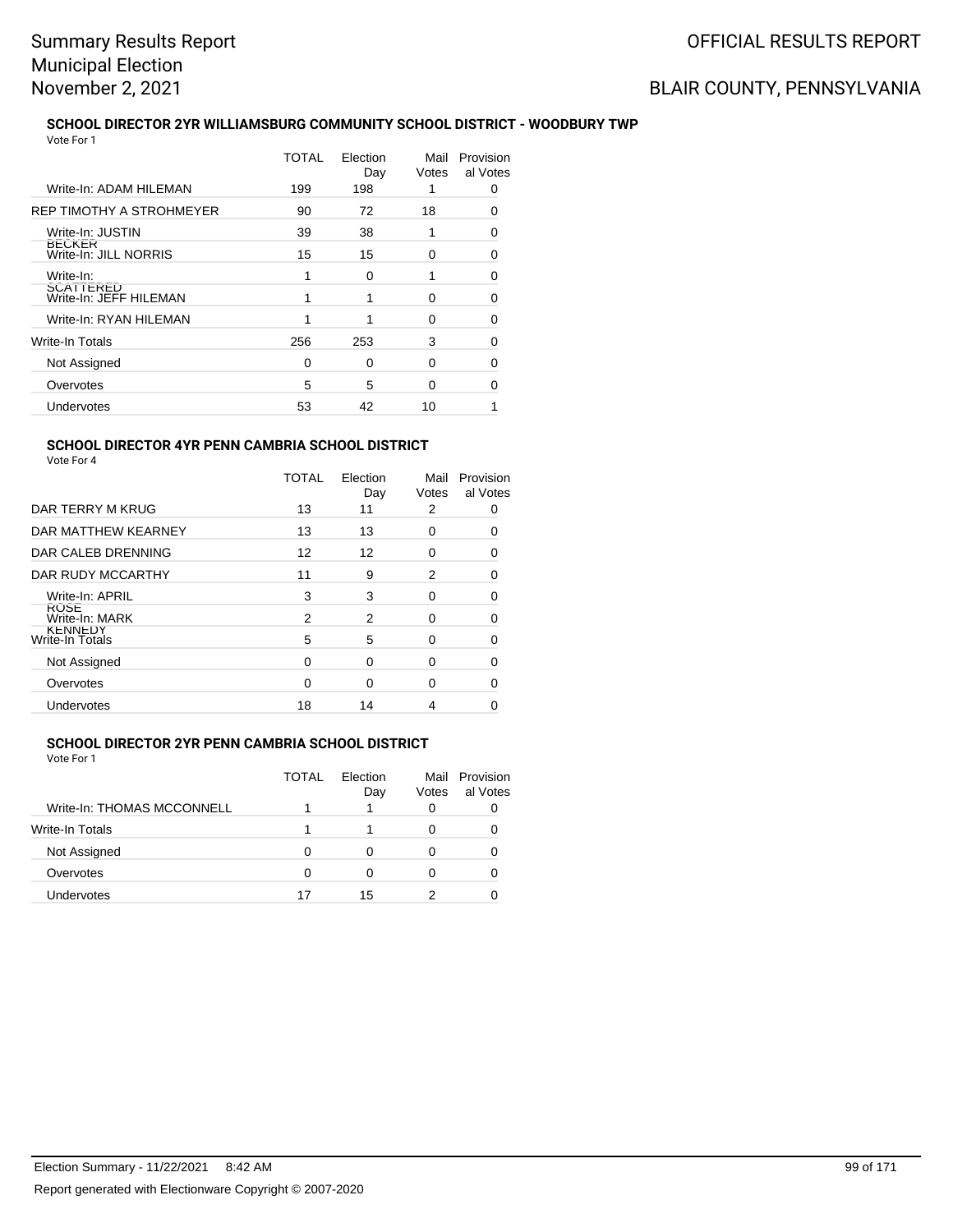## BLAIR COUNTY, PENNSYLVANIA

#### **JUDGE OF ELECTION ALTOONA 1** Vote For 1

|                                              | TOTAL | Election<br>Day | Mail<br>Votes | Provision<br>al Votes |
|----------------------------------------------|-------|-----------------|---------------|-----------------------|
| <b>DEM RACHEL KORMAN</b>                     | 101   | 63              | 38            |                       |
| Write-In:                                    | 3     | 3               | 0             |                       |
| SCATTERED<br>Write-In: PETE                  |       | ∩               |               |                       |
| <b>WEEKS</b><br>Write-In: PAUL M BOTTENFIELD |       |                 | U             |                       |
| JR<br>Write-In Totals                        | 5     | 4               |               |                       |
| Not Assigned                                 |       | ∩               |               |                       |
| Overvotes                                    |       |                 | ∩             |                       |
| Undervotes                                   | 40    | 33              |               |                       |

#### **JUDGE OF ELECTION ALTOONA 2-1**

Vote For 1

|                                    | TOTAL | Election<br>Day | Mail<br>Votes | Provision<br>al Votes |
|------------------------------------|-------|-----------------|---------------|-----------------------|
| Write-In:                          | 3     | 3               | 0             |                       |
| SCATTERED<br>Write-In: DREW        |       | 0               |               |                       |
| <b>CROMPTON</b><br>Write-In Totals | 4     | 3               |               |                       |
| Not Assigned                       | 0     | 0               | 0             |                       |
| Overvotes                          | 0     | 0               | Ω             |                       |
| Undervotes                         | 56    | 38              | 18            |                       |

#### **JUDGE OF ELECTION ALTOONA 2-2**

|                                        | TOTAL | Election<br>Day | Mail<br>Votes | Provision<br>al Votes |
|----------------------------------------|-------|-----------------|---------------|-----------------------|
| Write-In:                              | 4     | 3               | 1             | ∩                     |
| SCATTERED<br>Write-In: JUDGE MMILLIRON |       | 0               |               | ∩                     |
| Write-In: KELLY ADAMS                  |       |                 | 0             | 0                     |
| Write-In: JULIAN F VAUGHN              |       |                 | $\Omega$      | O                     |
| Write-In: RONALD                       |       |                 | 0             |                       |
| SETTLE<br>Write-In: DARIUS             |       |                 | $\Omega$      | ŋ                     |
| <b>MORGAN</b><br>Write-In: AMY         |       |                 | 0             |                       |
| WEBSTER<br>Write-In: MARC              |       | $\Omega$        |               | O                     |
| <b>KILEY</b><br>Write-In Totals        | 11    | 8               | 3             |                       |
| Not Assigned                           | 0     | 0               | $\Omega$      |                       |
| Overvotes                              | ∩     | ∩               | 0             |                       |
| Undervotes                             | 174   | 134             | 40            |                       |
|                                        |       |                 |               |                       |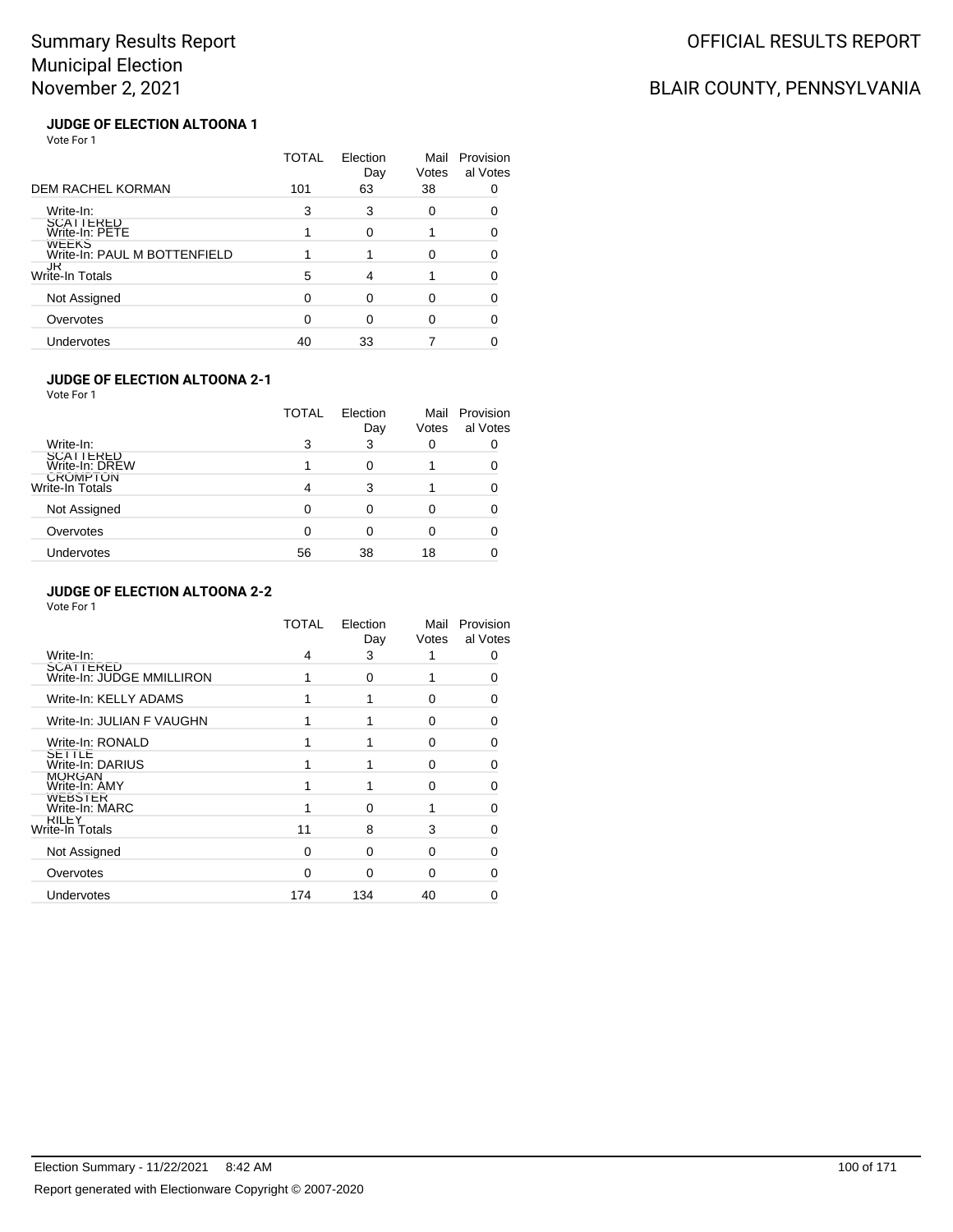## BLAIR COUNTY, PENNSYLVANIA

#### **JUDGE OF ELECTION ALTOONA 3-1** Vote For 1

|                                             | TOTAL | Election<br>Day | Mail<br>Votes | Provision<br>al Votes |
|---------------------------------------------|-------|-----------------|---------------|-----------------------|
| Write-In: JOHN WESELY                       |       |                 | ი             |                       |
| PARTZ<br>Write-In: DOUG                     |       |                 | O             |                       |
| <b>BROWN</b><br>Write-In:                   |       |                 | ∩             |                       |
| <b>SCATTERED</b><br>Write-In: MICHAEL COHEN |       |                 | ∩             |                       |
| Write-In Totals                             | 4     |                 |               |                       |
| Not Assigned                                |       |                 |               |                       |
| Overvotes                                   |       |                 | O             |                       |
| Undervotes                                  | 95    |                 | 18            |                       |
|                                             |       |                 |               |                       |

#### **JUDGE OF ELECTION ALTOONA 3-2**

Vote For 1

|                                         | TOTAL    | Election<br>Day | Mail<br>Votes | Provision<br>al Votes |
|-----------------------------------------|----------|-----------------|---------------|-----------------------|
| Write-In: KATHY                         |          | 0               |               | 0                     |
| <b>KILEY</b><br>Write-In: SCOTT         |          | $\Omega$        |               | O                     |
| GUNARD<br>Write-In: JERALD FLEMING      |          |                 | 0             | ŋ                     |
| Write-In: HELEN                         |          |                 | 0             | 0                     |
| EGGARTNER<br>Write-In: MARK J           |          |                 | $\Omega$      | U                     |
| <b>CROSS</b><br>Write-In:               |          | $\Omega$        |               | U                     |
| SCATTERED<br>Write-In: NICHOLAS J HAIGH |          |                 | 0             | n                     |
| Write-In: PETE                          |          |                 | 0             | n                     |
| <b>MEYERS</b><br>Write-In: ANN COVEY    |          | $\Omega$        |               | ∩                     |
| Write-In Totals                         | 9        | 5               | 4             |                       |
| Not Assigned                            | $\Omega$ | $\Omega$        | 0             | O                     |
| Overvotes                               | U        | 0               | $\Omega$      | n                     |
| Undervotes                              | 220      | 168             | 52            |                       |
|                                         |          |                 |               |                       |

#### **JUDGE OF ELECTION ALTOONA 4-1** Vote For 1

|                                               | TOTAL | Election<br>Day | Mail<br>Votes | Provision<br>al Votes |
|-----------------------------------------------|-------|-----------------|---------------|-----------------------|
| Write-In: CAITLIN KELLER                      | 3     | 3               | 0             |                       |
| Write-In: DOUG                                |       |                 | O             |                       |
| <b>ADAMS</b><br>Write-In: BRENDA              |       |                 | 0             |                       |
| KEITH<br>Write-In: MATTHEW VILLANI JR         |       |                 | 0             |                       |
| Write-In:                                     |       |                 | O             |                       |
| <b>SCATTERED</b><br>Write-In: WAYNE KILLINGER |       |                 | 0             |                       |
| SR<br>Write-In Totals                         | 8     | 8               | O             |                       |
| Not Assigned                                  | O     |                 | 0             |                       |
| Overvotes                                     | U     | n               | O             |                       |
| Undervotes                                    | 134   | 92              | 41            |                       |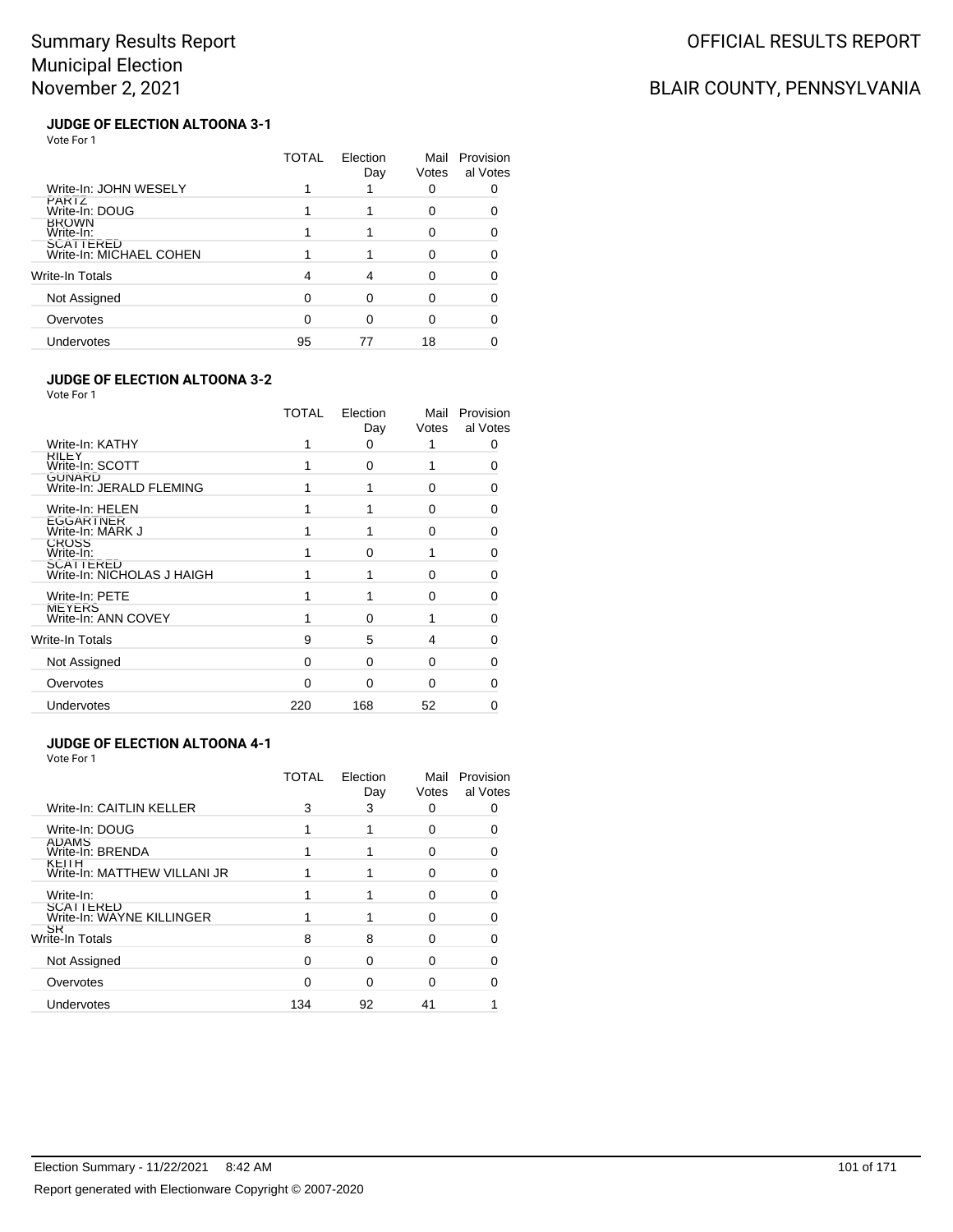### BLAIR COUNTY, PENNSYLVANIA

#### **JUDGE OF ELECTION ALTOONA 4-2** Vote For 1

|                                                    | TOTAL | Election<br>Day | Mail<br>Votes | Provision<br>al Votes |
|----------------------------------------------------|-------|-----------------|---------------|-----------------------|
| Write-In: WILLIAM GRIFFIN                          | 2     | 2               | 0             | 0                     |
| Write-In: TERRY                                    |       |                 | 0             | 0                     |
| <b>I OMASE I TIE</b><br>Write-In: JAMES NAPOLITANA |       |                 | 0             | O                     |
| Write-In: JAMES DOBBS                              |       |                 | 0             | O                     |
| Write-In: STACEY                                   |       |                 | O             | 0                     |
| MENIZER<br>Write-In: CLARK                         |       |                 | $\Omega$      | 0                     |
| <b>KUPP</b><br>Write-In: ROSEMARY                  |       | $\Omega$        |               | 0                     |
| <b>JORDEN</b><br>Write-In: DOROTHY                 |       | $\Omega$        | 1             | 0                     |
| <b>GRABOWSKI</b><br>Write-In: JORDAN               |       |                 | 0             | O                     |
| <b>KHONE</b><br>Write-In Totals                    | 10    | 8               | 2             | O                     |
| Not Assigned                                       | 0     | <sup>0</sup>    | $\Omega$      | 0                     |
| Overvotes                                          | ŋ     | $\Omega$        | 0             | O                     |
| Undervotes                                         | 220   | 159             | 61            | 0                     |

### **JUDGE OF ELECTION ALTOONA 5-1**

| Vote For 1 |  |
|------------|--|
|------------|--|

|                              | <b>TOTAL</b> | Election<br>Day | Votes | Mail Provision<br>al Votes |
|------------------------------|--------------|-----------------|-------|----------------------------|
| Write-In:                    | 2            | 2               |       |                            |
| SCATTERED<br>Write-In Totals | 2            | 2               |       |                            |
| Not Assigned                 | 0            | 0               |       |                            |
| Overvotes                    | 0            | ∩               |       |                            |
| Undervotes                   | 30           | 25              | 5     |                            |

### **JUDGE OF ELECTION ALTOONA 5-2**

Vote For 1

|                                         | TOTAL    | Election<br>Day | Mail<br>Votes | Provision<br>al Votes |
|-----------------------------------------|----------|-----------------|---------------|-----------------------|
| DEM PATRICIA L FLANAGAN                 | 120      | 88              | 32            |                       |
| Write-In: KAREN                         |          |                 | 0             | 0                     |
| <b>EBERSOLE</b><br>Write-In: JIM HARBER |          |                 | 0             |                       |
| Write-In: LOUIS                         |          |                 | 0             |                       |
| CALABOVE<br>Write-In Totals             | 3        | 3               | 0             |                       |
| Not Assigned                            | $\Omega$ | 0               | 0             |                       |
| Overvotes                               | 0        | 0               | 0             |                       |
| Undervotes                              | 35       | 33              | 2             |                       |

### **JUDGE OF ELECTION ALTOONA 5-3**

|                                 | TOTAL | Election<br>Day | Mail<br>Votes | Provision<br>al Votes |
|---------------------------------|-------|-----------------|---------------|-----------------------|
| Write-In: MELISSA               |       |                 |               |                       |
| <b>SUMMERS</b><br>Write-In: AMY |       | 0               |               |                       |
| WEBTER<br>Write-In: BRUCE       |       |                 |               |                       |
| <b>EKB</b><br>Write-In Totals   | 3     | 2               |               |                       |
| Not Assigned                    | O     | ∩               |               |                       |
| Overvotes                       | ∩     | 0               |               |                       |
| Undervotes                      | 129   | 107             | 22            |                       |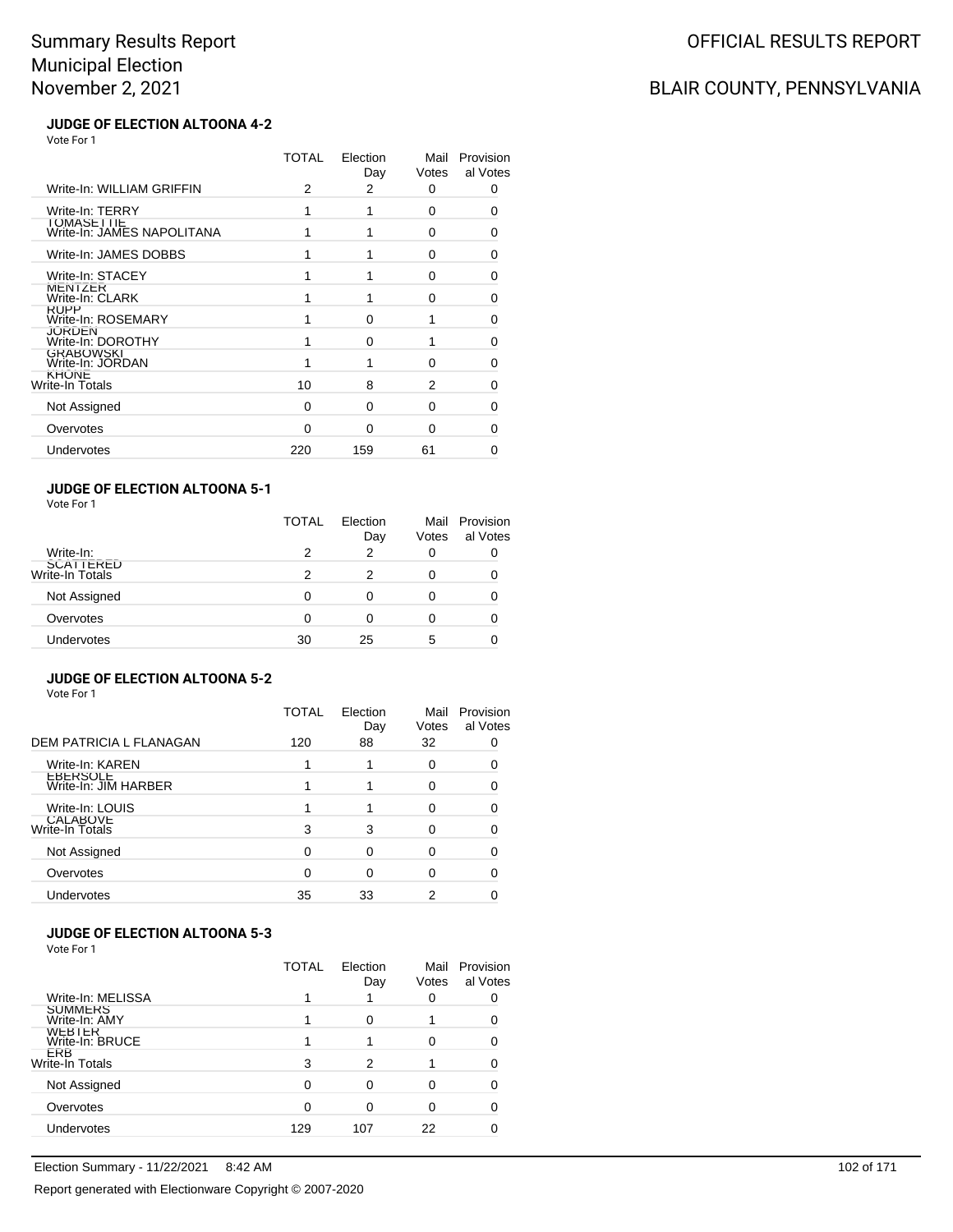### BLAIR COUNTY, PENNSYLVANIA

#### **JUDGE OF ELECTION ALTOONA 6-1** Vote For 1

|                                      | TOTAL | Election<br>Day | Mail<br>Votes | Provision<br>al Votes |
|--------------------------------------|-------|-----------------|---------------|-----------------------|
| Write-In:                            | 3     | 2               |               | O                     |
| SCATTERED<br>Write-In: HELEN         |       |                 | 0             |                       |
| <b>LHGARINER</b><br>Write-In: BRYSON |       |                 | U             | n                     |
| <b>PEIERMAN</b><br>Write-In: DREW    |       |                 | O             | O                     |
| CROMPTON<br>Write-In: LINDA HARCHAK  |       |                 | U             | ∩                     |
| Write-In: CESAR D MUNTERO            |       |                 | ∩             |                       |
| JK<br>Write-In: DAN MILLIRON         |       |                 | O             |                       |
| Write-In Totals                      | 9     | 8               |               | ∩                     |
| Not Assigned                         | O     | O               | U             | n                     |
| Overvotes                            | n     | ∩               | ∩             |                       |
| Undervotes                           | 204   | 136             | 66            |                       |
|                                      |       |                 |               |                       |

#### **JUDGE OF ELECTION ALTOONA 6-2**

Vote For 1

|                                             | TOTAL | Election<br>Day | Mail<br>Votes | Provision<br>al Votes |
|---------------------------------------------|-------|-----------------|---------------|-----------------------|
| Write-In: TERRANCE                          | 2     | 2               | 0             |                       |
| HEISS<br>Write-In:                          | 2     | 2               | 0             | O                     |
| <b>SCATTERED</b><br>Write-In: KATHY JACKSON |       |                 | 0             | O                     |
| Write-In: TIMOTHY M SULLIVAN                |       |                 | 0             |                       |
| Write-In: JOHN E FEIGH                      |       |                 | 0             | n                     |
| Write-In: RITA LUCIANO                      |       | O               |               | ŋ                     |
| Write-In: MARY ANN JOYC BISLINE             |       |                 | $\Omega$      | ∩                     |
| Write-In: ANNA MAE WIDNEY                   |       | O               |               |                       |
| Write-In: PAUL HEAD                         |       |                 | 0             | ∩                     |
| Write-In Totals                             | 11    | 9               | 2             | ∩                     |
| Not Assigned                                | 0     | 0               | 0             | n                     |
| Overvotes                                   | ∩     | $\Omega$        | 0             |                       |
| Undervotes                                  | 269   | 202             | 66            |                       |

#### **JUDGE OF ELECTION ALTOONA 6-3**

|                                               | <b>TOTAL</b> | Election<br>Day | Mail<br>Votes | Provision<br>al Votes |
|-----------------------------------------------|--------------|-----------------|---------------|-----------------------|
| Write-In:                                     | 5            | 5               | 0             | 0                     |
| SCATTERED<br>Write-In: BRYAN                  |              |                 | 0             |                       |
| <b>YASULITIS</b><br>Write-In: JAMES KILMARTIN |              |                 | O             |                       |
| Write-In: HELLEN                              |              |                 | $\Omega$      |                       |
| <b>HOOVER</b><br>Write-In: ANGELA YASALITUS   |              |                 | O             |                       |
| Write-In: DAVID                               |              |                 | 0             |                       |
| <b>GREENWOOD</b><br>Write-In: RONALD          |              |                 | $\Omega$      | O                     |
| <b>KOLIAKO</b><br>Write-In Totals             | 11           | 11              | $\Omega$      | 0                     |
| Not Assigned                                  | 0            | $\Omega$        | 0             | 0                     |
| Overvotes                                     | O            | ∩               | 0             | 0                     |
| Undervotes                                    | 261          | 206             | 55            |                       |
|                                               |              |                 |               |                       |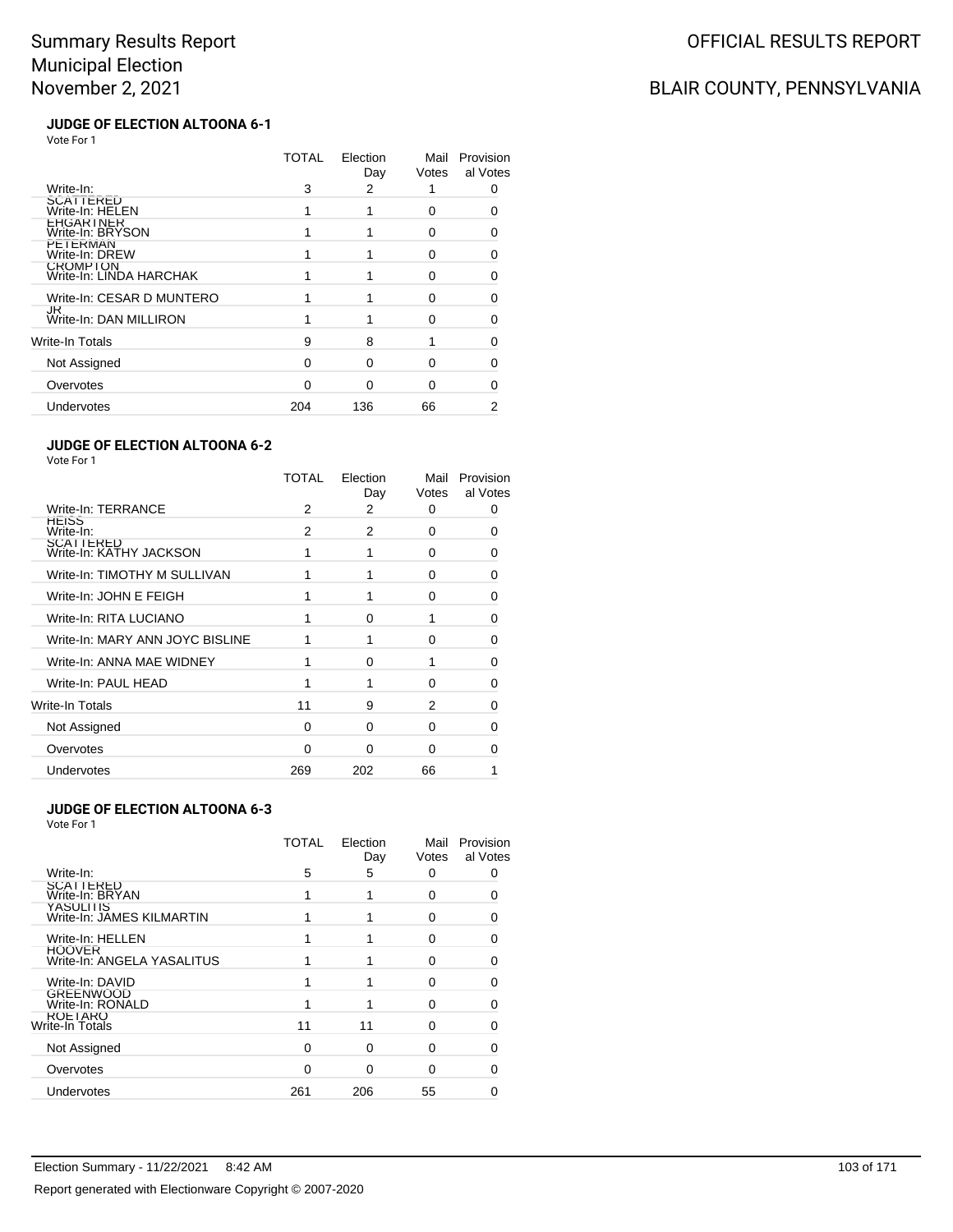### BLAIR COUNTY, PENNSYLVANIA

#### **JUDGE OF ELECTION ALTOONA 6-4** Vote For 1

|                                      | TOTAL    | Election<br>Day | Mail<br>Votes | Provision<br>al Votes |
|--------------------------------------|----------|-----------------|---------------|-----------------------|
| Write-In:                            | 3        | 3               | 0             | 0                     |
| SCATTERED<br>Write-In: HEATHER       | 2        | 2               | 0             | 0                     |
| BOWMASTER<br>Write-In: KEN WYANDT    | 1        | $\Omega$        | 1             | 0                     |
| Write-In: CLAIR                      | 1        | 1               | 0             | 0                     |
| <b>LOEVER</b><br>Write-In: JOE ZOLNU | 1        | 1               | $\Omega$      | 0                     |
| Write-In: WILLIAM A BYRNES JR        | 1        | 1               | 0             | $\Omega$              |
| Write-In: DARREN                     | 1        | 1               | $\Omega$      | 0                     |
| WARNER<br>Write-In: BONNIE           |          | O               | 1             | 0                     |
| ADLER<br>Write-In: EDDIE KRUEZ       | 1        | 1               | 0             | 0                     |
| JK<br>Write-In: KATY                 | 1        | $\Omega$        | 1             | 0                     |
| FEATHER<br>Write-In Totals           | 13       | 10              | 3             | 0                     |
| Not Assigned                         | 0        | $\Omega$        | $\Omega$      | 0                     |
| Overvotes                            | $\Omega$ | $\Omega$        | $\Omega$      | 0                     |
| Undervotes                           | 255      | 201             | 54            | 0                     |
|                                      |          |                 |               |                       |

#### **JUDGE OF ELECTION ALTOONA 7** Vote For 1

|                                     | TOTAL | Election<br>Day | Mail<br>Votes | Provision<br>al Votes |
|-------------------------------------|-------|-----------------|---------------|-----------------------|
| Write-In: KATHY                     | 4     | 4               | 0             | 0                     |
| <b>GREINER</b><br>Write-In:         | 2     | 2               | 0             |                       |
| <b>SCATTERED</b><br>Write-In Totals | 6     | 6               | Ω             |                       |
| Not Assigned                        | 0     | Ω               | Ω             |                       |
| Overvotes                           | 0     | 0               | Ω             |                       |
| Undervotes                          | 122   | 100             | 22            |                       |

#### **JUDGE OF ELECTION ALTOONA 8-1** Vote For 1

|                          | TOTAL | Flection<br>Day | Votes | Mail Provision<br>al Votes |
|--------------------------|-------|-----------------|-------|----------------------------|
| <b>REP ESTHER BROOKS</b> | 86    | 77              | 9     |                            |
| Write-In Totals          | 0     |                 | 0     |                            |
| Not Assigned             | O     |                 | 0     |                            |
| Overvotes                | ∩     |                 | Ω     |                            |
| Undervotes               | 20    | 13              |       |                            |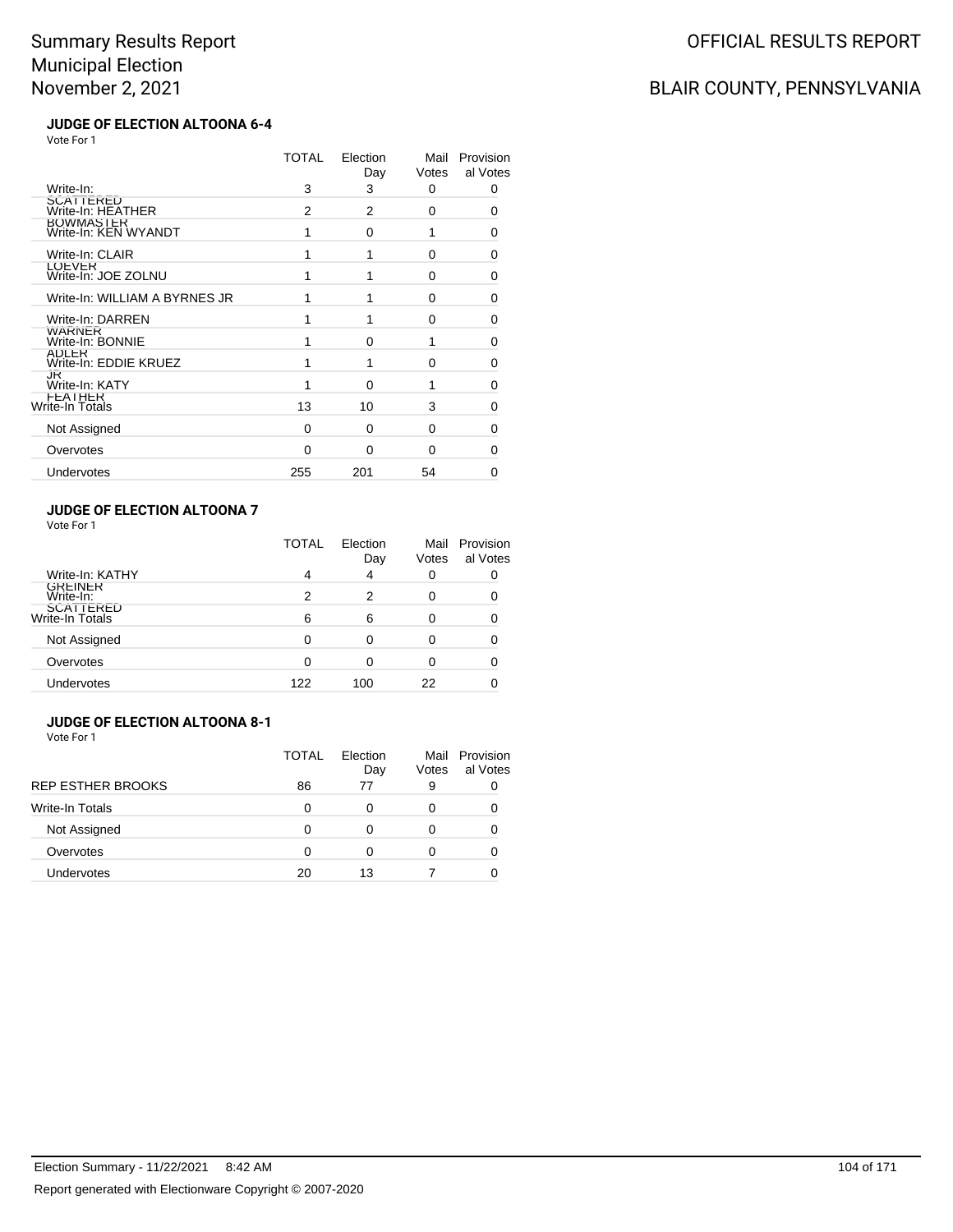### BLAIR COUNTY, PENNSYLVANIA

#### **JUDGE OF ELECTION ALTOONA 8-2** Vote For 1

|                                         | TOTAL | Election<br>Day | Mail<br>Votes | Provision<br>al Votes |
|-----------------------------------------|-------|-----------------|---------------|-----------------------|
| Write-In: SHARON                        | 2     | 2               | 0             |                       |
| <b>MERRITIS</b><br>Write-In:            | 2     | <sup>0</sup>    | 2             | n                     |
| SCATTERED<br>Write-In: THOMAS           |       |                 | 0             |                       |
| <b>GERLACH</b><br>Write-In: TIMKIT LANE |       |                 | ∩             | 0                     |
| Write-In: VINCE MAZZEO                  |       | <sup>0</sup>    |               | 0                     |
| Write-In: TIM BAKER                     |       |                 | ∩             |                       |
| Write-In Totals                         | 8     | 5               | 3             |                       |
| Not Assigned                            | ∩     | $\Omega$        | ŋ             | Ω                     |
| Overvotes                               | O     | ∩               | O             |                       |
| Undervotes                              | 162   | 108             | 53            |                       |

#### **JUDGE OF ELECTION ALTOONA 9**

Vote For 1

|                                            | <b>TOTAL</b> | Election<br>Day | Mail<br>Votes | Provision<br>al Votes |
|--------------------------------------------|--------------|-----------------|---------------|-----------------------|
| Write-In:                                  | 3            | 2               |               |                       |
| SCATTERED<br>Write-In: LYNNETTE N          |              |                 | 0             |                       |
| <b>HOWARD</b><br>Write-In: LORI A          |              |                 | O             |                       |
| <b>BURNS</b><br>Write-In: WILLIAM LIGHTNER |              |                 | ∩             |                       |
| Write-In Totals                            | 6            | 5               |               |                       |
| Not Assigned                               | $\Omega$     | 0               | O             |                       |
| Overvotes                                  | 0            | 0               |               |                       |
| Undervotes                                 | 147          | 122             | 24            |                       |

### **JUDGE OF ELECTION ALTOONA 10-1**

|                                     | <b>TOTAL</b> | Election<br>Day | Mail<br>Votes | Provision<br>al Votes |
|-------------------------------------|--------------|-----------------|---------------|-----------------------|
| Write-In:                           | 3            | 3               | 0             |                       |
| <b>SCATTERED</b><br>Write-In: LEROY |              |                 | 0             |                       |
| <b>CRIST</b><br>Write-In: MARK R    |              | ∩               |               |                       |
| <b>DESTANO</b><br>Write-In: ROBERT  |              |                 | O             |                       |
| <b>HAMEL</b><br>Write-In: NENDI     |              | O               |               |                       |
| <b>BRARCSH</b><br>Write-In: DEVIN   |              |                 | 0             | ი                     |
| <b>SPRADLING</b><br>Write-In: HELEN |              |                 | 0             | n                     |
| <b>LHGARINER</b><br>Write-In Totals | 9            |                 | 2             |                       |
| Not Assigned                        | ∩            | ∩               | 0             |                       |
| Overvotes                           | ∩            | ∩               | <sup>0</sup>  |                       |
| Undervotes                          | 244          | 196             | 48            |                       |
|                                     |              |                 |               |                       |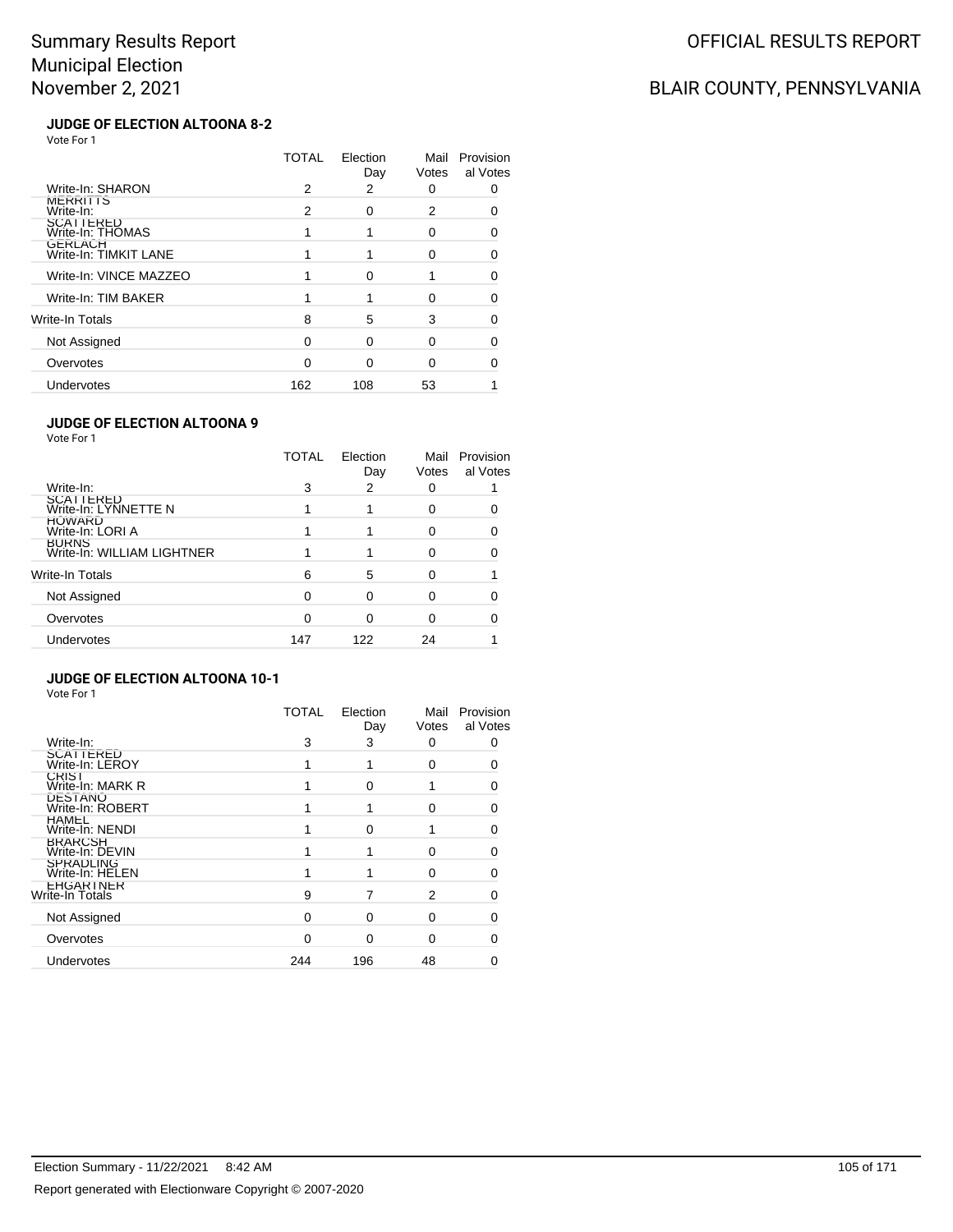## BLAIR COUNTY, PENNSYLVANIA

#### **JUDGE OF ELECTION ALTOONA 10-2** Vote For 1

|                          | TOTAL | Election<br>Day | Mail<br>Votes | Provision<br>al Votes |
|--------------------------|-------|-----------------|---------------|-----------------------|
| REP HELEN V EHGARTNER    | 240   | 193             | 47            |                       |
| DEM ROSE-ELLEN M BALASCO | 123   | 63              | 59            |                       |
| <b>Write-In Totals</b>   | ∩     | ∩               | 0             |                       |
| Not Assigned             | ∩     |                 | 0             | ∩                     |
| Overvotes                | ∩     |                 | 0             | O                     |
| Undervotes               | 10    |                 | 3             |                       |

#### **JUDGE OF ELECTION ALTOONA 11-1** Vote For 1

| <b>VOLE FOI</b> I                       |                |                 |               |                       |
|-----------------------------------------|----------------|-----------------|---------------|-----------------------|
|                                         | <b>TOTAL</b>   | Election<br>Day | Mail<br>Votes | Provision<br>al Votes |
| Write-In: SHARON                        | 7              | 7               | 0             | 0                     |
| <b>SHOENFELI</b><br>Write-In:           | 5              | 4               | 1             | 0                     |
| SCATTERED<br>Write-In: SARAH            | 2              | 0               | 2             | 0                     |
| <b>SEYMOUR</b><br>Write-In: RONALD      | $\overline{2}$ | $\overline{2}$  | $\Omega$      | $\Omega$              |
| <b>SHOENFELT</b><br>Write-In: BRIDGETTE | 2              | 1               | 0             | 1                     |
| <b>JACKSON</b><br>Write-In: KIRBY       | 1              |                 | $\Omega$      | 0                     |
| <b>FUIRELL</b><br>Write-In: THOMAS      | 1              | 1               | 0             | 0                     |
| <b>GERLACH</b><br>Write-In: BETTY L     | 1              |                 | 0             | 0                     |
| <b>BONSELL</b><br>Write-In: JUDGE       | 1              | $\Omega$        | 1             | 0                     |
| <b>KOPRIVA</b><br>Write-In: FRED E      |                |                 | 0             | 0                     |
| <b>JONES</b><br>Write-In Totals         | 23             | 18              | 4             | 1                     |
| Not Assigned                            | 0              | $\Omega$        | $\Omega$      | 0                     |
| Overvotes                               | 0              | $\Omega$        | 0             | $\Omega$              |
| Undervotes                              | 300            | 247             | 53            | 0                     |
|                                         |                |                 |               |                       |

### **JUDGE OF ELECTION ALTOONA 11-2**

| Vote For 1 |  |
|------------|--|
|            |  |

|                                        | TOTAL | Election<br>Day | Mail<br>Votes | Provision<br>al Votes |
|----------------------------------------|-------|-----------------|---------------|-----------------------|
| DEM PATRICIA A GOOD                    | 263   | 186             | 77            | 0                     |
| Write-In:                              | 5     | 5               | $\Omega$      | 0                     |
| SCATTERED<br>Write-In: DORIS           | 1     | 1               | 0             | 0                     |
| <b>GRIMM</b><br>Write-In: ROOBERT S    | 1     | 1               | $\Omega$      | 0                     |
| <b>KYLE</b><br>Write-In: KIM L SHOWMAN | 1     | 1               | $\Omega$      | 0                     |
| Write-In: RON                          | 1     | 1               | 0             | 0                     |
| <b>BEAIIY</b><br>Write-In: AMY         | 1     | 1               | $\Omega$      | 0                     |
| ROSENSTEEL<br>Write-In: TERRY          | 1     | 1               | 0             | 0                     |
| <b>FIGARI</b><br>Write-In: VICKCY      | 1     | 1               | 0             | 0                     |
| <b>BERKHEIMER</b><br>Write-In: SHARON  | 1     | 1               | $\Omega$      | 0                     |
| SHOENFELT<br>Write-In: JEAN K CUPP     | 1     | 1               | 0             | 0                     |
| Write-In: YANCE                        |       | 1               | $\Omega$      | 0                     |
| <b>HOLLEN</b><br>Write-In Totals       | 15    | 15              | $\Omega$      | 0                     |
| Not Assigned                           | 0     | 0               | 0             | 0                     |
| Overvotes                              | 1     | 1               | $\Omega$      | 0                     |
| Undervotes                             | 113   | 100             | 13            | 0                     |
|                                        |       |                 |               |                       |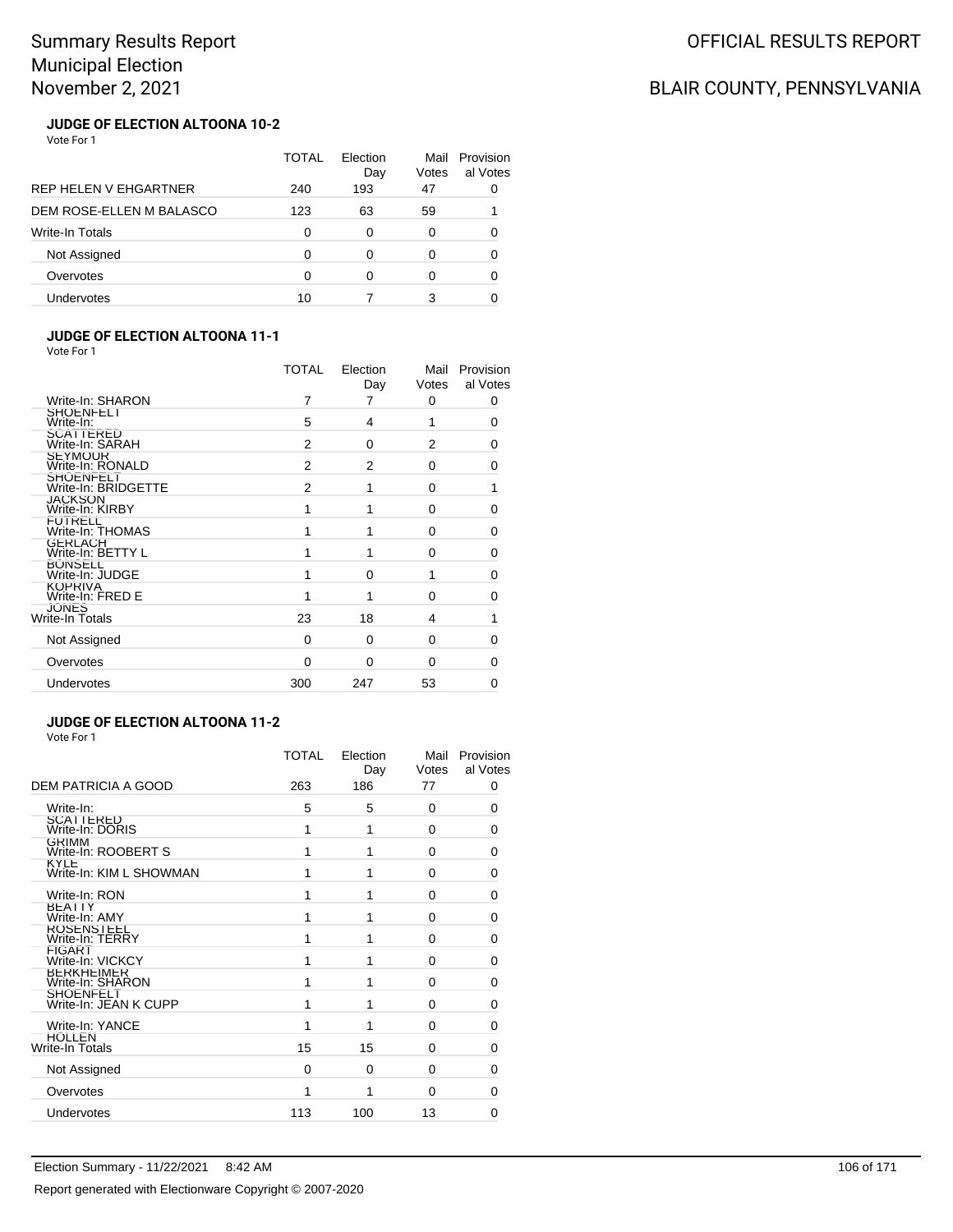## BLAIR COUNTY, PENNSYLVANIA

#### **JUDGE OF ELECTION ALTOONA 12-1** Vote For 1

|                                                 | <b>TOTAL</b> | Election<br>Day | Mail<br>Votes | Provision<br>al Votes |
|-------------------------------------------------|--------------|-----------------|---------------|-----------------------|
| Write-In: CHRISTOPHER                           | 2            | 2               | 0             | 0                     |
| LITZINGER<br>Write-In:                          | 2            | 2               | 0             | 0                     |
| SCATTERED<br>Write-In: VAL MIGNOGNA             | 1            | 1               | 0             | 0                     |
| Write-In: TOM                                   | 1            | 1               | 0             | 0                     |
| <b>RUSSELL</b><br>Write-In: WILLIAM             | 1            | 1               | 0             | 0                     |
| STRAESSAR<br>Write-In: JAMES E OLL              | 1            | 1               | $\Omega$      | 0                     |
| Write-In: ADAM BANKS                            | 1            | 1               | 0             | 0                     |
| Write-In: CHASE                                 | 1            | 1               | 0             | 0                     |
| <b>MCGEARY</b><br>Write-In: STEPHEN             | 1            | 1               | $\Omega$      | 0                     |
| <b>LAWSON</b><br>Write-In: JACK SKELLIGTON      | 1            | 1               | 0             | 0                     |
| Write-In: BRIDGETTE                             | 1            | 1               | 0             | 0                     |
| JACKSON<br>Write-In: BECKY                      | 1            | $\Omega$        | 1             | 0                     |
| <b>BETAR</b><br>Write-In: HEATHER               | 1            | $\Omega$        | 1             | 0                     |
| <b>ECKELS</b><br>Write-In: SARAH                | 1            | 1               | 0             | 0                     |
| BOUGHER<br>Write-In: MICHAEL                    | 1            | 1               | 0             | 0                     |
| LEONARD<br>Write-In: DONA                       | 1            | $\Omega$        | 1             | 0                     |
| <b>GORITY</b><br>Write-In: ADAM                 | 1            | $\Omega$        | 1             | 0                     |
| <b>KENNINGER</b><br>Write-In: MICHELLE GISELMAN | 1            | 1               | $\Omega$      | 0                     |
| <b>Write-In Totals</b>                          | 20           | 16              | 4             | 0                     |
| Not Assigned                                    | 0            | $\Omega$        | $\Omega$      | 0                     |
| Overvotes                                       | 0            | $\Omega$        | 0             | 0                     |
| Undervotes                                      | 155          | 121             | 34            | 0                     |

#### **JUDGE OF ELECTION ALTOONA 12-2**

|                                       | TOTAL | Election<br>Day | Mail<br>Votes | Provision<br>al Votes |
|---------------------------------------|-------|-----------------|---------------|-----------------------|
| Write-In: BECKY                       |       | 0               |               |                       |
| <b>BETAR</b><br>Write-In: MICHAEL     |       |                 | Ω             |                       |
| <b>BURKE</b><br>Write-In: ELIZABETH   |       |                 |               |                       |
| <b>DOYLE</b><br>Write-In: BRENT       |       |                 | ∩             |                       |
| <b>STORM</b><br>Write-In: HOLLY BLAIR |       |                 |               |                       |
| Write-In Totals                       | 5     | 4               |               | O                     |
| Not Assigned                          | 0     | $\Omega$        |               |                       |
| Overvotes                             | O     | 0               |               |                       |
| Undervotes                            | 152   | 123             | 27            | 2                     |
|                                       |       |                 |               |                       |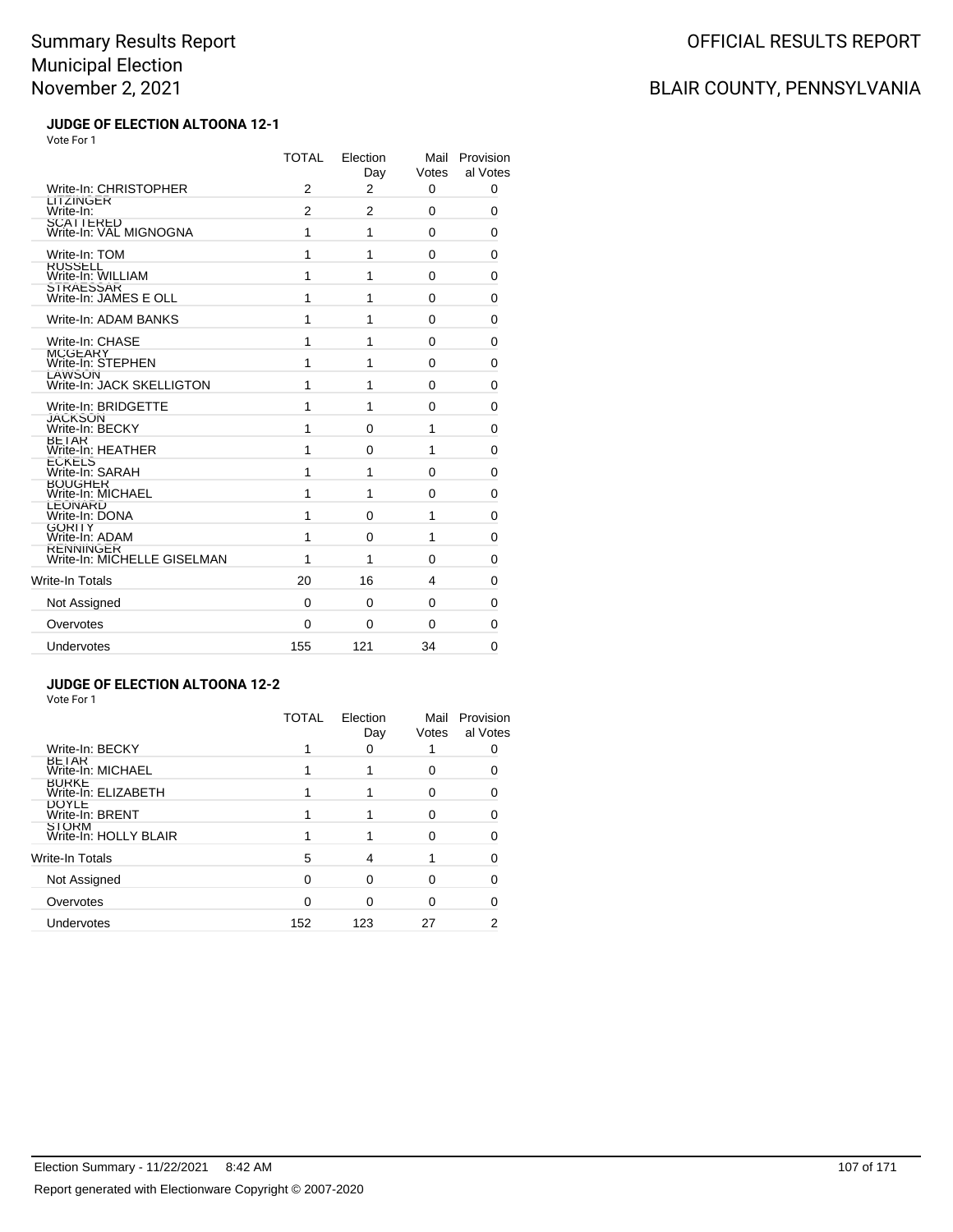### BLAIR COUNTY, PENNSYLVANIA

#### **JUDGE OF ELECTION ALTOONA 12-3** Vote For 1

|                                          | TOTAL | Election<br>Day | Mail<br>Votes | Provision<br>al Votes |
|------------------------------------------|-------|-----------------|---------------|-----------------------|
| Write-In: RICK                           |       |                 | O             |                       |
| <b>CLARK</b><br>Write-In: ERIC           |       |                 | ŋ             |                       |
| <b>MCCOY</b><br>Write-In: SHERRI         |       |                 | 0             |                       |
| <b>SABATINO</b><br>Write-In: PETE        |       | ∩               |               |                       |
| <b>WEEKS</b><br>Write-In: MEGAN MOUNTAIN |       |                 | O             | O                     |
| Write-In: ANTHONY SABATINO               |       |                 | ∩             |                       |
| Write-In Totals                          | 6     | 5               |               |                       |
| Not Assigned                             | O     | ∩               | ∩             |                       |
| Overvotes                                | n     | ∩               | ∩             |                       |
| Undervotes                               | 137   | 102             | 35            |                       |

#### **JUDGE OF ELECTION ALTOONA 12-4**

Vote For 1

| DEM LAURA ROTUNNO<br>56<br>160<br>102<br>Write-In:<br>3<br>3<br>0<br>O<br>SCATTERED<br>Write-In: ANDREW MCMILLIN<br>0<br>Write-In: PATRICIA<br>0<br><b>SWIRES</b><br>Write-In: DAVID ELLIS<br>ŋ<br>Write-In Totals<br>5<br>6<br>Not Assigned<br>0<br>0<br>0 | TOTAL | Election<br>Day | Mail<br>Votes | Provision<br>al Votes |
|-------------------------------------------------------------------------------------------------------------------------------------------------------------------------------------------------------------------------------------------------------------|-------|-----------------|---------------|-----------------------|
|                                                                                                                                                                                                                                                             |       |                 |               |                       |
|                                                                                                                                                                                                                                                             |       |                 |               |                       |
|                                                                                                                                                                                                                                                             |       |                 |               |                       |
|                                                                                                                                                                                                                                                             |       |                 |               |                       |
|                                                                                                                                                                                                                                                             |       |                 |               |                       |
|                                                                                                                                                                                                                                                             |       |                 |               |                       |
|                                                                                                                                                                                                                                                             |       |                 |               |                       |
| Overvotes<br>∩<br>O                                                                                                                                                                                                                                         |       |                 |               |                       |
| <b>Undervotes</b><br>74<br>67                                                                                                                                                                                                                               |       |                 |               |                       |

### **JUDGE OF ELECTION ALTOONA 13-1**

|                                               | TOTAL    | Election<br>Day | Mail<br>Votes | Provision<br>al Votes |
|-----------------------------------------------|----------|-----------------|---------------|-----------------------|
| Write-In:                                     | 3        | 3               | $\Omega$      | 0                     |
| <b>SCATTERED</b><br>Write-In: ED KREUZ        | 2        | 2               | $\Omega$      | 0                     |
| JR<br>Write-In: STEVE                         | 2        | 2               | 0             | 0                     |
| <b>ANSLINGER</b><br>Write-In: ELIZABETH EVANS |          | 1               | $\Omega$      | 0                     |
| Write-In: TYLER                               |          | 1               | $\Omega$      | 0                     |
| PULCINE<br>Write-In: BILL                     |          |                 | $\Omega$      | 0                     |
| <b>PFEFFER</b><br>Write-In: ALEX DAVIS        |          |                 | $\Omega$      | 0                     |
| Write-In: DAVID                               |          |                 | $\Omega$      | 0                     |
| WOBESLAGLE<br>Write-In: ANDRAE                |          | 1               | 0             | 0                     |
| HOLSEY<br>Write-In Totals                     | 13       | 13              | $\Omega$      | 0                     |
| Not Assigned                                  | $\Omega$ | 0               | $\Omega$      | 0                     |
| Overvotes                                     | $\Omega$ | 0               | O             | 0                     |
| Undervotes                                    | 308      | 253             | 54            |                       |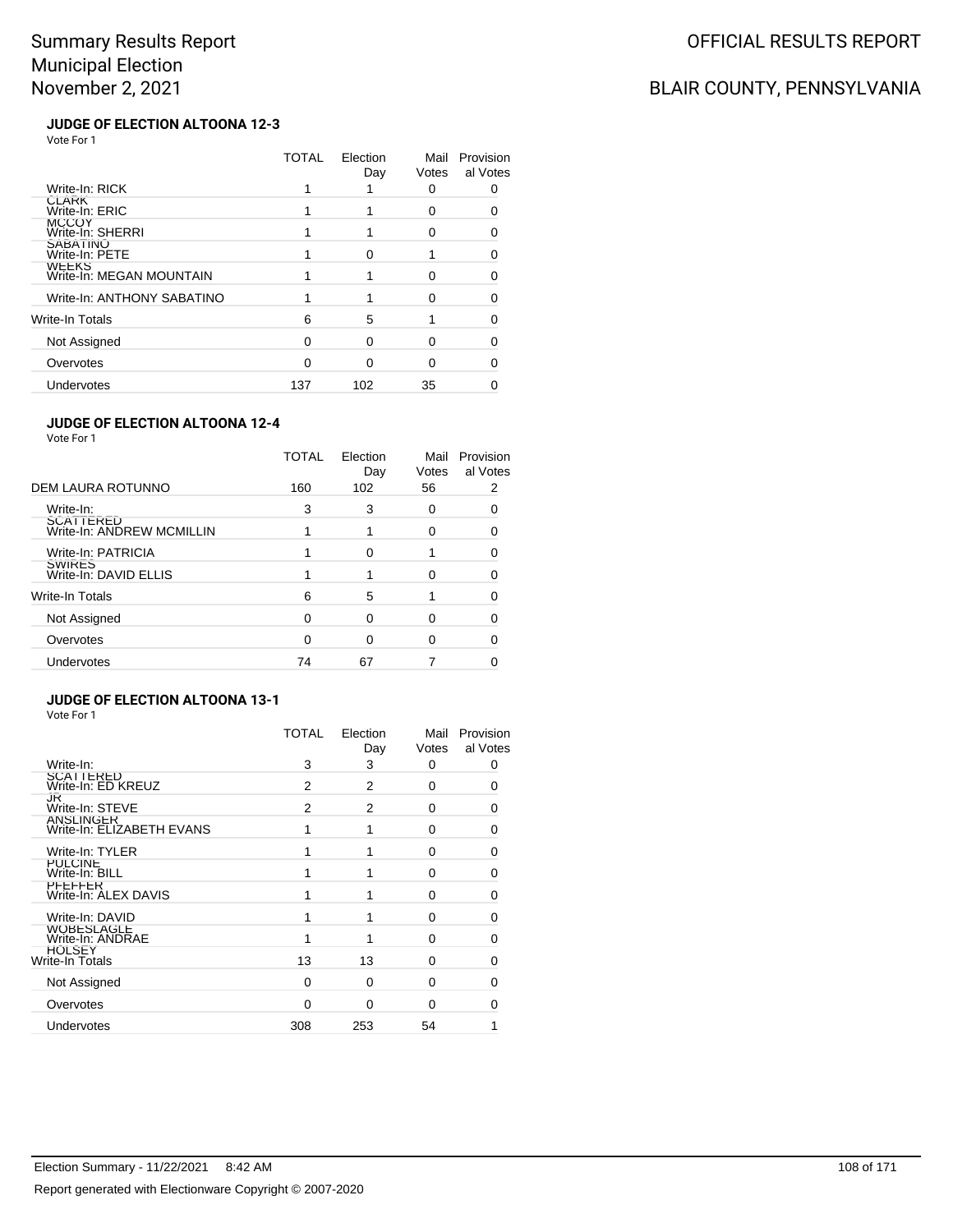# BLAIR COUNTY, PENNSYLVANIA

#### **JUDGE OF ELECTION ALTOONA 13-2** Vote For 1

|                                           | TOTAL | Election<br>Day | Mail<br>Votes | Provision<br>al Votes |
|-------------------------------------------|-------|-----------------|---------------|-----------------------|
| Write-In:                                 | 2     |                 | 1             | 0                     |
| <b>SCATTERED</b><br>Write-In: AMY E       |       | O               |               | 0                     |
| WEBSIER<br>Write-In: JEFFERY              |       |                 | 0             | O                     |
| <b>KICKABAUGH</b><br>Write-In: RENEE COHN |       |                 | 0             | 0                     |
| <b>JUBELIRE</b><br>Write-In: EDWARD C     |       | <sup>0</sup>    | 1             | O                     |
| KREUZ<br>Write-In: ANDREW                 |       |                 | 0             | O                     |
| <b>CROMPTON</b><br>Write-In: EMILY MORGAN |       | O               |               | 0                     |
| Write-In: DAVID MOLLICA                   |       | <sup>0</sup>    |               | 0                     |
| Write-In: BRUCE ALANA                     |       |                 | 0             | 0                     |
| <b>KELSTON</b><br>Write-In Totals         | 10    | 5               | 5             | O                     |
| Not Assigned                              | 0     | $\Omega$        | $\Omega$      | U                     |
| Overvotes                                 | 0     | O               | 0             | O                     |
| Undervotes                                | 202   | 176             | 26            |                       |
|                                           |       |                 |               |                       |

### **JUDGE OF ELECTION ALTOONA 13-3**

Vote For 1

|                                 | TOTAL | Election<br>Day | Mail<br>Votes | Provision<br>al Votes |
|---------------------------------|-------|-----------------|---------------|-----------------------|
| <b>REP MARK A MOYER</b>         | 153   | 136             | 15            | 2                     |
| Write-In: JASEN                 |       |                 | 0             | ∩                     |
| MORRISON<br>Write-In: JOSHUA    |       |                 | 0             |                       |
| <b>ABOUD</b><br>Write-In Totals | 2     | 2               | 0             |                       |
| Not Assigned                    | 0     | 0               | 0             |                       |
| Overvotes                       | ∩     | 0               | 0             |                       |
| Undervotes                      | 46    | 33              | 11            | າ                     |

#### **JUDGE OF ELECTION ALTOONA 13-4** Vote For 1

|                                | TOTAL | Election<br>Day | Mail<br>Votes | Provision<br>al Votes |
|--------------------------------|-------|-----------------|---------------|-----------------------|
| Write-In: MATTHEW EVANS        |       | O               |               |                       |
| Write-In: TOM                  |       |                 | 0             |                       |
| FORR<br>Write-In: COREY        |       |                 | 0             |                       |
| <b>LIUN</b><br>Write-In Totals | 3     | 2               |               |                       |
| Not Assigned                   | O     | ∩               | O             |                       |
| Overvotes                      | 0     | 0               | O             |                       |
| Undervotes                     | 149   | 110             | 39            |                       |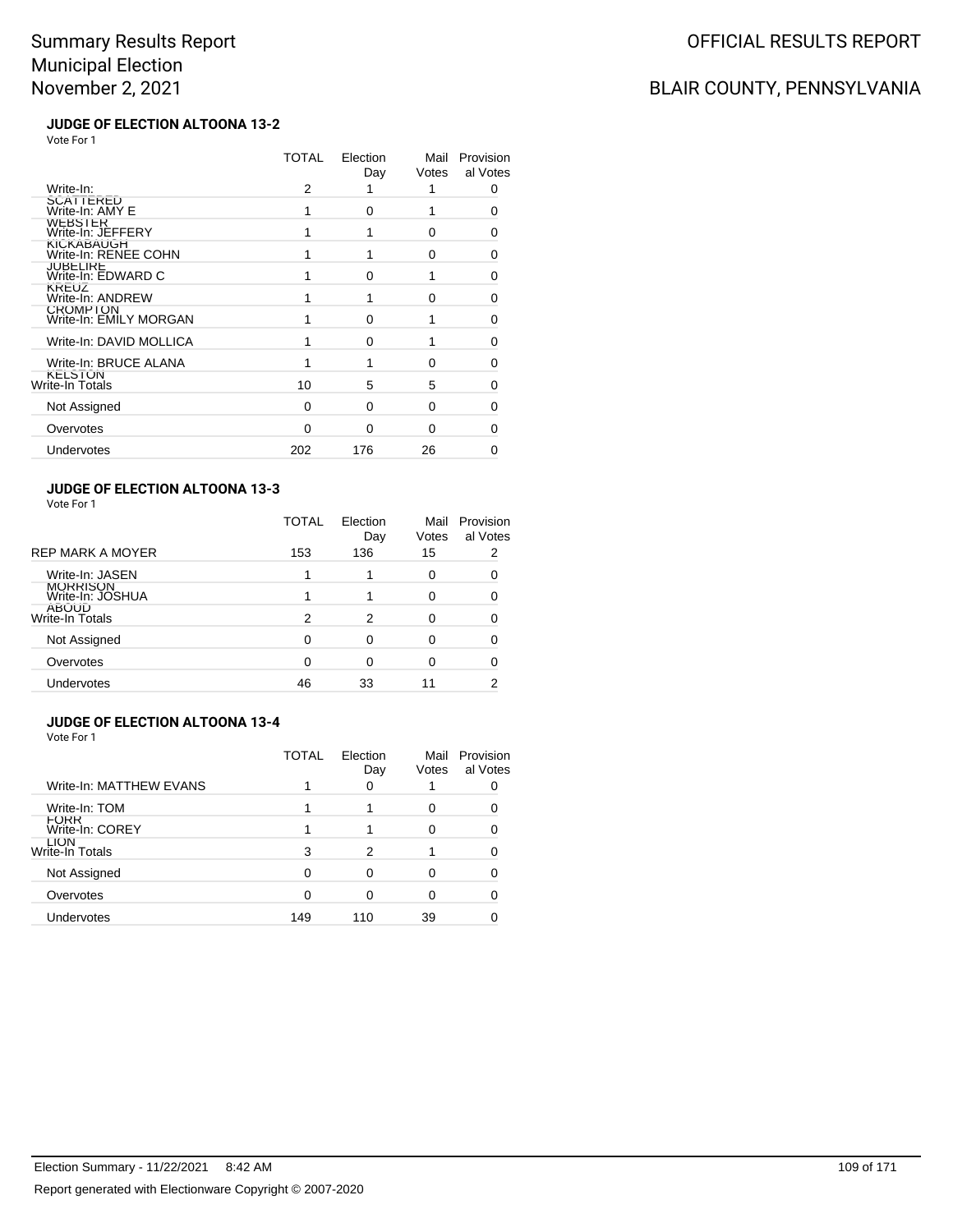# BLAIR COUNTY, PENNSYLVANIA

### **JUDGE OF ELECTION ALTOONA 14-1** Vote For 1

|                                             | TOTAL | Election<br>Day | Mail<br>Votes | Provision<br>al Votes |
|---------------------------------------------|-------|-----------------|---------------|-----------------------|
| Write-In: THOMAS CHAPLIN                    | 1     | 1               | $\Omega$      | $\Omega$              |
| Write-In: DON                               | 1     | 1               | $\Omega$      | 0                     |
| <b>RAIHER</b><br>Write-In: DAN KISS         | 1     | 1               | $\Omega$      | 0                     |
| Write-In: BORIS                             | 1     | 1               | 0             | 0                     |
| DOBRACZIECZSKI<br>Write-In: JOSEPH A        | 1     | 1               | 0             | 0                     |
| <b>CARPER</b><br>Write-In: RON              | 1     | 0               | 1             | 0                     |
| <b>BEAIIY</b><br>Write-In: BECKY            | 1     | 1               | 0             | 0                     |
| <b>ALISON</b><br>Write-In: MATTHEW MICHRINA | 1     | 1               | $\Omega$      | 0                     |
| Write-In: MITCHELL JOSEPH                   | 1     | 0               | 1             | 0                     |
| Write-In: BRUCE R                           | 1     | 1               | $\Omega$      | 0                     |
| <b>ERB</b><br>Write-In: ERICH E             | 1     | 1               | $\Omega$      | 0                     |
| <b>SIOLHR</b><br>Write-In: BILL SMITH       | 1     | 1               | $\Omega$      | 0                     |
| Write-In: PAUL HEAD                         | 1     | 1               | $\Omega$      | 0                     |
| Write-In:                                   | 1     | 1               | $\Omega$      | 0                     |
| SCATTERED<br>Write-In: AMY E                | 1     | 1               | $\Omega$      | 0                     |
| <b>WEBSTER</b><br>Write-In Totals           | 15    | 13              | 2             | 0                     |
| Not Assigned                                | 0     | 0               | 0             | 0                     |
| Overvotes                                   | 0     | 0               | 0             | 0                     |
| Undervotes                                  | 368   | 267             | 99            | $\overline{2}$        |

### **JUDGE OF ELECTION ALTOONA 14-2**

| Vote For 1                                    |              |                 |               |                       |
|-----------------------------------------------|--------------|-----------------|---------------|-----------------------|
|                                               | <b>TOTAL</b> | Election<br>Day | Mail<br>Votes | Provision<br>al Votes |
| DEM ROBERT F HOUSEMAN                         | 277          | 195             | 81            |                       |
| Write-In:                                     | 8            |                 |               |                       |
| SCATTERED<br>Write-In: TERRY L                |              |                 | 0             |                       |
| <b>FIGARI</b><br>Write-In: DEREK              |              |                 | O             | 0                     |
| <b>TRIMMER</b><br>Write-In: KELLY IRWIN ADAMS |              |                 | U             |                       |
| Write-In Totals                               | 11           | 10              |               |                       |
| Not Assigned                                  | O            | ∩               | O             |                       |
| Overvotes                                     | 0            | 0               | 0             |                       |
| Undervotes                                    | 117          | 103             | 14            |                       |
|                                               |              |                 |               |                       |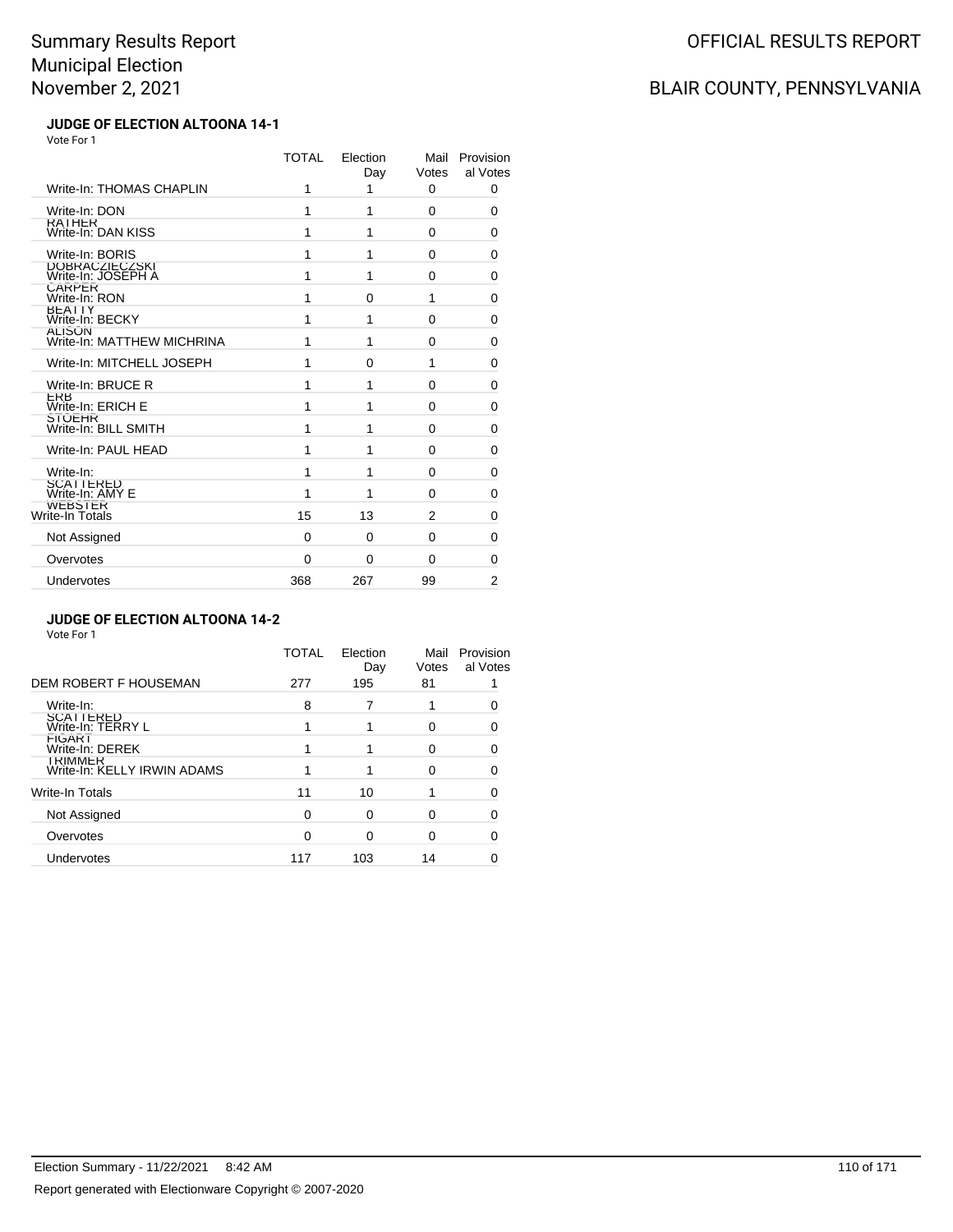# BLAIR COUNTY, PENNSYLVANIA

### **JUDGE OF ELECTION ALTOONA 14-3** Vote For 1

|                                            | <b>TOTAL</b>   | Election<br>Day | Mail<br>Votes | Provision<br>al Votes |
|--------------------------------------------|----------------|-----------------|---------------|-----------------------|
| Write-In: ERICK E                          | $\overline{2}$ | $\Omega$        | 2             | 0                     |
| <b>STOEHR</b><br>Write-In: TERRY           | 1              | 1               | 0             | $\Omega$              |
| <b>FIGAR1</b><br>Write-In: CHERYL ANN      | 1              | 1               | $\Omega$      | 0                     |
| <b>PZYGUIN</b><br>Write-In: RONALD ADELMAN | 1              | 0               | 1             | 0                     |
| Write-In: JILL KUTZ                        | 1              | 1               | 0             | 0                     |
| Write-In: CHRISTOPHER                      | 1              | 1               | $\Omega$      | 0                     |
| <b>SICKENGER</b><br>Write-In: TERRY L      | 1              | 1               | 0             | 0                     |
| <b>FIGANT</b><br>Write-In: ANN GATES       | 1              | 1               | 0             | 0                     |
| Write-In: SARAH                            | 1              | $\Omega$        | 1             | 0                     |
| GOSS<br>Write-In: JOE                      | 1              | 1               | 0             | 0                     |
| <b>ORR</b><br>Write-In: JOHN BLOUGH        | 1              | 0               | 1             | 0                     |
| Write-In: MARY                             | 1              | $\Omega$        | 1             | 0                     |
| <b>METTURY</b><br>Write-In: CINDY HAMMERS  | 1              | 0               | 1             | 0                     |
| Write-In: SILVINO P                        | 1              | 1               | $\Omega$      | $\Omega$              |
| PAZCOGUIN<br>Write-In: DREXEL A            | 1              | 0               | 1             | 0                     |
| <b>MCCALL</b><br>Write-In:                 | 1              | $\Omega$        | 1             | 0                     |
| SCATTERED<br>Write-In Totals               | 17             | 8               | 9             | 0                     |
| Not Assigned                               | 0              | 0               | 0             | 0                     |
| Overvotes                                  | 0              | 0               | 0             | 0                     |
| Undervotes                                 | 338            | 251             | 87            | $\Omega$              |

### **JUDGE OF ELECTION ALLEGHENY TWP 1**

|                                                | TOTAL    | Election<br>Day | Mail<br>Votes | Provision<br>al Votes |
|------------------------------------------------|----------|-----------------|---------------|-----------------------|
| Write-In:                                      | 9        | 7               | 2             | 0                     |
| SCATTERED<br>Write-In: EMILEE                  | 2        | 2               | $\Omega$      | 0                     |
| <b>ELDER</b><br>Write-In: JACOB CLAAR          | 1        | 1               | 0             | 0                     |
| Write-In: ORRIN WILLIAMS                       | 1        | 1               | 0             | 0                     |
| Write-In: JOYCE                                | 1        | $\Omega$        |               | 0                     |
| <b>BOOKHAMMER</b><br>Write-In: MAUREEN C SMITH | 1        | 1               | 0             | 0                     |
| Write-In: KATHLEEN A DIEHL                     | 1        | 1               | $\Omega$      | 0                     |
| Write-In: MELODY A                             | 1        | 1               | $\Omega$      | 0                     |
| <b>GRASSMYER</b><br>Write-In: DIANNA           | 1        |                 | $\Omega$      | 0                     |
| <b>SNYDER</b><br>Write-In: PATRICIA WARING     | 1        | 1               | $\Omega$      | 0                     |
| Write-In: MARY ANN PROPST                      | 1        | $\Omega$        | 1             | 0                     |
| Write-In Totals                                | 20       | 16              | 4             | 0                     |
| Not Assigned                                   | 0        | 0               | $\Omega$      | O                     |
| Overvotes                                      | $\Omega$ | 0               | $\Omega$      | O                     |
| <b>Undervotes</b>                              | 548      | 378             | 169           | 1                     |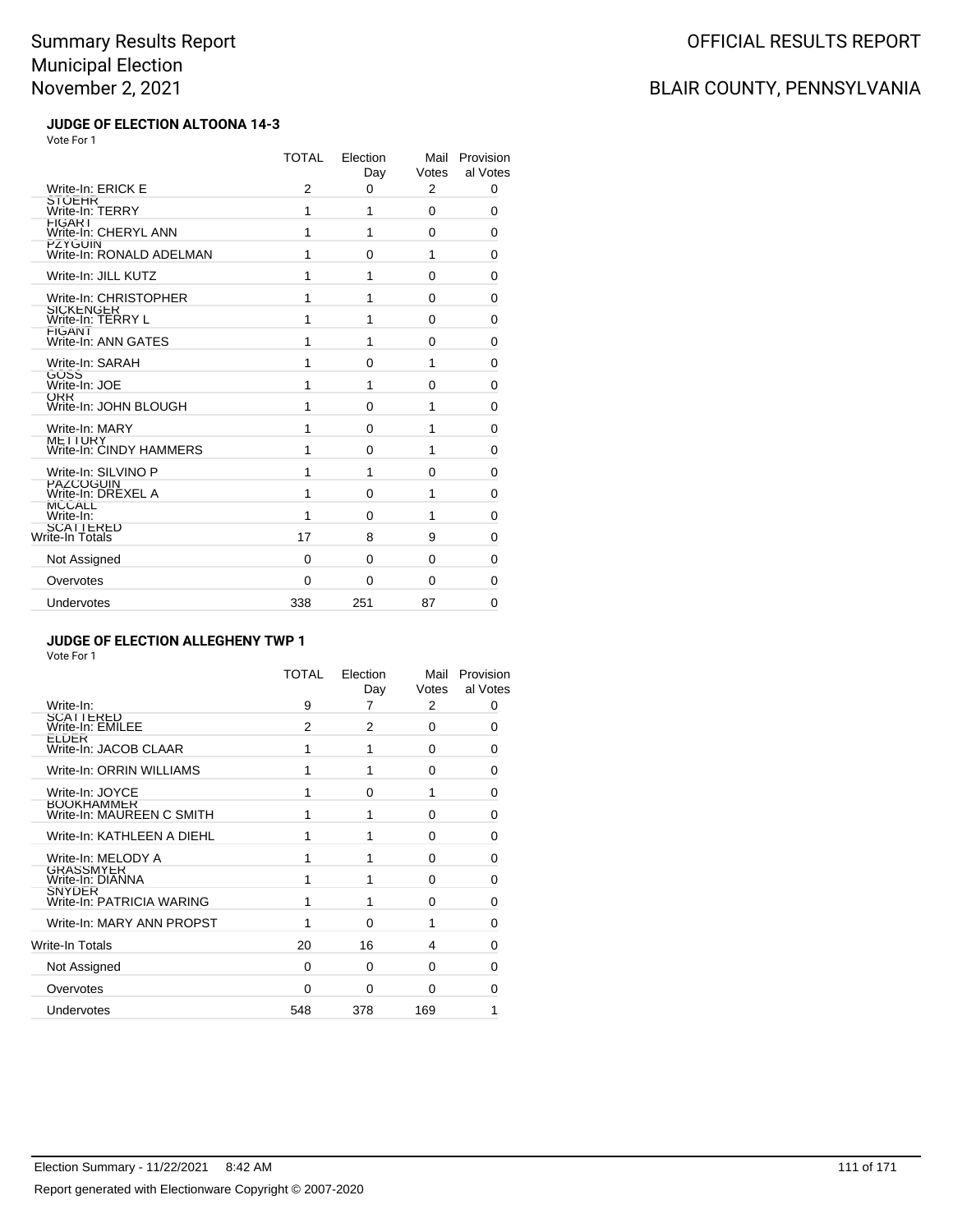# BLAIR COUNTY, PENNSYLVANIA

### **JUDGE OF ELECTION ALLEGHENY TWP 2** Vote For 1

|                                        | TOTAL | Election<br>Day | Mail<br>Votes | Provision<br>al Votes |
|----------------------------------------|-------|-----------------|---------------|-----------------------|
| REP APRYL D SMITH                      | 463   | 379             | 84            |                       |
| Write-In:                              | 5     |                 | 4             |                       |
| SCATTERED<br>Write-In: TOM             |       | ∩               |               | 0                     |
| <b>WOLFE</b><br>Write-In: JOSEPH BLACK |       | ∩               |               |                       |
| Write-In: FRANCIS                      |       |                 | ∩             |                       |
| HIGDON<br>Write-In Totals              | 8     | 2               | 6             | 0                     |
| Not Assigned                           | ŋ     | $\Omega$        | O             |                       |
| Overvotes                              | O     | ∩               | 0             | O                     |
| Undervotes                             | 61    | 20              | 41            |                       |

### **JUDGE OF ELECTION ALLEGHENY TWP 3**

Vote For 1

|                                          | TOTAL | Election<br>Day | Mail<br>Votes | Provision<br>al Votes |
|------------------------------------------|-------|-----------------|---------------|-----------------------|
| Write-In:                                | 2     |                 |               |                       |
| SCATTERED<br>Write-In: MELANIE RIGGLEMAN |       |                 |               |                       |
| Write-In: DONALD                         |       |                 |               |                       |
| WAGNER<br>Write-In Totals                | 4     | 2               | 2             |                       |
| Not Assigned                             | ∩     | Ω               |               |                       |
| Overvotes                                | ∩     | 0               |               |                       |
| Undervotes                               | 84    | 55              | 28            |                       |
|                                          |       |                 |               |                       |

### **JUDGE OF ELECTION ALLEGHENY TWP 4**

|                                     | TOTAL | Election<br>Day | Mail<br>Votes | Provision<br>al Votes |
|-------------------------------------|-------|-----------------|---------------|-----------------------|
| <b>REP PEARL A MCKEE</b>            | 243   | 223             | 20            |                       |
| Write-In: SHARON                    | 2     | 2               | 0             |                       |
| <b>BURWELL</b><br>Write-In:         |       | 0               | 0             |                       |
| SCATTERED<br>Write-In: MADRA FURMAN |       |                 | 0             |                       |
| Write-In: DAVE MUSTANE              |       |                 | 0             |                       |
| <b>Write-In Totals</b>              | 5     | 4               | 0             |                       |
| Not Assigned                        | 0     | 0               | 0             |                       |
| Overvotes                           | ∩     | ∩               | 0             |                       |
| Undervotes                          | 21    | 11              | 10            |                       |
|                                     |       |                 |               |                       |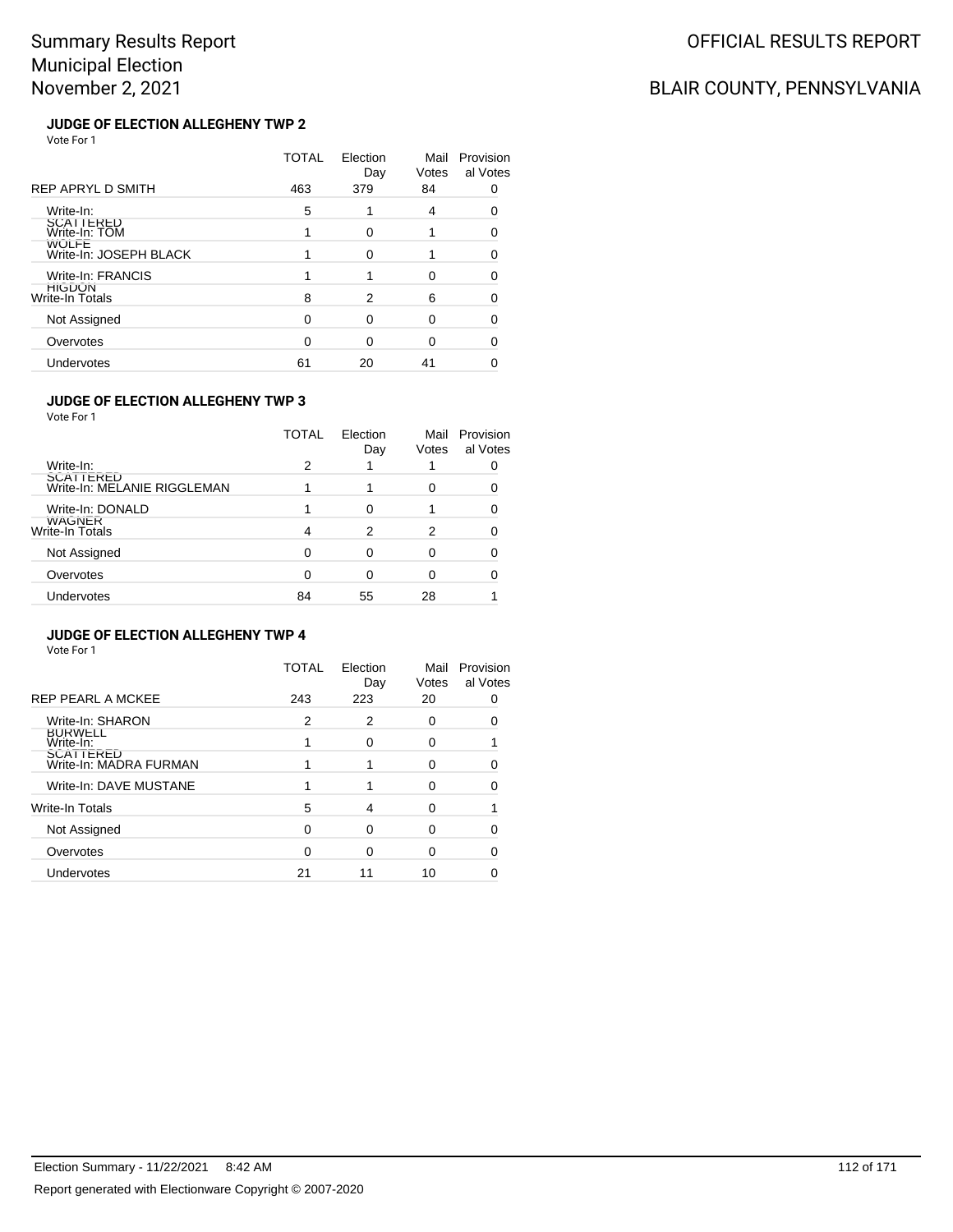## BLAIR COUNTY, PENNSYLVANIA

### **JUDGE OF ELECTION ANTIS TWP 1** Vote For 1

|                                          | <b>TOTAL</b> | Election<br>Day | Mail<br>Votes | Provision<br>al Votes |
|------------------------------------------|--------------|-----------------|---------------|-----------------------|
| Write-In:<br><b>SCATTERED</b>            | 6            | 6               | 0             | 0                     |
| Write-In: JOHN                           | 2            | 2               | 0             | 0                     |
| GARBER<br>Write-In: ROBIN                | 1            | 1               | 0             | 0                     |
| <b>HUUSER</b><br>Write-In: CAROL         | 1            | 1               | 0             | 0                     |
| MAYER<br>Write-In: KEVIN                 | 1            | 0               | 1             | 0                     |
| BROBSON<br>Write-In: BENJAMIN            | 1            | 1               | 0             | 0                     |
| HORNBERGER<br>Write-In: ROBIN            | 1            | 1               | 0             | 0                     |
| <b>HOUSIER</b><br>Write-In: CHRIS        | 1            | 0               | 1             | 0                     |
| GUMMO<br>Write-In: KATHY                 | 1            | 1               | 0             | 0                     |
| CHERRY<br>Write-In: GUY                  | 1            | 1               | 0             | 0                     |
| TEEETER<br>Write-In: BONITA MCMILLEN     | 1            | 1               | 0             | 0                     |
| Write-In: KATHERINE                      | 1            | 1               | 0             | 0                     |
| CHERRY<br>Write-In: MOLLY                | 1            | 1               | 0             | 0                     |
| <b>BURNS</b><br>Write-In: EDWARD         | 1            | 1               | 0             | 0                     |
| WALTER<br>Write-In: ADAM BONSELL         | 1            | 1               | 0             | 0                     |
| Write-In: LISA                           | 1            | 1               | 0             | 0                     |
| PERRY<br>Write-In: RANDAL                | 1            | 1               | 0             | 0                     |
| SHOWALTER<br>Write-In: STEPHANIE         | 1            | 1               | 0             | 0                     |
| <b>PENNINGTON</b><br>Write-In: CHESTER R | 1            | 1               | 0             | 0                     |
| CALDWELL<br>Write-In: THOMAS LYNCH       | 1            | 1               | 0             | 0                     |
| Write-In: NICHOLAS JAMES                 | 1            | 1               | 0             | 0                     |
| <b>PERRY</b><br>Write-In: SUSAN A        | 1            | 1               | 0             | 0                     |
| <b>CRAWFORD</b><br>Write-In: AMY         | 1            | 1               | 0             | 0                     |
| WEBSTER<br>Write-In Totals               | 29           | 27              | 2             | 0                     |
| Not Assigned                             | 0            | 0               | 0             | 0                     |
| Overvotes                                | 0            | 0               | 0             | 0                     |
| Undervotes                               | 607          | 496             | 110           | 1                     |

### **JUDGE OF ELECTION ANTIS TWP 2**

|                                              | TOTAL | Election<br>Day | Mail<br>Votes | Provision<br>al Votes |
|----------------------------------------------|-------|-----------------|---------------|-----------------------|
| <b>REP KATHERINE L CHERRY</b>                | 373   | 324             | 49            |                       |
| Write-In: BARNEY                             |       | $\Omega$        |               |                       |
| <b>MILLER</b><br>Write-In:                   |       |                 | O             |                       |
| <b>SCATTERED</b><br>Write-In: JACOB BLACKMAN |       |                 | O             |                       |
| Write-In: LYNN HANNAMEN                      |       | O               |               |                       |
| Write-In Totals                              | 4     | 2               | 2             |                       |
| Not Assigned                                 | ∩     | 0               | O             |                       |
| Overvotes                                    | ∩     | ∩               | O             |                       |
| Undervotes                                   | 54    | 30              | 24            |                       |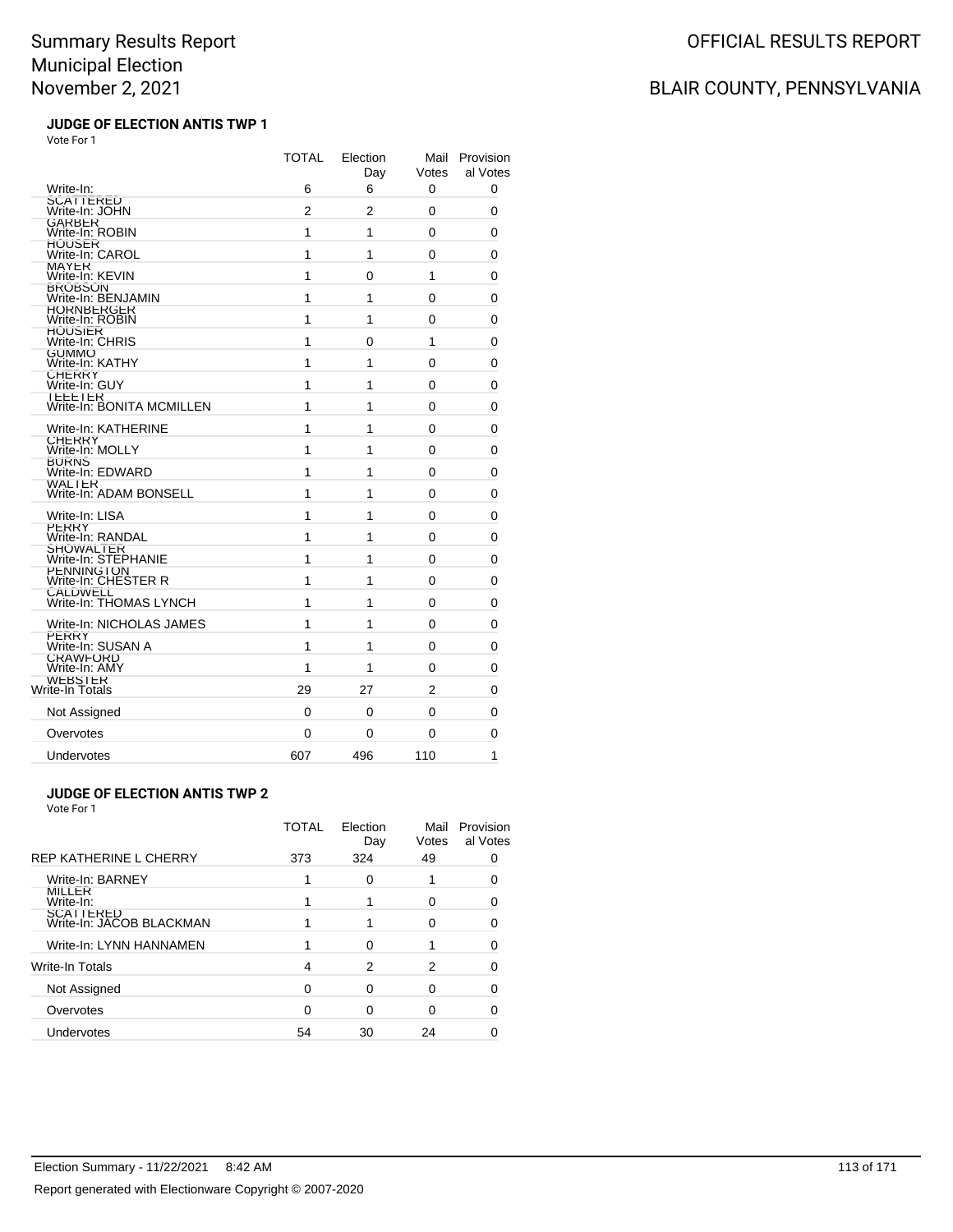# BLAIR COUNTY, PENNSYLVANIA

### **JUDGE OF ELECTION ANTIS TWP 3** Vote For 1

|                                          | <b>TOTAL</b> | Election<br>Day | Mail<br>Votes | Provision<br>al Votes |
|------------------------------------------|--------------|-----------------|---------------|-----------------------|
| DEM PAULA J HALL                         | 312          | 229             | 83            | 0                     |
| Write-In:                                | 9            | 9               | 0             | 0                     |
| SCATTERED<br>Write-In: WANDA             | 1            | 1               | 0             | 0                     |
| <b>SHAFFER</b><br>Write-In: JOH WHARTON  | 1            | 1               | $\Omega$      | 0                     |
| Write-In: ARIK W SHILDT                  | 1            | 1               | $\Omega$      | 0                     |
| Write-In: BRENT                          | 1            | 1               | $\Omega$      | 0                     |
| <b>ABBOTT</b><br>Write-In: TROY          | 1            | 1               | $\Omega$      | 0                     |
| TYLER<br>Write-In: CHCUK                 | 1            | 1               | 0             | 0                     |
| PENNING ION<br>Write-In: BENJAMIN MCCALL | 1            | 1               | 0             | 0                     |
| Write-In: SETH D                         | 1            | 1               | 0             | 0                     |
| <b>SAGER</b><br>Write-In: CHRIST SMITH   | 1            | 1               | 0             | 0                     |
| Write-In: KATHERINE L                    | 1            | 1               | 0             | 0                     |
| <b>CHERRY</b><br>Write-In: FRED          | 1            | 1               | 0             | 0                     |
| MILLER<br>Write-In: DEBRA                | 1            | 1               | $\Omega$      | 0                     |
| MCCLELLAN<br>Write-In Totals             | 21           | 21              | $\Omega$      | 0                     |
| Not Assigned                             | 0            | $\Omega$        | $\Omega$      | 0                     |
| Overvotes                                | 0            | $\Omega$        | 0             | 0                     |
| Undervotes                               | 190          | 176             | 14            | 0                     |

### **JUDGE OF ELECTION BELLWOOD BOROUGH**

|                                           | TOTAL    | Election<br>Day | Mail<br>Votes | Provision<br>al Votes |
|-------------------------------------------|----------|-----------------|---------------|-----------------------|
| Write-In:                                 | 6        | 6               | 0             | 0                     |
| <b>SCATTERED</b><br>Write-In: NAOMI POE   | 4        | 4               | 0             | 0                     |
| Write-In: MELODY                          | 3        | 3               | $\Omega$      | 0                     |
| PLUMMER<br>Write-In: TYLER                | 1        | 1               | 0             | 0                     |
| <b>RYDBOM</b><br>Write-In: PETE           | 1        | 1               | $\Omega$      | 0                     |
| <b>WEEKS</b><br>Write-In: KEITH           | 1        |                 | $\Omega$      | 0                     |
| <b>FLECK</b><br>Write-In: JOSHUA CRUMLICH | 1        | 1               | $\Omega$      | U                     |
| Write-In: PAMELA LARSON                   | 1        | $\Omega$        |               | ŋ                     |
| Write-In: SHAWN HALLAHAN                  | 1        | 1               | 0             | 0                     |
| Write-In: CARL CRIDER                     | 1        | 1               | $\Omega$      | 0                     |
| <b>JK</b><br>Write-In Totals              | 20       | 19              |               | 0                     |
| Not Assigned                              | $\Omega$ | $\Omega$        | 0             | 0                     |
| Overvotes                                 | $\Omega$ | $\Omega$        | $\Omega$      | O                     |
| Undervotes                                | 388      | 346             | 42            | 0                     |
|                                           |          |                 |               |                       |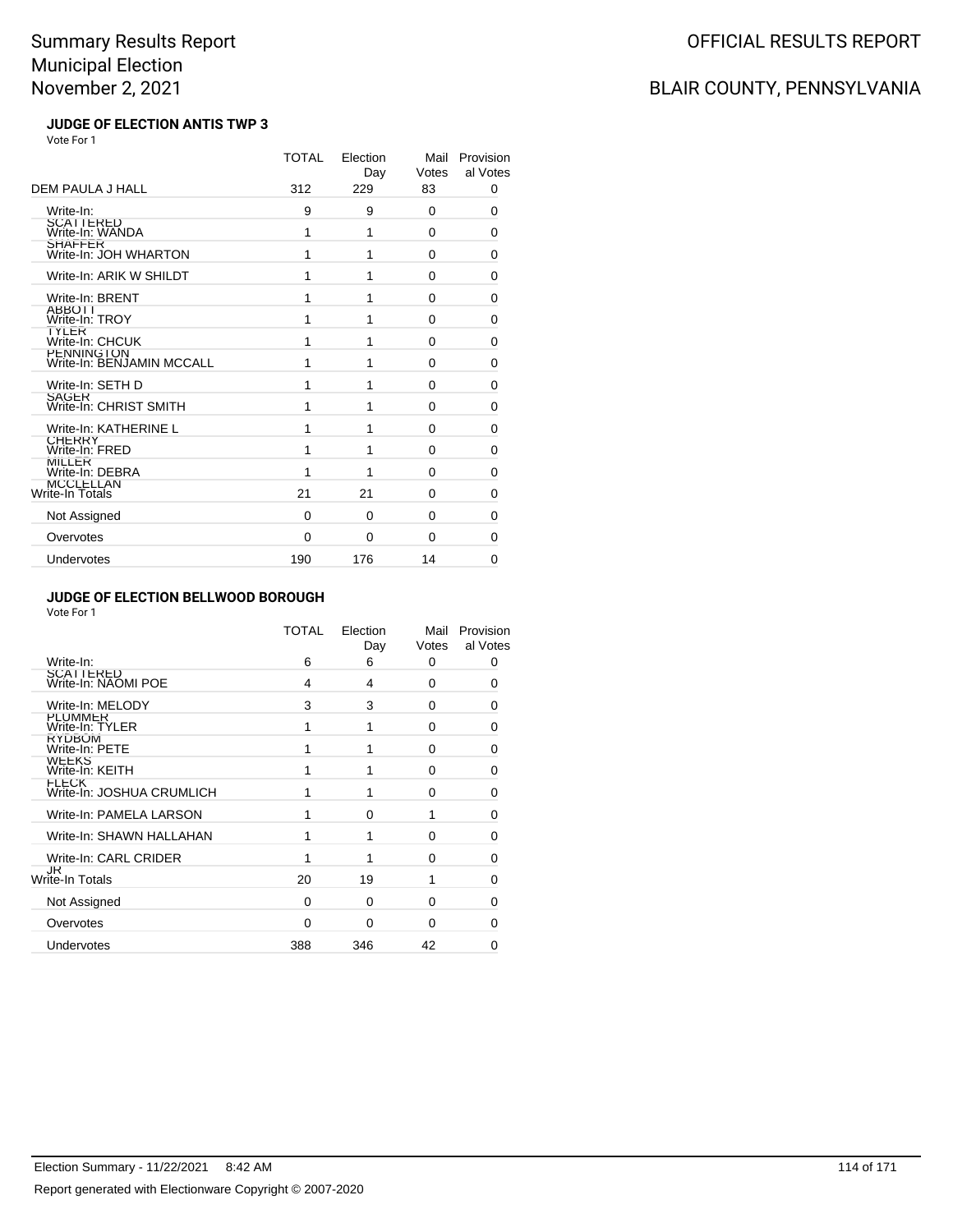# BLAIR COUNTY, PENNSYLVANIA

### **JUDGE OF ELECTION BLAIR TWP 1** Vote For 1

|                                  | TOTAL | Flection<br>Day | Mail<br>Votes | Provision<br>al Votes |
|----------------------------------|-------|-----------------|---------------|-----------------------|
| <b>DEM JOSEPH MELUSKY</b>        | 286   | 189             | 97            |                       |
| Write-In:                        |       |                 | 0             |                       |
| SCATTERED<br>Write-In: JON CLARK |       |                 | 0             |                       |
| Write-In: JOY FRANK              |       |                 | O             | 0                     |
| Write-In: DAENA CLARK            |       |                 | O             |                       |
| Write-In: DR WILLIAM PADAMONSKY  |       |                 | O             |                       |
| Write-In Totals                  | 11    | 11              | ∩             | n                     |
| Not Assigned                     | 0     | O               | 0             | 0                     |
| Overvotes                        | O     | ∩               | ∩             |                       |
| Undervotes                       | 148   | 131             | 17            |                       |

### **JUDGE OF ELECTION BLAIR TWP 2**

Vote For 1

|                                        | TOTAL | Election<br>Day | Mail<br>Votes | Provision<br>al Votes |
|----------------------------------------|-------|-----------------|---------------|-----------------------|
| Write-In:                              | 5     | 5               | 0             |                       |
| SCATTERED<br>Write-In: BRODY           |       |                 | $\Omega$      |                       |
| SENSE<br>Write-In: ALLANY              |       |                 | 0             |                       |
| <b>PRURY</b><br>Write-In: ADANA HORTEN |       |                 | $\Omega$      |                       |
| Write-In Totals                        | 8     | 8               | $\Omega$      |                       |
| Not Assigned                           | 0     | 0               | $\Omega$      |                       |
| Overvotes                              | 0     | 0               | O             |                       |
| Undervotes                             | 450   | 323             | 126           |                       |

### **JUDGE OF ELECTION BLAIR TWP 3**

|                                     | TOTAL | Election<br>Day | Mail<br>Votes | Provision<br>al Votes |
|-------------------------------------|-------|-----------------|---------------|-----------------------|
| <b>REP JAMES R JACKSON</b>          | 268   | 233             | 35            |                       |
| Write-In:                           |       |                 | 0             |                       |
| <b>SCATTERED</b><br>Write-In Totals |       |                 |               |                       |
| Not Assigned                        |       |                 |               |                       |
| Overvotes                           | 0     | 0               | 0             |                       |
| <b>Undervotes</b>                   | 37    | 18              | 19            |                       |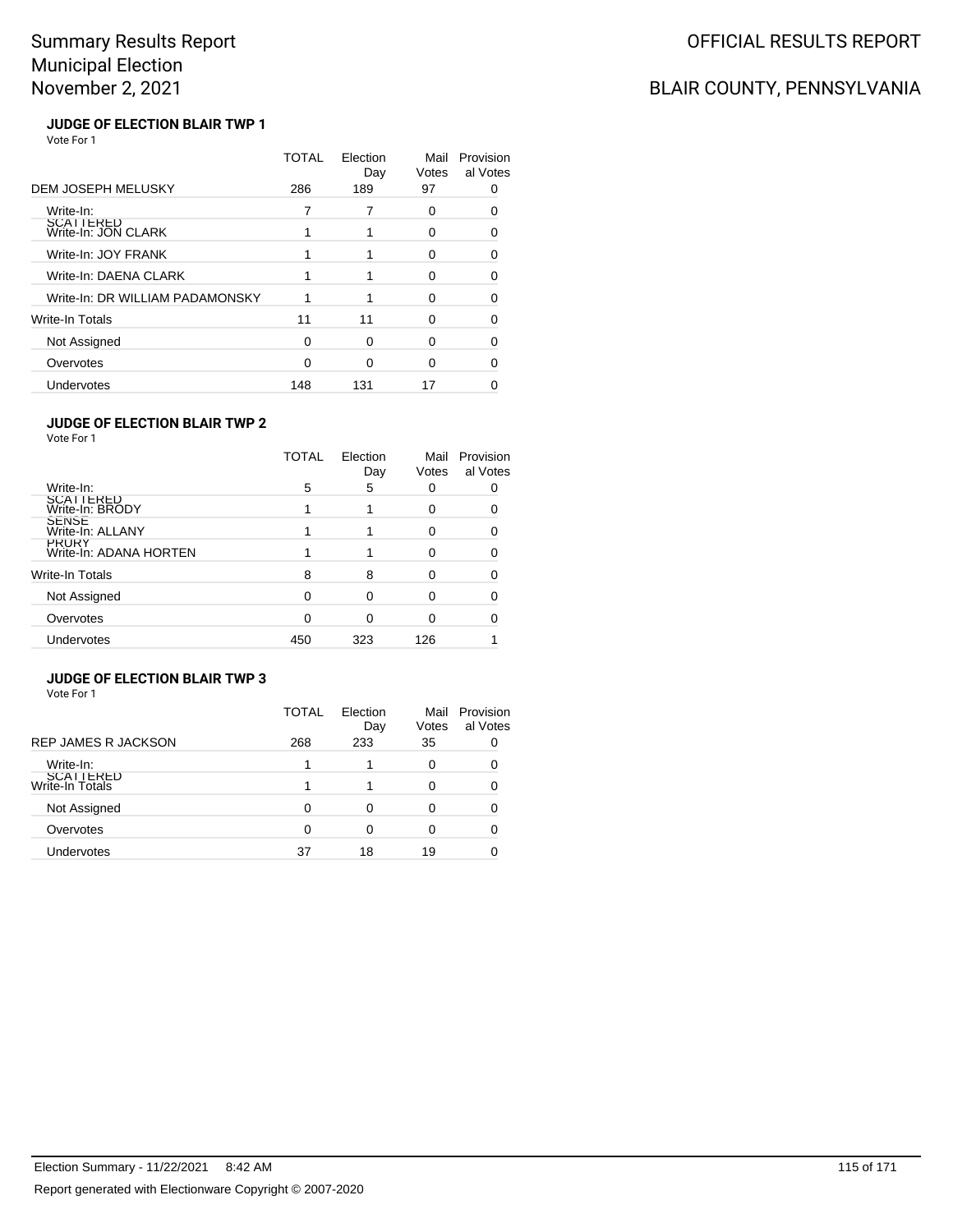## BLAIR COUNTY, PENNSYLVANIA

### **JUDGE OF ELECTION CATHARINE TWP** Vote For 1

|                                         | TOTAL | Election<br>Day | Mail<br>Votes | Provision<br>al Votes |
|-----------------------------------------|-------|-----------------|---------------|-----------------------|
| Write-In: KRISTA                        | 26    | 26              | 0             | 0                     |
| CAPUTO<br>Write-In: CINDY               |       |                 | 0             | 0                     |
| <b>SNARE</b><br>Write-In: WAYNE         |       |                 | $\Omega$      | 0                     |
| <b>CROUSE</b><br>Write-In: DAREN        |       |                 | 0             | 0                     |
| <b>DRUBAKER</b><br>Write-In: SHERRY     |       | <sup>0</sup>    | 1             | O                     |
| WADDINGTON<br>Write-In: STEVE SHANHOLTZ |       |                 | 0             | U                     |
| Write-In:                               |       |                 | O             | 0                     |
| SCATTERED<br>Write-In: MICHAEL FAY      |       |                 | $\Omega$      | 0                     |
| Write-In: CURTIS                        |       |                 | 0             | 0                     |
| <b>BOOKHAMMER</b><br>Write-In Totals    | 34    | 33              |               | 0                     |
| Not Assigned                            | 0     | $\Omega$        | 0             | 0                     |
| Overvotes                               | 0     | $\Omega$        | $\Omega$      | O                     |
| Undervotes                              | 171   | 159             | 12            | n                     |
|                                         |       |                 |               |                       |

### **JUDGE OF ELECTION DUNCANSVILLE BOROUGH**

Vote For 1

|                                   | TOTAL | Election<br>Day | Mail<br>Votes | Provision<br>al Votes |
|-----------------------------------|-------|-----------------|---------------|-----------------------|
| REP DEBORAH J BLACKBURN           | 271   | 221             | 50            |                       |
| Write-In:                         | 2     | 2               | 0             |                       |
| SCATTERED<br>Write-In: ROSE MARIE |       |                 | 0             |                       |
| ᄔ<br><b>Write-In Totals</b>       | 3     | 3               | ∩             |                       |
| Not Assigned                      | 0     | ŋ               | ი             |                       |
| Overvotes                         | 0     |                 | ი             |                       |
| Undervotes                        | 34    | 18              | 16            |                       |

#### **JUDGE OF ELECTION FRANKSTOWN TWP 1** Vote For 1

|                            | TOTAL | Flection<br>Day | Mail<br>Votes | Provision<br>al Votes |
|----------------------------|-------|-----------------|---------------|-----------------------|
| <b>REP BARBARA MATTERN</b> | 410   | 359             | 51            |                       |
| Write-In: BRIAN OCARNS     |       |                 | 0             |                       |
| JR<br>Write-In Totals      |       |                 | 0             |                       |
| Not Assigned               | 0     | ∩               | 0             |                       |
| Overvotes                  | ŋ     | ∩               | 0             |                       |
| Undervotes                 | 50    | 28              | 22            |                       |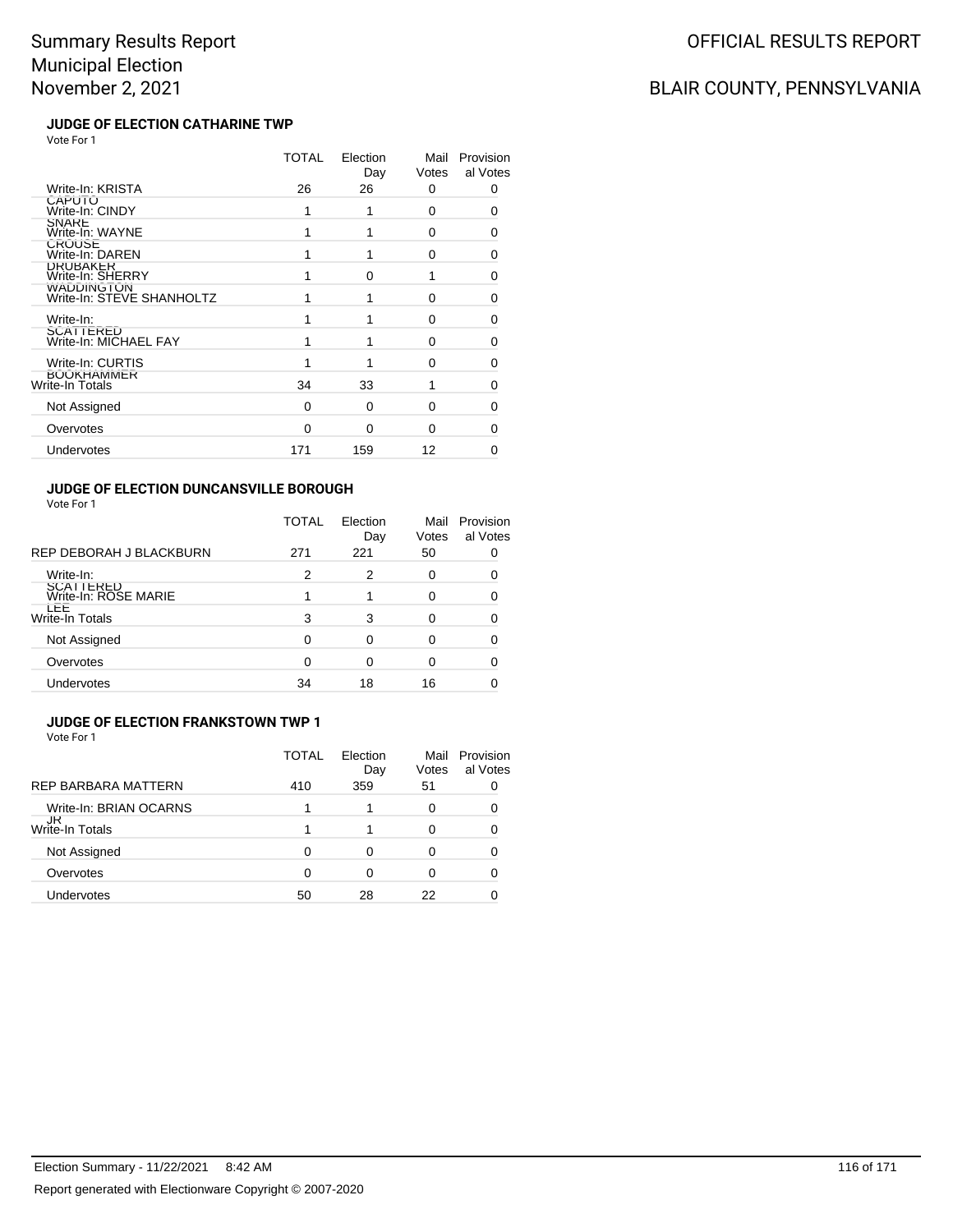# BLAIR COUNTY, PENNSYLVANIA

### **JUDGE OF ELECTION FRANKSTOWN TWP 2** Vote For 1

|                                 | TOTAL | Election<br>Day | Mail<br>Votes | Provision<br>al Votes |
|---------------------------------|-------|-----------------|---------------|-----------------------|
| Write-In:                       | 4     | 3               |               |                       |
| SCATTERED<br>Write-In: BARRY    |       |                 | O             |                       |
| ALLEN<br>Write-In: LINDA MCCALL |       | 0               |               |                       |
| Write-In: APRYL D SMITH         |       |                 | O             | Ω                     |
| Write-In: MATTHEW MILLER        |       |                 | O             |                       |
| Write-In: NICK DETANDIS         |       |                 | O             |                       |
| Write-In Totals                 | 9     |                 | 2             |                       |
| Not Assigned                    | 0     | ∩               | 0             | O                     |
| Overvotes                       | n     |                 | ∩             |                       |
| Undervotes                      | 392   | 293             | 98            |                       |

### **JUDGE OF ELECTION FRANKSTOWN TWP 3**

Vote For 1

|                                     | TOTAL | Election<br>Day | Mail<br>Votes | Provision<br>al Votes |
|-------------------------------------|-------|-----------------|---------------|-----------------------|
| <b>REP BARRY ALLEN</b>              | 423   | 330             | 91            | 2                     |
| Write-In: MARK                      |       | $\Omega$        |               | ŋ                     |
| GEIS<br>Write-In: JENNIFER          |       | 0               |               | n                     |
| SIELIER<br>Write-In:                |       | $\Omega$        |               |                       |
| SCATTERED<br>Write-In: DOUG         |       | $\Omega$        |               |                       |
| STEPHENS<br>Write-In: JASON M SMITH |       |                 | 0             |                       |
| Write-In: MEL LINK                  |       |                 | $\Omega$      |                       |
| <b>Write-In Totals</b>              | 6     | 2               | 4             |                       |
| Not Assigned                        | O     | $\Omega$        | $\Omega$      |                       |
| Overvotes                           | O     | $\Omega$        | 0             |                       |
| Undervotes                          | 78    | 37              | 41            |                       |
|                                     |       |                 |               |                       |

### **JUDGE OF ELECTION FRANKSTOWN TWP 4**

| TOTAL | Election<br>Day | Mail<br>Votes | Provision<br>al Votes |
|-------|-----------------|---------------|-----------------------|
|       |                 |               |                       |
| 2     |                 |               |                       |
|       | ∩               |               |                       |
|       |                 |               |                       |
|       |                 | 3             |                       |
|       |                 | ∩             |                       |
|       |                 | O             |                       |
| 60    | 23              | 37            |                       |
|       | 309             | 242           | 67                    |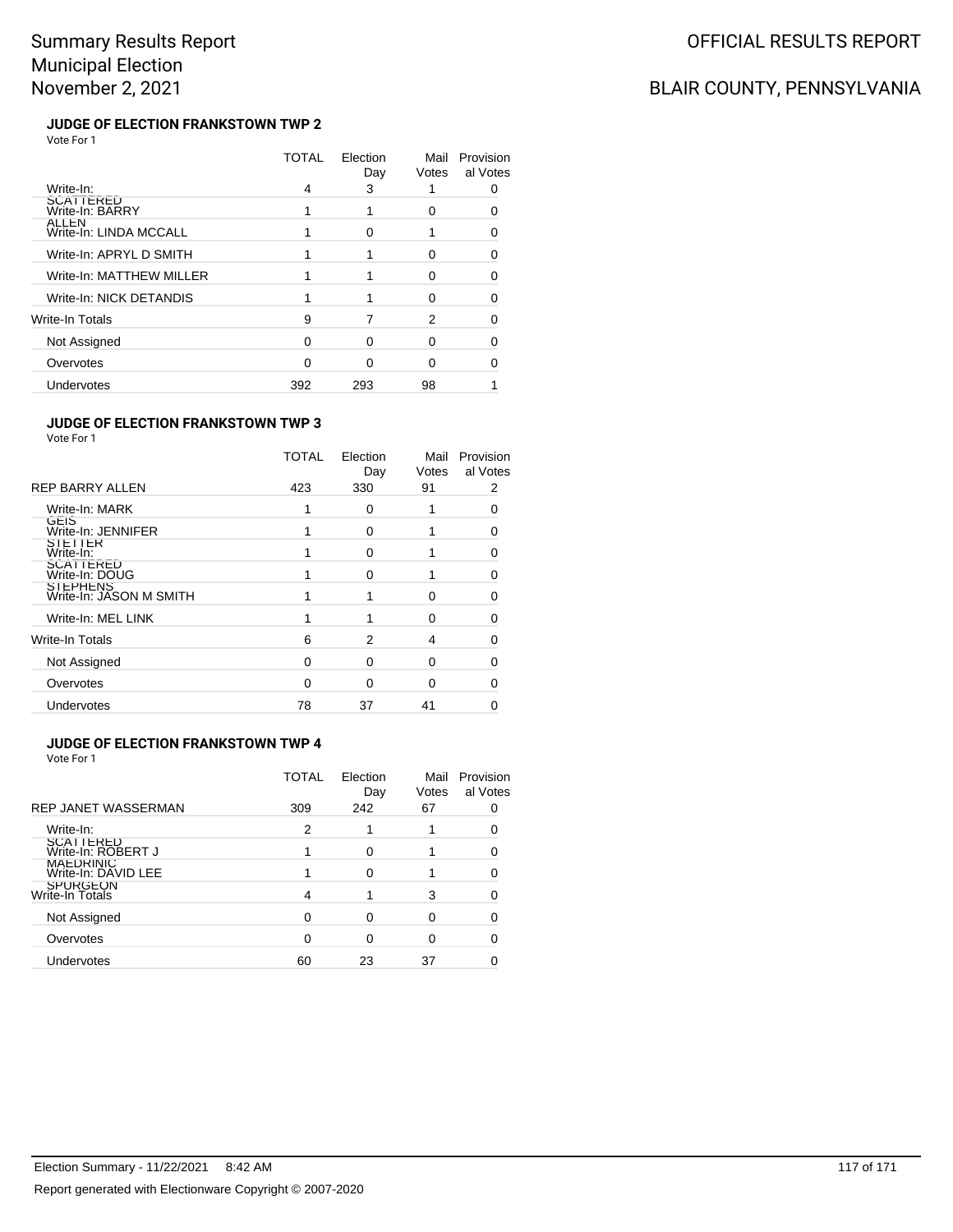# BLAIR COUNTY, PENNSYLVANIA

### **JUDGE OF ELECTION FRANKSTOWN TWP 5** Vote For 1

|                                               | TOTAL        | Election<br>Day | Mail<br>Votes | Provision<br>al Votes |
|-----------------------------------------------|--------------|-----------------|---------------|-----------------------|
| Write-In: ROBERT                              | 2            | 2               | 0             | 0                     |
| SULLIVAN<br>Write-In: DAVID                   |              |                 | 0             | 0                     |
| <b>CAREY</b><br>Write-In: CHARLES             |              |                 | $\Omega$      | O                     |
| <b>COLONY</b><br>Write-In: ANGELA             |              | O               | 1             | 0                     |
| <b>REILLY</b><br>Write-In: ELIZABETH WILLIAMS |              |                 | 0             | O                     |
| Write-In: ED H OTT                            |              |                 | 0             | 0                     |
| Write-In: BETH WILLIAMS                       |              |                 | 0             | 0                     |
| Write-In: DANIEL MILLIRON                     |              | $\Omega$        |               | 0                     |
| Write-In:                                     |              |                 | 0             | 0                     |
| <b>SCATTERED</b><br>Write-In Totals           | 10           | 8               | 2             | O                     |
| Not Assigned                                  | 0            | <sup>0</sup>    | 0             | O                     |
| Overvotes                                     | <sup>0</sup> | ∩               | O             | n                     |
| Undervotes                                    | 534          | 417             | 117           |                       |
|                                               |              |                 |               |                       |

### **JUDGE OF ELECTION FREEDOM TWP 1**

|                                         | TOTAL    | Election<br>Day | Mail<br>Votes | Provision<br>al Votes |
|-----------------------------------------|----------|-----------------|---------------|-----------------------|
| Write-In: AMY KEITH                     | 6        | 6               | 0             | 0                     |
| Write-In: DEBORAH                       | 2        | 2               | $\Omega$      | ∩                     |
| <b>BLACKBURN</b><br>Write-In:           | 2        | 2               | $\Omega$      | 0                     |
| <b>SCATTERED</b><br>Write-In: PETERBILT | 2        | $\overline{2}$  | $\Omega$      | 0                     |
| <b>DEIST</b><br>Write-In: DREW          | 1        |                 | O             | O                     |
| <b>CROMPTON</b><br>Write-In: AMY        |          |                 | $\Omega$      |                       |
| <b>WEBSIER</b><br>Write-In: RICK HAMOR  |          | 1               | $\Omega$      |                       |
| Write-In: MICHAEL W                     |          |                 | O             | n                     |
| <b>LINGENFELIER</b><br>Write-In Totals  | 16       | 16              | $\Omega$      |                       |
| Not Assigned                            | $\Omega$ | 0               | $\Omega$      |                       |
| Overvotes                               | 0        | 0               | O             |                       |
| Undervotes                              | 231      | 181             | 50            |                       |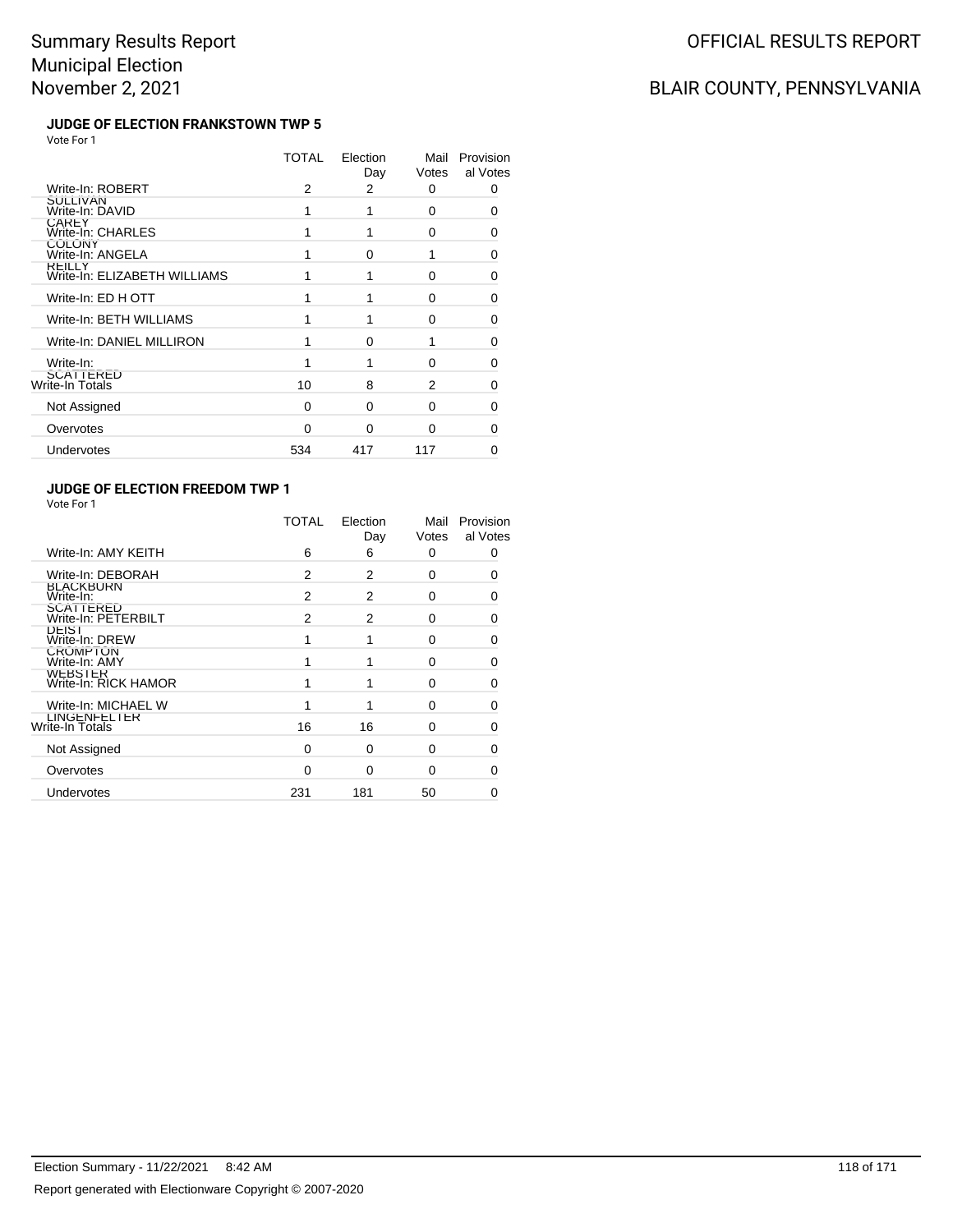## BLAIR COUNTY, PENNSYLVANIA

### **JUDGE OF ELECTION FREEDOM TWP 2** Vote For 1

|                                           | TOTAL | Election<br>Day | Mail<br>Votes  | Provision<br>al Votes |
|-------------------------------------------|-------|-----------------|----------------|-----------------------|
| Write-In: KEVIN                           | 4     | 4               | 0              | 0                     |
| <b>BROBSOM</b><br>Write-In:               | 4     | 4               | $\Omega$       | $\Omega$              |
| <b>SCATTERED</b><br>Write-In: CARLEE      | 2     | $\Omega$        | $\overline{2}$ | 0                     |
| <b>RANALLI</b><br>Write-In: BRITTANY DICK | 1     | 1               | 0              | 0                     |
| Write-In: AMY REILLY                      | 1     | 1               | 0              | $\Omega$              |
| Write-In: DONALD HAZENSTAB                | 1     | 1               | 0              | $\Omega$              |
| Write-In: JOHN E LAWLER                   | 1     | 1               | $\Omega$       | 0                     |
| Write-In: JEREMY                          | 1     | 1               | $\Omega$       | 0                     |
| <b>MORROW</b><br>Write-In: BRENDA         | 1     | 1               | $\Omega$       | $\Omega$              |
| <b>FREDERICK</b><br>Write-In: AMY         | 1     | 1               | $\Omega$       | 0                     |
| <b>WEBSTER</b><br>Write-In: FLOYD         | 1     | 1               | 0              | 0                     |
| <b>DETERLINE</b><br>Write-In: KATHY       | 1     | 1               | 0              | 0                     |
| <b>GASSLER</b><br>Write-In Totals         | 19    | 17              | 2              | 0                     |
| Not Assigned                              | 0     | $\Omega$        | $\Omega$       | 0                     |
| Overvotes                                 | 0     | $\Omega$        | $\Omega$       | 0                     |
| Undervotes                                | 476   | 424             | 51             | 1                     |

## **JUDGE OF ELECTION GREENFIELD TWP 1**

Vote For 1

|                                             | TOTAL          | Election<br>Day | Mail<br>Votes | Provision<br>al Votes |
|---------------------------------------------|----------------|-----------------|---------------|-----------------------|
| Write-In: SHELLEY                           | 13             | 13              | 0             | 0                     |
| SNYDER<br>Write-In: LYNN CRIST              | 4              | 0               | 4             | 0                     |
| Write-In: KENNETH                           | $\overline{2}$ | 2               | $\Omega$      | 0                     |
| <b>SNYDER</b><br>Write-In: JAMES            | 2              | 2               | 0             | 0                     |
| GEARHART<br>Write-In: ELAINE SMITH          | $\mathfrak{p}$ | 1               | 1             | 0                     |
| Write-In: JOHN DIBERT JR                    | 1              | 1               | 0             | 0                     |
| Write-In: CALVIN MILLER                     | 1              | 1               | $\Omega$      | 0                     |
| Write-In:                                   | 1              | 1               | $\Omega$      | 0                     |
| SCATTERED<br>Write-In: JOE                  | 1              | 1               | $\Omega$      | 0                     |
| <b>CLARR</b><br>Write-In: BRENDA            | 1              | 1               | $\Omega$      | 0                     |
| <b>MARRINER</b><br>Write-In: DAVID DIEHL JR | 1              | 1               | $\Omega$      | 0                     |
| Write-In: TERRI                             | 1              | 1               | 0             | 0                     |
| <b>LINGENFELTER</b><br>Write-In Totals      | 30             | 25              | 5             | 0                     |
| Not Assigned                                | $\Omega$       | $\Omega$        | $\Omega$      | 0                     |
| Overvotes                                   | 0              | 0               | $\Omega$      | 0                     |
| Undervotes                                  | 224            | 202             | 22            | 0                     |

#### **JUDGE OF ELECTION GREENFIELD TWP 2** Vote For 1

|                        | TOTAL | <b>Flection</b><br>Day | Mail<br>Votes | Provision<br>al Votes |
|------------------------|-------|------------------------|---------------|-----------------------|
| REP MARGARET ROUDABUSH | 40    | 35                     | 4             |                       |
| <b>Write-In Totals</b> | O     | 0                      | 0             |                       |
| Not Assigned           | O     |                        |               |                       |
| Overvotes              | n     |                        |               |                       |
| Undervotes             |       |                        |               |                       |

Election Summary - 11/22/2021 8:42 AM 119 of 171 Report generated with Electionware Copyright © 2007-2020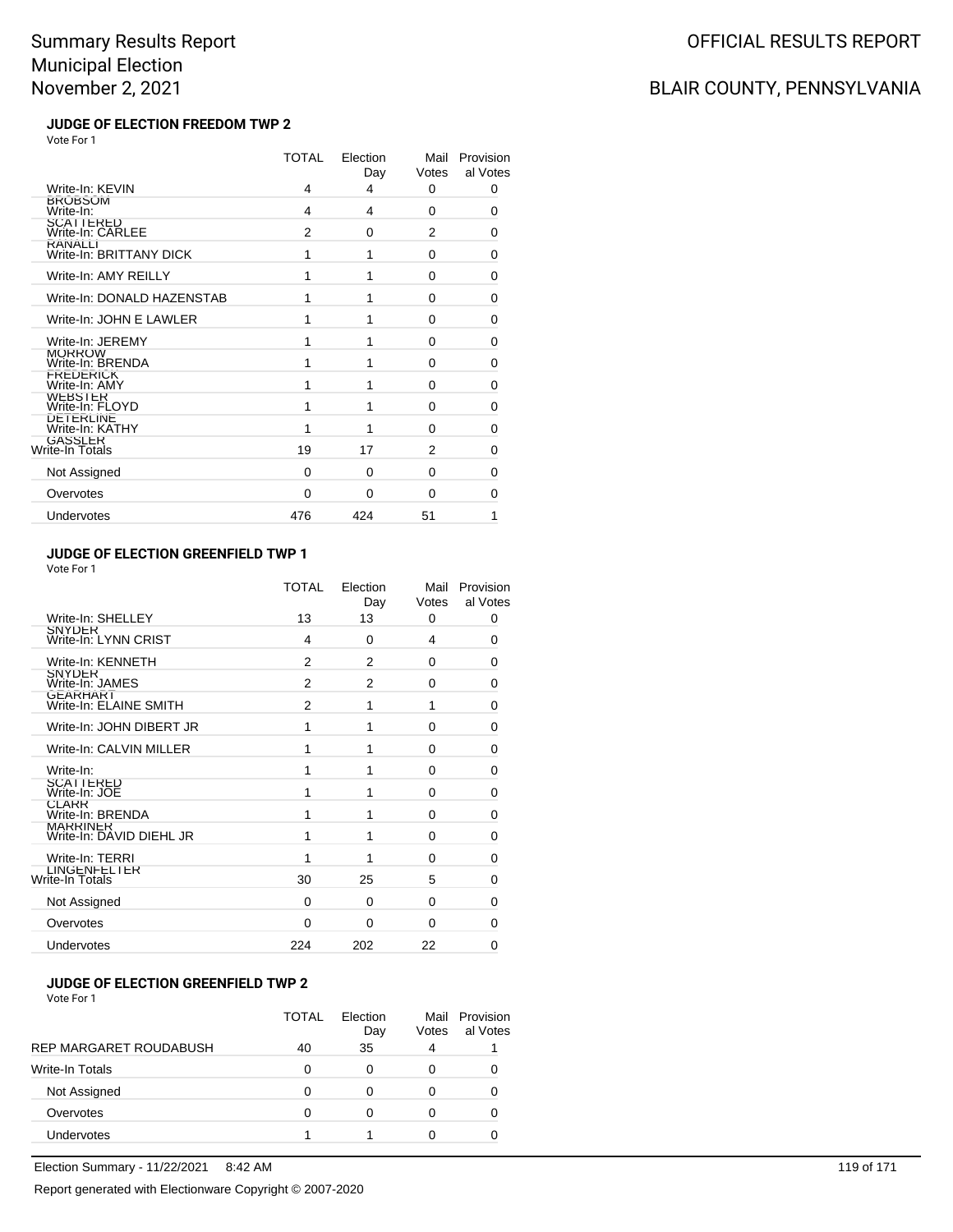# BLAIR COUNTY, PENNSYLVANIA

#### **JUDGE OF ELECTION GREENFIELD TWP 3** Vote For 1

|                                        | TOTAL | Election<br>Day | Mail<br>Votes | Provision<br>al Votes |
|----------------------------------------|-------|-----------------|---------------|-----------------------|
| Write-In: BRENDA                       | 16    | 16              | 0             | 0                     |
| <b>MARRINER</b><br>Write-In:           | 4     | 4               | 0             | O                     |
| SCATTERED<br>Write-In: BRIAN MUSSELMAN | 2     | 0               | 2             | 0                     |
| Write-In: GARY                         |       |                 | 0             | 0                     |
| <b>SWAN</b><br>Write-In: JOHN          |       |                 | 0             | 0                     |
| <b>BENDER</b><br>Write-In: KEVIN       |       |                 | $\Omega$      | 0                     |
| <b>WARNER</b><br>Write-In: JOSEPH MAUK |       |                 | O             | ∩                     |
| Write-In: MARLYN GATHUS                |       |                 | $\Omega$      | 0                     |
| Write-In Totals                        | 27    | 25              | 2             | ∩                     |
| Not Assigned                           | 0     | $\Omega$        | 0             | 0                     |
| Overvotes                              | 0     | O               | 0             | O                     |
| Undervotes                             | 267   | 222             | 45            | n                     |

### **JUDGE OF ELECTION HOLLIDAYSBURG WARD 1**

Vote For 1

|                                         | TOTAL | Election<br>Day | Mail<br>Votes | Provision<br>al Votes |
|-----------------------------------------|-------|-----------------|---------------|-----------------------|
| Write-In: CHRISTINA                     |       |                 |               |                       |
| <b>BENDER</b><br>Write-In: BILL WARD JR |       |                 | ŋ             |                       |
| Write-In: DR JOHN                       |       |                 | ŋ             |                       |
| MCGUINESS<br>Write-In Totals            | 3     | 3               |               |                       |
| Not Assigned                            | 0     |                 | ŋ             |                       |
| Overvotes                               | 0     | Ω               |               |                       |
| Undervotes                              | 90    | 65              | 23            |                       |

#### **JUDGE OF ELECTION HOLLIDAYSBURG WARD 2** Vote For 1

|                                           | <b>TOTAL</b> | Election<br>Day | Mail<br>Votes | Provision<br>al Votes |
|-------------------------------------------|--------------|-----------------|---------------|-----------------------|
| Write-In: MICHAEL SINISI                  |              |                 | 0             |                       |
| Write-In: SETH                            |              |                 | O             |                       |
| <b>IANNER</b><br>Write-In: VERNON         |              |                 | O             |                       |
| GUTSHALL<br>Write-In: CAROLYN             |              |                 | O             |                       |
| <b>CRUSE</b><br>Write-In:                 |              |                 | O             |                       |
| SCATTERED<br>Write-In: GREG               |              |                 | 0             |                       |
| <b>MICHELS</b><br>Write-In: STACY ONEILL- |              |                 | O             |                       |
| <b>POLLACK</b><br>Write-In Totals         |              |                 | 0             |                       |
| Not Assigned                              | O            | 0               | 0             |                       |
| Overvotes                                 | ∩            | 0               | O             |                       |
| Undervotes                                | 195          | 132             | 62            |                       |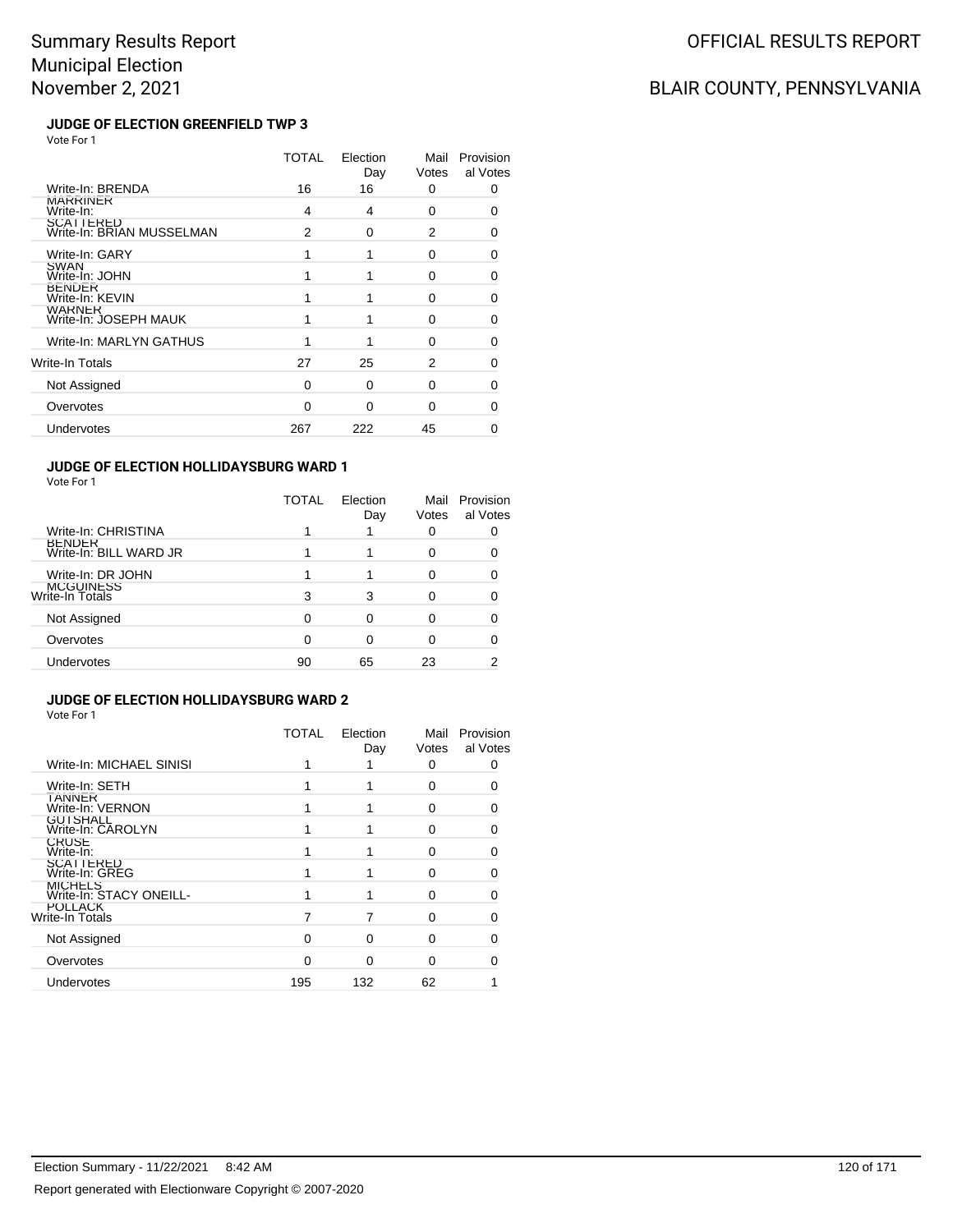# BLAIR COUNTY, PENNSYLVANIA

### **JUDGE OF ELECTION HOLLIDAYSBURG WARD 3** Vote For 1

|                          | TOTAL | Flection<br>Day | Mail<br>Votes | Provision<br>al Votes |
|--------------------------|-------|-----------------|---------------|-----------------------|
| <b>REP SUSAN PAINTER</b> | 149   | 117             | 32            |                       |
| <b>Write-In Totals</b>   | 0     | 0               | 0             |                       |
| Not Assigned             | 0     | 0               | 0             |                       |
| Overvotes                | 0     |                 | 0             | 0                     |
| Undervotes               | 20    | 13              |               |                       |

### **JUDGE OF ELECTION HOLLIDAYSBURG WARD 4**

Vote For 1

|                                         | TOTAL    | Election<br>Day | Mail<br>Votes | Provision<br>al Votes |
|-----------------------------------------|----------|-----------------|---------------|-----------------------|
| <b>REP JANICE K ALBRIGHT</b>            | 162      | 131             | 30            |                       |
| Write-In:                               | 2        |                 |               |                       |
| <b>SCATTERED</b><br>Write-In: JAMES     |          | ∩               |               |                       |
| GERRAUGHTY<br>Write-In: HANNBAL CHAN    |          | O               |               |                       |
| Write-In: MARYANNE                      |          | ∩               |               |                       |
| <b>BURGER</b><br><b>Write-In Totals</b> | 5        |                 | 4             |                       |
| Not Assigned                            | $\Omega$ | ∩               | O             |                       |
| Overvotes                               | ∩        | ∩               | 0             |                       |
| Undervotes                              | 53       | 37              | 16            |                       |

### **JUDGE OF ELECTION HOLLIDAYSBURG WARD 5**

|                                         | TOTAL | Election<br>Day | Mail<br>Votes | Provision<br>al Votes |
|-----------------------------------------|-------|-----------------|---------------|-----------------------|
| Write-In: ROBERT J                      | 25    | 11              | 14            |                       |
| MAGDELINIC<br>Write-In: LAURA KARN      |       | 1               | 0             |                       |
| Write-In: ROBERT                        |       | 0               |               | ∩                     |
| <b>GILDEA</b><br>Write-In: BARB         |       |                 | ი             |                       |
| <b>ROSE</b><br>Write-In: PAMELA SIMPSON |       | 0               |               |                       |
| Write-In: DAVID GORMAN                  |       | 1               | ი             |                       |
| Write-In Totals                         | 30    | 14              | 16            |                       |
| Not Assigned                            | 0     | 0               | 0             |                       |
| Overvotes                               | 0     | ∩               | 0             |                       |
| Undervotes                              | 178   | 116             | 62            |                       |
|                                         |       |                 |               |                       |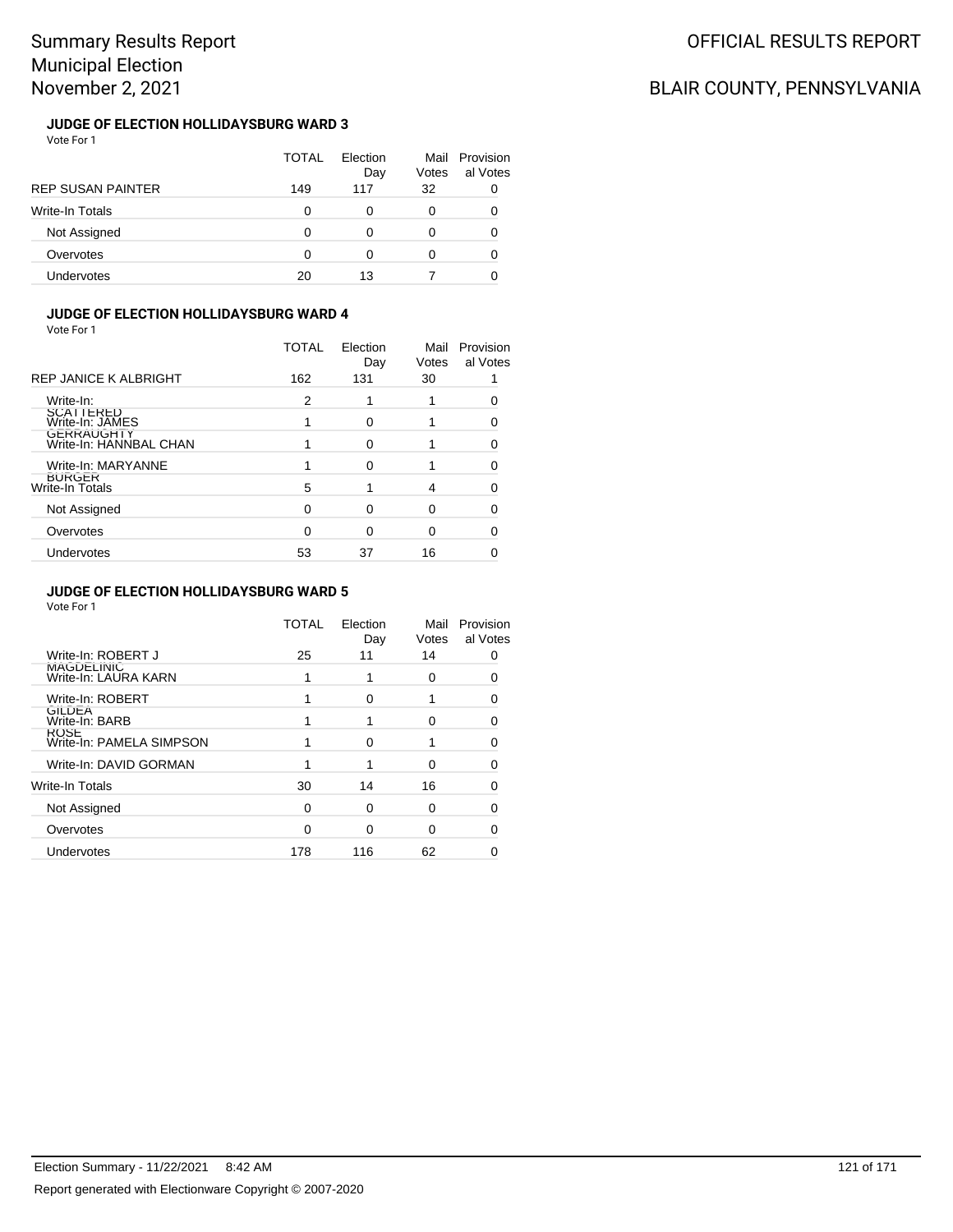# BLAIR COUNTY, PENNSYLVANIA

### **JUDGE OF ELECTION HOLLIDAYSBURG WARD 6** Vote For 1

|                                        | TOTAL | Election<br>Day | Mail<br>Votes | Provision<br>al Votes |
|----------------------------------------|-------|-----------------|---------------|-----------------------|
| Write-In: JOSEPH                       | 2     | 2               | 0             | Ω                     |
| MELOSKY<br>Write-In: ZENAS BREHM       | 2     | 2               | 0             | O                     |
| Write-In: THOMAS                       |       |                 | 0             | ∩                     |
| <b>POOLEY</b><br>Write-In: TIMIKA LANE |       | ∩               |               | O                     |
| Write-In: MARIA MCLAUGHLIN             |       | O               |               | ∩                     |
| Write-In:                              |       | O               |               | ∩                     |
| <b>SCATTERED</b><br>Write-In: ROBERT   |       |                 | ŋ             | O                     |
| OLSEN<br>Write-In Totals               | 9     | 6               | 3             | O                     |
| Not Assigned                           | 0     | U               | ŋ             | ∩                     |
| Overvotes                              | O     | ∩               | O             | n                     |
| Undervotes                             | 181   | 122             | 59            |                       |
|                                        |       |                 |               |                       |

### **JUDGE OF ELECTION HOLLIDAYSBURG WARD 7**

Vote For 1

|                         | TOTAL | Election<br>Day | Mail<br>Votes | Provision<br>al Votes |
|-------------------------|-------|-----------------|---------------|-----------------------|
| REP PATRICIA MAE GILDEA | 173   | 141             | 32            |                       |
| Write-In: SALLY MUNCH   |       | 0               |               |                       |
| Write-In: TIMIKA LANE   |       | 0               |               |                       |
| <b>Write-In Totals</b>  | 2     | 0               | 2             |                       |
| Not Assigned            | 0     | 0               | 0             |                       |
| Overvotes               | 0     | 0               |               |                       |
| <b>Undervotes</b>       | 23    | 15              | 8             |                       |

### **JUDGE OF ELECTION HUSTON TWP**

Vote For 1

|                                     | TOTAL    | Election<br>Day | Mail<br>Votes | Provision<br>al Votes |
|-------------------------------------|----------|-----------------|---------------|-----------------------|
| <b>REP PATRICIA G MOCK</b>          | 365      | 338             | 27            |                       |
| Write-In: KEVIN                     |          | 0               |               |                       |
| <b>BROBSON</b><br>Write-In: DOROTHY |          |                 | O             |                       |
| <b>STAHL</b><br>Write-In: BRENDA    |          |                 | ∩             |                       |
| FREDERICK<br>Write-In Totals        | 3        | 2               |               |                       |
| Not Assigned                        | $\Omega$ | 0               | ∩             |                       |
| Overvotes                           | 0        | 0               | O             |                       |
| <b>Undervotes</b>                   | 19       | 17              | 2             |                       |

### **JUDGE OF ELECTION JUNIATA TWP**

|                         | TOTAL | Flection<br>Day | Votes | Mail Provision<br>al Votes |
|-------------------------|-------|-----------------|-------|----------------------------|
| <b>REP DONNA SNYDER</b> | 250   | 225             | 25    |                            |
| Write-In Totals         | O     | 0               | 0     |                            |
| Not Assigned            | O     | 0               |       |                            |
| Overvotes               | O     | 0               |       |                            |
| Undervotes              | 14    | 8               | 6     |                            |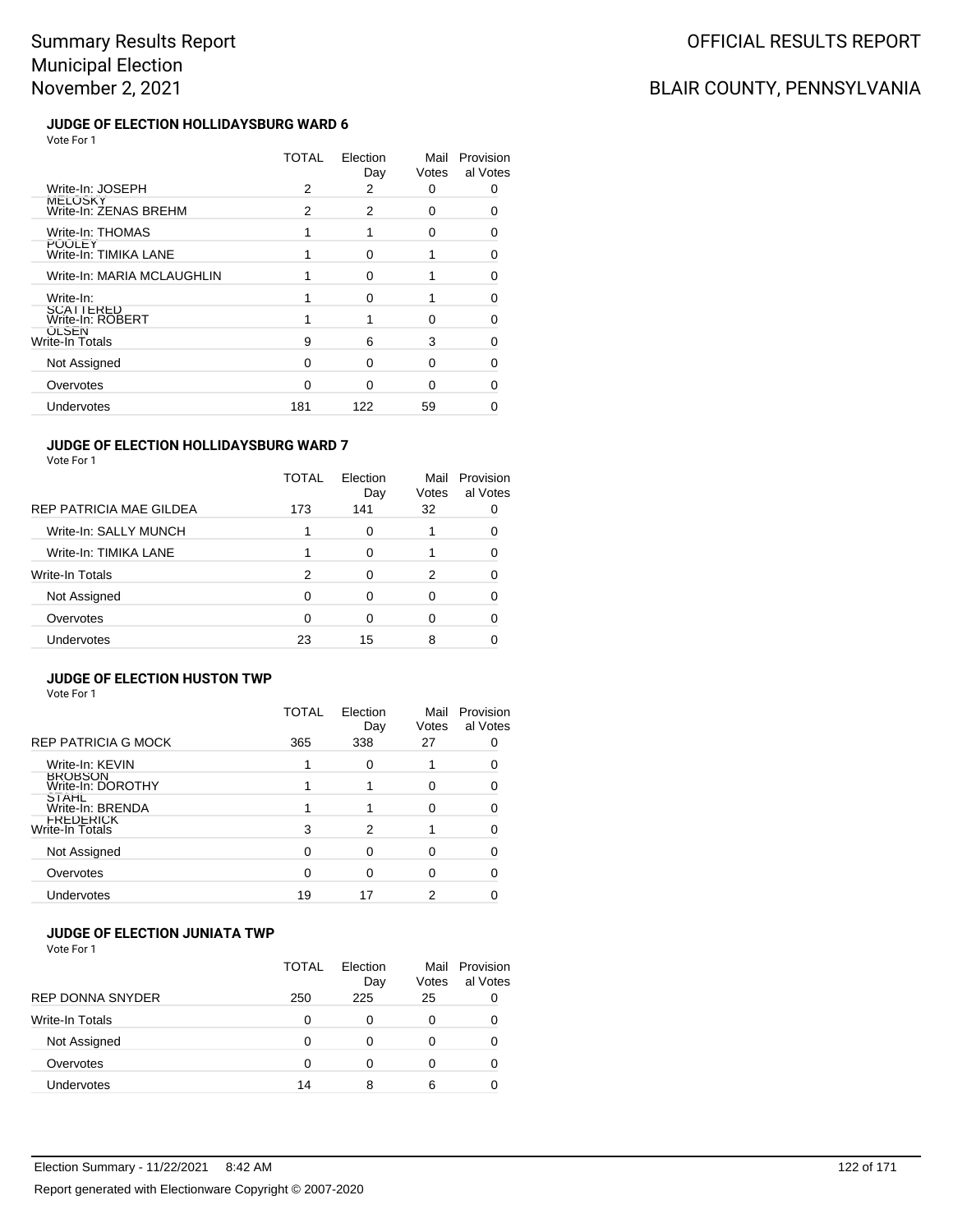# BLAIR COUNTY, PENNSYLVANIA

#### **JUDGE OF ELECTION LOGAN TWP 1** Vote For 1

|                                            | TOTAL | Election<br>Day | Mail<br>Votes | Provision<br>al Votes |
|--------------------------------------------|-------|-----------------|---------------|-----------------------|
| Write-In:                                  | 6     | 4               | 2             | 0                     |
| SCATTERED<br>Write-In: BENJAMIN DEGAND     |       | $\Omega$        |               | 0                     |
| Write-In: ANTHONY                          |       | 1               | 0             | 0                     |
| <b>CONRAD</b><br>Write-In: ROBERT J        |       |                 | 0             | 0                     |
| <b>BRADRICK</b><br>Write-In: AARON         | 1     | 1               | $\Omega$      | O                     |
| JUDGE<br>Write-In: CLAY                    |       |                 | $\Omega$      | U                     |
| <b>GINGRICH</b><br>Write-In: JASON A STAPH |       | O               | 1             | 0                     |
| Write-In: ETHAN RONAN                      | 1     |                 | $\Omega$      | 0                     |
| Write-In: CONNIE A                         |       |                 | 0             | 0                     |
| <b>GIBSON</b><br>Write-In Totals           | 14    | 10              | 4             | 0                     |
| Not Assigned                               | 0     | 0               | 0             | 0                     |
| Overvotes                                  | O     | $\Omega$        | O             | ∩                     |
| Undervotes                                 | 447   | 351             | 95            |                       |
|                                            |       |                 |               |                       |

### **JUDGE OF ELECTION LOGAN TWP 2**

Vote For 1

|                                     | TOTAL | Election<br>Day | Mail<br>Votes | Provision<br>al Votes |
|-------------------------------------|-------|-----------------|---------------|-----------------------|
| <b>REP SHARON L MERRITTS</b>        | 477   | 352             | 125           | 0                     |
| Write-In: TED BEAM                  | 1     | 0               |               | O                     |
| Write-In:                           |       | ŋ               |               | ŋ                     |
| <b>SCATTERED</b><br>Write-In Totals | 2     | 0               | 2             |                       |
| Not Assigned                        | 0     | ŋ               |               |                       |
| Overvotes                           | ∩     | n               |               |                       |
| Undervotes                          | 85    | 28              | 56            |                       |

#### **JUDGE OF ELECTION LOGAN TWP 3** Vote For 1

|                                  | TOTAL | Election<br>Day | Mail<br>Votes | Provision<br>al Votes |
|----------------------------------|-------|-----------------|---------------|-----------------------|
| DEM CATHERINE A KNUPP            | 168   | 133             | 34            |                       |
| Write-In: JESSE                  |       |                 | 0             |                       |
| <b>IDKES</b><br>Write-In: JACKIE |       |                 | 0             |                       |
| <b>FORSHI</b><br>Write-In: DAVID |       |                 | O             | ∩                     |
| <b>GREENWOOD</b><br>Write-In:    |       |                 | O             | 0                     |
| SCATTERED<br>Write-In Totals     | 4     | 4               | O             |                       |
| Not Assigned                     |       | ∩               | ∩             |                       |
| Overvotes                        | O     | ∩               | 0             | 0                     |
| Undervotes                       | 129   | 113             | 16            |                       |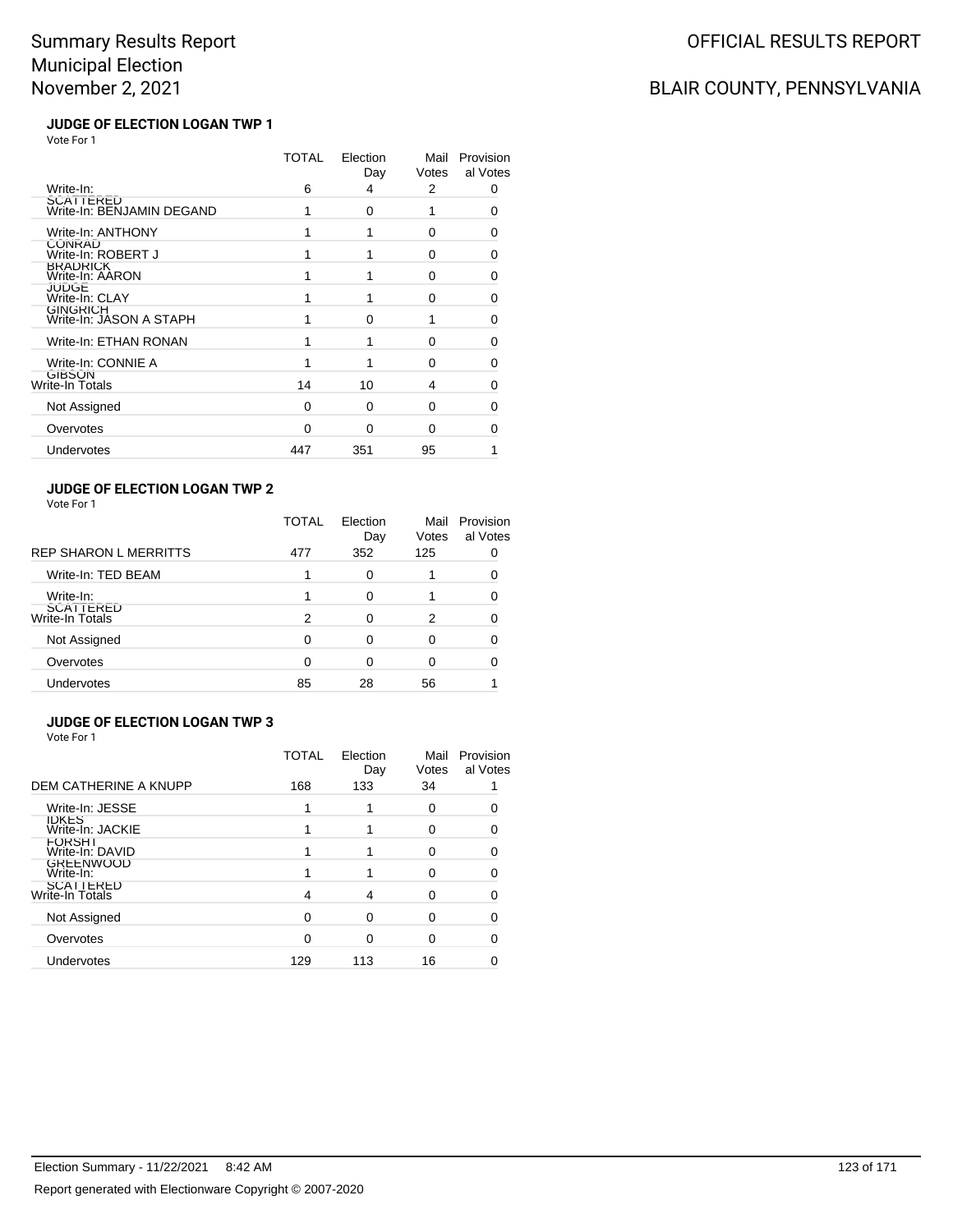# BLAIR COUNTY, PENNSYLVANIA

### **JUDGE OF ELECTION LOGAN TWP 4** Vote For 1

|                                    | TOTAL | Election<br>Day | Mail<br>Votes | Provision<br>al Votes |
|------------------------------------|-------|-----------------|---------------|-----------------------|
| Write-In:                          | 5     | 3               | 2             | 0                     |
| SCATTERED<br>Write-In: SANDY       | 3     | 2               | 1             | 0                     |
| LONG<br>Write-In: ED               | 2     | 2               | 0             | 0                     |
| <b>KRUZ</b><br>Write-In: SHARON    | 2     | 2               | 0             | 0                     |
| MERITTS<br>Write-In: HAYLEY        | 1     | $\Omega$        | 1             | $\Omega$              |
| WELSH<br>Write-In: CURTIS E        | 1     | 1               | 0             | 0                     |
| <b>BOPP</b><br>Write-In: LARRY     | 1     | 1               | 0             | 0                     |
| <b>BEAM</b><br>Write-In: AMY ORR   | 1     | O               | 1             | 0                     |
| ROSENS I EEL<br>Write-In: BRUCE R  | 1     | 1               | 0             | 0                     |
| <b>ERLS</b><br>Write-In: JIM SMITH |       |                 | 0             | 0                     |
| Write-In Totals                    | 18    | 13              | 5             | 0                     |
| Not Assigned                       | 0     | $\Omega$        | 0             | 0                     |
| Overvotes                          | 0     | 0               | 0             | 0                     |
| Undervotes                         | 347   | 278             | 68            |                       |
|                                    |       |                 |               |                       |

### **JUDGE OF ELECTION LOGAN TWP 5**

| Vote For |  |
|----------|--|
|----------|--|

|                                               | TOTAL | Election<br>Day | Mail<br>Votes | Provision<br>al Votes |
|-----------------------------------------------|-------|-----------------|---------------|-----------------------|
| <b>DEM LINDA K TANZI</b>                      | 257   | 199             | 58            | 0                     |
| Write-In: BRENDA                              | 2     | 2               | $\Omega$      | O                     |
| <b>CLAPPER</b><br>Write-In: JAMIE SCARANGELLA |       | $\Omega$        |               | 0                     |
| Write-In:                                     |       |                 | 0             | Ω                     |
| SCATTERED<br>Write-In: SCOTT                  |       |                 | O             | n                     |
| <b>JURCITY</b><br>Write-In: KELLY             |       |                 | $\Omega$      | n                     |
| <b>TREMMEL</b><br>Write-In: PETE              |       |                 | $\Omega$      | n                     |
| WEEKS<br>Write-In Totals                      |       | 6               |               | n                     |
| Not Assigned                                  | 0     | $\Omega$        | 0             | 0                     |
| Overvotes                                     | 0     | $\Omega$        | O             |                       |
| <b>Undervotes</b>                             | 176   | 159             | 17            |                       |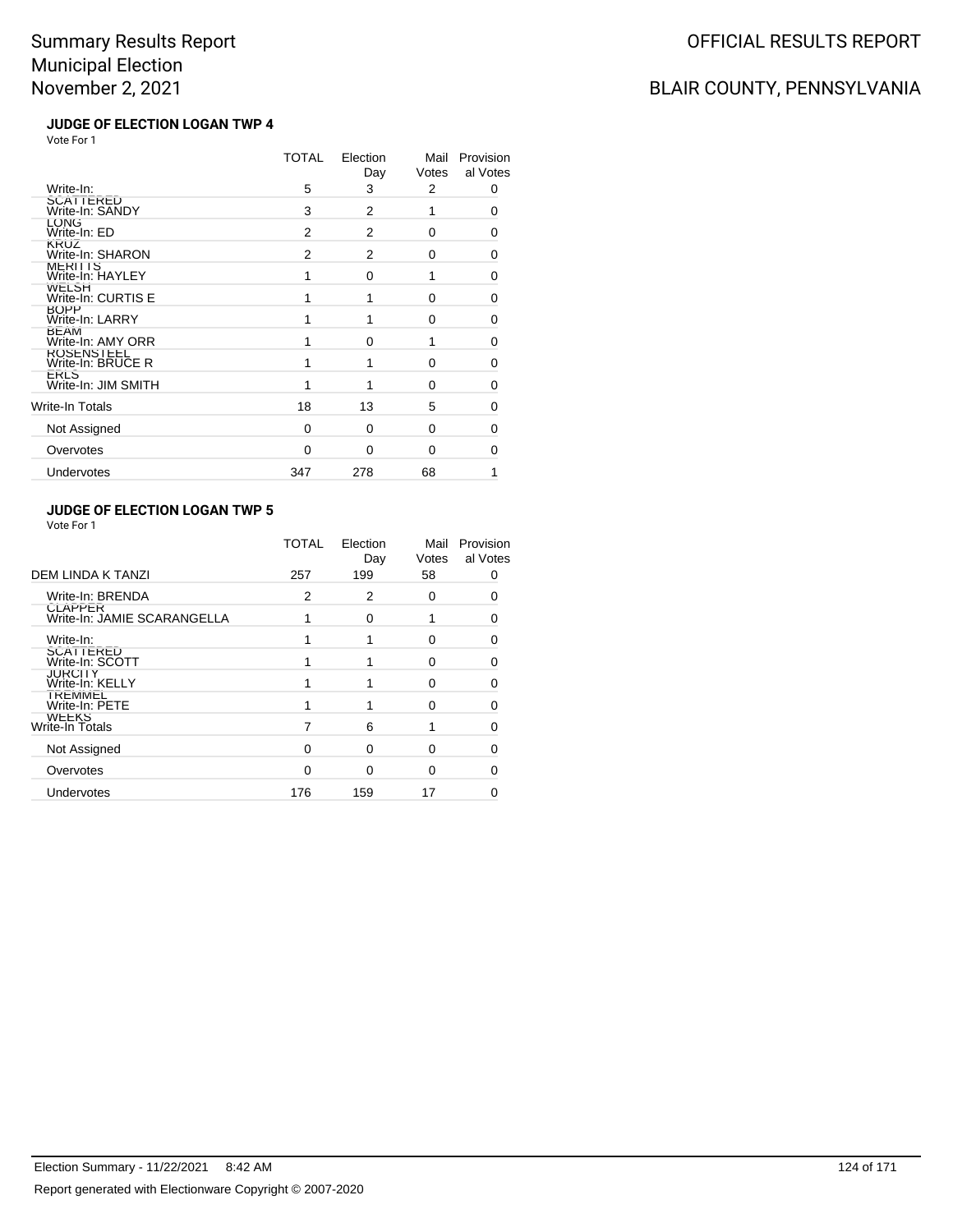# BLAIR COUNTY, PENNSYLVANIA

#### **JUDGE OF ELECTION LOGAN TWP 6** Vote For 1

|                                          | TOTAL | Election<br>Day | Mail<br>Votes  | Provision<br>al Votes |
|------------------------------------------|-------|-----------------|----------------|-----------------------|
| Write-In:                                | 5     | 4               | 1              | 0                     |
| SCATTERED<br>Write-In: SCOTT SIMINGTON   | 2     | 2               | $\Omega$       | 0                     |
| Write-In: DAVID KORMAN                   | 2     | $\Omega$        | 2              | 0                     |
| Write-In: TOM                            | 2     | $\Omega$        | $\overline{2}$ | 0                     |
| DICKEY<br>Write-In: CAROL                | 1     | 1               | $\Omega$       | 0                     |
| MCCOY<br>Write-In: JEFFREY A             | 1     | 1               | 0              | $\Omega$              |
| <b>COVINO</b><br>Write-In: ANTON MARTZ   | 1     | $\Omega$        | 1              | 0                     |
| Write-In: SUSAN                          | 1     | 1               | $\Omega$       | 0                     |
| SIYER<br>Write-In: WILLIAM R KALER       | 1     | 1               | 0              | 0                     |
| Write-In: JOE                            | 1     | 1               | $\Omega$       | 0                     |
| ECKELS<br>Write-In: EMMA WAGNER          | 1     | 1               | $\Omega$       | 0                     |
| MCFEE<br>Write-In: MARK                  | 1     | 1               | $\Omega$       | $\Omega$              |
| <b>BROWN</b><br>Write-In: JAKOB VLADIMIR | 1     | 1               | $\Omega$       | 0                     |
| Write-In: PETER                          | 1     | 1               | 0              | 0                     |
| CASSARLY<br>Write-In Totals              | 21    | 15              | 6              | 0                     |
| Not Assigned                             | 0     | $\Omega$        | $\Omega$       | $\Omega$              |
| Overvotes                                | 0     | 0               | 0              | 0                     |
| Undervotes                               | 446   | 339             | 99             | 8                     |

### **JUDGE OF ELECTION LOGAN TWP 7**

Vote For 1

|                                  | TOTAL | Election<br>Day | Mail<br>Votes | Provision<br>al Votes |
|----------------------------------|-------|-----------------|---------------|-----------------------|
| Write-In:                        |       |                 |               |                       |
| SCATTERED<br>Write-In: LIAM LONG |       |                 | ∩             |                       |
| Write-In: JIM FEZ                |       |                 | ŋ             |                       |
| Write-In Totals                  | 3     | 3               | ∩             |                       |
| Not Assigned                     | 0     | 0               | ŋ             |                       |
| Overvotes                        | 0     | 0               | ŋ             |                       |
| Undervotes                       | 206   | 169             | 37            |                       |

### **JUDGE OF ELECTION MARTINSBURG BOROUGH 1**

|                                          | TOTAL | Election<br>Day | Mail<br>Votes | Provision<br>al Votes |
|------------------------------------------|-------|-----------------|---------------|-----------------------|
| Write-In: JANET                          | 2     | 2               |               |                       |
| <b>BLAIIENBERGER</b><br>Write-In:        |       |                 | ი             |                       |
| <b>SCATTERED</b><br>Write-In: JOHN SMITH |       |                 | 0             |                       |
| Write-In: AMY                            |       |                 |               |                       |
| <b>WEBSTER</b><br>Write-In: DREW         |       |                 |               |                       |
| <b>CROMPTON</b><br>Write-In Totals       | 6     | 6               |               |                       |
| Not Assigned                             | 0     | 0               |               |                       |
| Overvotes                                |       | n               |               |                       |
| Undervotes                               | 261   | 228             | 33            |                       |
|                                          |       |                 |               |                       |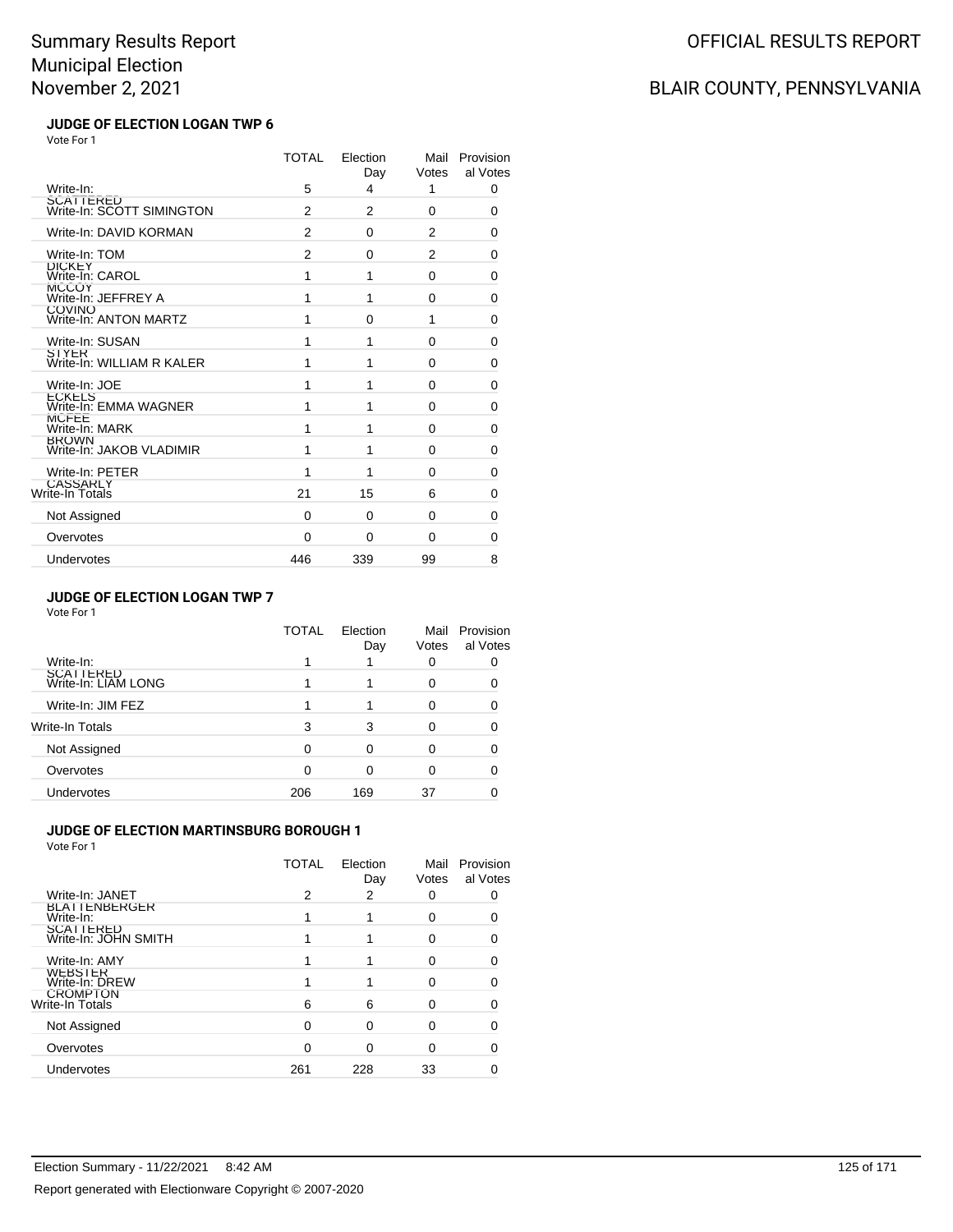# BLAIR COUNTY, PENNSYLVANIA

### **JUDGE OF ELECTION MARTINSBURG BOROUGH 2** Vote For 1

|                                      | TOTAL | Election<br>Day | Mail<br>Votes | Provision<br>al Votes |
|--------------------------------------|-------|-----------------|---------------|-----------------------|
| DEM SANDRA WEYANDT                   | 150   | 118             | 32            | O                     |
| Write-In:                            | 3     | 3               | 0             | O                     |
| SCATTERED<br>Write-In: JERRY         |       | 0               | 1             | O                     |
| SIERN<br>Write-In: GEORGE            |       |                 | 0             | 0                     |
| OTT<br>Write-In: ALLAN BRUMBAUGH     |       |                 | 0             | O                     |
| Write-In: TRAVIS OTT                 |       |                 | $\Omega$      | 0                     |
| Write-In: DUANE                      |       |                 | $\Omega$      | 0                     |
| <b>OAKES</b><br>Write-In: JOHN SMITH |       |                 | $\Omega$      | O                     |
| <b>Write-In Totals</b>               | 9     | 8               |               | 0                     |
| Not Assigned                         | 0     | $\Omega$        | 0             | ∩                     |
| Overvotes                            | 0     | $\Omega$        | 0             | O                     |
| Undervotes                           | 108   | 94              | 14            | 0                     |

### **JUDGE OF ELECTION NEWRY BORO**

Vote For 1

|                                   | <b>TOTAL</b> | Flection<br>Day | Votes | Mail Provision<br>al Votes |
|-----------------------------------|--------------|-----------------|-------|----------------------------|
| Write-In: DAWN                    |              |                 |       |                            |
| <b>HUIFLES</b><br>Write-In Totals |              |                 |       |                            |
| Not Assigned                      | 0            |                 |       |                            |
| Overvotes                         | 0            | 0               |       |                            |
| Undervotes                        | 32           | 30              |       |                            |

### **JUDGE OF ELECTION NORTH WOODBURY TWP**

|                              | TOTAL | Election<br>Day | Mail<br>Votes | Provision<br>al Votes |
|------------------------------|-------|-----------------|---------------|-----------------------|
| REP BARBARA A SLAGENWEIT     | 634   | 492             | 141           |                       |
| Write-In:                    | 2     |                 |               |                       |
| SCATTERED<br>Write-In Totals | 2     |                 |               |                       |
| Not Assigned                 | 0     | 0               |               |                       |
| Overvotes                    | 0     | 0               |               |                       |
| Undervotes                   | 69    | 31              | 38            |                       |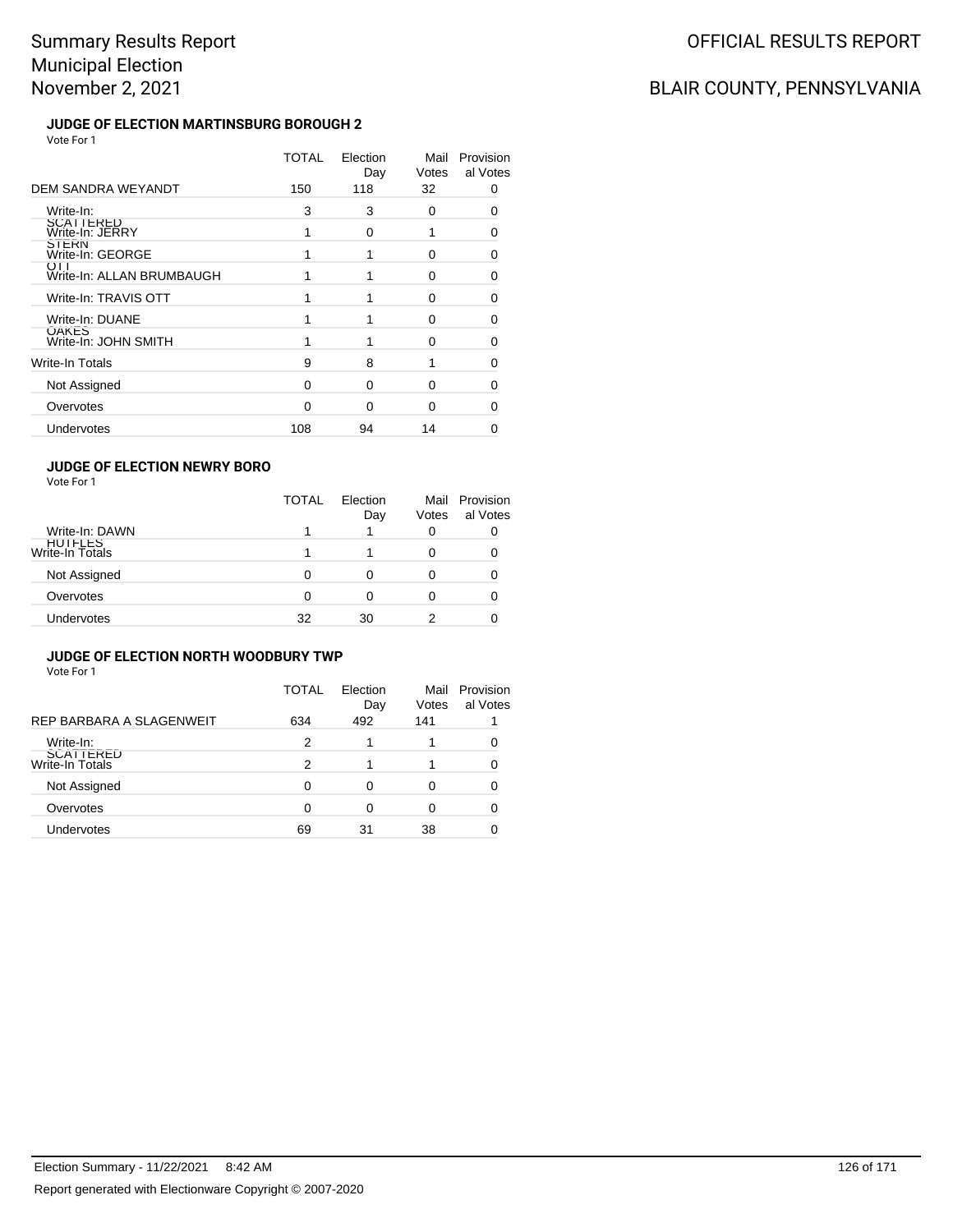# BLAIR COUNTY, PENNSYLVANIA

### **JUDGE OF ELECTION ROARING SPRING BORO 1** Vote For 1

|                                       | TOTAL | Election<br>Day | Mail<br>Votes | Provision<br>al Votes |
|---------------------------------------|-------|-----------------|---------------|-----------------------|
| Write-In:                             | 3     | 3               | 0             | Ω                     |
| SCATTERED<br>Write-In: AMY E          |       | O               |               |                       |
| WEBSIER<br>Write-In: BARRY            |       |                 | U             | n                     |
| MELLOF I<br>Write-In: TRACY           |       |                 | 0             | O                     |
| KITTLE<br>Write-In: PATRICIA          |       | n               |               | ∩                     |
| <b>DEFIBAUGH</b><br>Write-In: MARK    |       |                 | ∩             |                       |
| <b>LINGENFELTER</b><br>Write-In: CORY |       |                 | U             |                       |
| MILLER<br>Write-In Totals             | 9     |                 | 2             | O                     |
| Not Assigned                          | O     | n               | U             |                       |
| Overvotes                             | n     | ∩               | O             |                       |
| Undervotes                            | 104   | 91              | 13            |                       |
|                                       |       |                 |               |                       |

### **JUDGE OF ELECTION ROARING SPRING BORO 2**

Vote For 1

|                                         | TOTAL | Election<br>Day | Mail<br>Votes | Provision<br>al Votes |
|-----------------------------------------|-------|-----------------|---------------|-----------------------|
| REP CAROLINE J HOOVER                   | 220   | 192             | 27            |                       |
| Write-In:                               | 2     | 2               | 0             |                       |
| <b>SCATTERED</b><br>Write-In: MARY JANE | 1     |                 | ∩             |                       |
| BOWES<br>Write-In Totals                | 3     | 3               | O             |                       |
| Not Assigned                            | 0     | 0               | 0             |                       |
| Overvotes                               | 0     |                 |               |                       |
| Undervotes                              | 17    | 14              | 3             |                       |

### **JUDGE OF ELECTION ROARING SPRING BORO 3**

|                                           | TOTAL    | Election<br>Day | Mail<br>Votes | Provision<br>al Votes |
|-------------------------------------------|----------|-----------------|---------------|-----------------------|
| <b>DEM BETH THOMAS</b>                    | 136      | 108             | 28            |                       |
| Write-In:                                 | 3        | 3               | 0             |                       |
| <b>SCATTERED</b><br>Write-In: CHRISTOPHER |          |                 | ∩             |                       |
| <b>BARRONER</b><br>Write-In: PHILIP WAITE |          |                 | U             |                       |
| Write-In: FRED                            |          |                 | O             |                       |
| <b>HETRICK</b><br><b>Write-In Totals</b>  | 6        | 6               | ∩             |                       |
| Not Assigned                              | $\Omega$ | 0               | O             |                       |
| Overvotes                                 | $\Omega$ | 0               | O             |                       |
| Undervotes                                | 51       | 49              | 2             |                       |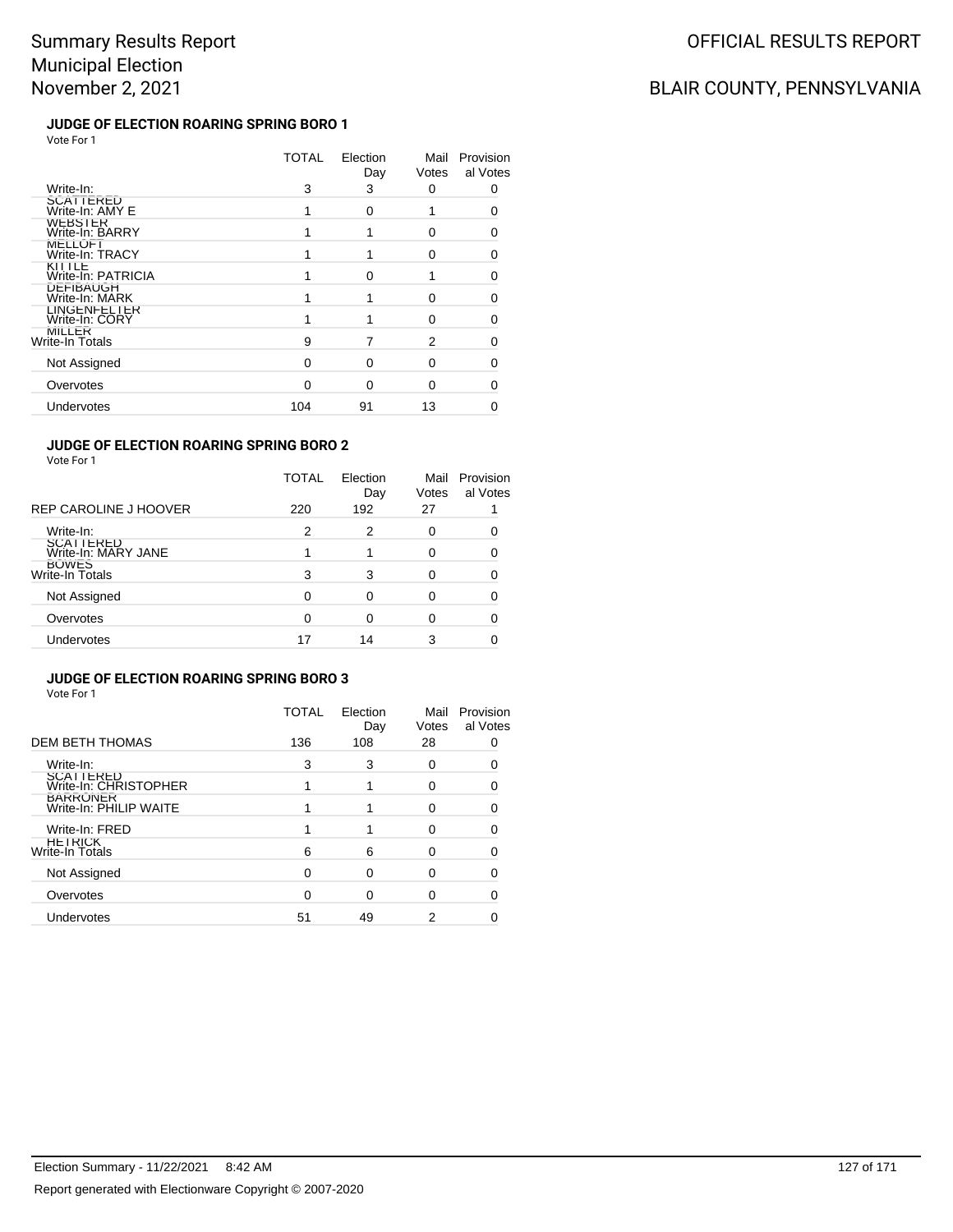# BLAIR COUNTY, PENNSYLVANIA

### **JUDGE OF ELECTION SNYDER TWP 1** Vote For 1

|                         | TOTAL | Flection<br>Day | Mail<br>Votes | Provision<br>al Votes |
|-------------------------|-------|-----------------|---------------|-----------------------|
| <b>REP DORIS WILSON</b> | 264   | 226             | 36            | 2                     |
| Write-In: SARAH MENDEL  | 3     | 0               | 3             | 0                     |
| Write-In: JANAY RAY     |       |                 | 0             | ∩                     |
| Write-In Totals         | 4     |                 | 3             | 0                     |
| Not Assigned            | 0     | 0               | 0             | O                     |
| Overvotes               | 0     | 0               | 0             |                       |
| <b>Undervotes</b>       | 27    | 21              | 6             |                       |

#### **JUDGE OF ELECTION SNYDER TWP 2**

Vote For 1

|                   | <b>TOTAL</b> | Election<br>Day | Mail<br>Votes | Provision<br>al Votes |
|-------------------|--------------|-----------------|---------------|-----------------------|
| REP VIOLA DYSART  | 415          | 361             | 54            |                       |
| Write-In Totals   | 0            | Ω               | Ω             |                       |
| Not Assigned      | 0            | 0               |               | 0                     |
| Overvotes         | O            | Ω               |               |                       |
| <b>Undervotes</b> | 40           | 23              | 17            |                       |

### **JUDGE OF ELECTION TAYLOR TWP**

Vote For 1

|                                            | TOTAL | Election<br>Day | Mail<br>Votes | Provision<br>al Votes |
|--------------------------------------------|-------|-----------------|---------------|-----------------------|
| Write-In: EVELYN                           |       |                 |               |                       |
| <b>HENDRICKS</b><br>Write-In:              |       |                 | O             |                       |
| <b>SCATTERED</b><br>Write-In: ROBIN PATTON |       |                 |               |                       |
| Write-In: TIFFANY                          |       |                 |               |                       |
| <b>FREEMAN</b><br>Write-In Totals          |       | 3               |               |                       |
| Not Assigned                               |       | ∩               |               |                       |
| Overvotes                                  |       |                 |               |                       |
| Undervotes                                 | 668   | 536             | 125           |                       |

### **JUDGE OF ELECTION TYRONE BORO 1**

|                                    | TOTAL | Election<br>Day | Mail<br>Votes | Provision<br>al Votes |
|------------------------------------|-------|-----------------|---------------|-----------------------|
| Write-In: ANDREW J SMITH           | 2     |                 |               |                       |
| Write-In: CUMMINS MCNITT           |       |                 | 0             |                       |
| Write-In: JEAN M                   |       |                 | O             |                       |
| <b>BRESSLER</b><br>Write-In:       |       |                 |               |                       |
| <b>SCATTERED</b><br>Write-In: DALE |       |                 | 0             |                       |
| ELLENBERGER<br>Write-In Totals     | 6     | 4               | 2             |                       |
| Not Assigned                       | 0     | ŋ               | 0             |                       |
| Overvotes                          | ŋ     |                 | ∩             |                       |
| <b>Undervotes</b>                  | 185   | 156             | 29            |                       |
|                                    |       |                 |               |                       |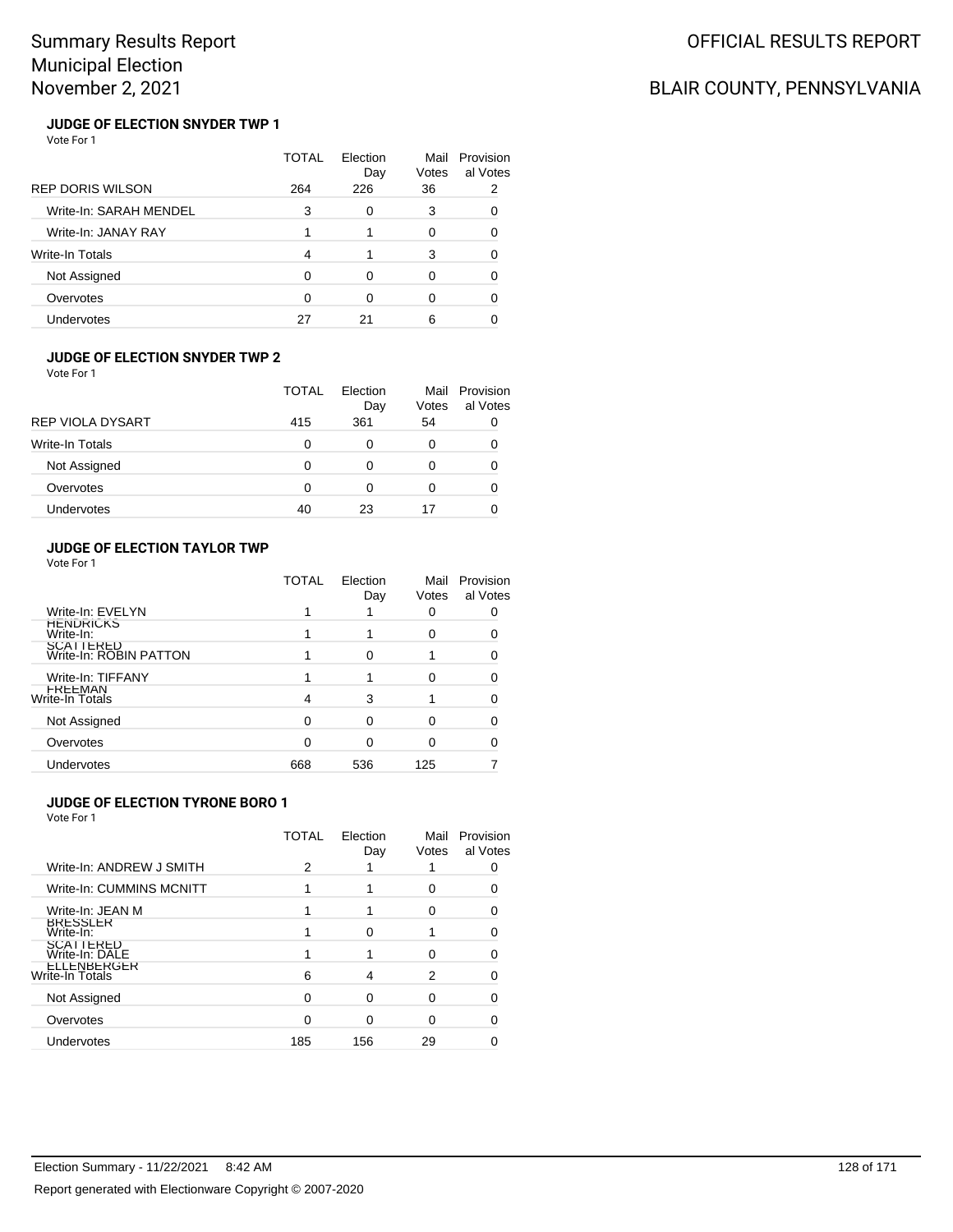# BLAIR COUNTY, PENNSYLVANIA

### **JUDGE OF ELECTION TYRONE BORO 2** Vote For 1

|                                        | TOTAL | Election<br>Day | Mail<br>Votes | Provision<br>al Votes |
|----------------------------------------|-------|-----------------|---------------|-----------------------|
| Write-In:                              | 5     | 5               | 0             |                       |
| SCATTERED<br>Write-In: LINDA C DANIELS | 2     | $\Omega$        | 0             | 2                     |
| Write-In: JILL PALE                    |       |                 | 0             | 0                     |
| Write-In: ASHLEY MARIE                 |       |                 | 0             |                       |
| IAIE<br>Write-In: JEFF                 |       |                 | O             |                       |
| FRIDAY<br>Write-In Totals              | 10    | 8               | O             | 2                     |
| Not Assigned                           | 0     | ∩               | O             |                       |
| Overvotes                              |       |                 | ი             |                       |
| Undervotes                             | 122   | 106             | 16            |                       |

### **JUDGE OF ELECTION TYRONE BORO 3**

Vote For 1

|                              | TOTAL | Election<br>Day | Mail<br>Votes | Provision<br>al Votes |
|------------------------------|-------|-----------------|---------------|-----------------------|
| <b>DEM NANCY WEAKLAND</b>    | 70    | 62              | 8             |                       |
| Write-In:                    | 2     | 2               |               |                       |
| SCATTERED<br>Write-In Totals | 2     | 2               |               |                       |
| Not Assigned                 |       | 0               |               |                       |
| Overvotes                    | ∩     | 0               |               |                       |
| Undervotes                   | 37    | 35              |               |                       |

### **JUDGE OF ELECTION TYRONE BORO 4**

| Vote For 1                                              |              |                 |               |                       |
|---------------------------------------------------------|--------------|-----------------|---------------|-----------------------|
|                                                         | <b>TOTAL</b> | Election<br>Day | Mail<br>Votes | Provision<br>al Votes |
| Write-In:                                               | 2            | 2               | 0             |                       |
| <b>SCATTERED</b><br>Write-In: BRAD                      |              |                 | 0             |                       |
| <b>IAYLOR</b><br>Write-In: CYNTHIA CALVIN<br>VANDERGLAS |              | $\Omega$        |               |                       |
| S<br>Write-In Totals                                    | 4            | 3               |               |                       |
| Not Assigned                                            | 0            | ŋ               | 0             |                       |
| Overvotes                                               | ი            |                 | O             |                       |
| Undervotes                                              | 68           | 59              | 9             |                       |

### **JUDGE OF ELECTION TYRONE BORO 5**

|                                       | TOTAL | Election<br>Day | Mail<br>Votes | Provision<br>al Votes |
|---------------------------------------|-------|-----------------|---------------|-----------------------|
| Write-In:                             | 2     | 2               | 0             |                       |
| SCATTERED<br>Write-In: CALVIN AMATO   |       |                 | 0             |                       |
| Write-In: DEREK                       |       |                 | O             |                       |
| <b>PRICE</b><br>Write-In: JOANNE      |       |                 | 0             |                       |
| <b>HEDBERG</b><br>Write-In: BONNIE    |       |                 | 0             |                       |
| <b>RICHCARDSON</b><br>Write-In Totals | 6     | 6               | 0             |                       |
| Not Assigned                          | 0     | ŋ               | 0             |                       |
| Overvotes                             | ∩     |                 | O             |                       |
| Undervotes                            | 120   | 108             | 12            |                       |
|                                       |       |                 |               |                       |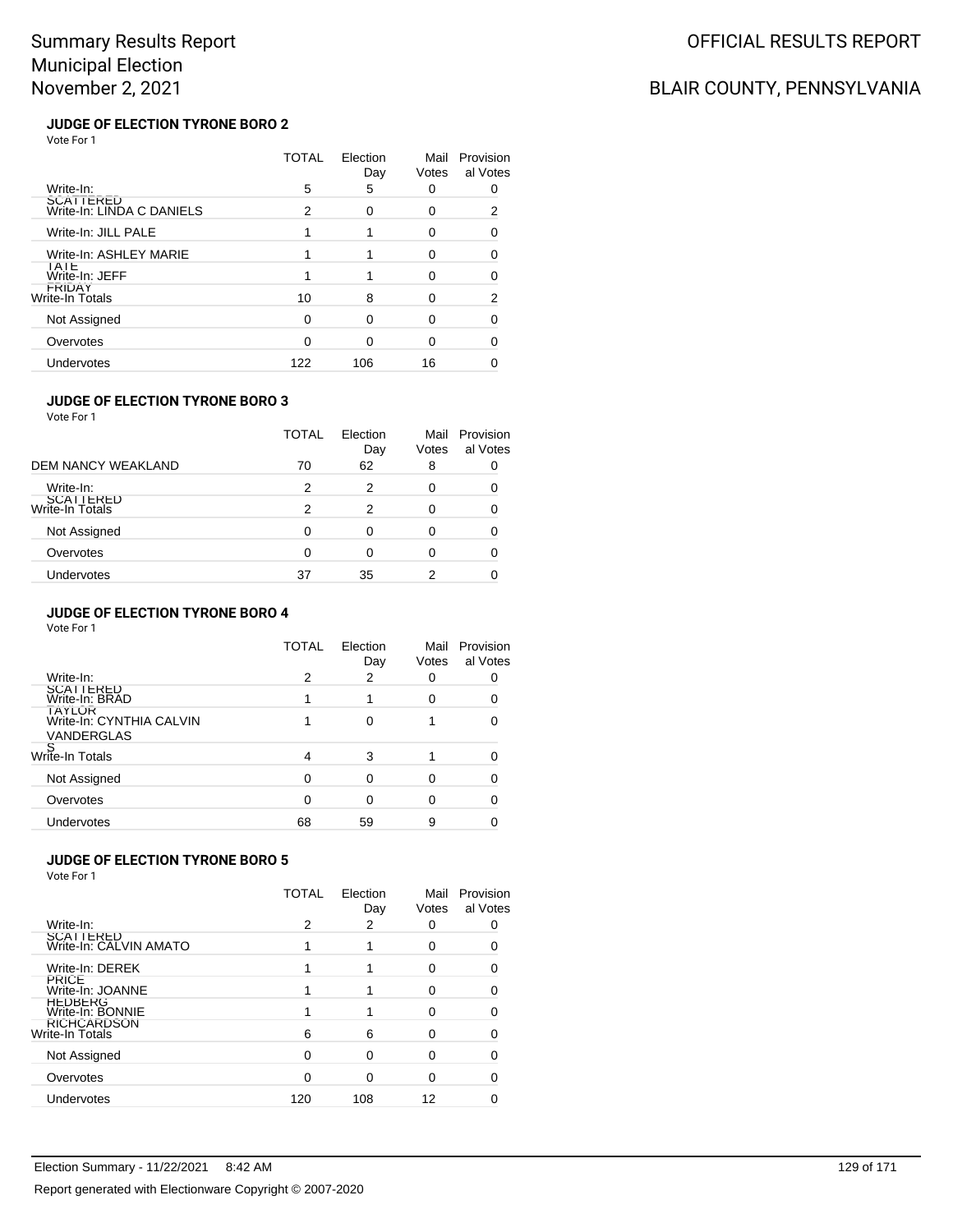# BLAIR COUNTY, PENNSYLVANIA

### **JUDGE OF ELECTION TYRONE BORO 6** Vote For 1

|                                   | TOTAL | Flection<br>Day | Mail<br>Votes | Provision<br>al Votes |
|-----------------------------------|-------|-----------------|---------------|-----------------------|
| <b>DEM CYNTHIA L CALVIN</b>       | 164   | 129             | 35            | O                     |
| Write-In:                         | 4     | 4               | 0             | n                     |
| SCATTERED<br>Write-In: JAMES BEAM |       |                 | 0             | O                     |
| Write-In: ROBERT F                |       |                 | O             | 0                     |
| SCOTT<br>Write-In: MIKE WALSH     |       |                 | O             |                       |
| Write-In: BOB LYNN                |       |                 | 0             |                       |
| Write-In Totals                   | 8     | 8               | ∩             | O                     |
| Not Assigned                      | 0     | O               | 0             | 0                     |
| Overvotes                         | ი     | ∩               | ∩             |                       |
| Undervotes                        | 122   | 112             | 10            |                       |

### **JUDGE OF ELECTION TYRONE BORO 7**

Vote For 1

|                        | <b>TOTAL</b> | Flection<br>Day | Votes | Mail Provision<br>al Votes |
|------------------------|--------------|-----------------|-------|----------------------------|
| REP ROBERTA F SCOTT    | 173          | 162             | 11    |                            |
| <b>Write-In Totals</b> | 0            | O               |       |                            |
| Not Assigned           | O            | 0               |       |                            |
| Overvotes              | O            | O               |       |                            |
| <b>Undervotes</b>      | 22           | 20              |       |                            |

### **JUDGE OF ELECTION TYRONE TWP 1**

|                                              | TOTAL | Election<br>Day | Mail<br>Votes | Provision<br>al Votes |
|----------------------------------------------|-------|-----------------|---------------|-----------------------|
| <b>REP RACHEL K DETWILER</b>                 | 175   | 166             | 9             |                       |
| Write-In:                                    |       |                 | 0             |                       |
| <b>SCATTERED</b><br>Write-In: DIANE L STROHM |       |                 | 0             |                       |
| Write-In Totals                              | 2     | 2               | 0             |                       |
| Not Assigned                                 | ∩     | 0               | O             |                       |
| Overvotes                                    | 0     | 0               | 0             |                       |
| Undervotes                                   | 23    | 10              | 13            |                       |

### **JUDGE OF ELECTION TYRONE TWP 2**

|                                          | TOTAL | Election<br>Day | Mail<br>Votes | Provision<br>al Votes |
|------------------------------------------|-------|-----------------|---------------|-----------------------|
| Write-In: ROSEANN                        | 2     | 0               | 2             | O                     |
| LANE<br>Write-In:                        | 2     |                 |               | n                     |
| <b>SCATTERED</b><br>Write-In: RON        | 2     | $\Omega$        | 2             |                       |
| <b>WISE</b><br>Write-In: FRED            |       |                 | 0             |                       |
| <b>AMICK</b><br>Write-In: ROBERT L JOHNS |       |                 | n             |                       |
| <b>JK</b><br>Write-In: DAVID             |       | $\Omega$        |               |                       |
| GREENWOOD<br>Write-In: FRANK             |       |                 | n             |                       |
| <b>BURNS</b><br>Write-In Totals          | 10    | 4               | 6             |                       |
| Not Assigned                             | ∩     | $\Omega$        | O             |                       |
| Overvotes                                | ∩     | $\Omega$        | O             |                       |
| Undervotes                               | 188   | 159             | 27            | 2                     |
|                                          |       |                 |               |                       |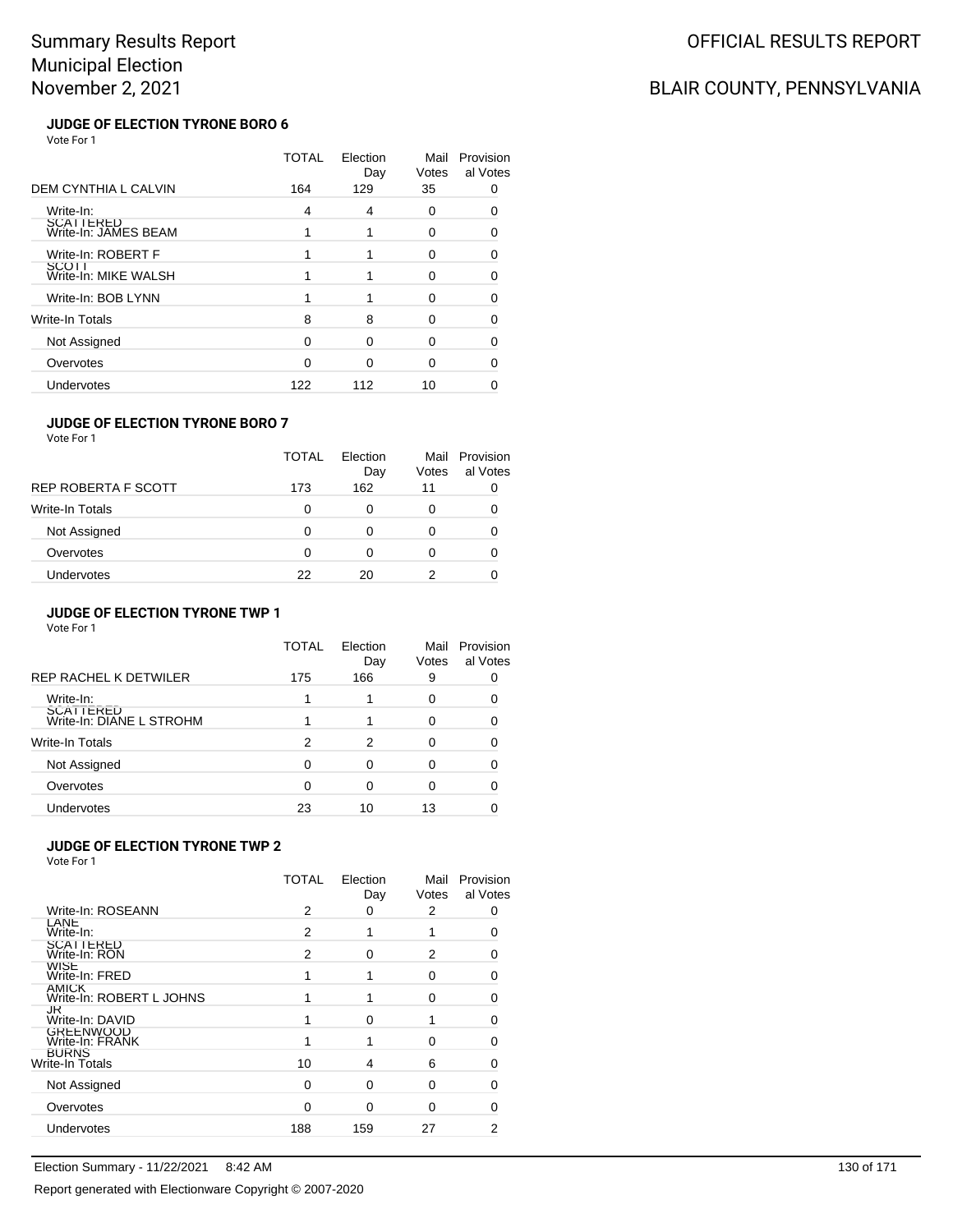## BLAIR COUNTY, PENNSYLVANIA

### **JUDGE OF ELECTION WILLIAMSBURG BORO** Vote For 1

|                          | TOTAL | Flection<br>Day | Mail<br>Votes | Provision<br>al Votes |
|--------------------------|-------|-----------------|---------------|-----------------------|
| REP DELLA LEONARD        | 312   | 292             | 20            |                       |
| Write-In: BRUCE HAMILTON |       | 0               |               |                       |
| Write-In: CRAIG HAMILTON |       |                 | 0             | 0                     |
| Write-In Totals          | 2     |                 |               | 0                     |
| Not Assigned             | ∩     | ∩               | O             | ∩                     |
| Overvotes                | 0     | ∩               | 0             |                       |
| Undervotes               | 39    | 26              | 13            |                       |

### **JUDGE OF ELECTION WOODBURY TWP**

Vote For 1

|                                 | TOTAI | Flection<br>Day | Mail<br>Votes | Provision<br>al Votes |
|---------------------------------|-------|-----------------|---------------|-----------------------|
| REP ROSANNE SPAGNOLA            | 367   | 345             | 22            |                       |
| Write-In: JILL NORRIS           |       |                 | 0             | 0                     |
| Write-In: LUDWIG VON            |       | 0               |               |                       |
| <b>DRAKE</b><br>Write-In Totals | 2     |                 |               |                       |
| Not Assigned                    | 0     | 0               | 0             |                       |
| Overvotes                       | 0     | 0               | 0             |                       |
| Undervotes                      | 35    | 26              | 8             |                       |
|                                 |       |                 |               |                       |

### **INSPECTOR OF ELECTION ALTOONA 1**

Vote For 1

|                                        | TOTAL    | Election<br>Day | Votes | Mail Provision<br>al Votes |
|----------------------------------------|----------|-----------------|-------|----------------------------|
| Write-In:                              | 4        | 4               | 0     | 0                          |
| SCATTERED<br>Write-In: RON             |          | 0               | 1     | $\Omega$                   |
| BEAIIY<br>Write-In: VALERIE HALL       |          |                 | 0     | 0                          |
| <b>ULDEN</b><br>Write-In: ROBERT       |          |                 | 0     | ŋ                          |
| <b>BOTTERFIELD</b><br>Write-In: RACHEL |          |                 | 0     | ∩                          |
| <b>KORMAN</b><br>Write-In: JERRY SMITH |          |                 | 0     | ŋ                          |
| Write-In: MONACLE LYED                 |          |                 | 0     | ∩                          |
| <b>DUDE</b><br>Write-In: MORGAN        |          | $\Omega$        |       | ∩                          |
| FREEMAN<br>Write-In Totals             | 11       | 9               | 2     |                            |
| Not Assigned                           | $\Omega$ | $\Omega$        | 0     | ŋ                          |
| Overvotes                              | $\Omega$ | 0               | 0     | O                          |
| Undervotes                             | 135      | 91              | 44    |                            |

## **INSPECTOR OF ELECTION ALTOONA 2-1**

| Vote For 1 |  |  |
|------------|--|--|
|------------|--|--|

|                                    | TOTAL | Election<br>Day | Votes | Mail Provision<br>al Votes |
|------------------------------------|-------|-----------------|-------|----------------------------|
| Write-In:                          |       | 4               | 0     |                            |
| <b>SCATTERED</b><br>Write-In: DREW |       |                 |       |                            |
| <b>CROMPTON</b><br>Write-In Totals | 5     |                 |       |                            |
| Not Assigned                       |       |                 |       |                            |
| Overvotes                          |       |                 |       |                            |
| Undervotes                         | 55    | 37              | 18    |                            |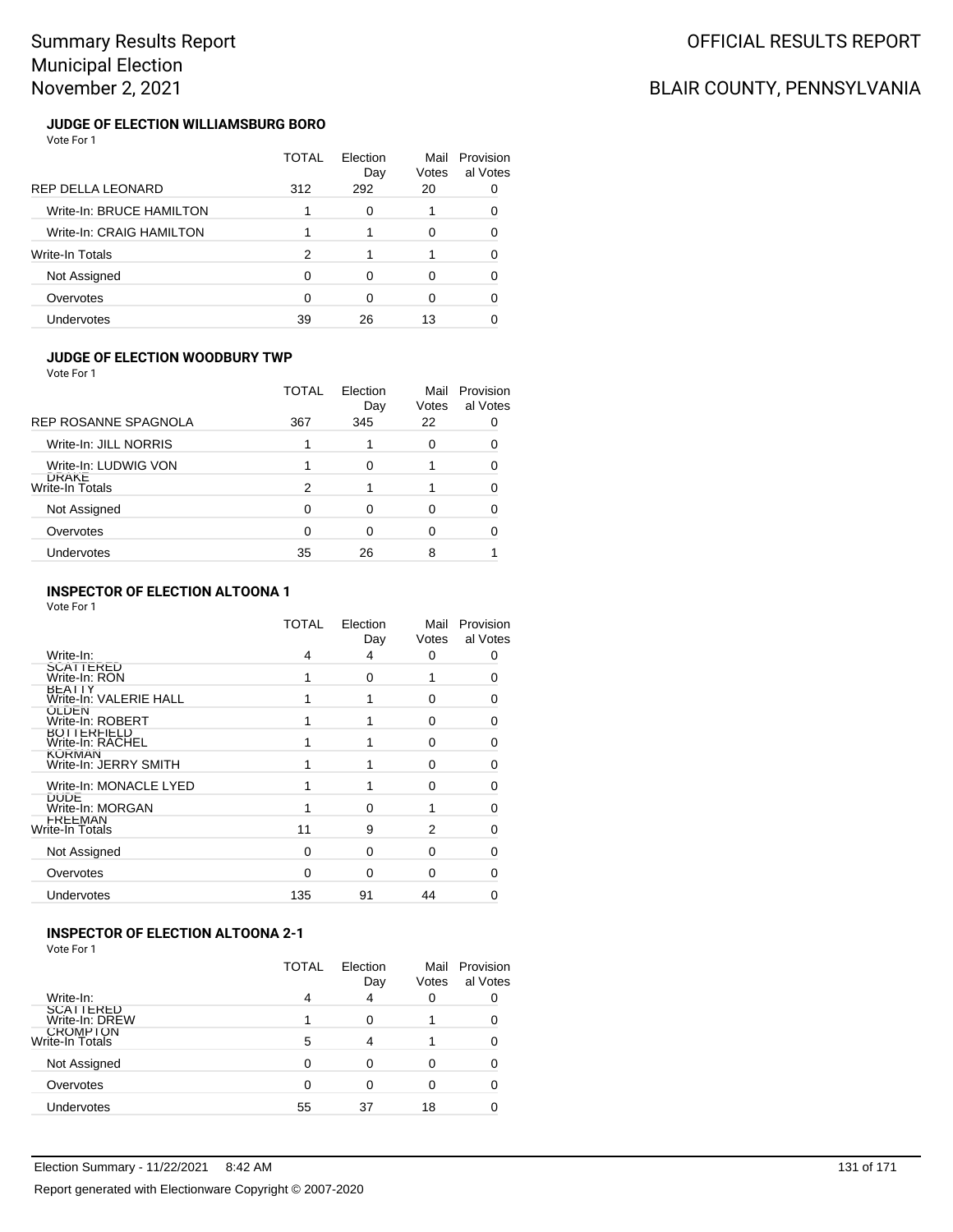# BLAIR COUNTY, PENNSYLVANIA

#### **INSPECTOR OF ELECTION ALTOONA 2-2** Vote For 1

|                                            | TOTAL | Election<br>Day | Mail<br>Votes | Provision<br>al Votes |
|--------------------------------------------|-------|-----------------|---------------|-----------------------|
| Write-In:                                  | 4     | 4               | 0             | 0                     |
| SCATTERED<br>Write-In: DARIUS              | 2     | 2               | 0             |                       |
| <b>MORGAN</b><br>Write-In: MARC            |       | $\Omega$        |               | 0                     |
| <b>KILEY</b><br>Write-In: AMY E            |       | $\Omega$        |               | 0                     |
| <b>WEBSTER</b><br>Write-In: SISU           |       |                 | $\Omega$      | 0                     |
| SEIILE<br>Write-In: CARL                   |       | O               | 1             | 0                     |
| <b>PRUGAR</b><br>Write-In: JULAIN F VAUGHN |       |                 | O             | O                     |
| Write-In: KELLY ADAMS                      |       |                 | $\Omega$      | 0                     |
| Write-In Totals                            | 12    | 9               | 3             | O                     |
| Not Assigned                               | 0     | $\Omega$        | 0             | 0                     |
| Overvotes                                  | 0     | $\Omega$        | 0             | 0                     |
| Undervotes                                 | 173   | 133             | 40            | 0                     |

### **INSPECTOR OF ELECTION ALTOONA 3-1**

Vote For 1

|                                      | TOTAL | Election<br>Day | Mail<br>Votes | Provision<br>al Votes |
|--------------------------------------|-------|-----------------|---------------|-----------------------|
| Write-In:                            |       |                 | 0             | 0                     |
| SCATTERED<br>Write-In: MICHAEL COHEN |       |                 | Ω             | 0                     |
| Write-In: JOHN WESLEY                |       |                 | 0             | 0                     |
| PARTZ<br>Write-In: DOUG              |       |                 | 0             |                       |
| <b>BROWN</b><br>Write-In Totals      | 4     | 4               | O             |                       |
| Not Assigned                         | 0     | ი               | O             | 0                     |
| Overvotes                            | 0     | 0               | O             | 0                     |
| Undervotes                           | 95    | 77              | 18            |                       |
|                                      |       |                 |               |                       |

### **INSPECTOR OF ELECTION ALTOONA 3-2**

| Vote For 1 |  |
|------------|--|
|------------|--|

|                                              | TOTAL | Election<br>Day | Mail<br>Votes | Provision<br>al Votes |
|----------------------------------------------|-------|-----------------|---------------|-----------------------|
| Write-In: JERALD FLEMING                     |       |                 | 0             | 0                     |
| Write-In:                                    |       | ∩               |               | n                     |
| <b>SCATTERED</b><br>Write-In: MARK J         |       |                 | ∩             | Ω                     |
| <b>CROSS</b><br>Write-In: STEPHANIE MCGINNIS |       | ∩               |               | 0                     |
| Write-In: NICHOLAS J HAIGH                   |       |                 |               |                       |
| Write-In: KATHY                              |       | 0               |               | 0                     |
| <b>KILEY</b><br>Write-In: SCOTT              |       | ∩               |               | 0                     |
| <b>GUNARD</b><br>Write-In: PETE              |       |                 |               |                       |
| <b>MEYERS</b><br>Write-In Totals             | 8     | 4               | 4             | O                     |
| Not Assigned                                 | O     | ∩               | ∩             | 0                     |
| Overvotes                                    | O     | $\Omega$        | ∩             |                       |
| Undervotes                                   | 221   | 169             | 52            |                       |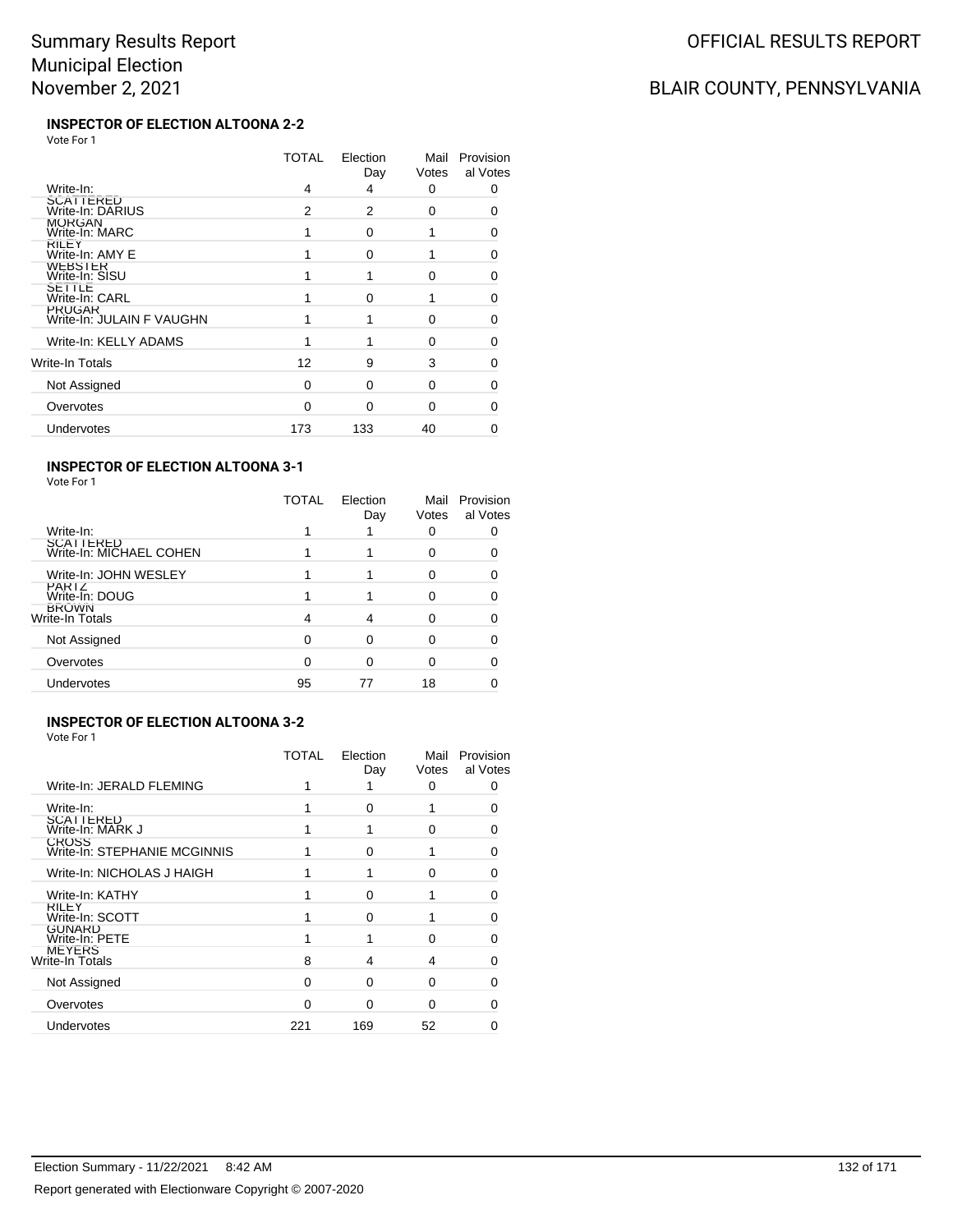# BLAIR COUNTY, PENNSYLVANIA

#### **INSPECTOR OF ELECTION ALTOONA 4-1** Vote For 1

|                                        | TOTAL | Election<br>Day | Mail<br>Votes | Provision<br>al Votes |
|----------------------------------------|-------|-----------------|---------------|-----------------------|
| Write-In: LORI MOSHELLA-               | 2     | 2               | ŋ             | O                     |
| KELLER<br>Write-In: LORI               |       |                 | 0             |                       |
| <b>KELLER</b><br>Write-In: JOHN FRANCO |       |                 | ŋ             | n                     |
| Write-In: RONALD JAMES PHILLIPS        |       |                 | ŋ             | O                     |
| Write-In:                              |       |                 | ŋ             | ∩                     |
| SCATTERED<br>Write-In: DOUG            |       |                 | ∩             |                       |
| <b>ADAMS</b><br>Write-In: DAVID L HASS |       |                 | O             |                       |
| Write-In Totals                        | 8     | 8               | O             |                       |
| Not Assigned                           | O     | ∩               | O             |                       |
| Overvotes                              | n     | ∩               | ∩             |                       |
| Undervotes                             | 134   | 92              | 41            |                       |
|                                        |       |                 |               |                       |

### **INSPECTOR OF ELECTION ALTOONA 4-2**

| Write-In: WILLIAM GRIFFIN<br>2<br>2<br>ŋ<br>Write-In: DAN MINIELLI<br>ŋ<br>Write-In: JEANNIE NAPOLITANA<br>U<br>Write-In:<br>$\Omega$<br>SCATTERED<br>Write-In: KEVIN<br>0<br>NEELY | Provision<br>al Votes |
|-------------------------------------------------------------------------------------------------------------------------------------------------------------------------------------|-----------------------|
|                                                                                                                                                                                     | 0                     |
|                                                                                                                                                                                     | ŋ                     |
|                                                                                                                                                                                     | ŋ                     |
|                                                                                                                                                                                     | n                     |
|                                                                                                                                                                                     |                       |
| Write-In: CALEB<br>ŋ                                                                                                                                                                | ŋ                     |
| <b>CRISTE</b><br>Write-In: GARY<br>∩                                                                                                                                                | ∩                     |
| <b>KHONE</b><br>Write-In: RONALD HEATH<br>∩                                                                                                                                         | O                     |
| Write-In Totals<br>9<br>8                                                                                                                                                           | ŋ                     |
| Not Assigned<br>$\Omega$<br>0<br>ŋ                                                                                                                                                  |                       |
| Overvotes<br>∩<br>0<br>ŋ                                                                                                                                                            |                       |
| Undervotes<br>62<br>221<br>159                                                                                                                                                      |                       |

### **INSPECTOR OF ELECTION ALTOONA 5-1**

|                              | TOTAL | Election<br>Day | Votes | Mail Provision<br>al Votes |
|------------------------------|-------|-----------------|-------|----------------------------|
| Write-In:                    | 2     | 2               | 0     |                            |
| SCATTERED<br>Write-In Totals | 2     | 2               |       |                            |
| Not Assigned                 | 0     | 0               |       |                            |
| Overvotes                    | 0     | 0               |       |                            |
| Undervotes                   | 30    | 25              | 5     |                            |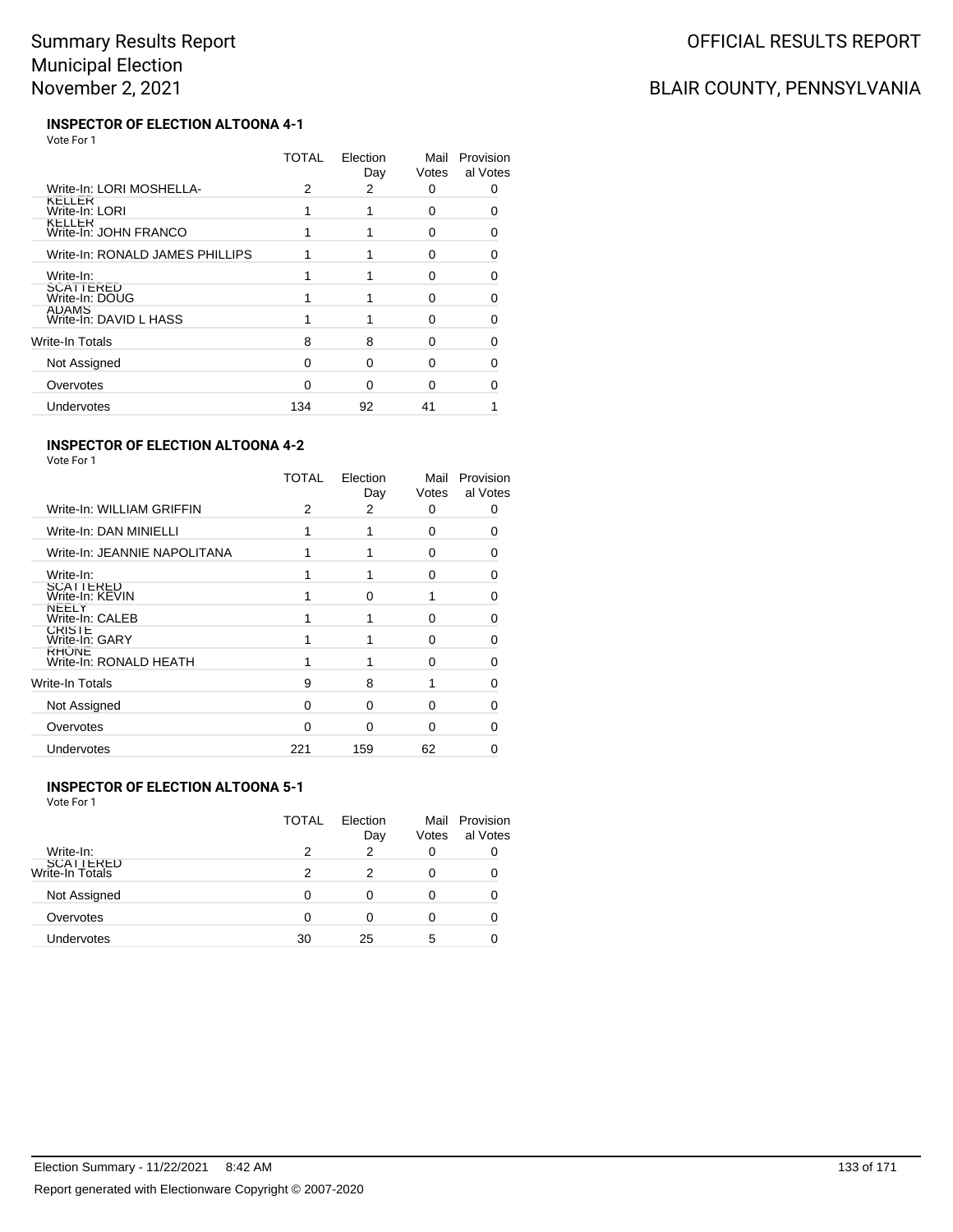# BLAIR COUNTY, PENNSYLVANIA

#### **INSPECTOR OF ELECTION ALTOONA 5-2** Vote For 1

|                               | TOTAL | Flection<br>Day | Mail<br>Votes | Provision<br>al Votes |
|-------------------------------|-------|-----------------|---------------|-----------------------|
| REP EILEEN R EDWARDS          | 81    | 75              | 6             |                       |
| <b>DEM CHARLOTTE A DILLEN</b> | 63    | 37              | 26            |                       |
| <b>Write-In Totals</b>        | 0     | ∩               | 0             |                       |
| Not Assigned                  | ∩     |                 | 0             |                       |
| Overvotes                     | ∩     |                 | 0             |                       |
| Undervotes                    | 14    | 12              |               |                       |

### **INSPECTOR OF ELECTION ALTOONA 5-3**

Vote For 1

|                                              | TOTAL | Election<br>Day | Mail<br>Votes | Provision<br>al Votes |
|----------------------------------------------|-------|-----------------|---------------|-----------------------|
| Write-In: BRUCE                              | 2     |                 |               |                       |
| ERB<br>Write-In: HERBERT                     |       |                 |               |                       |
| <b>SUMMERS</b><br>Write-In: RASHEIN L THOMAS |       |                 |               |                       |
| Write-In Totals                              | 4     | 3               |               |                       |
| Not Assigned                                 | 0     |                 |               |                       |
| Overvotes                                    | 0     | Ω               |               |                       |
| Undervotes                                   | 128   | 106             | 22            |                       |

### **INSPECTOR OF ELECTION ALTOONA 6-1**

Vote For 1

|                                     | <b>TOTAL</b> | Election<br>Day | Mail<br>Votes | Provision<br>al Votes |
|-------------------------------------|--------------|-----------------|---------------|-----------------------|
| Write-In:                           | 4            | 3               |               |                       |
| <b>SCATTERED</b><br>Write-In: ROBIN |              |                 |               |                       |
| <b>HARELTAR</b><br>Write-In: COREY  |              | 0               |               |                       |
| <b>MURPHY</b><br>Write-In: CLAUDIA  |              |                 | 0             |                       |
| <b>MONTERO</b><br>Write-In: STEVEN  |              |                 | U             |                       |
| OSMOLINSKI<br>Write-In Totals       | 8            | 6               | 2             |                       |
| Not Assigned                        | 0            | 0               | 0             |                       |
| Overvotes                           |              |                 |               |                       |
| Undervotes                          | 205          | 138             | 65            | 2                     |
|                                     |              |                 |               |                       |

### **INSPECTOR OF ELECTION ALTOONA 6-2**

|                                          | TOTAL    | Election<br>Day | Mail<br>Votes | Provision<br>al Votes |
|------------------------------------------|----------|-----------------|---------------|-----------------------|
| Write-In:                                | 2        | 2               | 0             |                       |
| SCATTERED<br>Write-In: TERRANCE          | 2        | 2               | 0             |                       |
| HEISS<br>Write-In: LORETTA MANGIA        |          | 0               |               |                       |
| Write-In: WADE A                         |          |                 | 0             |                       |
| <b>KAGANSE</b><br>Write-In: JOHN E FEIGH |          |                 | O             |                       |
| Write-In: MICKY                          |          |                 | O             |                       |
| FIELDS<br>Write-In Totals                | 8        |                 |               |                       |
| Not Assigned                             | $\Omega$ | 0               | 0             |                       |
| Overvotes                                | ∩        | O               | O             |                       |
| Undervotes                               | 272      | 204             | 67            |                       |
|                                          |          |                 |               |                       |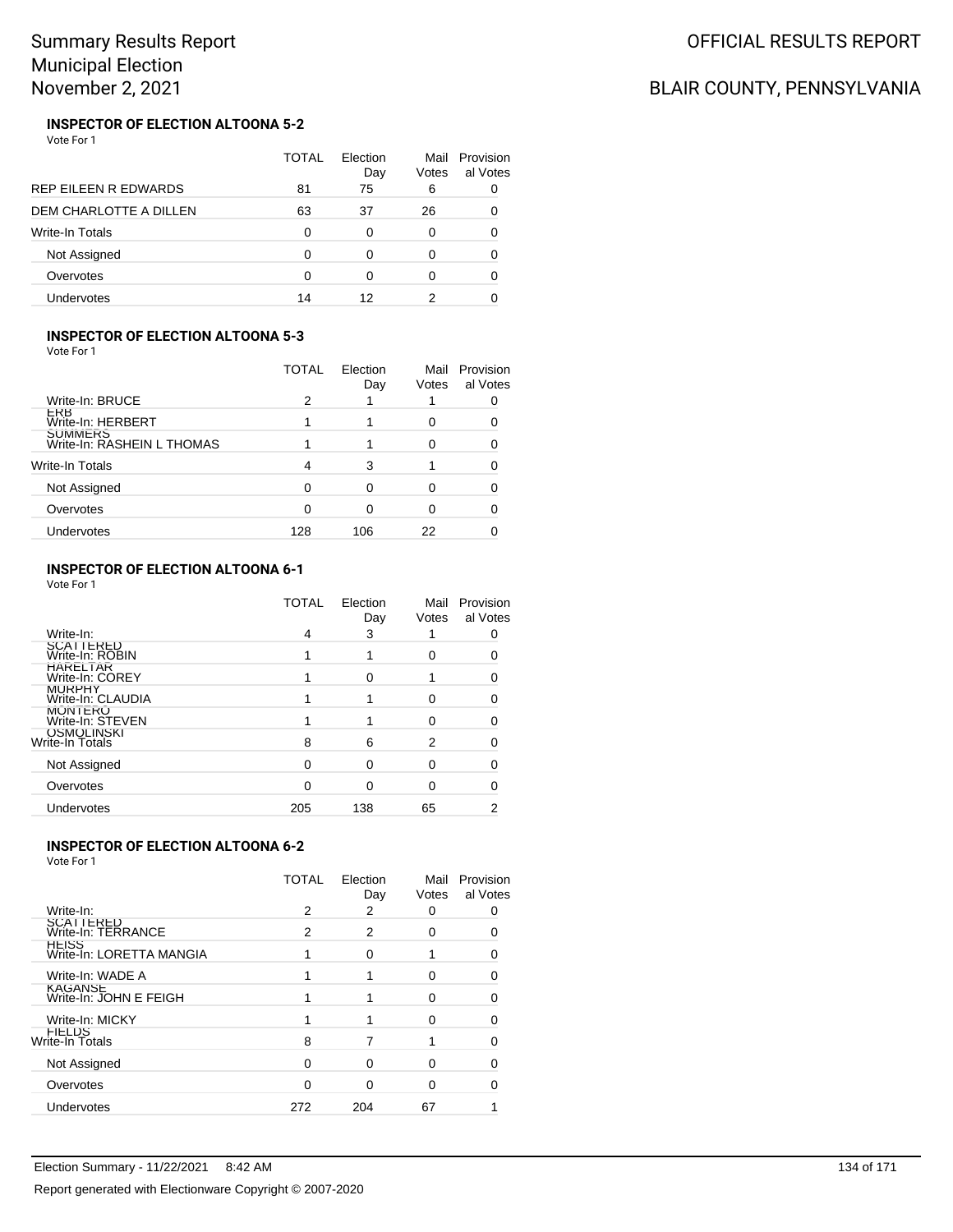# BLAIR COUNTY, PENNSYLVANIA

#### **INSPECTOR OF ELECTION ALTOONA 6-3** Vote For 1

|                                           | TOTAL | Election<br>Day | Mail<br>Votes | Provision<br>al Votes |
|-------------------------------------------|-------|-----------------|---------------|-----------------------|
| Write-In:                                 | 5     | 5               | 0             |                       |
| SCATTERED<br>Write-In: ANGELA YASULITIS   | 4     | 4               | ŋ             |                       |
| Write-In: EILEEN                          |       |                 | 0             |                       |
| <b>KULIAKU</b><br>Write-In: ROBERT        |       |                 | O             | 0                     |
| ORR<br>Write-In: C BENNART                |       |                 | O             | n                     |
| GEISHAUSER<br>Write-In: KELLY IRWIN ADAMS |       |                 | ∩             |                       |
| Write-In Totals                           | 13    | 13              | O             |                       |
| Not Assigned                              | 0     | ∩               | O             | O                     |
| Overvotes                                 | O     | ∩               | O             |                       |
| Undervotes                                | 259   | 204             | 55            |                       |

### **INSPECTOR OF ELECTION ALTOONA 6-4**

Vote For 1

|                                         | TOTAL | Election<br>Day | Mail<br>Votes | Provision<br>al Votes |
|-----------------------------------------|-------|-----------------|---------------|-----------------------|
| Write-In:                               | 4     | 3               | 1             | 0                     |
| SCATTERED<br>Write-In: MICHAEL          | 2     | 2               | $\Omega$      | 0                     |
| BOWMASTER<br>Write-In: JANET BLAIR      |       | $\Omega$        | 1             | 0                     |
| Write-In: GEORGE HERBERT                |       | 0               | 1             | O                     |
| <b>SMITH</b><br>Write-In: LARRY R QUEEN |       | 1               | $\Omega$      | 0                     |
| Write-In: CLAIR                         |       | 1               | $\Omega$      | U                     |
| <b>CAUVER</b><br>Write-In: JOE ZOLNA    |       | 1               | $\Omega$      | O                     |
| Write-In: EDDIE KRUEZ                   |       | 1               | $\Omega$      | U                     |
| JK<br>Write-In: WILLIAM A BYRNES JR     |       | 1               | $\Omega$      | ŋ                     |
| Write-In: NELLIMAE                      |       | 0               | 1             | 0                     |
| PARSONS<br>Write-In: ROBERT PAUL        |       | 1               | $\Omega$      | O                     |
| <b>BARANIK</b><br>Write-In Totals       | 15    | 11              | 4             | 0                     |
| Not Assigned                            | 0     | 0               | 0             | 0                     |
| Overvotes                               | 0     | $\Omega$        | $\Omega$      |                       |
| Undervotes                              | 253   | 200             | 53            | Ω                     |

### **INSPECTOR OF ELECTION ALTOONA 7**

|                                            | TOTAL | Election<br>Day | Mail<br>Votes | Provision<br>al Votes |
|--------------------------------------------|-------|-----------------|---------------|-----------------------|
| Write-In:                                  | 2     | 2               |               |                       |
| <b>SCATTERED</b><br>Write-In: SCHAWNNE     |       |                 | 0             |                       |
| <b>KILGUS</b><br>Write-In: PAMELA MITCHELL |       |                 | O)            |                       |
| Write-In: LARRY                            |       |                 | 0             |                       |
| BEAM<br>Write-In: PAM MITCHELL             |       |                 | U             |                       |
| Write-In: SUSAN                            |       |                 | U             |                       |
| DEVERSA<br>Write-In Totals                 |       |                 | O             |                       |
| Not Assigned                               |       | ∩               | U             |                       |
| Overvotes                                  | ∩     | 0               | U             |                       |
| Undervotes                                 | 121   | 99              | 22            |                       |
|                                            |       |                 |               |                       |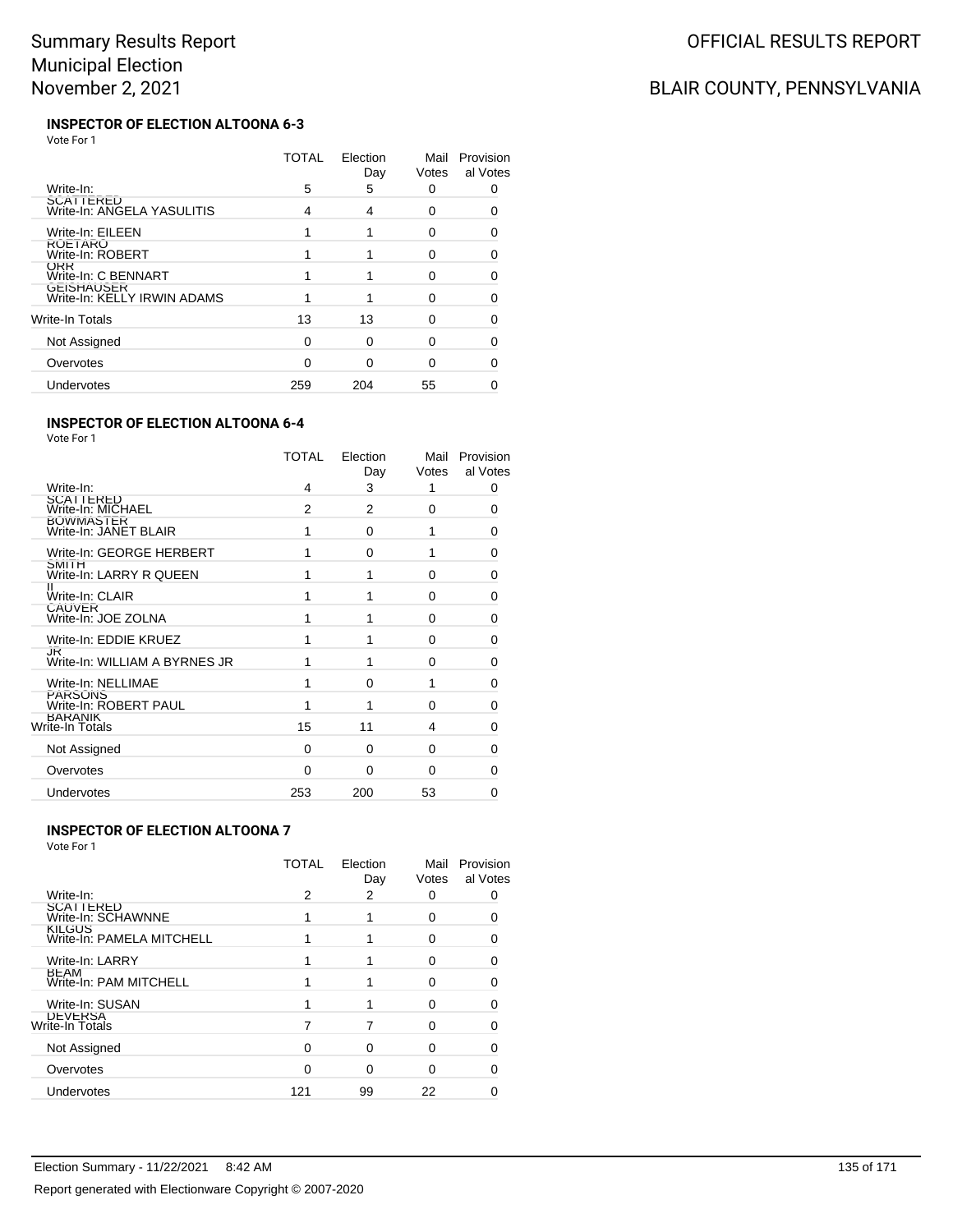# BLAIR COUNTY, PENNSYLVANIA

#### **INSPECTOR OF ELECTION ALTOONA 8-1** Vote For 1

|                                          | TOTAL | Election<br>Day | Mail<br>Votes | Provision<br>al Votes |
|------------------------------------------|-------|-----------------|---------------|-----------------------|
| DEM VIRGINIA LATCHFORD                   | 67    | 54              | 13            | 0                     |
| Write-In:                                | 5     | 5               | 0             | O                     |
| SCATTERED<br>Write-In: ESTHER            |       |                 | 0             | O                     |
| <b>BROOKS</b><br>Write-In: ROBERT        |       |                 | 0             | 0                     |
| <b>CONWAY</b><br>Write-In: CHARLES MILLS |       |                 | 0             | O                     |
| Write-In: KEVIN                          |       |                 | ŋ             | ∩                     |
| <b>BROBSON</b><br>Write-In: BRUCE        |       |                 | O             | O                     |
| KELLY<br>Write-In Totals                 | 10    | 10              | ŋ             | O                     |
| Not Assigned                             | O     | $\Omega$        | O             | ∩                     |
| Overvotes                                | O     | ∩               | O             |                       |
| Undervotes                               | 29    | 26              | 3             |                       |
|                                          |       |                 |               |                       |

### **INSPECTOR OF ELECTION ALTOONA 8-2**

Vote For 1

|                                          | <b>TOTAL</b> | Election<br>Day | Mail<br>Votes | Provision<br>al Votes |
|------------------------------------------|--------------|-----------------|---------------|-----------------------|
| Write-In: SANDRA                         | 2            | 2               | O             |                       |
| HERLEK<br>Write-In: AMY                  |              |                 | n             |                       |
| <b>WEBSIER</b><br>Write-In: VINCE MAZZEO |              | 0               |               | O                     |
| Write-In: JANET M MCGREADY               |              | O               |               | O                     |
| Write-In:                                |              | ∩               |               |                       |
| <b>SCATTERED</b><br>Write-In: TIM BAKER  |              |                 | O             | O                     |
| Write-In: TINA JOHNSTON                  |              |                 | O             | O                     |
| Write-In Totals                          | 8            | 5               | 3             | n                     |
| Not Assigned                             | ∩            | ი               | n             |                       |
| Overvotes                                | n            | O               | ∩             |                       |
| Undervotes                               | 162          | 108             | 53            |                       |

### **INSPECTOR OF ELECTION ALTOONA 9**

|                                          | TOTAL | Election<br>Day | Mail<br>Votes | Provision<br>al Votes |
|------------------------------------------|-------|-----------------|---------------|-----------------------|
| Write-In:                                | 3     | 2               | 0             |                       |
| <b>SCATTERED</b><br>Write-In: DAVID      |       |                 | Ω             |                       |
| BUTTERBURG<br>Write-In: WILLIAM LIGHTNER |       |                 | U             |                       |
| Write-In: ROOBERT A SMITH                |       |                 | 0             |                       |
| SR<br>Write-In: LYNNETTE N               |       |                 | U             |                       |
| HOWARD<br>Write-In Totals                |       | 6               |               |                       |
| Not Assigned                             | ∩     | 0               | Ω             |                       |
| Overvotes                                |       |                 |               |                       |
| Undervotes                               | 146   | 121             | 24            |                       |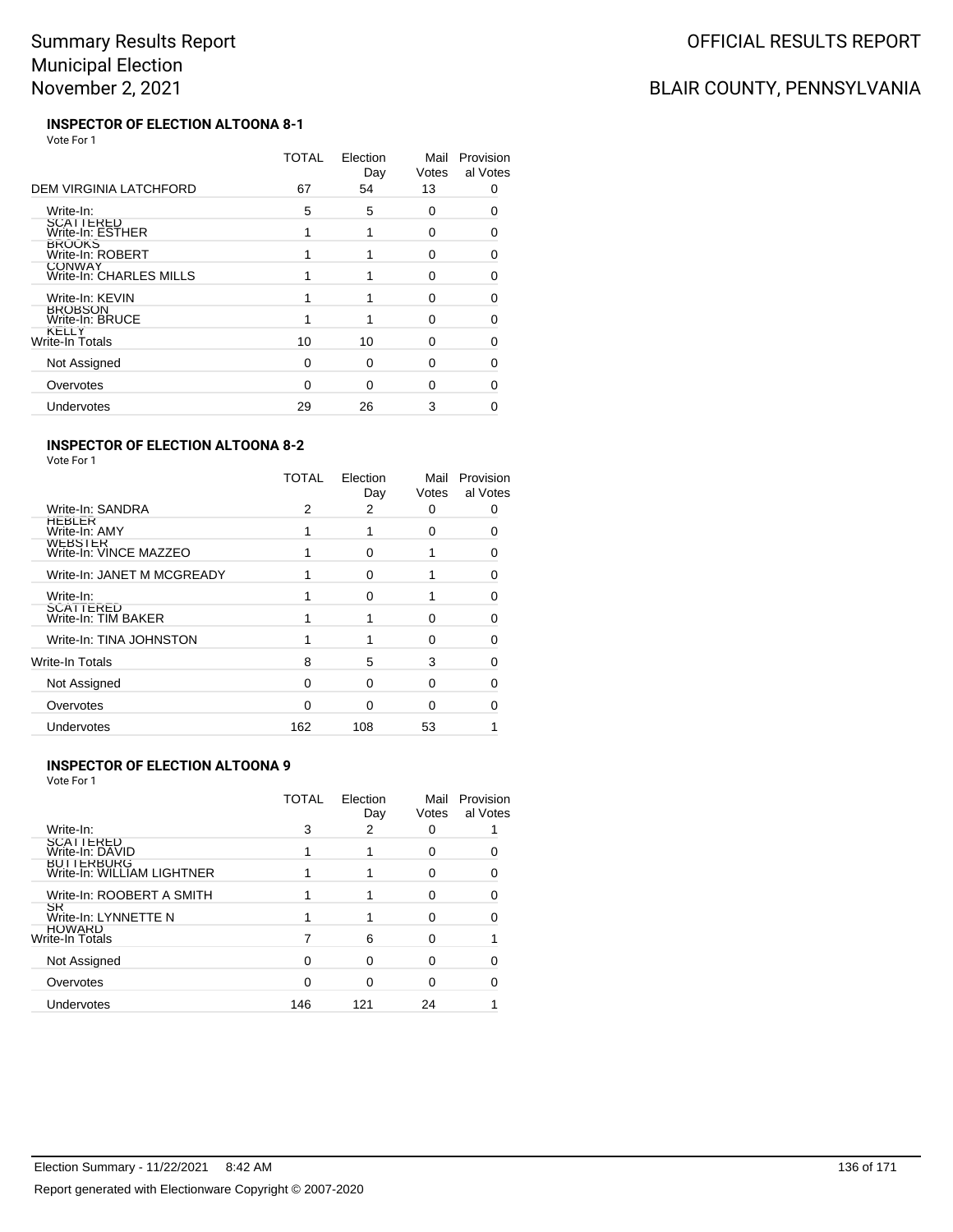# BLAIR COUNTY, PENNSYLVANIA

#### **INSPECTOR OF ELECTION ALTOONA 10-1** Vote For 1

|                                           | TOTAL | Election<br>Day | Mail<br>Votes | Provision<br>al Votes |
|-------------------------------------------|-------|-----------------|---------------|-----------------------|
| Write-In:                                 | 3     | 3               | 0             | 0                     |
| SCATTERED<br>Write-In: JONATHAN KLINGEMAN |       |                 | 0             | n                     |
| Write-In: CHARLES                         |       |                 | 0             | ∩                     |
| <b>BECKER</b><br>Write-In: MARK R         |       | O               |               | O                     |
| DESTEFANO<br>Write-In: MARK               |       | O               |               | ∩                     |
| <b>MOORE</b><br>Write-In: ROBERT          |       |                 | ŋ             | n                     |
| <b>KAND</b><br>Write-In: GARY             |       | n               |               | ∩                     |
| DAVIS<br>Write-In Totals                  | 9     | 6               | 3             | ∩                     |
| Not Assigned                              | O     | O               | ŋ             | ∩                     |
| Overvotes                                 | O     | ∩               | ∩             | n                     |
| Undervotes                                | 244   | 197             | 47            |                       |
|                                           |       |                 |               |                       |

### **INSPECTOR OF ELECTION ALTOONA 10-2**

| <b>REP THOMAS DREXLER</b>                   | TOTAL<br>286 | Election<br>Day<br>214 | Mail<br>Votes<br>72 | Provision<br>al Votes<br>0 |
|---------------------------------------------|--------------|------------------------|---------------------|----------------------------|
|                                             |              |                        |                     |                            |
| Write-In:<br><b>SCATTERED</b>               | 3            | 2                      |                     | 0                          |
| Write-In: ADAM                              | 2            | $\Omega$               | 2                   | 0                          |
| <b>REPLOGLE</b><br>Write-In: RON            | 1            | 0                      | 1                   | 0                          |
| <b>SHOENFELI</b><br>Write-In: ERIC          |              | $\Omega$               | 1                   | $\Omega$                   |
| <b>HOFFMEN</b><br>Write-In: ROSEMARY SUE    | 1            | 1                      | $\Omega$            | 0                          |
| <b>ELLIS</b><br>Write-In: LARRY JAMES FOCHT | 1            | 1                      | $\Omega$            | 0                          |
| SR<br>Write-In: MATTHEW                     | 1            | 1                      | $\Omega$            | $\Omega$                   |
| <b>ELDER</b><br>Write-In: STEPHEN D         | 1            | $\Omega$               | 1                   | $\Omega$                   |
| <b>WICKS</b><br>Write-In: TIMOTHY SMITH     | 1            | 1                      | 0                   | 0                          |
| <b>Write-In Totals</b>                      | 12           | 6                      | 6                   | $\Omega$                   |
| Not Assigned                                | $\Omega$     | $\Omega$               | 0                   | 0                          |
| Overvotes                                   | $\Omega$     | $\Omega$               | $\Omega$            | 0                          |
| Undervotes                                  | 75           | 43                     | 31                  |                            |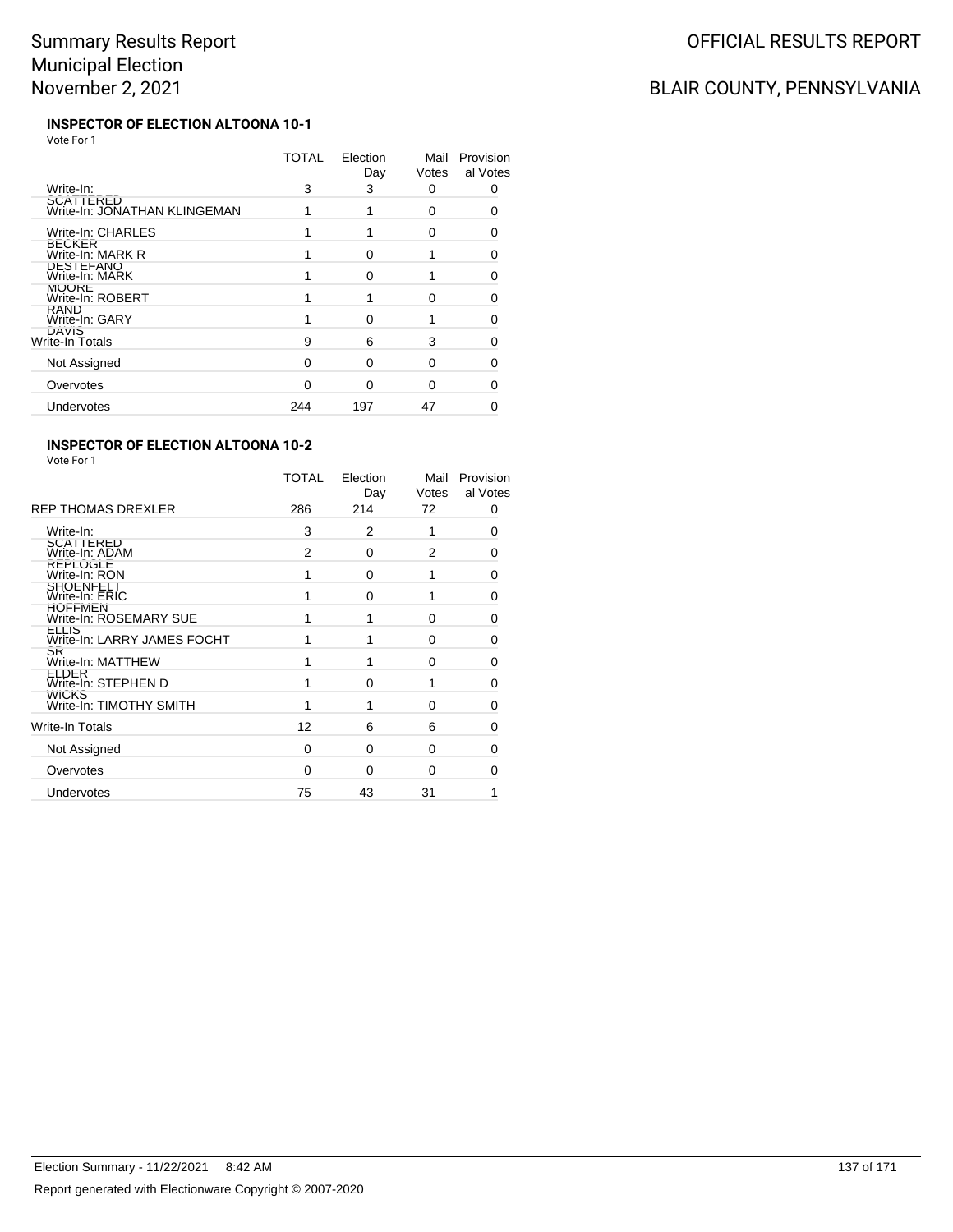# OFFICIAL RESULTS REPORT

# BLAIR COUNTY, PENNSYLVANIA

#### **INSPECTOR OF ELECTION ALTOONA 11-1** Vote For 1

|                                        | TOTAL | Election<br>Day | Mail<br>Votes | Provision<br>al Votes |
|----------------------------------------|-------|-----------------|---------------|-----------------------|
| Write-In:                              | 5     | 4               | 1             | 0                     |
| SCATTERED<br>Write-In: RON             | 3     | 3               | 0             | 0                     |
| SHOENFELI<br>Write-In: BRIDGETTE       | 2     | 1               | 0             | 1                     |
| <b>JACKSON</b><br>Write-In: RONALD     | 2     | 2               | $\Omega$      | 0                     |
| SHOENFELT<br>Write-In: SHARON          | 2     | 2               | $\Omega$      | 0                     |
| SHOENFELI<br>Write-In: VIRGINIA        | 2     | $\Omega$        | 2             | 0                     |
| <b>CLAPPER</b><br>Write-In: THOMAS     | 1     | 1               | 0             | 0                     |
| GERLACH<br>Write-In: ATTY SUZANNE      | 1     | $\Omega$        | 1             | 0                     |
| Write-In: PAUL F                       | 1     | 1               | $\Omega$      | 0                     |
| <b>HOOVER</b><br>Write-In: ADAM SIPES  | 1     | 1               | 0             | 0                     |
| Write-In: RONNIE                       | 1     | 1               | $\Omega$      | 0                     |
| SHOENFELI<br>Write-In: BILLY H BONSELL | 1     | 1               | $\Omega$      | 0                     |
| Write-In: FRED E                       | 1     | 1               | $\Omega$      | $\Omega$              |
| JONES<br>Write-In Totals               | 23    | 18              | 4             | 1                     |
| Not Assigned                           | 0     | $\Omega$        | $\Omega$      | $\Omega$              |
| Overvotes                              | 0     | $\Omega$        | $\Omega$      | 0                     |
| Undervotes                             | 300   | 247             | 53            | $\Omega$              |
|                                        |       |                 |               |                       |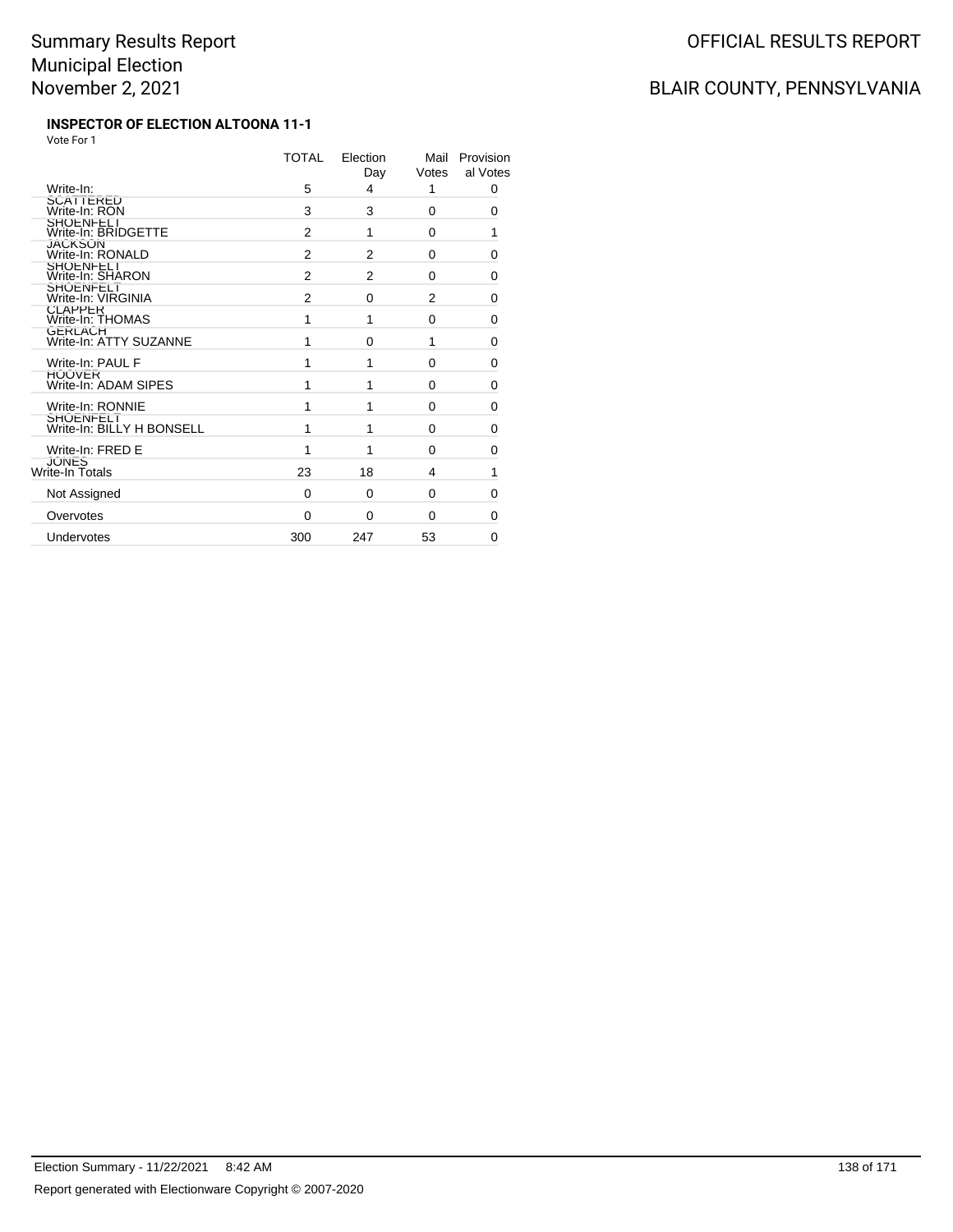#### **INSPECTOR OF ELECTION ALTOONA 11-2** Vote For 1

|                                             | <b>TOTAL</b> | Election<br>Day | Mail<br>Votes | Provision<br>al Votes |
|---------------------------------------------|--------------|-----------------|---------------|-----------------------|
| Write-In:                                   | 6            | 6               | 0             | 0                     |
| SCATTERED<br>Write-In: ERIN                 | 2            | 1               | 1             | 0                     |
| <b>FRANKS</b><br>Write-In: AMY              | 1            | 1               | 0             | 0                     |
| WEBSIER<br>Write-In: BARRY                  | 1            | 1               | 0             | 0                     |
| <b>BRADFIELD</b><br>Write-In: JOHN MCGINNIS | 1            | 1               | 0             | 0                     |
| Write-In: KEVIN                             | 1            | 1               | 0             | 0                     |
| <b>RELLAPE</b><br>Write-In: TERRY           | 1            | 1               | 0             | 0                     |
| <b>FIGURT</b><br>Write-In: DAVID L MILLER   | 1            | 1               | 0             | 0                     |
| Write-In: RON                               | 1            | 1               | 0             | 0                     |
| <b>SHOENFELT</b><br>Write-In: JOHN HAUSER   | 1            | 0               | 1             | 0                     |
| JR<br>Write-In: LINDA                       | 1            | 0               | 1             | 0                     |
| NEUGEBAUER<br>Write-In: MARSHA RAPP         | 1            | 1               | 0             | 0                     |
| Write-In: GERALD                            | 1            | 1               | 0             | 0                     |
| SHUMA<br>Write-In: TERENCE R                | 1            | 0               | 1             | 0                     |
| SCHROEDER<br>Write-In: JEAN K CUPP          | 1            | 1               | 0             | 0                     |
| Write-In: CLIFFORD                          | 1            | 1               | 0             | 0                     |
| <b>JOHNSON</b><br>Write-In: ANTHONY HETTLE  | 1            | 1               | 0             | 0                     |
| Write-In: DORIS                             | 1            | 1               | 0             | 0                     |
| <b>GRIMM</b><br>Write-In: JORDAN ADAMS      | 1            | 1               | 0             | 0                     |
| Write-In: JOHN A SHOEMAN                    | 1            | 1               | 0             | 0                     |
| Write-In: WALTER MCCULLAH                   | 1            | 1               | 0             | 0                     |
| Write-In Totals                             | 27           | 23              | 4             | 0                     |
| Not Assigned                                | 0            | 0               | 0             | 0                     |
| Overvotes                                   | 0            | 0               | 0             | 0                     |
| Undervotes                                  | 365          | 279             | 86            | $\Omega$              |
|                                             |              |                 |               |                       |

## BLAIR COUNTY, PENNSYLVANIA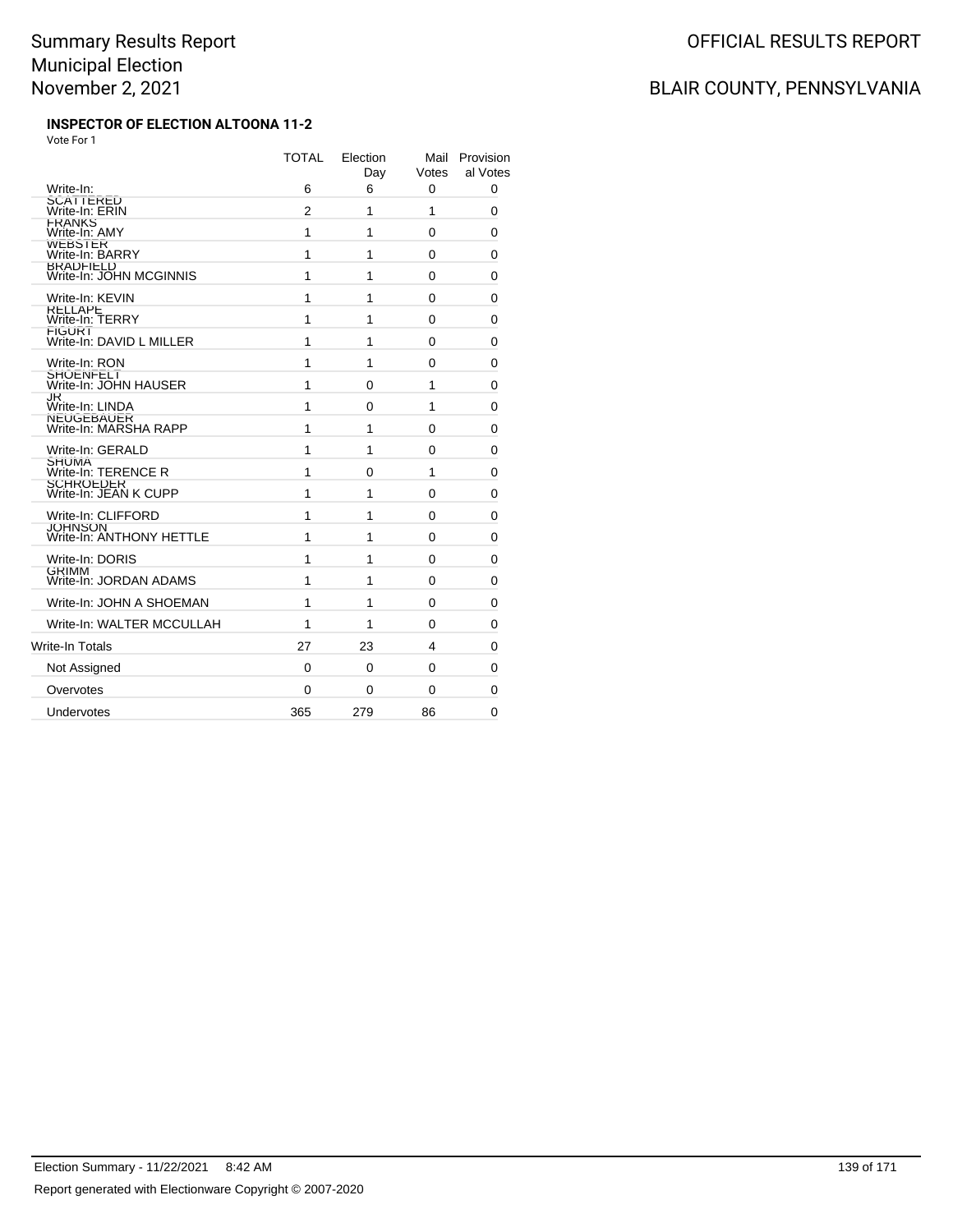# OFFICIAL RESULTS REPORT

# BLAIR COUNTY, PENNSYLVANIA

#### **INSPECTOR OF ELECTION ALTOONA 12-1** Vote For 1

|                                          | <b>TOTAL</b> | Election<br>Day | Mail<br>Votes | Provision<br>al Votes |
|------------------------------------------|--------------|-----------------|---------------|-----------------------|
| Write-In:                                | 3            | 3               | 0             | 0                     |
| SCATTERED<br>Write-In: MICHELLE GISELMAN | 2            | 2               | $\Omega$      | 0                     |
| Write-In: JAMES OLL                      | 1            | 1               | 0             | 0                     |
| Write-In: STEPHEN                        | 1            | 1               | $\Omega$      | 0                     |
| <b>KOPP</b><br>Write-In: HEATHER         | 1            | $\Omega$        | 1             | 0                     |
| ECKELS<br>Write-In: DONA                 | 1            | $\Omega$        | 1             | 0                     |
| <b>GORITY</b><br>Write-In: STEPHEN       | 1            | 1               | 0             | 0                     |
| LAWSON<br>Write-In: MICHAEL              | 1            | 1               | 0             | 0                     |
| <b>LEONARD</b><br>Write-In: ADAM         | 1            | $\Omega$        | 1             | 0                     |
| <b>KENNINGER</b><br>Write-In: JOHN       | 1            | 1               | $\Omega$      | 0                     |
| BENDREL<br>Write-In: WILLIAM             | 1            | 1               | 0             | 0                     |
| STRAESSER<br>Write-In: CHRIS             | 1            | 1               | $\Omega$      | 0                     |
| <b>LITZINGER</b><br>Write-In: TOM        | 1            | 1               | $\Omega$      | 0                     |
| <b>RUSSELL</b><br>Write-In Totals        | 16           | 13              | 3             | 0                     |
| Not Assigned                             | 0            | $\Omega$        | 0             | 0                     |
| Overvotes                                | 0            | $\Omega$        | 0             | 0                     |
| Undervotes                               | 159          | 124             | 35            | 0                     |
|                                          |              |                 |               |                       |

### **INSPECTOR OF ELECTION ALTOONA 12-2**

Vote For 1

|                                           | TOTAL    | Election<br>Day | Mail<br>Votes | Provision<br>al Votes |
|-------------------------------------------|----------|-----------------|---------------|-----------------------|
| Write-In: HOLLY BLAIR                     |          |                 | 0             |                       |
| Write-In: MICHAEL                         |          |                 | 0             |                       |
| <b>BURKE</b><br>Write-In: BRENT           |          |                 | ŋ             |                       |
| <b>STROM</b><br>Write-In: JUANITA MCLUCAS |          |                 |               |                       |
| Write-In Totals                           | 4        | 3               |               |                       |
| Not Assigned                              | $\Omega$ | ∩               |               |                       |
| Overvotes                                 | 0        |                 |               |                       |
| Undervotes                                | 153      | 124             |               |                       |

### **INSPECTOR OF ELECTION ALTOONA 12-3**

|                                   | TOTAL | Election<br>Day | Mail<br>Votes | Provision<br>al Votes |
|-----------------------------------|-------|-----------------|---------------|-----------------------|
| Write-In: ANTHONY SABUTINO        |       |                 |               |                       |
| Write-In: RICK                    |       |                 | 0             |                       |
| <b>CLARK</b><br>Write-In: ERIC    |       |                 |               |                       |
| <b>MCCOY</b><br>Write-In: AMY E   |       | ∩               |               |                       |
| <b>WEBSIER</b><br>Write-In Totals | 4     | 3               |               |                       |
| Not Assigned                      | O     | ∩               |               |                       |
| Overvotes                         |       | n               |               |                       |
| Undervotes                        | 139   | 104             | 35            |                       |
|                                   |       |                 |               |                       |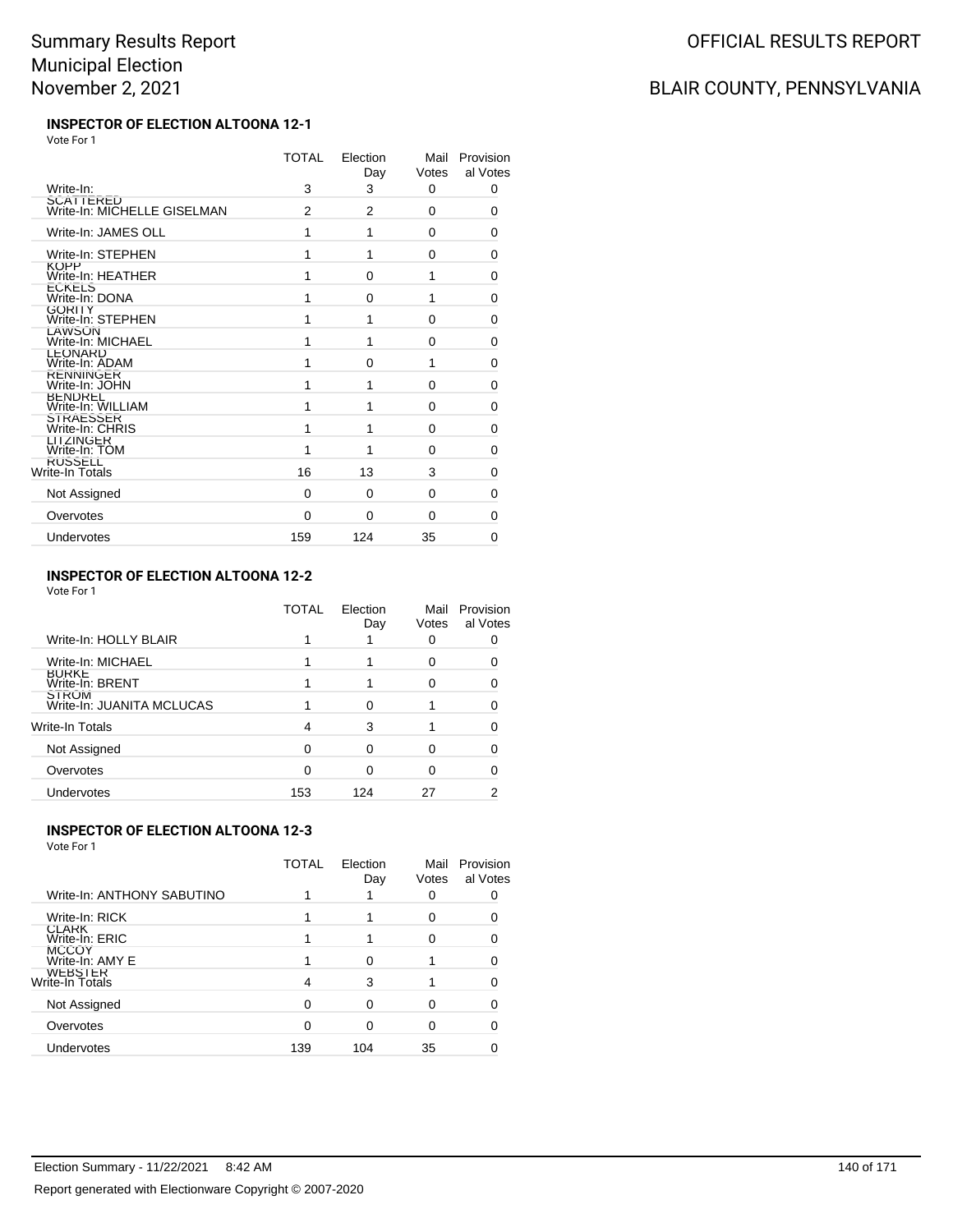# BLAIR COUNTY, PENNSYLVANIA

#### **INSPECTOR OF ELECTION ALTOONA 12-4** Vote For 1

|                                    | TOTAL | Election<br>Day | Mail<br>Votes | Provision<br>al Votes |
|------------------------------------|-------|-----------------|---------------|-----------------------|
| DEM LAURA ROTUNNO                  | 152   | 97              | 53            | 2                     |
| Write-In:                          | 3     | 3               | 0             | ∩                     |
| SCATTERED<br>Write-In: JOE SMITH   |       |                 | 0             | O                     |
| Write-In: BRUCE                    |       |                 | ∩             | 0                     |
| KELLY<br>Write-In: ANDREW MCMILLIN |       |                 | O             |                       |
| Write-In: JAMIE SCACANGELLA        |       | ∩               |               |                       |
| Write-In Totals                    |       | 6               |               |                       |
| Not Assigned                       | 0     | $\Omega$        | O             | 0                     |
| Overvotes                          | O     | ∩               | ∩             |                       |
| Undervotes                         | 81    | 71              | 10            |                       |

### **INSPECTOR OF ELECTION ALTOONA 13-1**

|                                              | <b>TOTAL</b> | Election<br>Day | Mail<br>Votes | Provision<br>al Votes |
|----------------------------------------------|--------------|-----------------|---------------|-----------------------|
| Write-In:                                    | 2            | 2               | 0             | 0                     |
| SCATTERED<br>Write-In: STEVE                 | 2            | $\overline{2}$  | $\Omega$      | 0                     |
| ANSLINGER<br>Write-In: ED KREUZ              | 2            | $\overline{2}$  | 0             | 0                     |
| <b>JK</b><br>Write-In: ALEX DAVIS            | 1            | 1               | $\Omega$      | $\Omega$              |
| Write-In: VICKY PLUMMER                      |              |                 | 0             | 0                     |
| Write-In: BARBARA LOU                        | 1            |                 | $\Omega$      | 0                     |
| <b>KILNS</b><br>Write-In: ADRAE              | 1            |                 | $\Omega$      | <sup>0</sup>          |
| <b>HOISEY</b><br>Write-In: WILLIAM WILKERSON |              |                 | $\Omega$      | 0                     |
| Write-In: DEBBIE                             |              |                 | $\Omega$      | <sup>0</sup>          |
| <b>NEARHOOF</b><br>Write-In: DILLAN MURPHY   | 1            | 1               | 0             | $\Omega$              |
| Write-In: BARBARA LOU                        | 1            | 1               | $\Omega$      | U                     |
| RIVAS<br>Write-In Totals                     | 14           | 14              | $\Omega$      | <sup>0</sup>          |
| Not Assigned                                 | 0            | 0               | 0             | 0                     |
| Overvotes                                    | $\Omega$     | $\Omega$        | $\Omega$      | O                     |
| <b>Undervotes</b>                            | 307          | 252             | 54            | 1                     |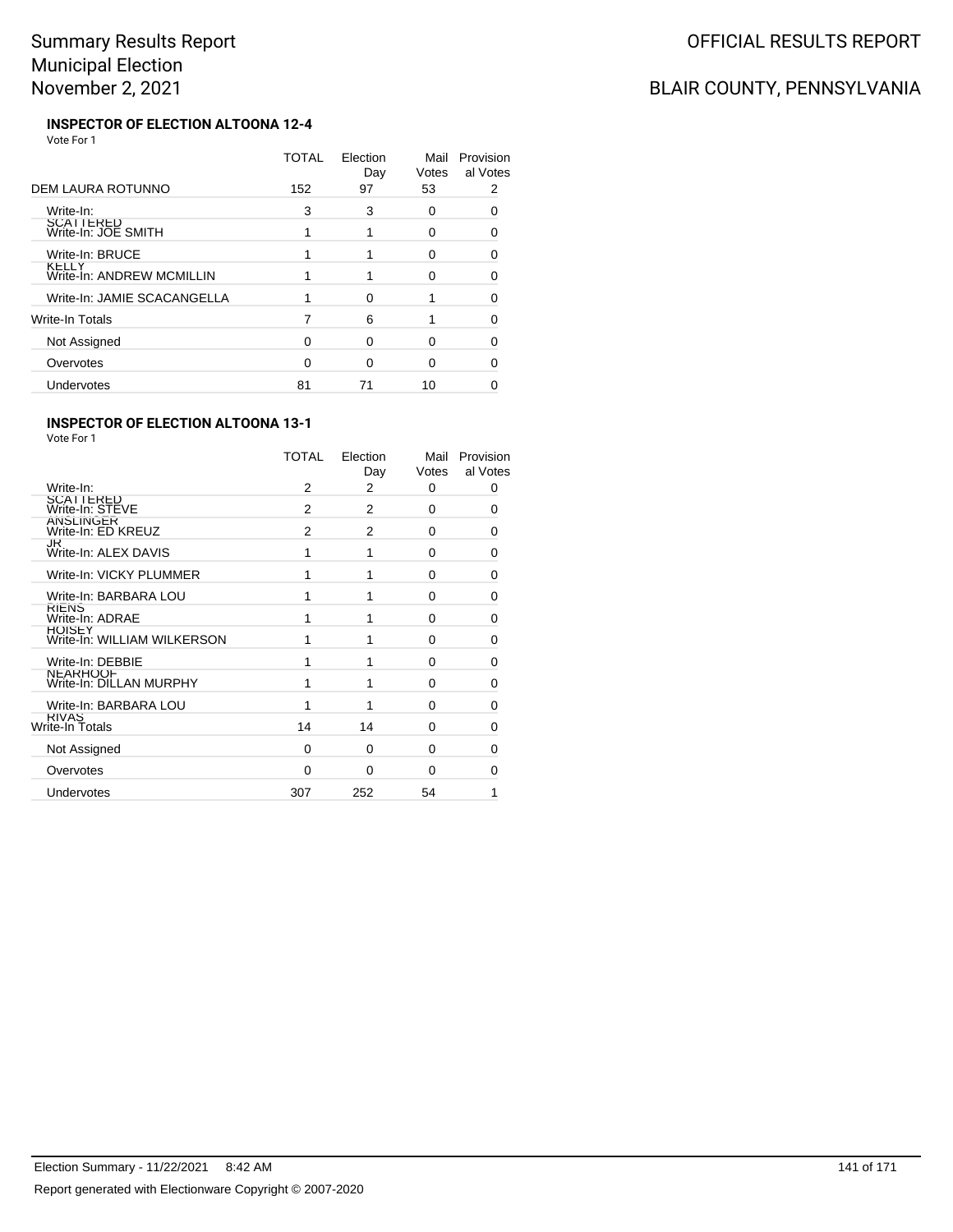#### **INSPECTOR OF ELECTION ALTOONA 13-2** Vote For 1

|                                           | TOTAL | Election<br>Day | Mail<br>Votes | Provision<br>al Votes |
|-------------------------------------------|-------|-----------------|---------------|-----------------------|
| Write-In: STEPHAN P                       | 1     | 1               | 0             | 0                     |
| YASETSKY<br>Write-In: JANN O BURKE        | 1     | 0               | 1             | 0                     |
| Write-In: EMILY MORGAN                    | 1     | $\Omega$        | 1             | 0                     |
| Write-In: EDWARD C KRUEZ                  | 1     | $\Omega$        | 1             | 0                     |
| JR<br>Write-In: Timika Lane               | 1     | 1               | $\Omega$      | 0                     |
| Write-In: LAUREN                          | 1     | 1               | 0             | 0                     |
| LEVY<br>Write-In: DAVID MOLLICA           | 1     | $\Omega$        | 1             | 0                     |
| Write-In: BROCK ALAN                      | 1     | 1               | $\Omega$      | 0                     |
| <b>KELSION</b><br>Write-In: ANNETTE A JAY | 1     | 1               | $\Omega$      | 0                     |
| Write-In: JEFFERY                         | 1     | 1               | 0             | 0                     |
| <b>RICKABAUGH</b><br>Write-In:            | 1     | $\Omega$        | 1             | 0                     |
| <b>SCATTERED</b><br>Write-In Totals       | 11    | 6               | 5             | 0                     |
| Not Assigned                              | 0     | 0               | $\Omega$      | 0                     |
| Overvotes                                 | 0     | $\Omega$        | 0             | 0                     |
| Undervotes                                | 201   | 175             | 26            | Ω                     |
|                                           |       |                 |               |                       |

### **INSPECTOR OF ELECTION ALTOONA 13-3**

Vote For 1

|                                        | TOTAL | Election<br>Day | Mail<br>Votes | Provision<br>al Votes |
|----------------------------------------|-------|-----------------|---------------|-----------------------|
| Write-In: SHERRY                       | 6     | 6               | O             |                       |
| <b>MCGREGOR</b><br>Write-In:           | 2     | 2               |               |                       |
| <b>SCATTERED</b><br>Write-In: JASON    |       |                 |               |                       |
| <b>MORRISON</b><br>Write-In: JOSHUA    |       |                 |               |                       |
| <b>ABOUD</b><br><b>Write-In Totals</b> | 10    | 10              |               |                       |
| Not Assigned                           | ∩     | ∩               |               |                       |
| Overvotes                              | ∩     | O               |               |                       |
| Undervotes                             | 191   | 161             | 26            |                       |

### **INSPECTOR OF ELECTION ALTOONA 13-4**

Vote For 1

|                                | TOTAL | Election<br>Day | Mail<br>Votes | Provision<br>al Votes |
|--------------------------------|-------|-----------------|---------------|-----------------------|
| Write-In:                      |       | 0               |               |                       |
| SCATTERED<br>Write-In: COROY   |       |                 | 0             |                       |
| LIAN<br><b>Write-In Totals</b> | 2     |                 |               |                       |
| Not Assigned                   | 0     |                 |               |                       |
| Overvotes                      | ∩     |                 |               |                       |
| Undervotes                     | 150   | 111             | 39            |                       |

## BLAIR COUNTY, PENNSYLVANIA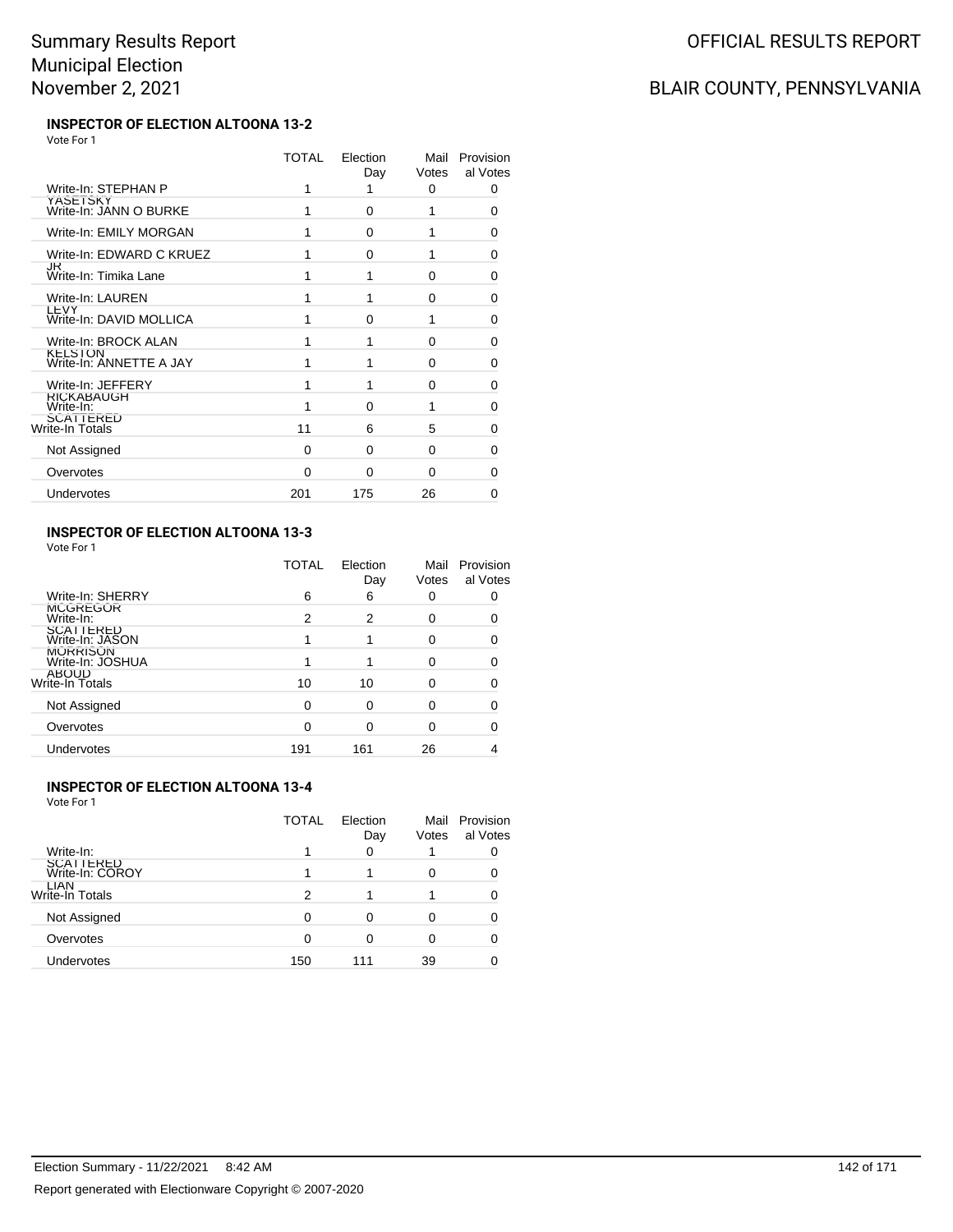## OFFICIAL RESULTS REPORT

# BLAIR COUNTY, PENNSYLVANIA

#### **INSPECTOR OF ELECTION ALTOONA 14-1** Vote For 1

|                                       | TOTAL    | Election<br>Day | Mail<br>Votes | Provision<br>al Votes |  |
|---------------------------------------|----------|-----------------|---------------|-----------------------|--|
| REP DREW ALDEN BRENNAN                | 294      | 236             | 58            | 0                     |  |
| Write-In: ZACK SCHOLL                 | 1        |                 | 0             | 0                     |  |
| Write-In: MAATTHEW MICHRINA           | 1        |                 | 0             | O                     |  |
| Write-In: TOM SMITH                   |          |                 | 0             | 0                     |  |
| Write-In: Wayne Hippo                 |          | O               | 1             | 0                     |  |
| Write-In: BORIS                       | 1        |                 | $\Omega$      | 0                     |  |
| DERRACZIESZSKI<br>Write-In: DAN KISS  |          |                 | 0             | 0                     |  |
| Write-In: ERICH E                     |          |                 | $\Omega$      | 0                     |  |
| <b>SIOLHR</b><br>Write-In: ANN        |          | 0               | 1             | 0                     |  |
| <b>ROSENHOOVER</b><br>Write-In Totals | 8        | 6               | 2             | ∩                     |  |
| Not Assigned                          | 0        | $\Omega$        | 0             | ∩                     |  |
| Overvotes                             | $\Omega$ | O               | $\Omega$      | O                     |  |
| Undervotes                            | 81       | 38              | 41            | 2                     |  |
|                                       |          |                 |               |                       |  |

### **INSPECTOR OF ELECTION ALTOONA 14-2**

|                                          | TOTAL | Election<br>Day | Mail<br>Votes | Provision<br>al Votes |
|------------------------------------------|-------|-----------------|---------------|-----------------------|
| DEM ANNE G DIXON                         | 255   | 177             | 77            |                       |
| Write-In:                                | 8     |                 |               |                       |
| SCATTERED<br>Write-In: MICHELLE GISELMAN |       |                 | $\Omega$      |                       |
| Write-In: RON                            |       |                 | 0             | 0                     |
| <b>BEATTY</b><br>Write-In: TERRY L       |       |                 | 0             |                       |
| <b>FIGARI</b><br>Write-In Totals         | 11    | 10              |               |                       |
| Not Assigned                             | 0     | 0               | O             |                       |
| Overvotes                                | 0     | 0               | 0             |                       |
| Undervotes                               | 139   | 121             | 18            |                       |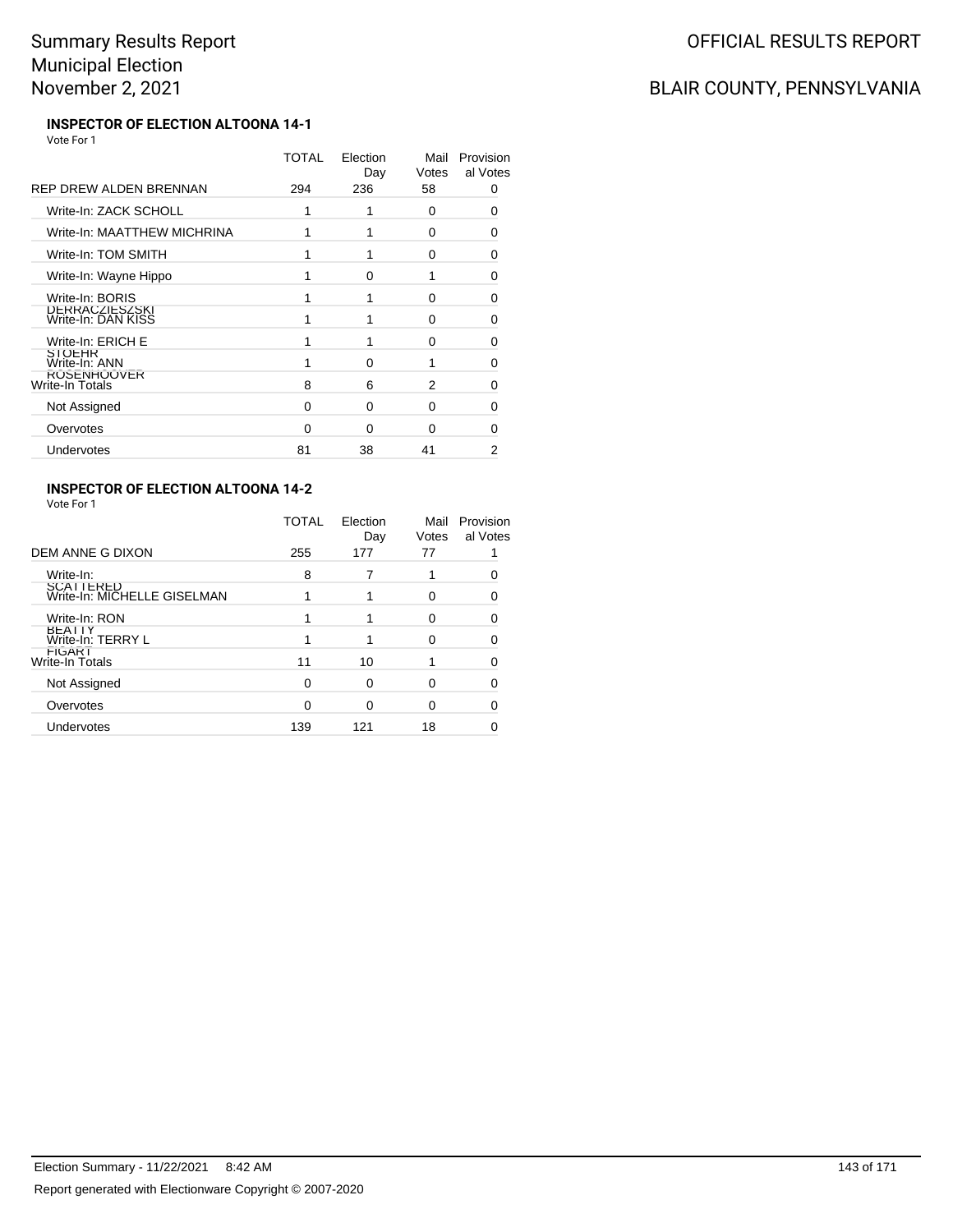#### **INSPECTOR OF ELECTION ALTOONA 14-3** Vote For 1

|                                              | <b>TOTAL</b> | Election<br>Day | Mail<br>Votes | Provision<br>al Votes |
|----------------------------------------------|--------------|-----------------|---------------|-----------------------|
| Write-In: ERICH E                            | 3            | $\Omega$        | 3             | 0                     |
| <b>STOEHR</b><br>Write-In: DENISE            | 2            | 2               | $\Omega$      | 0                     |
| BERSUDER<br>Write-In: CARTER                 | 1            | 1               | $\Omega$      | 0                     |
| <b>ESWORTHY</b><br>Write-In: STEVEN          | 1            | 0               | 1             | 0                     |
| ANSLENGER<br>Write-In: JOHN                  | 1            | 1               | 0             | 0                     |
| ROBERTSON<br>Write-In: ANN GATES             | 1            | 1               | $\Omega$      | 0                     |
| Write-In: THOMAS IRWIN IV                    | 1            | 0               | 1             | $\Omega$              |
| Write-In: HUNTER                             | 1            | 1               | $\Omega$      | 0                     |
| <b>MALLER</b><br>Write-In: JOE               | 1            | 1               | $\Omega$      | 0                     |
| <b>ORR</b><br>Write-In: STEVE                | 1            | 0               | 1             | 0                     |
| BETTURY<br>Write-In: SILVINO P               | 1            | 1               | $\Omega$      | 0                     |
| PAZCOGUIN<br>Write-In:                       | 1            | 0               | 1             | $\Omega$              |
| <b>SCATTERED</b><br>Write-In: RONALD ADELMAN | 1            | 0               | 1             | 0                     |
| Write-In: CHERYL ANN                         | 1            | 1               | 0             | 0                     |
| PZYOGUN<br>Write-In: TODD                    | 1            | 1               | 0             | 0                     |
| FRIES<br>Write-In Totals                     | 18           | 10              | 8             | 0                     |
| Not Assigned                                 | 0            | $\Omega$        | $\Omega$      | 0                     |
| Overvotes                                    | 0            | $\Omega$        | $\Omega$      | 0                     |
| Undervotes                                   | 337          | 249             | 88            | $\Omega$              |

### **INSPECTOR OF ELECTION ALLEGHENY TWP 1**

Vote For 1

|                                                 | TOTAL    | Election<br>Day | Mail<br>Votes  | Provision<br>al Votes |
|-------------------------------------------------|----------|-----------------|----------------|-----------------------|
| Write-In: CAROLE                                | 9        | 9               | 0              | 0                     |
| <b>JOHNSON</b><br>Write-In:                     | 8        | 6               | $\overline{2}$ | 0                     |
| SCATTERED<br>Write-In: EDWARD                   | 1        | $\Omega$        | 1              | 0                     |
| ZANG<br>Write-In: JOYCE                         | 1        | 0               | 1              | 0                     |
| <b>BOOKHAMMER</b><br>Write-In: MELODY A         | 1        | 1               | 0              | 0                     |
| <b>GRASSMYER</b><br>Write-In: KENNEETH J        | 1        | 1               | $\Omega$       | 0                     |
| <b>STREILEIN</b><br>Write-In: JACOB CLAAR       | 1        | 1               | $\Omega$       | 0                     |
| Write-In: TRINA CLAAR                           | 1        | 1               | $\Omega$       | 0                     |
| Write-In: RANDY L SMITH                         | 1        | 1               | $\Omega$       | 0                     |
| Write-In: KATHLEEN A DIEHL                      | 1        | 1               | $\Omega$       | 0                     |
| Write-In: CRAIG                                 | 1        | 1               | $\Omega$       | 0                     |
| <b>GRASSMYER</b><br>Write-In: JASON A WILKINSON | 1        | $\Omega$        | 1              | $\Omega$              |
| Write-In: LOIS                                  | 1        | 0               | 1              | $\Omega$              |
| OTTO<br>Write-In: JOSH CLINICH                  | 1        | 1               | $\Omega$       | $\Omega$              |
| Write-In Totals                                 | 29       | 23              | 6              | $\Omega$              |
| Not Assigned                                    | $\Omega$ | $\Omega$        | $\Omega$       | 0                     |
| Overvotes                                       | 0        | $\Omega$        | $\Omega$       | 0                     |
| Undervotes                                      | 539      | 371             | 167            | 1                     |

# BLAIR COUNTY, PENNSYLVANIA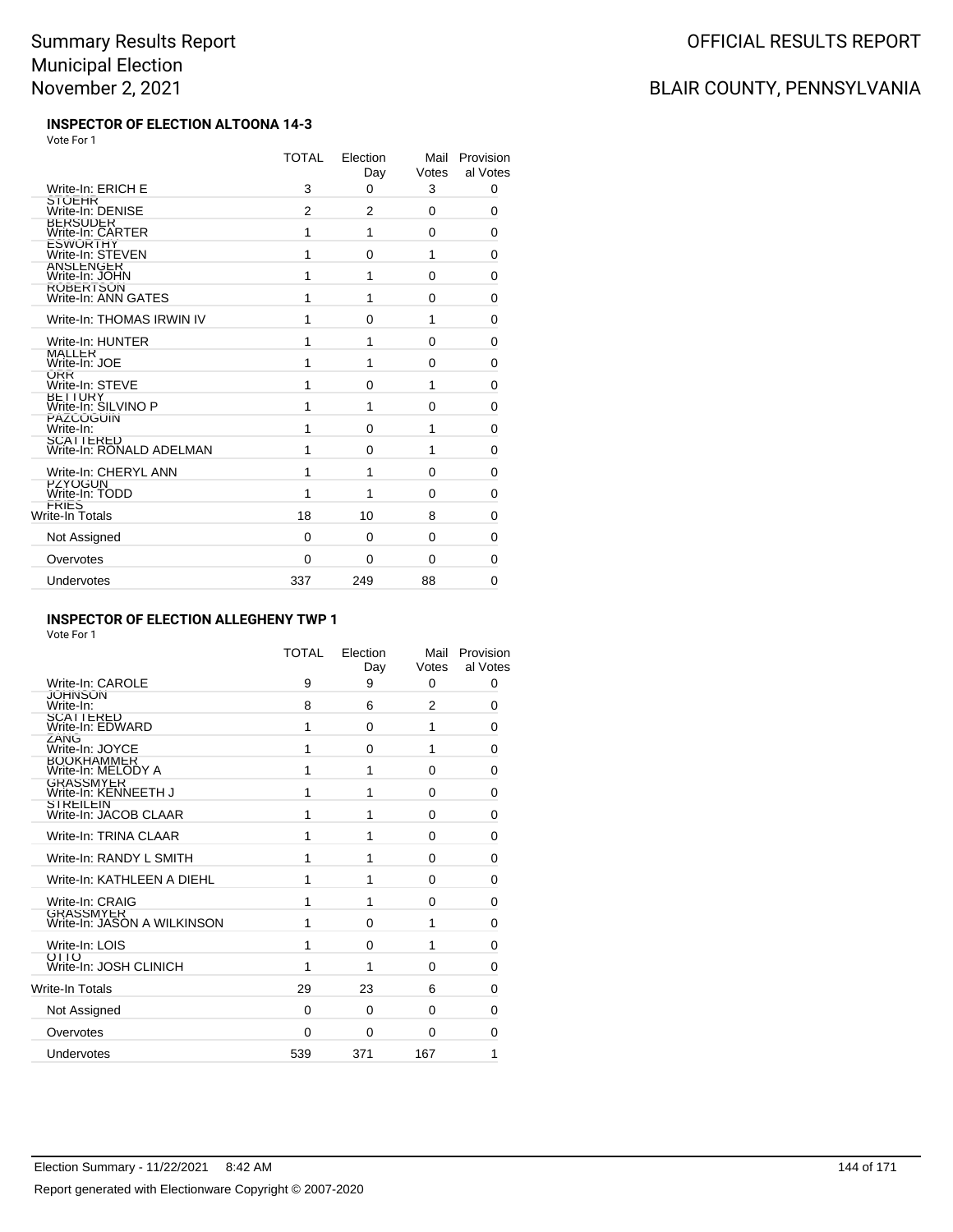# BLAIR COUNTY, PENNSYLVANIA

#### **INSPECTOR OF ELECTION ALLEGHENY TWP 2** Vote For 1

|                                     | <b>TOTAL</b> | Election<br>Day | Mail<br>Votes | Provision<br>al Votes |
|-------------------------------------|--------------|-----------------|---------------|-----------------------|
| REP KENNETH P SMITH                 | 462          | 378             | 84            |                       |
| Write-In:                           | 6            |                 | 5             | ∩                     |
| SCATTERED<br>Write-In: JOSEPH BLACH |              | $\Omega$        |               | 0                     |
| Write-In: FRANCIS                   |              |                 | 0             |                       |
| HIGDON<br>Write-In: ILHAN OMAH      |              | ∩               |               | ი                     |
| Write-In Totals                     | 9            | 2               |               |                       |
| Not Assigned                        | ∩            | ∩               | ∩             | ∩                     |
| Overvotes                           | 0            | ∩               | ∩             | 0                     |
| Undervotes                          | 61           | 21              | 40            |                       |

### **INSPECTOR OF ELECTION ALLEGHENY TWP 3**

Vote For 1

|                                     | TOTAL | Election<br>Day | Votes | Mail Provision<br>al Votes |
|-------------------------------------|-------|-----------------|-------|----------------------------|
| Write-In:                           |       |                 |       |                            |
| <b>SCATTERED</b><br>Write-In: SCOTT |       |                 |       |                            |
| <b>BRENNEMAN</b><br>Write-In Totals | 2     |                 |       |                            |
| Not Assigned                        | 0     |                 |       |                            |
| Overvotes                           | 0     |                 |       |                            |
| Undervotes                          | 86    | 56              | 29    |                            |

#### **INSPECTOR OF ELECTION ALLEGHENY TWP 4**

|                                            | TOTAL    | Election<br>Day | Mail<br>Votes | Provision<br>al Votes |
|--------------------------------------------|----------|-----------------|---------------|-----------------------|
| Write-In: SHARON                           | 33       | 33              | 0             | 0                     |
| <b>BURWELL</b><br>Write-In:                | 8        | 8               | 0             | 0                     |
| <b>SCATTERED</b><br>Write-In: PEARL        | 2        | 2               | 0             | 0                     |
| <b>MCKEE</b><br>Write-In: DONALD L FIX III | 2        | 2               | 0             | $\Omega$              |
| Write-In: RENEE M                          | 1        | 1               | 0             | 0                     |
| SIOUI<br>Write-In: JEREMY                  |          | 1               | 0             | 0                     |
| <b>NELSON</b><br>Write-In: SHARON          |          | 1               | $\Omega$      | $\Omega$              |
| BUR I<br>Write-In: SUSAN                   |          | 1               | 0             | 0                     |
| <b>BURGESS</b><br>Write-In: SANDRA M PLATT |          | 1               | 0             | 0                     |
| Write-In: NATHAN HIBBS                     |          | $\Omega$        | $\Omega$      |                       |
| Write-In: MADRA FURMAN                     |          | 1               | $\Omega$      | 0                     |
| Write-In Totals                            | 52       | 51              | 0             | 1                     |
| Not Assigned                               | $\Omega$ | 0               | 0             | <sup>0</sup>          |
| Overvotes                                  | 0        | $\Omega$        | $\Omega$      | 0                     |
| Undervotes                                 | 217      | 187             | 30            | $\Omega$              |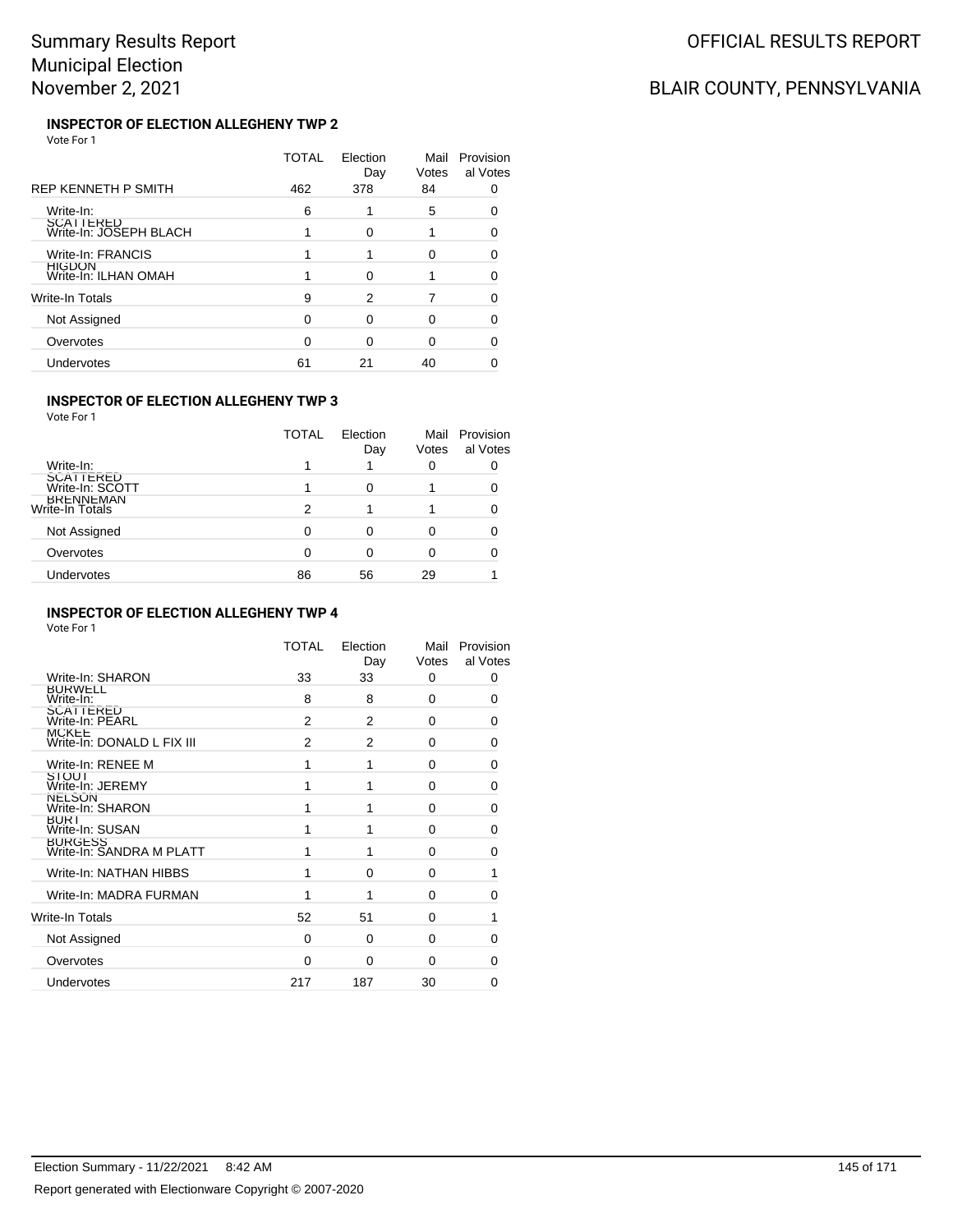#### **INSPECTOR OF ELECTION ANTIS TWP 1** Vote For 1

|                                         | <b>TOTAL</b>   | Election<br>Day | Mail<br>Votes  | Provision<br>al Votes |
|-----------------------------------------|----------------|-----------------|----------------|-----------------------|
| Write-In:                               | 6              | 6               | 0              | 0                     |
| SCATTERED<br>Write-In: EDWARD I         | $\overline{2}$ | 0               | $\overline{2}$ | 0                     |
| <b>MURVINE</b><br>Write-In: DIANE IRWIN | 1              | 1               | 0              | 0                     |
| Write-In: MOLLY                         | 1              | 1               | 0              | 0                     |
| <b>BURNS</b><br>Write-In: THOMAS MILES  | 1              | 1               | 0              | 0                     |
| Write-In: EDWARD                        | 1              | 1               | 0              | 0                     |
| WALTER<br>Write-In: EDDIE               | 1              | 1               | 0              | 0                     |
| <b>CROSS</b><br>Write-In: JENIFFER      | 1              | 1               | 0              | 0                     |
| SHOWALTER<br>Write-In: BONITA MCMILLEN  | 1              | 1               | 0              | 0                     |
| Write-In: SHAWN                         | 1              | 1               | 0              | 0                     |
| <b>SWEIGERT</b><br>Write-In: STEPHANIE  | 1              | 1               | 0              | $\mathbf{0}$          |
| PENNINGTON<br>Write-In: CHESTER R       | 1              | 1               | 0              | 0                     |
| <b>CALDWELL</b><br>Write-In: SUSAN A    | 1              | 1               | 0              | 0                     |
| CRAWFORD<br>Write-In: CHRIS             | 1              | 0               | 1              | $\Omega$              |
| GUMMO<br>Write-In: LISA MAREI           | 1              | 1               | 0              | 0                     |
| <b>PERRY</b><br>Write-In: VICTORIA      | 1              | 1               | 0              | 0                     |
| <b>HOUSIER</b><br>Write-In: BENJAMIN    | 1              | 1               | 0              | 0                     |
| HORNBERGER<br>Write-In: DIANE IRVING    | 1              | 1               | 0              | 0                     |
| Write-In: LISA                          | 1              | 1               | 0              | 0                     |
| <b>PERRY</b><br>Write-In: GUY           | 1              | 1               | 0              | 0                     |
| I EE I ER<br>Write-In: MICHAEL          | 1              | 1               | 0              | $\Omega$              |
| <b>KERRY</b><br>Write-In Totals         | 27             | 24              | 3              | 0                     |
| Not Assigned                            | 0              | 0               | 0              | 0                     |
| Overvotes                               | 0              | 0               | 0              | 0                     |
| Undervotes                              | 609            | 499             | 109            | 1                     |
|                                         |                |                 |                |                       |

#### **INSPECTOR OF ELECTION ANTIS TWP 2** Vote For 1

|                                         | TOTAL    | Election<br>Day | Mail<br>Votes | Provision<br>al Votes |
|-----------------------------------------|----------|-----------------|---------------|-----------------------|
| <b>DEM DIANE IRWIN</b>                  | 281      | 217             | 64            | 0                     |
| Write-In:                               | 6        | 6               | 0             | 0                     |
| SCATTERED<br>Write-In: TIMOTHY          |          |                 | 0             | 0                     |
| <b>ENDERLEIN</b><br>Write-In: SETH      |          |                 | 0             | 0                     |
| SAGER<br>Write-In: RAY MILLS            |          |                 | $\Omega$      | 0                     |
| Write-In: STUART                        |          |                 | 0             | $\Omega$              |
| <b>CROCKER</b><br>Write-In: JANET LANTZ |          |                 | $\Omega$      | 0                     |
| Write-In: CHRISTINE                     |          |                 | $\Omega$      | 0                     |
| <b>BOULEY</b><br>Write-In: SHANE        | 1        |                 | $\Omega$      | $\Omega$              |
| <b>BARR</b><br>Write-In Totals          | 13       | 13              | $\Omega$      | 0                     |
| Not Assigned                            | $\Omega$ | $\Omega$        | $\Omega$      | 0                     |
| Overvotes                               | 0        | $\Omega$        | 0             | O                     |
| Undervotes                              | 137      | 126             | 11            | 0                     |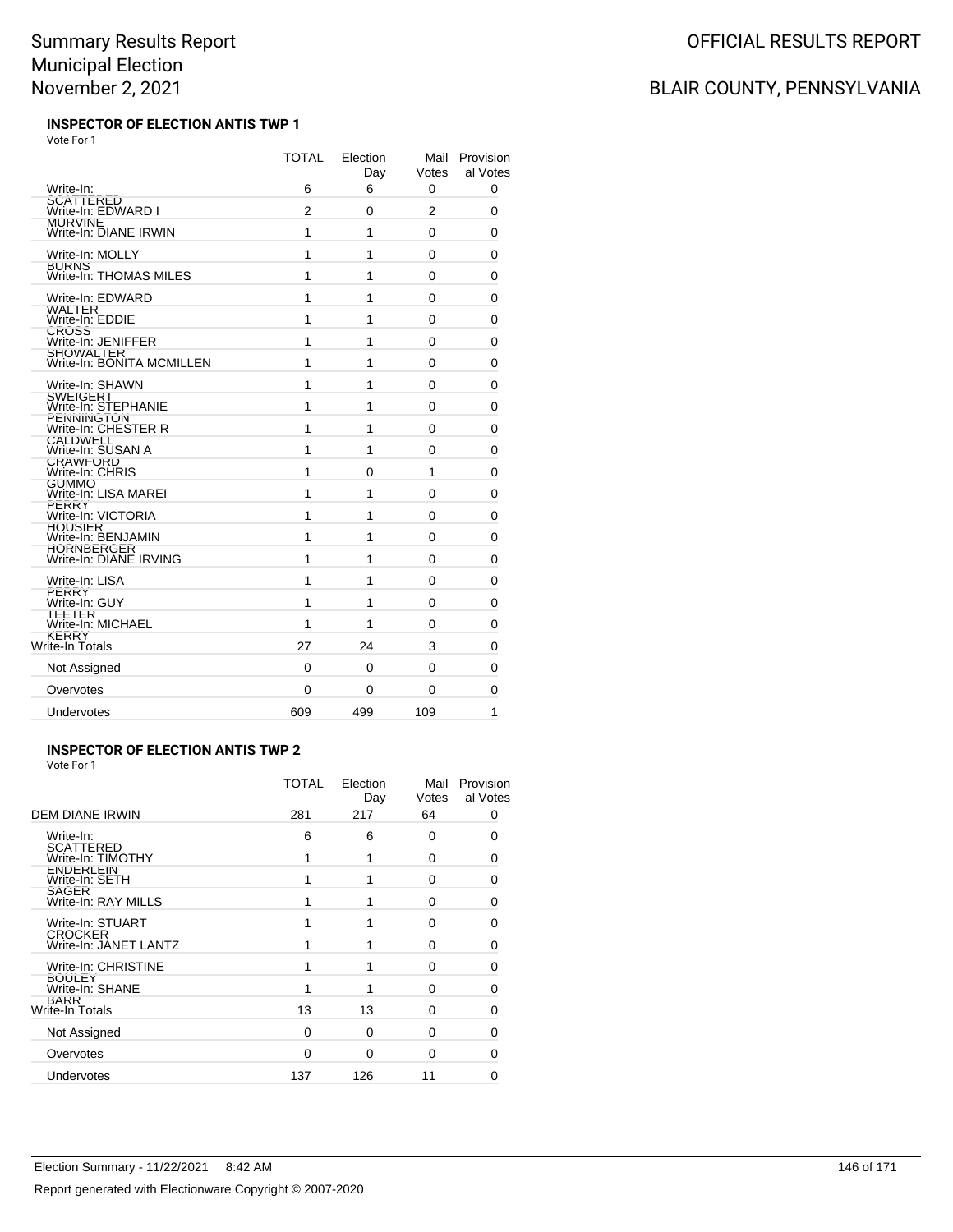#### **INSPECTOR OF ELECTION ANTIS TWP 3** Vote For 1

|                                           | <b>TOTAL</b> | Election<br>Day | Mail<br>Votes | Provision<br>al Votes |
|-------------------------------------------|--------------|-----------------|---------------|-----------------------|
| DEM J PHILIP HALL                         | 284          | 212             | 72            | 0                     |
| Write-In:                                 | 9            | 9               | 0             | 0                     |
| SCATTERED<br>Write-In: SETH D             | 1            | 1               | 0             | 0                     |
| SAGER<br>Write-In: JOAN A                 | 1            | 1               | 0             | 0                     |
| BEISWENGER<br>Write-In: DAVE VITKO        | 1            | 1               | 0             | 0                     |
| Write-In: FRED                            | 1            | 1               | 0             | $\mathbf 0$           |
| <b>MILLER</b><br>Write-In: DEBRA          | 1            | 1               | 0             | 0                     |
| MCCLELLAN<br>Write-In: WANDA              | 1            | 1               | $\Omega$      | 0                     |
| SHAFFER<br>Write-In: DAVID SHILDT         | 1            | 1               | $\Omega$      | 0                     |
| Write-In: ROBERT                          | 1            | 1               | 0             | 0                     |
| <b>STAPH</b><br>Write-In: TAYLOR M SHILDT | 1            | 1               | $\Omega$      | 0                     |
| Write-In: TROY                            | 1            | 1               | 0             | 0                     |
| <b>IYLER</b><br>Write-In: BRENT           | 1            | 1               | 0             | 0                     |
| <b>ABBOTT</b><br>Write-In: PAUL RIVA      | 1            | 1               | 0             | 0                     |
| Write-In: BILL HALL                       | 1            | 1               | $\Omega$      | 0                     |
| Write-In: DEBRA MCCALL                    | 1            | 1               | $\Omega$      | 0                     |
| Write-In Totals                           | 23           | 23              | 0             | 0                     |
| Not Assigned                              | 0            | 0               | 0             | 0                     |
| Overvotes                                 | $\mathbf{0}$ | $\Omega$        | $\Omega$      | 0                     |
| Undervotes                                | 216          | 191             | 25            | $\Omega$              |

#### **INSPECTOR OF ELECTION BELLWOOD BOROUGH**

Vote For 1

|                                             | <b>TOTAL</b>   | Election<br>Day | Mail<br>Votes | Provision<br>al Votes |
|---------------------------------------------|----------------|-----------------|---------------|-----------------------|
| Write-In:                                   | 5              | 5               | 0             | 0                     |
| SCATTERED<br>Write-In: NAOMI POE            | 4              | 4               | 0             | 0                     |
| Write-In: MELODY                            | 3              | 3               | 0             | $\Omega$              |
| <b>PLUMMER</b><br>Write-In: SHANNON PASCH-  | $\overline{2}$ | $\overline{2}$  | 0             | 0                     |
| <b>FLECK</b><br>Write-In: TYLER             | 1              | 1               | 0             | $\Omega$              |
| <b>RYDBOM</b><br>Write-In: PETE             | 1              | 1               | 0             | $\Omega$              |
| <b>WEEKS</b><br>Write-In: LORI              | 1              | 1               | 0             | O                     |
| DIONIS<br>Write-In: TRAVIS                  | 1              | 1               | 0             | 0                     |
| <b>FORTNEY</b><br>Write-In: BRIAN P         | 1              | 1               | 0             | $\Omega$              |
| <b>MCCAULLEY</b><br>Write-In: JOSHUA        | 1              | 1               | 0             | O                     |
| <b>CRABIREE</b><br>Write-In: SHAWN HALLAHAN | 1              | 1               | 0             | $\Omega$              |
| Write-In: PAMELA LARSON                     | 1              | 0               | 1             | 0                     |
| Write-In Totals                             | 22             | 21              | 1             | O                     |
| Not Assigned                                | $\Omega$       | $\Omega$        | 0             | 0                     |
| Overvotes                                   | $\Omega$       | $\Omega$        | 0             | 0                     |
| Undervotes                                  | 386            | 344             | 42            | 0                     |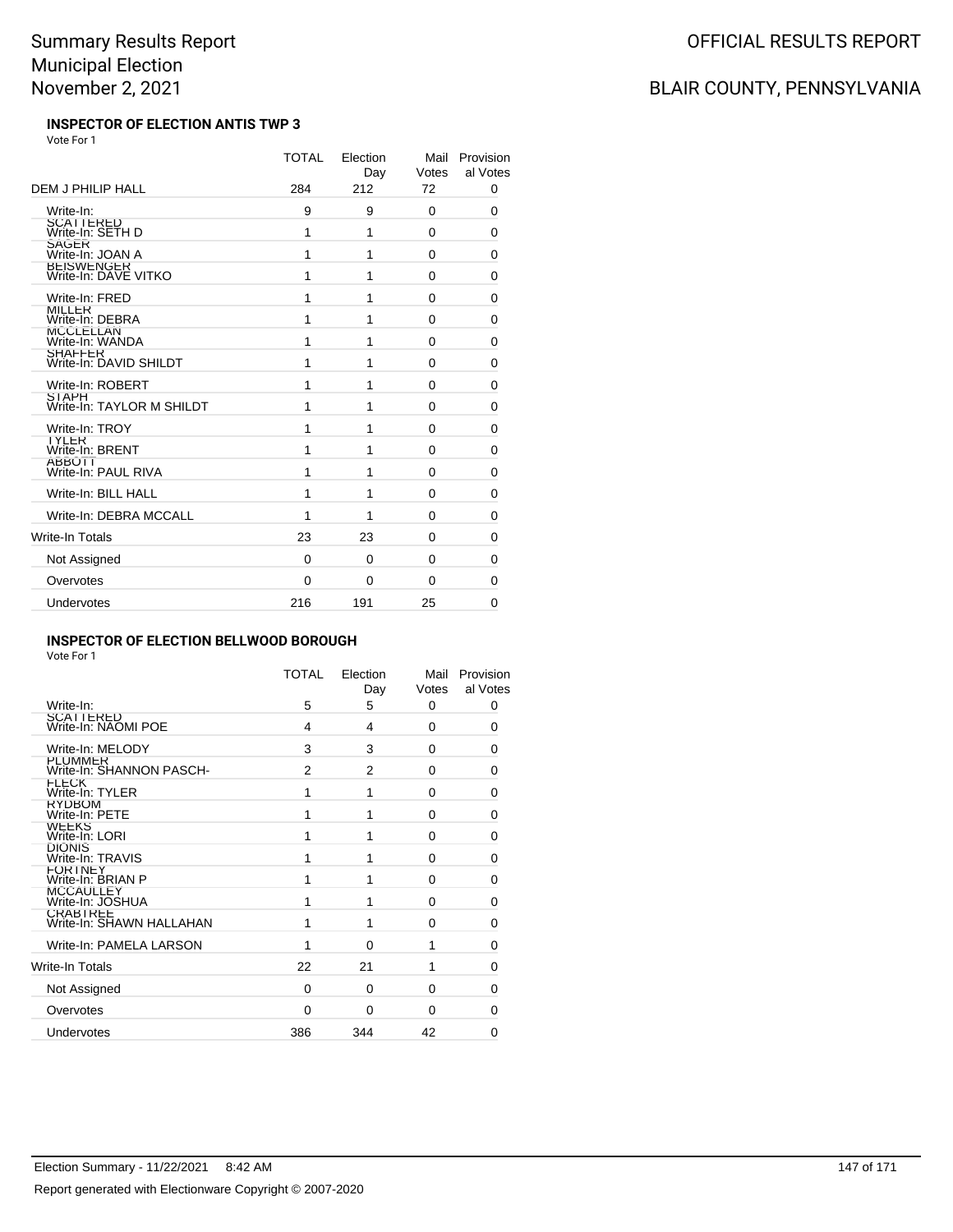# BLAIR COUNTY, PENNSYLVANIA

#### **INSPECTOR OF ELECTION BLAIR TWP 1** Vote For 1

|                                 | TOTAL | Election<br>Day | Mail<br>Votes | Provision<br>al Votes |
|---------------------------------|-------|-----------------|---------------|-----------------------|
| <b>REP WILLIAM J PADAMONSKY</b> | 282   | 234             | 48            |                       |
| DEM MARIE MELUSKY               | 141   | 79              | 62            | 0                     |
| <b>Write-In Totals</b>          | 0     | 0               | 0             | O                     |
| Not Assigned                    | O     | ∩               | 0             |                       |
| Overvotes                       |       |                 | 0             | O                     |
| <b>Undervotes</b>               | 21    | 17              | 4             |                       |

### **INSPECTOR OF ELECTION BLAIR TWP 2**

Vote For 1

|                                              | <b>TOTAL</b> | Election<br>Day | Mail<br>Votes | Provision<br>al Votes |
|----------------------------------------------|--------------|-----------------|---------------|-----------------------|
| Write-In:                                    | 3            | 3               | 0             |                       |
| <b>SCATTERED</b><br>Write-In: ALLAN          |              |                 | O             | 0                     |
| PRUEY<br>Write-In: BRODY                     |              |                 | O             | 0                     |
| <b>SORBER</b><br>Write-In: WILLIAM P ALBERTS |              |                 | n             | 0                     |
| Write-In: JOSHUA MCCONNELL                   |              | ∩               |               | O                     |
| Write-In: WILL NEELAS                        |              |                 | O             | Ω                     |
| Write-In: ADANA                              |              |                 | 0             | Ω                     |
| <b>BURKE</b><br>Write-In Totals              | 9            | 8               |               | O                     |
| Not Assigned                                 | O            | O               | O             |                       |
| Overvotes                                    | ∩            | ∩               | n             |                       |
| <b>Undervotes</b>                            | 449          | 323             | 125           |                       |
|                                              |              |                 |               |                       |

### **INSPECTOR OF ELECTION BLAIR TWP 3**

|                              | TOTAL | Election<br>Day | Mail<br>Votes | Provision<br>al Votes |
|------------------------------|-------|-----------------|---------------|-----------------------|
| <b>REP KARLA S JACKSON</b>   | 263   | 230             | 33            |                       |
| Write-In:                    |       |                 | 0             |                       |
| SCATTERED<br>Write-In Totals |       |                 |               |                       |
| Not Assigned                 | 0     | 0               |               |                       |
| Overvotes                    | 0     | 0               | O             |                       |
| Undervotes                   | 42    | 21              | 21            |                       |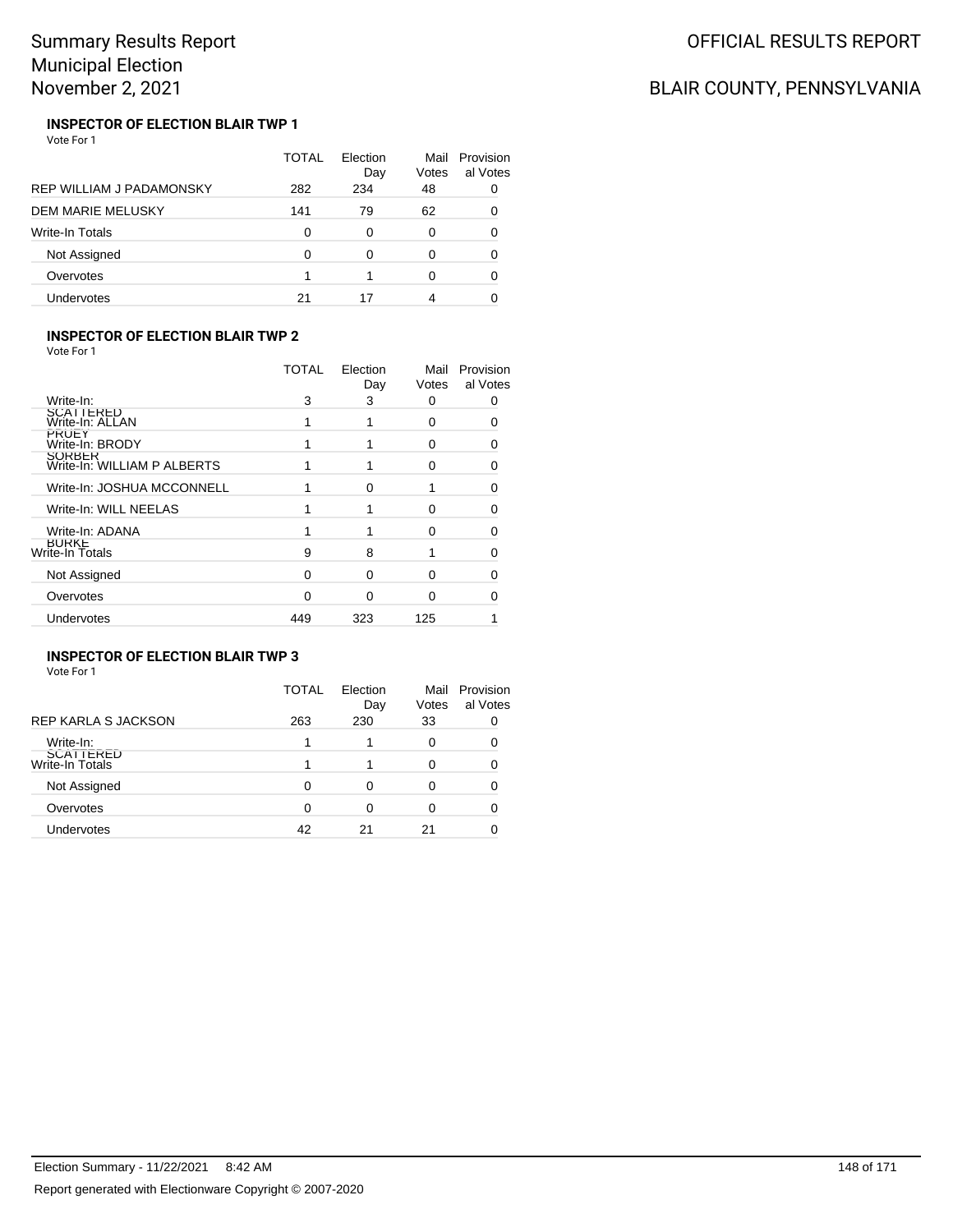#### **INSPECTOR OF ELECTION CATHARINE TWP** Vote For 1

|                                                | TOTAL | Election<br>Day | Mail<br>Votes | Provision<br>al Votes |
|------------------------------------------------|-------|-----------------|---------------|-----------------------|
| Write-In: CINDY                                |       |                 | 0             | Ω                     |
| <b>SNARE</b><br>Write-In: RANDY                |       |                 | 0             | n                     |
| <b>BRUBAKER</b><br>Write-In: ARIANNE           |       | n               |               | n                     |
| <b>WADDINGTON</b><br>Write-In: CHRIS SHANHOLLZ |       |                 | U             | O                     |
| Write-In: RICHARD                              |       |                 | U             | ∩                     |
| ROLLES<br>Write-In: MICHAEL FAY                |       |                 | U             | n                     |
| Write-In:                                      |       |                 | ∩             | ∩                     |
| SCATTERED<br>Write-In Totals                   |       | 6               |               | ∩                     |
| Not Assigned                                   | O     | n               | U             | ∩                     |
| Overvotes                                      | ∩     | ∩               | ∩             |                       |
| Undervotes                                     | 198   | 186             | 12            |                       |
|                                                |       |                 |               |                       |

### **INSPECTOR OF ELECTION DUNCANSVILLE BOROUGH**

|                      | TOTAL | Election<br>Day | Mail<br>Votes | Provision<br>al Votes |
|----------------------|-------|-----------------|---------------|-----------------------|
| REP LISA A CREAMER   | 273   | 223             | 50            |                       |
| Write-In: ROSE MARY  | 2     | 2               | 0             |                       |
| ᄔ<br>Write-In Totals | 2     | 2               | U             |                       |
| Not Assigned         | 0     | Ω               | O             |                       |
| Overvotes            | 0     | 0               | 0             |                       |
| Undervotes           | 33    | 17              | 16            |                       |

### **INSPECTOR OF ELECTION FRANKSTOWN TWP 1**

Vote For 1

|                         | TOTAL | Election<br>Day | Mail<br>Votes | Provision<br>al Votes |
|-------------------------|-------|-----------------|---------------|-----------------------|
| REP BETH SMITH          | 405   | 356             | 49            |                       |
| Write-In: BRYAN O CARNS |       |                 | U             |                       |
| JR<br>Write-In Totals   |       |                 | 0             |                       |
| Not Assigned            | 0     | Ω               | O             |                       |
| Overvotes               | 0     | 0               |               |                       |
| Undervotes              | 55    | 31              | 24            |                       |

#### **INSPECTOR OF ELECTION FRANKSTOWN TWP 2**

Vote For 1

|                                          | TOTAL | Election<br>Day | Mail<br>Votes | Provision<br>al Votes |
|------------------------------------------|-------|-----------------|---------------|-----------------------|
| Write-In:                                | 4     | 3               |               |                       |
| SCATTERED<br>Write-In: DWAIN KEY         | 2     | 2               | Ω             |                       |
| Write-In: GRITIGE                        |       |                 | O             | O                     |
| <b>IIFFANY</b><br>Write-In: LINDA MCCALL |       | ი               |               | O                     |
| Write-In: MATTHEW MILLER                 |       |                 | O             |                       |
| Write-In Totals                          | 9     |                 | 2             | n                     |
| Not Assigned                             | 0     | Ω               | O             |                       |
| Overvotes                                | 0     | O               | O             |                       |
| Undervotes                               | 392   | 293             | 98            |                       |

OFFICIAL RESULTS REPORT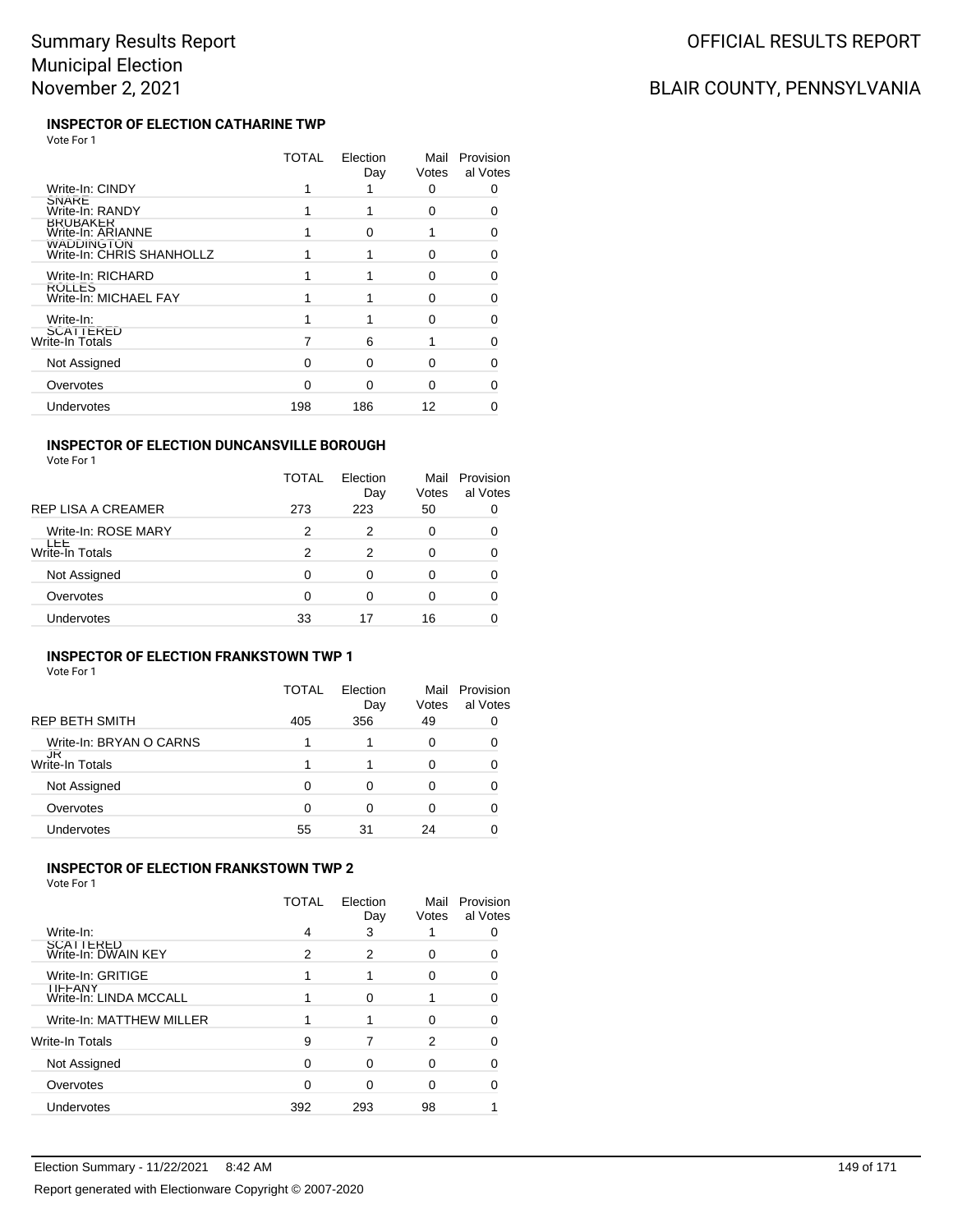#### **INSPECTOR OF ELECTION FRANKSTOWN TWP 3** Vote For 1

|                                  | TOTAL | Election | Mail     | Provision      |
|----------------------------------|-------|----------|----------|----------------|
|                                  |       | Day      | Votes    | al Votes       |
| Write-In:<br>SCATTERED           | 3     | 2        | 1        | 0              |
| Write-In: JASON M SMITH          | 3     | 2        | 1        | 0              |
| Write-In: NOAH BEST              | 2     | 2        | $\Omega$ | 0              |
| Write-In: CAROLE A               | 1     | 1        | $\Omega$ | 0              |
| <b>SWOPE</b><br>Write-In: BRADY  | 1     | 0        | 1        | $\Omega$       |
| <b>LEAHEY</b><br>Write-In: KAREN | 1     | $\Omega$ | 1        | $\Omega$       |
| LECHNER<br>Write-In: ERICA       | 1     | 1        | $\Omega$ | 0              |
| BARRONER<br>Write-In: MEL LINK   | 1     | 1        | $\Omega$ | 0              |
| Write-In: CINDY PSAKI            | 1     | 1        | $\Omega$ | $\Omega$       |
| Write-In: GREGORY                | 1     | 1        | 0        | 0              |
| MANTRA<br>Write-In: DOUG         | 1     | 0        | 1        | 0              |
| STEPHENS<br>Write-In: ERIC P     | 1     | 1        | 0        | 0              |
| <b>BROWN</b><br>Write-In Totals  | 17    | 12       | 5        | 0              |
| Not Assigned                     | 0     | $\Omega$ | 0        | 0              |
| Overvotes                        | 0     | $\Omega$ | $\Omega$ | 0              |
| Undervotes                       | 490   | 357      | 131      | $\overline{2}$ |
|                                  |       |          |          |                |

#### **INSPECTOR OF ELECTION FRANKSTOWN TWP 4**

Vote For 1

|                                          | <b>TOTAL</b> | Election<br>Day | Mail<br>Votes  | Provision<br>al Votes |
|------------------------------------------|--------------|-----------------|----------------|-----------------------|
| Write-In:                                | 4            | 3               |                | 0                     |
| SCATTERED<br>Write-In: FRANK P           | 2            | $\Omega$        | $\overline{2}$ | 0                     |
| ARDIZZONE<br>Write-In: RYAN              | 2            | 2               | 0              | 0                     |
| <b>MERVINE</b><br>Write-In: SUE          |              | 1               | $\Omega$       | 0                     |
| <b>BROWER</b><br>Write-In: MIKE MCMULLEN |              | 1               | $\Omega$       | 0                     |
| Write-In: ERIC                           |              |                 | 0              | 0                     |
| <b>MINER</b><br>Write-In: BETH WILLIAMS  |              | 1               | $\Omega$       | ი                     |
| Write-In: KATHLEEN                       |              | $\Omega$        |                | 0                     |
| <b>SHIFFLER</b><br>Write-In: CARLTON E   |              | O               |                | 0                     |
| WENZEL<br>Write-In Totals                | 14           | 9               | 5              | 0                     |
| Not Assigned                             | 0            | $\Omega$        | $\Omega$       | 0                     |
| Overvotes                                | $\Omega$     | $\Omega$        | $\Omega$       | n                     |
| Undervotes                               | 359          | 257             | 102            |                       |
|                                          |              |                 |                |                       |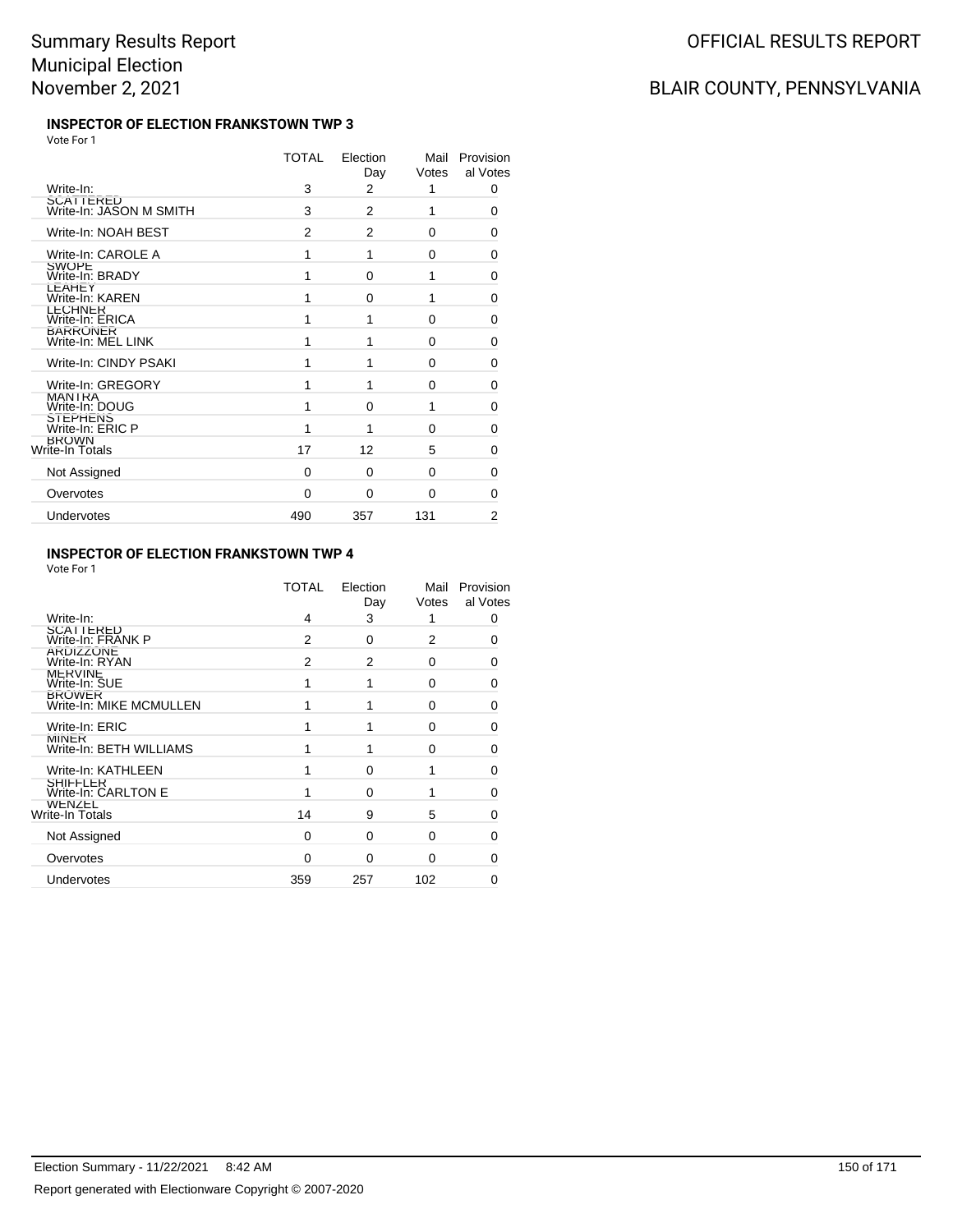#### **INSPECTOR OF ELECTION FRANKSTOWN TWP 5** Vote For 1

|                                              | TOTAL | Election<br>Day | Mail<br>Votes | Provision<br>al Votes |
|----------------------------------------------|-------|-----------------|---------------|-----------------------|
| Write-In:                                    | 2     | 2               | 0             | 0                     |
| SCATTERED<br>Write-In: DAVID                 | 1     | 1               | 0             | 0                     |
| <b>CAREY</b><br>Write-In: KIM                | 1     | 1               | 0             | 0                     |
| <b>DEVECUTIS</b><br>Write-In: ROBERT         | 1     | 1               | $\Omega$      | 0                     |
| <b>SULLIVAN</b><br>Write-In: MISSY SULLIVAN  | 1     | 1               | $\Omega$      | 0                     |
| Write-In: NATHAN CHATMAN                     | 1     | 1               | 0             | $\Omega$              |
| Write-In: JUDY FITZPATRICK                   | 1     | $\Omega$        | 1             | 0                     |
| Write-In: ERIC E                             | 1     | 1               | $\Omega$      | $\Omega$              |
| <b>LMANHIZLA</b><br>Write-In: DONNA SHAW     | 1     | O               | 1             | 0                     |
| Write-In: DONNA                              | 1     | 1               | $\Omega$      | 0                     |
| <b>GORILY</b><br>Write-In: KATHERINE HILEMAN | 1     | 1               | $\Omega$      | 0                     |
| Write-In Totals                              | 12    | 10              | 2             | 0                     |
| Not Assigned                                 | 0     | $\Omega$        | 0             | 0                     |
| Overvotes                                    | 0     | 0               | $\Omega$      | ŋ                     |
| Undervotes                                   | 532   | 415             | 117           | 0                     |
|                                              |       |                 |               |                       |

### **INSPECTOR OF ELECTION FREEDOM TWP 1**

Vote For 1

|                                               | TOTAL | Election<br>Day | Mail<br>Votes | Provision<br>al Votes |
|-----------------------------------------------|-------|-----------------|---------------|-----------------------|
| Write-In:                                     | 3     | 3               | 0             | 0                     |
| <b>SCATTERED</b><br>Write-In: FLOYD           | 2     | 2               | 0             | 0                     |
| <b>DETERLINE</b><br>Write-In: PETERBILT       | 2     | 2               | 0             | 0                     |
| DEIST<br>Write-In: LAURAR                     |       |                 | $\Omega$      | 0                     |
| <b>BURKE</b><br>Write-In: LISA A              |       |                 | ŋ             | 0                     |
| <b>CREAMER</b><br>Write-In: WILLIAM BRUMBAUGH |       | $\Omega$        |               | 0                     |
| Write-In: MICHAEL W                           |       |                 | 0             | 0                     |
| <b>LINGENFELTER</b><br>Write-In: LISA         |       |                 | ŋ             | U                     |
| <b>CREAMER</b><br>Write-In Totals             | 12    | 11              |               | 0                     |
| Not Assigned                                  | 0     | $\Omega$        | 0             | O                     |
| Overvotes                                     | 0     | $\Omega$        | O             | O                     |
| Undervotes                                    | 235   | 186             | 49            |                       |
|                                               |       |                 |               |                       |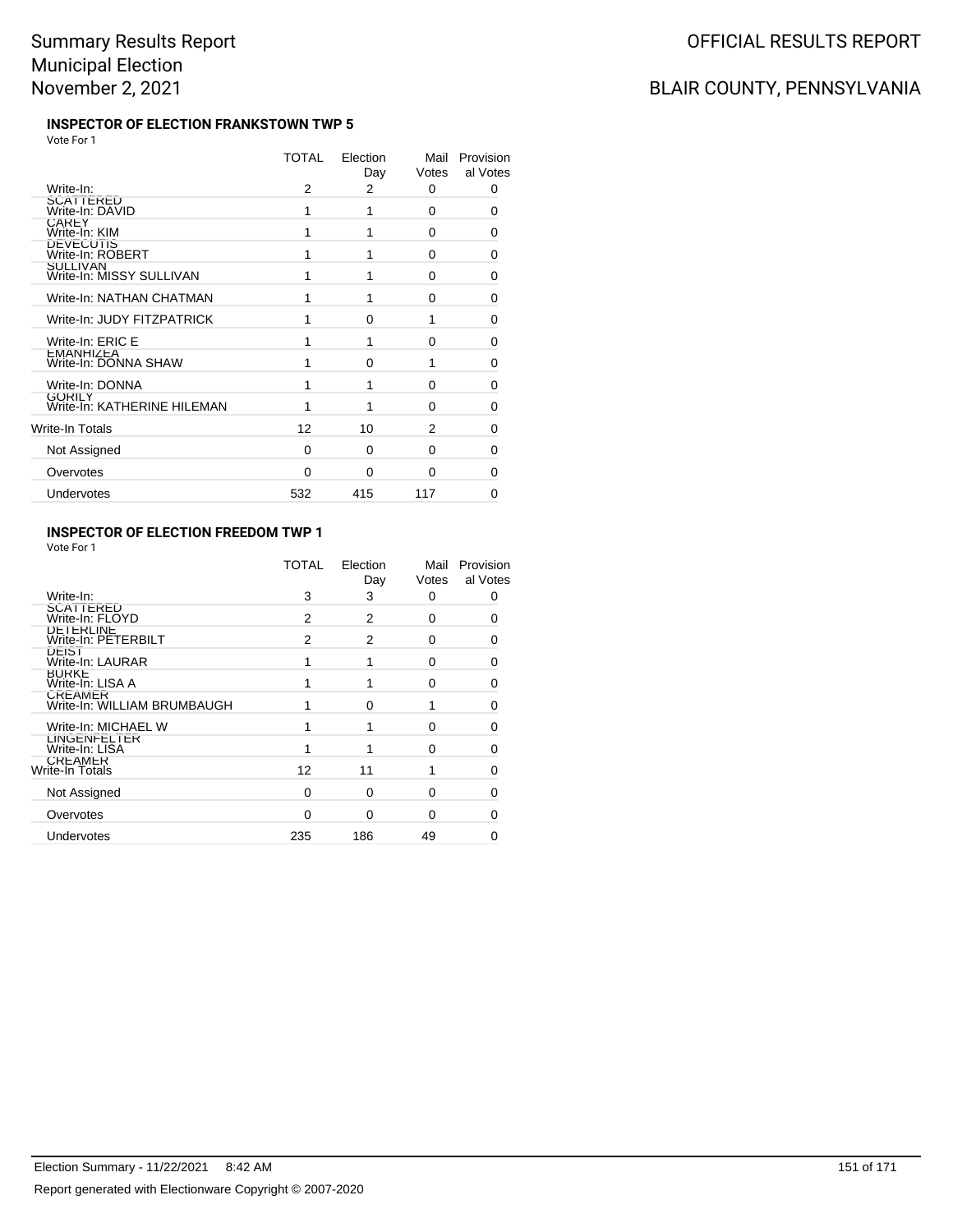#### **INSPECTOR OF ELECTION FREEDOM TWP 2** Vote For 1

|                                                 | <b>TOTAL</b>   | Election<br>Day | Mail<br>Votes | Provision<br>al Votes |
|-------------------------------------------------|----------------|-----------------|---------------|-----------------------|
| Write-In:                                       | 3              | 3               | 0             | 0                     |
| SCATTERED<br>Write-In: CARLEE KANALLI           | $\mathfrak{p}$ | 0               | 2             | 0                     |
| Write-In: BRITTANY DICK                         | 1              | 1               | $\Omega$      | 0                     |
| Write-In: JEREMY                                | 1              | 1               | $\Omega$      | 0                     |
| <b>MORROW</b><br>Write-In: WADE                 | 1              | 1               | 0             | 0                     |
| KODLAND<br>Write-In: BRENDA                     | 1              | 1               | $\Omega$      | $\Omega$              |
| <b>FREDERICK</b><br>Write-In: TIMOTHY HAZENSTAB | 1              | 1               | 0             | 0                     |
| Write-In: FLOYD                                 | 1              | 1               | 0             | 0                     |
| <b>DETERLINE</b><br>Write-In: KATHY             | 1              | 1               | 0             | 0                     |
| <b>GASSLER</b><br>Write-In: MEGAN SULLIVAN      | 1              | 1               | 0             | 0                     |
| Write-In: DREW                                  | 1              | 1               | $\Omega$      | 0                     |
| CROMP I ON<br>Write-In: JACQUELINE              | 1              | 1               | 0             | 0                     |
| <b>POTTER</b><br>Write-In: LAURA                | 1              | 1               | 0             | $\Omega$              |
| <b>BURKE</b><br>Write-In: ANGELA                | 1              | 1               | 0             | 0                     |
| RILEY<br>Write-In Totals                        | 17             | 15              | 2             | $\Omega$              |
| Not Assigned                                    | 0              | 0               | $\Omega$      | 0                     |
| Overvotes                                       | 0              | 0               | $\Omega$      | 0                     |
| Undervotes                                      | 478            | 426             | 51            | 1                     |

#### **INSPECTOR OF ELECTION GREENFIELD TWP 1**

Vote For 1

| Write-In: ELAINE SMITH                    | <b>TOTAL</b><br>4 | Election<br>Day<br>2 | Mail<br>Votes<br>$\overline{2}$ | Provision<br>al Votes<br>0 |
|-------------------------------------------|-------------------|----------------------|---------------------------------|----------------------------|
| Write-In: THELMA CLAYCOMB                 | 4                 | 0                    | 4                               | 0                          |
| Write-In:                                 | 3                 | 3                    | $\Omega$                        | 0                          |
| SCATTERED<br>Write-In: SHELLEY            | 3                 | 3                    | $\Omega$                        | 0                          |
| <b>SNYDER</b><br>Write-In: TERRI          | 2                 | 2                    | $\Omega$                        | 0                          |
| LINGENFELTER<br>Write-In: RAY             | 1                 | 1                    | $\Omega$                        | 0                          |
| <b>BENION</b><br>Write-In: DAVID DIEHL JR | 1                 | 1                    | $\Omega$                        | $\Omega$                   |
| Write-In: THELMA                          | 1                 | 1                    | $\mathbf{0}$                    | 0                          |
| SICKENBERGER<br>Write-In: CORTNEY         | 1                 | 1                    | $\Omega$                        | 0                          |
| <b>GENSIMORE</b><br>Write-In: JOE         | 1                 | 1                    | $\Omega$                        | 0                          |
| <b>CLARR</b><br>Write-In: ANITA EMIGH     | 1                 | 1                    | $\Omega$                        | 0                          |
| Write-In: KEN                             | 1                 | 1                    | $\Omega$                        | 0                          |
| SNYDER<br>Write-In: PATTY                 | 1                 | 1                    | $\Omega$                        | 0                          |
| <b>SWEET</b><br>Write-In: ELAINE M SMITH  | 1                 | 1                    | 0                               | 0                          |
| Write-In: KELSEN                          | 1                 | 1                    | 0                               | 0                          |
| MILLER<br>Write-In: BILLY LANE            | 1                 | 1                    | 0                               | 0                          |
| <b>Write-In Totals</b>                    | 27                | 21                   | 6                               | 0                          |
| Not Assigned                              | $\Omega$          | 0                    | $\Omega$                        | 0                          |
| Overvotes                                 | $\Omega$          | 0                    | $\Omega$                        | 0                          |
| Undervotes                                | 227               | 206                  | 21                              | $\mathbf{0}$               |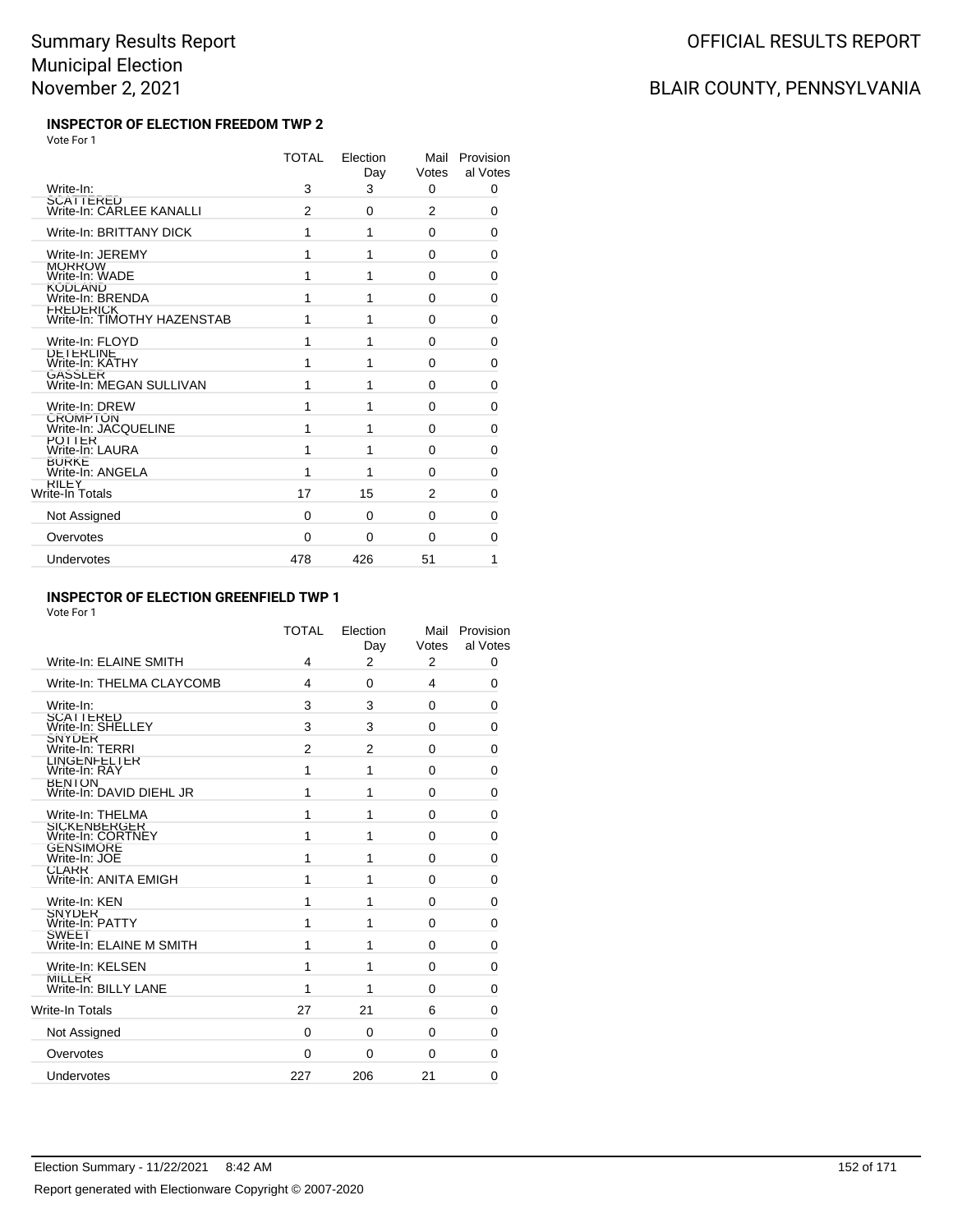#### **INSPECTOR OF ELECTION GREENFIELD TWP 2** Vote For 1

|                              | TOTAL | Election<br>Day | Votes | Mail Provision<br>al Votes |
|------------------------------|-------|-----------------|-------|----------------------------|
| Write-In:                    |       |                 | 0     |                            |
| SCATTERED<br>Write-In Totals |       |                 |       |                            |
| Not Assigned                 | O     | Ω               |       |                            |
| Overvotes                    | 0     | Ω               |       |                            |
| Undervotes                   | 40    | 35              |       |                            |

### **INSPECTOR OF ELECTION GREENFIELD TWP 3**

Vote For 1

|                                          | <b>TOTAL</b> | Election<br>Day | Mail<br>Votes | Provision<br>al Votes |
|------------------------------------------|--------------|-----------------|---------------|-----------------------|
| Write-In:                                | 4            | 4               | 0             | 0                     |
| SCATTERED<br>Write-In: KAREN MUSSELMAN   | 2            | 2               | $\Omega$      | 0                     |
| Write-In: TRENTON                        |              | 1               | $\Omega$      | 0                     |
| <b>BUCHANON</b><br>Write-In: ANNE        |              | 1               | $\Omega$      | 0                     |
| <b>COVEY</b><br>Write-In: MARLYN         |              | 1               | $\Omega$      | 0                     |
| <b>GRATTIUS</b><br>Write-In: V DUANE     |              | $\Omega$        | 1             | 0                     |
| <b>DIVELY</b><br>Write-In: GARY          |              | 1               | $\Omega$      | O                     |
| <b>SWAIN</b><br>Write-In: RICHARD        |              | 1               | $\Omega$      | 0                     |
| <b>ALLISON</b><br>Write-In: VERNON DUANE |              | $\Omega$        | 1             | 0                     |
| <b>DIVELY</b><br>Write-In: BENJAMIN PARY |              | 1               | $\Omega$      | 0                     |
| Write-In Totals                          | 14           | 12              | 2             | 0                     |
| Not Assigned                             | $\Omega$     | 0               | 0             | 0                     |
| Overvotes                                | 0            | 0               | $\Omega$      | 0                     |
| Undervotes                               | 280          | 235             | 45            | O                     |
|                                          |              |                 |               |                       |

#### **INSPECTOR OF ELECTION HOLLIDAYSBURG WARD 1** Vote For 1

|                               | TOTAL | Election<br>Day | Mail<br>Votes | Provision<br>al Votes |
|-------------------------------|-------|-----------------|---------------|-----------------------|
| Write-In: DWAIN KEY           |       |                 | 0             |                       |
| Write-In: DR JOHN             |       |                 | O             |                       |
| <b>MCGUINESS</b><br>Write-In: |       |                 |               |                       |
| SCATTERED<br>Write-In Totals  | 3     | 3               |               |                       |
| Not Assigned                  | ∩     | U               |               |                       |
| Overvotes                     |       |                 |               |                       |
| Undervotes                    | 90    | 65              | 23            |                       |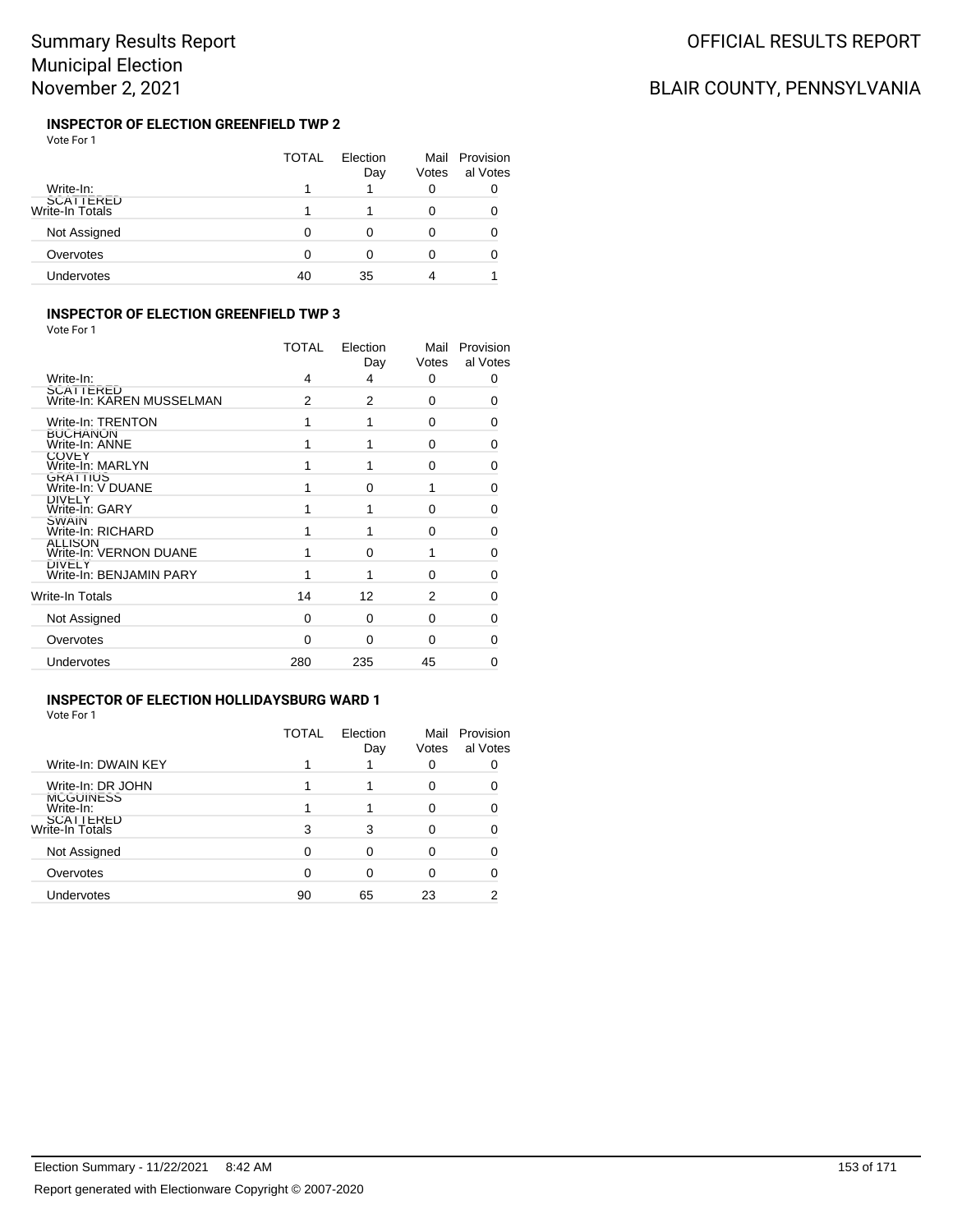#### **INSPECTOR OF ELECTION HOLLIDAYSBURG WARD 2** Vote For 1

|                                             | TOTAL | Election<br>Day | Mail<br>Votes | Provision<br>al Votes |
|---------------------------------------------|-------|-----------------|---------------|-----------------------|
| Write-In:                                   | 2     | 2               | ∩             |                       |
| <b>SCATTERED</b><br>Write-In: STACY ONIELL- |       |                 | O             |                       |
| <b>POLLOCK</b><br>Write-In: GREG            |       |                 | ∩             |                       |
| <b>MILLNIN</b><br>Write-In: ANNIE SINISI    |       |                 | ∩             |                       |
| Write-In Totals                             | 5     | 5               |               |                       |
| Not Assigned                                |       |                 |               |                       |
| Overvotes                                   |       |                 | n             |                       |
| Undervotes                                  | 197   | 134             | 62            |                       |
|                                             |       |                 |               |                       |

### **INSPECTOR OF ELECTION HOLLIDAYSBURG WARD 3**

Vote For 1

|                                        | TOTAL    | Election<br>Day | Mail<br>Votes | Provision<br>al Votes |
|----------------------------------------|----------|-----------------|---------------|-----------------------|
| Write-In:                              | 3        | 2               |               |                       |
| SCATTERED<br>Write-In: NICHOLAS NALE   |          |                 | 0             |                       |
| Write-In: STEVE                        |          |                 | 0             |                       |
| ALBRIGHT<br>Write-In: DONALD SINGER    |          |                 | 0             |                       |
| SR<br>Write-In: RICHARD                |          |                 | ŋ             |                       |
| <b>ALBRIGHT</b><br>Write-In: ROBERT    |          |                 | ŋ             |                       |
| <b>OLSON</b><br>Write-In: TODD DOUGLAS |          |                 | ŋ             |                       |
| BAIZEL<br>Write-In Totals              | 9        | 8               |               |                       |
| Not Assigned                           | $\Omega$ | 0               | O             | O                     |
| Overvotes                              | U        | 0               | 0             |                       |
| Undervotes                             | 160      | 122             | 38            |                       |
|                                        |          |                 |               |                       |

#### **INSPECTOR OF ELECTION HOLLIDAYSBURG WARD 4** Vote For 1

|                                            | TOTAL    | Election<br>Day | Mail<br>Votes | Provision<br>al Votes |
|--------------------------------------------|----------|-----------------|---------------|-----------------------|
| Write-In:                                  | 3        | 2               | 1             | 0                     |
| <b>SCATTERED</b><br>Write-In: CATE BURGER- | 1        | 0               | 1             | 0                     |
| LEISTER<br>Write-In: JAMES HUFF III        | 1        | 1               | $\Omega$      | 0                     |
| Write-In: JAMES                            | 1        | $\Omega$        | 1             | 0                     |
| <b>GORRAUGHTY</b><br>Write-In: MARGARET    | 1        | 0               | 1             | 0                     |
| JEFFREYS<br>Write-In: COLLEEN              | 1        | $\Omega$        | 1             | 0                     |
| MONTRELLA<br>Write-In: SUSAN               | 1        | 1               | 0             | 0                     |
| <b>ECKHARD</b><br>Write-In: CHRISTOPHER B  | 1        | 1               | $\Omega$      | 0                     |
| <b>SEYMOUR</b><br>Write-In: KYLE           | 1        | 1               | $\Omega$      | 0                     |
| DAUGHERTY<br>Write-In: KAIN                | 1        | $\Omega$        | 1             | 0                     |
| <b>FURY</b><br>Write-In: BYRON             | 1        | 1               | $\Omega$      | 0                     |
| LASSER<br>Write-In: JANICE ALBRIGHT        | 1        | 1               | $\Omega$      | 0                     |
| Write-In Totals                            | 14       | 8               | 6             | 0                     |
| Not Assigned                               | 0        | $\Omega$        | $\Omega$      | 0                     |
| Overvotes                                  | $\Omega$ | $\Omega$        | 0             | 0                     |
| Undervotes                                 | 206      | 161             | 44            | 1                     |
|                                            |          |                 |               |                       |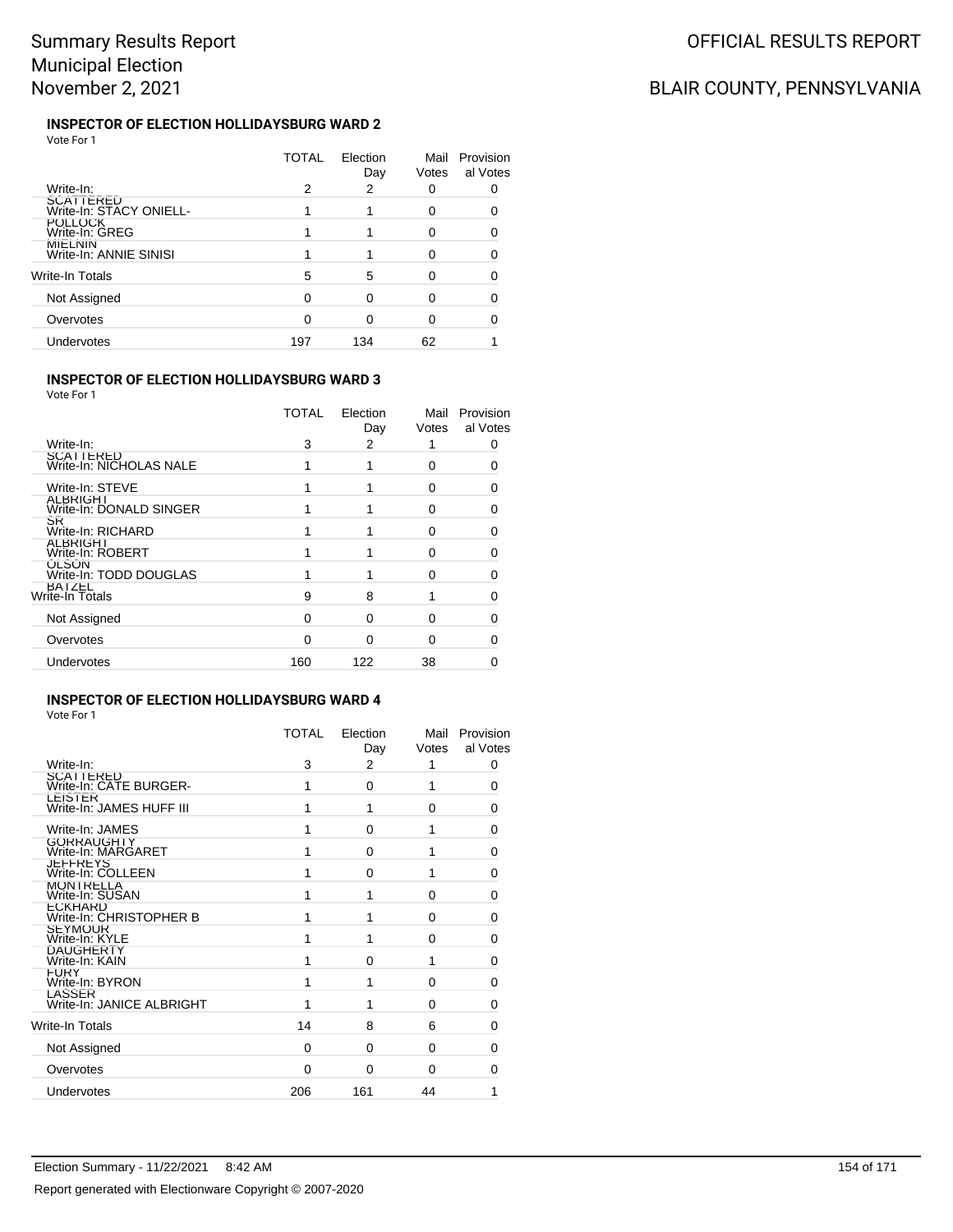# BLAIR COUNTY, PENNSYLVANIA

#### **INSPECTOR OF ELECTION HOLLIDAYSBURG WARD 5** Vote For 1

|                                         | TOTAL | Election<br>Day | Mail<br>Votes | Provision<br>al Votes |
|-----------------------------------------|-------|-----------------|---------------|-----------------------|
| Write-In: KATHLEEN                      | 26    | 12              | 14            | 0                     |
| SHIFFLER<br>Write-In: LAURA KARN        | 1     |                 | 0             |                       |
| Write-In: KIM GORMAN                    |       |                 | 0             | O                     |
| Write-In: PAMELA SIMPSON                |       | 0               | 1             | O                     |
| Write-In: BRIAN JAMES WEBB              |       |                 | 0             | 0                     |
| Write-In: SARAH                         |       | O               | 1             | O                     |
| <b>SEYMORE</b><br>Write-In: NOAH BAUMAN |       | O               |               | O                     |
| Write-In: BARB                          |       |                 | 0             | 0                     |
| <b>RUSE</b><br>Write-In Totals          | 33    | 16              | 17            | O                     |
| Not Assigned                            | 0     | O               | 0             | 0                     |
| Overvotes                               | 0     | U               | U             |                       |
| Undervotes                              | 175   | 114             | 61            |                       |

### **INSPECTOR OF ELECTION HOLLIDAYSBURG WARD 6**

| TOTAL<br>Election<br>Mail<br>Votes<br>Day<br>REP DONNA K BLAIR<br>109<br>143<br>34<br>0<br>Write-In:<br>2<br>2<br>0<br>0<br>SCATTERED<br>Write-In: WILLIAM PADAMONSKY<br>2<br>2<br>0<br>O<br>Write-In: ZENAS BREHM<br>1<br>O<br>n<br>Write-In: LORI A DUMAS<br>∩<br>o<br>Write-In: MARY<br>O<br>0<br><b>HOOPER</b><br>Write-In Totals<br>3<br>4<br>O<br>Not Assigned<br>O<br>0<br>0<br>0<br>Overvotes<br>U<br>O<br>∩<br>n<br>Undervotes<br>16<br>24<br>40 | Vote For 1 |  |                       |
|-----------------------------------------------------------------------------------------------------------------------------------------------------------------------------------------------------------------------------------------------------------------------------------------------------------------------------------------------------------------------------------------------------------------------------------------------------------|------------|--|-----------------------|
|                                                                                                                                                                                                                                                                                                                                                                                                                                                           |            |  | Provision<br>al Votes |
|                                                                                                                                                                                                                                                                                                                                                                                                                                                           |            |  |                       |
|                                                                                                                                                                                                                                                                                                                                                                                                                                                           |            |  |                       |
|                                                                                                                                                                                                                                                                                                                                                                                                                                                           |            |  |                       |
|                                                                                                                                                                                                                                                                                                                                                                                                                                                           |            |  |                       |
|                                                                                                                                                                                                                                                                                                                                                                                                                                                           |            |  |                       |
|                                                                                                                                                                                                                                                                                                                                                                                                                                                           |            |  |                       |
|                                                                                                                                                                                                                                                                                                                                                                                                                                                           |            |  |                       |
|                                                                                                                                                                                                                                                                                                                                                                                                                                                           |            |  |                       |
|                                                                                                                                                                                                                                                                                                                                                                                                                                                           |            |  |                       |
|                                                                                                                                                                                                                                                                                                                                                                                                                                                           |            |  |                       |

### **INSPECTOR OF ELECTION HOLLIDAYSBURG WARD 7**

|                                         | TOTAL | Election<br>Day | Mail<br>Votes | Provision<br>al Votes |
|-----------------------------------------|-------|-----------------|---------------|-----------------------|
| Write-In: JAMES R ANTHONY               |       |                 |               |                       |
| Write-In: DEREK                         |       |                 |               |                       |
| <b>CHUFF</b><br>Write-In: NICHOLE       |       |                 | O             |                       |
| STOUTTER<br>Write-In: TOM               |       |                 | 0             |                       |
| <b>WOODS</b><br>Write-In: RICHARD       |       |                 | 0             |                       |
| <b>BRANT</b><br>Write-In: ALECIA ADDINK |       |                 | U             |                       |
| Write-In Totals                         | 6     | 6               | 0             |                       |
| Not Assigned                            | ∩     | ∩               | O             |                       |
| Overvotes                               |       | ∩               | n             |                       |
| Undervotes                              | 192   | 150             | 42            |                       |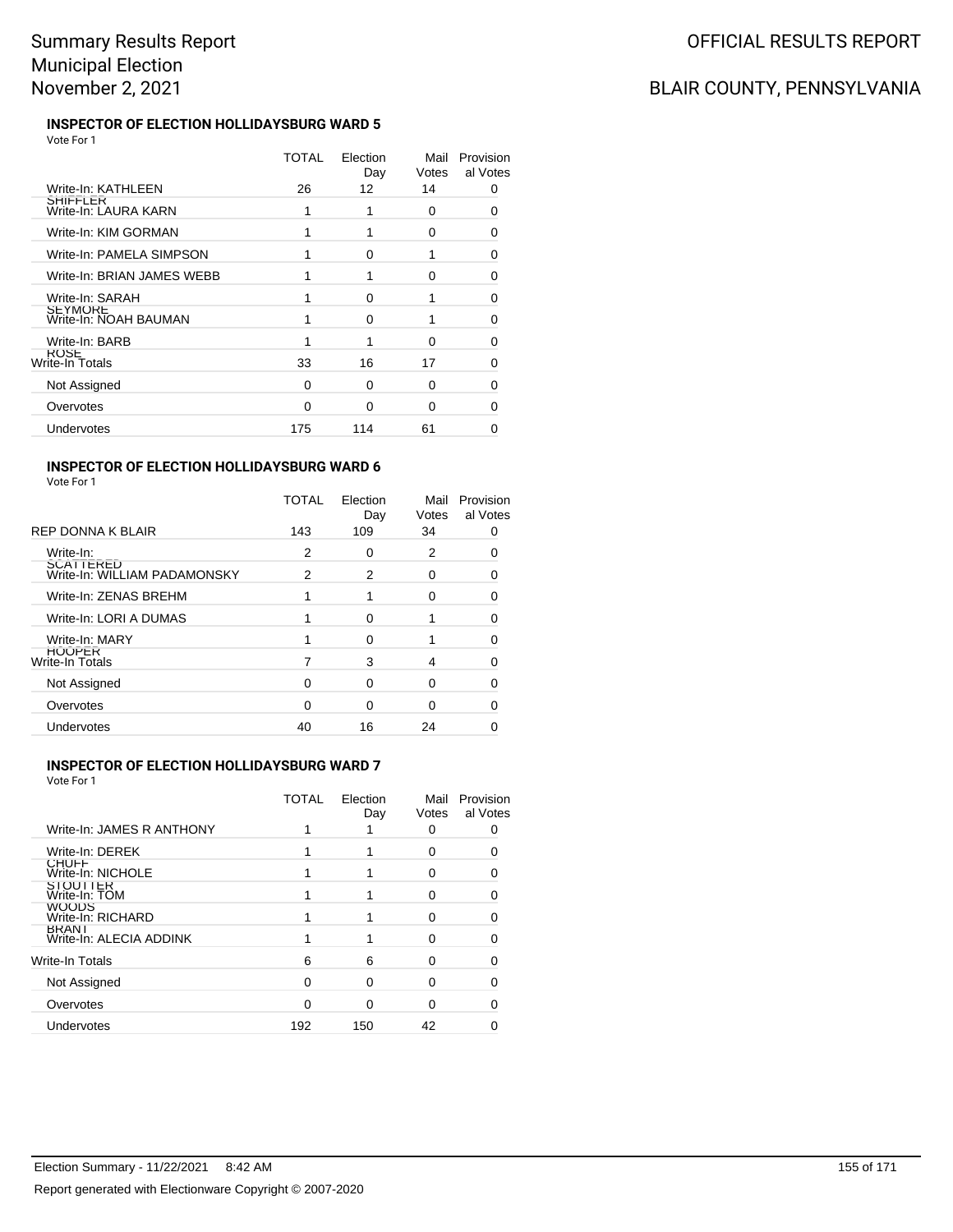# BLAIR COUNTY, PENNSYLVANIA

#### **INSPECTOR OF ELECTION HUSTON TWP** Vote For 1

|                                            | TOTAL | Election<br>Day | Mail<br>Votes | Provision<br>al Votes |
|--------------------------------------------|-------|-----------------|---------------|-----------------------|
| <b>REP DOROTHY STAHL</b>                   | 299   | 281             | 18            |                       |
| <b>DEM PATRICIA SMITH</b>                  | 67    | 55              | 12            |                       |
| Write-In: STACEY Y                         | 11    | 11              | 0             | ∩                     |
| <b>KENSINGER</b><br>Write-In: PAMALA STOCK |       |                 | 0             |                       |
| Write-In Totals                            | 12    | 12              | O             |                       |
| Not Assigned                               | U     | 0               | O             | n                     |
| Overvotes                                  |       |                 | 0             |                       |
| Undervotes                                 | 8     | 8               |               |                       |

### **INSPECTOR OF ELECTION JUNIATA TWP**

Vote For 1

|                             | TOTAL | Flection<br>Day | Mail<br>Votes | Provision<br>al Votes |
|-----------------------------|-------|-----------------|---------------|-----------------------|
| REP JOAN CHAPPELL           | 213   | 200             | 13            |                       |
| <b>DEM PATRICIA GONSMAN</b> | 38    | 21              | 17            |                       |
| <b>Write-In Totals</b>      | 0     | 0               | 0             |                       |
| Not Assigned                | 0     | 0               | 0             |                       |
| Overvotes                   | 4     | 4               | Ω             |                       |
| Undervotes                  | 9     | 8               |               |                       |

### **INSPECTOR OF ELECTION LOGAN TWP 1**

|                                                | TOTAL        | Election<br>Day | Mail<br>Votes | Provision<br>al Votes |
|------------------------------------------------|--------------|-----------------|---------------|-----------------------|
| Write-In:                                      |              | 5               | 2             | 0                     |
| SCATTERED<br>Write-In: ETHAN RONAN             |              | 1               | $\Omega$      | ∩                     |
| Write-In: JASON A STAPH                        |              | $\Omega$        | 1             | ŋ                     |
| Write-In: ANTHONY                              |              | 1               | $\Omega$      | O                     |
| <b>CONRAD</b><br>Write-In: BENJAMIN DOGAND     |              | $\Omega$        |               | U                     |
| Write-In: CLAY                                 |              |                 | U             | ∩                     |
| <b>GINGRICH</b><br>Write-In: PATRICK J BRENNAN |              | 1               | 0             | O                     |
| Write-In: DOUGLAS T                            |              | 1               | 0             | U                     |
| <b>GIBSON</b><br>Write-In: ROBERT J            |              | 1               | 0             |                       |
| <b>BROADRICK</b><br>Write-In Totals            | 15           | 11              | 4             |                       |
| Not Assigned                                   | <sup>0</sup> | $\Omega$        | $\Omega$      | ∩                     |
| Overvotes                                      | $\Omega$     | $\Omega$        | $\Omega$      |                       |
| Undervotes                                     | 446          | 350             | 95            |                       |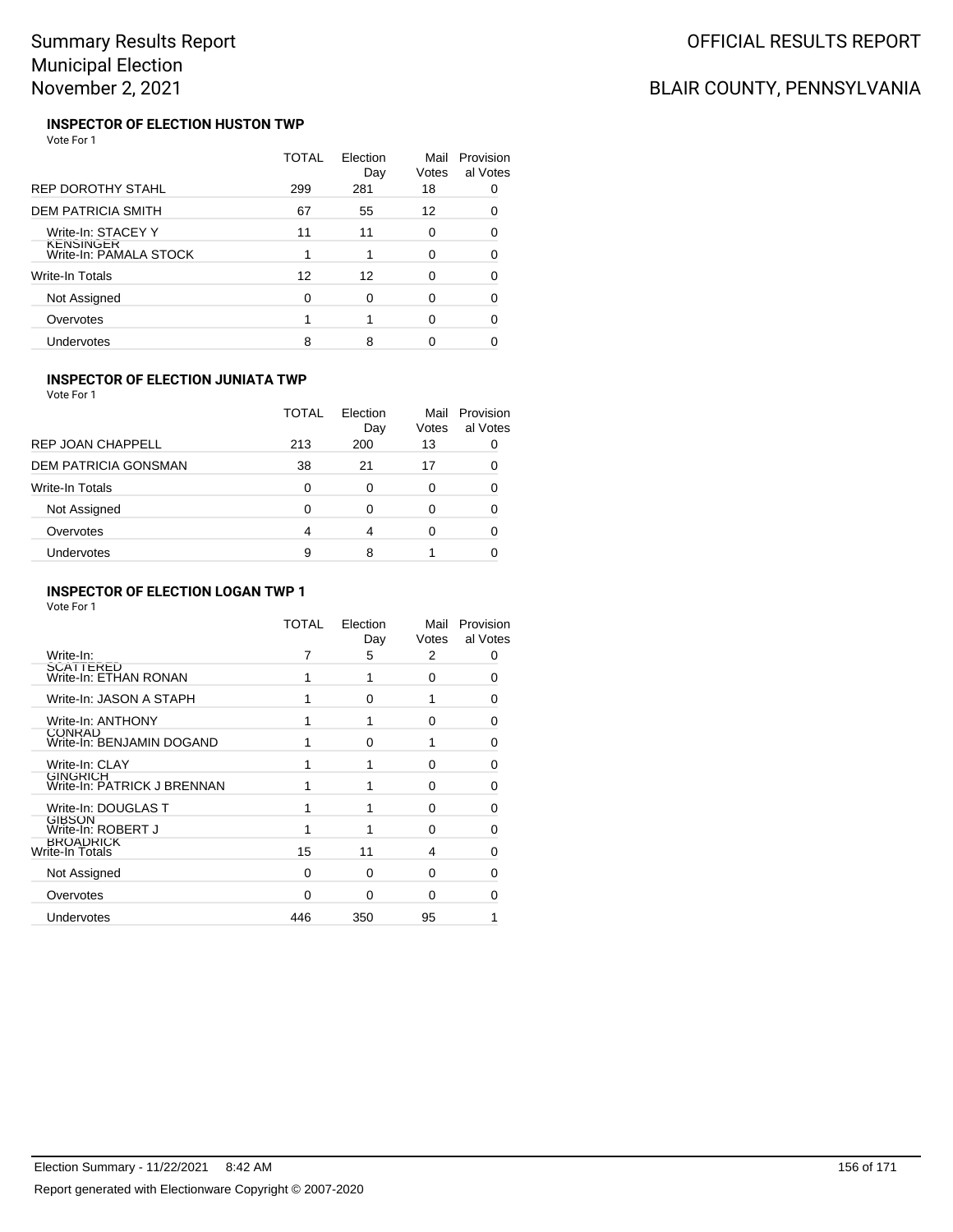# BLAIR COUNTY, PENNSYLVANIA

#### **INSPECTOR OF ELECTION LOGAN TWP 2** Vote For 1

|                                           | TOTAL | Election<br>Day | Mail<br>Votes | Provision<br>al Votes |
|-------------------------------------------|-------|-----------------|---------------|-----------------------|
| REP SANDRA A HEBLER                       | 452   | 332             | 120           | Ω                     |
| Write-In: TED BEAM                        |       | 0               |               |                       |
| Write-In:                                 |       | 0               |               |                       |
| <b>SCATTERED</b><br>Write-In: ADAM        |       |                 | U             | O                     |
| REPLOGLE<br>Write-In: RICHARD T           |       | O               |               | ∩                     |
| ECKER<br>Write-In: DEREK                  |       | n               |               |                       |
| <b>HOAGLAND</b><br>Write-In: JIM CALLAHAN |       |                 | U             | O                     |
| Write-In Totals                           | 6     | 2               | 4             | O                     |
| Not Assigned                              | O     | O               | 0             | ∩                     |
| Overvotes                                 | n     | n               | O             |                       |
| Undervotes                                | 106   | 46              | 59            |                       |
|                                           |       |                 |               |                       |

### **INSPECTOR OF ELECTION LOGAN TWP 3**

|                                         | TOTAL | Election<br>Day | Mail<br>Votes | Provision<br>al Votes |
|-----------------------------------------|-------|-----------------|---------------|-----------------------|
| Write-In: JACKIE                        |       | 5               | 2             | 0                     |
| <b>FORSHI</b><br>Write-In: JOAN KAYLOR  | 2     | 2               | $\Omega$      | 0                     |
| Write-In: JACQUELYN                     | 2     | 2               | O             | 0                     |
| <b>FORSHT</b><br>Write-In: TAMMIE FLECK | 1     | 1               | $\Omega$      | O                     |
| Write-In: AMY                           |       | $\Omega$        |               | O                     |
| <b>WEBSTER</b><br>Write-In: NICK        |       | 1               | $\Omega$      | O                     |
| <b>ROWLAND</b><br>Write-In:             | 1     | 1               | $\Omega$      | O                     |
| SCATTERED<br>Write-In: MASON STUMPF     |       | 0               |               | ∩                     |
| Write-In Totals                         | 16    | 12              | 4             | ∩                     |
| Not Assigned                            | 0     | 0               | $\Omega$      | 0                     |
| Overvotes                               | 0     | 0               | $\Omega$      |                       |
| Undervotes                              | 285   | 238             | 46            |                       |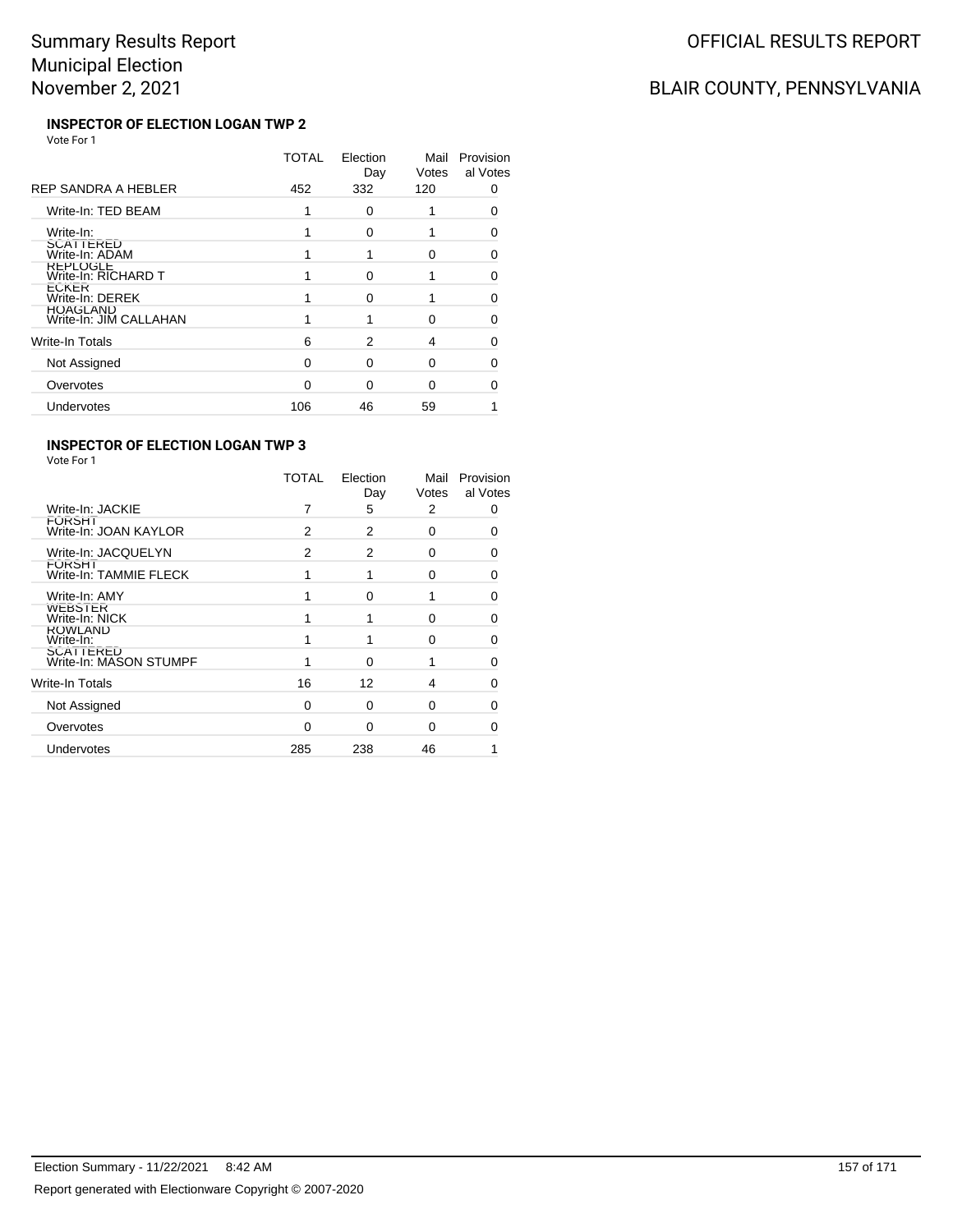#### **INSPECTOR OF ELECTION LOGAN TWP 4** Vote For 1

| TOTAL    | Election<br>Day | Mail<br>Votes | Provision<br>al Votes |
|----------|-----------------|---------------|-----------------------|
| 8        | 6               | 2             | 0                     |
| 1        | 1               | 0             | $\Omega$              |
| 1        | 1               | 0             | 0                     |
| 1        | 1               | 0             | 0                     |
| 1        | 0               | 1             | 0                     |
| 1        | 1               | 0             | $\Omega$              |
| 1        | $\Omega$        | 1             | 0                     |
| 1        | 1               | $\Omega$      | 0                     |
| 1        | 1               | $\Omega$      | $\Omega$              |
| 1        | 1               | 0             | 0                     |
| 1        | 1               | 0             | 0                     |
| 1        | 1               | 0             | 0                     |
| 19       | 15              | 4             | 0                     |
| 0        | 0               | $\Omega$      | 0                     |
| $\Omega$ | 0               | 0             | 0                     |
| 346      | 276             | 69            | 1                     |
|          |                 |               |                       |

### **INSPECTOR OF ELECTION LOGAN TWP 5**

Vote For 1

|                             | <b>TOTAL</b> | Election<br>Day | Mail<br>Votes | Provision<br>al Votes |
|-----------------------------|--------------|-----------------|---------------|-----------------------|
| <b>REP ANNETTE AJAY</b>     | 307          | 276             | 31            |                       |
| <b>DEM MARDELL BONASSO</b>  | 108          | 69              | 39            |                       |
| Write-In: JAMIE SCARANGELLA |              | $\Omega$        |               |                       |
| Write-In Totals             |              | $\Omega$        |               |                       |
| Not Assigned                | ∩            | ∩               | 0             |                       |
| Overvotes                   | 0            | ∩               | 0             |                       |
| Undervotes                  | 24           | 19              | 5             |                       |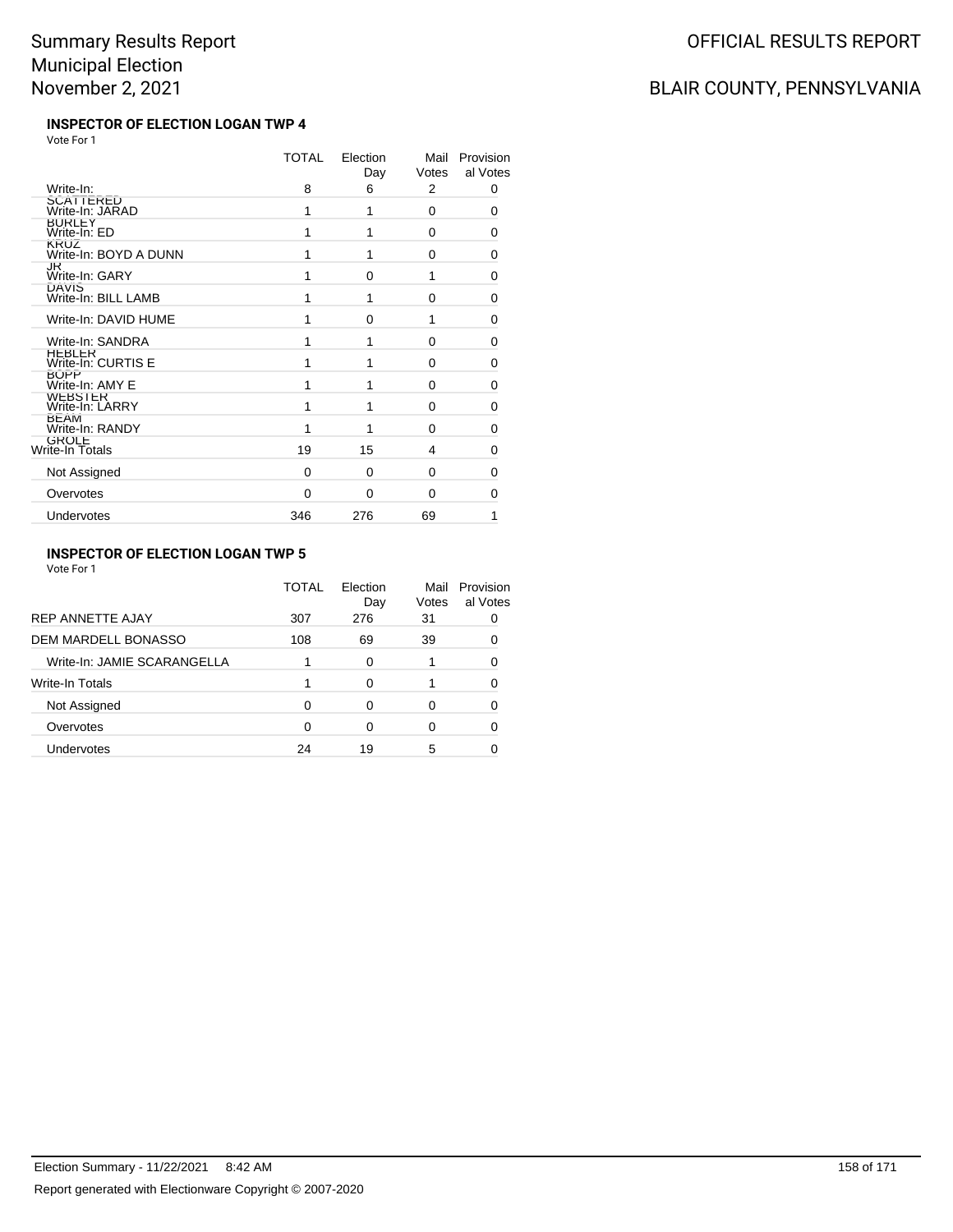#### **INSPECTOR OF ELECTION LOGAN TWP 6** Vote For 1

|                                              | <b>TOTAL</b> | Election<br>Day | Mail<br>Votes | Provision<br>al Votes |
|----------------------------------------------|--------------|-----------------|---------------|-----------------------|
| Write-In:                                    | 4            | 3               | 1             | 0                     |
| SCATTERED<br>Write-In: RACHEL                | 2            | 0               | 2             | $\Omega$              |
| <b>KORMAN</b><br>Write-In: TOM               | 2            | 0               | 2             | $\Omega$              |
| <b>DICKEY</b><br>Write-In: THOMAS            | 1            | 1               | 0             | 0                     |
| <b>SRYER</b><br>Write-In: WILLIAM R          | 1            | 1               | 0             | 0                     |
| RALER<br>Write-In: JOE                       | 1            | 1               | 0             | 0                     |
| <b>ECKELS</b><br>Write-In: MARK              | 1            | 1               | $\Omega$      | 0                     |
| <b>BROWN</b><br>Write-In: JOSEPH MCDANIEL    | 1            | 0               | 1             | 0                     |
| Write-In: PETER                              | 1            | 1               | 0             | 0                     |
| <b>CASSARLY</b><br>Write-In: SCOTT SIMINGTON | 1            | 1               | $\Omega$      | 0                     |
| Write-In: MICKEY SMITH                       | 1            | 1               | $\Omega$      | 0                     |
| Write-In: GAYLE                              | 1            | 1               | $\Omega$      | 0                     |
| <b>DENTON</b><br>Write-In: MEADE SIMINGTON   | 1            | 1               | 0             | 0                     |
| Write-In Totals                              | 18           | 12              | 6             | $\Omega$              |
| Not Assigned                                 | 0            | $\Omega$        | $\Omega$      | $\Omega$              |
| Overvotes                                    | 0            | 0               | 0             | 0                     |
| Undervotes                                   | 449          | 342             | 99            | 8                     |

### **INSPECTOR OF ELECTION LOGAN TWP 7**

Vote For 1

|                     | TOTAL | Flection<br>Day | Mail<br>Votes | Provision<br>al Votes |
|---------------------|-------|-----------------|---------------|-----------------------|
| Write-In: LIAM LONG |       |                 | O             |                       |
| Write-In Totals     |       |                 |               |                       |
| Not Assigned        |       | O               |               |                       |
| Overvotes           | O     | O               |               |                       |
| <b>Undervotes</b>   | 208   | 171             | 37            |                       |

### **INSPECTOR OF ELECTION MARTINSBURG BOROUGH 1**

Vote For 1

|                        | TOTAL | Election<br>Day | Mail<br>Votes | Provision<br>al Votes |
|------------------------|-------|-----------------|---------------|-----------------------|
| Write-In: JOHN SMITH   |       |                 |               |                       |
| Write-In: JAMES C DELL |       |                 |               |                       |
| Write-In: BRUCE        |       |                 |               |                       |
| ERB<br>Write-In Totals | 3     | 3               |               |                       |
| Not Assigned           | ∩     | ∩               |               |                       |
| Overvotes              | ∩     |                 |               |                       |
| Undervotes             | 264   | 231             | 33            |                       |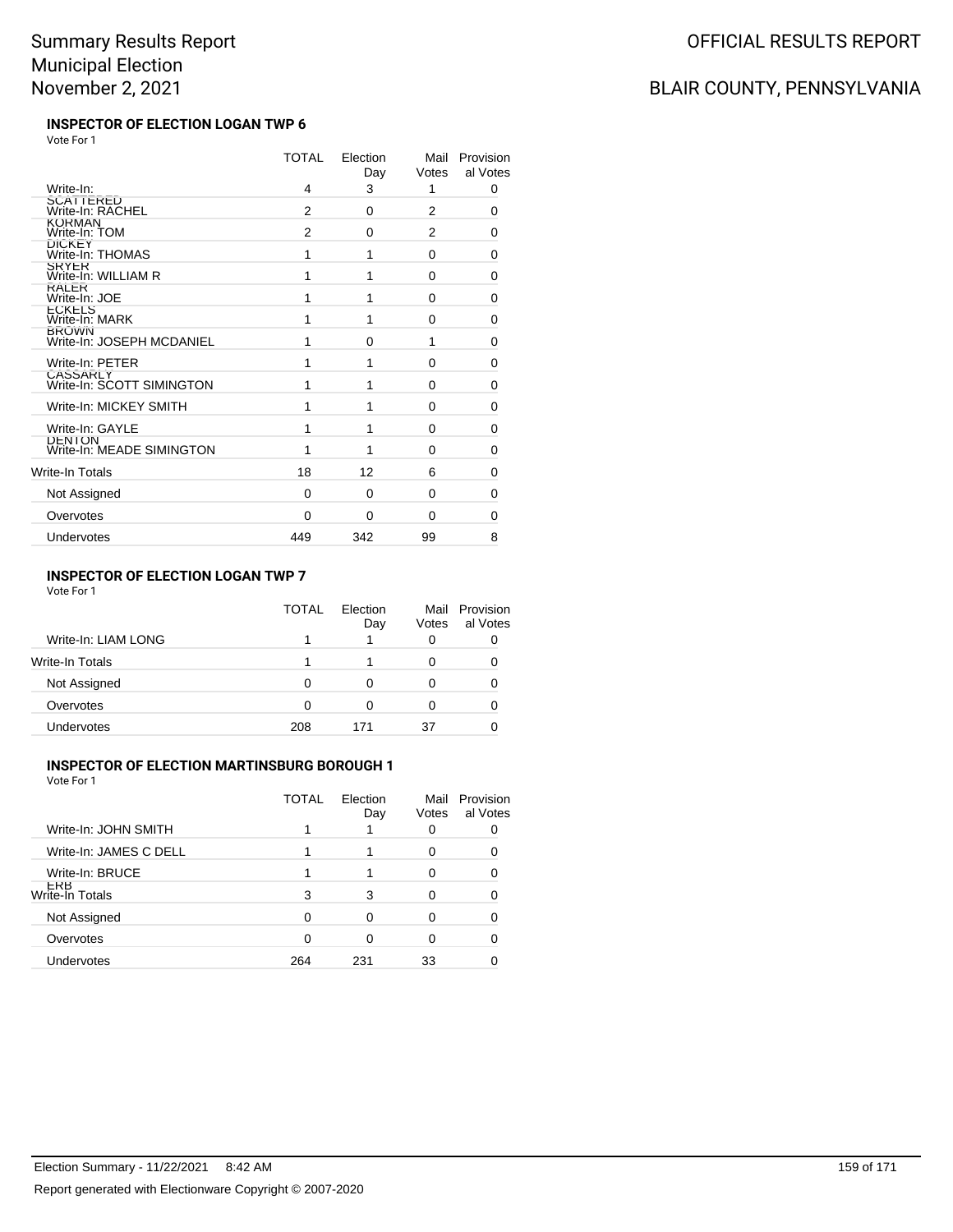#### **INSPECTOR OF ELECTION MARTINSBURG BOROUGH 2** Vote For 1

|                                          | <b>TOTAL</b>   | Election<br>Day | Mail<br>Votes  | Provision<br>al Votes |
|------------------------------------------|----------------|-----------------|----------------|-----------------------|
| Write-In:                                | $\overline{2}$ | 1               | 1              | 0                     |
| SCATTERED<br>Write-In: KAY               | 1              | 1               | 0              | 0                     |
| <b>GROVE</b><br>Write-In: MIKE HORTON    | 1              | 1               | 0              | 0                     |
| Write-In: AMY CAKES                      | 1              | 1               | $\Omega$       | 0                     |
| Write-In: SUZANNE MCNALLY                | 1              | 1               | $\Omega$       | 0                     |
| Write-In: SUSAN MCNALLY                  | 1              | 1               | $\Omega$       | 0                     |
| Write-In: EDGAR C                        | 1              | 1               | 0              | 0                     |
| <b>KREIDER</b><br>Write-In: SUSAN MILLER | 1              | 1               | $\Omega$       | 0                     |
| Write-In: DANIEL R                       | 1              | 1               | $\Omega$       | 0                     |
| <b>SMOUSE</b><br>Write-In: KAY L         | 1              | 1               | $\Omega$       | 0                     |
| <b>GROVE</b><br>Write-In: DESTARTA       | 1              | 1               | 0              | 0                     |
| CARBERRY<br>Write-In: MATTHEW BARNES     | 1              | 1               | $\Omega$       | 0                     |
| Write-In: SUE                            | 1              | 1               | $\Omega$       | 0                     |
| MILLER<br>Write-In: RICHARD A BRANTWER   | 1              | 0               | 1              | 0                     |
| SR<br>Write-In: JAMES DELL               | 1              | 1               | $\Omega$       | 0                     |
| Write-In: HENRY                          | 1              | 1               | $\Omega$       | 0                     |
| LAMBORN<br>Write-In Totals               | 17             | 15              | $\mathfrak{p}$ | 0                     |
| Not Assigned                             | 0              | 0               | 0              | 0                     |
| Overvotes                                | 0              | 0               | 0              | 0                     |
| Undervotes                               | 250            | 205             | 45             | $\Omega$              |

### **INSPECTOR OF ELECTION NEWRY BORO**

Vote For 1

| TOTAL | Flection | Votes | Mail Provision<br>al Votes |
|-------|----------|-------|----------------------------|
| O     | 0        | 0     |                            |
| 0     | 0        |       |                            |
| O     | 0        |       |                            |
| 33    | 31       |       |                            |
|       |          | Day   |                            |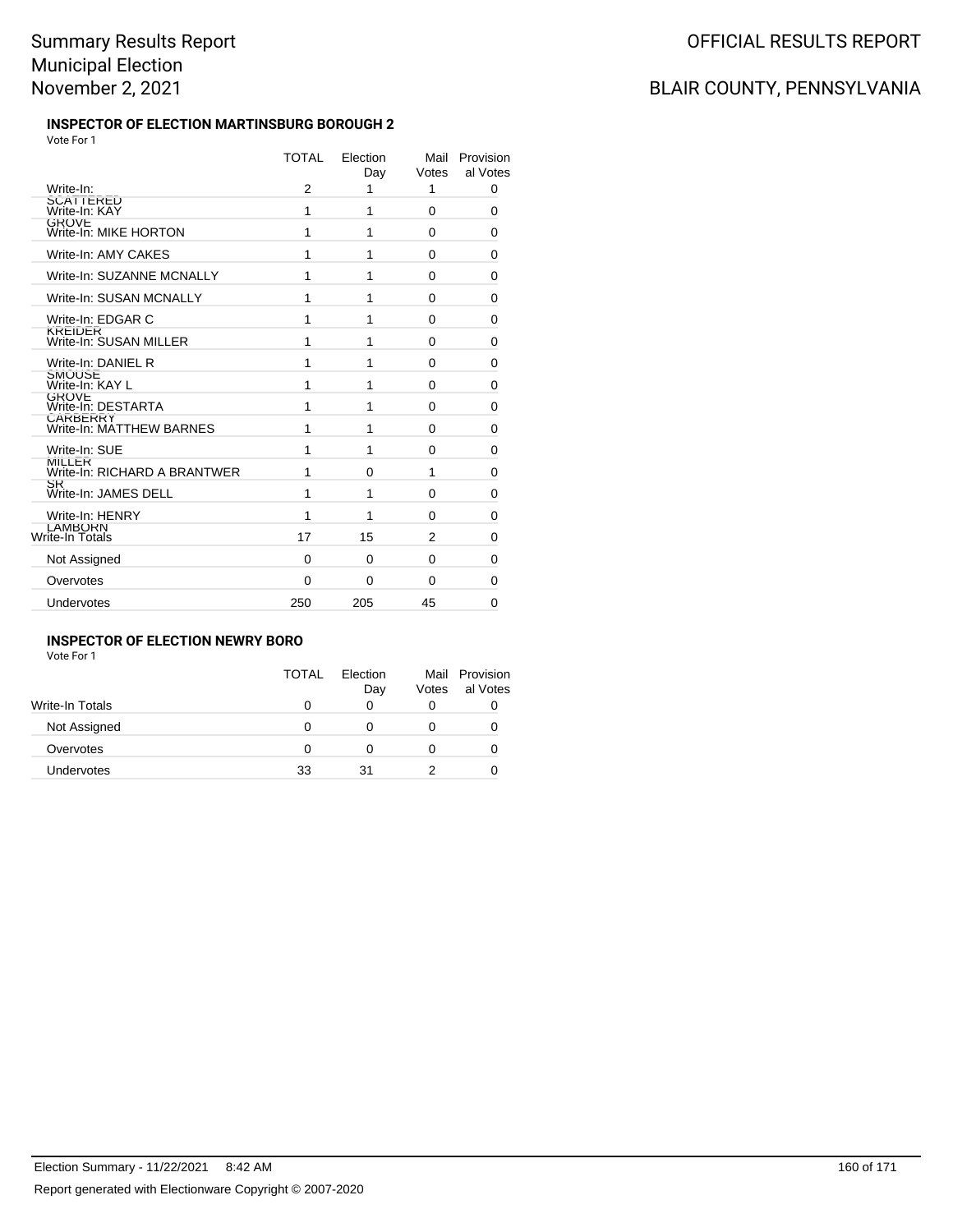#### **INSPECTOR OF ELECTION NORTH WOODBURY TWP** Vote For 1

| DEM PAMELA J WALTER                                 | <b>TOTAL</b><br>432 | Election<br>Dav<br>285 | Mail<br>Votes<br>147 | Provision<br>al Votes<br>0 |
|-----------------------------------------------------|---------------------|------------------------|----------------------|----------------------------|
|                                                     |                     |                        |                      |                            |
| Write-In: SHARON<br>HICKS<br>Write-In: SUSAN MILLER | 10                  | 8                      | 2                    | 0                          |
|                                                     | 7                   | 7                      | 0                    | 0                          |
| Write-In: SUSIE<br><b>MILLER</b>                    | 5                   | 4                      | 0                    | 1                          |
| Write-In:                                           | 3                   | 3                      | 0                    | 0                          |
| SCATTERED<br>Write-In: LANNY                        | 2                   | 2                      | 0                    | 0                          |
| <b>ROSS</b><br>Write-In: MATTHEW                    | 2                   | 2                      | 0                    | 0                          |
| SMOUSE<br>Write-In: BRIAN LEY                       | $\mathfrak{p}$      | $\overline{2}$         | 0                    | 0                          |
| Write-In: TERESA                                    | 2                   | $\overline{2}$         | 0                    | 0                          |
| <b>BRUMBAUGH</b><br>Write-In: WILLIAM KETNER        | 1                   | 0                      | 1                    | 0                          |
| Write-In: DONNA YINGLING                            | 1                   | 1                      | 0                    | 0                          |
| Write-In: JOY                                       | 1                   | 1                      | $\Omega$             | 0                          |
| <b>HOOVER</b><br>Write-In: KEVIN SMITH              | 1                   | 1                      | $\Omega$             | 0                          |
| Write-In: LINDA                                     | 1                   | 1                      | 0                    | 0                          |
| HARKER<br>Write-In: DEBRA PITTMAN                   | 1                   | 1                      | 0                    | $\Omega$                   |
| Write-In: RANDY                                     | 1                   | 1                      | $\Omega$             | 0                          |
| HENRY<br>Write-In: BRYAN MAPES                      | 1                   | 1                      | $\Omega$             | 0                          |
| Write-In: REGGIE                                    | 1                   | 1                      | 0                    | $\mathbf 0$                |
| <b>NEVINS</b><br>Write-In: BARBARA                  | 1                   | 1                      | 0                    | 0                          |
| SLAGENWEIT<br>Write-In: CHUCK                       | 1                   | 1                      | 0                    | 0                          |
| <b>GOJMERAS</b><br>Write-In Totals                  | 44                  | 40                     | 3                    | 1                          |
| Not Assigned                                        | 0                   | 0                      | 0                    | 0                          |
| Overvotes                                           | 0                   | 0                      | 0                    | 0                          |
| Undervotes                                          | 229                 | 199                    | 30                   | $\Omega$                   |
|                                                     |                     |                        |                      |                            |

### **INSPECTOR OF ELECTION ROARING SPRING BORO 1**

Vote For 1

|                                     | <b>TOTAL</b> | Election<br>Day | Mail<br>Votes | Provision<br>al Votes |
|-------------------------------------|--------------|-----------------|---------------|-----------------------|
| Write-In:                           | 3            | 3               | O             |                       |
| <b>SCATTERED</b><br>Write-In: TRACY |              |                 | 0             |                       |
| KITTLE<br>Write-In: MARK            |              |                 | 0             |                       |
| LINGENFELIER<br>Write-In: BRUCE R   |              | O               |               |                       |
| <b>EKB</b><br>Write-In: COREY       |              |                 | O             | n                     |
| <b>EICHER</b><br>Write-In: PATRICIA |              | O               |               |                       |
| DEFIBAUGH<br>Write-In: SHAD BENTON  |              |                 | O             |                       |
| Write-In Totals                     | 9            |                 | 2             |                       |
| Not Assigned                        | ∩            | 0               | ი             |                       |
| Overvotes                           | ∩            | $\Omega$        | O             |                       |
| Undervotes                          | 104          | 91              | 13            |                       |
|                                     |              |                 |               |                       |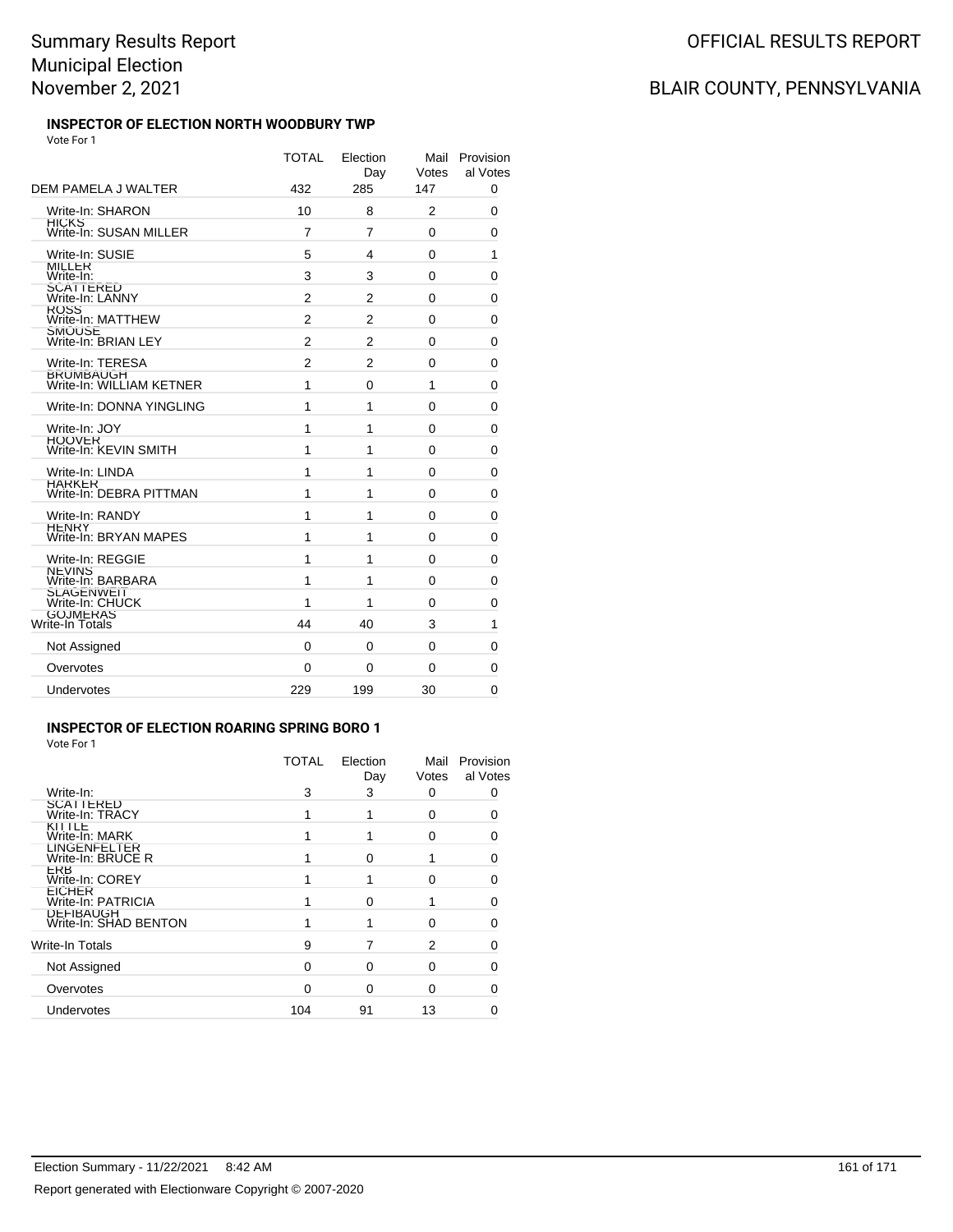#### **INSPECTOR OF ELECTION ROARING SPRING BORO 2** Vote For 1

|                                 | TOTAL | Election<br>Day | Mail<br>Votes | Provision<br>al Votes |
|---------------------------------|-------|-----------------|---------------|-----------------------|
| <b>REP GARY L HOOVER</b>        | 216   | 190             | 25            |                       |
| Write-In: DEREK J               |       |                 | 0             |                       |
| <b>BROWN</b><br>Write-In Totals |       |                 |               |                       |
| Not Assigned                    | O     | O               |               |                       |
| Overvotes                       |       |                 |               |                       |
| Undervotes                      | 22    |                 | 5             |                       |

### **INSPECTOR OF ELECTION ROARING SPRING BORO 3**

Vote For 1

|                                           | <b>TOTAL</b> | Election<br>Day | Mail<br>Votes | Provision<br>al Votes |
|-------------------------------------------|--------------|-----------------|---------------|-----------------------|
| DEM JANICE MUSSELMAN                      | 136          | 108             | 28            |                       |
| Write-In:                                 | 3            | 3               | 0             |                       |
| <b>SCATTERED</b><br>Write-In: GORDON      |              |                 | O             |                       |
| <b>NETRICK</b><br>Write-In: CHRISTOPHER   |              |                 | O             |                       |
| <b>BARRONER</b><br>Write-In: PHILIP WAITE |              |                 | 0             |                       |
| Write-In: TROY                            |              |                 | Ω             |                       |
| ا WRIGH<br>Write-In Totals                |              |                 | O             |                       |
| Not Assigned                              | ∩            | ∩               | 0             |                       |
| Overvotes                                 | ∩            | 0               | 0             |                       |
| <b>Undervotes</b>                         | 50           | 48              | 2             |                       |
|                                           |              |                 |               |                       |

### **INSPECTOR OF ELECTION SNYDER TWP 1**

|                                           | TOTAL    | Election<br>Day | Mail<br>Votes | Provision<br>al Votes |
|-------------------------------------------|----------|-----------------|---------------|-----------------------|
| Write-In: KIRSTEN                         | 13       | 13              | 0             | 0                     |
| SIEELE<br>Write-In: CATHERINE MANDEL      | 3        | 0               | 3             | 0                     |
| Write-In: AMBER                           |          | 1               | 0             | 0                     |
| <b>QUARIZ</b><br>Write-In: JARED          |          | 1               | 0             | 0                     |
| <b>CONN</b><br>Write-In: DEBORAH J        |          | 1               | $\Omega$      | 0                     |
| <b>MYERS</b><br>Write-In:                 |          | 1               | 0             | 0                     |
| SCATTERED<br>Write-In: DAVE               |          | 1               | $\Omega$      | 0                     |
| <b>PETERSON</b><br>Write-In: CHESTER      |          | 1               | 0             | 0                     |
| <b>MENGEL</b><br>Write-In: ROBERT         |          | 1               | $\Omega$      | 0                     |
| <b>HEWIII</b><br>Write-In: CHESTER MENGEL |          | 1               | $\Omega$      | 0                     |
| <b>Write-In Totals</b>                    | 24       | 21              | 3             | O                     |
| Not Assigned                              | $\Omega$ | $\Omega$        | $\Omega$      | ŋ                     |
| Overvotes                                 | $\Omega$ | 0               | 0             | 0                     |
| Undervotes                                | 271      | 227             | 42            | 2                     |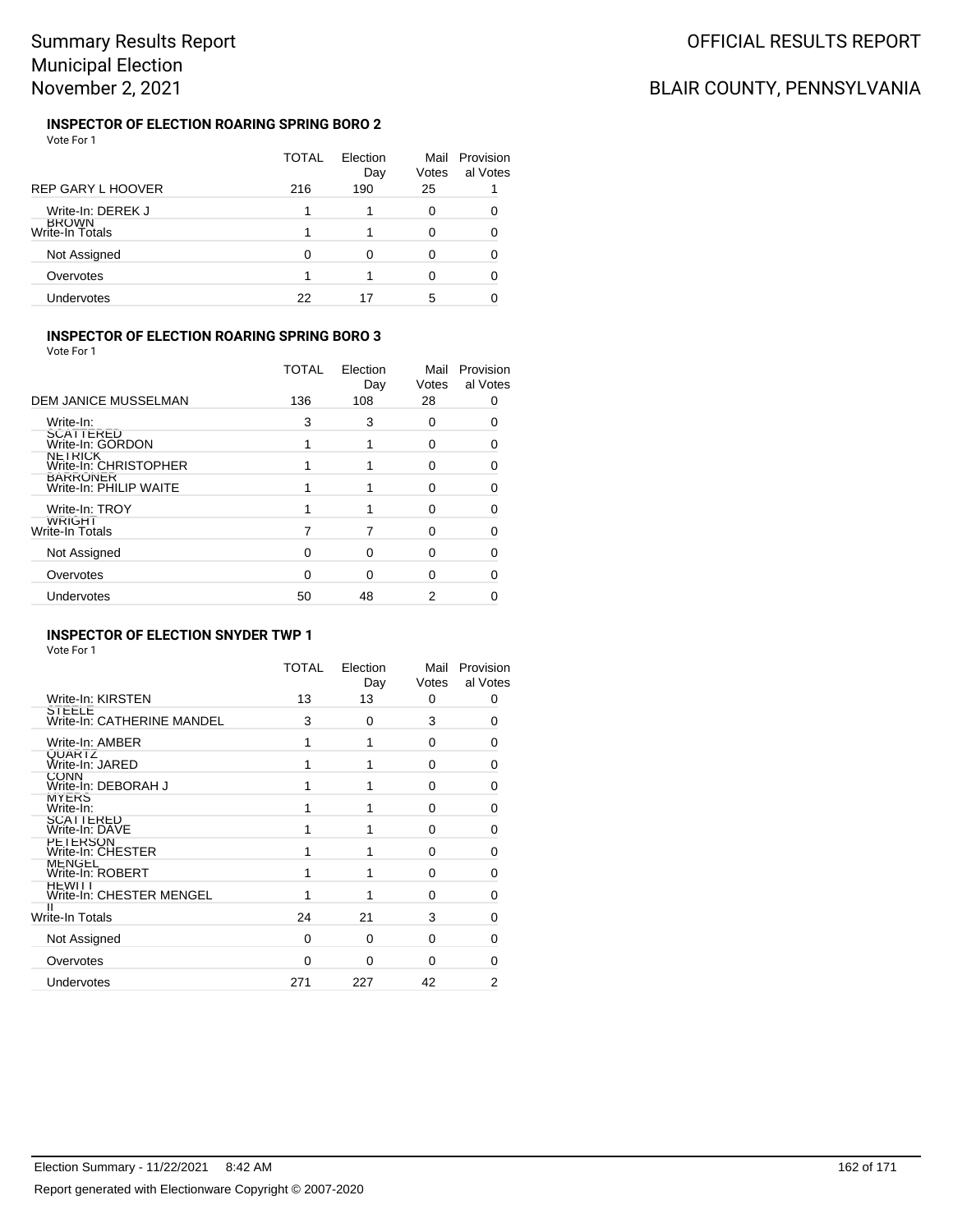# BLAIR COUNTY, PENNSYLVANIA

#### **INSPECTOR OF ELECTION SNYDER TWP 2** Vote For 1

|                                      | TOTAL | Election<br>Day | Mail<br>Votes | Provision<br>al Votes |
|--------------------------------------|-------|-----------------|---------------|-----------------------|
| REP PAMELA K DAUGHENBAUGH            | 403   | 343             | 60            |                       |
| Write-In: VICKI K BELL               | 9     | 9               | 0             | O                     |
| Write-In: DUSTIN                     | 3     | 3               | 0             | 0                     |
| <b>LLDER</b><br>Write-In: VICKI BELL | 2     | 2               | 0             |                       |
| Write-In: DUSTIN S                   |       |                 | O             | O                     |
| ELDER<br>Write-In Totals             | 15    | 15              | O             |                       |
| Not Assigned                         | 0     | $\Omega$        | ∩             | n                     |
| Overvotes                            | 0     | $\Omega$        | 0             | 0                     |
| Undervotes                           | 37    | 26              | 11            |                       |

### **INSPECTOR OF ELECTION TAYLOR TWP**

Vote For 1

|                        | TOTAL | Election<br>Day | Mail<br>Votes | Provision<br>al Votes |
|------------------------|-------|-----------------|---------------|-----------------------|
| REP REGINA A ITLE      | 577   | 473             | 97            |                       |
| Write-In: PATTY MOCK   |       |                 | Ω             |                       |
| Write-In: LORI A DUMAS |       | 0               |               |                       |
| <b>Write-In Totals</b> | 2     |                 |               |                       |
| Not Assigned           | 0     | 0               |               |                       |
| Overvotes              | ∩     | 0               |               |                       |
| <b>Undervotes</b>      | 93    | 65              | 28            |                       |
|                        |       |                 |               |                       |

### **INSPECTOR OF ELECTION TYRONE BORO 1**

Vote For 1

|                                         | TOTAL | Election<br>Day | Mail<br>Votes | Provision<br>al Votes |
|-----------------------------------------|-------|-----------------|---------------|-----------------------|
| Write-In: CHRIS                         |       |                 |               |                       |
| <b>MORRONI</b><br>Write-In: MITCH MYERS |       |                 |               |                       |
| Write-In:                               |       |                 |               |                       |
| <b>SCATTERED</b><br>Write-In: JEAN      |       | ი               |               |                       |
| <b>BRESSLER</b><br>Write-In: DUSTIN     |       |                 | O             |                       |
| <b>ELDER</b><br>Write-In Totals         | 5     | 3               | 2             |                       |
| Not Assigned                            | 0     | 0               |               |                       |
| Overvotes                               | 0     | ი               | ∩             |                       |
| Undervotes                              | 186   | 157             | 29            |                       |

### **INSPECTOR OF ELECTION TYRONE BORO 2**

|                        | TOTAL | Flection<br>Day | Mail<br>Votes | Provision<br>al Votes |
|------------------------|-------|-----------------|---------------|-----------------------|
| REP ROSE M CASTAGNOLA  | 110   | 98              | 10            | 2                     |
| DEM SARA M CASTAGNOLA  | 17    | 11              | 6             | 0                     |
| <b>Write-In Totals</b> | ∩     | ∩               | 0             | 0                     |
| Not Assigned           | ∩     | ∩               | Ω             |                       |
| Overvotes              |       |                 | Ω             | 0                     |
| Undervotes             |       | 4               | O             |                       |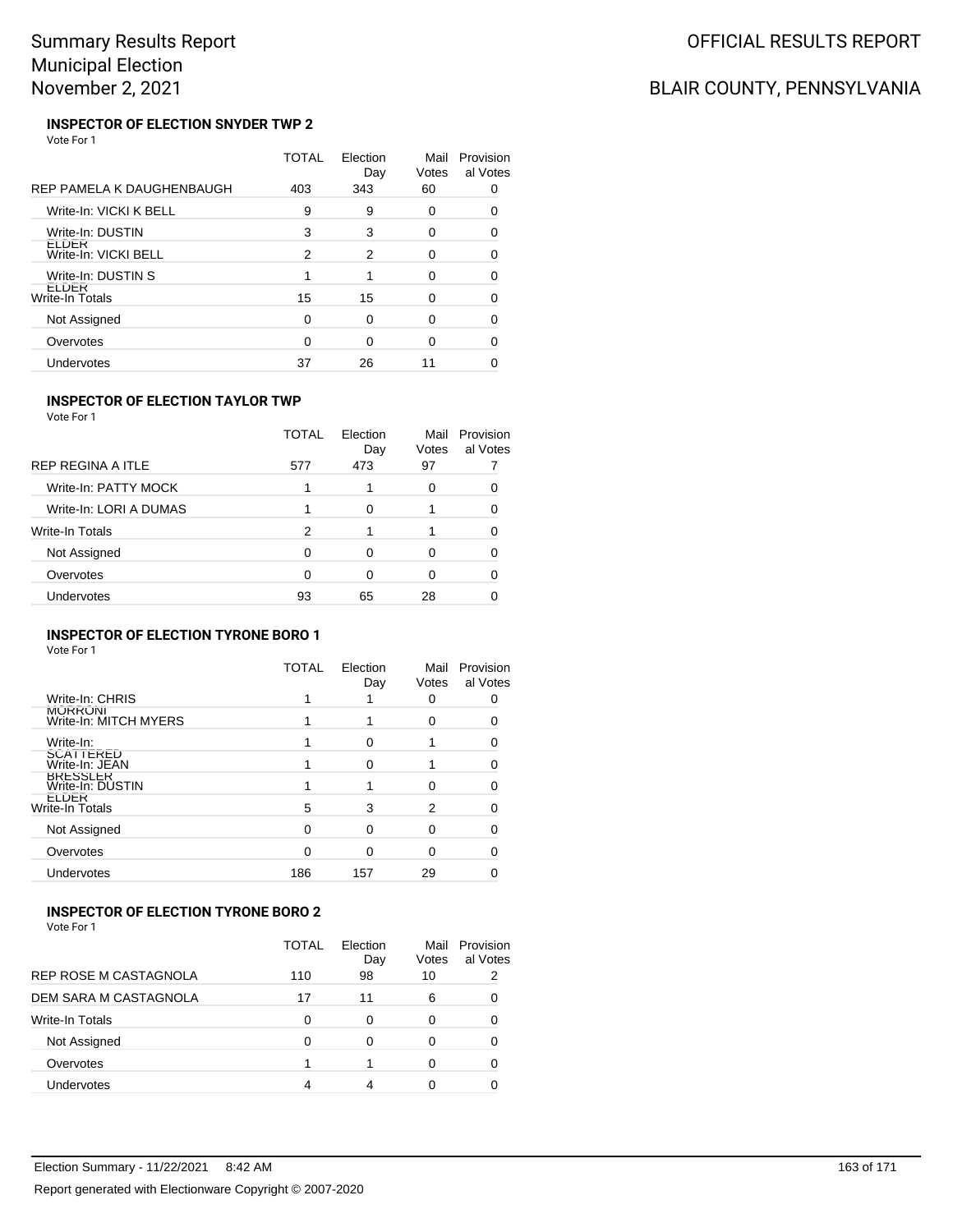#### **INSPECTOR OF ELECTION TYRONE BORO 3** Vote For 1

|                               | TOTAL | Election<br>Day | Mail<br>Votes | Provision<br>al Votes |
|-------------------------------|-------|-----------------|---------------|-----------------------|
| Write-In:                     | 4     | 4               | 0             |                       |
| SCATTERED<br>Write-In: DEBBIE |       |                 | 0             |                       |
| KNN<br>Write-In: TERRY TATE   |       |                 | 0             |                       |
| JK<br>Write-In Totals         | 6     | 6               | O             |                       |
| Not Assigned                  | ∩     |                 | O             |                       |
| Overvotes                     |       | ∩               | ი             |                       |
| Undervotes                    | 103   | 93              | 10            |                       |

### **INSPECTOR OF ELECTION TYRONE BORO 4**

Vote For 1

|                                     | <b>TOTAL</b> | Election<br>Day | Mail<br>Votes | Provision<br>al Votes |
|-------------------------------------|--------------|-----------------|---------------|-----------------------|
| Write-In: KIRSTEN                   | 2            | 2               | 0             |                       |
| STEELE<br>Write-In: BRAD            |              |                 |               |                       |
| <b>IAYLOR</b><br>Write-In:          |              |                 |               |                       |
| <b>SCATTERED</b><br>Write-In Totals |              |                 |               |                       |
| Not Assigned                        | ∩            | ∩               |               |                       |
| Overvotes                           | ∩            | O               |               |                       |
| Undervotes                          | 68           | 58              | 10            |                       |
|                                     |              |                 |               |                       |

### **INSPECTOR OF ELECTION TYRONE BORO 5**

|                                     | TOTAL | Election<br>Day | Mail<br>Votes | Provision<br>al Votes |
|-------------------------------------|-------|-----------------|---------------|-----------------------|
| Write-In: DUSTIN                    | 2     | 2               |               |                       |
| ELDER<br>Write-In:                  | 2     | 2               | ŋ             |                       |
| SCATTERED<br>Write-In: CALVIN AMATO |       |                 | n             | ∩                     |
| Write-In: KIM DIEMINKSI             | 1     |                 | O             |                       |
| Write-In: WILLIAM FINK              | 1     |                 | 0             |                       |
| Write-In Totals                     | 7     |                 | n             |                       |
| Not Assigned                        | 0     | ი               | O             |                       |
| Overvotes                           | 0     | ი               | O             |                       |
| Undervotes                          | 119   | 107             | 12            |                       |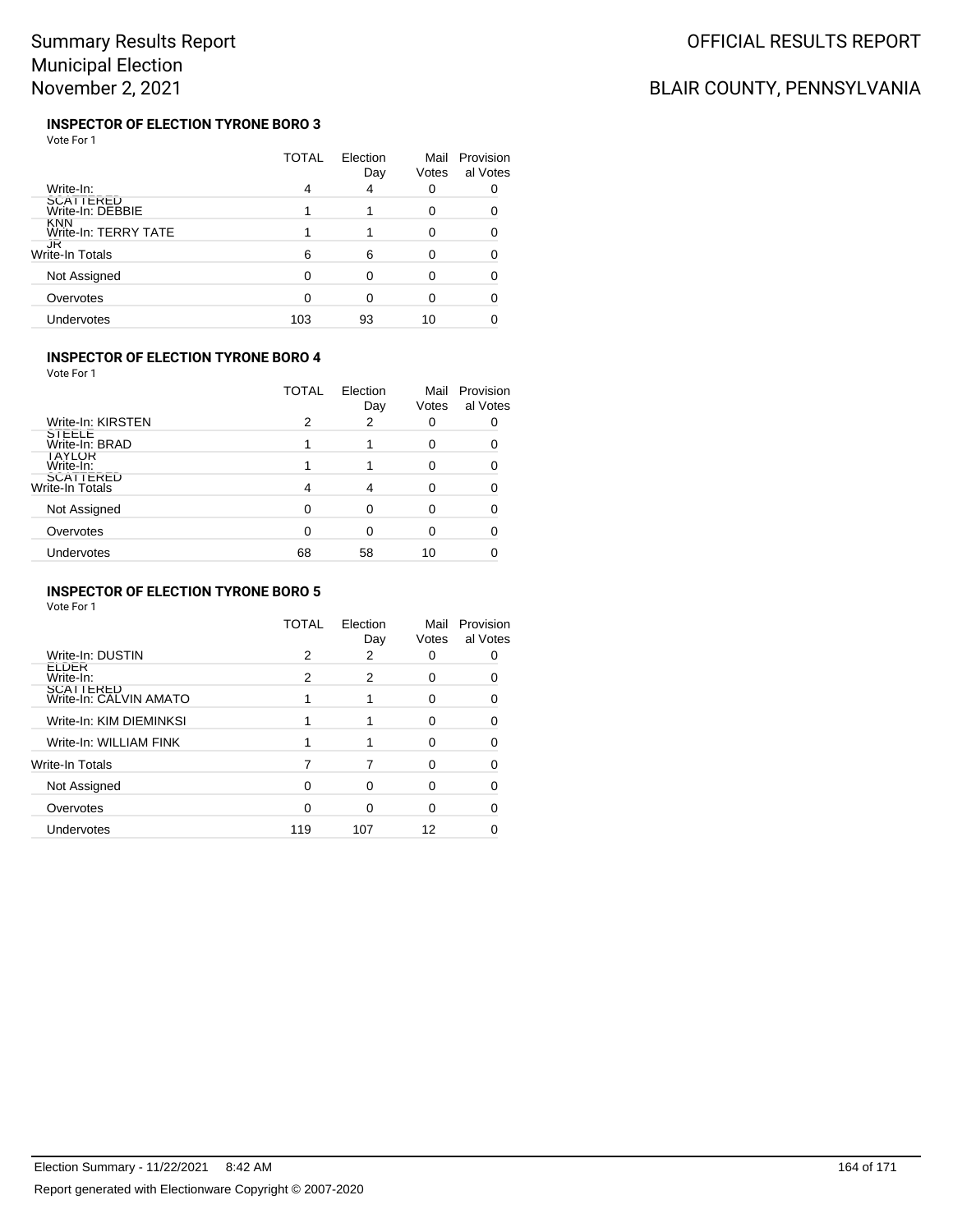# BLAIR COUNTY, PENNSYLVANIA

#### **INSPECTOR OF ELECTION TYRONE BORO 6** Vote For 1

|                                        | TOTAL | Election<br>Day | Mail<br>Votes | Provision<br>al Votes |
|----------------------------------------|-------|-----------------|---------------|-----------------------|
| Write-In:                              | 5     | 3               | 2             | 0                     |
| SCATTERED<br>Write-In: RICKY L         | 1     |                 | $\Omega$      |                       |
| <b>SPRANKLE</b><br>Write-In: SUSAN     |       |                 | 0             | 0                     |
| <b>KEYS</b><br>Write-In: MIKE LOVE     |       |                 | 0             | 0                     |
| Write-In: JOSEPH                       |       |                 | 0             | 0                     |
| HARPSIER<br>Write-In: MIKE WALSH       |       |                 | 0             | 0                     |
| Write-In: HARRY                        |       |                 | ŋ             | n                     |
| <b>MAYHEW</b><br>Write-In: JIMMY CARTO |       |                 | 0             | O                     |
| Write-In Totals                        | 12    | 10              | 2             | ∩                     |
| Not Assigned                           | 0     | 0               | 0             | 0                     |
| Overvotes                              | 0     | O               | 0             | 0                     |
| Undervotes                             | 282   | 239             | 43            |                       |

### **INSPECTOR OF ELECTION TYRONE BORO 7**

|  | Vote For 1 |  |
|--|------------|--|
|--|------------|--|

|                         | TOTAL | Flection<br>Day | Mail<br>Votes | Provision<br>al Votes |
|-------------------------|-------|-----------------|---------------|-----------------------|
| <b>REP SUSAN L KEYS</b> | 145   | 139             | 6             |                       |
| DEM JOY D SCHANDELMEIER | 37    | 32              | 5             |                       |
| <b>Write-In Totals</b>  | 0     | 0               | O             |                       |
| Not Assigned            | 0     | 0               | ∩             |                       |
| Overvotes               | 0     | 0               |               |                       |
| Undervotes              | 13    |                 | 2             |                       |

### **INSPECTOR OF ELECTION TYRONE TWP 1**

| Vote For 1 |  |
|------------|--|
|------------|--|

|                              | TOTAL | Election<br>Day | Mail<br>Votes | Provision<br>al Votes |
|------------------------------|-------|-----------------|---------------|-----------------------|
| <b>REP MEAGAN SCIARRILLO</b> | 169   | 160             | 9             |                       |
| Write-In: DIANE L STROHM     |       |                 | 0             |                       |
| Write-In:                    |       |                 | ი             |                       |
| SCATTERED<br>Write-In Totals | 2     | 2               | U             |                       |
| Not Assigned                 | O     | ∩               | U             |                       |
| Overvotes                    |       | O               | 0             |                       |
| <b>Undervotes</b>            | 29    | 16              | 13            |                       |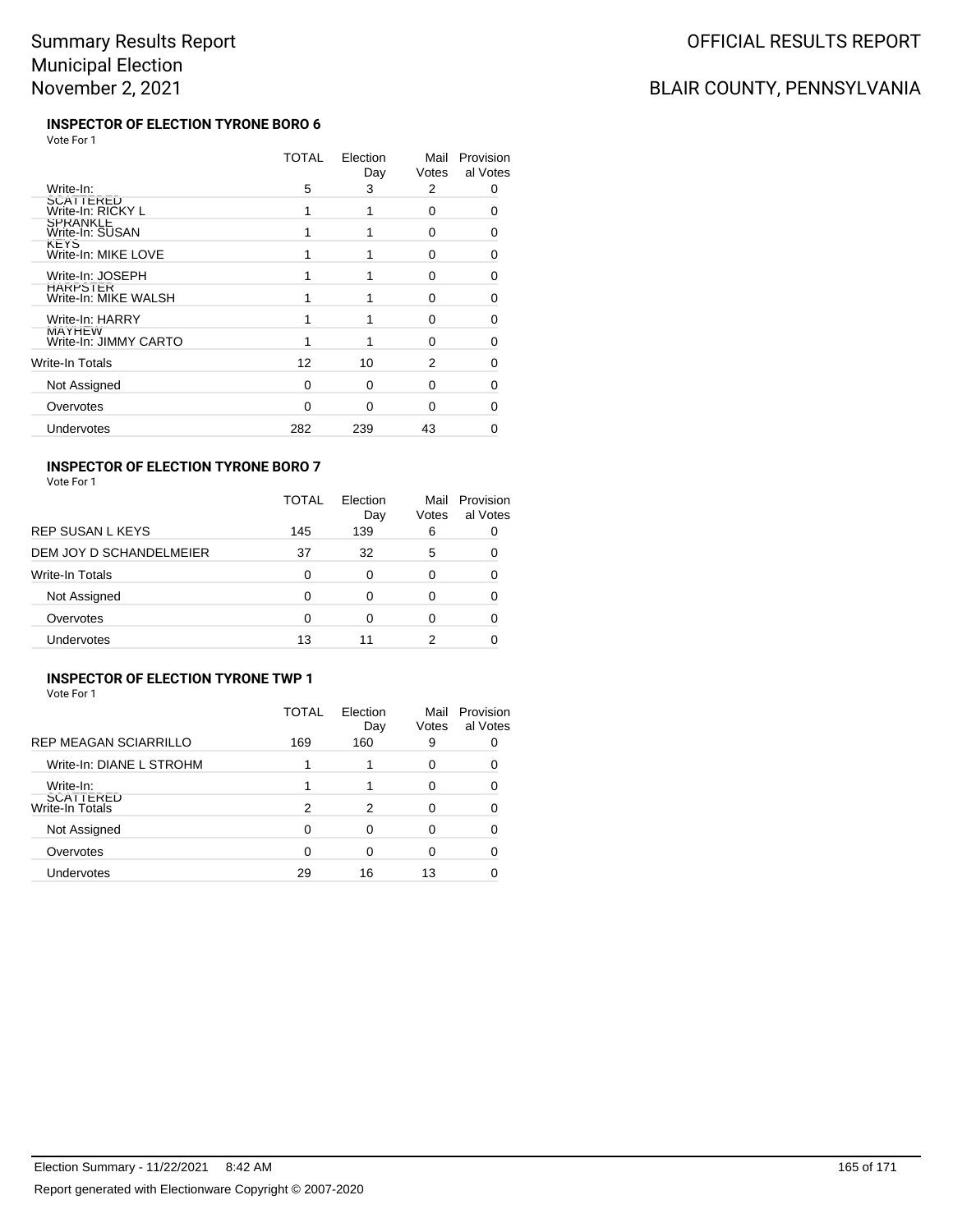## BLAIR COUNTY, PENNSYLVANIA

#### **INSPECTOR OF ELECTION TYRONE TWP 2** Vote For 1

|                                           | TOTAL    | Election<br>Day | Mail<br>Votes | Provision<br>al Votes |
|-------------------------------------------|----------|-----------------|---------------|-----------------------|
| Write-In: ROSEANN                         | 2        | 0               | 2             | 0                     |
| LANE<br>Write-In: RON                     | 2        | $\Omega$        | 2             | 0                     |
| <b>WISE</b><br>Write-In:                  | 2        | 2               | 0             | 0                     |
| <b>SCATTERED</b><br>Write-In: DARLENE     | 1        | 0               | 1             | 0                     |
| <b>SLIPPY</b><br>Write-In: FRED           | 1        | 1               | 0             | O                     |
| AMICK<br>Write-In: BRIAN                  | 1        | $\Omega$        | 1             | 0                     |
| <b>DELOZIER</b><br>Write-In: JANICE SIPES |          | 1               | 0             | 0                     |
| Write-In: DAVID                           | 1        | $\Omega$        | 1             | 0                     |
| GREENWOOD<br>Write-In: JANE DOE           |          | 1               | O             | 0                     |
| Write-In Totals                           | 12       | 5               | 7             | 0                     |
| Not Assigned                              | 0        | $\Omega$        | 0             | 0                     |
| Overvotes                                 | $\Omega$ | O               | O             | O                     |
| Undervotes                                | 186      | 158             | 26            | 2                     |
|                                           |          |                 |               |                       |

### **INSPECTOR OF ELECTION WILLIAMSBURG BORO**

Vote For 1

|                        | TOTAL | Election<br>Day | Mail<br>Votes | Provision<br>al Votes |
|------------------------|-------|-----------------|---------------|-----------------------|
| REP TIMOTHY R TATE     | 290   | 275             | 15            |                       |
| DEM MARY HARSTROM      | 50    | 32              | 18            | 0                     |
| <b>Write-In Totals</b> | 0     | 0               |               |                       |
| Not Assigned           | 0     | 0               |               |                       |
| Overvotes              | 4     | 4               |               |                       |
| Undervotes             | 9     | 8               |               |                       |

#### **INSPECTOR OF ELECTION WOODBURY TWP** Vote For 1

|                              | <b>TOTAL</b> | Election<br>Day | Mail<br>Votes | Provision<br>al Votes |
|------------------------------|--------------|-----------------|---------------|-----------------------|
| <b>REP CAROL HIMES</b>       | 372          | 350             | 22            |                       |
| Write-In: RITA               |              | 0               |               |                       |
| STONE<br>Write-In:           |              | 0               |               |                       |
| SCATTERED<br>Write-In Totals | 2            | 0               | 2             |                       |
| Not Assigned                 | ∩            | O               |               |                       |
| Overvotes                    | 0            | 0               |               |                       |
| <b>Undervotes</b>            | 30           | 22              |               |                       |

### **BELLWOOD BORO LOCAL REFERENDUM QUESTION**

|                   | <b>TOTAL</b> | Election<br>Day | Mail<br>Votes | Provision<br>al Votes |
|-------------------|--------------|-----------------|---------------|-----------------------|
| YES               | 268          | 243             | 25            | O                     |
| NO                | 126          | 109             | 17            | 0                     |
| Overvotes         | 0            |                 |               | 0                     |
| <b>Undervotes</b> | 14           | 13              |               |                       |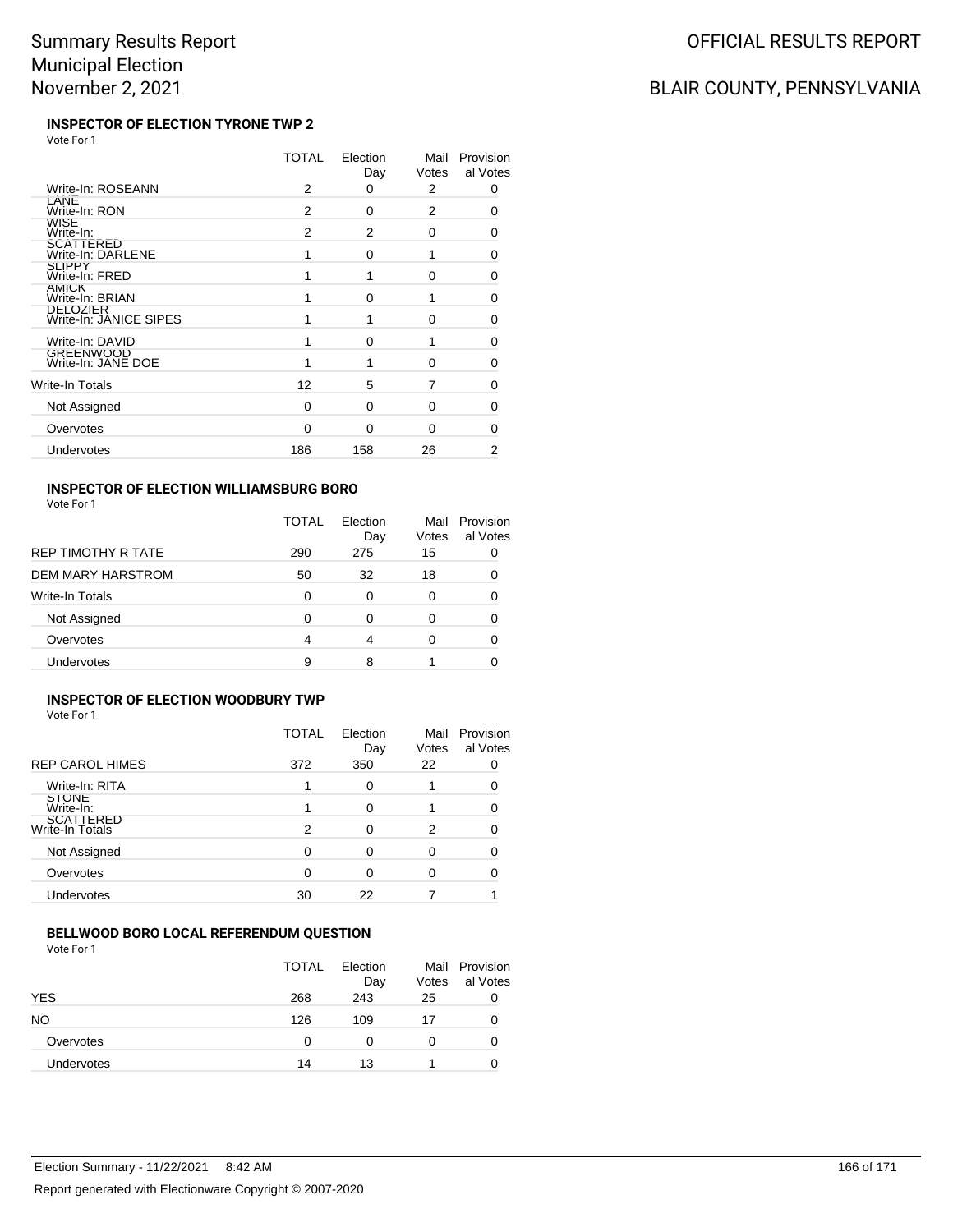### **SECOND AMENDMENT SANCTUARY - BLAIR COUNTY**

Vote For 1

|            | <b>TOTAL</b> | Election |       | Mail Provision |
|------------|--------------|----------|-------|----------------|
|            |              | Dav      | Votes | al Votes       |
| YES        | 17.846       | 15.529   | 2.286 | 31             |
| NΟ         | 7.149        | 4.354    | 2,768 | 27             |
| Overvotes  | 44           | 31       | 13    | 0              |
| Undervotes | 1.095        | 872      | 218   | 5              |

### **SECOND AMENDMENT SANCTUARY - CITY OF ALTOONA**

Vote For 1

|            | <b>TOTAL</b> | Election<br>Day | Mail<br>Votes | Provision<br>al Votes |
|------------|--------------|-----------------|---------------|-----------------------|
| <b>YES</b> | 4,359        | 3,710           | 640           | 9                     |
| NΟ         | 2,397        | 1,471           | 915           | 11                    |
| Overvotes  | 3            |                 |               | 0                     |
| Undervotes | 329          | 255             | 73            |                       |

#### **SECOND AMENDMENT SANCTUARY - ALLEGHENY TWP**

Vote For 1

|            | <b>TOTAL</b> | Election<br>Day | Votes | Mail Provision<br>al Votes |
|------------|--------------|-----------------|-------|----------------------------|
| <b>YES</b> | 1,031        | 870             | 161   | 0                          |
| NO         | 371          | 183             | 186   | 2                          |
| Overvotes  |              |                 | 0     | 0                          |
| Undervotes | 36           | 20              | 15    |                            |

### **SECOND AMENDMENT SANCTUARY - ANTIS TWP**

Vote For 1

|                   | TOTAL | Election<br>Day | Votes | Mail Provision<br>al Votes |
|-------------------|-------|-----------------|-------|----------------------------|
| <b>YES</b>        | 1,106 | 985             | 121   |                            |
| NO.               | 404   | 254             | 149   |                            |
| Overvotes         |       |                 | 0     |                            |
| <b>Undervotes</b> | 79    | 65              | 14    |                            |

### **SECOND AMENDMENT SANCTUARY - BELLWOOD BORO**

Vote For 1

| <b>TOTAL</b> | Election<br>Day | Votes | Mail Provision<br>al Votes |
|--------------|-----------------|-------|----------------------------|
| 310          | 287             | 23    | 0                          |
| 86           | 68              | 18    |                            |
|              |                 | 0     |                            |
| 11           | 9               |       |                            |
|              |                 |       |                            |

### **SECOND AMENDMENT SANCTUARY - BLAIR TWP**

| <b>TOTAL</b> | Election<br>Day | Votes | Mail Provision<br>al Votes |
|--------------|-----------------|-------|----------------------------|
| 778          | 655             | 122   |                            |
| 368          | 210             | 158   |                            |
| O            | 0               | 0     |                            |
| 63           | 49              | 14    |                            |
|              |                 |       |                            |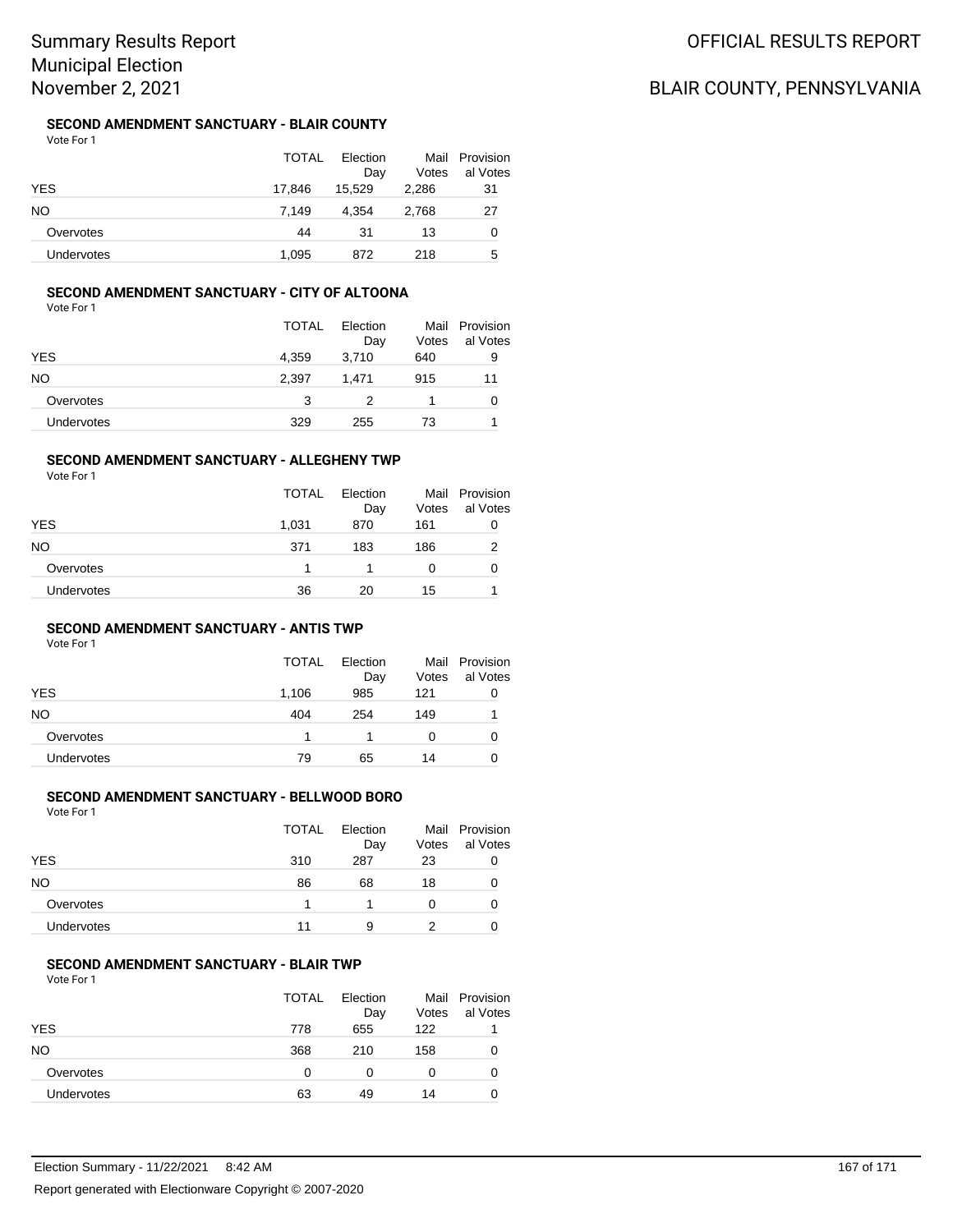### **SECOND AMENDMENT SANCTUARY - CATHARINE TWP**

Vote For 1

|                   | <b>TOTAL</b> | Election<br>Day | Votes | Mail Provision<br>al Votes |
|-------------------|--------------|-----------------|-------|----------------------------|
| <b>YES</b>        | 169          | 166             | 3     | O                          |
| NO                | 26           | 17              | 9     |                            |
| Overvotes         |              |                 |       | O                          |
| <b>Undervotes</b> | 10           | 9               |       |                            |

### **SECOND AMENDMENT SANCTUARY - DUNCANSVILLE BORO**

Vote For 1

|            | <b>TOTAL</b> | Election<br>Day | Votes | Mail Provision<br>al Votes |
|------------|--------------|-----------------|-------|----------------------------|
| <b>YES</b> | 209          | 168             | 41    | O                          |
| NO         | 84           | 64              | 20    |                            |
| Overvotes  | 0            | 0               | 0     |                            |
| Undervotes | 15           | 10              | 5     |                            |

#### **SECOND AMENDMENT SANCTUARY - FRANKSTOWN TWP**

Vote For 1

|            | <b>TOTAL</b> | Election<br>Day | Votes | Mail Provision<br>al Votes |
|------------|--------------|-----------------|-------|----------------------------|
| <b>YES</b> | 1,582        | 1,352           | 229   |                            |
| NΟ         | 629          | 335             | 292   | 2                          |
| Overvotes  | 0            | 0               |       | 0                          |
| Undervotes | 75           | 61              | 14    | 0                          |

### **SECOND AMENDMENT SANCTUARY - FREEDOM TWP**

Vote For 1

|            | <b>TOTAL</b> | Election<br>Day | Votes | Mail Provision<br>al Votes |
|------------|--------------|-----------------|-------|----------------------------|
| <b>YES</b> | 603          | 548             | 55    |                            |
| NO.        | 127          | 80              | 46    |                            |
| Overvotes  | 0            | 0               | 0     |                            |
| Undervotes | 12           | 10              |       |                            |

### **SECOND AMENDMENT SANCTUARY - GREENFIELD TWP**

Vote For 1

|            | <b>TOTAL</b> | Election<br>Day | Votes | Mail Provision<br>al Votes |
|------------|--------------|-----------------|-------|----------------------------|
| <b>YES</b> | 483          | 435             | 47    |                            |
| NΟ         | 89           | 58              | 31    | 0                          |
| Overvotes  | 0            | O               |       | 0                          |
| Undervotes | 17           | 17              |       | 0                          |

### **SECOND AMENDMENT SANCTUARY - HOLLIDAYSBURG BORO**

|                   | <b>TOTAL</b> | Election<br>Day | Votes | Mail Provision<br>al Votes |
|-------------------|--------------|-----------------|-------|----------------------------|
| <b>YES</b>        | 744          | 607             | 136   |                            |
| NO.               | 471          | 265             | 204   | 2                          |
| Overvotes         | 1            | 0               |       | 0                          |
| <b>Undervotes</b> | 64           | 48              | 15    |                            |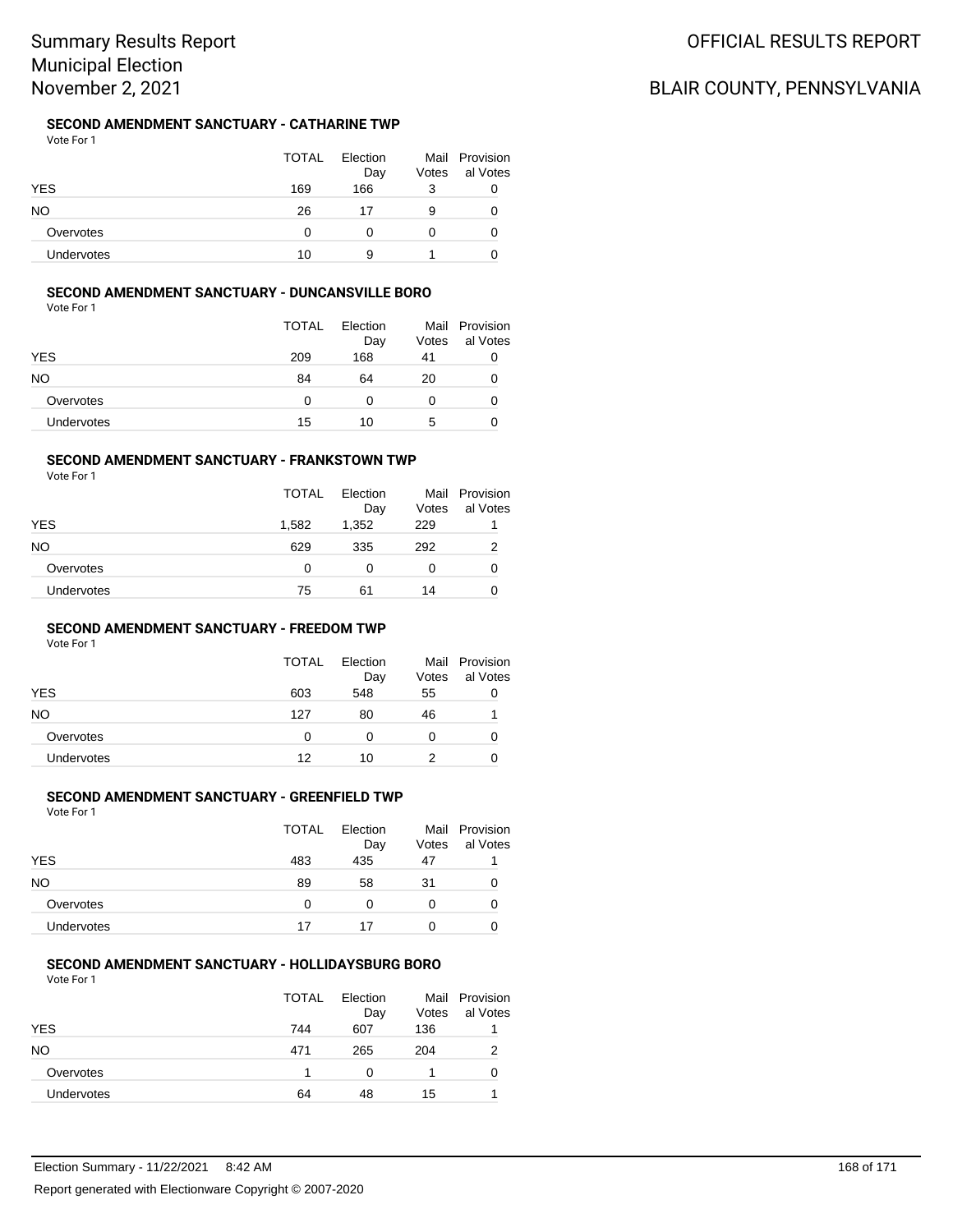### **SECOND AMENDMENT SANCTUARY - HUSTON TWP**

Vote For 1

|                   | <b>TOTAL</b> | Election |       | Mail Provision |  |
|-------------------|--------------|----------|-------|----------------|--|
|                   |              | Day      | Votes | al Votes       |  |
| <b>YES</b>        | 318          | 299      | 19    | 0              |  |
| NO                | 54           | 45       | 9     | O              |  |
| Overvotes         | 0            |          |       | O              |  |
| <b>Undervotes</b> | 15           | 13       | າ     |                |  |

### **SECOND AMENDMENT SANCTUARY - JUNIATA TWP**

Vote For 1

|                   | <b>TOTAL</b> | Election<br>Day | Votes | Mail Provision<br>al Votes |
|-------------------|--------------|-----------------|-------|----------------------------|
| <b>YES</b>        | 222          | 200             | 22    |                            |
| NΟ                | 33           | 24              | 9     |                            |
| Overvotes         |              |                 | 0     |                            |
| <b>Undervotes</b> | 8            | 8               |       |                            |

#### **SECOND AMENDMENT SANCTUARY - LOGAN TWP**

Vote For 1

|            | TOTAL | Election<br>Day | Votes | Mail Provision<br>al Votes |
|------------|-------|-----------------|-------|----------------------------|
| <b>YES</b> | 1,935 | 1,646           | 281   | 8                          |
| NΟ         | 759   | 441             | 315   | 3                          |
| Overvotes  |       |                 | 0     | 0                          |
| Undervotes | 112   | 84              | 27    |                            |

### **SECOND AMENDMENT SANCTUARY - MARTINSBURG BORO**

Vote For 1

|            | <b>TOTAL</b> | Election<br>Day | Votes | Mail Provision<br>al Votes |
|------------|--------------|-----------------|-------|----------------------------|
| <b>YES</b> | 392          | 357             | 35    | O                          |
| NO.        | 122          | 82              | 40    |                            |
| Overvotes  |              |                 |       |                            |
| Undervotes | 19           | 14              | 5     |                            |

### **SECOND AMENDMENT SANCTUARY - NEWRY BORO**

Vote For 1

|                   | <b>TOTAL</b> | Election<br>Day | Votes | Mail Provision<br>al Votes |
|-------------------|--------------|-----------------|-------|----------------------------|
| YES               | 28           | 26              |       |                            |
| NO                | 5            | 5               |       |                            |
| Overvotes         | O            | O               | 0     |                            |
| <b>Undervotes</b> | 0            |                 |       |                            |

### **SECOND AMENDMENT SANCTUARY - NORTH WOODBURY TWP**

|            | <b>TOTAL</b> | Election<br>Day | Votes | Mail Provision<br>al Votes |
|------------|--------------|-----------------|-------|----------------------------|
| <b>YES</b> | 542          | 439             | 102   |                            |
| <b>NO</b>  | 143          | 71              | 72    | O                          |
| Overvotes  | 0            | O               | 0     |                            |
| Undervotes | 20           | 14              | 6     |                            |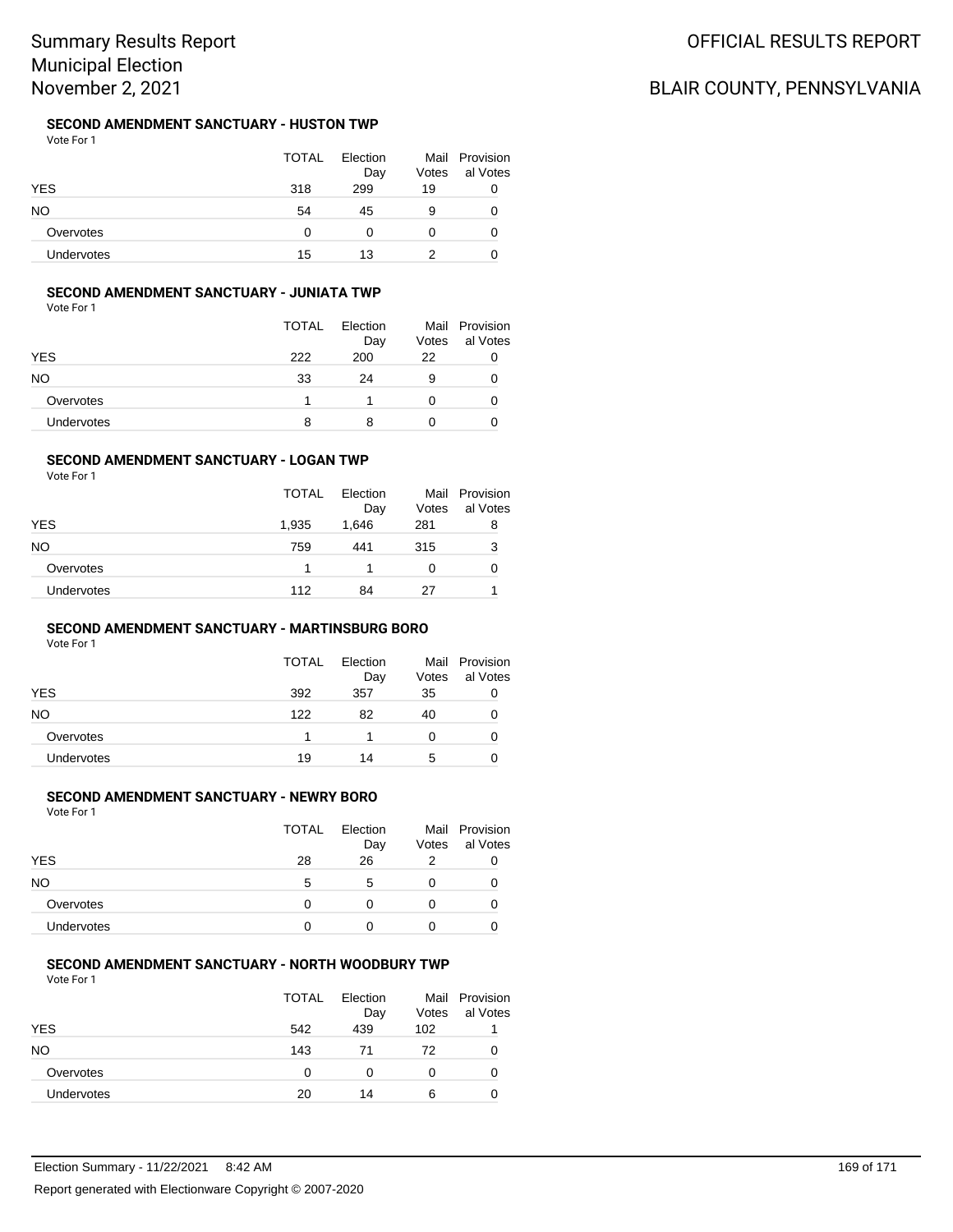# Summary Results Report Municipal Election November 2, 2021

#### **SECOND AMENDMENT SANCTUARY - ROARING SPRING BORO** Vote For 1

|            | <b>TOTAL</b> | Election<br>Day | Votes        | Mail Provision<br>al Votes |
|------------|--------------|-----------------|--------------|----------------------------|
| <b>YES</b> | 402          | 372             | 29           |                            |
| NO.        | 123          | 79              | 44           | 0                          |
| Overvotes  | 0            | 0               | $\mathbf{0}$ | 0                          |
| Undervotes | 21           | 19              | 2            | 0                          |

### **SECOND AMENDMENT SANCTUARY - SNYDER TWP**

Vote For 1

|            | <b>TOTAL</b> | Election<br>Day | Votes | Mail Provision<br>al Votes |
|------------|--------------|-----------------|-------|----------------------------|
| <b>YES</b> | 577          | 521             | 56    | 0                          |
| NΟ         | 140          | 80              | 58    |                            |
| Overvotes  |              |                 | 0     | O                          |
| Undervotes | 32           | 30              | 2     |                            |

#### **SECOND AMENDMENT SANCTUARY - TAYLOR TWP**

Vote For 1

|                   | <b>TOTAL</b> | Election<br>Day | Votes | Mail Provision<br>al Votes |
|-------------------|--------------|-----------------|-------|----------------------------|
| <b>YES</b>        | 494          | 423             | 64    |                            |
| NO                | 135          | 77              | 58    | 0                          |
| Overvotes         | 0            | 0               | 0     | 0                          |
| <b>Undervotes</b> | 43           | 39              | 4     | 0                          |

### **SECOND AMENDMENT SANCTUARY - TYRONE BORO**

Vote For 1

|            | <b>TOTAL</b> | Election<br>Day | Votes | Mail Provision<br>al Votes |
|------------|--------------|-----------------|-------|----------------------------|
| <b>YES</b> | 790          | 719             | 69    |                            |
| NO.        | 285          | 226             | 59    |                            |
| Overvotes  | 0            | 0               | 0     |                            |
| Undervotes | 44           | 35              | 9     |                            |

### **SECOND AMENDMENT SANCTUARY - TYRONE TWP**

Vote For 1

|                   | <b>TOTAL</b> | Election<br>Day | Votes | Mail Provision<br>al Votes |
|-------------------|--------------|-----------------|-------|----------------------------|
| <b>YES</b>        | 279          | 259             | 20    | 0                          |
| NΟ                | 110          | 75              | 33    | 2                          |
| Overvotes         | 0            | 0               | 0     | O                          |
| <b>Undervotes</b> | 9            |                 | 2     |                            |

#### **SECOND AMENDMENT SANCTUARY - WILLIAMSBURG BORO**

|            | <b>TOTAL</b> | Election<br>Day | Votes | Mail Provision<br>al Votes |
|------------|--------------|-----------------|-------|----------------------------|
| <b>YES</b> | 249          | 240             | 9     | 0                          |
| NO.        | 90           | 69              | 21    | O                          |
| Overvotes  | 0            | O               | 0     |                            |
| Undervotes | 14           | 10              | 4     |                            |